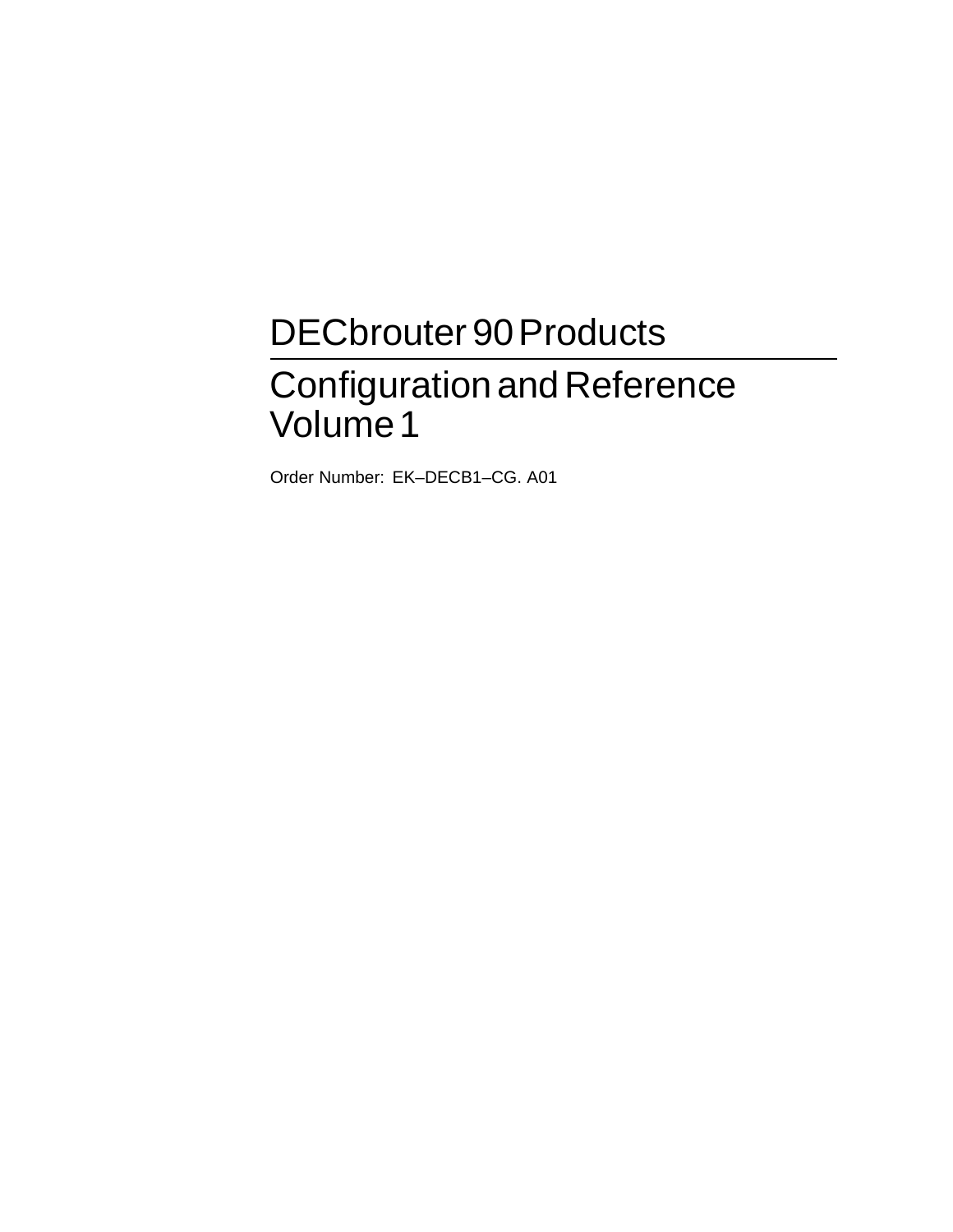#### **First Edition, May 1993**

The information in this document is subject to change without notice and should not be construed as a commitment by Digital Equipment Corporation. Digital Equipment Corporation assumes no responsibility for any errors that may appear in this document.

The software described in this document is furnished under a license and may be used or copied only in accordance with the terms of such license.

No responsibility is assumed for the use or reliability of software on equipment that is not supplied by Digital Equipment Corporation or its affiliated companies.

Restricted Rights: Use, duplication, or disclosure by the U.S. Government is subject to restrictions as set forth in subparagraph (c) (1) (ii) of the Rights in Technical Data and Computer Software clause at DFARS 252.227-7013.

© Digital Equipment Corporation 1993.

**FCC NOTICE:** The equipment described in this manual generates, uses, and may emit radio frequency energy. The equipment has been type tested and found to comply with the limits for a Class A computing device pursuant to Subpart J of Part 15 of FCC Rules, which are designed to provide reasonable protection against such radio frequency interference when operated in a commercial environment. Operation of this equipment in a residential area may cause interference, in which case the user at his own expense may be required to take measures to correct the interference.

The following are trademarks of Digital Equipment Corporation: DEC, DECbrouter, DECnet, VAX, VMS, and the Digital logo.

Apollo NCS is a trademark of Apollo Computer, Inc. AppleTalk is a registered trademark of Apple Computer, Inc. AT&T is a registered trademark of American Telephone and Telegraph. IGRP, IGS, and Cisco are trademarks of Cisco Systems, Inc. NetBios is a trademark of Micro Computer Systems, Inc. Novelle IPX is a registered trademark of Novelle, Inc. Sun Workstation is a registered trademark of Sun Microsystems, Inc. SuperLAT is a trademark of Meridan Technology Corporation. TYMNET is a registered trademark of McDonnell Douglas Corporation. UNIX is a registered trademark of American Telephone and Telegraph. VINES is a registered trademark of Banyan Systems, Inc.

All other trademarks and registered trademarks are the property of their respective holders.

This document was prepared using VAX DOCUMENT, Version 2.1.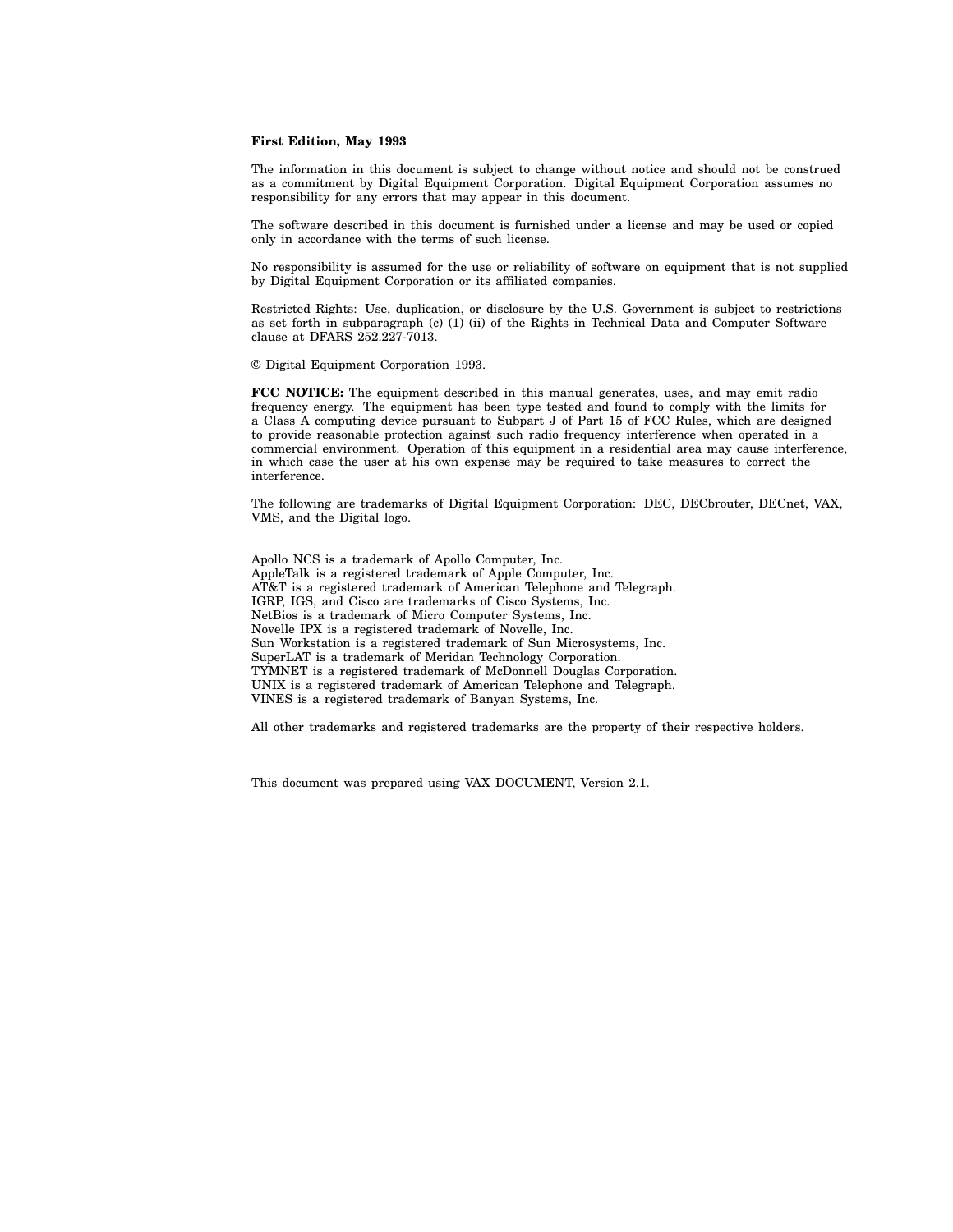# **Contents**

|                                                                   | xiii     |
|-------------------------------------------------------------------|----------|
|                                                                   | XV       |
| <b>Router Product Overview</b><br>1                               |          |
|                                                                   | $1 - 1$  |
| Support for Multiple Network Protocols                            | $1 - 1$  |
|                                                                   | $1 - 2$  |
|                                                                   | $1 - 2$  |
| $\mathbf{2}$<br><b>First-Time Startup and Basic Configuration</b> |          |
|                                                                   | $2 - 1$  |
|                                                                   | $2 - 1$  |
|                                                                   | $2 - 2$  |
|                                                                   | $2 - 3$  |
|                                                                   | $2 - 4$  |
|                                                                   | $2 - 7$  |
|                                                                   | $2 - 7$  |
|                                                                   | $2 - 7$  |
|                                                                   | $2 - 8$  |
|                                                                   | $2 - 9$  |
|                                                                   | $2 - 10$ |
|                                                                   | $2 - 10$ |
|                                                                   | $2 - 10$ |
|                                                                   | $2 - 11$ |
|                                                                   | $2 - 11$ |
|                                                                   | $2 - 11$ |
|                                                                   | $2 - 12$ |
| Writing the Configuration File to Nonvolatile Memory              | $2 - 12$ |
| Writing the Configuration File to a Remote Host                   | $2 - 13$ |
| Setting Up Auto Load of the Configuration File                    | $2 - 13$ |
| Using TFTP to Load Configuration Files or System Images           | $2 - 14$ |
|                                                                   | $2 - 14$ |
| Using Flash Memory for Storing and Booting System Software        | $2 - 15$ |
|                                                                   | $2 - 15$ |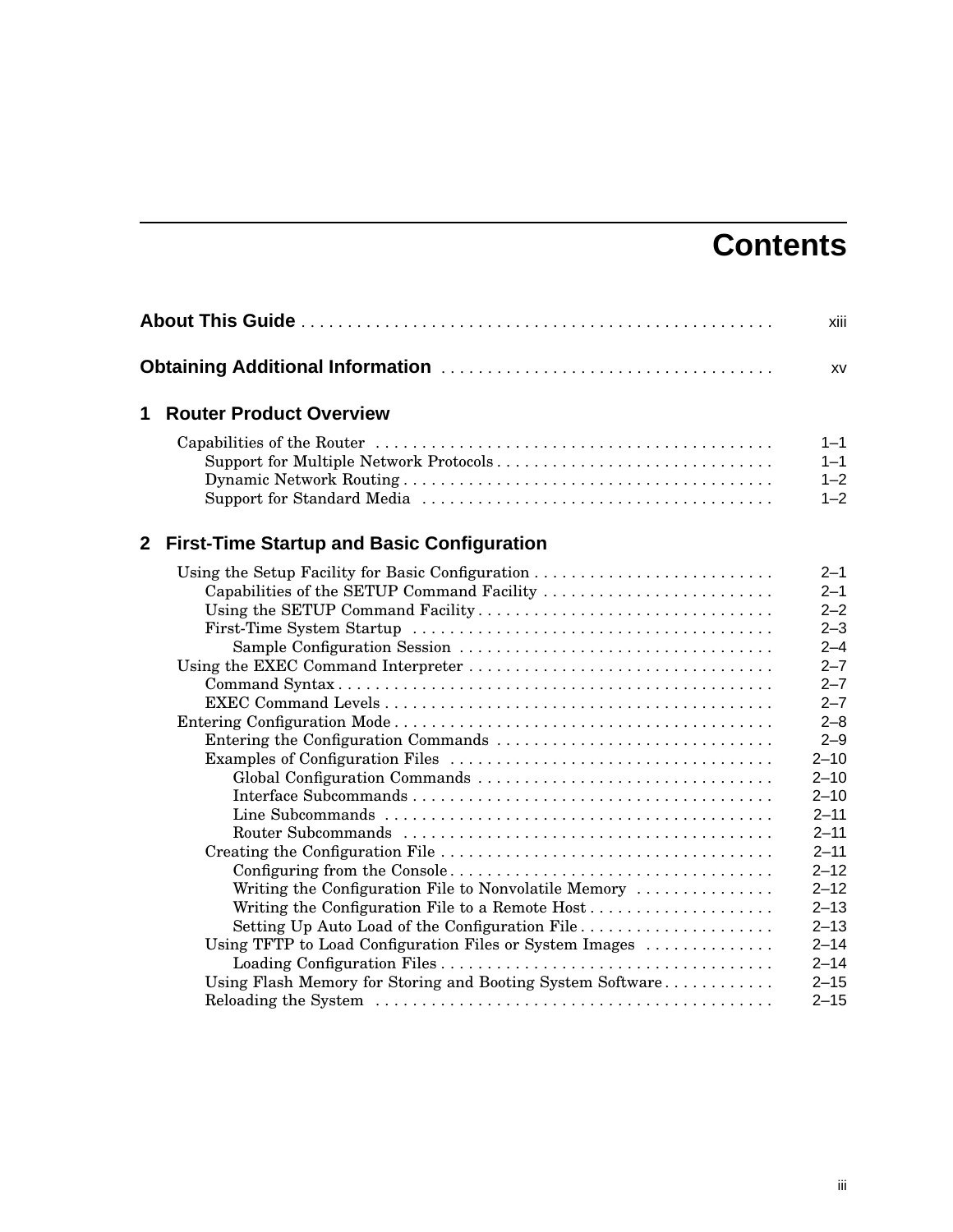## **3 Using Terminals**

| Making and Managing Terminal Connections                          | $3 - 1$  |
|-------------------------------------------------------------------|----------|
|                                                                   | $3 - 1$  |
|                                                                   | $3 - 2$  |
|                                                                   | $3 - 2$  |
|                                                                   | $3 - 3$  |
|                                                                   | $3 - 3$  |
|                                                                   | $3 - 3$  |
|                                                                   | $3 - 4$  |
|                                                                   | $3 - 4$  |
|                                                                   | $3 - 4$  |
|                                                                   | $3 - 5$  |
|                                                                   | $3 - 5$  |
|                                                                   | $3 - 5$  |
|                                                                   | $3 - 6$  |
|                                                                   | $3 - 6$  |
|                                                                   | $3 - 6$  |
| Changing the Terminal Screen Width                                | $3 - 7$  |
|                                                                   | $3 - 7$  |
|                                                                   | $3 - 7$  |
| Displaying the Debug Messages on the Console and Terminals        | $3 - 8$  |
|                                                                   | $3 - 8$  |
|                                                                   | $3 - 8$  |
|                                                                   | $3 - 9$  |
| Setting Widths for International Character Sets at the User Level | $3 - 9$  |
|                                                                   | $3 - 10$ |
|                                                                   | $3 - 11$ |

# **4 Configuring the System**

| Configuring the Global System Parameters                   | $4 - 1$  |
|------------------------------------------------------------|----------|
|                                                            | 4-1      |
|                                                            | $4 - 2$  |
| Displaying a Message-of-the-Day Banner                     | $4 - 2$  |
| Displaying a Banner with an EXEC Process                   | $4 - 3$  |
| Displaying an Incoming Message Banner                      | $4 - 3$  |
|                                                            | $4 - 3$  |
| Setting Default Widths for International Character Sets    | $4 - 4$  |
|                                                            | $4 - 5$  |
|                                                            | $4 - 5$  |
|                                                            | $4 - 6$  |
| Changing the Network Configuration Filename                | $4 - 6$  |
| Changing the Host Configuration Filename                   | $4 - 7$  |
|                                                            | $4 - 7$  |
| Configuring Multiple Instances of the Boot Commands        | $4 - 7$  |
| Storing and Booting System Software Using the Flash Memory | $4 - 8$  |
|                                                            | $4 - 8$  |
| Flash Memory Configuration Overview                        | $4 - 8$  |
| Verifying Installation and Displaying Flash ROM Statistics | $4 - 9$  |
|                                                            | $4 - 10$ |
| Copying the TFTP Image to Flash Memory                     | $4 - 13$ |
| Copying the MOP Image to Flash Memory                      | $4 - 15$ |
| Automatically Booting from Flash Memory                    | $4 - 16$ |
| Manually Booting from Flash Memory                         | $4 - 17$ |
|                                                            |          |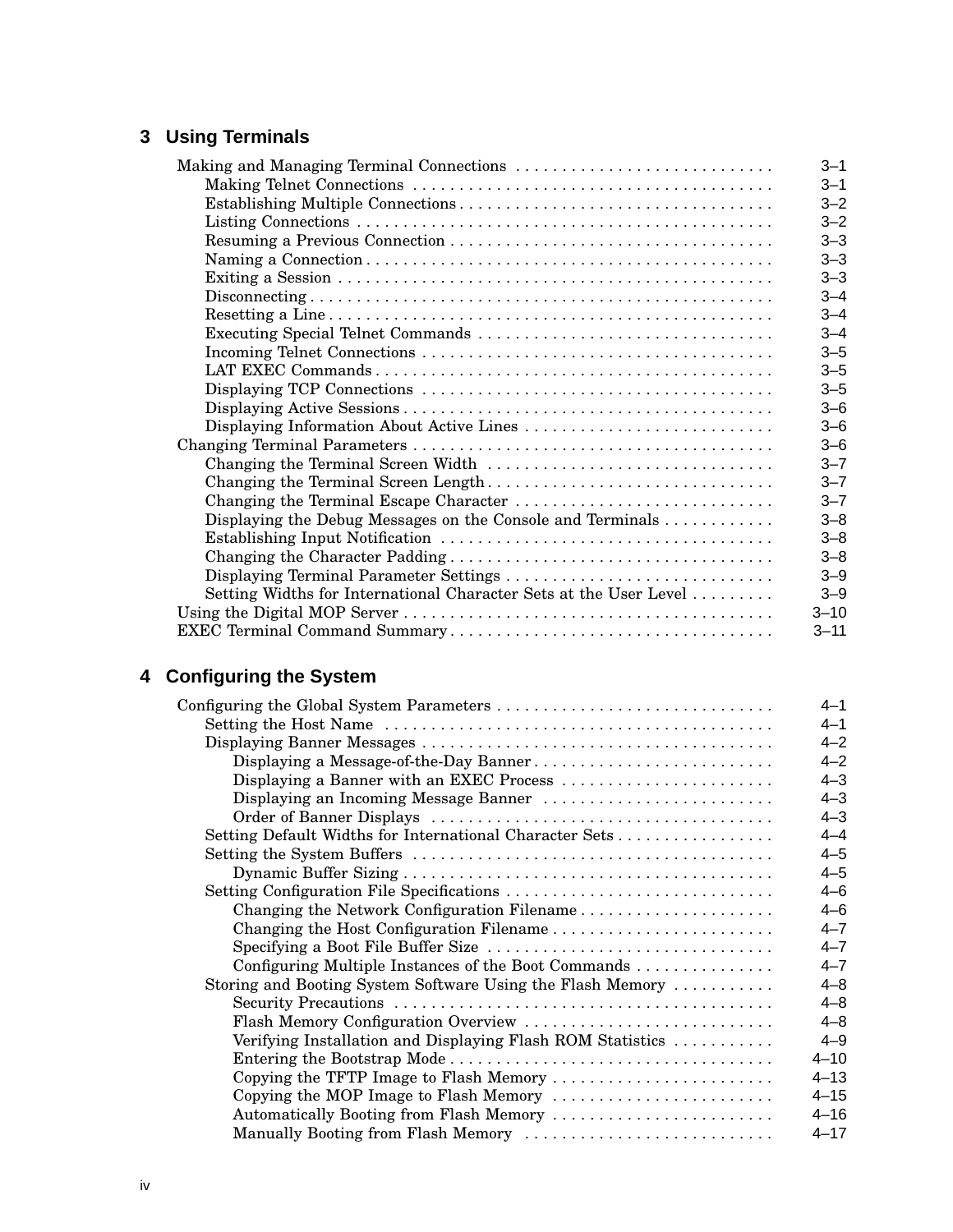| Copying the Flash Memory Image to a TFTP Server                   | $4 - 17$ |
|-------------------------------------------------------------------|----------|
| Configuring Flash Memory as a TFTP Server                         | $4 - 18$ |
|                                                                   | $4 - 18$ |
|                                                                   | $4 - 18$ |
|                                                                   | $4 - 19$ |
| Establishing Passwords and System Security                        |          |
| Establishing the Privileged-Level Password                        | $4 - 19$ |
|                                                                   | $4 - 20$ |
| Recovering from a Lost Password                                   | $4 - 21$ |
|                                                                   | $4 - 21$ |
|                                                                   | $4 - 22$ |
|                                                                   | $4 - 22$ |
|                                                                   | $4 - 23$ |
|                                                                   | $4 - 23$ |
|                                                                   | $4 - 23$ |
|                                                                   | $4 - 24$ |
|                                                                   | $4 - 24$ |
|                                                                   | $4 - 24$ |
| Enabling the Privileged Mode Last Resort Login Feature            | $4 - 25$ |
|                                                                   | $4 - 25$ |
| Enabling Extended TACACS Mode                                     | $4 - 25$ |
|                                                                   | $4 - 26$ |
|                                                                   | $4 - 26$ |
|                                                                   | $4 - 26$ |
|                                                                   | $4 - 27$ |
|                                                                   | $4 - 28$ |
| Configuring the Simple Network Management Protocol (SNMP)         |          |
|                                                                   | $4 - 28$ |
|                                                                   | $4 - 28$ |
|                                                                   | $4 - 29$ |
|                                                                   | $4 - 29$ |
|                                                                   | $4 - 30$ |
| Establishing the TRAP Message Recipient                           | $4 - 30$ |
|                                                                   | $4 - 31$ |
| Establishing the TRAP Message Timeout                             | $4 - 31$ |
| Enabling SNMP System Shutdown Feature                             | $4 - 32$ |
| Configuring the Trivial File Transfer Protocol (TFTP) Server      | $4 - 32$ |
|                                                                   | $4 - 33$ |
|                                                                   | $4 - 33$ |
|                                                                   | $4 - 34$ |
|                                                                   | $4 - 34$ |
|                                                                   | $4 - 34$ |
|                                                                   | $4 - 35$ |
|                                                                   | $4 - 36$ |
|                                                                   | $4 - 36$ |
| Configuring Console and Virtual Terminal Lines                    | $4 - 37$ |
|                                                                   | $4 - 37$ |
|                                                                   | $4 - 38$ |
|                                                                   | $4 - 38$ |
| Setting Widths for International Character Sets for the Interface |          |
|                                                                   | $4 - 39$ |
|                                                                   | $4 - 40$ |
|                                                                   | $4 - 40$ |
|                                                                   | $4 - 41$ |
|                                                                   | $4 - 41$ |
|                                                                   | $4 - 42$ |
|                                                                   | $4 - 42$ |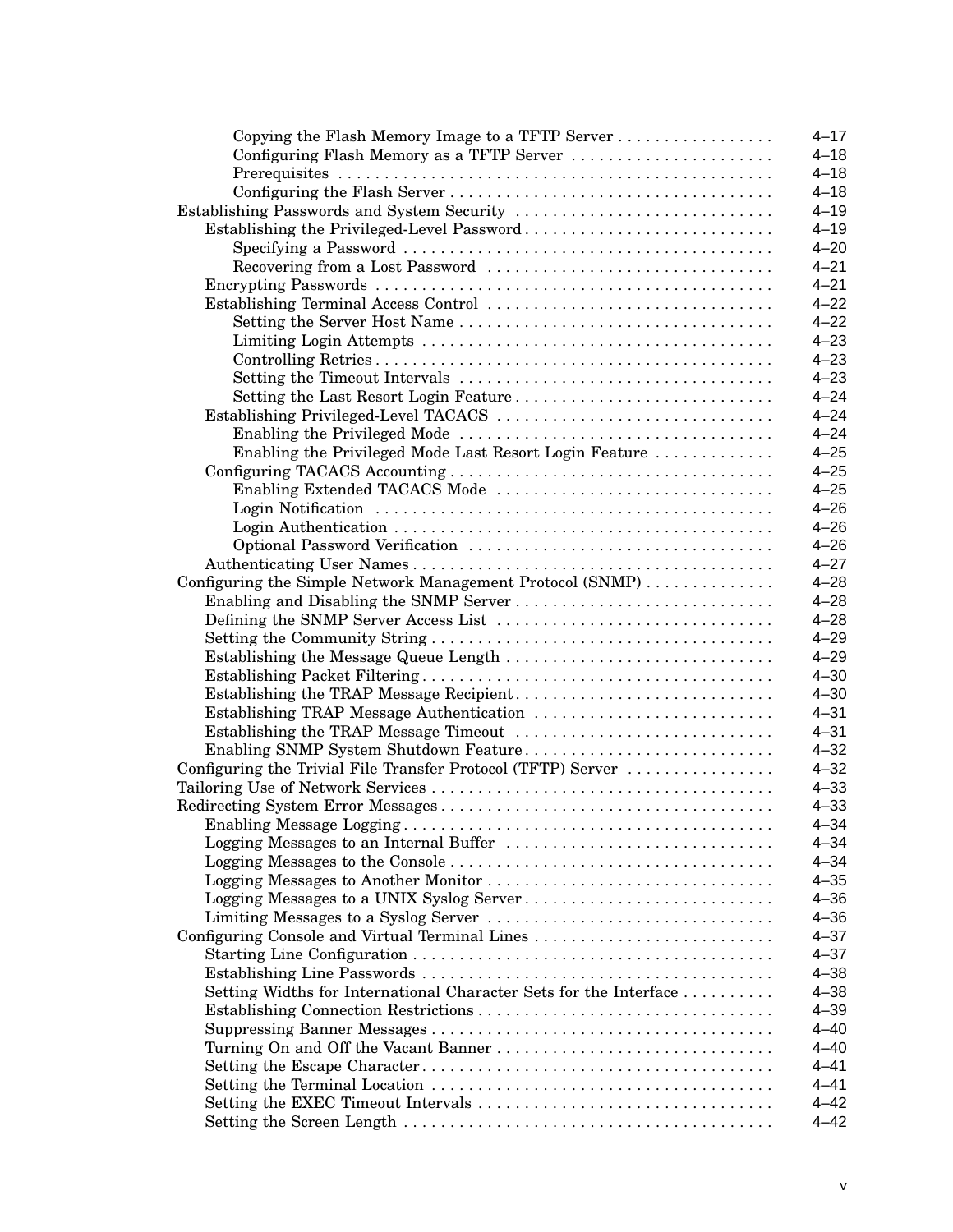| 4–43  |
|-------|
| 4–43  |
| -4–43 |
| 4–51  |

## **5 Using MOP**

|                                               | $5 - 1$  |
|-----------------------------------------------|----------|
|                                               | $5 - 2$  |
|                                               | $5 - 2$  |
|                                               | $5 - 2$  |
|                                               | $5 - 3$  |
|                                               | $5 - 3$  |
| Setting the Maximum Number of Retransmissions | $5 - 4$  |
|                                               | $5 - 4$  |
|                                               | $5 - 6$  |
|                                               | $5 - 8$  |
|                                               | $5 - 8$  |
|                                               | $5 - 9$  |
|                                               | $5 - 10$ |

# **6 Managing and Monitoring the System**

|                                          | $6 - 1$  |
|------------------------------------------|----------|
|                                          | $6 - 2$  |
|                                          | $6 - 3$  |
|                                          | հ–4      |
|                                          | $6 - 5$  |
|                                          | 6–6      |
|                                          | 6-6      |
|                                          | $6 - 6$  |
|                                          | $6 - 7$  |
|                                          | 6–8      |
|                                          | $6 - 8$  |
|                                          | $6 - 10$ |
|                                          | $6 - 11$ |
| Writing System Configuration Information | $6 - 11$ |
|                                          | $6 - 12$ |
| EXEC System Management Command Summary   | $6 - 12$ |

## **7 Configuring the Interfaces**

|                                           | $7 - 1$ |
|-------------------------------------------|---------|
|                                           | $7 - 2$ |
| Shutting Down and Restarting an Interface | $7 - 2$ |
|                                           | $7 - 3$ |
|                                           | $7 - 3$ |
|                                           | $7 - 3$ |
|                                           | $7 - 4$ |
|                                           | $7 - 6$ |
|                                           | $7 - 7$ |
|                                           | $7 - 7$ |
|                                           | $7 - 8$ |
| HDLC Serial Encapsulation Method          | $7 - 9$ |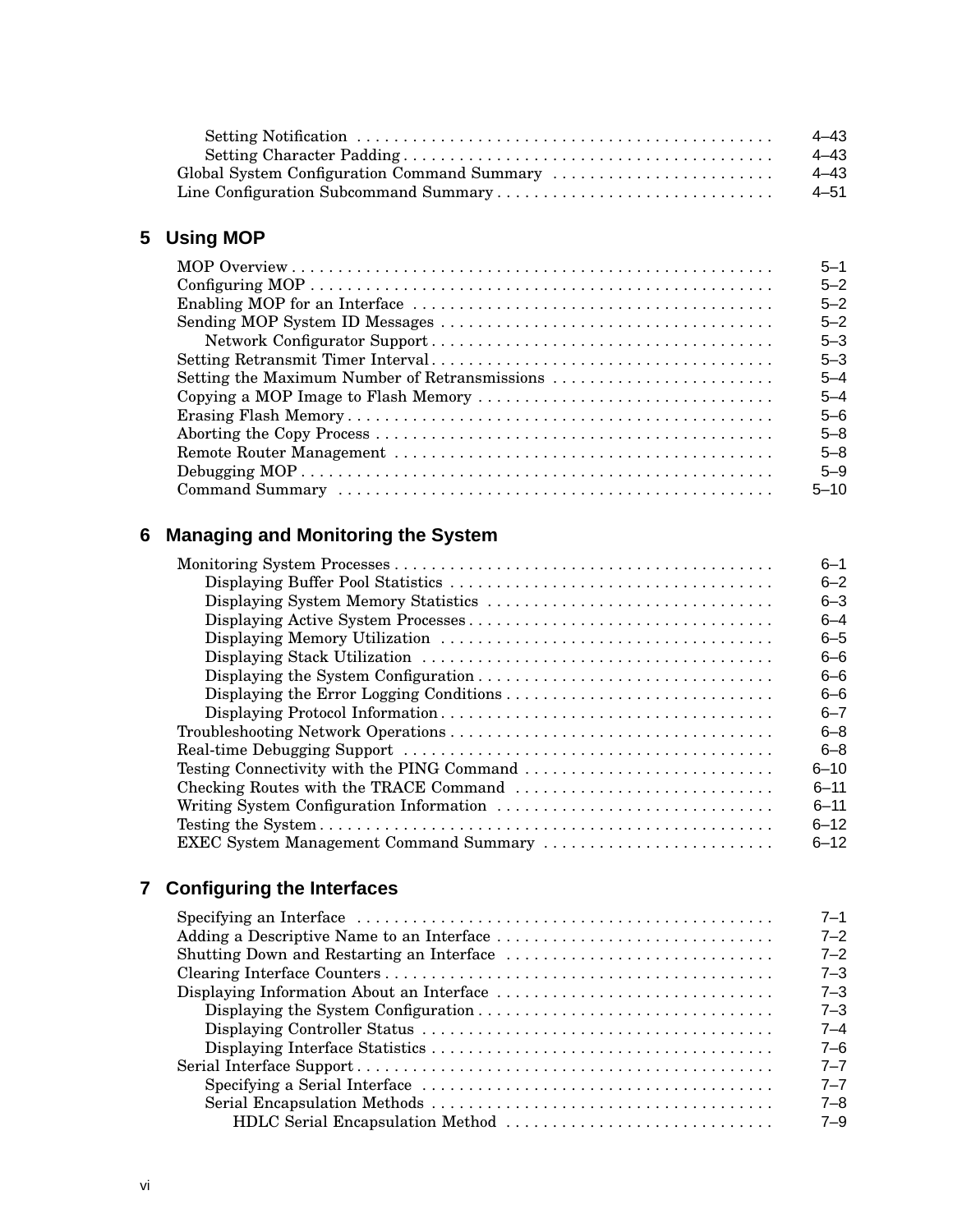|                                                   | $7 - 9$  |
|---------------------------------------------------|----------|
|                                                   | $7 - 9$  |
|                                                   | $7 - 13$ |
|                                                   | $7 - 14$ |
|                                                   | $7 - 14$ |
|                                                   | $7 - 14$ |
|                                                   | $7 - 15$ |
|                                                   | $7 - 15$ |
|                                                   | $7 - 19$ |
|                                                   | $7 - 19$ |
|                                                   | $7 - 20$ |
|                                                   | $7 - 20$ |
|                                                   | $7 - 21$ |
|                                                   | $7 - 22$ |
|                                                   | $7 - 23$ |
|                                                   | $7 - 23$ |
| DECbrouter 90 DDR Implementation                  | $7 - 24$ |
|                                                   |          |
|                                                   | $7 - 25$ |
|                                                   | $7 - 25$ |
|                                                   | $7 - 26$ |
|                                                   | $7 - 26$ |
|                                                   | $7 - 27$ |
|                                                   | $7 - 27$ |
|                                                   | $7 - 28$ |
|                                                   | $7 - 29$ |
|                                                   | $7 - 31$ |
| Assigning Access Lists to a DDR Interface         | $7 - 32$ |
|                                                   | $7 - 33$ |
| Dial-on-Demand Access-List Configuration Examples | $7 - 35$ |
|                                                   | $7 - 38$ |
| Debugging Dial-on-Demand Routing                  | $7 - 40$ |
|                                                   | $7 - 40$ |
| Challenge Handshake Access Protocol (CHAP)        | $7 - 41$ |
|                                                   | $7 - 41$ |
| Configuring Host Name Authentication              | $7 - 42$ |
|                                                   | $7 - 44$ |
|                                                   | $7 - 44$ |
|                                                   | $7 - 45$ |
| Interface Support EXEC Command Summary            | $7 - 49$ |

## **8 Adjusting Interface Characteristics**

|                                                             | $8 - 1$ |
|-------------------------------------------------------------|---------|
|                                                             | $8 - 1$ |
|                                                             | $8 - 1$ |
| Adjusting Characteristics That Apply to All Interface Types | $8 - 2$ |
|                                                             | $8 - 2$ |
|                                                             | $8 - 2$ |
|                                                             | $8 - 3$ |
|                                                             | $8 - 6$ |
|                                                             | $8 - 6$ |
| Specifying the Maximum Packets in the Priority Queues       | $8 - 6$ |
|                                                             | $8 - 7$ |
|                                                             | $8 - 7$ |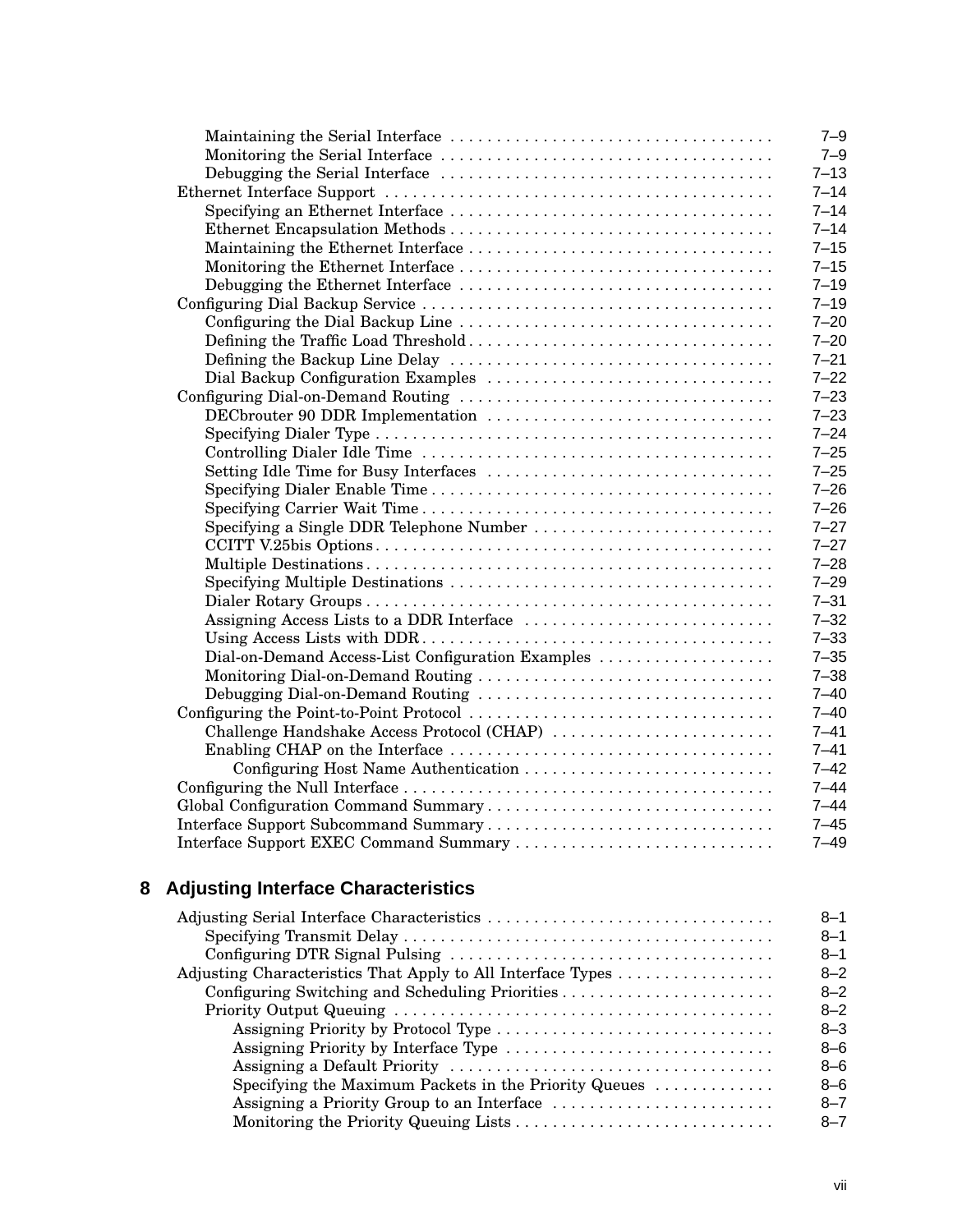|                                            | $8 - 8$  |
|--------------------------------------------|----------|
|                                            | $8 - 8$  |
|                                            | $8 - 9$  |
|                                            | $8 - 10$ |
|                                            | $8 - 10$ |
|                                            | $8 - 11$ |
|                                            | $8 - 11$ |
|                                            | $8 - 11$ |
|                                            | $8 - 12$ |
| Interface Configuration Subcommand Summary | $8 - 13$ |

# **9 Configuring Packet-Switched Software**

|                                                            | $9 - 1$  |
|------------------------------------------------------------|----------|
|                                                            | $9 - 2$  |
|                                                            | $9 - 2$  |
|                                                            | $9 - 2$  |
|                                                            | $9 - 2$  |
| Setting the Retransmission Timer                           | $9 - 3$  |
|                                                            | $9 - 3$  |
| Monitoring and Troubleshooting LAPB                        | $9 - 4$  |
|                                                            | $9 - 5$  |
|                                                            | $9 - 6$  |
|                                                            | $9 - 7$  |
|                                                            | $9 - 7$  |
|                                                            | $9 - 8$  |
|                                                            | $9 - 8$  |
| Configuring X.25 to Allow Ping Support over Multiple Lines | $9 - 10$ |
| Setting Encapsulation Permanent Virtual Circuits           | $9 - 11$ |
|                                                            | $9 - 13$ |
|                                                            | $9 - 14$ |
|                                                            | $9 - 16$ |
|                                                            | $9 - 18$ |
|                                                            | $9 - 19$ |
|                                                            | $9 - 19$ |
|                                                            | $9 - 20$ |
|                                                            | $9 - 21$ |
| X.25 Switching Configuration Examples                      | $9 - 22$ |
|                                                            | $9 - 23$ |
|                                                            | $9 - 23$ |
| Configuring Virtual Circuit Ranges                         | $9 - 24$ |
| Setting the Lowest Incoming-only Circuit Number            | $9 - 25$ |
| Setting the Highest Incoming-only Circuit Number           | $9 - 25$ |
| Setting the Lowest Two-way Circuit Number                  | $9 - 25$ |
| Setting the Highest Two-way Circuit Number                 | $9 - 25$ |
| Setting the Lowest Outgoing-only Circuit Number            | $9 - 25$ |
| Setting the Highest Outgoing-only Circuit Number           | $9 - 26$ |
|                                                            | $9 - 26$ |
|                                                            | $9 - 27$ |
| Configuring the X.25 Level 3 Retransmission Timers         | $9 - 27$ |
| Setting the DTE Restart Request Retransmission Timer       | $9 - 27$ |
| Setting the DCE Restart Request Retransmission Timer       | $9 - 27$ |
| Setting the DTE Call Request Limit Timer                   | $9 - 28$ |
| Setting the DCE Call Request Limit Timer                   | $9 - 28$ |
|                                                            |          |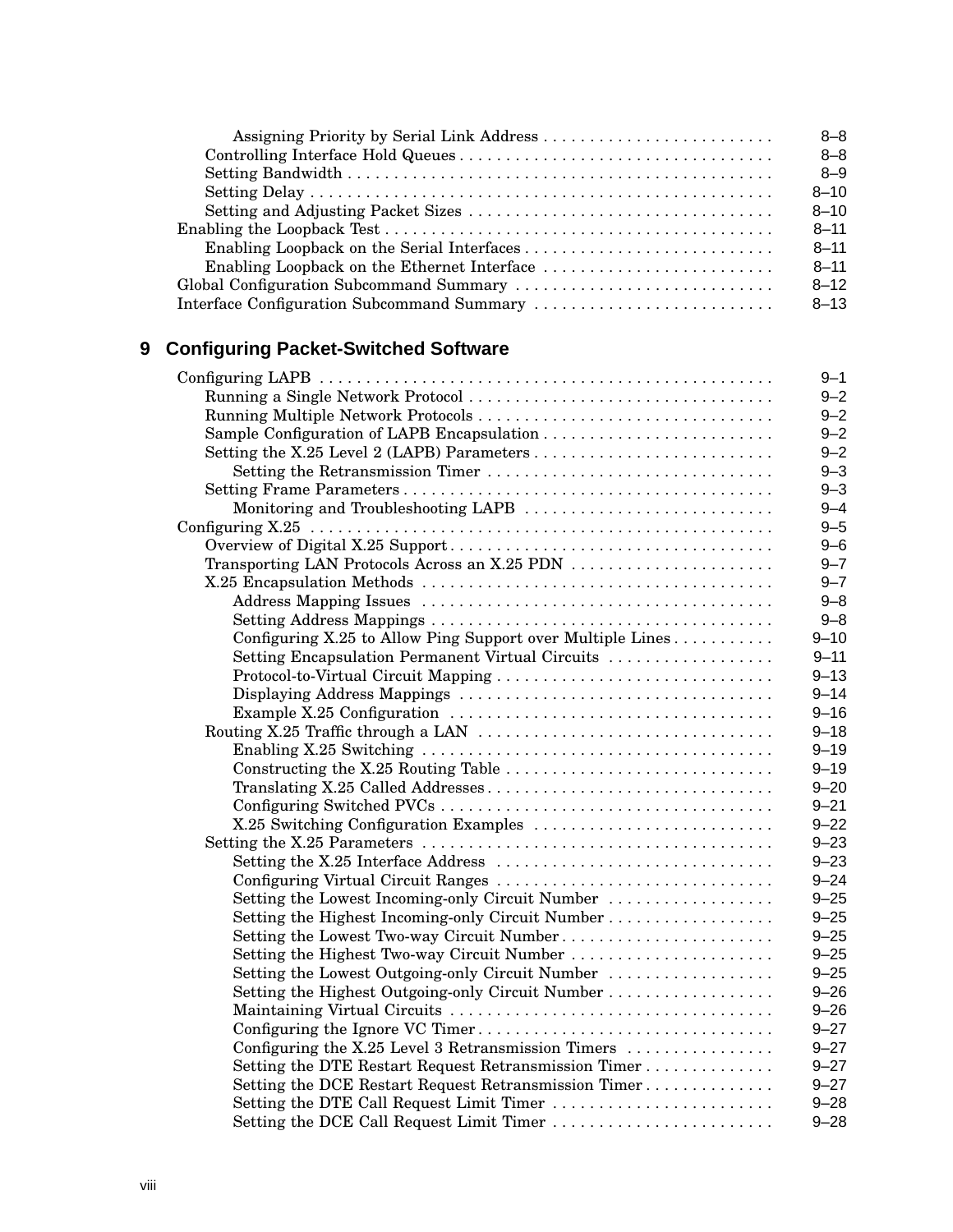| Setting the DTE Reset Request Retransmission Timer           | $9 - 28$ |
|--------------------------------------------------------------|----------|
| Setting the DCE Reset Request Retransmission Timer           | $9 - 28$ |
| Setting the DTE Clear Request Retransmission Timer           | $9 - 28$ |
| Setting the DCE Clear Request Retransmission Timer           | $9 - 28$ |
|                                                              | $9 - 29$ |
|                                                              | $9 - 29$ |
| Setting the Flow Control Modulus                             | $9 - 29$ |
|                                                              | $9 - 30$ |
|                                                              | $9 - 31$ |
|                                                              | $9 - 31$ |
|                                                              | $9 - 31$ |
|                                                              | $9 - 31$ |
|                                                              | $9 - 32$ |
| Setting the Packet Network Carrier                           | $9 - 32$ |
|                                                              | $9 - 32$ |
|                                                              | $9 - 33$ |
|                                                              | $9 - 34$ |
|                                                              | $9 - 34$ |
| Configuring Datagram Transport on DDN Networks               | $9 - 34$ |
|                                                              |          |
|                                                              | $9 - 35$ |
|                                                              | $9 - 35$ |
|                                                              | $9 - 35$ |
| Monitoring Blacker Emergency Mode                            | $9 - 37$ |
|                                                              | $9 - 37$ |
| DDN X.25 Configuration Subcommands                           | $9 - 39$ |
|                                                              | $9 - 39$ |
|                                                              | $9 - 39$ |
|                                                              | $9 - 39$ |
| Displaying General Virtual Circuit Parameters and Statistics | $9 - 40$ |
|                                                              | $9 - 41$ |
|                                                              | $9 - 42$ |
|                                                              | $9 - 43$ |
|                                                              | $9 - 43$ |
|                                                              | $9 - 44$ |
|                                                              | $9 - 48$ |
| Monitoring CMNS with LLC2 Parameters                         | $9 - 49$ |
| Displaying CMNS Virtual Circuit Parameters and Statistics    | $9 - 50$ |
|                                                              | $9 - 51$ |
|                                                              | $9 - 51$ |
|                                                              | $9 - 52$ |
|                                                              | $9 - 53$ |
|                                                              | $9 - 53$ |
| Setting the Frame Relay Keepalive Timer                      | $9 - 54$ |
|                                                              | $9 - 54$ |
|                                                              | $9 - 55$ |
|                                                              | $9 - 56$ |
|                                                              | $9 - 56$ |
|                                                              | $9 - 57$ |
|                                                              | $9 - 57$ |
|                                                              | $9 - 57$ |
|                                                              | $9 - 58$ |
|                                                              | $9 - 58$ |
|                                                              |          |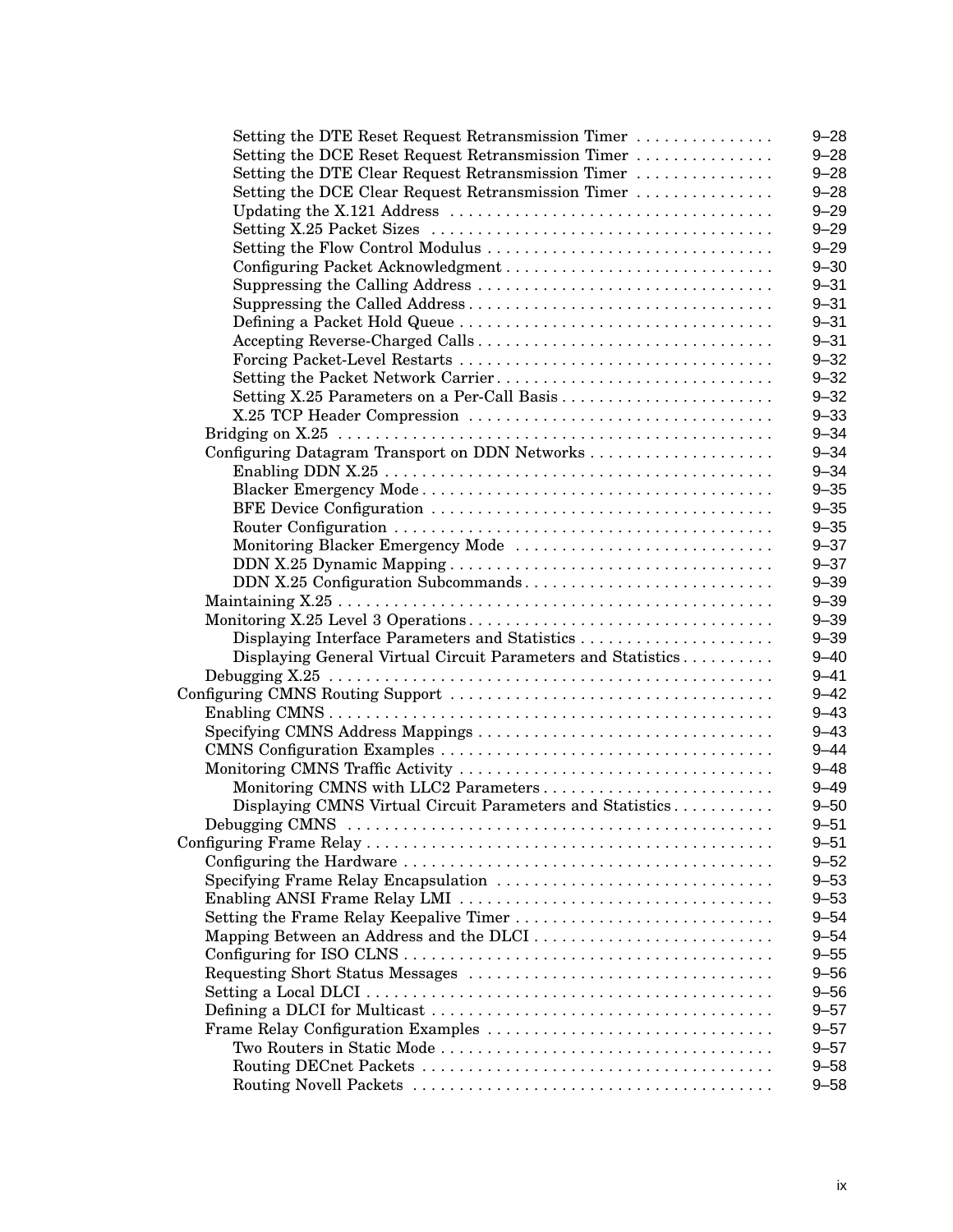|                                                               | $9 - 58$ |
|---------------------------------------------------------------|----------|
| Monitoring the Frame Relay Interface                          | $9 - 58$ |
|                                                               | $9 - 59$ |
| Displaying Frame Relay Map Entries                            | $9 - 60$ |
| Displaying Global Frame Relay Statistics                      | $9 - 60$ |
|                                                               | $9 - 61$ |
| Configuring Switched Multimegabit Data Services (SMDS)        | $9 - 61$ |
|                                                               | $9 - 62$ |
|                                                               | $9 - 62$ |
|                                                               | $9 - 63$ |
|                                                               | $9 - 63$ |
|                                                               | $9 - 64$ |
| Enabling the Address Resolution Protocol                      | $9 - 64$ |
|                                                               | $9 - 65$ |
|                                                               | $9 - 65$ |
|                                                               | $9 - 66$ |
|                                                               | $9 - 66$ |
|                                                               | $9 - 67$ |
|                                                               | $9 - 67$ |
|                                                               | $9 - 67$ |
|                                                               | $9 - 68$ |
|                                                               | $9 - 68$ |
|                                                               | $9 - 68$ |
|                                                               | $9 - 68$ |
|                                                               | $9 - 68$ |
|                                                               | $9 - 68$ |
| Configuration with a Remote Peer on the Same Network          | $9 - 69$ |
|                                                               | $9 - 70$ |
|                                                               | $9 - 70$ |
| Displaying Mapped SMDS Addresses                              | $9 - 70$ |
|                                                               | $9 - 70$ |
|                                                               | $9 - 71$ |
| Packet-Switched Software Global Configuration Command Summary | $9 - 71$ |
| X.25 Global Configuration Command Summary                     | $9 - 71$ |
| Packet-Switched Software Interface Subcommand Summary         | $9 - 73$ |
| CMNS Interface Subcommand Summary                             | $9 - 73$ |
| Frame Relay Interface Subcommand Summary                      | $9 - 74$ |
| LAPB Interface Subcommand Summary                             | $9 - 75$ |
| SMDS Interface Subcommand Summary                             | $9 - 76$ |
|                                                               | $9 - 77$ |
|                                                               | $9 - 86$ |

## **Index**

## **Figures**

| 7–1     |                                                                                      | $7 - 24$ |
|---------|--------------------------------------------------------------------------------------|----------|
| 7–2     | Hub-and-Spoke Environment Using Dial-on-Demand                                       | $7 - 29$ |
| 7–3     |                                                                                      | $7 - 44$ |
| 9–1     | Transporting LAN Protocols Across an X.25 PDN                                        | $9 - 6$  |
| $9 - 2$ | Routing X.25 Traffic Through a LAN $\dots \dots \dots \dots \dots \dots \dots \dots$ | $9 - 7$  |
| $9 - 3$ | Communicating via Routers Through an X.25 Network                                    | $9 - 8$  |
|         |                                                                                      |          |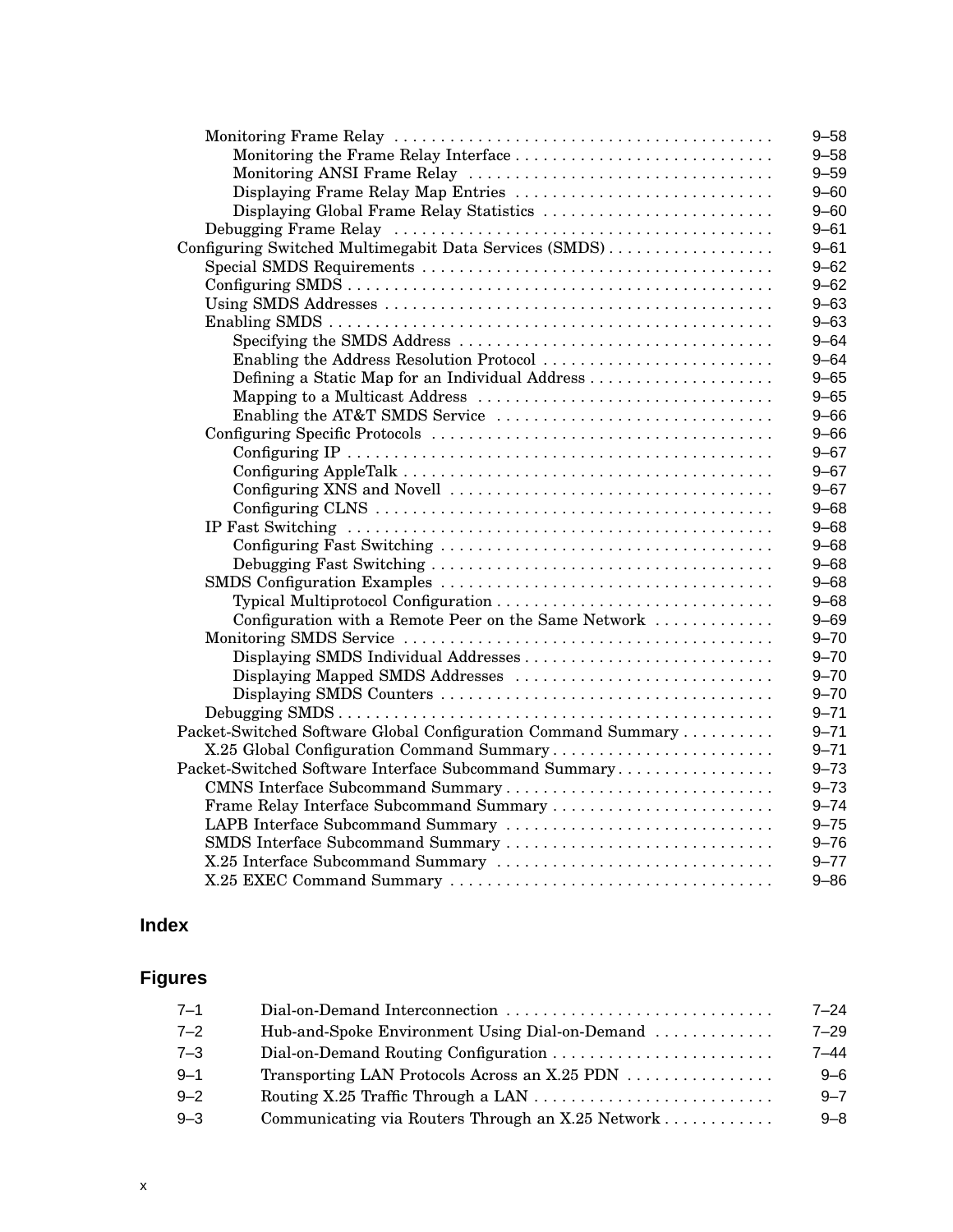| $9 - 4$  | Parallel Serial Lines to X.25 Network                          | $9 - 10$ |
|----------|----------------------------------------------------------------|----------|
| $9 - 5$  |                                                                | $9 - 13$ |
| $9 - 6$  | X.121 Address Translation Scheme                               | $9 - 21$ |
| $9 - 7$  |                                                                | $9 - 38$ |
| $9 - 8$  | Example Network Topology for Switching CMNS over a PDN         | $9 - 45$ |
| $9 - 9$  | Example Network Topology for Switching CMNS over a Leased Line |          |
|          |                                                                | $9 - 47$ |
| $9 - 10$ | Frame Relay Physical Connection                                | $9 - 52$ |

## **Tables**

| $2 - 1$ |                                                               | $2 - 9$  |
|---------|---------------------------------------------------------------|----------|
| $3 - 1$ | Special Commands in the Digital Systems Telnet Implementation | $3 - 4$  |
| $4 - 1$ |                                                               | $4 - 9$  |
| $4 - 2$ | Show Flash All Field Descriptions                             | $4 - 10$ |
| $4 - 3$ | Logging Message Keywords and Levels                           | $4 - 35$ |
| $6 - 1$ | Show Buffers Field Descriptions                               | $6 - 3$  |
| $6 - 2$ |                                                               | $6 - 4$  |
| $6 - 3$ | Characteristics of Each Block of Memory                       | $6 - 4$  |
| $6 - 4$ | Show Processes Field Descriptions                             | $6 - 5$  |
| $6 - 5$ | Show Processes Memory Field Descriptions                      | $6 - 6$  |
| $6 - 6$ | Show Logging Field Descriptions                               | $6 - 7$  |
| $7 - 1$ | Per-Packet Counted Protocols                                  | $7 - 7$  |
| $7 - 2$ | Show Interfaces Serial Field Descriptions                     | $7 - 11$ |
| $7 - 3$ | Show Interfaces Ethernet Field Descriptions                   | $7 - 16$ |
| $7 - 4$ |                                                               | $7 - 28$ |
| $8 - 1$ | Common TCP Services and Their Port Numbers                    | $8 - 4$  |
| $8 - 2$ | Common UDP Services and Their Port Numbers                    | $8 - 4$  |
| $8 - 3$ | Default Media MTU Values                                      | $8 - 10$ |
| $9 - 1$ |                                                               | $9 - 3$  |
| $9 - 2$ | Protocols and Initial Byte of Call User Data                  | $9 - 14$ |
| $9 - 3$ | Show X25 Map Field Descriptions                               | $9 - 15$ |
| $9 - 4$ |                                                               | $9 - 20$ |
| $9 - 5$ |                                                               | $9 - 21$ |
| $9 - 6$ | Range Limit Keywords for the Switched Virtual Circuit Ranges  | $9 - 25$ |
| $9 - 7$ | Retransmission Timer Keywords and Defaults                    | $9 - 27$ |
| $9 - 8$ | Protocol Families and Types of Multicasts Needed              | $9 - 67$ |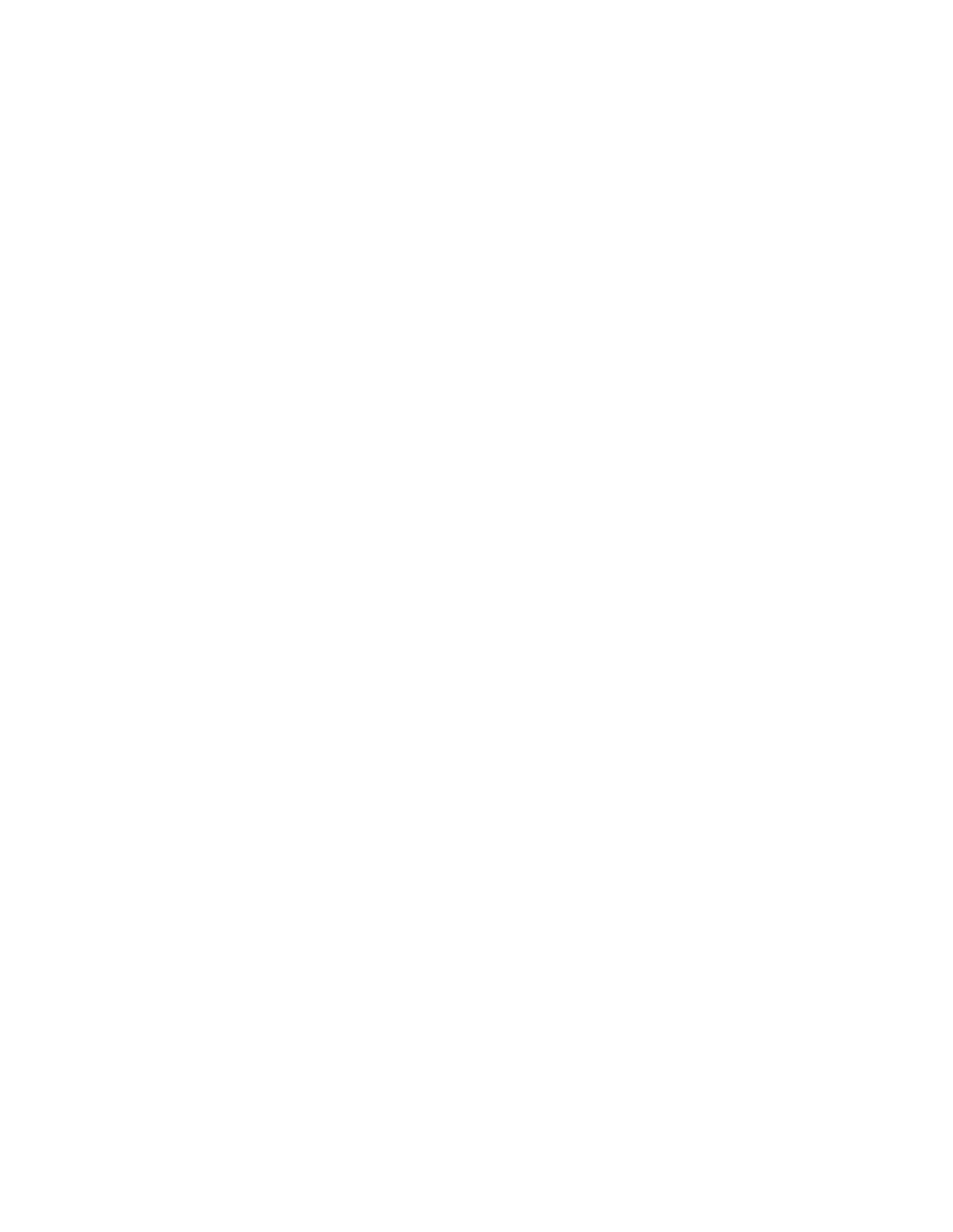# **About This Guide**

This section discusses the objectives, audience, organization, and conventions of this guide. It also lists related Digital publications.

## **Audience**

This publication is intended for system administrators who will configure and maintain a DECbrouter 90.

## **Organization**

The following chapters are contained in this guide:

- **Chapter 1, Router Product Overview**–contains an overview of the DECbrouter 90, including router capabilities, network protocols supported by the DECbrouter 90, routing protocols supported by the DECbrouter 90, and the media supported by the DECbrouter 90.
- **Chapter 2, First-Time Startup and Basic Configuration**–describes basic system startup procedures and use.
- **Chapter 3, Using Terminals**–describes use of physical and virtual terminals on the DECbrouter 90 product including, making Telnet server connections from a console attached to the router/bridge, making local changes to the terminal parameters, and using the Digital MOP terminal server.
- **Chapter 4, Configuring the System**–describes how to configure the system including, setting global system characteristics, defining the size of the system buffers, changing the system boot file specifications, storing and booting system software images with flash memory, establishing system and line passwords and system secruity, defining networking services, enabling and directing the logging of system debugging messages, and configuring the console and virtual terminal lines.
- **Chapter 5, Using MOP**–describes how to use the maintenance operating protocol (MOP).
- **Chapter 6, Managing and Monitoring the System**–describes the EXEC commands you use to monitor, manage, and troubleshoot general system processes and conditions on your DECbrouter 90.
- **Chapter 7, Configuring the Interfaces**–describes how to enable, shut down, and display messages pertinent to interface configuration and operation. This chapter also describes the procedures for configuring and maintaining the serial and Ethernet interfaces.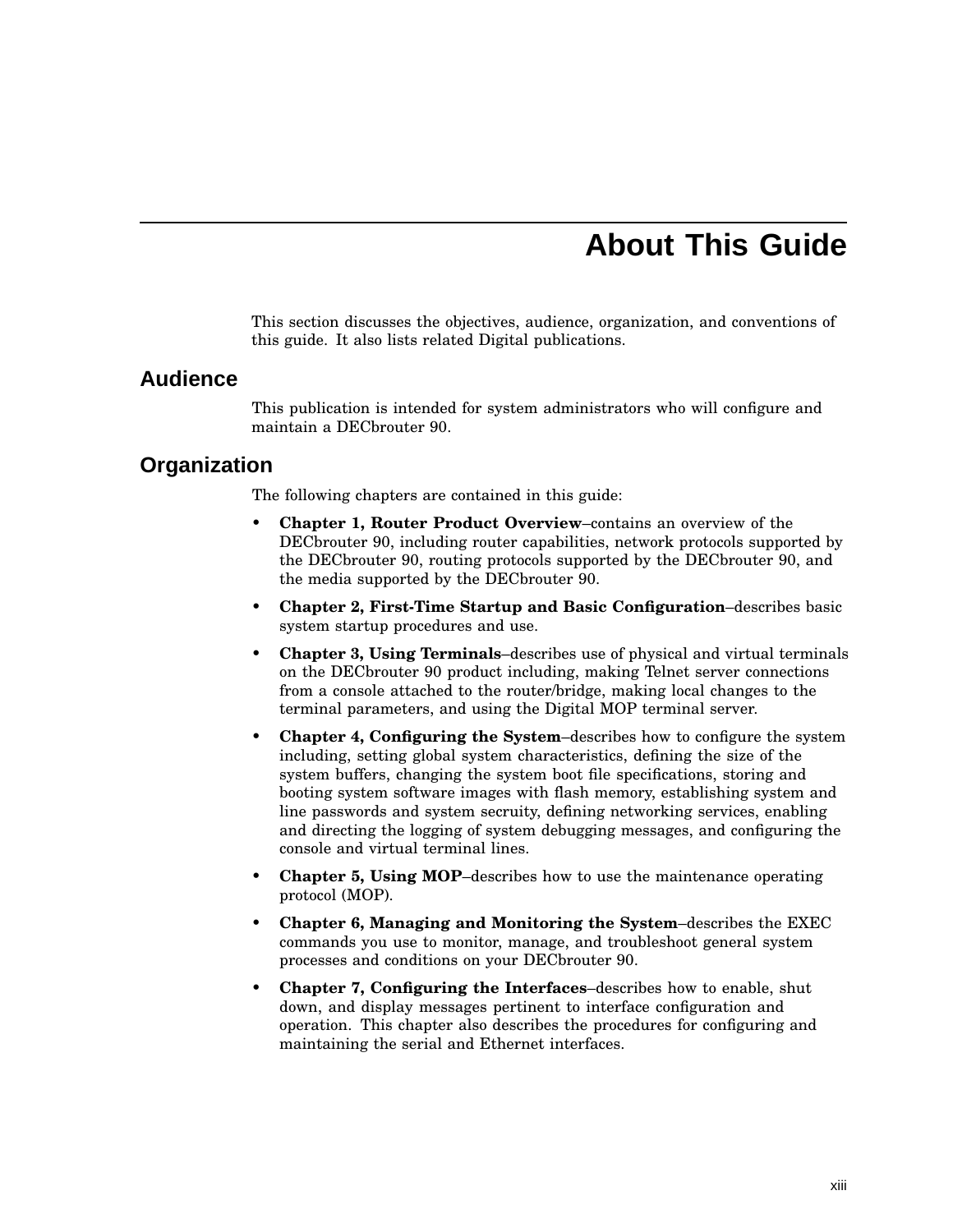- **Chapter 8, Adjusting Interface Characteristics**–describes how to make adjustments to the router interfaces and how to enable loopback tests.
- **Chapter 9, Configuring Packet-Switched Software**–describes the configuration tasks for packet-switched software, including Recommendation X.25, CMNS support, Frame relay service, and SMDS.

## **Conventions**

The following conventions are used in this guide:

| <b>Convention</b> | <b>Meaning</b>                                                                                                      |
|-------------------|---------------------------------------------------------------------------------------------------------------------|
| system displays   | Terminal sessions and information the system displays are<br>printed in monospace type.                             |
| boldface          | Information you enter is in boldface type. Keywords are also in<br>boldface type.                                   |
| $\geq$            | Nonprinting characters are shown in angle brackets.                                                                 |
| $\Box$            | Defaults are in square brackets.                                                                                    |
| <b>COMMANDS</b>   | Commands are in uppercase letters.                                                                                  |
| italics           | Command variables, worksheet values, new terms and<br>concepts, and titles of books and periodicals are in italics. |
| Ctrl/X            | Indicates two keys that you must press simultaneously.                                                              |
| <b>Note</b>       | Provides general information about the current topic.                                                               |
| Caution           | Provides information to prevent damage to equipment.                                                                |

## **Related Documentation**

The most important companion to this guide is the set of Digital documentation that accompanies the product. This guide refers you to the appropriate manual for additional reference material that is beyond the scope of this guide. The following manuals are shipped with the DECbrouter 90:

- *DECbrouter 90 Products Getting Started*
- *DECbrouter 90 Products Configuration and Reference, Volume 2*
- *DECbrouter 90 Products Configuration and Reference, Volume 3*
- *DECbrouter 90T Installation and Operating Information*
- *DECbrouter 90 System Error Messages*
- *DECbrouter 90 Products Command Summary*

To order these publications or additional copies of this guide, contact your sales representative. Refer to the How to Order Additional Documentation page at the back of this document for addresses and phone numbers.

## **Service and Support**

Call your local representative for service.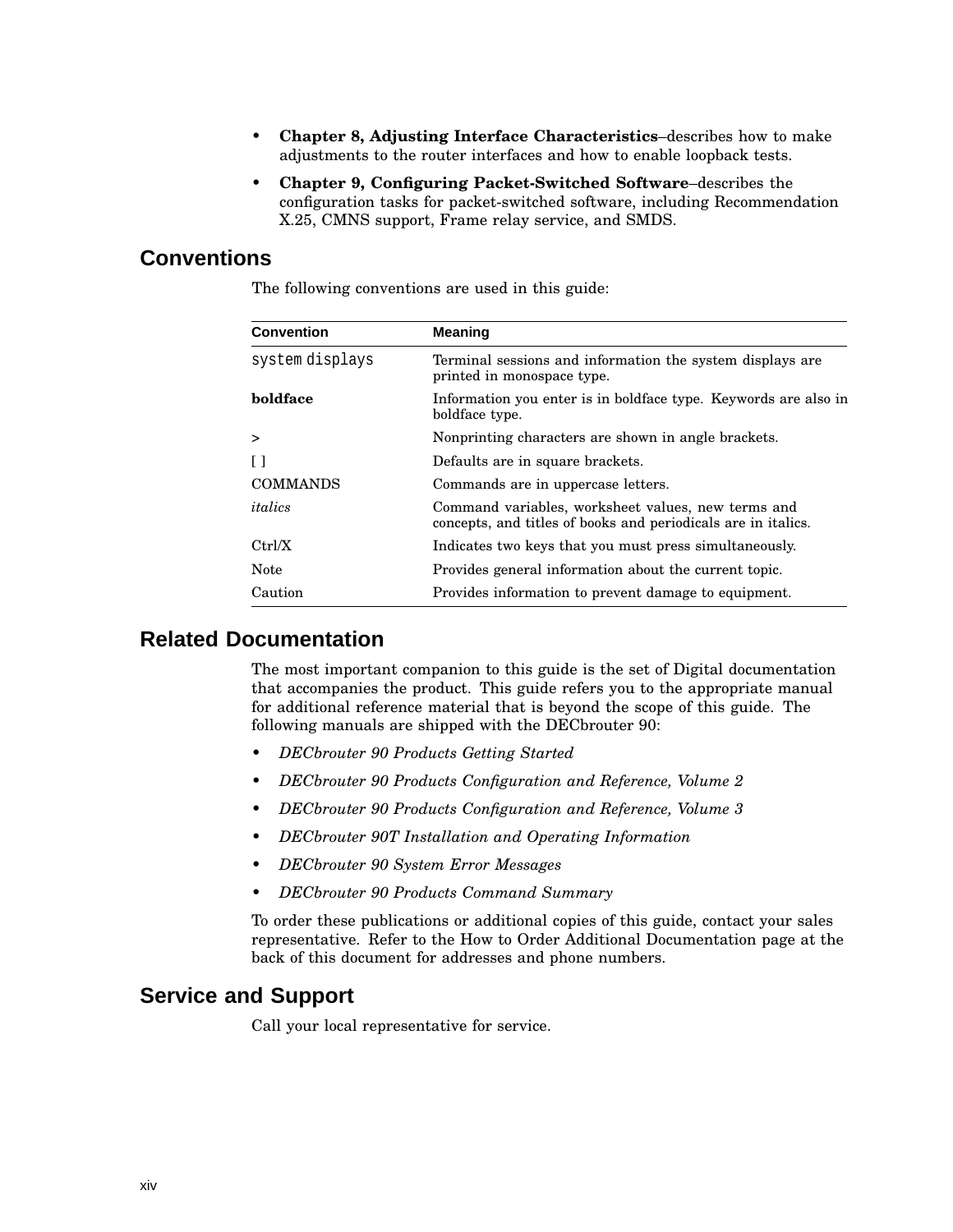# **Obtaining Additional Information**

This section describes how to obtain additional Digital publications and includes tips for obtaining books, standards, and other information about networks and data communications that might be helpful while using Digital products.

## **Ordering Additional Digital Publications**

To order these publications or additional copies of the *DECbrouter 90 Products Configuration and Reference* guides, contact your local representative.

## **Obtaining Information**

This section describes how to obtain RFCs and technical standards.

## **Obtaining RFCs**

Information about the Internet suite of protocols is contained in documents called *Requests for Comments or RFCs*. These documents are maintained by Government Systems, Inc. (GSI). You can request copies by contacting GSI directly, or you can use the TCP/IP File Transfer Protocol (FTP) to obtain an electronic copy.

#### **Contacting GSI**

You can contact GSI through mail, by telephone, or through electronic mail:

Government Systems, Incorporated Attn: Network Information Center 14200 Park Meadow Drive, Suite 200 Chantilly, Virginia 22021

1-800-365-3642 (703) 802-4535 (703) 802-8376 (FAX)

NIC@NIC.DDN.MIL

Network address: 192.112.36.5 Root domain server: 192.112.36.4

#### **Obtaining an Electronic Copy**

To obtain an electronic copy of an RFC through FTP, complete the following steps:

1. At your server prompt, use the **ftp** command to connect to address *nic.ddn.mil*:

% **ftp nic.ddn.mil**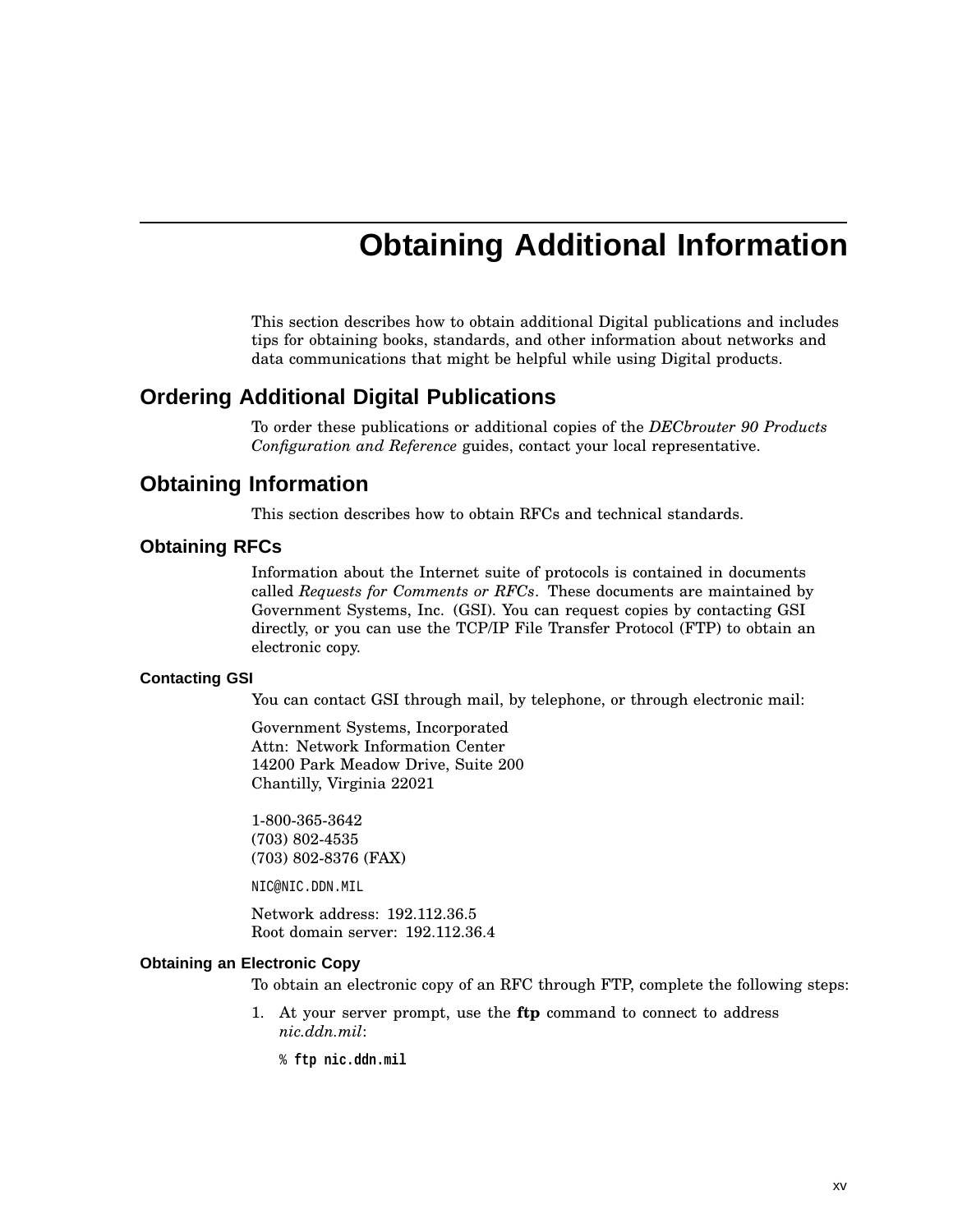The following display appears, followed by a login prompt:

Connected to nic.ddn.mil. 220-\*\*\*\*\*Welcome to the Network Information Center\*\*\*\*\* \*\*\*\*\*Login with username "anonymous" and password "guest" \*\*\*\*\*You may change directories to the following: ddn-news - DDN Management Bulletins domain - Root Domain Zone Files ien - Internet Engineering Notes iesg - IETF Steering Group ietf - Internet Engineering Task Force internet-drafts - Internet Drafts netinfo - NIC Information Files netprog - Guest Software (ex. whois.c) protocols - TCP-IP & OSI Documents rfc - RFC Repository scc - DDN Security Bulletins 220 And more.

2. At the login prompt, enter the word **anonymous** as your login name:

Name (nic.ddn.mil:cindy): **anonymous**

The NIC responds with this message:

331 Guest login ok, send "guest" as password. Password:

3. Enter the word **guest** at the Password: prompt. The following message and ftp> prompt appear:

230 Guest login ok, access restrictions apply. ftp>

4. Use the **cd** command to change directories. The following example illustrates how to change the RFC directory and obtain RFC 1158:

ftp> **cd rfc** 250 CWD command successful. ftp> **get rfc1158.txt**

5. To exit the FTP facility, enter the **quit** command at the ftp> prompt.

## **Obtaining Technical Standards**

Following are additional sources for technical standards:

- Omnicom, 1-800-OMNICOM
- Global Engineering Documents, 2805 McGraw Ave., Irvine, CA 92714 1-800-854-7179
- American National Standards Institute, 1430 Broadway, New York, NY 10018 (212) 642-4932 or (212) 302-1286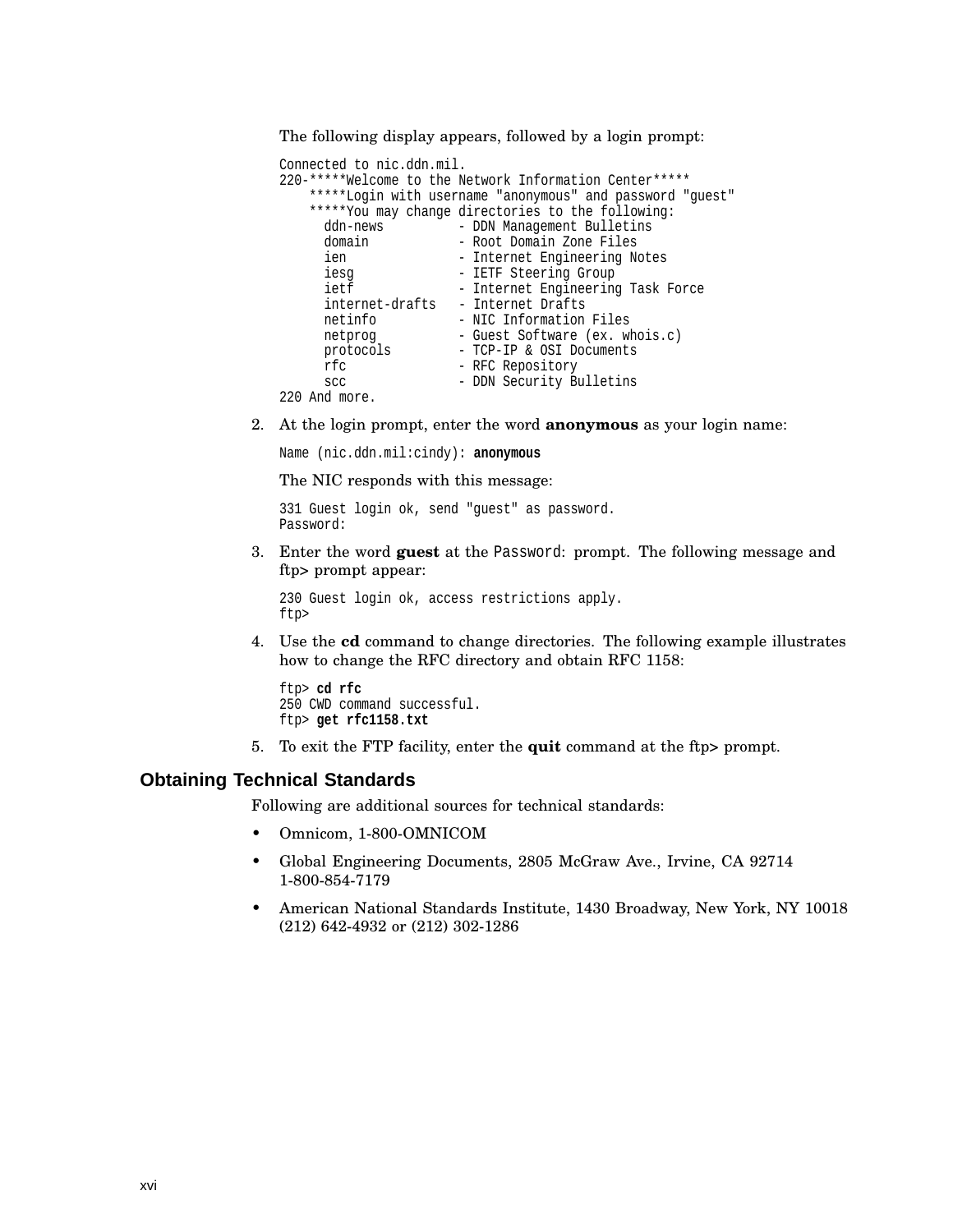# **Router Product Overview**

This chapter provides a product overview of the DECbrouter 90, including:

- Router capabilities
- Network protocols supported by the DECbrouter 90
- Routing protocols supported by the DECbrouter 90
- Media supported by the DECbrouter 90

## **Capabilities of the Router**

Complex internetworks have grown past the point where they can depend on equipment from a single vendor. Virtually all organizations connecting local area networks and creating wide area networks today have major commitments to hardware and software from many different vendors. Therefore, current and future internetworking requires products that support multiprotocol, multimedia, and multivendor networks.

The DECbrouter 90 helps LANs and WANs achieve interoperability and connectivity. This section describes Digital-supported protocols and media, as well as the capabilities of the DEC brouter 90 for routing, network management, and network security.

## **Support for Multiple Network Protocols**

Large organizations need the flexibility that multiprotocol networks give them to communicate with diverse hardware and software from many vendors. The DECbrouter 90 supports many networking protocols, as well as several specific routing protocols for compatibility with other networks. Included are protocols based on open standards and proprietary protocols from a variety of vendors.

The DECbrouter 90 can forward packets concurrently from any combination of the following networking protocols:

- TCP/IP
- DECnet Phase IV
- Xerox Network Service (XNS)
- Novell IPX
- Ungermann-Bass
- AppleTalk (Phase 1 and Phase 2)
- ISO Connectionless Network Services (CLNS) and Connection Mode Network Services (CMNS)
- Apollo Domain
- Banyan VINES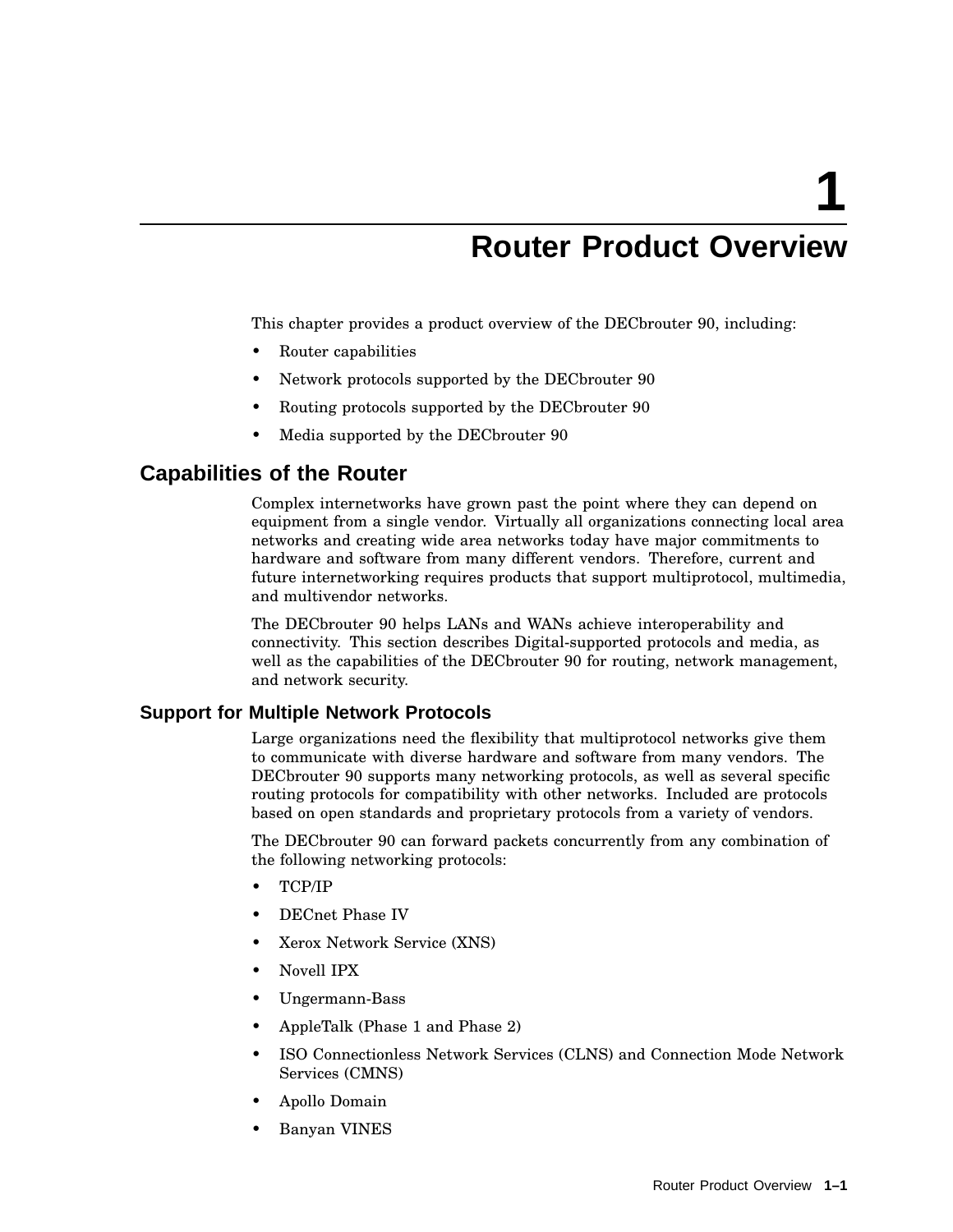## **Router Product Overview Capabilities of the Router**

- Xerox's Universal Protocol (PUP)
- CHAOSnet
- X.25 protocols
- DDN protocols, as used with the DDN X.25 Standard, 1822-LH/DH, and HDH (1822-J) attachments
- Frame Relay serial encapsulation
- Switched Multimegabit Data Service (SMDS) protocol
- Point-to-Point Protocol (PPP)

## **Dynamic Network Routing**

The Interior Gateway Routing Protocol (IGRP), developed by Cisco Systems for TCP/IP and ISO CLNS (referred to as ISO-IGRP), monitors the network to determine the status of each route and selects the best route for each data packet. Network traffic, path reliability, and path speed all influence route selection.

While running IGRP or ISO-IGRP, the DECbrouter 90 can concurrently receive and understand messages from other network segments sent using different routing protocols. For example, IP routing protocols supported by the DECbrouter 90, in addition to IGRP, include:

- Open Shortest Path First (OSPF)—the link state-based interior gateway protocol defined by RFC 1247.
- Routing Information Protocol (RIP)—the interior routing protocol used by the routing process on Berkeley-derived UNIX systems.
- Exterior Gateway Protocol (EGP)—the routing protocol used by all routers attached to the Defense Data Network (DDN). This implementation maintains contact with multiple EGP-speaking routers, preserving routing information when the DDN core routers do not respond.
- Border Gateway Protocol (BGP) is a replacement protocol for EGP. BGP is defined by RFC 1163.

Similarly, the DECbrouter 90 supports concurrent operation of ISO-IGRP and the ISO-standard intermediate system-to-intermediate system (IS-IS).

The DECbrouter 90 router supports the native dynamic routing protocols used by the various supported network protocols, such as DECnet, Novell IPX, and AppleTalk. This allows compatibility with other vendor's routers. Multiple network protocols and their dynamic routing protocols operate concurrently, sharing the same router and media.

## **Support for Standard Media**

For convenient access to existing networks, The DECbrouter 90 supports these industry-standard networking media:

- Ethernet—IEEE 802.3 and Type II
- Synchronous serial—V.10, V.11, V.28, V.35, (V.24)RS-232, RS-449, X.21, EIA-422, EIA-423, and EIA-530A.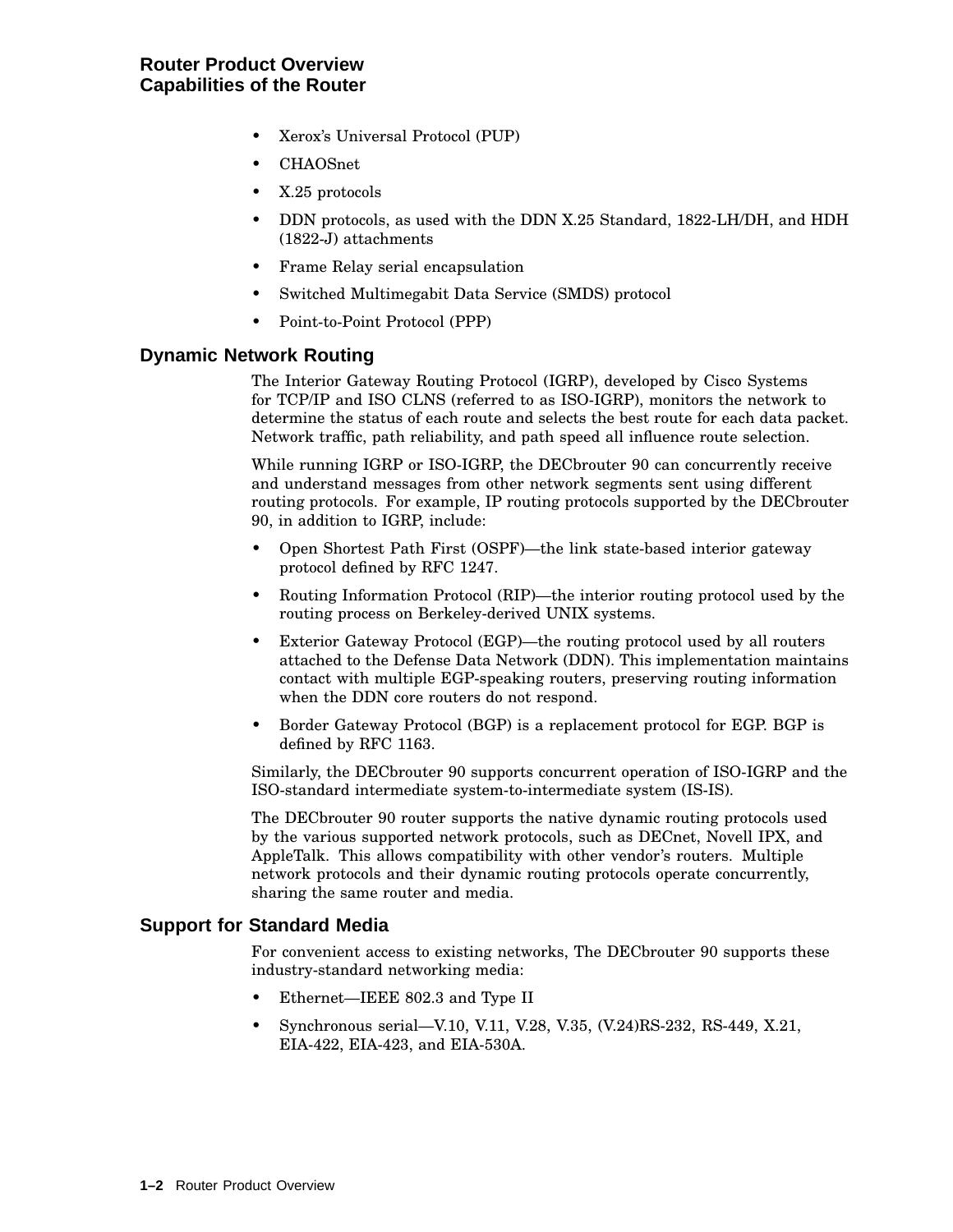# **First-Time Startup and Basic Configuration**

This chapter describes basic system startup and use. Information in this chapter will help you with these tasks:

- First-time startup and basic configuration of the DECbrouter 90 using the SETUP command facility
- Understanding and using the system's command interpreter
- Entering configuration commands into a configuration file and saving the configuration
- Using TFTP to load configuration files and system software images over the network
- Using the flash memory to boot and store system software images
- Reloading the operating system

## **Using the Setup Facility for Basic Configuration**

The SETUP command facility enables you to start using your network quickly and without extensive background knowledge. It does this by prompting you for the information required to perform basic configuration procedures.

Use the SETUP command facility both at initial system configuration and for basic changes at any time. In addition, use the facility as a teaching tool to become familiar with the expected command sequence as you step through the process. Because of these additional characteristics, this manual refers to SETUP as a command facility rather than simply as a command.

Refer to the *DECbrouter 90 Products Getting Started* publication for detailed information and a step-by-step description of the configuration procedure using the SETUP command facility.

## **Capabilities of the SETUP Command Facility**

Use the SETUP command facility to do the following:

- Establish host names
- Set enable (or privileged mode) passwords
- Set virtual terminal passwords
- Enable SNMP network management
- Enable routing of protocols
- Enable transparent Ethernet bridging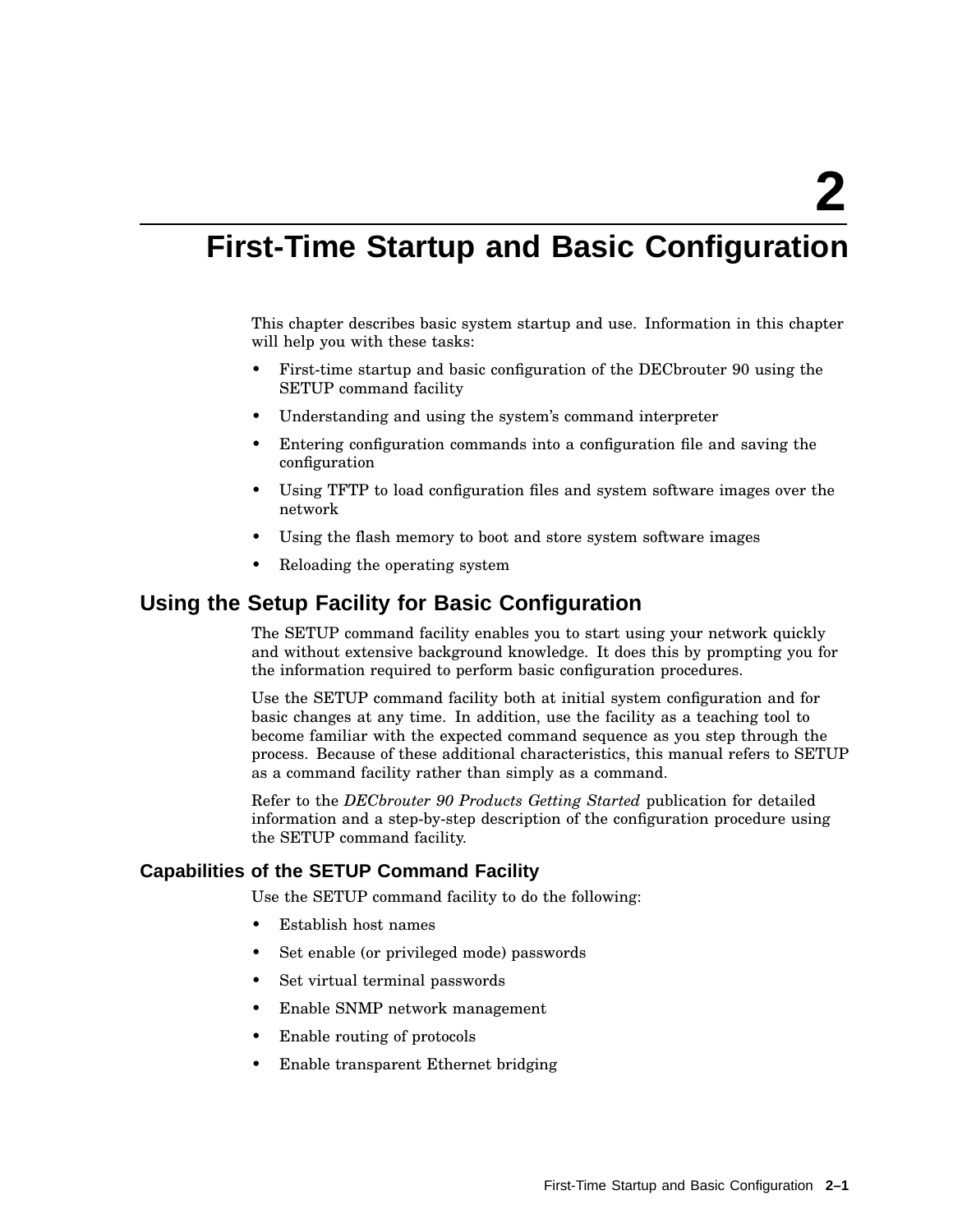## **First-Time Startup and Basic Configuration Using the Setup Facility for Basic Configuration**

Configure the following protocols with the SETUP command facility:

- IP, including IGRP and RIP dynamic routing
- DECnet (Phase IV)
- XNS
- Novell IPX
- Appletalk Phase 1 and Phase 2
- CLNS
- VINES

For more advanced applications, you need to enter a privileged configuration session, as described in the section Entering Configuration Mode later in this chapter.

## **Using the SETUP Command Facility**

The SETUP command facility operates automatically the first time you power on your router and when you add new hardware components. To use SETUP on subsequent occasions, you must invoke it as you would any other command by entering SETUP at the EXEC prompt (described in the section Entering Configuration Mode later in this chapter).

Before you start using the SETUP command facility, you need to do the following:

1. Attach an RS-232 ASCII terminal to the system console port located at the bottom, front of the router.

Refer to the appropriate hardware installation and maintenance publications for details about cabling considerations and establishing electrical connections.

- 2. Configure the terminal to operate at 9600 baud, 8 data bits, no parity, 1 stop bit.
- 3. Power on the router and run the *setup program*.

**Note** 2008

Network connections are not required in order to effectively use the SETUP command facility.

In addition, you need to know the following before you start:

Which protocols you plan to route.

Note that most protocols will prompt you for specific parameters, including host name, network numbers, addresses, and subnet masks (when applicable).

- Types of interfaces installed: Ethernet or Serial.
- Whether or not you plan to use bridging.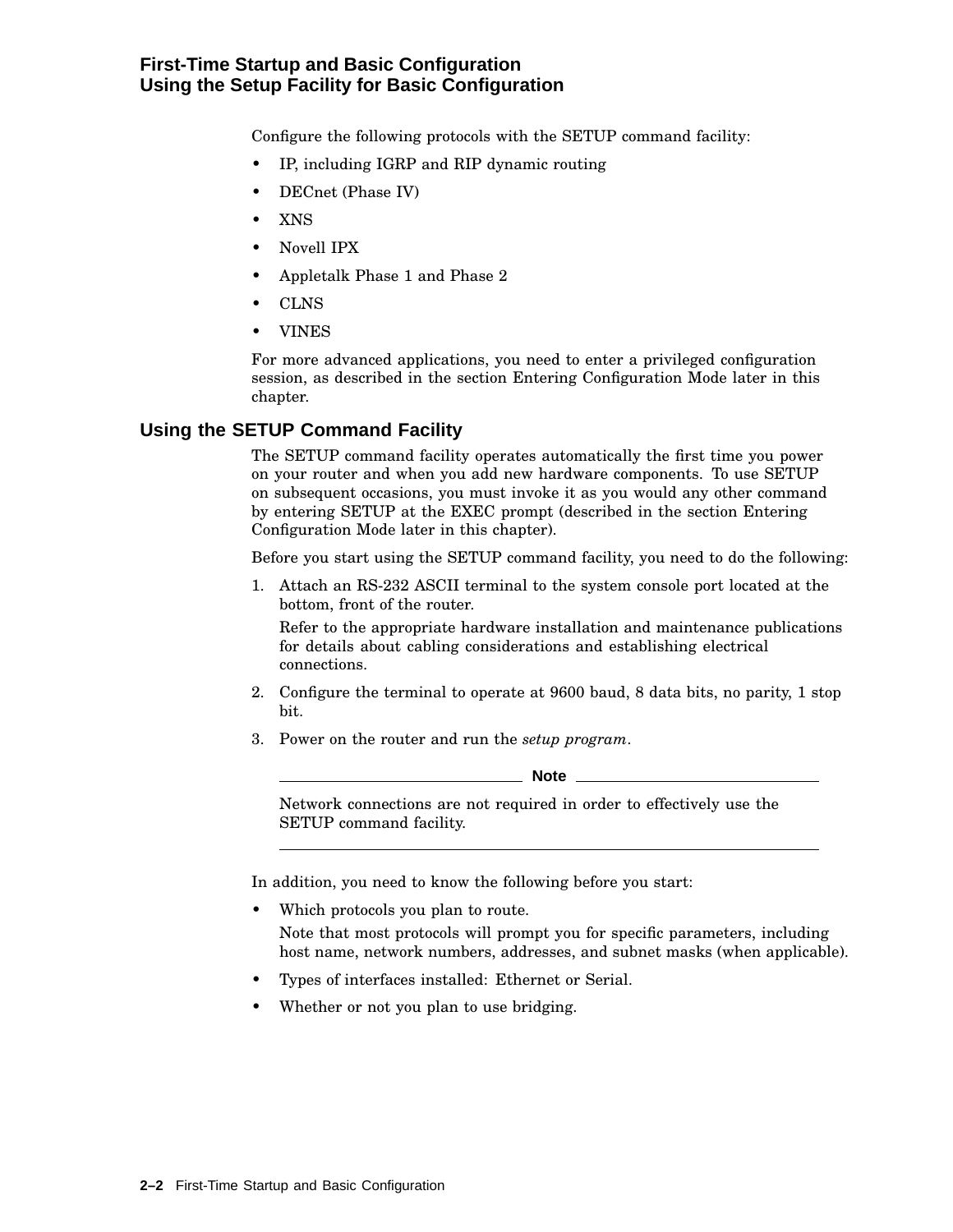## **First-Time System Startup**

The SETUP command facility determines which interfaces are installed and prompts you for configuration information for each one. Once you complete one interface, the facility automatically starts over for the next, continuing until each interface has been configured.

**Note**

Once you start the SETUP facility, the system runs through the entire configuration process; you cannot quit out of it. If you want to make a change or correct a mistake, simply press the Return key at each prompt, then restart the command.

When you first power on your console and router, a script similar to the following will appear on the screen. The first section of the script displays the banner information, including the software version:

Restricted Rights Legend

Use, duplication, or disclosure by the Government is subject to restrictions as set forth in subparagraph (c) of the Commercial Computer Software - Restricted Rights clause at FAR sec. 52.227-19 and subparagraph (c) (1) (ii) of the Rights in Technical Data and Computer Software clause at DFARS sec. 252.227-7013. Cisco Systems, Inc. 1525 O'Brien Drive Menlo Park, California 94025 3000 Software (IGS3-BFPX), Beta Version 9.14(0.17) Copyright (c) 1986-1993 by Cisco Systems, Inc. Compiled Fri 31-Jul-92 13:31

The next portion of the display is a list of the installed hardware. By reading the installed hardware, the system automatically presents the appropriate interfaces during the configuration process.

(68020) processor with 4096K bytes of memory. X.25 software. Bridging software. 1 Ethernet/IEEE 802.3 interface. 1 Serial network interface. 64 Kbytes of non-volatile memory.

The first two sections of the configuration script (the banner and the installed hardware) appear each time the system is started up.

At the first-time system startup, the System Configuration Dialog automatically appears, offering the prompts for which you'll provide the answers to configure your system.

--- System Configuration Dialog --- At any point you may enter a question mark '?' for help. Refer to the 'Getting Started' Guide for additional help. Default settings are in square brackets '[]'. Continue with configuration dialog? [yes]: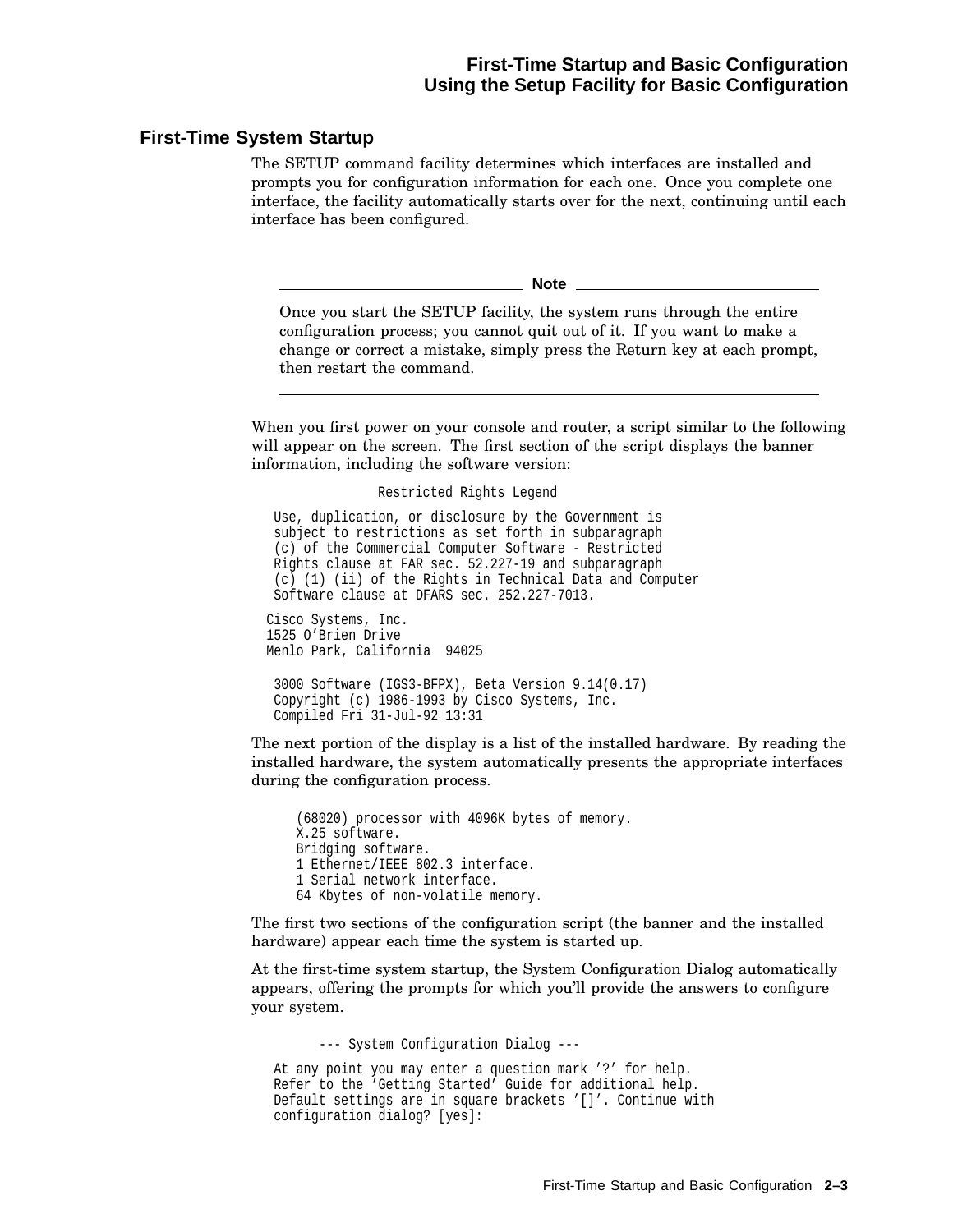## **First-Time Startup and Basic Configuration Using the Setup Facility for Basic Configuration**

At this point, you may choose not to continue with the System Configuration Dialog and exit by answering "no" to this prompt.

Answer "yes" to continue with the SETUP configuration dialog. The remainder of the script is the actual configuration process, with each prompt appearing automatically. Press the Return key to accept the default settings.

There is no default for the final prompt which asks you if you want to use this configuration; you must answer either "yes" or "no." Also note that the SETUP command only asks you to configure the protocols for each interface that you specified on a global basis. For instance, if you said "no" for XNS under the global parameters, the command does not prompt you to configure that protocol under the interface parameters.

#### **Sample Configuration Session**

Configuring global parameters:

```
Enter host name [Router]: sandbox
     Enter enable password: shovel
     Enter virtual terminal password: pail
     Configure SNMP Network Management? [no]: yes
     Configure XRemote font servers? [no]: yes
        Enter a font server IP address or press RETURN to exit:
121.78.1.1
        Enter a font server IP address or press RETURN to exit:
     Configure IP? [yes]:
        Configure IGRP routing? [yes]:
           Your IGRP autonomous system number [1]:
     Configure DECnet? [no]: yes
        Your area number [1]:
        Your node number [1]:
        Area (level 2) routing? [no]: yes
     Configure XNS? [no]: yes
     Configure Novell? [no]: yes
     Configure AppleTalk? [no]: yes
        Multizone networks? [no]: yes
     Configure CLNS? [yes]:
        CLNS router tag [area_1]:
        CLNS domain [49]:
        CLNS area [0001]:
        CLNS station id [0000.0C01.0D1D]:
     Configure Vines? [no]: yes
     Configure bridging? [no]: yes
     Configure LAT? [no]: yes
```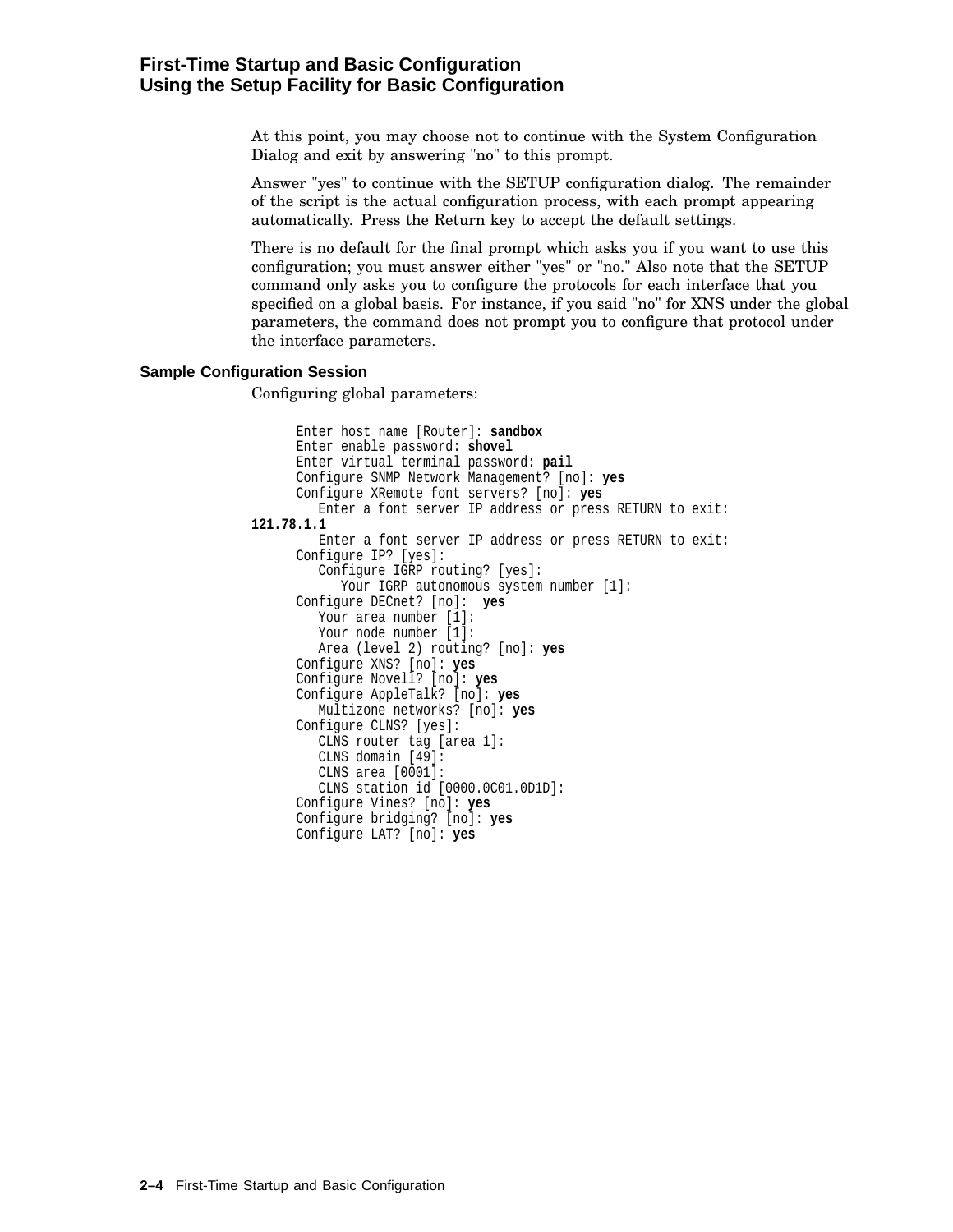Configuring interface parameters:

Configuring interface Ethernet0: Is this interface in use? [yes]: Configure IP on this interface? [yes]: IP address for this interface: **131.108.6.67** Number of bits in subnet field [0]: Class B network is 131.108.0.0, 0 subnet bits; mask is 255.255.0.0 Configure DECnet on this interface? [yes]: DECnet cost [10]: Configure XNS on this interface? [yes]: XNS network number [2]: Configure Novell on this interface? [yes]: Novell network number [2]: Configure AppleTalk on this interface? [yes]: Extended AppleTalk network? [no]: **yes** AppleTalk starting cable range [4172]: AppleTalk ending cable range [4172]: AppleTalk zone name [twilight]: AppleTalk zone name [ozone]: AppleTalk zone name: Configure CLNS on this interface? [yes]: Configure Vines on this interface? [yes]: Configure bridging on this interface? [yes]: Configuring interface Serial0: Is this interface in use? [yes]: Configure IP on this interface? [yes]: IP address for this interface: **131.108.97.67** Number of bits in subnet field [0]: Class B network is 131.108.0.0, 0 subnet bits; mask is 255.255.0.0 Configure DECnet on this interface? [yes]: **no** Configure XNS on this interface? [yes]: **no** Configure Novell on this interface? [yes]: **no** Configure AppleTalk on this interface? [yes]: Extended AppleTalk network? [no]: AppleTalk network number [1]: AppleTalk zone name [twilight]: Configure CLNS on this interface? [yes]: Configure Vines on this interface? [yes]: Configure bridging on this interface? [yes]: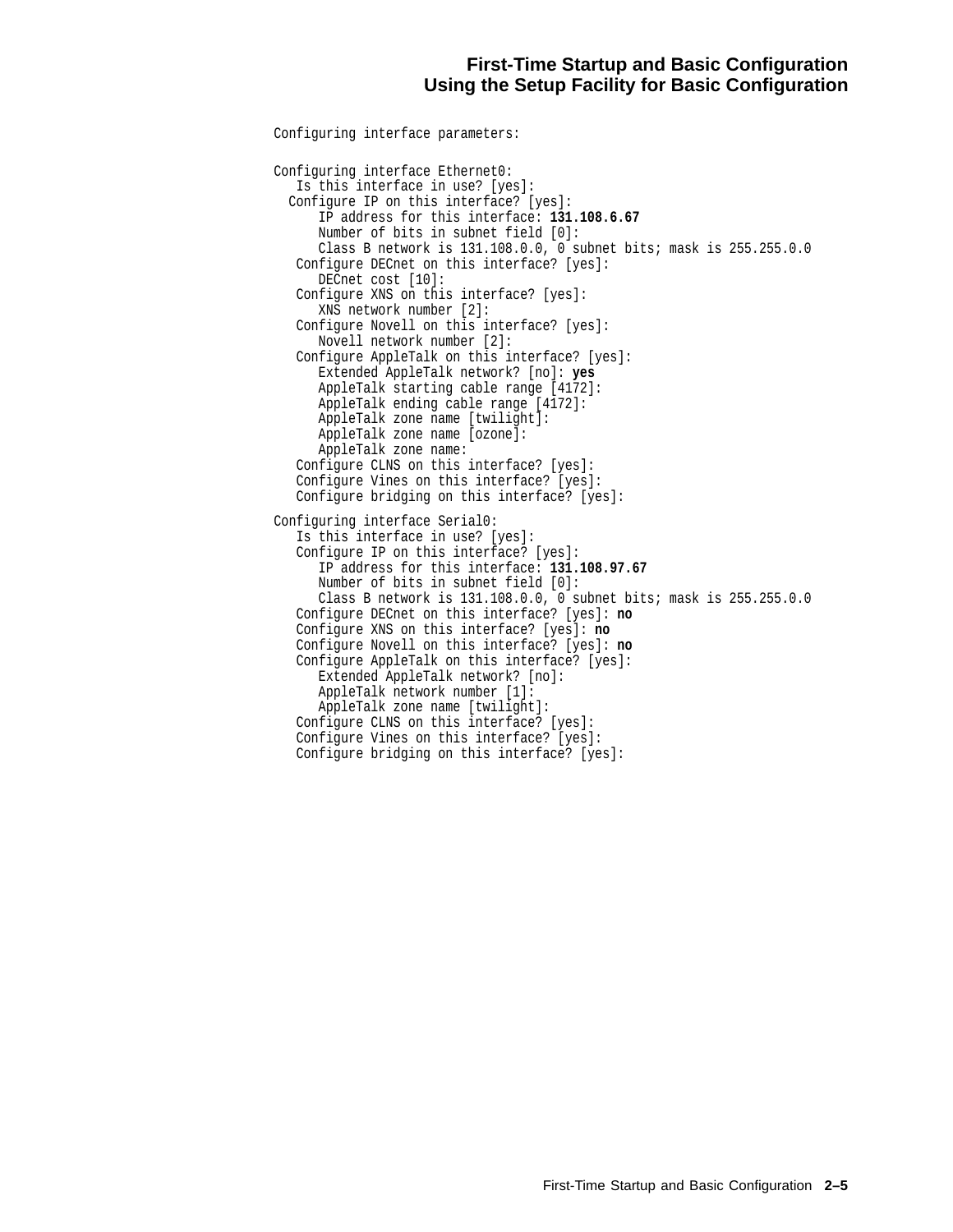## **First-Time Startup and Basic Configuration Using the Setup Facility for Basic Configuration**

The following configuration command script was created: hostname sandbox enable-password shovel line vty 0 4 password pail snmp-server community xremote tftp host 121.78.1.1 ! ip routing decnet routing 1.1 decnet node-type area xns routing novell routing appletalk routing clns routing router iso-igrp area\_1 net 49.0001.0000.0C01.0D1D.00 vines routing bridge 1 protocol dec ! ! ! ! interface Ethernet0 ip address 131.108.6.67 255.255.255.0 xns network 2 novell network 2 appletalk cable-range 4172-4172 appletalk discovery clns router iso-igrp area\_1 vines metric bridge-group 1 ! interface Serial0 no shutdown no ip address appletalk address 50000.72 appletalk zone twilight clns router iso-igrp area\_1 vines metric bridge-group 1 ! ! router igrp 109 network 131.108.0.0 ! end Use this configuration? [yes/no]: **yes** [OK] Use the enabled mode 'configure' command to modify this configuration.

Press RETURN to get started!

The server displays the system name (sandbox), followed by an angle bracket  $(>)$ , which is the prompt of the system's command interpreter.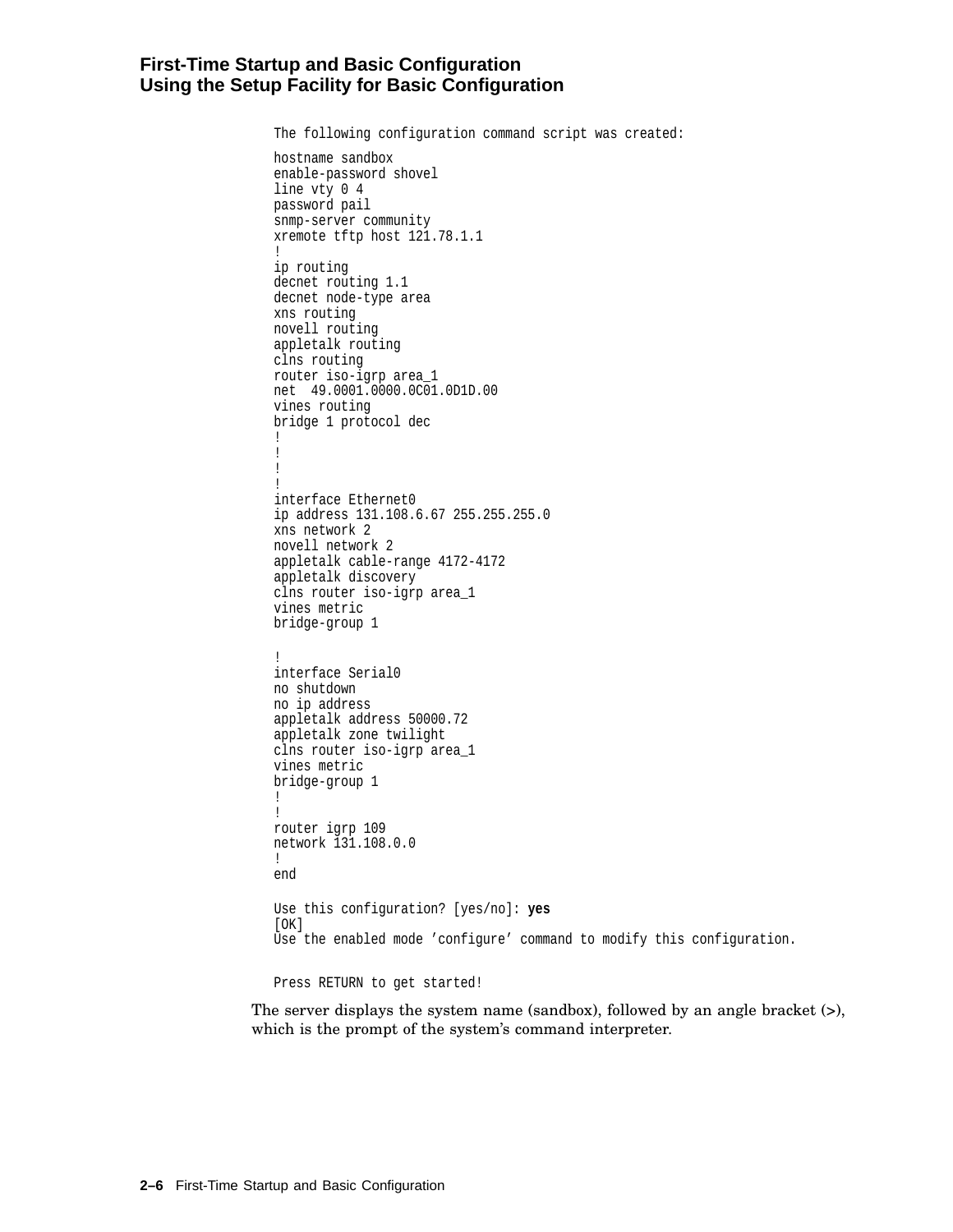## **Using the EXEC Command Interpreter**

The command interpreter is called the EXEC. The EXEC interprets the commands you type and carries out the corresponding operations.

You can type commands when you see the system prompt, which is the system's host name ending with an angle bracket (>). Although the default system host name is *Router*>, this may have been changed during the initial configuration using the SETUP command, or with the HOSTNAME configuration command. The following sections describe how to use the EXEC.

## **Command Syntax**

The EXEC accepts commands typed in uppercase letters, lowercase letters, or both. You may also abbreviate commands and other keywords to the number of characters that cause the command to be a unique abbreviation. For example, you can abbreviate the SHOW command to SH.

If you make a typing mistake, you can erase characters one at a time with the Delete or the Backspace key. Press either key to erase the last character typed. To erase the entire line, enter Ctrl/U. (This notation means "Hold down the Ctrl key and press the U key.") The server acts on most commands after you press the Return key.

You can list available EXEC commands by typing a question mark (?). You also can enter a question mark to obtain more information about commands. For example, enter **TERMINAL ?** to obtain a list of TERMINAL commands or **SHOW ?** to obtain a list of SHOW commands.

Certain EXEC commands produce multiple screens of output. At the end of each screen, the EXEC pauses and displays:

-More-

Type a space to continue the output; type anything else to return to the system command prompt.

## **EXEC Command Levels**

For security purposes, the EXEC has two levels of access: user and privileged. The commands available at the user level are a subset of the commands available at the privileged level. Because many of the privileged commands set operating parameters, the privileged level should be password-protected to prevent its unauthorized use. The system prompt for the privileged level ends with a pound sign (#) instead of an angle bracket (>).

The EXEC ENABLE command allows access to the privileged level, prompting for a password if one has been set with the ENABLE-PASSWORD configuration command. (For more information, see the section Establishing Passwords and System Security in Chapter 4.)

Enter a question mark **?** to see a list of the user-level EXEC commands similar to the following: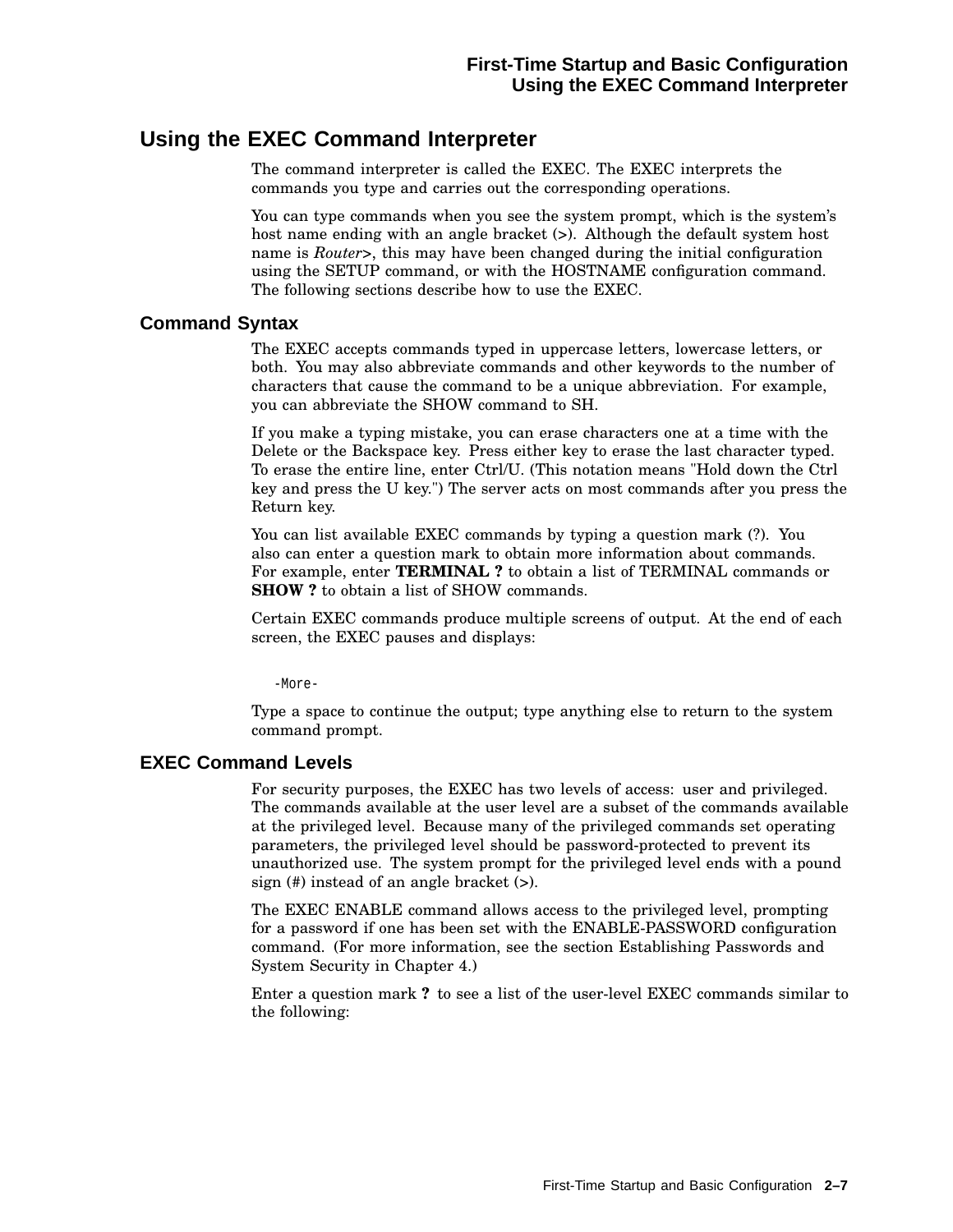## **First-Time Startup and Basic Configuration Using the EXEC Command Interpreter**

Router> ?

|                      | connect <host> Connect to host - same as typing just a host name<br/>disconnect <cn> Break the connection specified by name or number</cn></host> |
|----------------------|---------------------------------------------------------------------------------------------------------------------------------------------------|
|                      | exit, quit Exit from the EXEC                                                                                                                     |
|                      | name-connection Give a connection a logical name                                                                                                  |
| resume               | Make the named connection be current                                                                                                              |
| show <cmd></cmd>     | Information commands, enter "show?" for list                                                                                                      |
| systat               | Show terminal lines and users                                                                                                                     |
| telnet <host></host> | Connect to host using telnet protocol                                                                                                             |
| terminal             | Change terminal's parameters, enter "terminal ?"                                                                                                  |
| where                | Show open connections                                                                                                                             |
| $<$ cr>              | To resume connection                                                                                                                              |

Enter **enable** and then the password to access the privileged command level. Enter the question mark **?** to see a list of privileged-level EXEC commands similar to this example:

```
Router# ?
```

| bfe                                                                   | For manual emergency modes setting, enter "bfe?" for list               |  |  |
|-----------------------------------------------------------------------|-------------------------------------------------------------------------|--|--|
| clear                                                                 | Reinitialization functions, enter "clear ?" for list                    |  |  |
| configure                                                             | Configure from terminal or over network                                 |  |  |
|                                                                       | connect <host> Connect to host - same as typing just a host name</host> |  |  |
| debug                                                                 | Enable debugging functions, enter "debug ?" for list                    |  |  |
| disable                                                               | Turn off privileged commands                                            |  |  |
|                                                                       | disconnect <cn> Break the connection specified by name or number</cn>   |  |  |
| enable                                                                | Turn on privileged commands                                             |  |  |
| exit, quit                                                            | Exit from the EXEC                                                      |  |  |
| lat <service><br/>Connect to service using DEC LAT protocol</service> |                                                                         |  |  |
| name-connection Give a connection a logical name                      |                                                                         |  |  |
| ping                                                                  | Send echo messages                                                      |  |  |
| reload                                                                | Halt and reload system                                                  |  |  |
| resume                                                                | Make the named connection be current                                    |  |  |
| send $\langle$ line> $ \cdot $                                        | Send message to a terminal line or lines                                |  |  |
| setup                                                                 | Initialize system configuration                                         |  |  |
| show <cmd></cmd>                                                      | Information commands, enter "show?" for list                            |  |  |
| systat                                                                | Show terminal lines and users                                           |  |  |
| telnet <host></host>                                                  | Connect to host using telnet protocol                                   |  |  |
| terminal                                                              | Change terminal's parameters, enter "terminal ?"                        |  |  |
| test                                                                  | Run hardware tests, enter "test ?"                                      |  |  |
|                                                                       | trace <address> Trace route to <address></address></address>            |  |  |
| undebug                                                               | Disable debugging functions, enter "undebug ?" for list                 |  |  |
| where                                                                 | Show open connections                                                   |  |  |
| which-route                                                           | Displays CLNS route table lookup.                                       |  |  |
| write                                                                 | Write configuration memory, enter "write ?" for list                    |  |  |
| $<$ cr>                                                               | To resume connection                                                    |  |  |

To return to the user-level prompt, enter **disable** at the EXEC prompt.

The EXEC command CONFIGURE begins the configuration mode, where you enter the commands to configure your router for its particular routing or bridging function. The following section describes the use of this command.

## **Entering Configuration Mode**

Use the privileged EXEC command CONFIGURE to begin configuration of the router.

Begin by entering the privileged level of the EXEC. This is done by entering the ENABLE command at the EXEC prompt:

Router> **enable**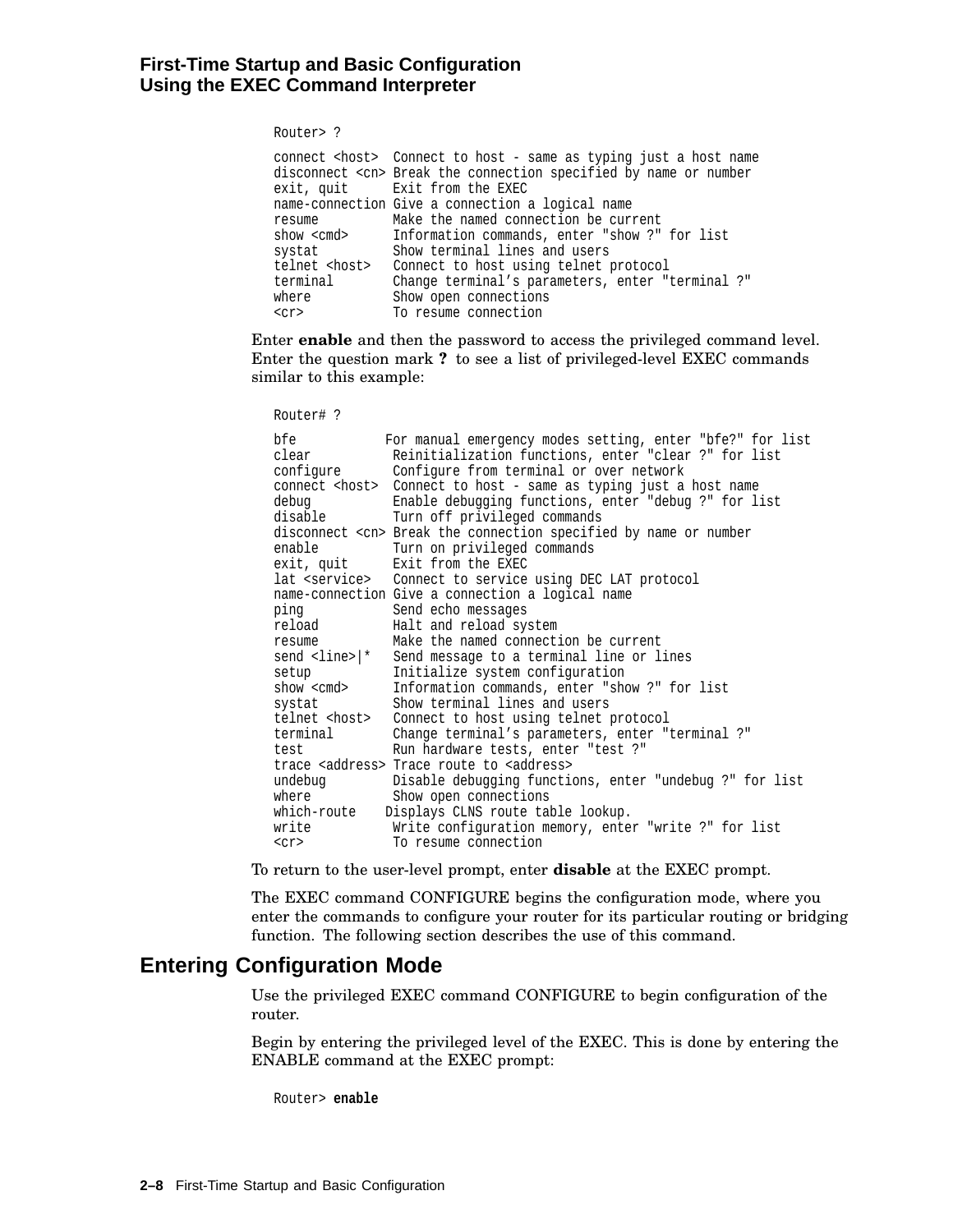The EXEC then prompts you for a privileged-level password:

Password:

Enter the password. For security purposes, the password will not be displayed. (Also note that the password is case-sensitive.) When you enter the correct password, the system displays the privileged-mode system prompt:

Router#

To begin configuration mode, enter the CONFIGURE command at the privilegedmode prompt:

Router# **configure**

When you enter this command, the EXEC prompts you for the source of the configuration subcommands.

Configuring from terminal, memory, or network [terminal]?

The default is to enter the commands from the terminal console. Pressing the Return key begins this configuration method. Each configuration technique (terminal, memory, and network) is described in more detail later in this chapter.

The EXEC provides you with a simple editor for entering the configuration commands, and explains the editing functions:

Enter configuration commands, one per line. Edit with DELETE, CTRL/W, and CTRL/U; end with CTRL/Z

Table 2–1 lists the edit key functions and their meanings.

**Key Meaning** Delete or Backspace Erases one character. Ctrl/W Erases a word. Ctrl/U Erases a line. Ctrl/R Redisplays a line. Return Executes single-line commands. Ctrl/Z Ends configuration mode and returns to the EXEC.

**Table 2–1 Configuration Edit Keys**

## **Entering the Configuration Commands**

The configuration subcommands are categorized by these functions:

- Global configuration commands—Define system-wide parameters.
- Interface subcommands—Define the characteristics of an interface (a serial or Ethernet interface, for example) and must be preceded by an INTERFACE command.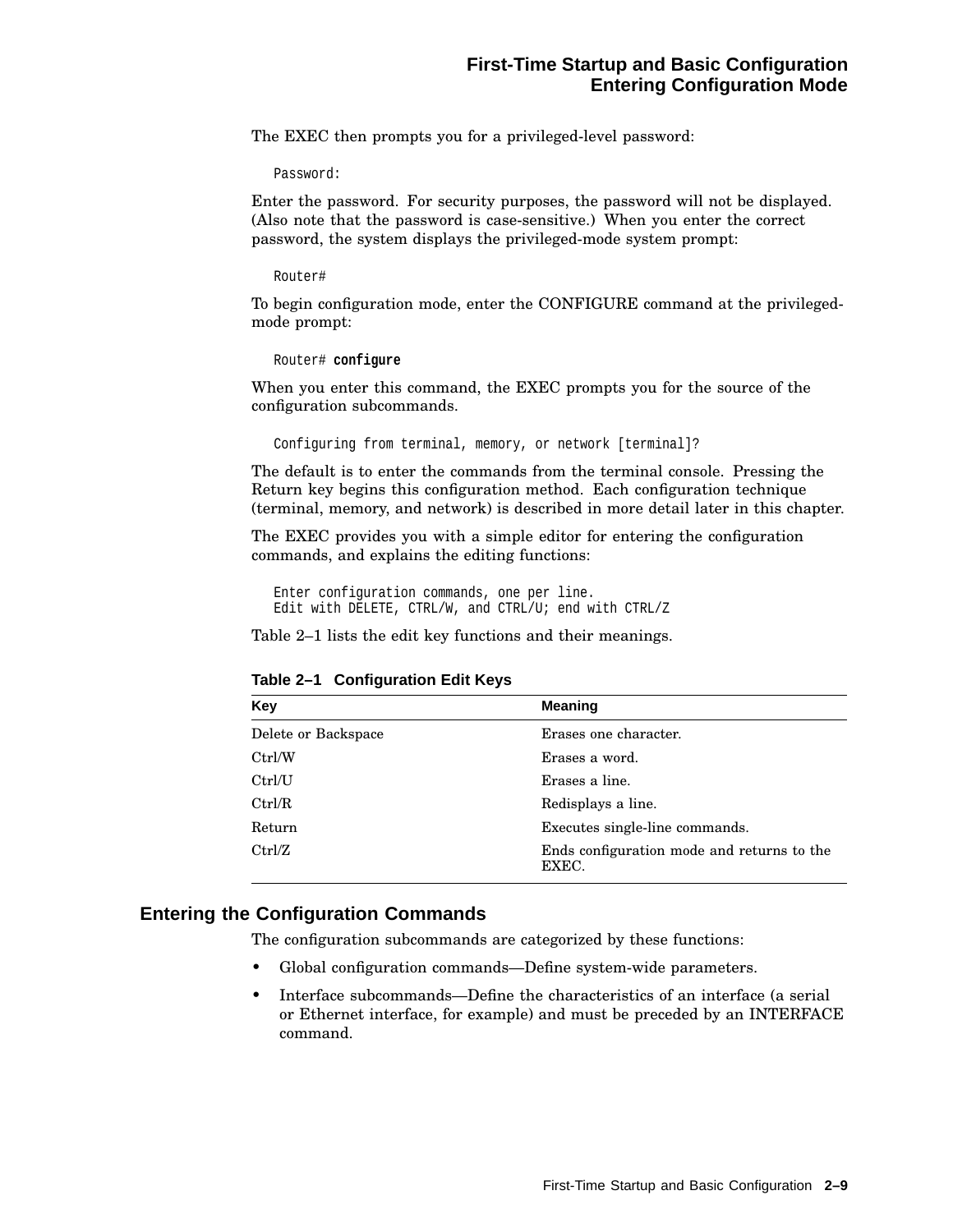## **First-Time Startup and Basic Configuration Entering Configuration Mode**

- Line subcommands—Define the characteristics of a serial terminal line and must be preceded by a LINE command.
- Router subcommands—Configure an IP routing protocol and must be preceded by a ROUTER command.

The command descriptions include the command types and give examples of their use.

As with EXEC commands, you can enter configuration subcommands in uppercase letters, lowercase letters, or both. You can also shorten all commands and other keywords to unique abbreviations. You can add comments by preceding the line with an exclamation point (!). Comments do not affect command processing.

The router does not display confirmation messages as it executes the commands. If the router encounters a problem, it displays an error message on the console terminal.

In most cases, you can negate a configuration subcommand or restore a default by entering **no** before the subcommand keyword. You usually can omit the arguments of the subcommand when you negate it with **no**. The command descriptions note any exceptions to these rules.

## **Examples of Configuration Files**

The following examples of configuration files illustrate how to enter the configuration commands.

The EXEC accepts commands in uppercase and lowercase letters. Exclamation points are not parsed and serve as comment lines and delimiters between configuration commands.

#### **Global Configuration Commands**

Use global configuration commands to enable functions that affect the entire system rather than a particular line or interface, and can appear any place within the configuration file. An example of this is the global configuration command to define the host name, or the name of the router:

hostname router-1

Commands to enable a particular routing or bridging function are also global configuration commands. The following example illustrates how to enable the Xerox Network System (XNS) routing protocol:

xns routing 0123.4567.abcd

Once enabled, interface characteristics for XNS routing are specified using the INTERFACE command and XNS-specific interface subcommands. Command descriptions in the sections describing configuration will define the command type.

#### **Interface Subcommands**

Interface subcommands modify the operation of an interface such as an Ethernet or serial port. Interface subcommands always follow an INTERFACE command, which defines the interface type.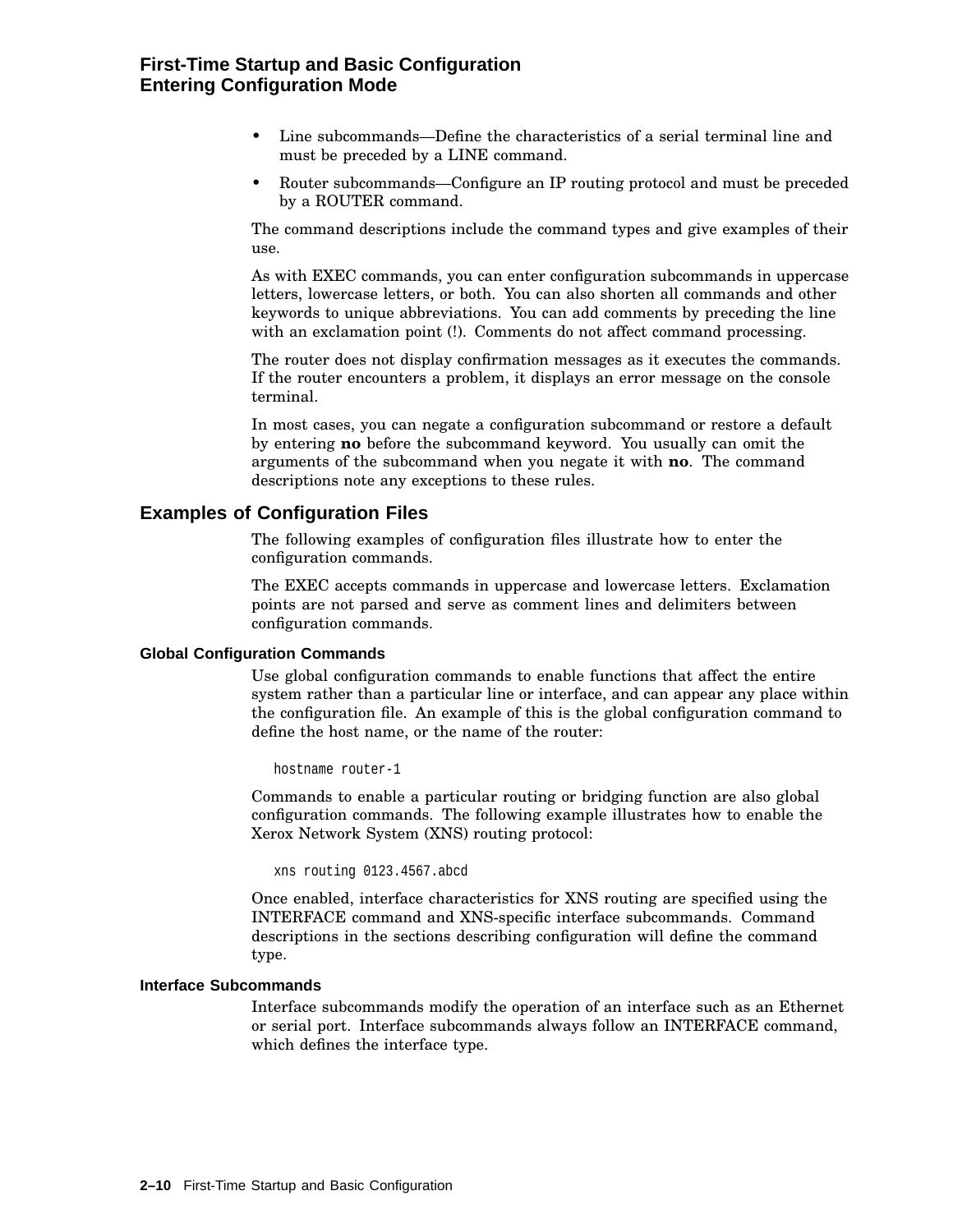The following example illustrates how to enable XNS network 1 on interface Ethernet 0:

interface ethernet 0 xns network 1

If you forget to enter the INTERFACE command, the system displays the message "must specify a network interface."

#### **Line Subcommands**

Line subcommands modify the operation of a serial terminal line. Line subcommands always follow a LINE command, which defines the line number. If you forget to enter the LINE command, the system displays the message "must specify a line or range of lines."

The following example illustrates how to set the password on line 5:

line 5 password secretword

#### **Router Subcommands**

Router subcommands are used to configure IP routing protocol characteristics and always follow a ROUTER command. The following example illustrates how to set the maximum hop metric for the Cisco IGRP routing protocol:

router igrp metric maximum-hops 150

If you forget to enter the ROUTER command, the system displays the message "must specify a routing protocol."

Remember to enter Ctrl/Z to end your configuration sessions and to use the DISABLE command to leave the privileged mode.

## **Creating the Configuration File**

If you used the SETUP facility's interactive dialog prompts to start your configuration file, it was saved in nonvolatile memory when you finished the prompts. If you chose not to create your configuration file this way, there are several options you now can choose from to create the configuration file.

The router holds configuration information in two places—in *running memory* and in *nonvolatile memory*. Configuration information in running memory is temporary and will not be stored if power is shut off. Configuration information in nonvolatile memory is always available.

Use the EXEC command WRITE MEMORY to copy current (running) configuration information to nonvolatile memory. This command stores all nondefault configuration information as configuration commands in text format. The command also records a checksum for the information to protect against data corruption.

The EXEC command SHOW CONFIGURATION displays information stored in nonvolatile memory. You can use this command and the WRITE TERMINAL command to find differences between the current configuration (that in running memory) and that stored in nonvolatile memory. Use the EXEC command WRITE ERASE to clear the contents of nonvolatile memory.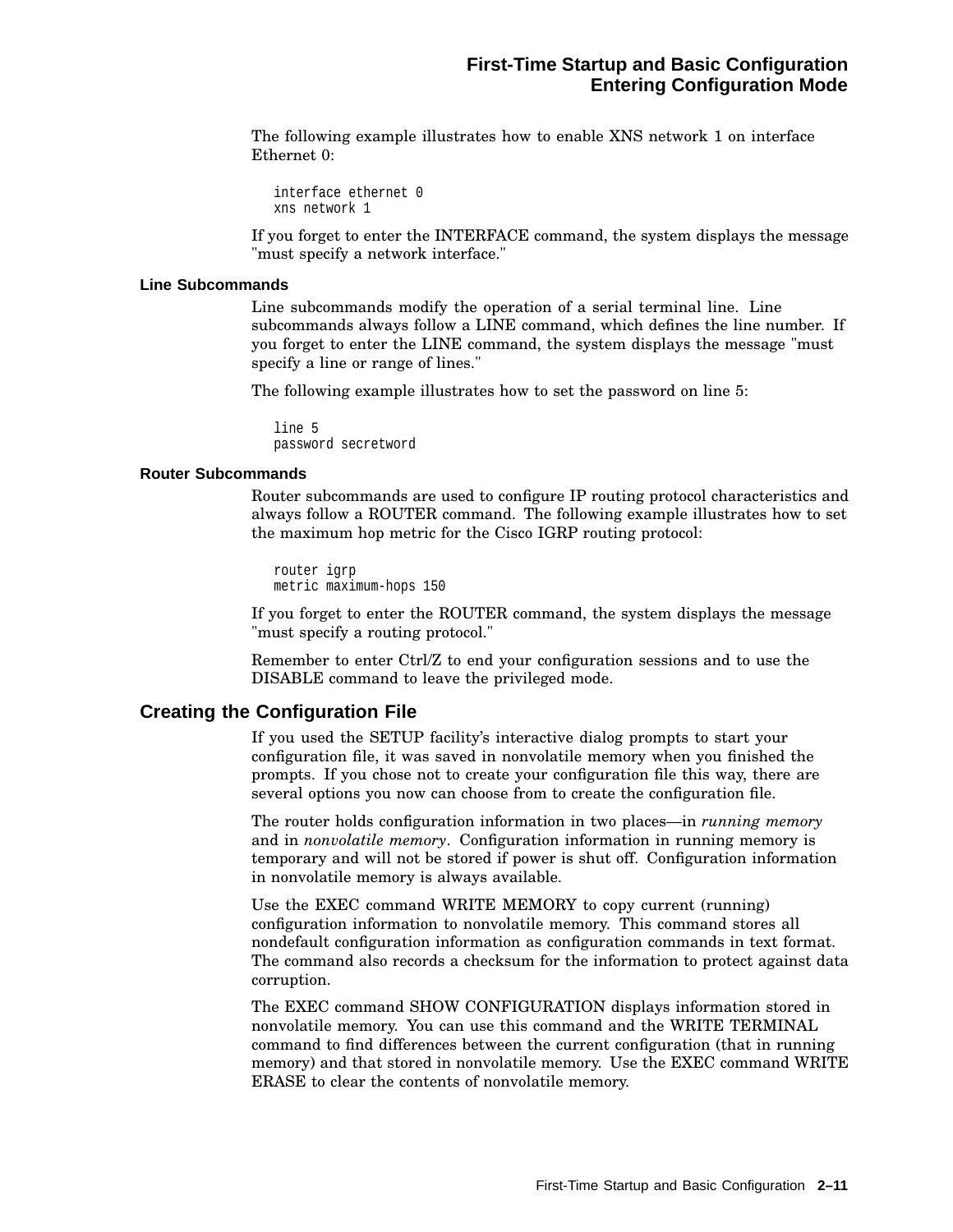## **First-Time Startup and Basic Configuration Entering Configuration Mode**

WRITE commands create their output by examining the state of the system currently running. The output produced by the WRITE commands is generated by the software, and will not necessarily match the text the user entered to create the current configuration.

The router also allows you to store the configuration file on a network host. (This allows you to use an editor on the host to edit and create the configuration file.) Use the EXEC command WRITE NETWORK to copy the current configuration information to a server host on the network. Use of this command is described later in this section.

#### **Configuring from the Console**

To issue configuration commands from the console terminal, enter the EXEC command CONFIGURE at the privileged-level EXEC prompt and enter configuration mode.

The router responds with this prompt asking you to specify the terminal, a file, or nonvolatile memory as the source of configuration commands:

Configuring from terminal, memory, or network [terminal]?

To begin configuration, enter **terminal** at the prompt or press Return (since terminal is the default) to start command collection. (See the section Entering Configuration Mode in this chapter for more information.)

During command collection, the router accepts one configuration command per line. You can enter as many configuration subcommands as you want.

Press Ctrl/Z when you finish entering configuration commands. This returns you to the EXEC, where you can test your configuration or write the configuration commands to memory.

At periodic intervals, you will want to write the configuration information into nonvolatile memory or to a configuration file stored on a remote host. This will make checking, adding information to, and booting the configuration file an easier task. The procedures for writing information to nonvolatile memory are described next.

#### **Writing the Configuration File to Nonvolatile Memory**

After you enter the desired configuration information at the console terminal, use the privileged EXEC command WRITE MEMORY to make a copy of the configuration information in the nonvolatile memory. Nonvolatile memory stores the current configuration information in text format as configuration commands, recording only nondefault settings. The memory is checksummed to guard against corrupted data.

As part of its startup sequence, the router startup software always checks for configuration information in the nonvolatile memory. If the nonvolatile memory holds valid configuration commands, the router executes the commands automatically at startup. If the router detects a problem with the nonvolatile memory or the configuration information it contains, the router may enter the setup mode, prompting for configuration information. Problems can include a bad checksum for the information in the nonvolatile memory and the absence of critical information.

To display the configuration information stored in the nonvolatile memory, enter the SHOW CONFIGURATION EXEC command at the privileged-mode EXEC prompt.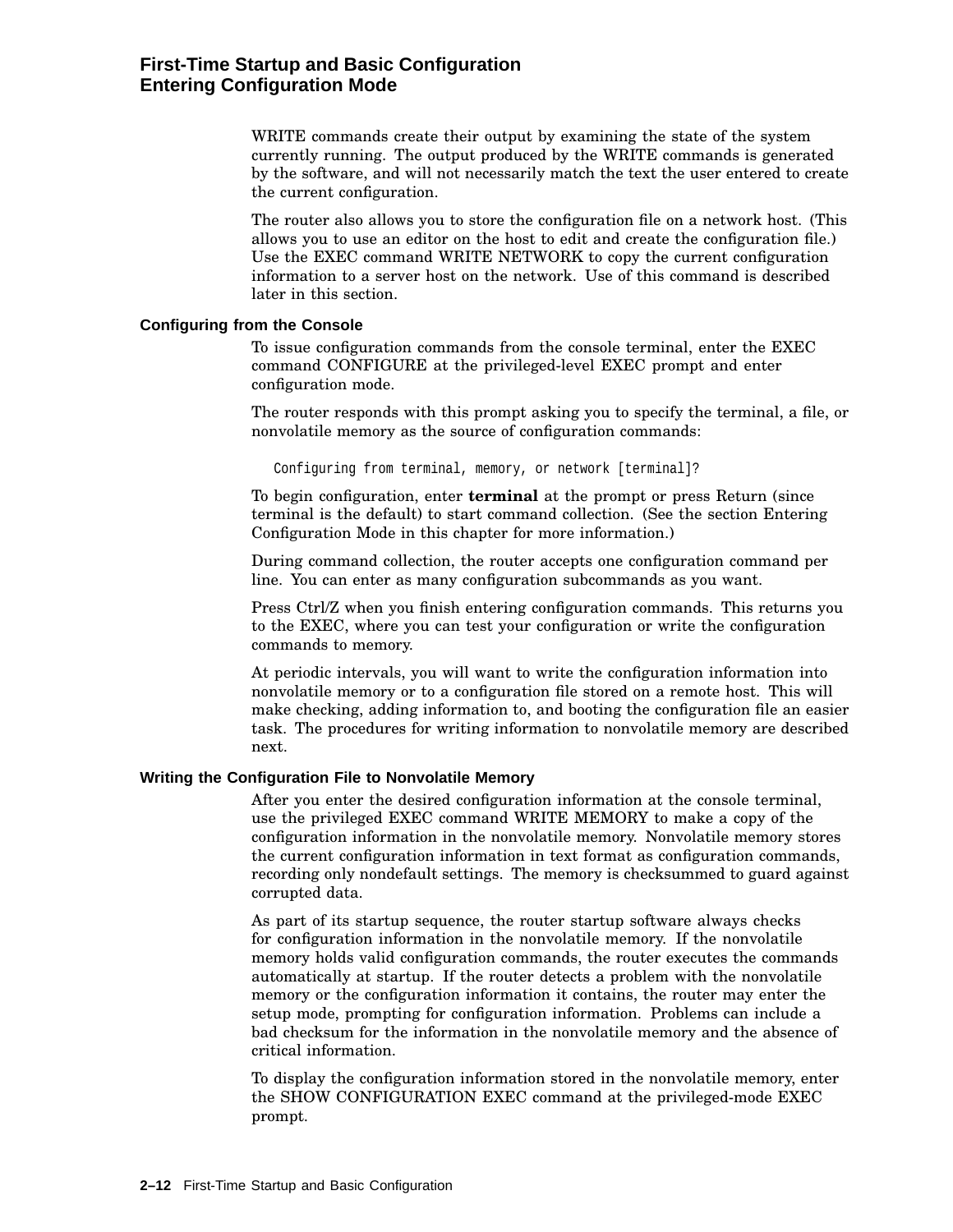To clear the contents of the nonvolatile memory, enter the WRITE ERASE EXEC command at the privileged level EXEC prompt.

To reexecute the configuration commands stored in nonvolatile memory, enter **memory** at the configure mode prompt:

Configuring from terminal, memory, or network [terminal]? **memory**

#### **Writing the Configuration File to a Remote Host**

To store configuration information on a remote host, enter the privileged EXEC command WRITE NETWORK. This command sends a copy of the current configuration information to a remote host. The command will prompt you for the destination host's address and a file name, as the following example illustrates.

#### **Example**

```
Tokyo# write network
Remote host [131.108.2.155]?
Name of configuration file to write [tokyo-confg]?
Write file tokyo-confg on host 131.108.2.155? [confirm] y
Writing tokyo-confg...
 [OK]
```
To retrieve and/or add to the configuration information stored on a host file on a device on your network, enter **network** at the configure mode prompt (see the section Entering Configuration Mode for more information):

Configuring from terminal, memory, or network [terminal]? network

The system will ask you to select a host or network configuration file, for the address of the host, and for a file name. The following example illustrates this process.

#### **Example**

```
Host or network configuration file [host]?
IP address of remote host [255.255.255.255]? 131.108.2.155
Name of configuration file [tokyo-confg]?
Configure using tokyo-confg from 131.108.2.155? [confirm] y
Booting tokyo-confg from 131.108.2.155: !! [OK - 874/16000 bytes]
```
#### **Setting Up Auto Load of the Configuration File**

The router may be configured to automatically load additional configuration information from a network host. You may want to keep an up-to-date version of configuration information on another host, where you can change it as necessary, and use the nonvolatile memory as a bootstrap or backup mechanism. You can instruct the router to load configuration information over the network by entering the SERVICE CONFIG subcommand and then writing the information to nonvolatile memory using the WRITE MEMORY command. Loading configuration information over the network is the default if nonvolatile memory is not installed. (The SERVICE CONFIGURATION subcommand is described in the section Tailoring Use of Network Services in Chapter 4.)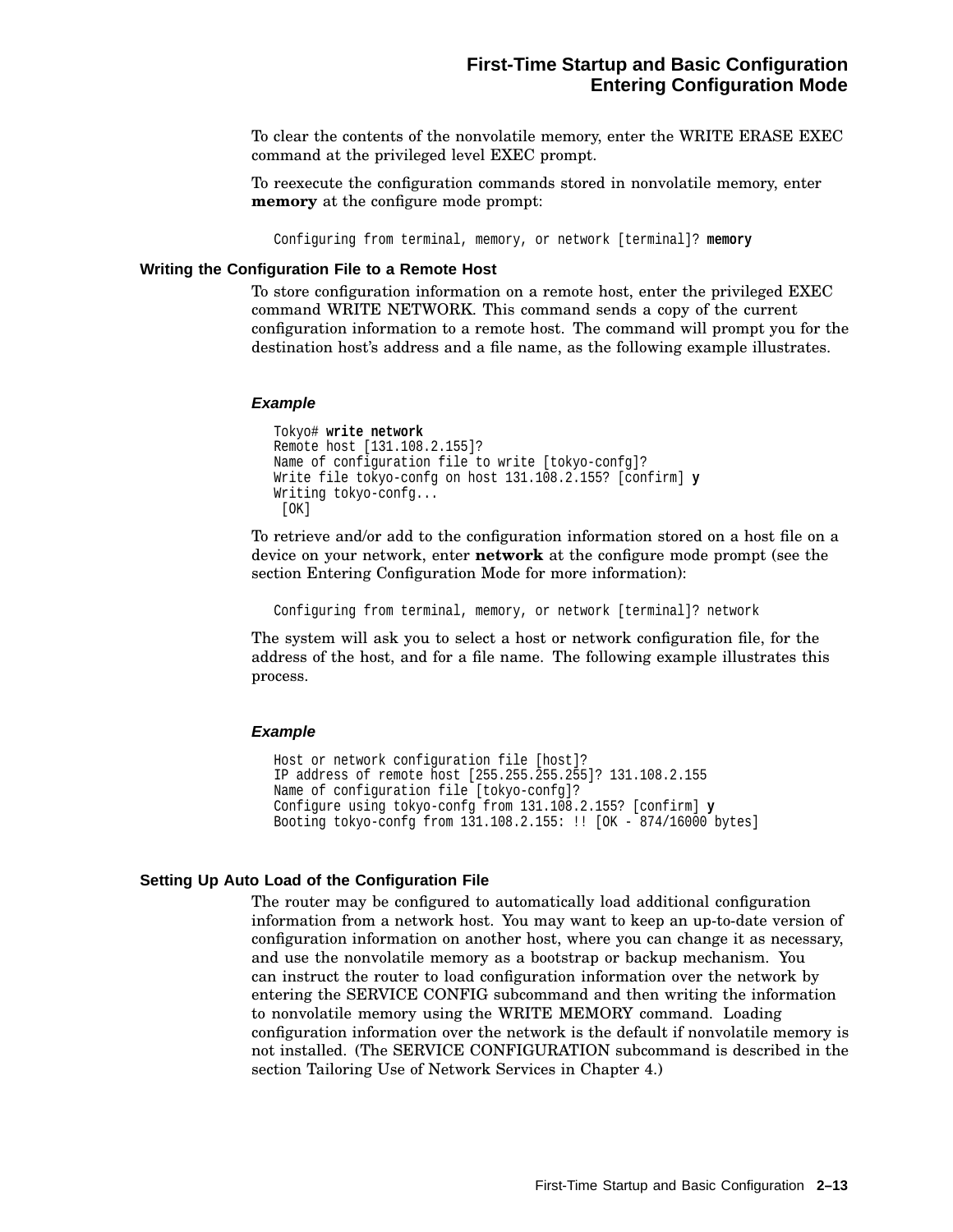After loading configuration information from the nonvolatile memory, the router will attempt to load two configuration files from remote hosts. The first is the network configuration file, which contains commands that apply to all routers and terminal servers on a network. The second is the host configuration file, which contains commands that apply to one router in particular.

## **Using TFTP to Load Configuration Files or System Images**

The router uses the Trivial File Transfer Protocol (TFTP) to load and save configuration files.

**Note**

TFTP is defined in RFC 783. The details of setting up a TFTP server process and installing system images or configuration files on the server host vary from one operating system to another. See the documentation for your host computer if you need more information about TFTP support.

#### **Loading Configuration Files**

The default name of the network configuration file is network-confg. The default name for the host configuration file is taken from the host name. The host name can be specified by the HOSTNAME configuration subcommand or can be derived from the Domain Name System (DNS); see the section Setting the Host Name in Chapter 4 for more information. To form the host configuration file name, the network server converts the host name to lowercase, stripped of any DNS information, and appends "-confg." If no host name information is available, the default host configuration file name is router-confg. Other names for these configuration files can be set using the BOOT command, which is described in the section Setting Configuration File Specifications in Chapter 4.

**service config no service config**

To enable the loading of network configuration files at router reboot time, use the SERVICE CONFIG command. The NO version of this command (the default) disables the loading of these files.

If the router fails to load a configuration file during startup, it tries again every ten minutes (default setting) until a host provides the requested files. With each failed attempt, the router displays a message on the console terminal.

If the router is unable to load the file named *network-confg*, it displays the following message:

Booting network-confg... [timed out]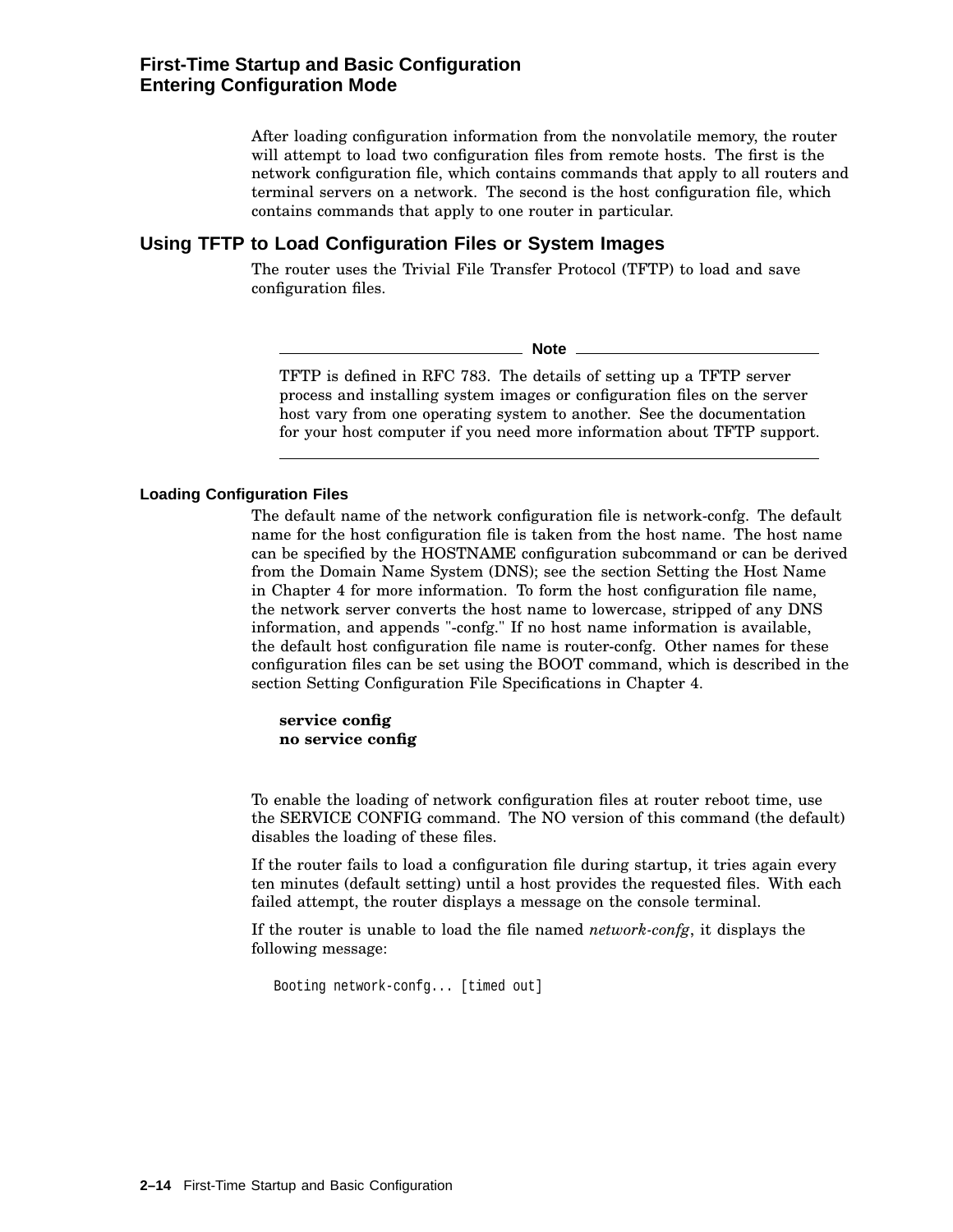## **First-Time Startup and Basic Configuration Entering Configuration Mode**

**Note**

Be aware that the system treats network and host configuration files differently when loading new parameters. When a host configuration file is loaded, all terminal line parameters are cleared before setting any new parameters. When a network configuration file is loaded, no old parameters are cleared. This means that terminal line parameters set by the network configuration file, which are generally loaded first, will be reset by the host configuration file, which is generally loaded second.

## **Using Flash Memory for Storing and Booting System Software**

System software images can be written to flash memory for booting. Refer to the section Storing and Booting System Software Using the Flash Memory in Chapter 4 for a description of the flash commands.

## **Reloading the System**

Use the following EXEC command to halt and restart the DECbrouter 90:

## **reload**

If the system is set to restart on error, it reboots itself.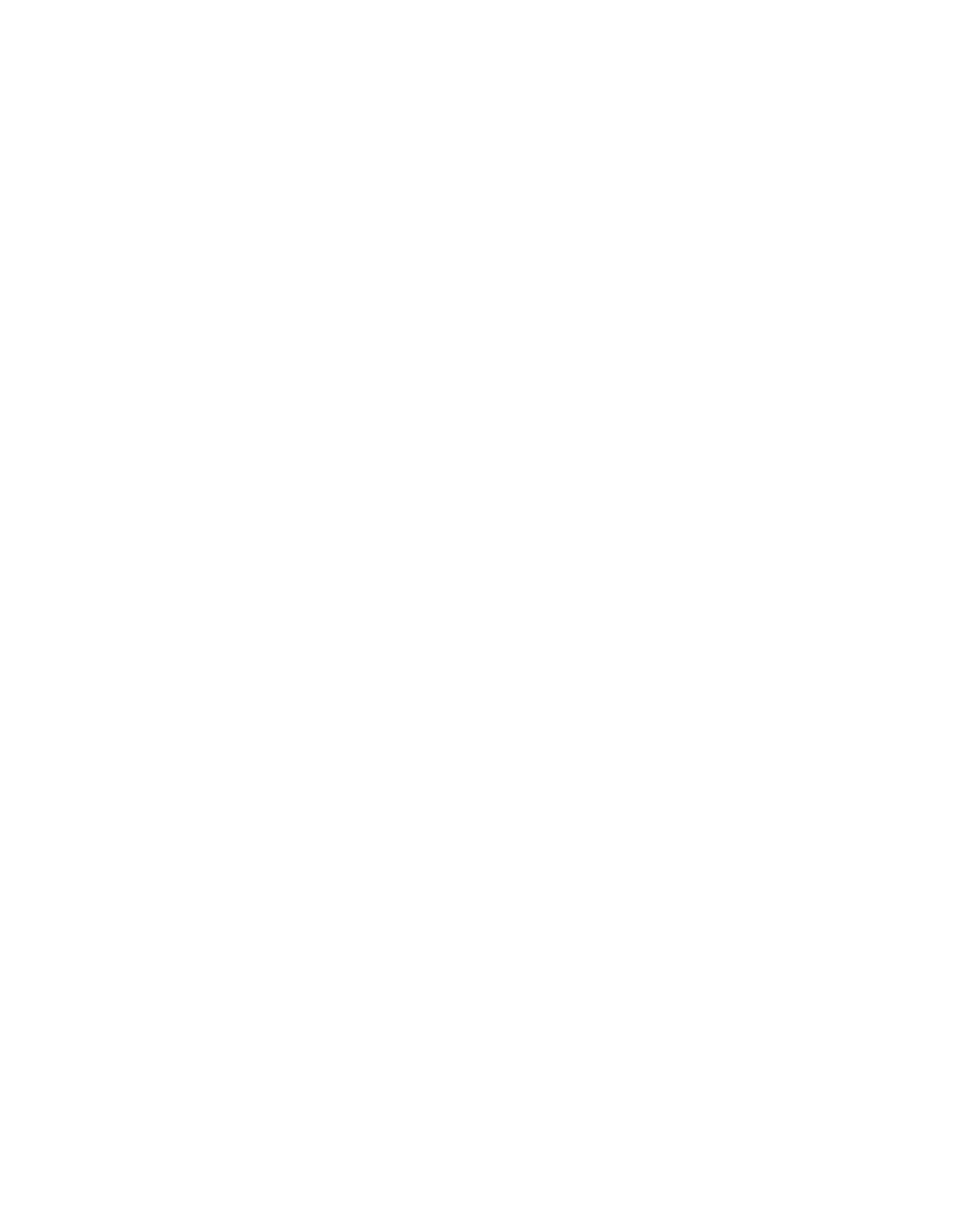# **3 Using Terminals**

This chapter describes use of physical and virtual terminals on the DECbrouter 90 product. The tasks covered include:

- Making Telnet server connections from a console attached to the router/bridge
- Making local changes to the terminal parameters
- Using the Digital MOP terminal server

This chapter concludes with an alphabetical summary of the commands it describes.

## **Making and Managing Terminal Connections**

A TCP/IP Telnet connection is the basic way to communicate from a terminal to a host on a network. The DEC brouter 90 provides Telnet communication as defined in RFC 854 and the MIL STD 1782 specification.

#### **Making Telnet Connections**

To start a Telnet connection, enter a host name or a dotted-decimal Internet address at the EXEC prompt. You may precede the host name or Internet address with the command CONNECT or TELNET. This can be helpful if the host name you want to use conflicts with a router command name.

The router automatically numbers connections for you. Several commands use these numbers to identify connections, and you can display them using the WHERE command described later in this chapter.

If you use a host name, the router must first find the corresponding Internet address. To find this address, the router searches its host-name-to-address cache. If the name is not in the cache, the router uses a dynamic name lookup method. This method enables the router to query a set of server hosts for the address.

As an option, you can specify a decimal TCP port number after the host name or Internet address when starting a Telnet connection. Normally, the router uses the default Telnet server port, port number 23 (decimal).

After the router determines the Internet address, or if you specify the address directly, the router attempts to connect with the Telnet server port at that address. If the connection attempt fails, the router displays a message to that effect and returns to the EXEC interpreter.

If the connection attempt succeeds, you can communicate with the server host as a terminal of that host. When you log off the host, the router returns to the EXEC interpreter.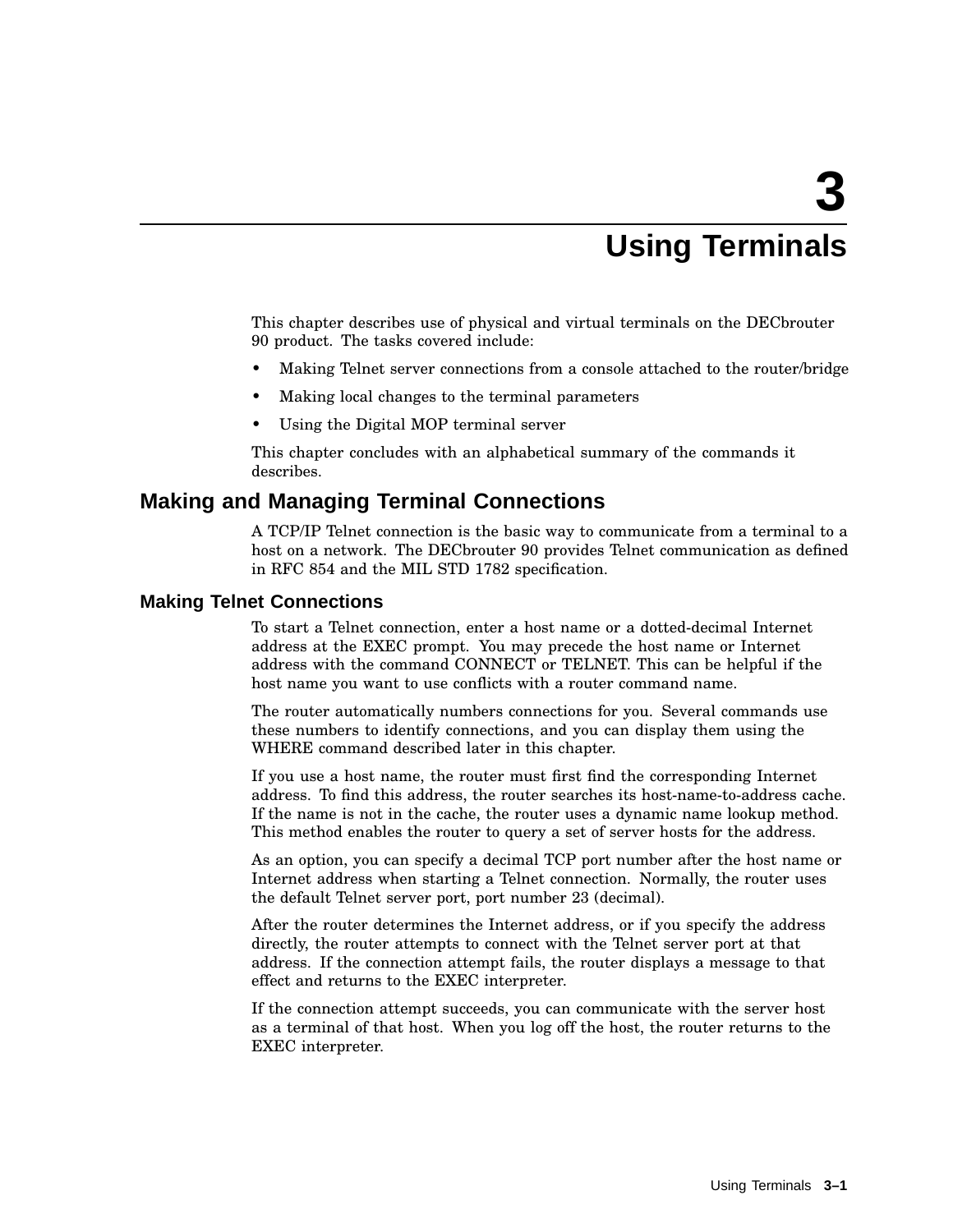## **Using Terminals Making and Managing Terminal Connections**

## **Example**

To connect to a host named router-1, enter that name at the prompt, as seen in this example.

Router> **router-1**

This example illustrates how to connect to a router with IP address *103.81.25.2:*

```
Router> connect 103.81.25.2
```
## **Establishing Multiple Connections**

The router provides an escape sequence with which you can leave a Telnet connection without terminating it and return to the EXEC interpreter. This allows you to have any number of concurrent Telnet connections open and to switch back and forth between them. Follow these steps to switch between connections:

- 1. Enter the escape sequence, which is usually the default key sequence  $\mathrm{Ctrl}/\wedge$ X. This sequence is entered by pressing the Ctrl and  $\wedge$  keys simultaneously, letting go, then pressing the X key.
- 2. At the system command prompt, enter the command to open another connection.

To make a new connection, use the procedure described in the previous section Making Telnet Connections. To return to an existing connection, enter the RESUME command. Enter the WHERE command to show your open connections.

You can change the first part of the escape sequence with the ESCAPE-CHARACTER command; see the section Setting the Escape Character in Chapter 4.

## **Listing Connections**

Use the following command to get a listing of connections:

#### **where**

This command displays information about open connections associated with the current terminal line, as seen in the example that follows.

| Router> where |  |
|---------------|--|
|---------------|--|

| Conn Host   | Address       |  | Byte Idle Conn Name |
|-------------|---------------|--|---------------------|
| 1 DREGGS    | 130.106.19.50 |  | 0 DREGGS            |
| 2. FMBER    | 130.106.20.33 |  | $0$ FMRER           |
| $*$ 3 CLASH | 130.106.21.24 |  | O CLASH             |

The information includes the connection number, host name, address, number of characters waiting to be sent to the terminal, idle time, and connection name. An asterisk (\*) indicates the current connection.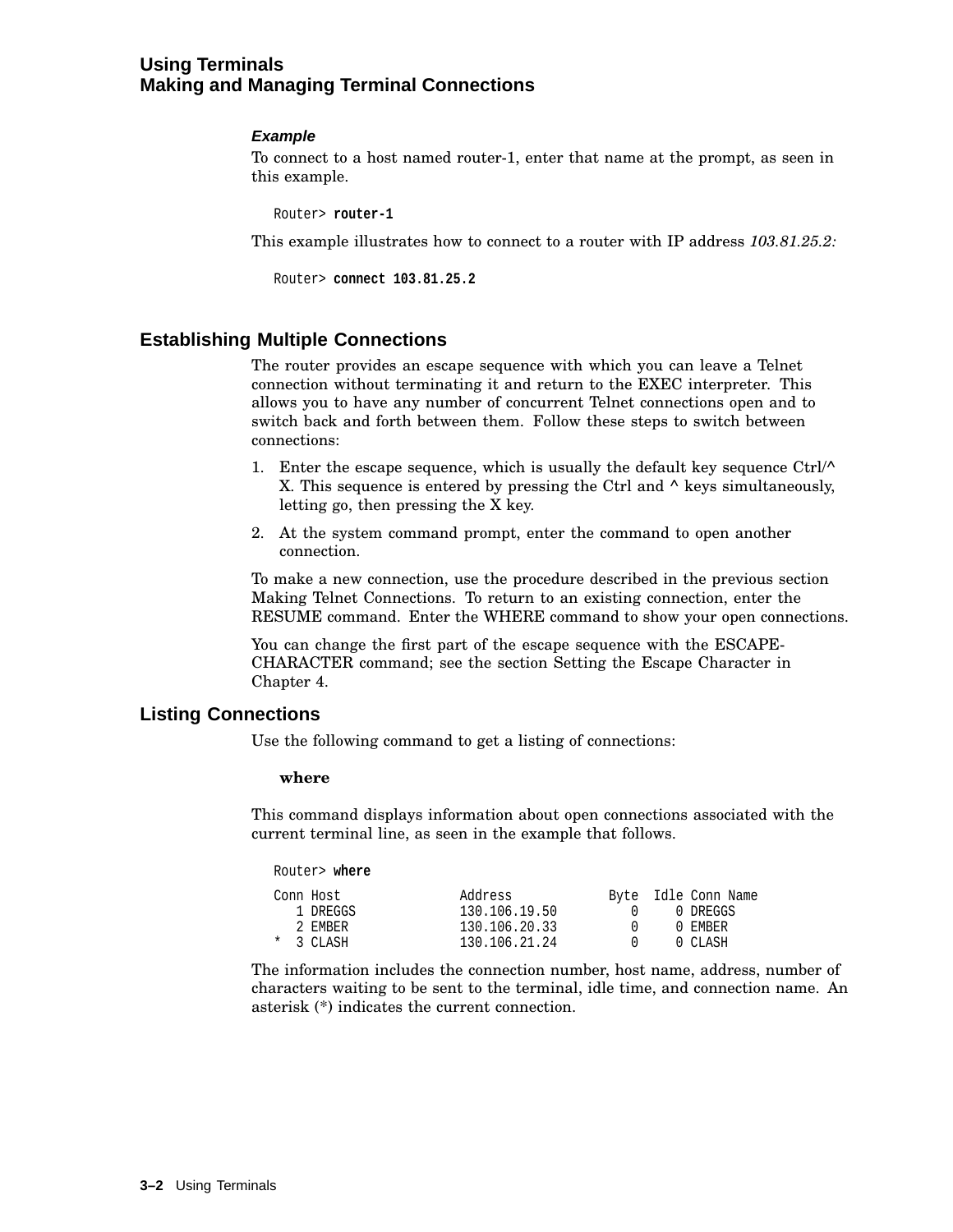### **Resuming a Previous Connection**

Use the EXEC RESUME command to resume a connection. This command has the following syntax:

**resume** [*connection*]

This command provides three ways to resume a previous connection:

- By entering the RESUME command with a connection number
- By entering only the connection number
- By pressing the Return key to return to the most recent connection.

The WHERE command provides the connection number.

The following examples demonstrate use of the RESUME command.

### **Examples**

This command resumes connection 2:

Router> **resume 2**

You also can omit the command name and simply type the connection number to resume that connection. This example resumes connection 3:

Router> **3**

To resume the most recent connection, press the Return key.

### **Naming a Connection**

To name a connection, use the following command:

#### **name-connection**

This command assigns a logical name to a connection. The EXEC prompts for the connection number and name to assign when you enter this command. The WHERE command displays a list of the assigned logical connection names.

### **Exiting a Session**

To exit a session, use one of the following commands:

**exit quit**

The EXIT and QUIT commands terminate the incoming connection and all outgoing connections from the router. Enter one of these commands when you are finished with all sessions.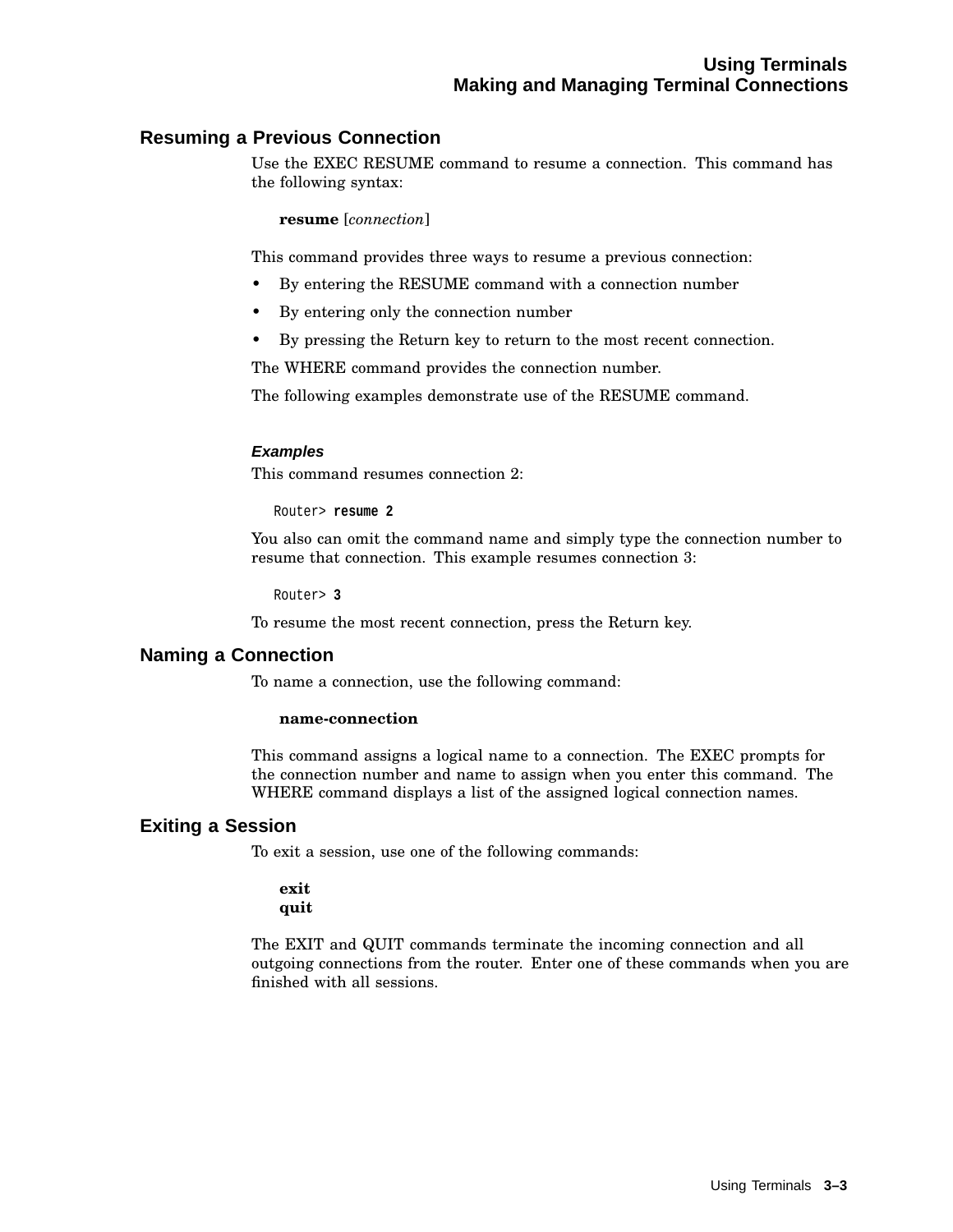### **Disconnecting**

To disconnect from a specified connection, use the following command:

**disconnect** [*connection*]

The optional argument *connection* is a connection name or number; the default is the current connection.

Do not use the DISCONNECT command to end a session. Instead, log off the host, thus allowing the host to initiate the disconnect. If you cannot log off the host, use the DISCONNECT command.

### **Resetting a Line**

To reset a terminal line, use the following privileged EXEC command:

**clear line** *line-number*

This command aborts any connections, terminates the associated processes, and resets the data structures associated with a terminal line.

The argument *line-number* specifies the terminal line number.

### **Executing Special Telnet Commands**

The Telnet software supports special Telnet commands in the form of Telnet sequences that map generic terminal control functions to operating systemspecific functions.

To issue a special Telnet command, type the escape sequence (usually Ctrl/^) and then a command character. You can type the command character either as you hold down Ctrl or with Ctrl released, and you can type either uppercase or lowercase letters.

Table 3–1 lists the special Telnet commands.

| <b>Command Name</b>    | <b>Command Characters</b> |  |
|------------------------|---------------------------|--|
| Break                  | Ctrl $\wedge$ , B         |  |
| Interrupt Process (IP) | Ctrl $\wedge$ , C         |  |
| Erase Character (EC)   | Ctrl $\sqrt{\ }$ , H      |  |
| Abort Output (AO)      | Ctrl $\wedge$ , O         |  |
| Are You There? (AYT)   | Ctrl $\sqrt{\ }$ . T      |  |
| Erase Line (EL)        | Ctrl $\wedge$ , U         |  |

**Table 3–1 Special Commands in the Digital Systems Telnet Implementation**

At any time during an active Telnet session, you can list the Telnet commands by typing this command at the system prompt:

### **Ctrl/^ ?**

This is done by entering the escape sequence followed by a question mark. This command displays an online table of the special Telnet commands, for quick reference.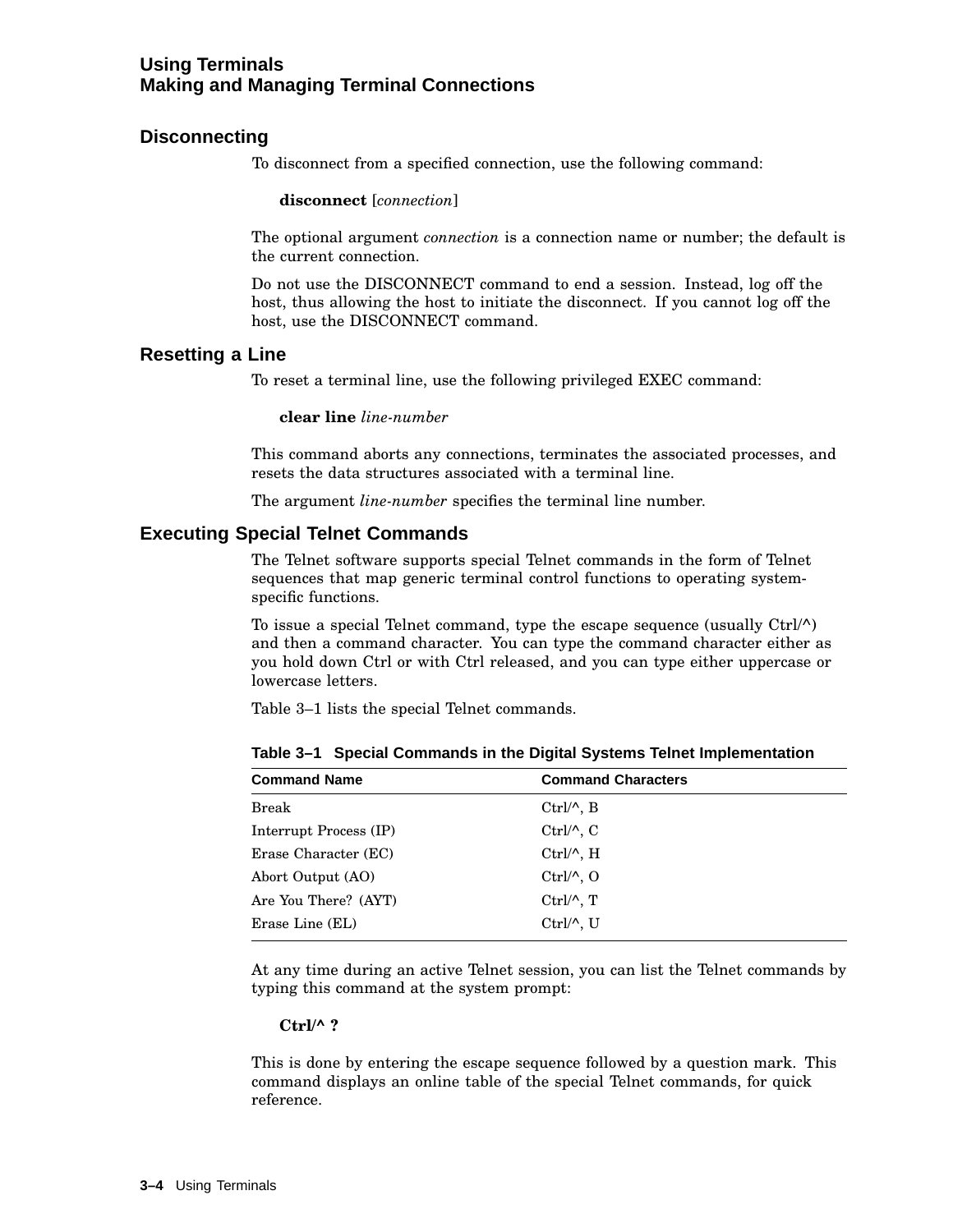A sample of this table follows (the Ctrl key is represented by the first  $\wedge$ character).

[Special telnet escape help] ^^B sends telnet BREAK ^^C sends telnet IP ^^H sends telnet EC ^^O sends telnet AO ^^T sends telnet AYT ^^U sends telnet EL

### **Incoming Telnet Connections**

In addition to the console terminal, each router supports up to five incoming Telnet connections. Each of these connections can start an EXEC interpreter process on the router.

The user of an incoming Telnet connection can gain access to the privileged EXEC commands through the ENABLE command, which requires a password. With access to the complete EXEC command set, the incoming connection acts as a remote console. A remote console connection provides a convenient way to monitor and adjust router operation.

You can control access to the router with access lists; see the DECbrouter 90T Products, Configuration and Reference, Volume 2, Chapter 5, "Routing IP" for more information.

The router supports the following Telnet options:

- Echo
- Binary Transmission
- Suppress Go Ahead
- Terminal Type
- Send Location

### **LAT EXEC Commands**

The commonly used Digital commands that follow are supported on the DECbrouter 90. Use this HELP command to obtain information about LAT EXEC commands:

### **h**

Use this LOGOUT command to exit LAT EXEC mode and free the line:

**lo**

### **Displaying TCP Connections**

To show the status of a TCP connection, enter this EXEC command:

**show tcp** [*line-number*]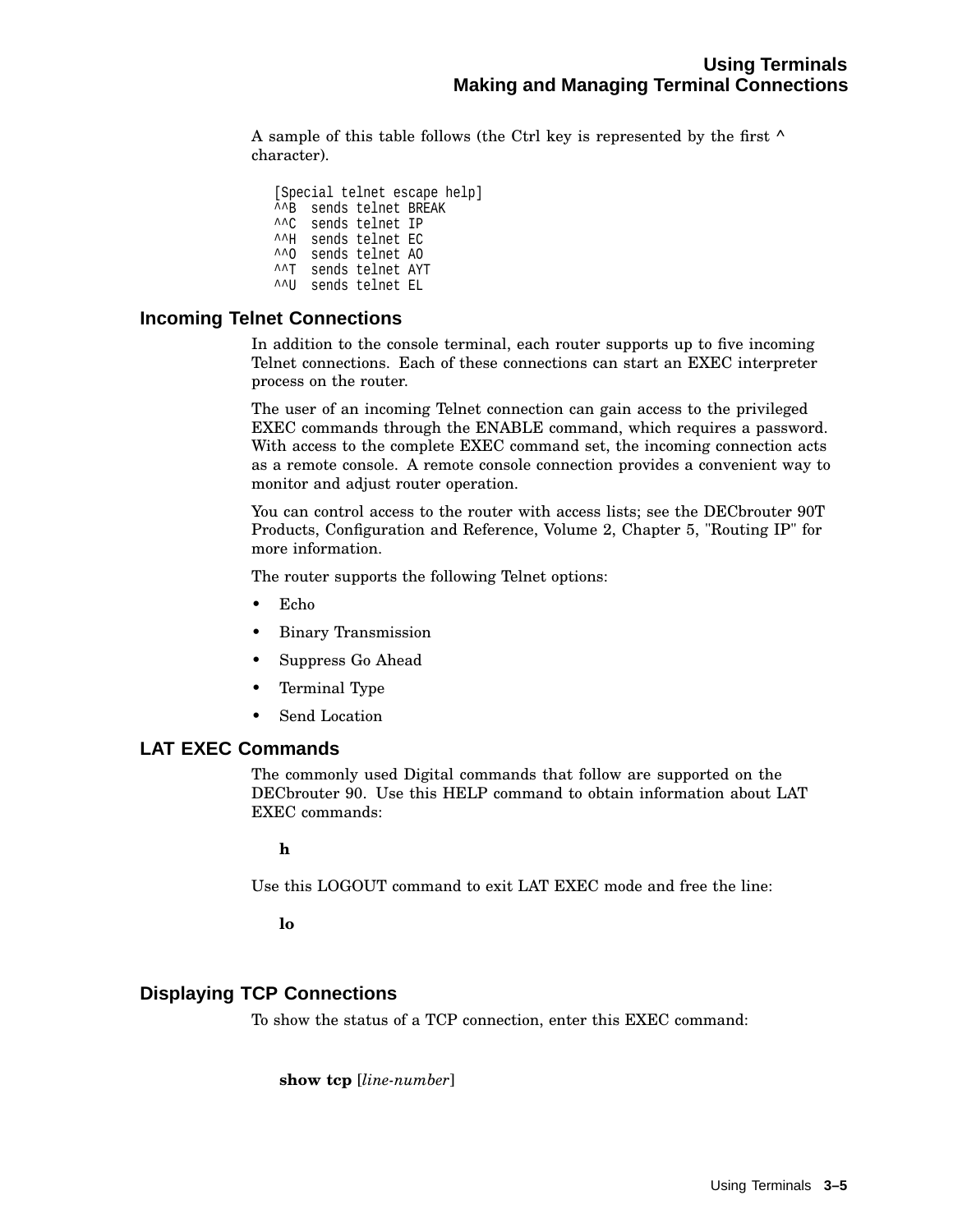The SHOW TCP command displays the status of all TCP connections. Specify the optional argument *line-number* in octal to display the status of the TCP connections for a particular line. The following example shows the command output:

con0 (console terminal), connection 1 to host MATHOM Connection state is ESTAB, I/O status: 1, unread input bytes: 1 Local host: 192.31.7.18, 33537 Foreign host: 192.31.7.17, 23 Enqueued packets for retransmit: 0, input: 0, saved: 0 Event Timers (current time is 2043535532): Timer: Retrans TimeWait AckHold SendWnd KeepAlive Starts: 69 0 69 0 0 Wakeups: 5 0 1 0 0 Next: 2043536089 0 0 0 0 0 iss: 2043207208 snduna: 2043211083 sndnxt: 2043211483 sndwnd: 1344 irs: 3447586816 rcvnxt: 3447586900 rcvwnd: 2144 delrcvwnd: 83 RTTO: 565 ms, RTV: 233 ms, KRTT: 0 ms, minRTT: 68 ms, maxRTT: 1900 ms ACK hold: 282 ms Datagrams (max data segment is 536 bytes): Rcvd: 106 (out of order: 0), with data: 71, total data bytes: 83 Sent: 96 (retransmit: 5), with data: 92, total data bytes: 4678

### **Displaying Active Sessions**

To show the current active sessions, use the following command:

#### **show sessions**

The SHOW SESSIONS command provides information about open Telnet connections. This command can be run at the user-level prompt.

### **Displaying Information About Active Lines**

The SHOW USERS and SYSTAT EXEC commands display information about the active lines of the router, including the line number, connection names, and terminal location.

**show users** [**all**] **systat** [**all**]

Specify the optional keyword **all** to display information for both active and inactive lines. These commands enable monitoring of virtual terminal use. You can issue these commands at the user-level prompt. They are synonymous.

## **Changing Terminal Parameters**

The following sections describe how to change the terminal parameters using the TERMINAL commands. The new settings temporarily override those made with the line configuration subcommands described in Chapter 4.

To obtain information about the terminal configuration parameter settings for the current terminal line, use the SHOW TERMINAL command. To display information about the active ports of the server, use the SHOW USERS command. The information displayed includes the line number, connection name, idle time, and terminal location.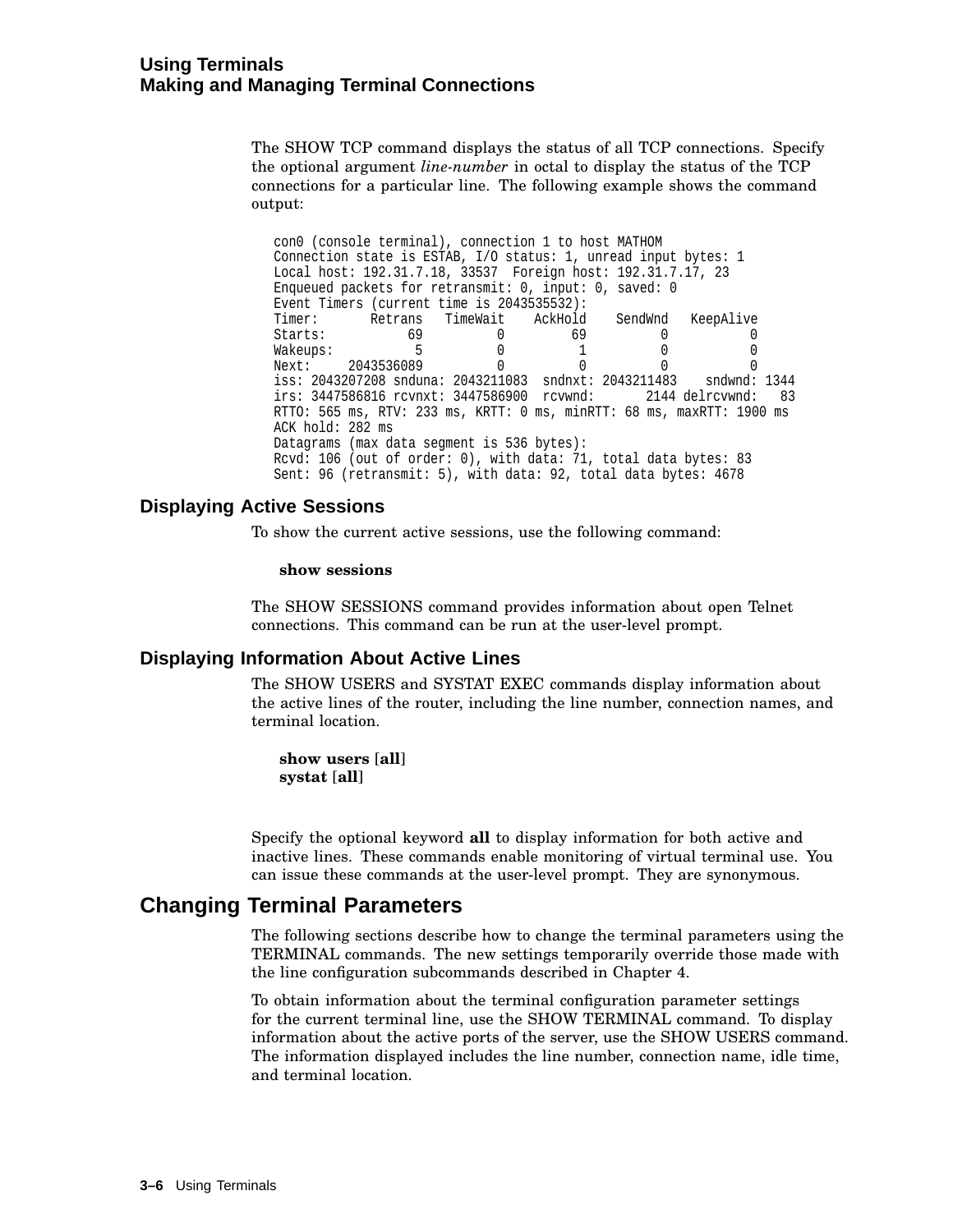Some TERMINAL commands use the decimal representation of an ASCII character as an argument. See the *DECbrouter 90 Configuration and Reference, Volume 3*, Appendix E, "ASCII Character Set," for ASCII-to-decimal conversion information.

To display a list of commands that you can enter to change the hardware and software parameters of the current terminal line, use the command:

#### **terminal ?**

Each command has a **no** variation that undoes the local setting.

### **Changing the Terminal Screen Width**

To set or unset the number of characters (columns) on a single line of the current terminal screen, use the terminal width command:

**terminal width** *columns* **terminal no width**

The login protocol uses the argument columns to set up terminal parameters on a remote host.

#### **Example**

This example sets the terminal width to 132 columns.

Router> **terminal width 132**

### **Changing the Terminal Screen Length**

To set or unset the number of lines on the screen of the current terminal, use the TERMINAL LENGTH command:

**terminal length** *screen-length* **terminal no length**

The argument *screen-length* is the desired number of lines.

The server uses this value to determine when to pause during multiple-screen output. The default length is 24 lines. A value of zero disables pausing between screens of output. The screen length specified can be learned by hosts.

### **Changing the Terminal Escape Character**

To set or remove the escape character for the current terminal line, use the TERMINAL ESCAPE-CHARACTER command:

### **terminal escape-character** *decimal-number* **terminal no escape-character**

The argument *decimal-number* is the ASCII decimal representation of the desired escape character or an escape sequence (Ctrl/P, for example). Typing the escape character followed by the X key returns you to the EXEC when you are connected to another computer. The default escape character is Ctrl/^ X. (See *DECbrouter*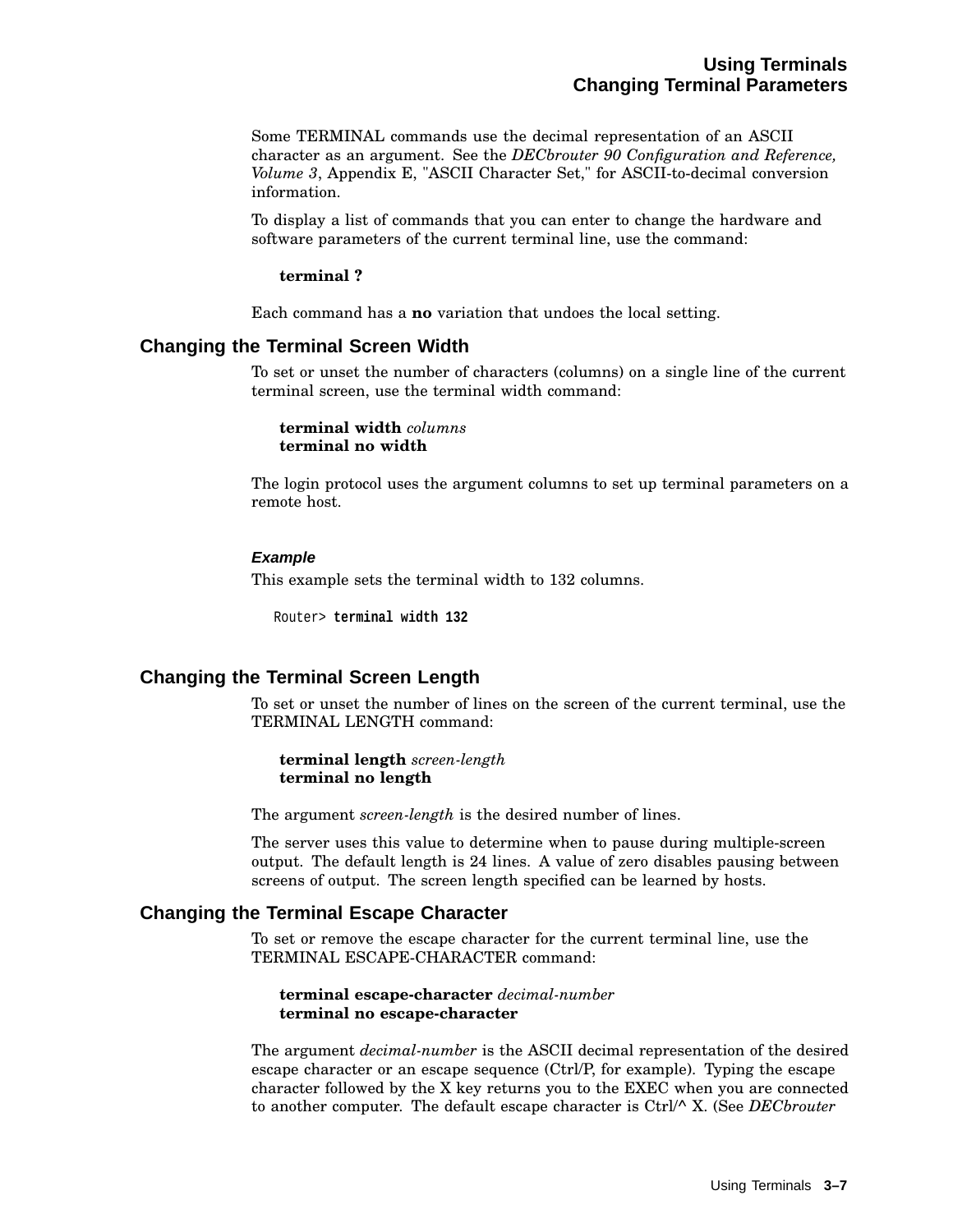### **Using Terminals Changing Terminal Parameters**

*90 Configuration and Reference, Volume 3*, Appendix E, "ASCII Character Set," for a list of ASCII characters.)

The operating software interprets the Break key on the console as an attempt to halt the system.

**Note**

Depending upon the configuration register setting, console breaks either will be ignored or will cause the server to shut down. The Break key cannot be used as the escape character on the router.

### **Example**

This example sets Ctrl/P as the escape character:

Router> **terminal escape-character 17**

### **Displaying the Debug Messages on the Console and Terminals**

To display the debug message on the console and terminals, use the TERMINAL MONITOR command:

### **terminal monitor terminal no monitor**

The TERMINAL MONITOR command copies DEBUG command output and system error messages to the current terminal as well as to the console terminal.

To use this command, you must first enter the ENABLE command and then the password to access the privileged command mode.

### **Establishing Input Notification**

To establish input notification, use the TERMINAL NOTIFY command:

**terminal notify terminal no notify**

When you have multiple concurrent connections, you may want to know when output is pending on a connection other than the current connection. For example, you may want to know when another connection receives mail or a message. The TERMINAL NOTIFY command causes the router to notify you of pending output. The TERMINAL NO NOTIFY command ends such notifications.

### **Changing the Character Padding**

To set the character padding on the current terminal line, use the TERMINAL PADDING commands:

**terminal padding** *decimal-number count* **terminal no padding** *decimal-number*

The argument *decimal-number* is the ASCII decimal representation of the character. The argument count is the number of NULL bytes sent after that character. (The *DECbrouter 90 Configuration and Reference, Volume 3*, Appendix E, "ASCII Character Set," provides a list of the ASCII characters.)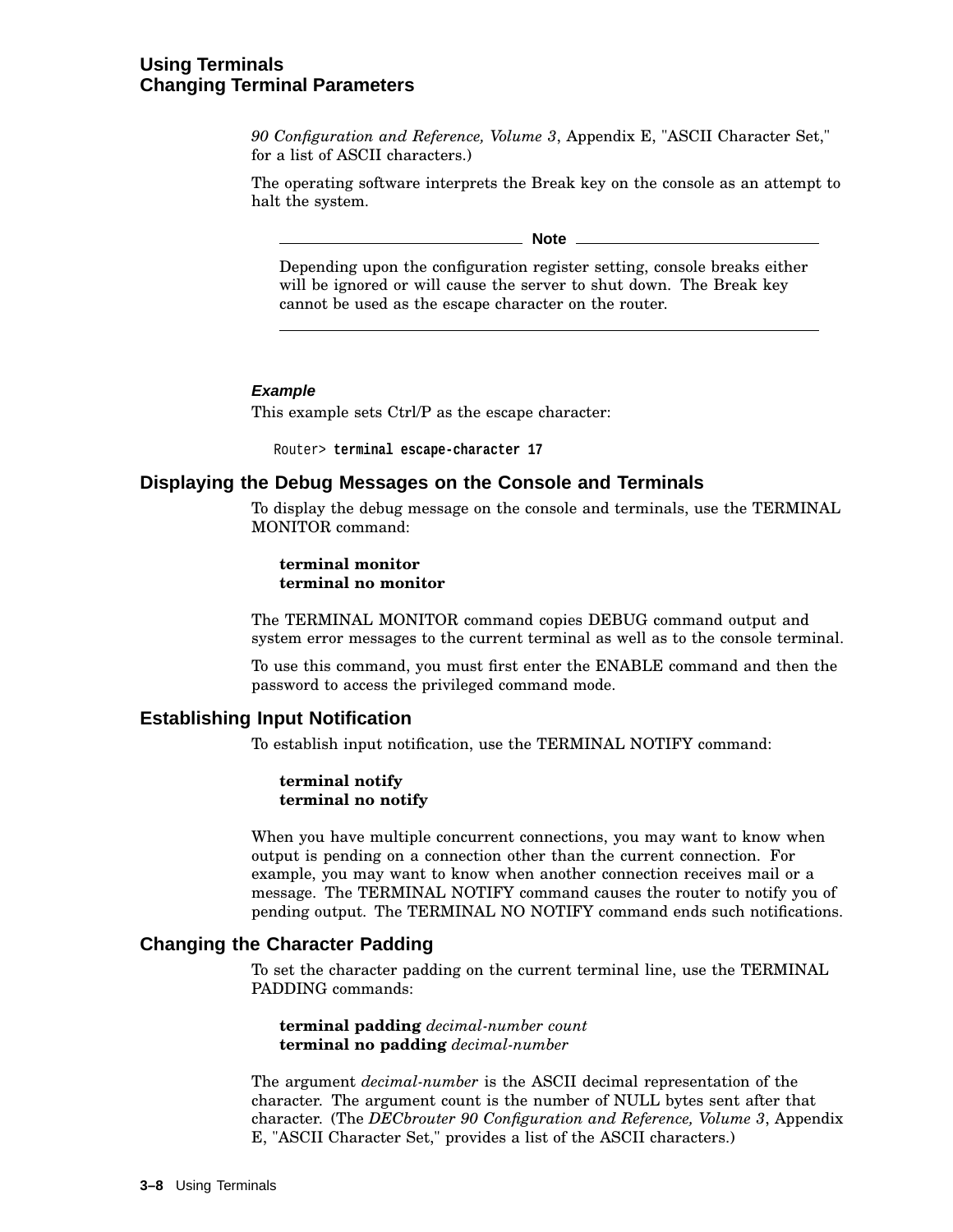### The TERMINAL NO PADDING command ends this padding.

### **Example**

This example pads RETURNS (ASCII character 25) with 20 NULL bytes:

Router> **terminal padding 25 20**

### **Displaying Terminal Parameter Settings**

To display the configuration parameter settings for the current terminal, use this EXEC command:

### **show terminal**

This command can be issued at the user-level prompt.

### **Setting Widths for International Character Sets at the User Level**

The number of significant bits for characters passed in EXEC and configuration modes, and for special characters, can be set. Changing these widths allows the use of international character sets.

These settings can be configured globally, by interface, and locally at the user level. See Chapter 4 for global and interface configuration information.

Use the following command to change the ASCII character widths for characters entered at the EXEC and during configuration mode:

#### **terminal exec-character-bits** {**8** | **7**}

This EXEC command overrides the default-value EXEC-CHARACTER-BITS global configuration command. Configuring the EXEC character width to 8 bits allows you to add special graphical and international characters in banners and prompts. When the user exits the system, the character width is reset to the default value established by the global configuration command. See Chapter 4 for more information.

**Note**

Setting the EXEC character width to eight bits can cause failures. If a user on a terminal that is sending parity enters the command HELP, an "unrecognized command" message appears because the system is reading all eight bits, although the eighth bit is not needed for the HELP command.

### **Example**

This example temporarily configures a router to use a full 8-bit user interface for system banners and prompts. This allows the use of additional graphical and international characters.

```
gw> terminal exec-character-bits 8
```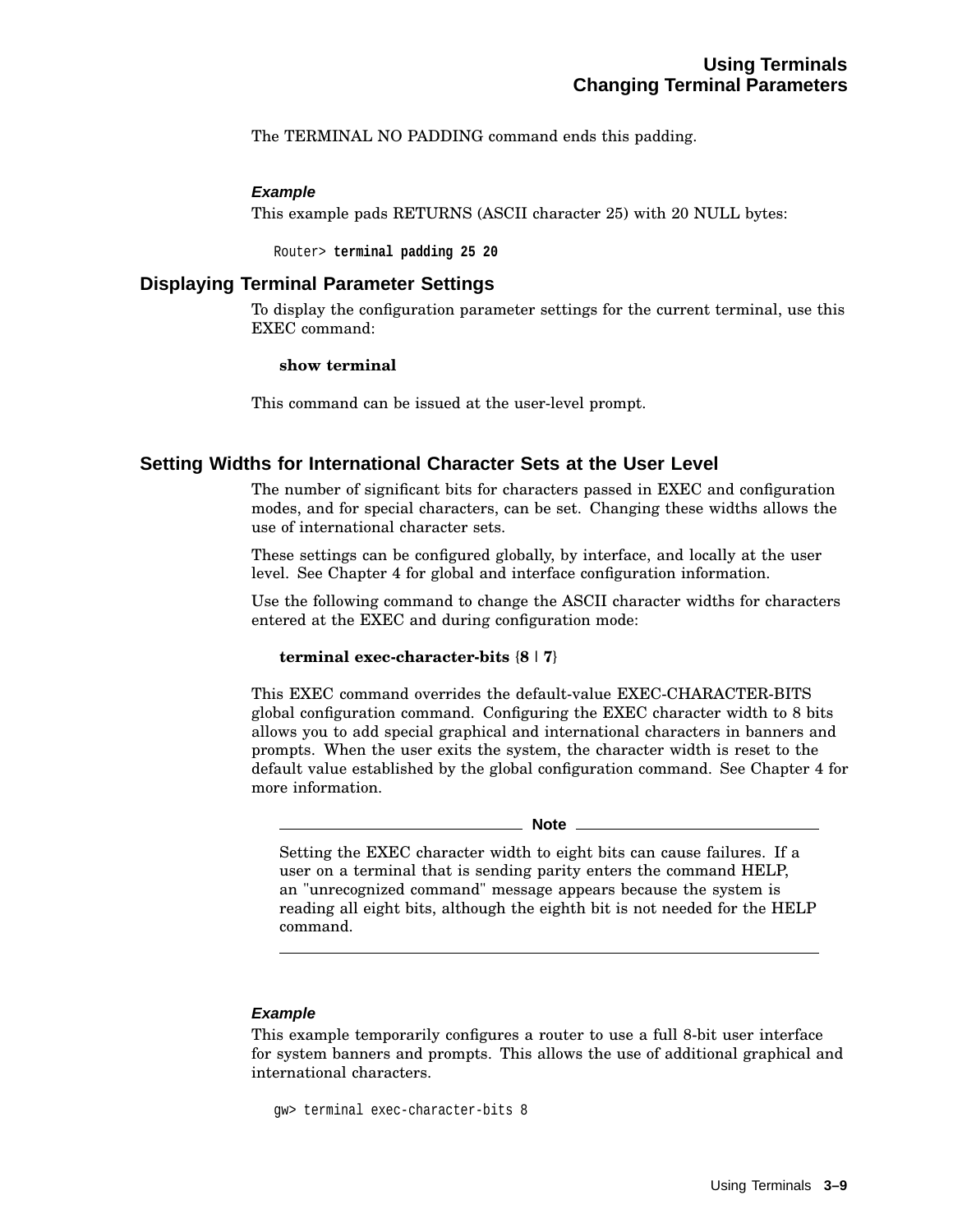### **Using Terminals Changing Terminal Parameters**

Use the following command to temporarily change the ASCII character widths to accept special characters typed in during data connection:

### **terminal special-character-bits** {**8** | **7**}

The TERMINAL SPECIAL-CHARACTER-BITS command temporarily allows the server to support international character sets. It overrides the default-value special-character-bits global configuration command and is used to compare character sets typed by the user with the special character available during a data connection. Special characters include software flow control and escape characters. Configuring the width to 8 allows you to use twice as many special characters as with the 7-bit setting. When the user exits the system, the command is reset to the default value established by the global configuration command. See Chapter 4 for more information.

### **Example**

This example temporarily configures full 8-bit comparisons of flow control and interrupt characters to allow more special characters to be accepted. When you exit the system, character width will be reset to the width established by the global configuration command.

gw> **terminal special-character-bits 8**

# **Using the Digital MOP Server**

All Digital internetworking products implement Digital maintenance operation protocol (MOP) for Ethernet interfaces. The MOP server supports the request ID message, periodic system ID messages, and the remote console carrier functions.

The MOP server periodically multicasts a system ID message, which is used by the DECbrouter 90 Ethernet configurator to determine what stations are present in an Ethernet network. The configurator is controlled by the network control program (NCP) command DEFINE MODULE CONFIGURATOR. For more information on this command, consult DECnet–VAX documentation.

The MOP server supports the Digital remote console function. In this capacity, a system manager on a DECnet system that does not include TCP/IP can create a virtual terminal connection to a DECbrouter 90. The NCP commands CONNECT NODE and CONNECT VIA are used to connect to the remote console. Due to the nature of the MOP server, only a single inbound connection per Ethernet interface is supported. The MOP server does not contain the mechanisms necessary to support more than one connection at a time.

MOP is not a routable protocol. To bridge the MOP console carrier and system ID functions, enable bridging for protocol type 6002. The periodic system ID messages are sent to the multicast address *AB00.0002.0000*.

The EXEC command DEBUG MOP reports events occurring within the MOP server, including reception of request ID messages, transmission of system ID messages, and reservation and release of the remote console.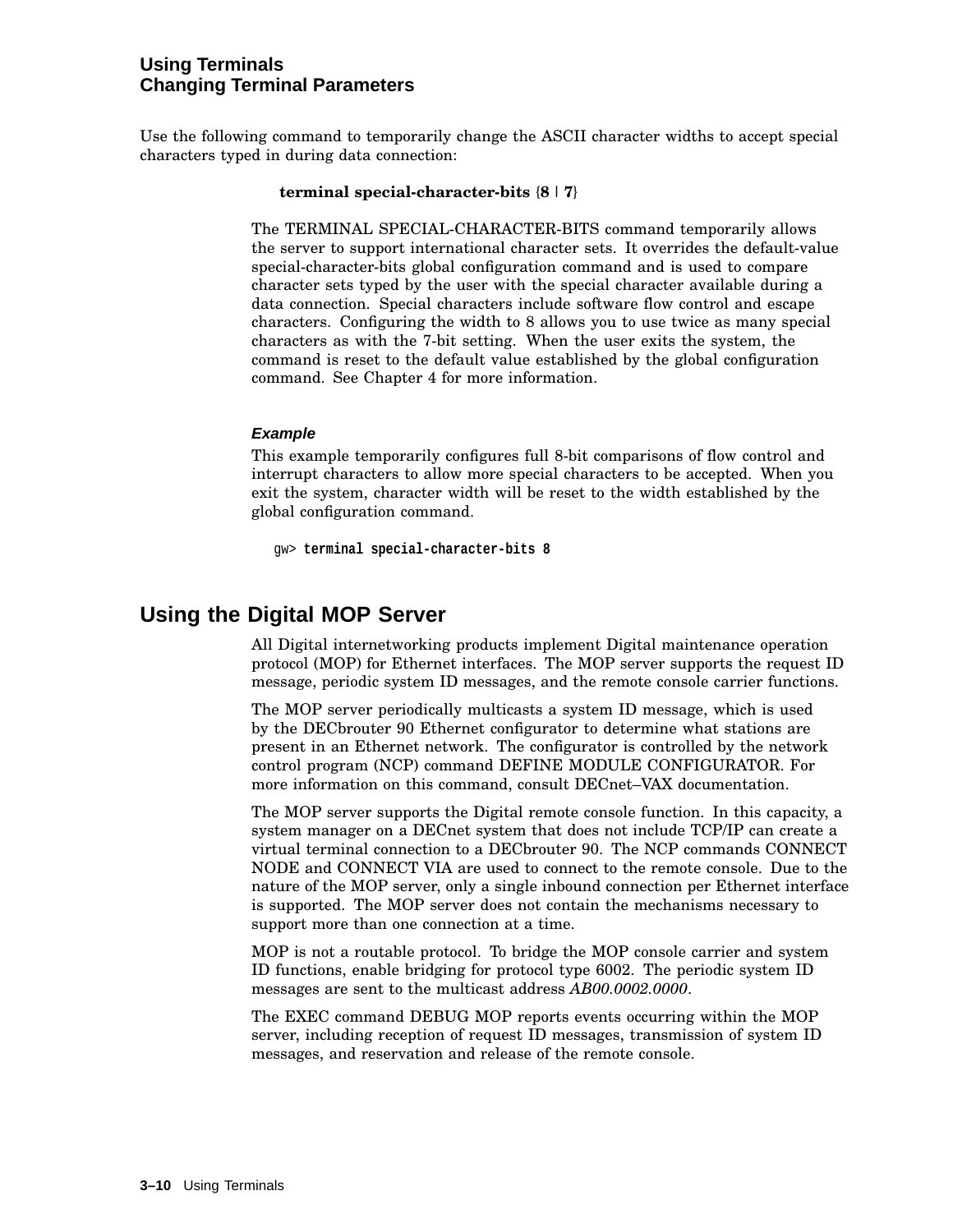# **EXEC Terminal Command Summary**

This section alphabetically lists the EXEC commands described in this chapter.

### **clear line** *line-number*

Aborts connections and processes and resets the line. Argument line-number specifies the line.

### {**connect** | **telnet**} [*connection*]

Either of the commands connects to a remote host using the Telnet protocol. The optional argument connection specifies a host name or an IP address.

### **Ctrl/^ ?**

Lists the special Telnet commands in the form of Telnet sequences that map generic terminal control functions to operating system-specific functions. Enter this command at the system prompt.

### **disconnect** [*connection*]

Closes the specified connection. The optional argument connection is a connection name or number; the default is the current connection.

#### **exit**

### **quit**

Either of these commands terminates the EXEC command processor and closes any active Telnet sessions.

### **name-connection**

Assigns a logical name to a connection. The EXEC prompts for the connection number and name to assign when you enter this command.

#### **resume** [*connection*]

Resumes a connection. The optional argument connection is a connection name or number.

### **show sessions**

Provides information about open Telnet connections.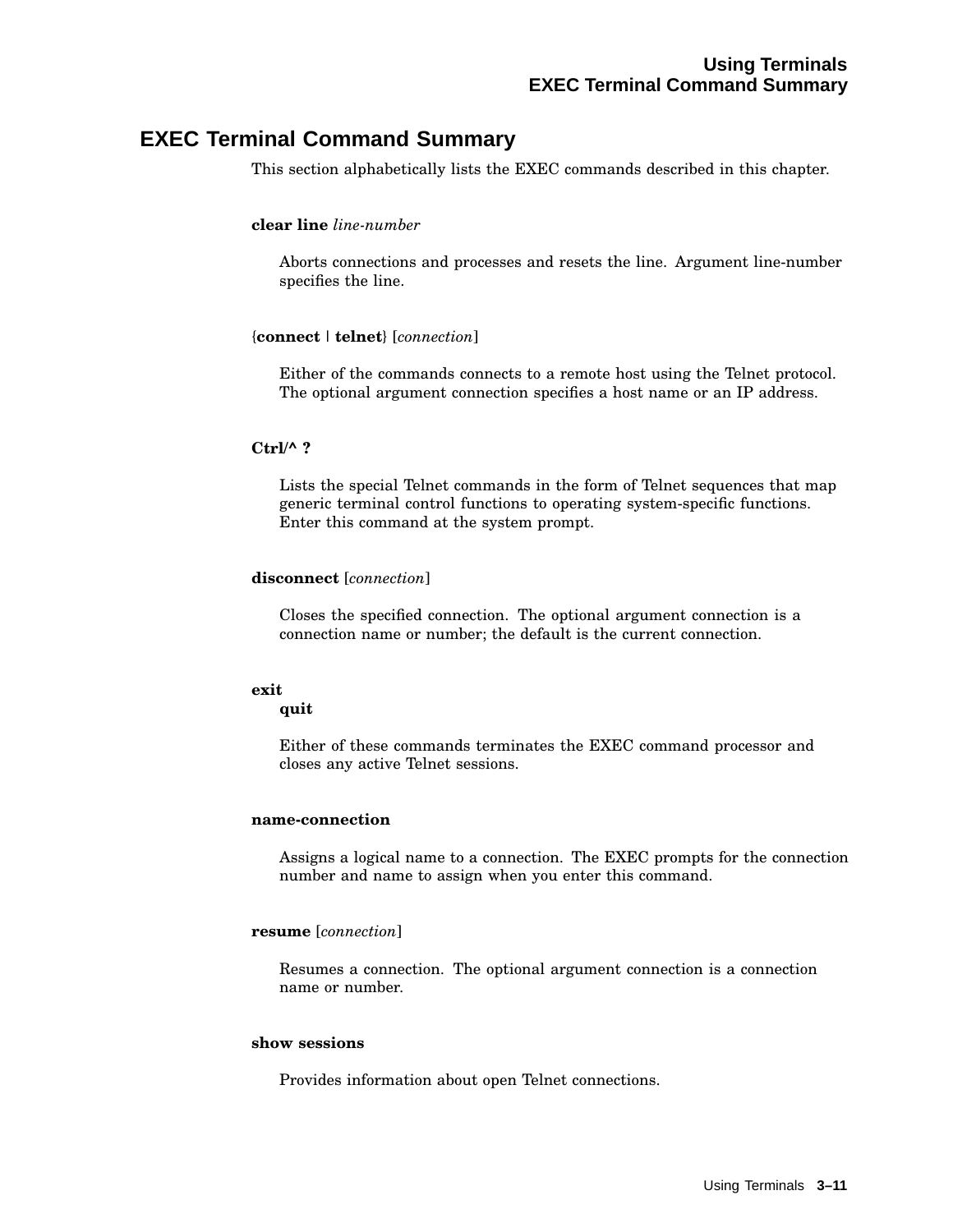### **Using Terminals EXEC Terminal Command Summary**

### **show tcp**[*line-number*]

Displays the status of all TCP connections. Specify the optional argument line-number in octal to display the status of the TCP connections for a particular line.

### **show terminal**

Displays information about the terminal configuration parameter settings for the current terminal line and the active ports of the server. The optional **all** keyword requests information for both active and inactive ports.

### **show users** [**all**] **systat** [**all**]

Displays information about active lines. The optional **all** keyword provides information about inactive as well as active ports.

### **terminal ?**

Lists commands you can enter to change hardware and software parameters of the current line.

### **terminal** [**no**] **escape-character** *decimal-number*

Sets the escape character for the current terminal line. The argument decimal-number is either the ASCII decimal representation of the desired escape character or an escape sequence. The default escape character is Ctrl/^ X. The **no** version of the command removes the specified escape character for the current terminal line.

### **terminal exec-character-bits** {**8** | **7**}

Changes the ASCII character widths for characters entered at the EXEC and during configuration mode.

### **terminal** [**no**] **length** *screen-length*

Sets the length of the terminal to screen-length lines. The default length is 24 lines. The no version of the command unsets the number of lines.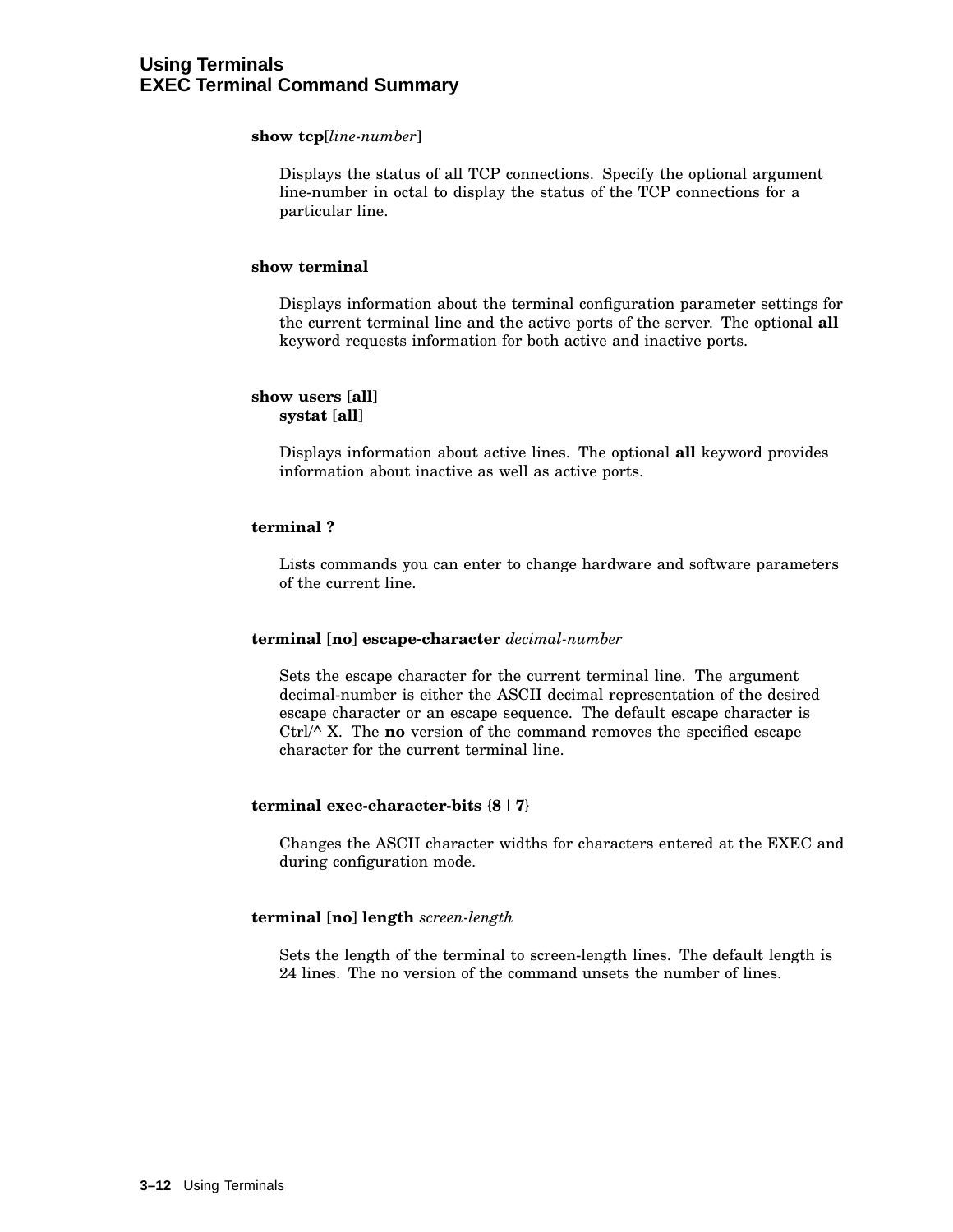### **terminal** [**no**] **monitor**

Displays the debug message on the console and terminals. It copies DEBUG command output and system error messages to the current terminal as well as to the console terminal. To use this command, you must first enter the ENABLE command and then the password to access the privileged command mode. The **no** version of the command discontinues the display of the debug message.

### **terminal** [**no**] **notify**

Enables notification to a terminal when output to it is generated on any of its active sessions. The no version of this command disables notification.

### **terminal** [**no**] **padding** *decimal-number count*

Sets the character padding on the current terminal line. The argument decimal-number is the ASCII decimal representation of the character. The argument count is the number of NULL bytes sent after that character. (The *DECbrouter 90 Configuration and Reference, Volume 3*, Appendix E, "ASCII Character Set," provides a list of the ASCII characters.) The TERMINAL NO PADDING command ends this padding.

### **terminal special-character-bits** {**8** | **7**}

Temporarily changes the ASCII character widths to accept special characters typed in during data connection.

#### **terminal** [**no**] **width** *columns*

Sets the number of characters (columns) on a single line of the current terminal screen. The login protocol uses the argument columns to set up terminal parameters on a remote host. The **no** version of the command unsets the number of characters (columns) on the single line of the current terminal screen.

### **where**

Displays information about open connections associated with the current terminal line and provides the connection number.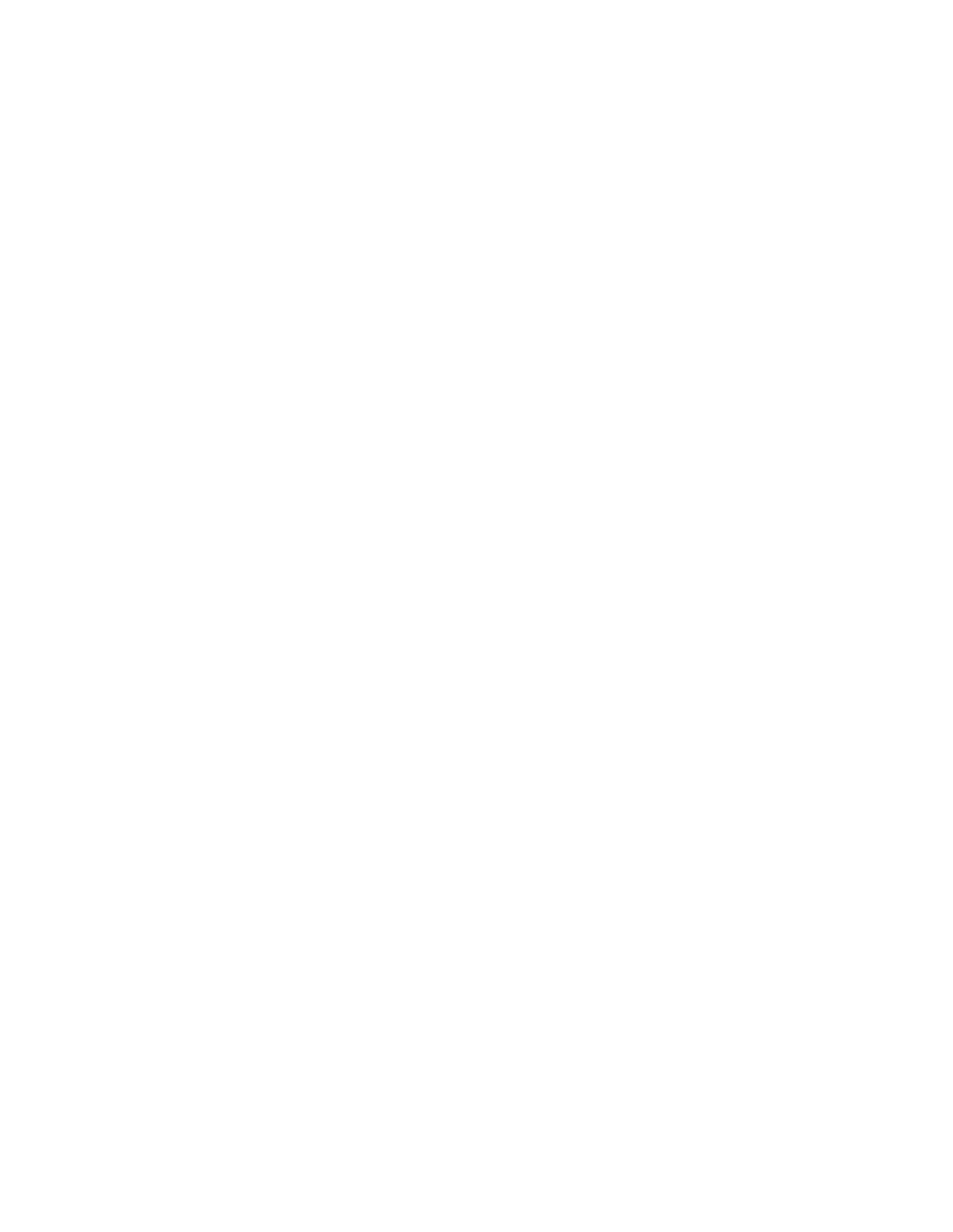# **Configuring the System**

This chapter describes how to configure the system. System configuration tasks include:

- Setting global system characteristics such as the host name and console banner message
- Defining the size of the system buffers
- Changing the system boot file specifications
- Storing and booting system software images with flash memory
- Establishing system and line passwords and system security
- Defining network services such as the IP Finger protocol
- Enabling and directing the logging of system debugging messages
- Configuring the console and virtual terminal lines

The chapter concludes with alphabetical summaries of the commands it describes.

### **Configuring the Global System Parameters**

The following sections contain procedures and command descriptions for configuring the global system characteristics: host name and passwords and configuring system security and system management functions. The global configuration commands described in the following sections are entered in configuration mode. See the section Entering Configuration Mode in Chapter 2 for the procedures used to enter into this mode.

### **Setting the Host Name**

Enter the HOSTNAME global configuration command to specify the host name for the router. The hostname is used in prompts and default configuration file names.

#### **hostname** *name*

The argument *name* is the new host name for the router and is case-sensitive. The default host name is *Router*.

### **Example**

This command changes the host name to sandbox.

hostname sandbox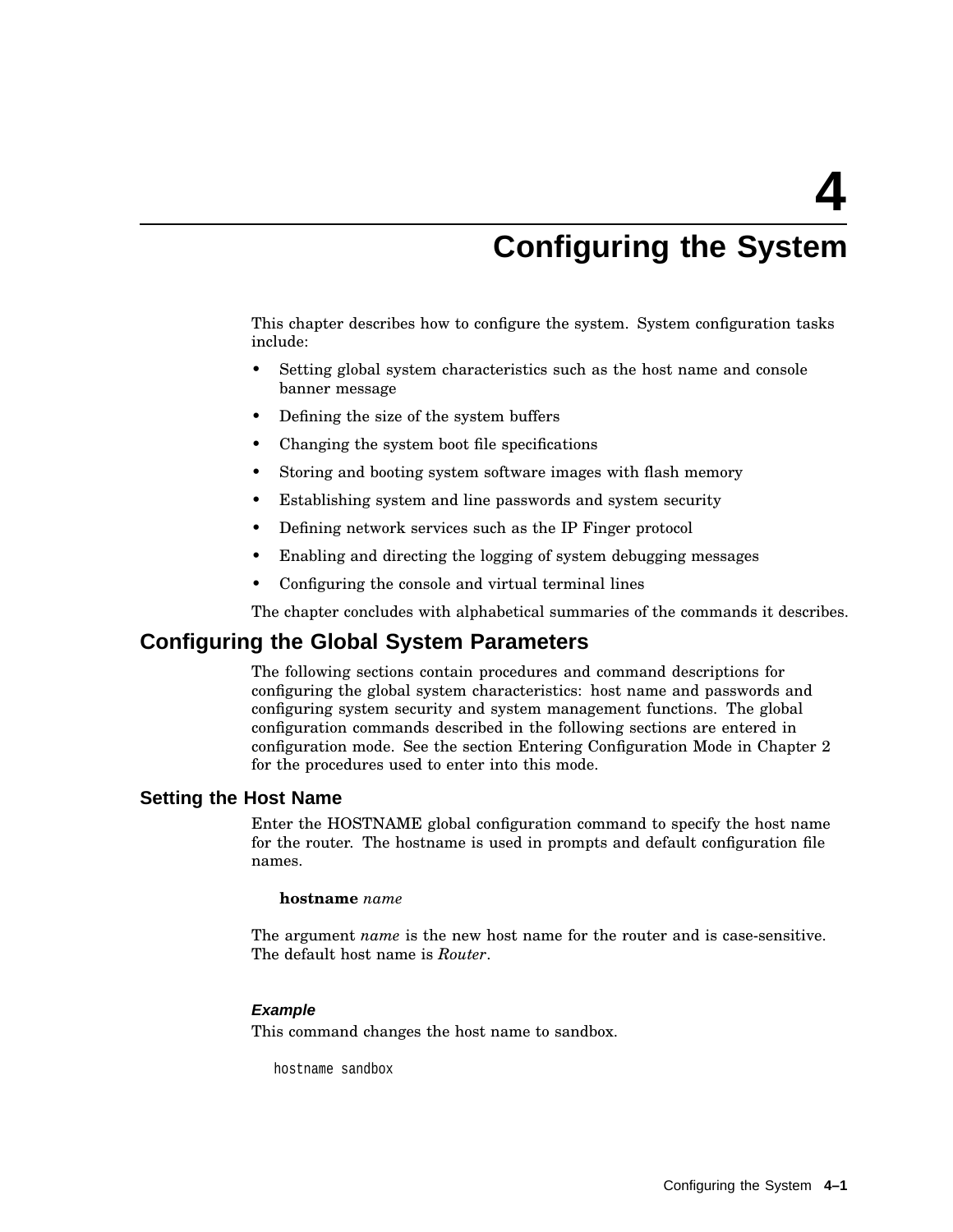### **Displaying Banner Messages**

A banner is the message that the EXEC command interpreter displays whenever a user starts any EXEC process or activates a line. The general form of the BANNER global command follows.

```
banner {motd| exec | incoming} c text c
no banner {motd| exec | incoming} c text c
```
The **motd, exec,** and **incoming** keywords control when the banner message is displayed. The use of these keywords is described in the following sections.

The argument *c* specifies a delimiting character of your choice. The argument text specifies the message to be shown on the screen whenever an interface line is activated.

The default keyword is **motd** (message of the day) if none is specified.

The **no** version of these commands removes the specified banner, and the NO BANNER command removes the motd.

Follow **banner** with one or more blank spaces, then type the delimiting character, followed by one or more lines of text. Terminate the message by typing the delimiting character a second time. There is no limit to the number of characters that can be used for the banner, with the exception of buffer limits and what is appropriate for a banner.

### **Example**

The following example uses the pound sign character as a delimiting character:

```
banner motd #
Building power will be off from 7:00 AM until 9:00 AM this coming Tuesday.
#
```
**Note**

You cannot use the delimiting character in the banner message.

### **Displaying a Message-of-the-Day Banner**

To specify a general-purpose message-of-the-day banner, use the BANNER MOTD global configuration command.

**banner motd** *c text c*

This command displays a message-of-the-day banner whenever any type of connection is established; for example, when a line is activated, or when an incoming Telnet connection is created. Use this banner for messages that affect all users of the router (for example, for system reboots).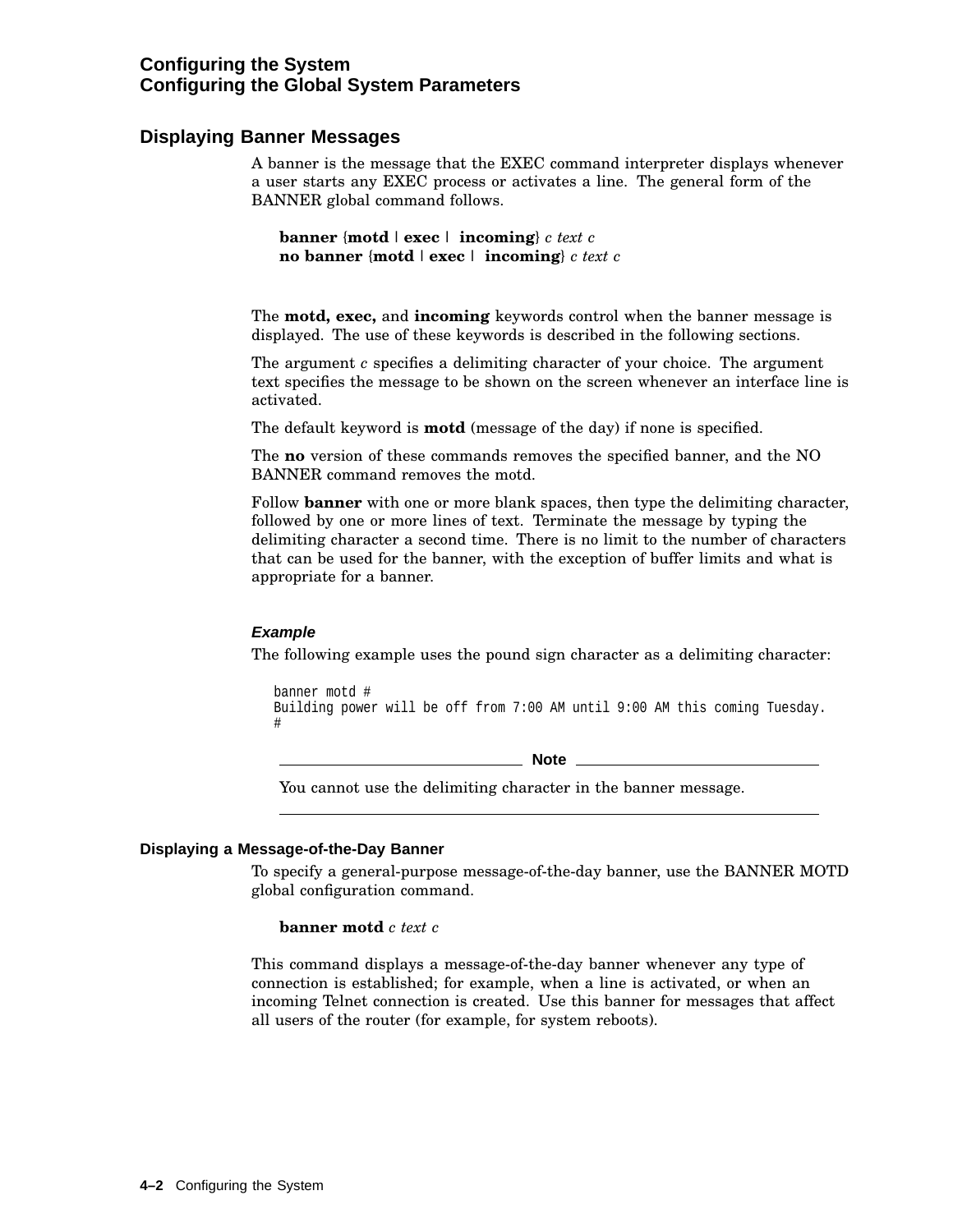**Note**

The command BANNER is equivalent to the command BANNER MOTD except that with banner, the banner is displayed on incoming connections only.

### **Displaying a Banner with an EXEC Process**

To display a message when an EXEC process is created, use the BANNER EXEC global configuration command.

#### **banner exec** *c text c*

This command specifies a message to be displayed when an EXEC process is created (for example, when a TTY line is activated, or an incoming connection is established to a VTY). This banner is designed for messages that affect only interactive terminal users of the router.

### **Displaying an Incoming Message Banner**

To display an incoming message to a particular terminal line, use the BANNER INCOMING global configuration command.

#### **banner incoming** *c text c*

This command specifies a message to be displayed on incoming connections to particular terminal lines (for example, lines used for "milking machine" applications).

\_ Note \_

Messages are never displayed on incoming stream-type connections, because they might interfere with printer daemons.

The EXEC banner can be suppressed on certain lines by using the NO EXEC-BANNER line subcommand (described in the section Suppressing Banner Messages later in this chapter). Lines so configured will not display the EXEC or MOTD banners when an EXEC is created.

### **Order of Banner Displays**

Banners and messages are displayed in the following order:

- 1. Any banner motd message
- 2. Any banner incoming message. At this point, the user logs in, if required.
- 3. Any banner exec message

### **Example**

This example illustrates how to display a message-of-the-day banner and a message that will be displayed when an EXEC process is created. Use the BANNER global configuration commands and NO EXEC-BANNER line subcommand to accomplish these settings.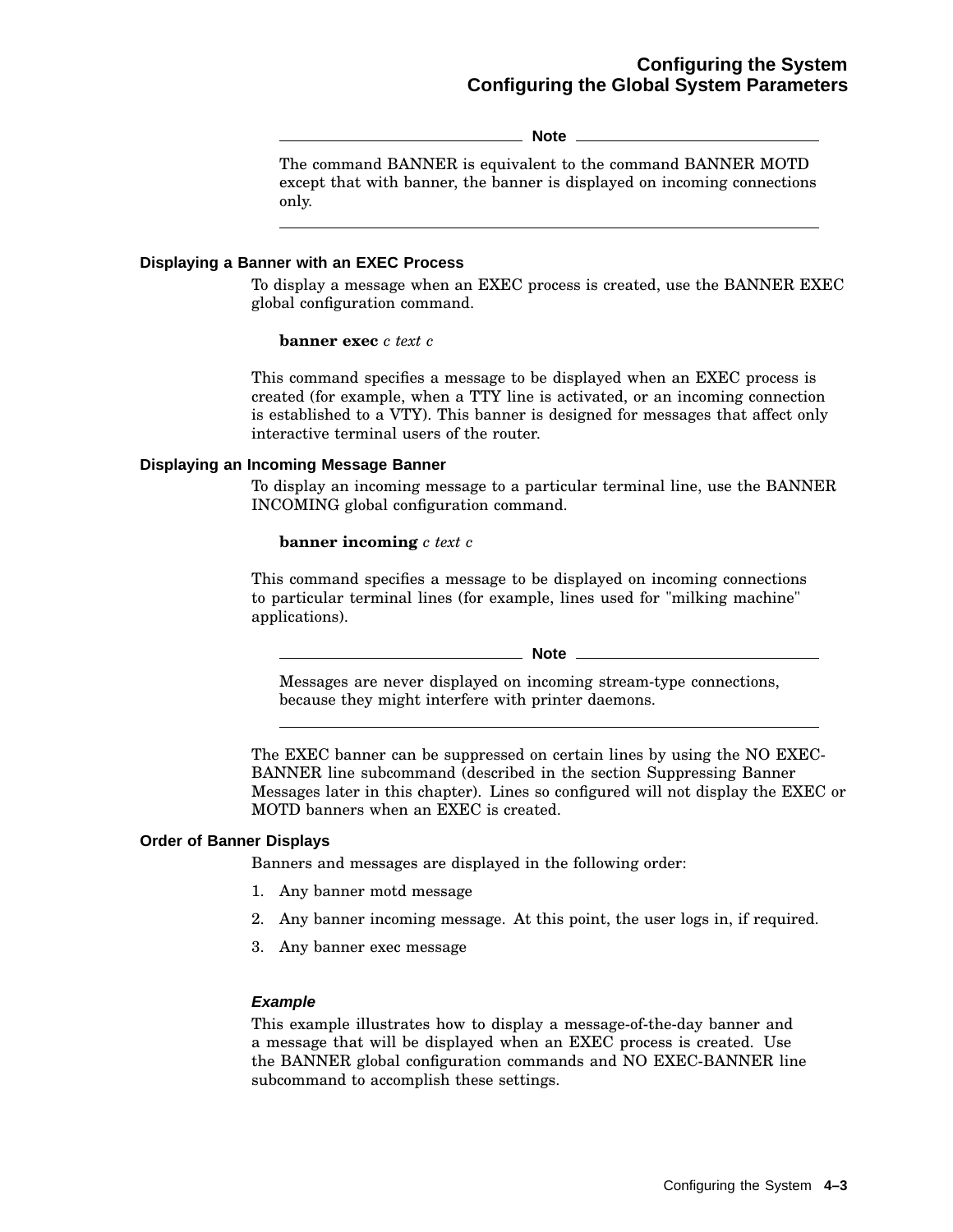```
! Both messages are inappropriate for the VTYs.
line vty 0 4
no exec-banner
!
banner exec /
This is training group server.
Unauthorized access prohibited.
/
!
banner motd /
The server will go down at 6pm for a software upgrade
/
```
### **Setting Default Widths for International Character Sets**

Digital software allows you to set default widths for characters such as banners and prompts, and for special characters such as flow control, hold, escape, and disconnect characters. Modifying the character width for EXEC and special characters allows you to include international characters in banners, prompts, and special characters.

Use these global configuration commands to specify the number of significant characters for EXEC and special characters.

### **default-value exec-character-bits** {**8** | **7**}

### **default-value special-character-bits** {**8** | **7**}

The DEFAULT-VALUE EXEC-CHARACTER-BITS command configures the character widths of EXEC and configuration command characters. The default value is 7 bits, which results in the use of a 7-bit ASCII character set. Configuring the EXEC character width to 8 bits allows you to add special graphical and international characters in banners and prompts.

**Note**

Setting the EXEC character width to 8 bits can cause failures. If a user on a terminal that is sending parity enters the command HELP, an "unrecognized command" message appears because the system is reading all 8 bits, although the eighth bit is not needed for the HELP command.

The DEFAULT-VALUE SPECIAL-CHARACTER-BITS command configures the number of characters used in special characters such as software flow control, hold, escape, and disconnect characters. The default special-character width is 7. Configuring the width to 8 allows you to use twice as many special characters as with the 7-bit setting.

See the section Setting Widths for International Character Sets for the Interface later in this chapter for configuration examples and line character-width commands. See Chapter 3 for EXEC-level character width commands.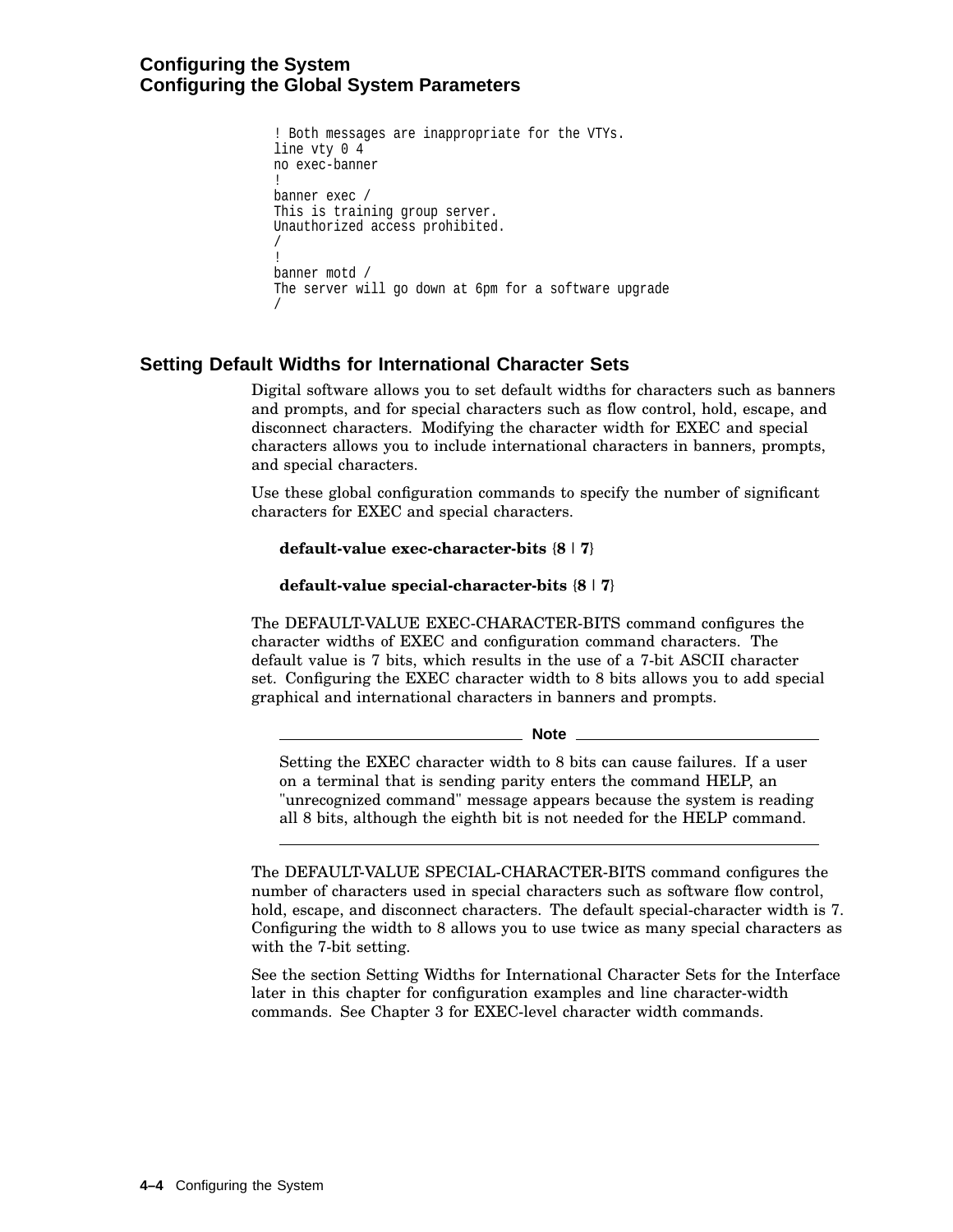### **Setting the System Buffers**

In normal system operation, there are several pools of different-sized buffers. These pools grow and shrink based upon demand. Some buffers are temporary and are created and destroyed as warranted. Other buffers are permanently allocated and cannot be destroyed. The BUFFERS command allows a network administrator to adjust initial buffer pool settings, as well as the limits at which temporary buffers are created and destroyed.

**Note**

Normally it is not necessary to adjust these parameters; do so only after consulting with Digital staff. Improper settings could adversely impact router performance.

The full syntax of the BUFFERS command follows.

**buffers** {**small** | **middle** | **big** | **large** |**huge**} {**permanent** | **max-free** | **min-free** | **initial**} *number*

### **no buffers** {**small** | **middle** | **big** | **large** |**huge**} {**permanent** | **max-free** | **min-free** | **initial**} *number*

First choose the keyword that describes the size of buffers in the pool—small, big, huge, and so on. The default number of the buffers in a pool is determined by the hardware configuration and can be displayed with the EXEC SHOW BUFFERS command.

The next keyword specifies the buffer management parameter to be changed and can be one of the following:

- **permanent**—The number of permanent buffers that the system tries to allocate. Permanent buffers normally are not deallocated by the system.
- **max-free—The maximum number of free or unallocated buffers in a buffer** pool.
- **min-free**—The minimum number of free or unallocated buffers in a buffer pool.
- **initial**—The number of additional temporary buffers that should be allocated when the system is reloaded. This keyword can be used to ensure that the router has the necessary buffers immediately after reloading in a high traffic environment.

The argument *number* specifies the number of buffers to be allocated.

The NO BUFFERS command with appropriate keywords and argument restores the default buffer values.

### **Dynamic Buffer Sizing**

An optional global configuration command for adjusting huge buffer settings is the BUFFERS HUGE SIZE command. As with the preceding command, use only after consulting with Digital staff.

**buffers huge size** *number* **no buffers huge size** *number*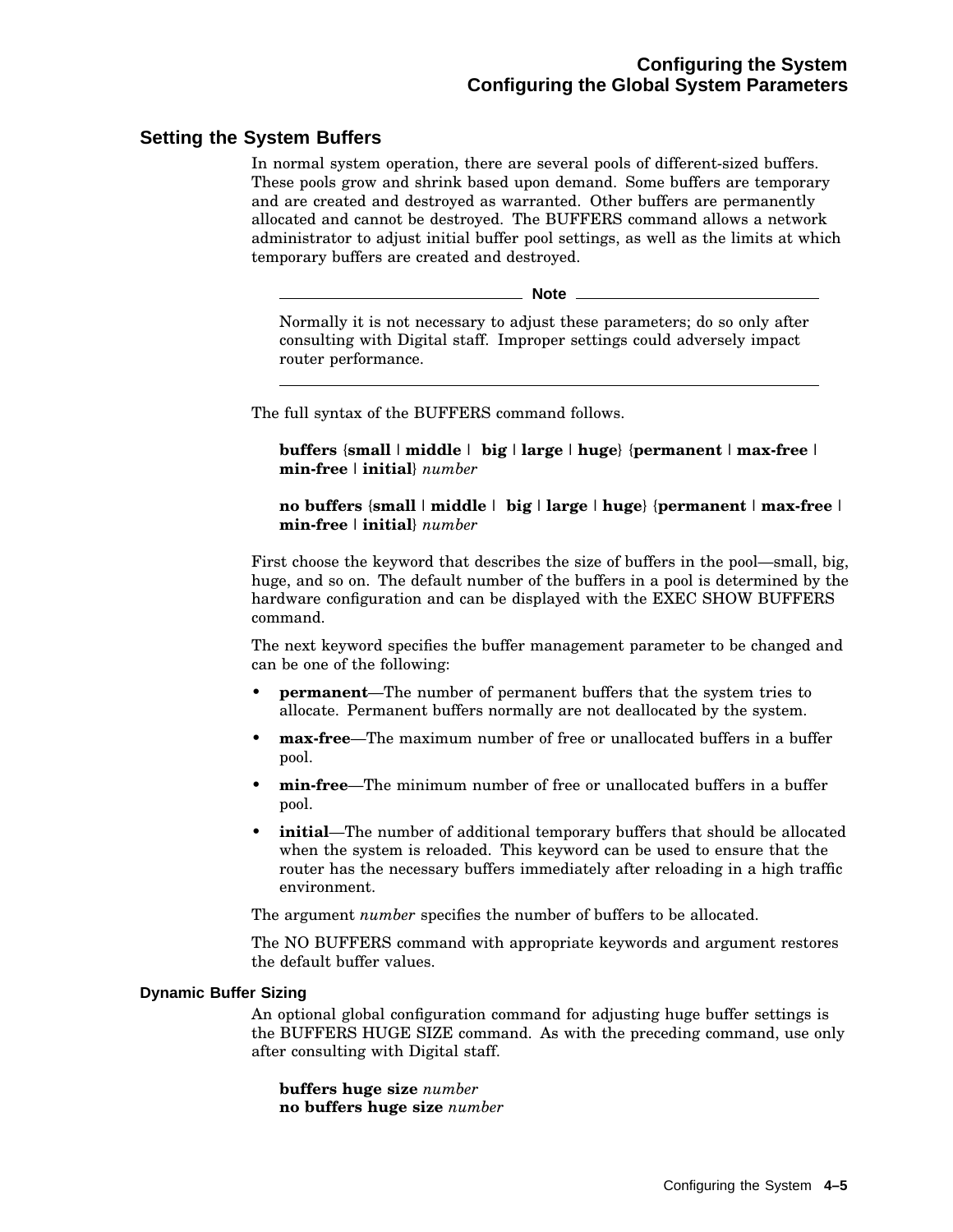The BUFFERS HUGE SIZE command dynamically resizes all huge buffers to the value that you supply. The buffer size cannot be lowered below the default. The argument number specifies the number of buffers to be allocated.

The **no** version of the command with the keyword and argument restores the default buffer values.

#### **Examples**

In the following example, the system will try to keep at least 50 small buffers free.

```
buffers small min-free 50
```
In this example, the system will try to keep no more than 200 medium buffers free.

buffers medium max-free 200

With the following command, the system will try to create one large temporary extra buffer, just after a reload:

buffers large initial 1

In this example, the system will try to create one permanent huge buffer:

buffers huge permanent 1

In this example, the system will resize huge buffers to 20000 bytes:

buffers huge size 20000

To display statistics about the buffer pool on the router, enter the command SHOW BUFFERS. For more information, refer to the section Monitoring System Processes in Chapter 6.

### **Setting Configuration File Specifications**

This section describes the BOOT global configuration commands used to configure boot files. The BOOT command can be used to perform the following tasks:

- Change default filenames.
- Specify a server host for netbooting configuration files.
- Specify the size buffer to configure for netbooting a host or network configuration file.

The commands to load files over the network take effect the next time the software is reloaded, provided they have been written into nonvolatile memory.

### **Changing the Network Configuration Filename**

The network configuration file contains commands that apply to all routers and terminal servers on a network. The default name of this file is network-confg. See the section Entering Configuration Mode in Chapter 2. To change the name of this file, use the BOOT NETWORK global configuration command. The full command syntax follows:

**boot network** *filename [address]* **no boot network** *filename [address]*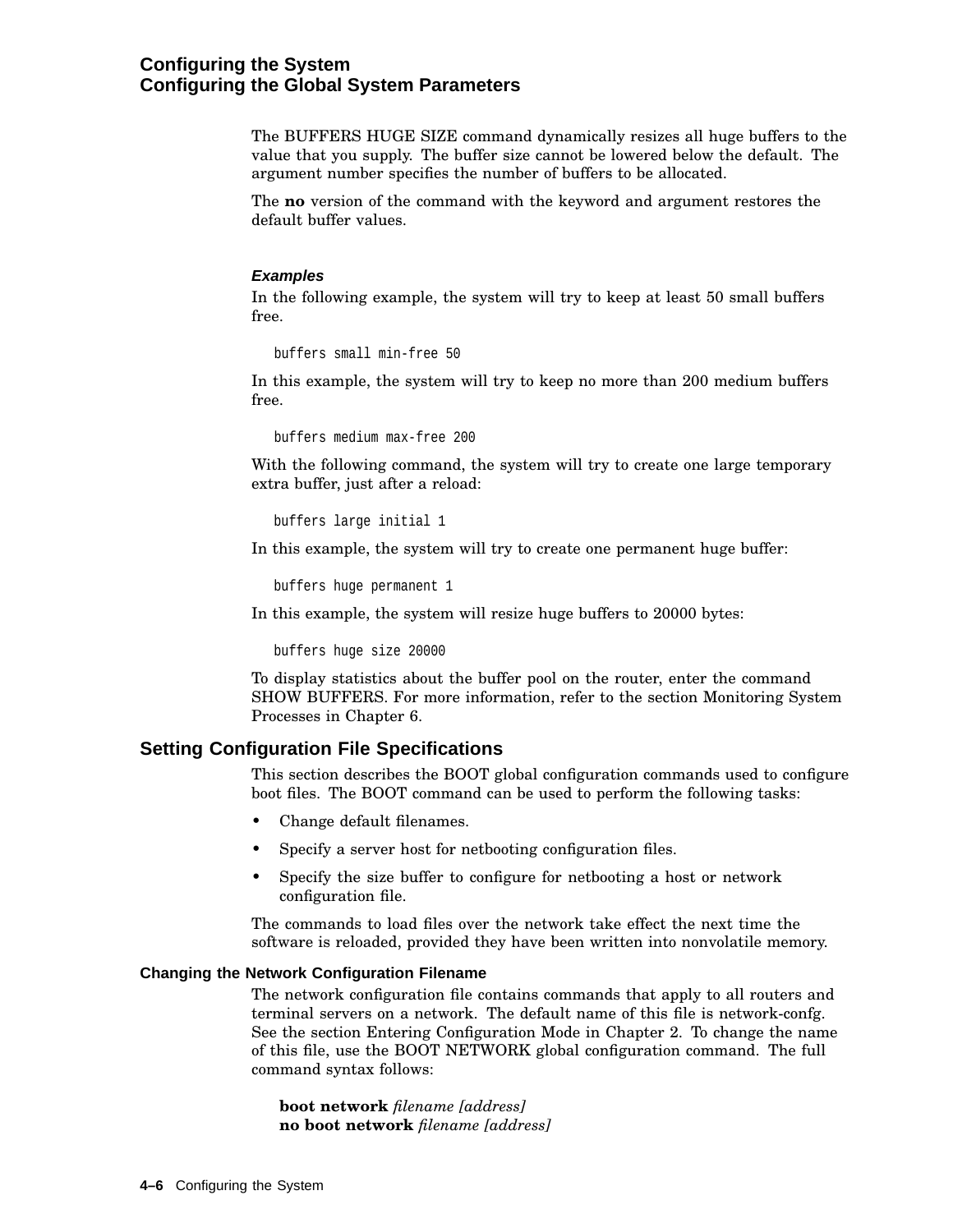The keyword **network** changes the network configuration filename from *networkconfg*. The argument *filename* is the new name for the network configuration file. If you omit the argument *address*, the router uses the default broadcast address of 255.255.255.255. If you use *address*, you can specify a specific network host or a subnet broadcast address.

### **Changing the Host Configuration Filename**

The host configuration file contains commands that apply to one router in particular. To change the host configuration filename, use the BOOT HOST global configuration command. The full command syntax follows:

**boot host** *filename [address]* **no boot host** *filename [address]*

The keyword **host** changes the host configuration filename to a name you specify in the *filename* argument. The router uses its name to form a host configuration filename. To form this name, the router converts its name to all lowercase letters, removes all domain information, and appends "-confg." By default, the host filename is *router-confg*.

### **Specifying a Boot File Buffer Size**

To specify the size of the buffer to be used for netbooting a host or a network configuration file, use the BOOT BUFFERSIZE global configuration command. The full command syntax follows:

**boot buffersize** *bytes* **no boot buffersize** *bytes*

The argument *bytes* specifies the size of the buffer to be used. By default, it is the size of your nonvolatile memory (32k). There is no minimum or maximum size that can be specified.

The EXEC commands WRITE TERMINAL and WRITE NETWORK use the information specified by the BUFFERSIZE keyword when performing their functions (see the section Entering Configuration Mode in Chapter 2 for more information about these EXEC commands).

#### **Configuring Multiple Instances of the Boot Commands**

You can configure multiple instances of the BOOT commands. When issued, each command is executed in order and thus can be used to begin a systematic search or to build a specific list. For example, you can issue multiple BOOT commands to build an ordered list of configuration file name and host address pairs. The router scans this list until it successfully loads the appropriate network or host configuration file or system boot image. In this example, the router looks first for *fred-confg* on network 192.31.7.24 and, if it cannot load that file, then looks for *wilma-confg* on network 192.31.7.19.

boot host /usr/local/tftpdir/fred-confg 192.31.7.24 boot host /usr/local/tftpdir/wilma-confg 192.31.7.19

#### **Note**

This example uses fictitious filenames; the syntax of these filenames depends on the TFTP server from which you are loading the files.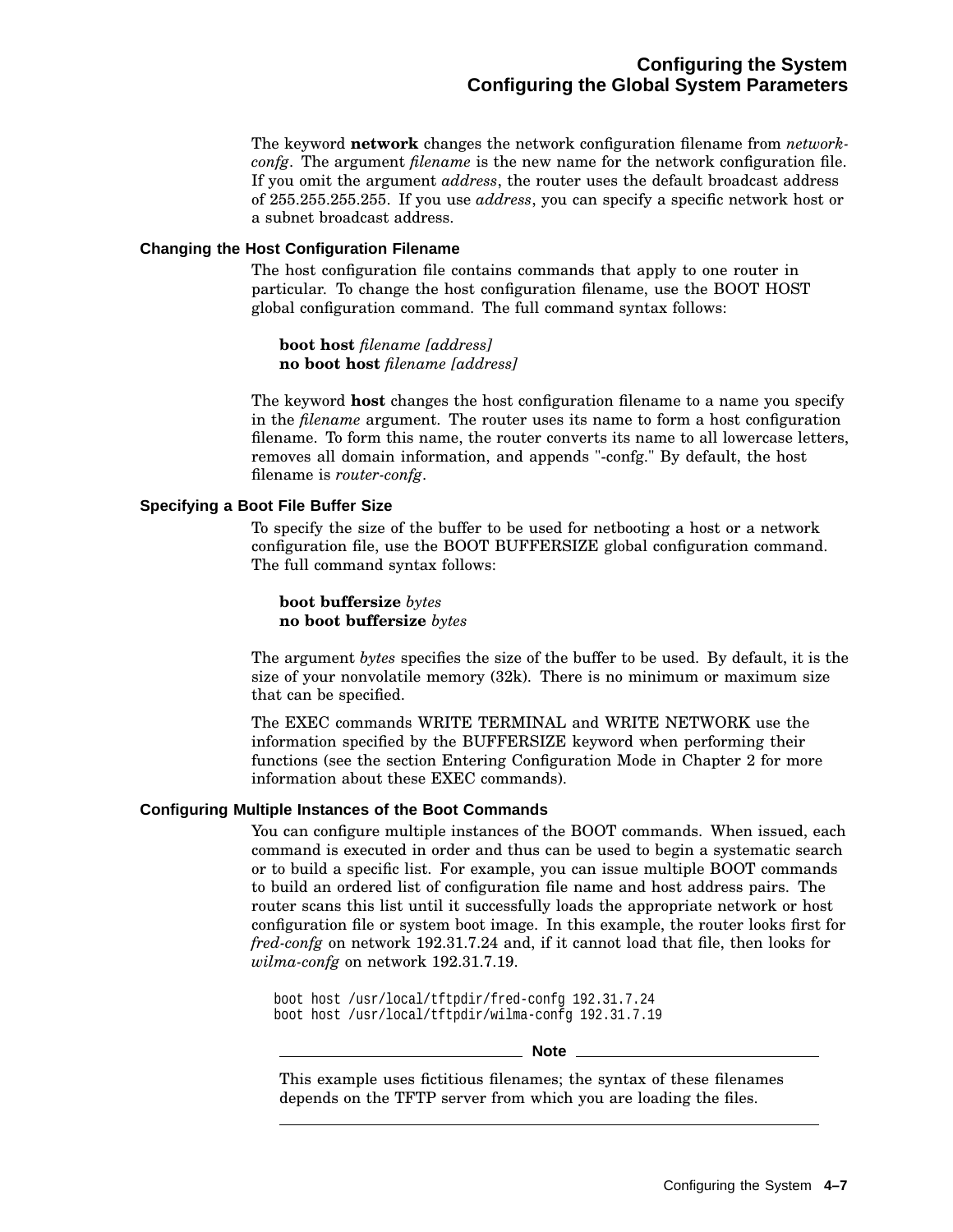If the router cannot find either file, a background process tries at ten-minute intervals (the default) to load one file or the other.

You can issue multiple instances of all variations of the BOOT command, including the NO BOOT forms. This feature can be useful for removing configuration files. To remove a configuration file name and host address pair from the list, use the NO BOOT command syntax.

### **Storing and Booting System Software Using the Flash Memory**

Some versions of the DECbrouter 90 feature build in flash memory, onto which system software images can be stored, booted, and rewritten as necessary. This permits fast and simple system software upgrades. Other versions of the DECbrouter 90 use one-time programmable ROM, and require that you use Digital Services for future software upgrades. DECbrouter 90 versions with one-time programmable ROM memory will report errors when you attempt to load the flash memory. The following sections apply only to routers with flash memory.

The flash memory allows you to:

- Copy the TFTP or MOP image to flash memory
- Boot a router from flash memory either automatically or manually
- Copy the flash memory image to a TFTP server

The flash memory's features include the following:

- It can be remotely loaded with multiple system software images through a TFTP or MOP transfer.
- The DECbrouter 90 system software image resides in the flash permanently.
- It allows a router to be booted manually or automatically from a system software image stored in flash memory.
- It provides write protection against accidental erasure or reprogramming of the flash memory.

### **Security Precautions**

The flash memory provides write-protection against accidental erasure or reprogramming of the flash memories. The system image stored in the flash memory only can be changed from a privileged EXEC command session on the console terminal, which offers system-wide security as well.

#### **Flash Memory Configuration Overview**

The following is an overview of how to configure your system to boot from flash memory. This is not a step-by-step set of instructions; rather, it is an overview to the process of using the flash capability.

- 1. Set your system to boot from ROM software (bootstrap mode).
- 2. Restore the system configuration, if necessary.
- 3. Copy the TFTP or MOP image to flash memories.
- 4. Configure from the terminal to automatically boot from the desired file in flash memory.
- 5. Write your configuration to memory.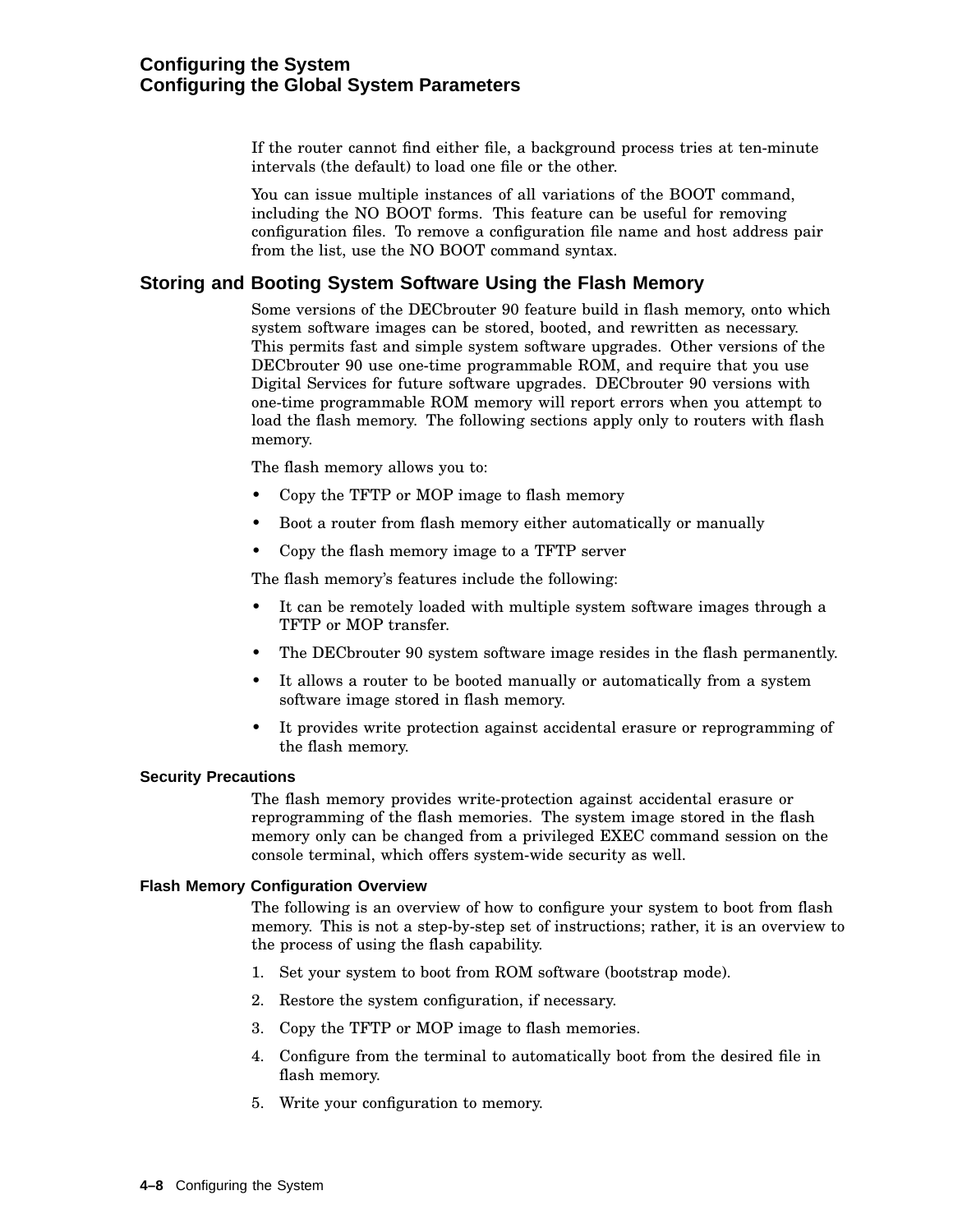- 6. Set your system to netboot from flash (requires configuration register change).
- 7. Power-cycle and reboot your system to ensure that all is working as expected and that the configuration is stored in NVRAM.

The remainder of this section describes the configuration commands used with the flash feature.

#### **Verifying Installation and Displaying Flash ROM Statistics**

The SHOW FLASH command displays the total amount of flash memory present; any files that may currently exist in flash memory and their size, and the amounts of Flash memory used and remaining.

The SHOW FLASH or SHOW FLASH ALL commands will display the names of the system software images.

**show flash**

**show flash all**

The following shows sample output of the show flash command:

```
Chrysostom# show flash
4096K bytes of flash memory sized on embedded flash.
Flash: running from Flash. READ-ONLY
File name/status
0 flash
[2104184/4194304 bytes free/total]
```
Table 4–1 and Table 4–2 explain the SHOW FLASH fields.

**Table 4–1 Show Flash Field Descriptions**

| Field                                            | <b>Description</b>                                             |
|--------------------------------------------------|----------------------------------------------------------------|
| Bytes of flash memory<br>sized on embedded flash | Total amount of flash memory present.                          |
| File                                             | The position of the file within memory.                        |
| Name/status                                      | The name of the file and whether it is deleted or invalidated. |

The following shows sample output of the SHOW FLASH ALL command:

| Chrysostom(boot)# show flash all                     |        |      |                                 |      |                |  |  |
|------------------------------------------------------|--------|------|---------------------------------|------|----------------|--|--|
| 4096K bytes of flash memory sized on embedded flash. |        |      |                                 |      |                |  |  |
| Chip                                                 | socket | code | bytes                           | name |                |  |  |
| 0                                                    | F.9    |      | 89A2 0x100000                   |      | INTEL 28F008SA |  |  |
| 1                                                    | E20    | 89A2 | 0x100000                        |      | INTEL 28F008SA |  |  |
| $\mathfrak{D}$                                       | F.13   | 89A2 | 0x100000                        |      | INTEL 28F008SA |  |  |
| 3                                                    | F.25   | 89A2 | 0x100000                        |      | INTEL 28F008SA |  |  |
| Flash file directory:                                |        |      |                                 |      |                |  |  |
| File name/status                                     |        |      |                                 |      |                |  |  |
|                                                      |        |      | addr length fcksum ccksum       |      |                |  |  |
| U<br><b>DEWBR</b>                                    |        |      |                                 |      |                |  |  |
|                                                      |        |      | 0x3000040 2090056 0x554C 0x554C |      |                |  |  |
| [2104184/4194304 bytes free/total]                   |        |      |                                 |      |                |  |  |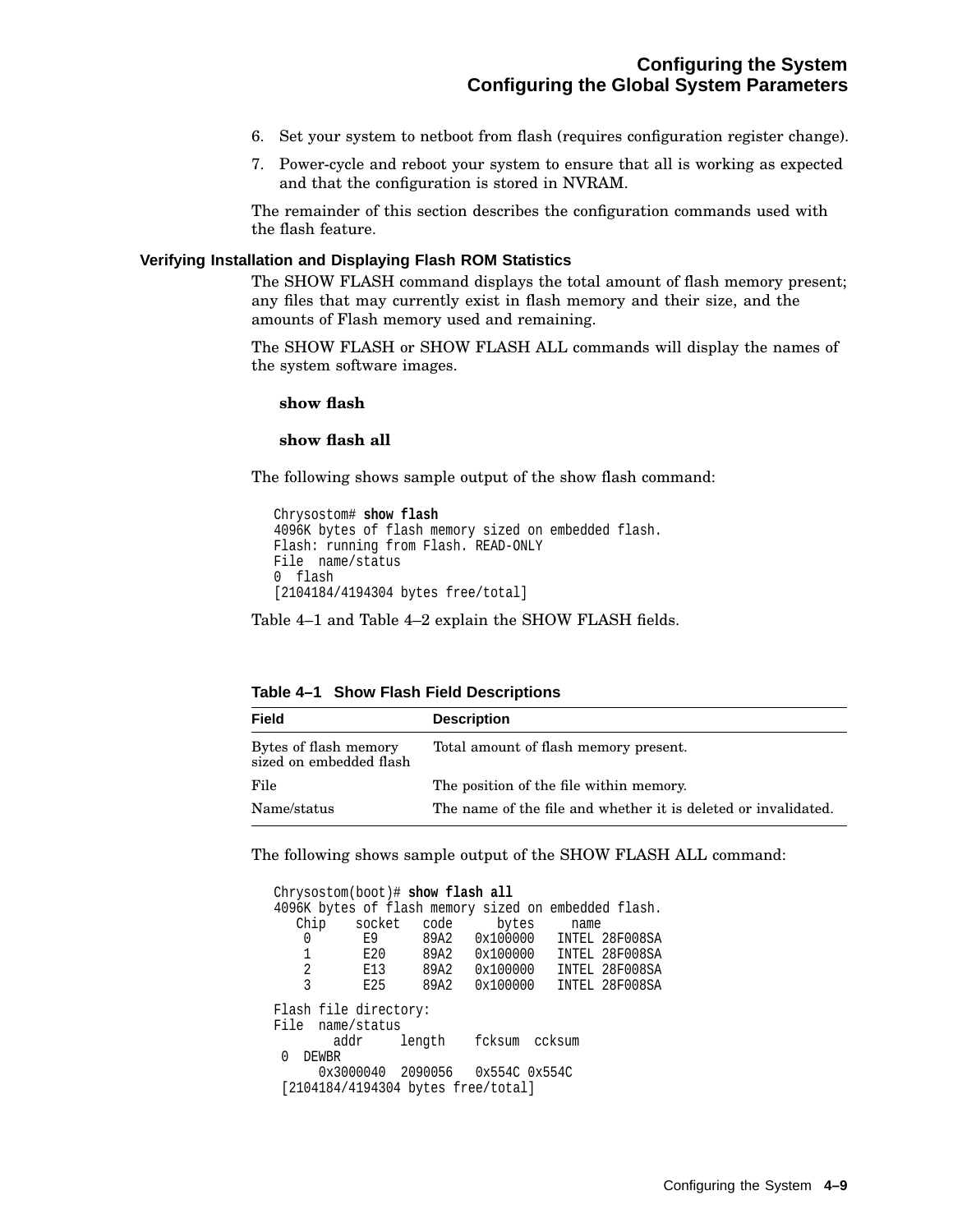**Note**

The SHOW FLASH ALL command will show abbreviated output when the DECbrouter 90 is not in the Bootstrap Mode. See *"Copying the TFTP Image to Flash Memory"* for information on entering bootstrap mode.

**Table 4–2 Show Flash All Field Descriptions**

| <b>Field</b>                                     | <b>Description</b>                                                                                                                                                        |
|--------------------------------------------------|---------------------------------------------------------------------------------------------------------------------------------------------------------------------------|
| Bytes of flash memory sized on embedded<br>flash | Total amount of flash memory present on the<br>DECbrouter 90.                                                                                                             |
| Chip, Socket                                     | Number and location of ROM on the circuit<br>board.                                                                                                                       |
| Code                                             | Vendor code.                                                                                                                                                              |
| <b>Bytes</b>                                     | Size in hex bytes.                                                                                                                                                        |
| Name                                             | Vendor name and part number.                                                                                                                                              |
| Contains:                                        | Files that may currently exist in flash memory<br>and their size. Also the amounts of flash<br>memory used and remaining.                                                 |
| [invalidated]<br>[deleted]                       | Flag that appears when a file is rewritten<br>(recopied) into flash memory, when a user<br>aborts, when a network times out, or when<br>there is a flash memory overflow. |
| Address                                          | First byte in the raw file image.                                                                                                                                         |
| Length                                           | Length of the raw image in bytes.                                                                                                                                         |
| fcksum<br>ccksum                                 | Image checksums.                                                                                                                                                          |

When you see the [*invalidated*] flag, a prompt will tell you that the identical file already exists and that it will be invalidated. The first (now invalidated) copy of the file is still present within flash memory, but it is rendered unusable in favor of the newest version.

To eliminate any files from flash (invalidated or otherwise) and free up all available memory space, the entire flash memory must be erased; individual files cannot be erased from flash memory.

Both examples illustrate that the flash memory can store and display multiple, independent software images (*gsxx* and *tsyy*) for booting itself or for TFTP serving software for other products. This feature would be most useful for storing default system software as a backup. These images also can be stored in compressed format.

#### **Entering the Bootstrap Mode**

Before the flash ROM may be loaded from either the TFTP or MOP, the DECbrouter 90 must be placed in bootstrap mode.

Flash ROM comes pre-loaded with the latest software. The user loads flash only after receiving a software update. This requires a new software configuration register setting and a router reboot. To put the DECbrouter 90 into bootstrap mode, set bits 3-0 of the configuration register to 0001. This may be done with the configuration command CONFIG-REGISTER or other methods described in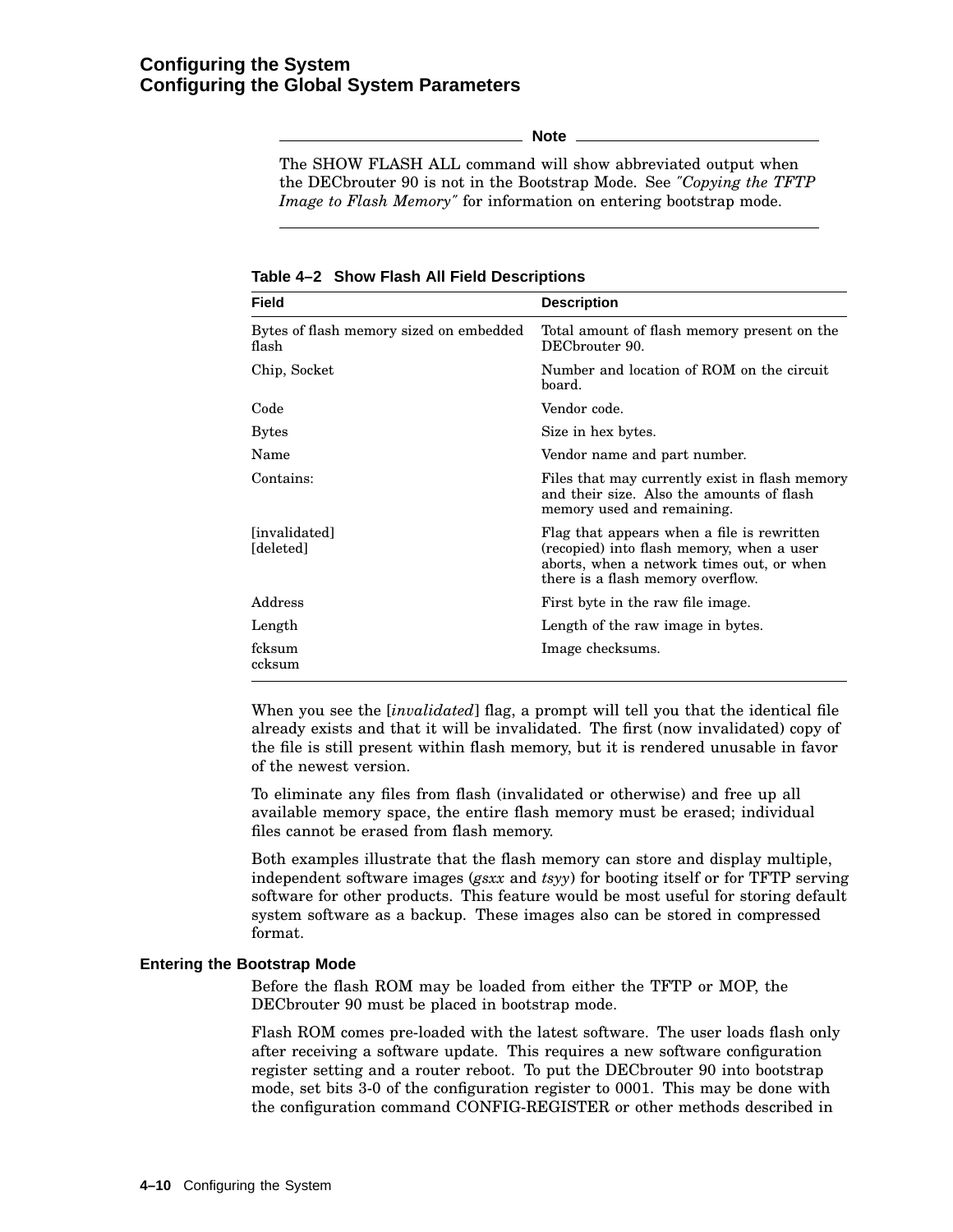the *DECbrouter 90 Getting Started* guide, the section Setting the Configuration Register.

To upgrade firmware follow the steps below:

1. Enter bootstrap mode.

If you are using the default configuration register setting, you may use the global configuration command CONFIG-REGISTER to change the configuration register to 0x101. Otherwise refer to the *DECbrouter 90 Getting Started* guide, the section Setting the Configuration Register for instructions on reading, interpreting, and modifying the configuration register. (In effect, setting the boot field of the configuration register involves changing the rightmost hex digit of the register value to a 1.)

```
Note
```
After loading the flash image, return to booting from flash (exit bootstrap mode); write 0x102 to the configuration register (set the boot field to flash) and reboot.

- 2. Reinitialize or reboot the router to enter the bootstrap mode. In bootstrap mode the DECbrouter 90 prompts will consist of: router name(boot)>.
- 3. Put the router in enabled mode by issuing the ENABLE command. The router must be in enabled mode before the flash can be loaded.

From this mode you may load the flash ROM or do a **show flash all** for complete flash data.

- 4. Use the **copy tftp flash** or **copy mop flash** commands to load the new code.
- 5. Set the configuration register to boot the flash code by setting the boot field to 2. For the default configuration, the configuration register value would be 0x102.
- 6. Reinitialize or reboot. The router will now boot the new code.

### **Example**

The following example will configure the router for bootstrap mode and then reboot it for flash loading.

```
Chrysostom>enable
Password:
Chrysostom#configure terminal
Enter configuration commands, one per line.
Edit with DELETE, CTRL/W, and CTRL/U; end with CTRL/Z
config-register 0x101
^{\wedge}ZChrysostom#
%SYS-5-CONFIG_I: Configured from console by console ()
Chrysostom#reload
[confirm]
```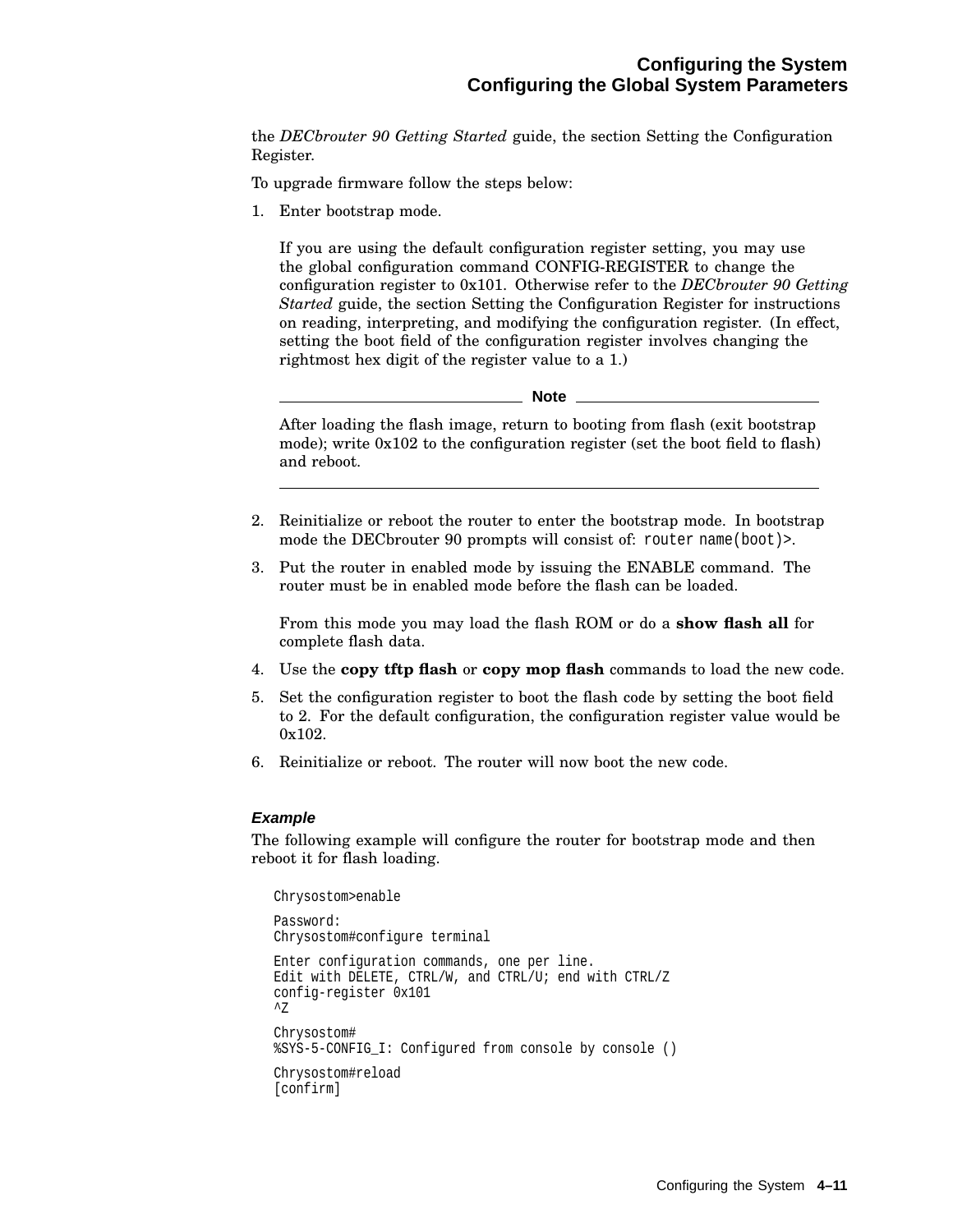%SYS-5-RELOAD: Reload requested System Bootstrap, Version 4.6 Copyright (c) 1986-1992 by cisco Systems 2000 processor with 1024 Kbytes of main memory

Restricted Rights Legend

Use, duplication, or disclosure by the Government is subject to restrictions as set forth in subparagraph (c) of the Commercial Computer Software - Restricted Rights clause at FAR sec. 52.227-19 and subparagraph (c) (1) (ii) of the Rights in Technical Data and Computer Software clause at DFARS sec. 252.227-7013.

Cisco Systems, Inc. 1525 O'Brien Drive Menlo Park, California 94025

3000 Software (IGS-RXBOOT Bootstrap), Version 9.14 Copyright (c) 1986-1992 by cisco Systems, Inc. Compiled Tue 03-Nov-92 14:41

DECbrouter 90 (68030) processor (revision 0x00) with 1024K/1024K bytes of memory. Processor board serial number 00000000 DDN X.25 software. 1 Ethernet/IEEE 802.3 interface. 2 Serial network interface. 32K bytes of non-volatile configuration memory. 4096K bytes of flash memory sized on embedded flash.

Press RETURN to get started!

Chrysostom(boot)>enable Password: Chrysostom(boot)#

### **Example**

The following example configured the router to return to booting flash after loading the flash ROM.

Chrysostom(boot)#configure terminal

```
Enter configuration commands, one per line.
Edit with DELETE, CTRL/W, and CTRL/U; end with CTRL/Z
config-register 0x102
^{\wedge}ZChrysostom#
%SYS-5-CONFIG_I: Configured from console by console ()
Chrysostom#reload
[confirm]
```
%SYS-5-RELOAD: Reload requested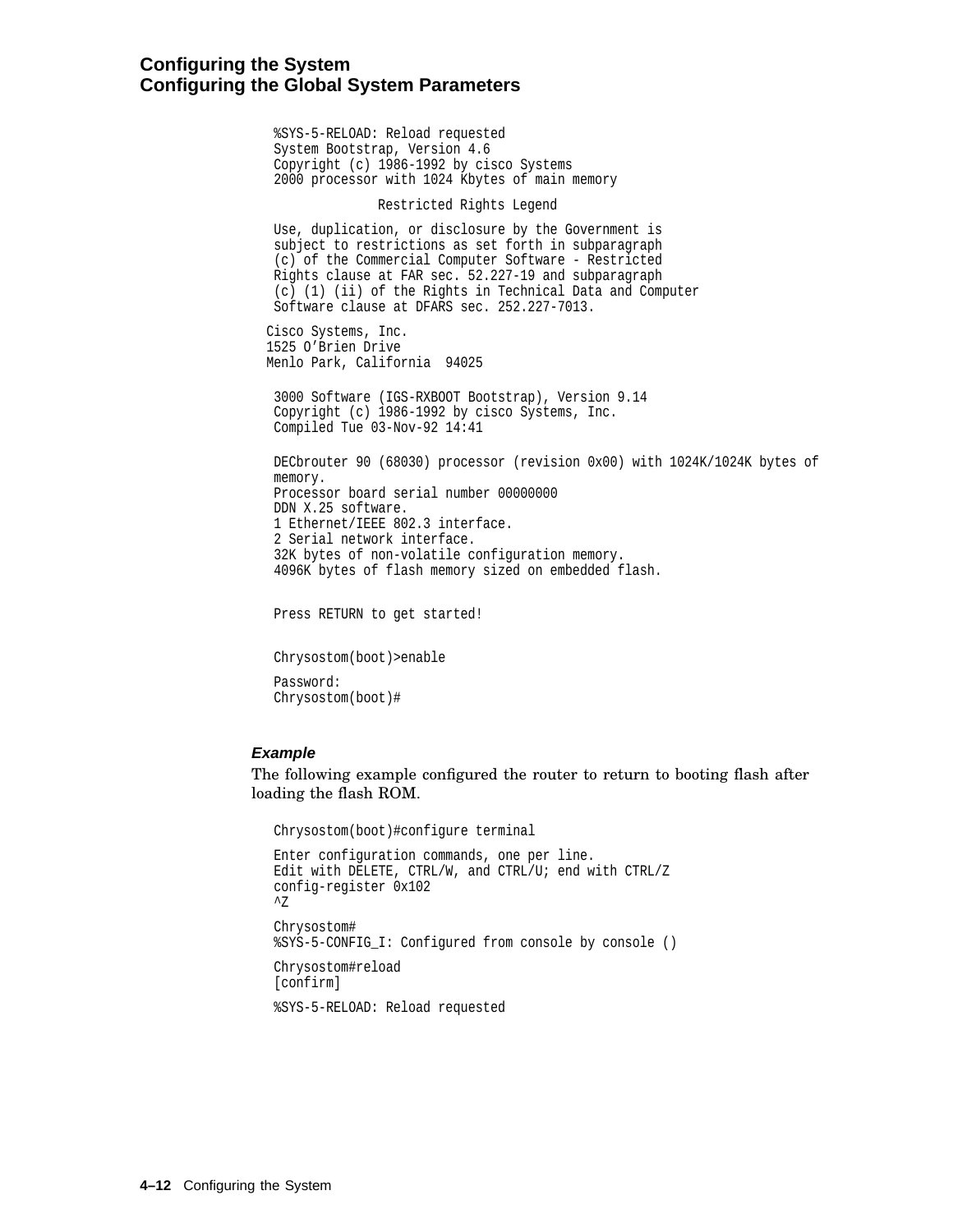### **Copying the TFTP Image to Flash Memory**

The COPY TFTP FLASH command copies (writes) a TFTP image into the current flash configuration:

**copy tftp flash**

**Caution**

Do not enter a WRITE MEMORY command while in the bootstrap mode. The bootstrap code does not understand all the configuration commands and will corrupt your NVRAM configuration if you attempt to write it out in bootstrap mode. Make all configuration changes in flash mode.

**Note**

While the flash supports loading multiple files into flash memory, normal software images usually exceed 2 megabytes in size, making it impossible to load one of them in a DECbrouter 90 with only 4 megabytes of flash memory. Therefore, when loading a full image, you should request that the COPY TFTP FLASH command erase the flash before the load. If, however, there is some question about if a new image can fit without erasing the existing images, use the SHOW FLASH command and compare the size of the file you wish to copy to the amount of available flash memory shown. If the space available is less than the space required by the file you wish to copy, the copy process will continue, but the entire file will not be copied into flash. A failure message, *buffer overflow xxxx/xxxx*, will appear, where xxxx/xxxx is the number of bytes read in /number of bytes available.

Once you issue the COPY TFTP FLASH command, the system prompts you for the IP address (or domain name) of the TFTP server. This may be another router serving ROM or flash system software images. You are then prompted for the file name of the software image and given the option to erase the existing flash memory before writing onto it only when there is free space available in Flash memory. *If no free flash memory space is available, the erase routine is required before new files can be copied*. The system will be prompt you for these conditions. The flash memory is loaded with the system software image at the factory before shipment.

Following is sample output (copying a system image named *gsxx*) of the prompt you will see under these conditions:

Chrysostom(boot)# **copy tftp flash** IP address or name of remote host [255.255.255.255]? **131.131.101.101** Name of tftp filename to copy into flash []? gsxx copy gsxx from 131.131.101.101 into flash memory? [confirm] Flash is filled to capacity. **(This line only appears if Flash memory is full.)** Erasure is needed before flash may be written. Erase flash before writing? [confirm]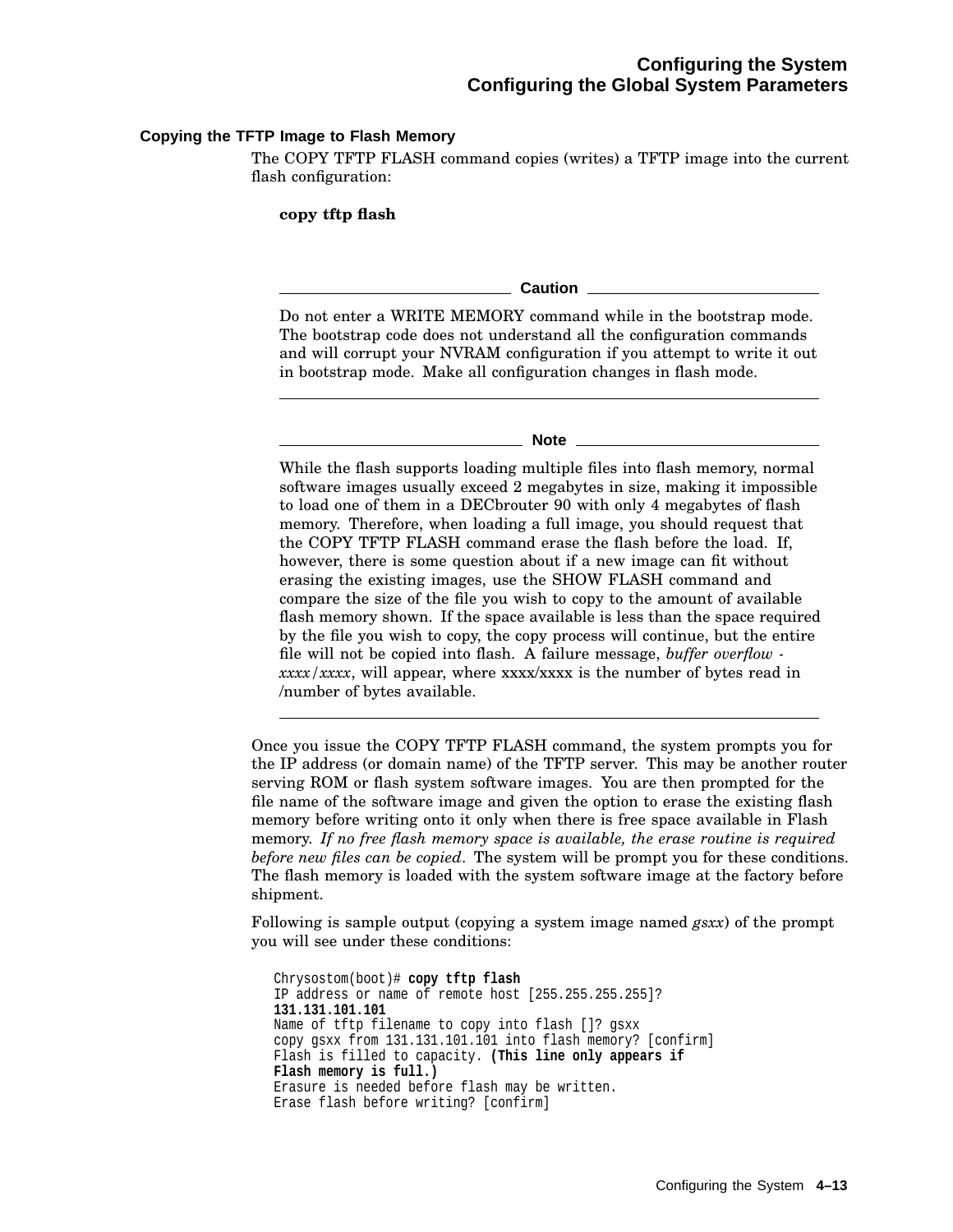**Note**

Entering n after the "Erase flash before writing?" prompt would continue the copy process. Entering a y would proceed with the erase routine. Make certain you have ample flash memory space before entering n at the erasure prompt.

When you erase the existing flash, the system clears and initializes each flash memory and displays a pound sign (#) prompt for each cleared and initialized device (total of 16). The entire copying process takes several minutes and will differ from network to network.

**Note**

The file name gsxx can be in either lower- or uppercase; the system will see GSxx as gsxx. If both are copied to flash, the second file copied will become the valid file.

Following is sample output from copying a system image named gsxx into the current flash configuration:

Chrysostom(boot)# **copy tftp flash** IP address or name of remote host [255.255.255.255]? **131.131. 101.101** Name of tftp filename to copy into flash []? **gsxx** copy gsxx from 131.131.101.101 into flash memory?[confirm] xxxxxxxx bytes available for writing without erasure. erase flash before writing? [confirm] Clearing and initializing flash memory (please wait)01/02/03/04/05/06/07/08 /09/10/11/12/13/14/15 Loading from 101.2.13.110: !!!!!!!!!!!!!!!!!!!!!!!!!!!!!!!!!!!!!!!!!!!!!!!! !!!!!!!!!!!!!!!!!!!!!!!!!!!!!!!!!!!!!!!!!!!!!!!!!!!!!!!!!!!!!!!!!!!!!!!!!!! !!!!!!!!!!!!!!!!!!!!!!!!!!!!!!!!!!!!!!!!!!!!!!!!!!!!!!!!!!!!!!!!!!!!!!!!!!! !!!!!!!!!!!!!!!!!!!!!!!!!!!!!!!!!!!!!!!!!!!!!!!!!!!!!!!!!!!!!!!!!!!!!!!!!!! !!!!!!!!!!!!!!!!!!!!!!!!!!!!!!!!!!!!!!!!!!!!!!!!!!!!!!!!!!!!!!!!!!!!!!!!!!! !!!!!!!!!!!!!... [OK - 324572/524212 bytes] Verifying checksum... vvvvvvvvvvvvvvvvvvvvvvvv Flash verification successful. Length = 324572, checksum = 0xE2E2

#### **Note**

To abort this copy process, press the Ctrl, Shift, and 6 keys simultaneously. Although the process will abort, the partial file copied before the abort was issued will remain until the entire Flash memory is erased.

The series of exclamation points (!) in the previous sample output indicates that the copying process is taking place. The series of v's indicates that a checksum verification of the flash memory is occurring as it is loaded into memory for boot. Checksum verification occurs only through data compare during programming of the flash memory. The last line in the sample configuration indicates that the copy is successful.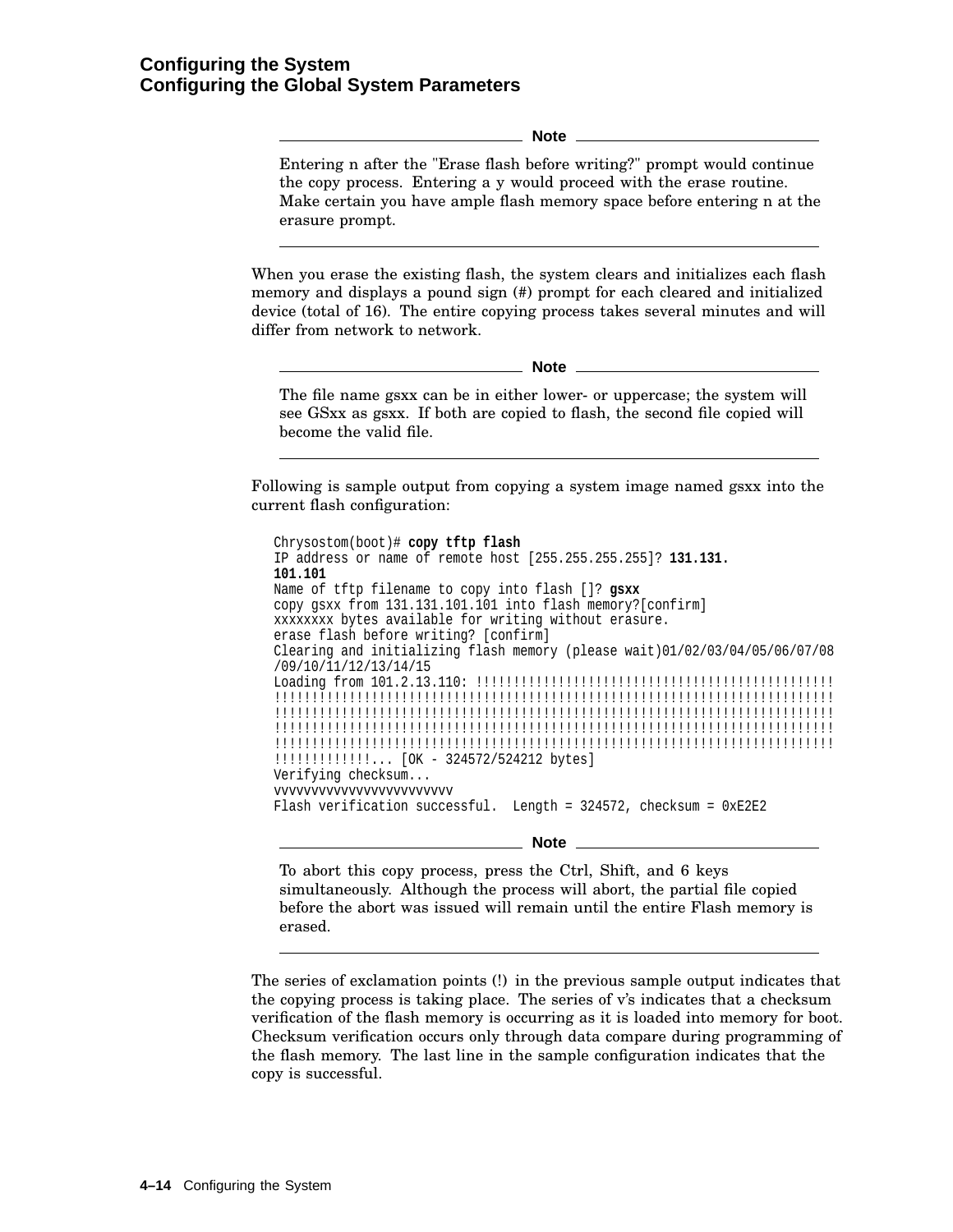Having successfully copied an image onto the flash, the output of **show flash all** will provide the image name, as in the following sample output:

Chrysostom(boot)#**sho flash all** 4096K bytes of flash memory sized on embedded flash. Chip Socket Code Bytes Name<br>0 E9 89A2 0x100000 INTEL 89A2 0x100000 INTEL 28F008SA 1 E20 89A2 0x100000 INTEL 28F008SA 2 E13 89A2 0x100000 INTEL 28F008SA 3 E25 89A2 0x100000 INTEL 28F008SA Flash file directory: File name/status<br>: addr length fcksum ccksum 0 f 0x3000040 2090056 0x554c 0x554c [2104184/4194304 bytes free/total]

You are now ready to boot from flash. The following sections describe how to automatically and manually boot from flash memory.

#### **Copying the MOP Image to Flash Memory**

New releases of the system image may also be loaded from VMS using the MOP protocol. The software must be ready to load from a local MOP VMS router. The procedure is similar to loading a TFTP image. As in loading the TFTP image, you must be in bootstrap mode to load the flash. See the previous section for instructions on loading the flash.

The command for MOP loading the flash is COPY MOP FLASH. You will be prompted for the file name. As with the TFTP flash load, you are given an option to erase existing flash memory before writing onto it. The system then clears and initializes each flash memory. A pound sign (#) prompt is displayed for each cleared and initialized device (16 total). The entire copy process takes several minutes and will differ from network to network.

The following example shows sample output of copying a system image, which is named DEWBR, into the current flash configuration.

### **Example**

```
Router(boot)#copy mop flash
File name/status
0 DEWBR
[2243008/4194304 bytes free/total]
Name of file to copy ? DEWBR
Copy DEWBR from MOP server into flash memory ? [confirm]
2242944 bytes available for writing without erasure
Erase flash before writing? [confirm]
Flash erase: erasing bank 0.
00/01/02/03/04/05/06/07/08/09/10/11/12/13/14/15/
Mope2flash: Loading DEWBR into flash from aa00.0400.d116 on Ethernet0:
!!!!!!!!!!!!!!!!!!!!!!!!!!!!!!!!!!!!!!!!!!!!!!!!!!!!!!!!!!!!
!!!!!!!!!!!!!!!!!!!!!!!!!!!!!!!!!!!!!!!!!!!!!!!!!!!!!!!!!!!!
!!!!!!!!!!!!!!!!!!!!!!!!!!!!!!!!!!!!!!!!!!!!!!!!!!!!!!!!!!!!
!!!!!!!!!!!!!!!!!!!!!!!!!!!!!!!!!!!!!!!!!!!!!!!!!!!!!!!!!!!!
!!!!!!!!!!!!!!!!!!!!!!!!!!!!!!!! [OK - 1648952/4194176 bytes]
Verifying via checksum...
vvvvvvvvvvvvvvvvvvvvvvvvvvvv
Verification successful: Length = 1951232, checksum = 0xEFF1
```
The series of pound signs (#) indicate each flash device is being cleared and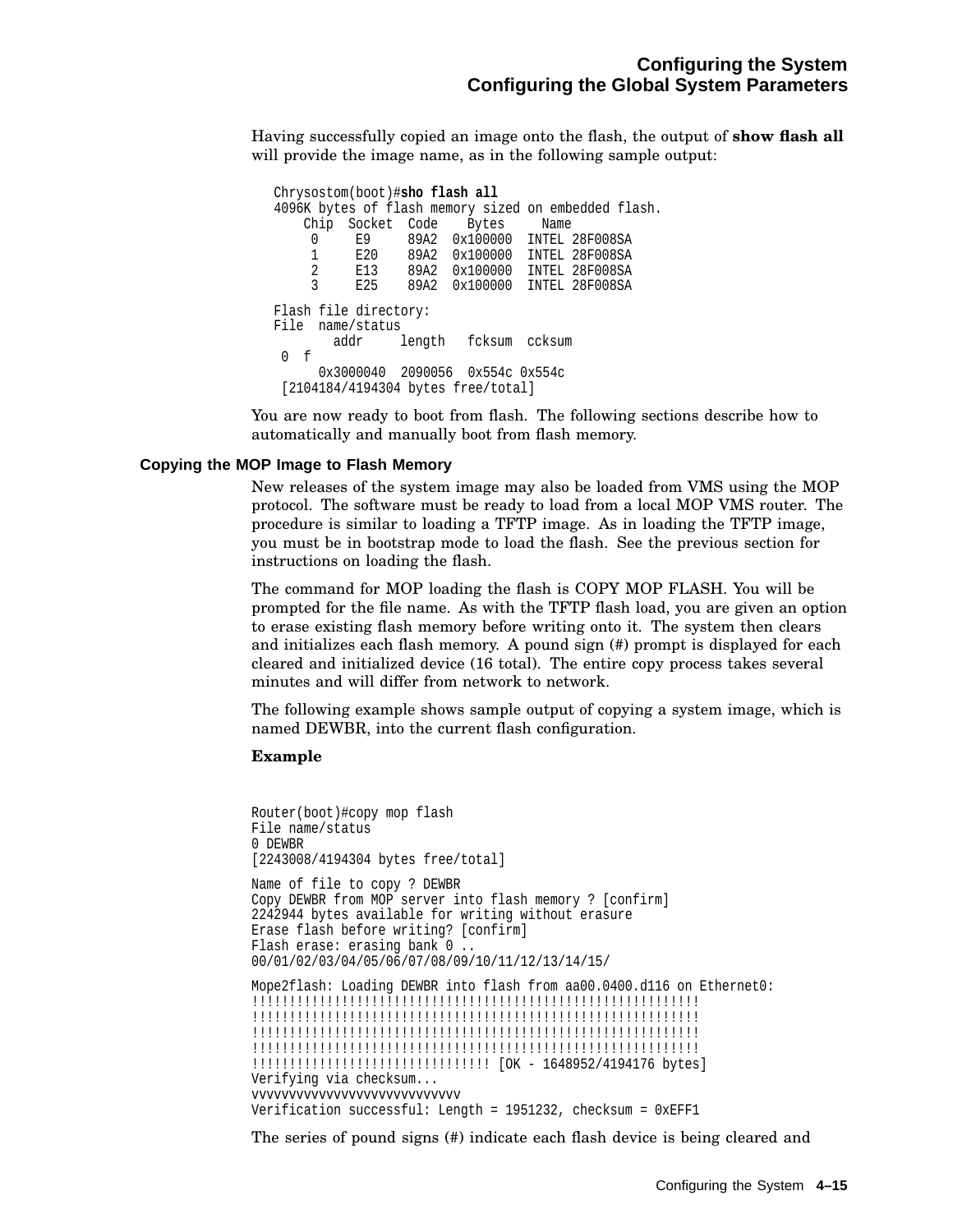initialized; one per device (16 total). The last line in the sample configuration indicates that the copy is successful.

The exclamation points indicate the copy process.

The series of Vs in the above sample output indicates that a checksum verification of the Flash is occurring as it is loaded into memory for boot. It is verified only through data compare during programming of the flash.

**Note**

Should you wish to abort this copy process, press the Ctrl, Shift, and 6 keys simultaneously. The process will abort; however, the data that was copied before the abort was issued, will remain until the entire flash memory is erased. Individual files cannot be erased from flash memories.

If the TFTP image is too large, the following failure message appears:

buffer overflow - xxxx/xxxx

The value xxxx/xxxx is the number of bytes read in/number of bytes available.

Use the output of **show flash all** to obtain the image name. See Verifying Installation and Displaying Flash ROM Statistics in this chapter for more information about this EXEC command.

Once you have configured flash memory, you are now ready to boot from flash. See Automatically Booting from Flash Memory in this chapter for more information. You can also manually boot from the ROM monitor using the B FLASH command. See Manually Booting from Flash Memory in this chapter for more information.

#### **Automatically Booting from Flash Memory**

In most situations, you will want the router configured to automatically boot the flash memory every time it reboots. (The other options are to boot the bootstrap code or enter the monitor.) This is accomplished by setting the boot field of the configuration register to boot from flash.

The section "Setting the Configuration Register" in the *DECbrouter 90 Getting Started* guide describes complete instructions on setting the processor register. The easiest way to set the configuration register is by using the CONFIG-REGISTER global configuration command.

To configure the register to automatically boot from flash, use the SHOW VERSION command first to get the current hexadecimal value of the configuration register:

Chrysostom#show version 3000 Software (DEWBR), Version 9.14 Copyright (c) 1986-1992 by Cisco Systems, Inc. Compiled Tue 02-Feb-93 14:32 System Bootstrap, Version 4.6 Chrysostom uptime is 1 day, 21 hours, 24 minutes System restarted by reload System image file is "DEWBR", booted via flash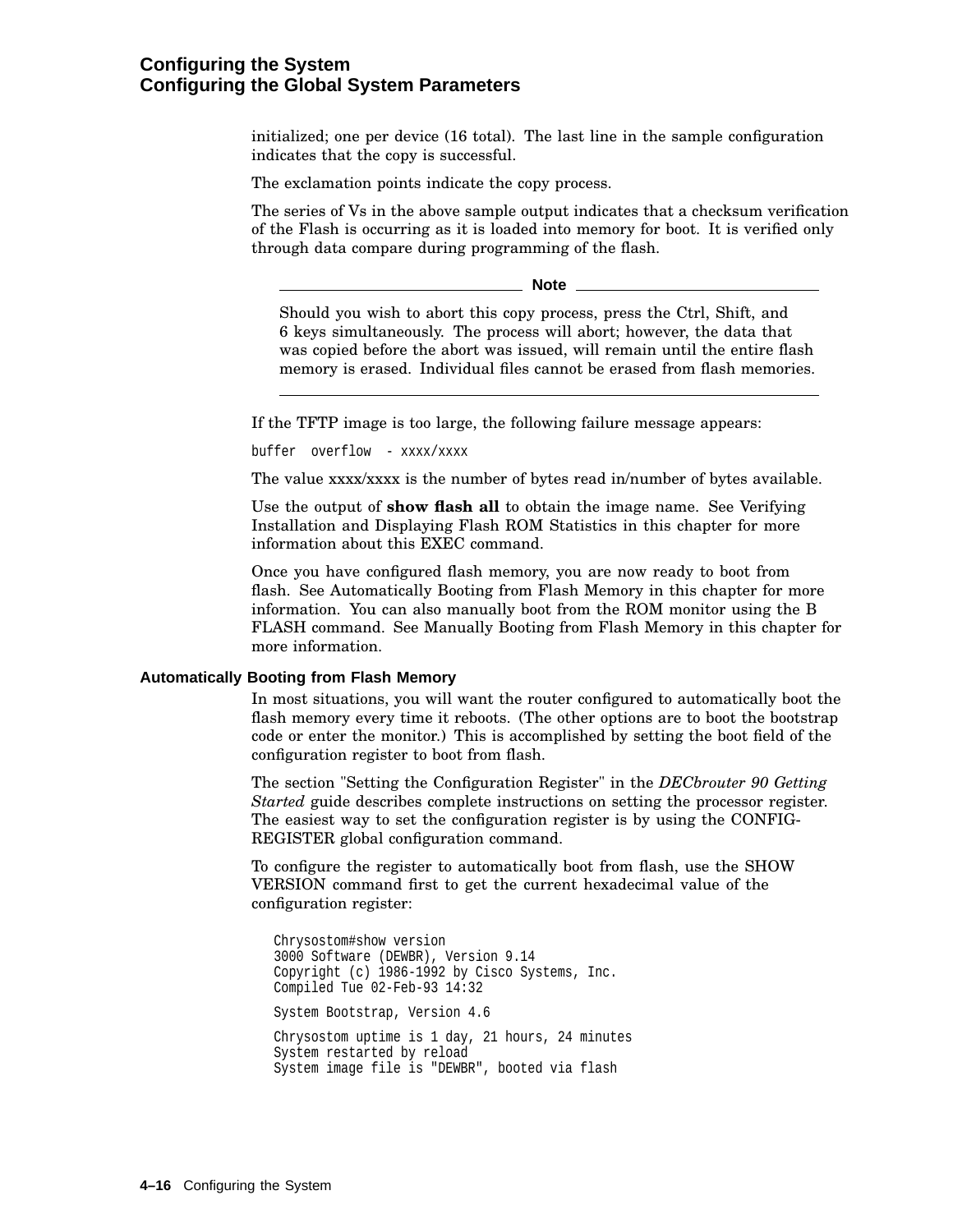DECbrouter 90 router (68030) processor (revision 0x00) with 1024K/1024K bytes of memory. Processor board serial number 00000000 DDN X.25 software, Version 2.0. Bridging software. SuperLAT software (copyright 1990 by Meridian Technology Corp). 1 Ethernet/IEEE 802.3 interface. 2 Serial network interface. 32K bytes of non-volatile configuration memory. 4096K bytes of flash memory sized on embedded flash. Configuration register is 0x101

Chrysostom#

The "configuration register" line shows the current hexadecimal value. The boot field is represented by the rightmost hex digit. Change this digit to the value 2 ("Boot from flash," see the descriptions of all the values in the *DECbrouter 90 Getting Started* guide, and write the new configuration register value with the CONFIG-REGISTER configuration command:

Chrysostom# config terminal Enter configuration commands, one per line. Edit with DELETE, CTRL/W, and CTRL/U; end with CTRL/Z config-register 0x102  $^{\prime}$ <sub>Z</sub>

Upon reboot, the configuration register value will take effect, and the router will automatically boot from flash upon initialization.

Refer to the *DECbrouter 90 Getting Started* guide for more information on the configuration register and various boot modes.

#### **Manually Booting from Flash Memory**

Use the B FLASH command at the ROM monitor level to manually boot the system, as in the following example. Check the *DECbrouter 90 Getting Started* guide for the correct configuration register setting.

**>b flash** F3: 1578668+35572+156084 at 0x30000060 {ROM Monitor copyrights...}

### **Copying the Flash Memory Image to a TFTP Server**

To copy an image back to a TFTP server, use the COPY FLASH TFTP command. This copy of the system image can serve as a backup copy and can also be used to verify that the copy in Flash is the same as on the original file on disk.

### **copy flash tftp**

The following is an example of the use of this system configuration command:

```
Chrysostom# copy flash tftp
IP address of remote host [255.255.255.255]? 101.2.13.110
Name of file to copy []? gsxx
writing gsxx !!!!!!!!!!!!!!!!!!!!!!!!!!!!!!!!!!!!!!!!!!!!!!!!!
Chrysostom#
```
**Note**

A domain name can be used in place of the IP address of the remote host.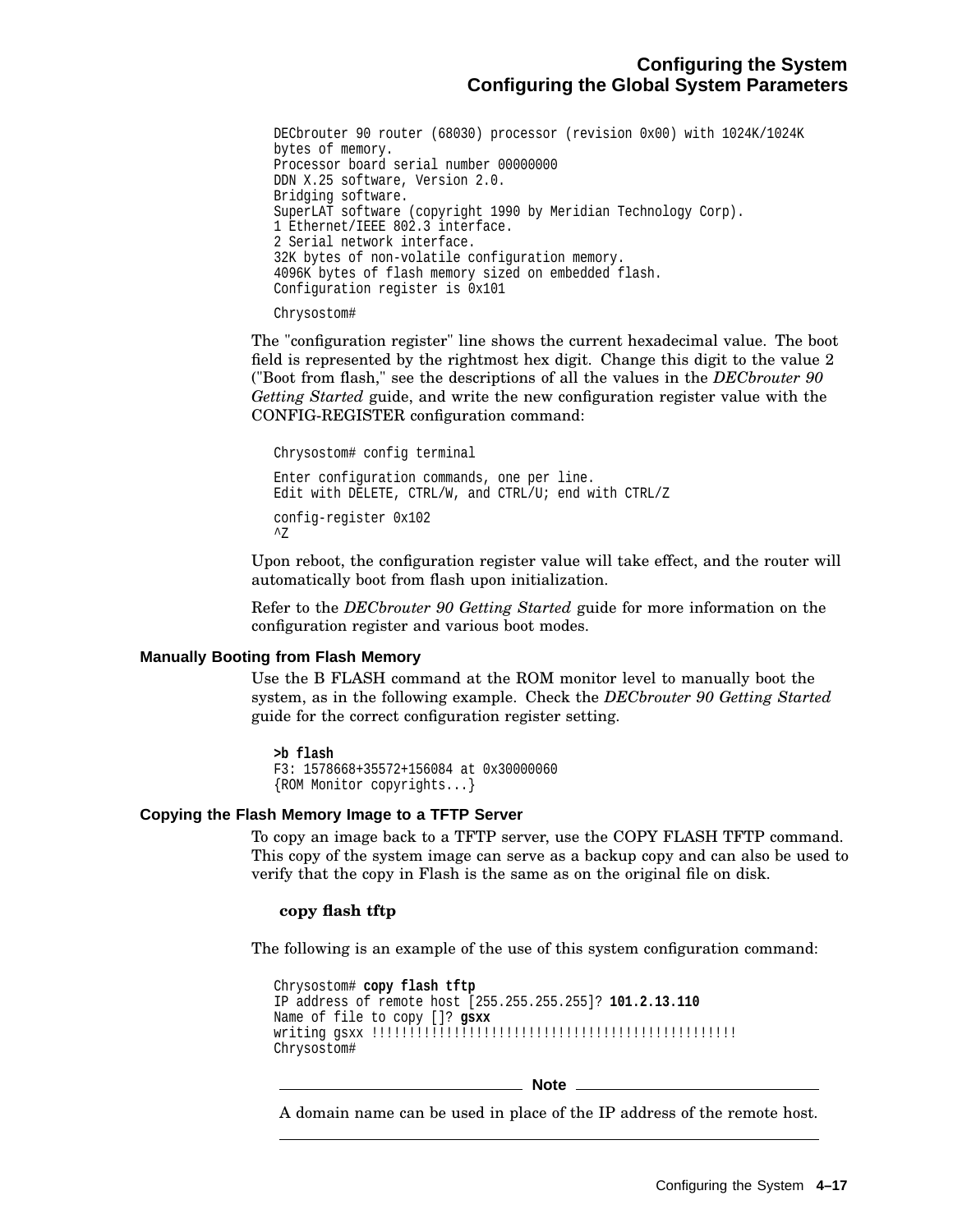#### **Configuring Flash Memory as a TFTP Server**

The DECbrouter 90 can be used as a trivial file transfer protocol (TFTP) file server for other routers on the network. This feature allows you to load system software into the Flash of other DECbrouter 90s from a pre-loaded DECbrouter 90. This may be useful for mass software upgrades.

For clarification in the description that follows, one router (with flash memory) will be referred to as the flash server and all other routers will be referred to as client routers. The configurations for the flash server router will be given through example configurations, with commands included as necessary. After the flash server is configured, the client router may be loaded using the "Copying TFTP image to flash memory" instructions; use the flash server address as the TFTP server.

#### **Prerequisites**

The flash server and client router must be able to reach one another before the TFTP function can be implemented. Verify this connection by using the PING command to move between the flash server and client router (in either direction).

An example use of the PING command is as follows:

Router# ping 131.131.101.101 <Return>

In this example, the internet protocol (IP) address of 131.131.101.101 belongs to the client router. Connectivity is indicated by !!!!!, while ... [timed out] or [failed] indicates none. If the connection fails, reconfigure the interface, check the physical connection between the flash server and client router, and issue PING again.

After this connection is verified, use the SHOW FLASH command to locate the file name of the boot image present in the flash memory of the flash server. You will need this file name to TFTP load the client router. The next example uses the file name gs3-bfx..91.1 for the boot image.

Once you have the file name of the boot image in flash memory, you can configure the flash server.

#### **Configuring the Flash Server**

Configure the flash server by adding both the TFTP-SERVER SYSTEM command and the ACCESS-LIST command to the configuration memory. Use the CONFIGURE-TERMINAL command to do so.

Following is sample output of these commands:

```
Server# configure terminal
Enter configuration commands, one per line.
Edit with DELETE, CRTL/W, and CRTL/U; end with CTRL/Z
tftp-server system gs3-bfx.91.1 1
access-list 1 permit 131.131.101 0.0.0.255
^{\wedge}ZServer# write memory <Return>
[ok]Server#
```
This example gives the file name of the software image in the flash server and one access list (labeled 1). The access list must include the network within which the client router resides. Thus, in the example, the network 131.131.101.0 and any client routers on it are permitted access to the flash server, file name gs3-bfx.91.1.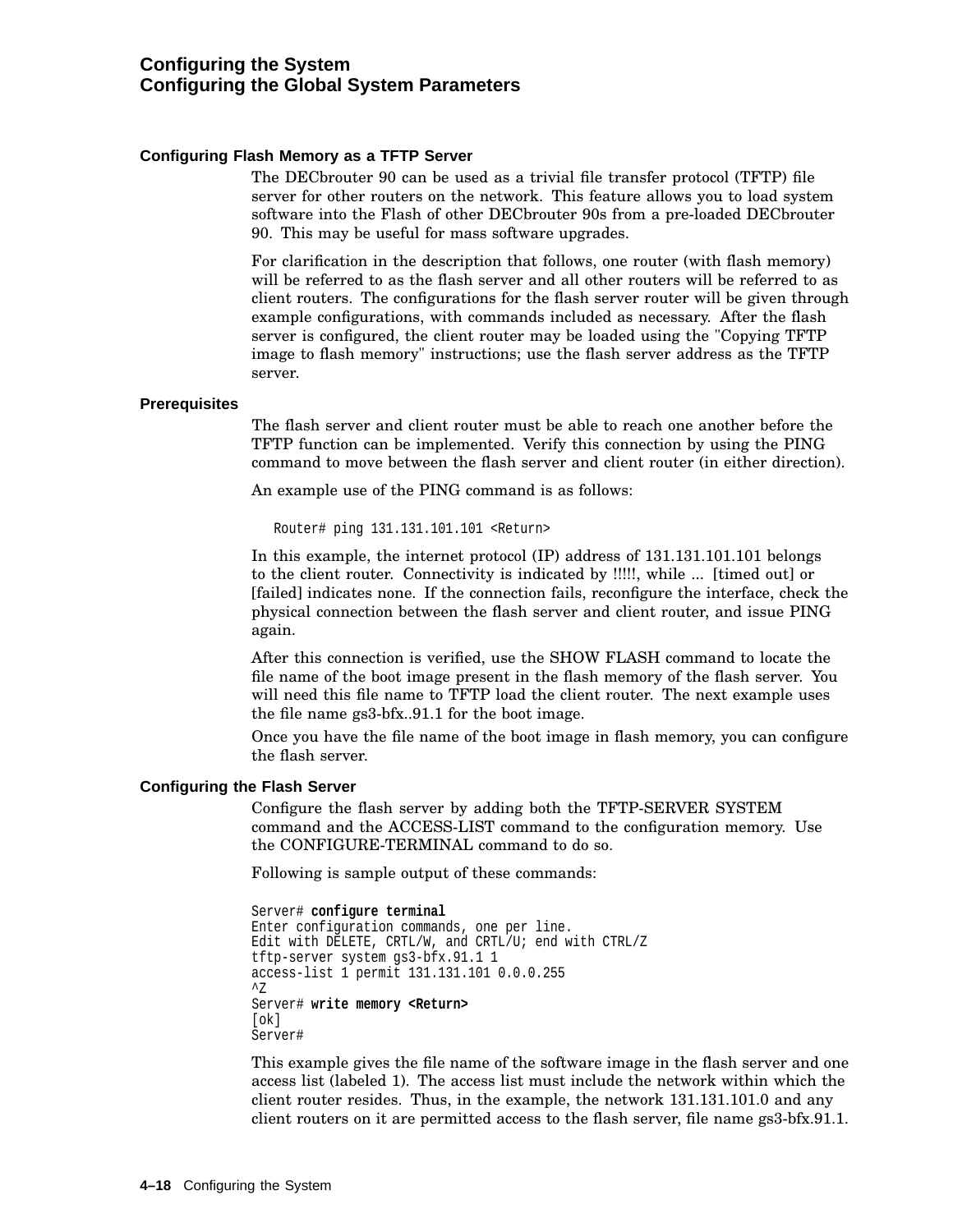For more information on access lists, refer to the *DECbrouter 90T Products, Configuration and Reference, Volume 2*, Chapter 5, "IP Routing."

**Caution**

Using the no boot system command in the following example will invalidate all other boot system commands currently in the client router system configuration. Before proceeding, determine whether the system configuration stored in the router you will use as the client should first be saved (uploaded) to a TFTP file server. Refer to Chapter 2 for instructions on uploading and downloading system configuration files.

# **Establishing Passwords and System Security**

This section describes how to configure password protection and terminal access security.

You can set passwords to control access to the privileged command level and to individual lines. The terminal access controller access control system (TACACS) protocol controls terminal use by means of a user-ID-and-password pair. The Defense Data Network (DDN) developed TACACS to control access to its TAC terminal servers; the DECbrouter 90 TACACS support is patterned after the DDN application.

These system security measures may not provide the level of protection needed for some environments; individual routing protocols and bridging support may have additional security procedures. You also may need to use access lists for additional protection. For access list configuration procedures, refer to the sections describing configuration of a particular routing protocol or bridging support.

### **Establishing the Privileged-Level Password**

To assign a password for the privileged command level, use the ENABLE PASSWORD global configuration command.

#### **enable password** *password*

The argument *password* is case-sensitive and specifies the password prompted for in response to the EXEC command ENABLE. The *password* argument can contain any alphanumeric characters, including spaces, up to 80 characters. Password checking is also case-sensitive. The password *Secret* is different from the password *secret*, for example, and the password *two words* is an acceptable password.

To enter the privileged command level, enter the following EXEC command and then press Return:

#### **enable**

Next, enter the password for the privileged command level at the *Password:* prompt.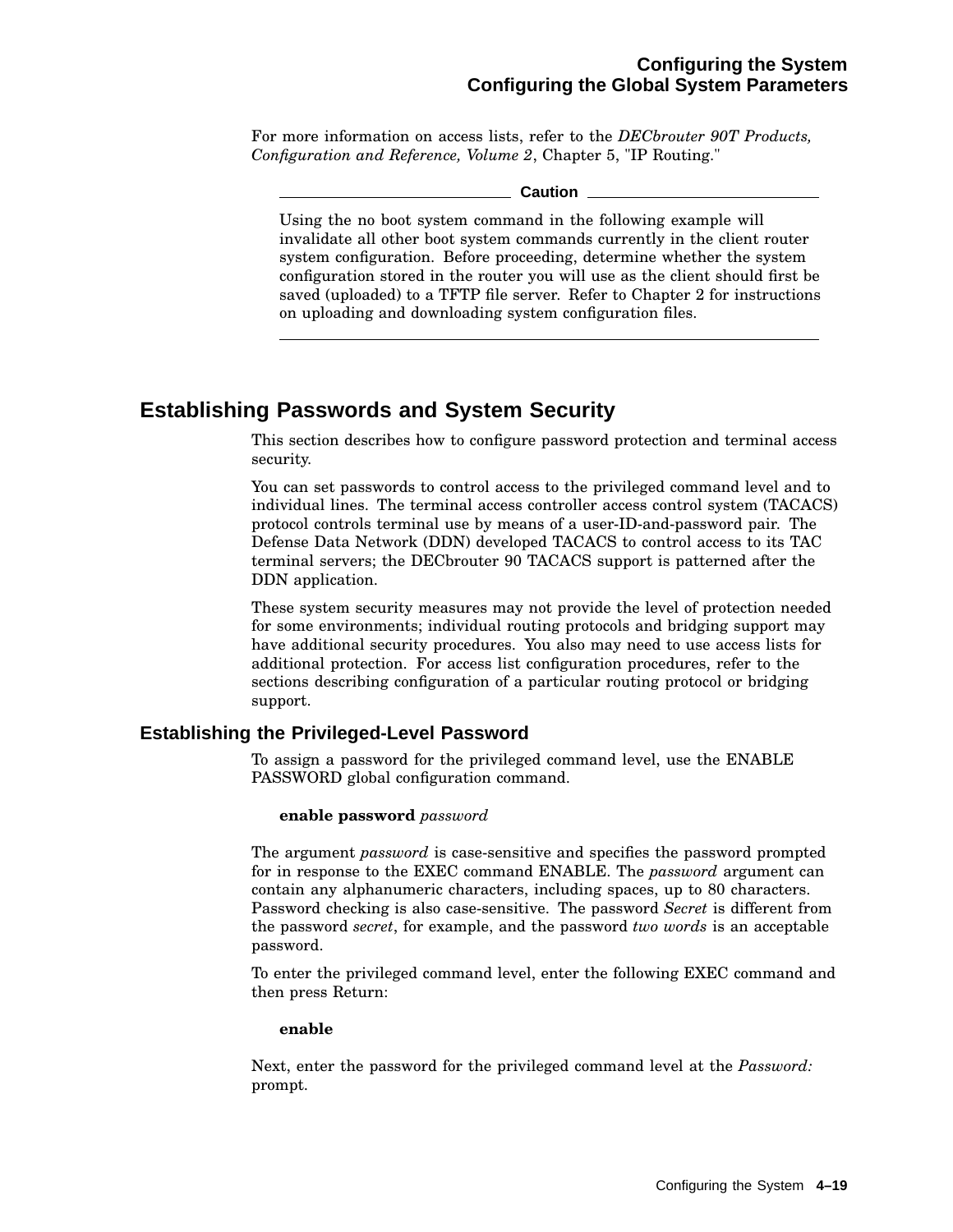### **Configuring the System Establishing Passwords and System Security**

When you use the ENABLE command at the console terminal, the EXEC will not prompt for a password if the privileged mode password is not set. This feature allows access to the CONFIGURE command to enter configuration command collection mode, so you can set parameters—such as the password for the privileged command level—for other lines. To restrict access to the console line, set a line password as described in the section Establishing Line Passwords later in this chapter.

### **Example**

The following example sets the password secretword for the privileged command level on all lines, including the console:

enable-password secretword

### **Specifying a Password**

When an EXEC is started on a line with password protection, the EXEC prompts for the password. If you enter the correct password, the EXEC prints its normal nonprivileged prompt. You can try three times to enter a password before the EXEC exits and returns the terminal to the idle state.

To specify a password, use the PASSWORD line subcommand. The full command syntax follows:

### **password** *text* **no password**

The *text* argument can contain any alphanumeric character, including spaces, up to 80 characters. The password checking is also case-sensitive. The password *Secret* is different than the password *secret*, for example, and the password *two words* is an acceptable password.

To enable checking for the password specified by the PASSWORD command, use the line subcommand LOGIN:

#### **login**

Alternatively, to use the TACACS user ID and password-checking mechanism, use the following subcommand:

#### **login tacacs**

To disable all password checking, use the following command:

#### **no login**

The server prints the message-of-the-day banner before prompting for a password, so you immediately see messages such as no trespassing notifications. By default, virtual terminals require a password. If you do not set a password for a virtual terminal, it will respond to attempted connections by displaying an error message and closing the connection. Use the NO LOGIN subcommand to disable this behavior and allow connections without a password.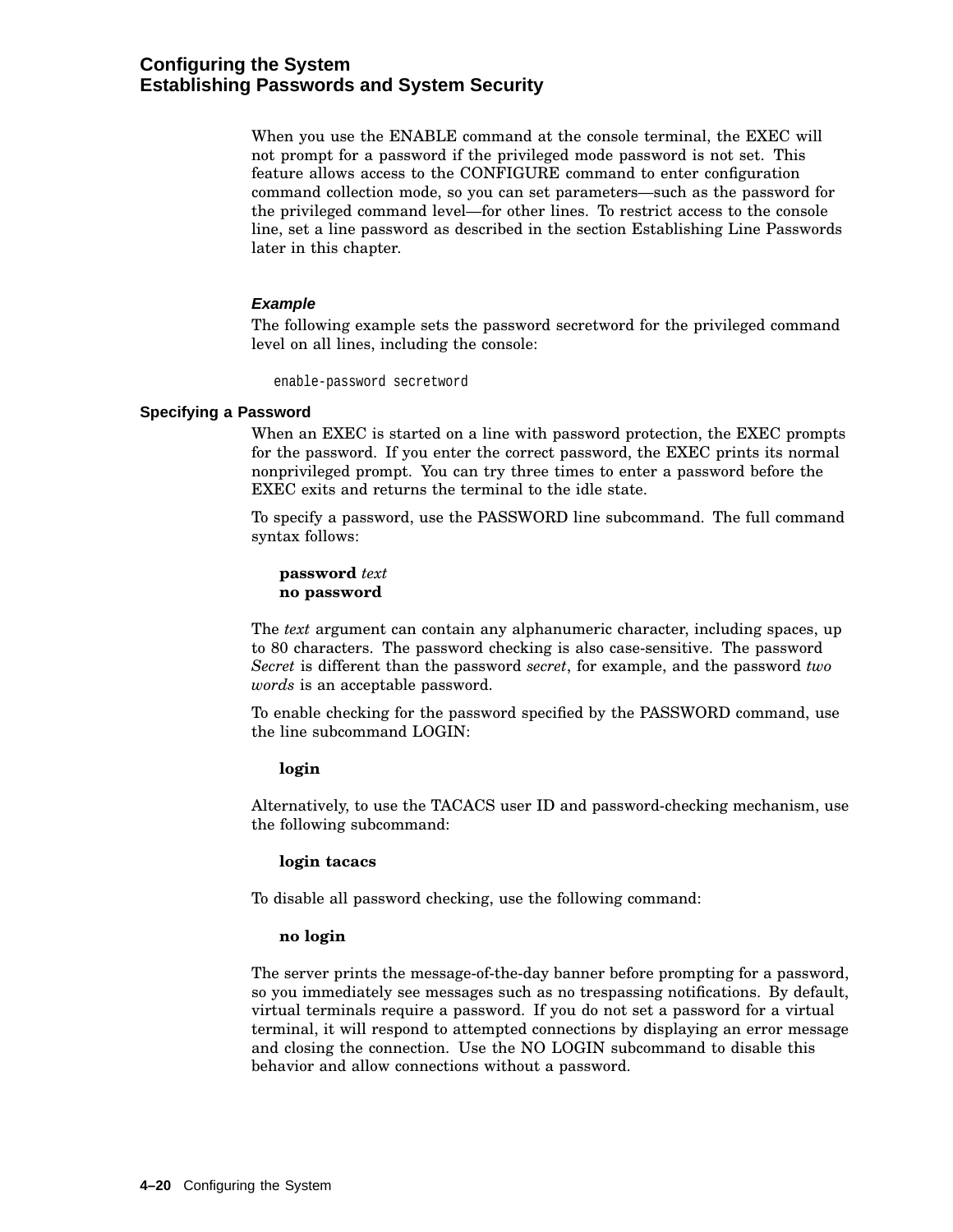### **Example**

The following example sets the password *letmein* on line 5:

line 5 password letmein login

### **Recovering from a Lost Password**

It is possible to lock yourself out if you enable password checking on the console terminal line and then forget the line password.

To recover from this situation, force the DECbrouter 90 into factory diagnostic mode. Set bit 7 of the processor configuration register from the monitor and reboot the DECbrouter 90. (See *DECbrouter 90 Getting Started* guide, the section Setting the Configuration Register.) Follow these steps:

- 1. You will be asked if you want to set the manufacturers' addresses. Respond by typing yes. You then see the following prompt: TEST-SYSTEM>
- 2. Enter the ENABLE command to get the privileged prompt, as in: TEST-SYSTEM# **enable**
- 3. Enter the SHOW CONFIGURATION command to review the system configuration and find the password.
- 4. To resume normal operation, set bit 7 of the configuration register to zero, and reboot the router. (You may use the CONFIG-REGISTER configuration command to do this.)
- 5. Log in to the router with the password that was shown in the configuration file.

The processor configuration registers are described in the *DECbrouter 90 Getting Started* guide.

When the router restarts in factory diagnostic mode, it does not read the nonvolatile memory, thus avoiding the command to set a password for the console terminal. Do not change any router configuration in the factory diagnostic mode.

**Note**

All debugging capabilities are turned on during diagnostic mode.

### **Encrypting Passwords**

You can increase access security to your router by encrypting passwords. When password encryption is enabled, the encrypted forms of the passwords are displayed when a SHOW CONFIG command is entered. Use the SERVICE PASSWORD-ENCRYPTION global configuration command:

### **service password-encryption no service password-encryption**

The actual encryption process occurs when the current configuration is written or when a password is configured. Password encryption can be applied to both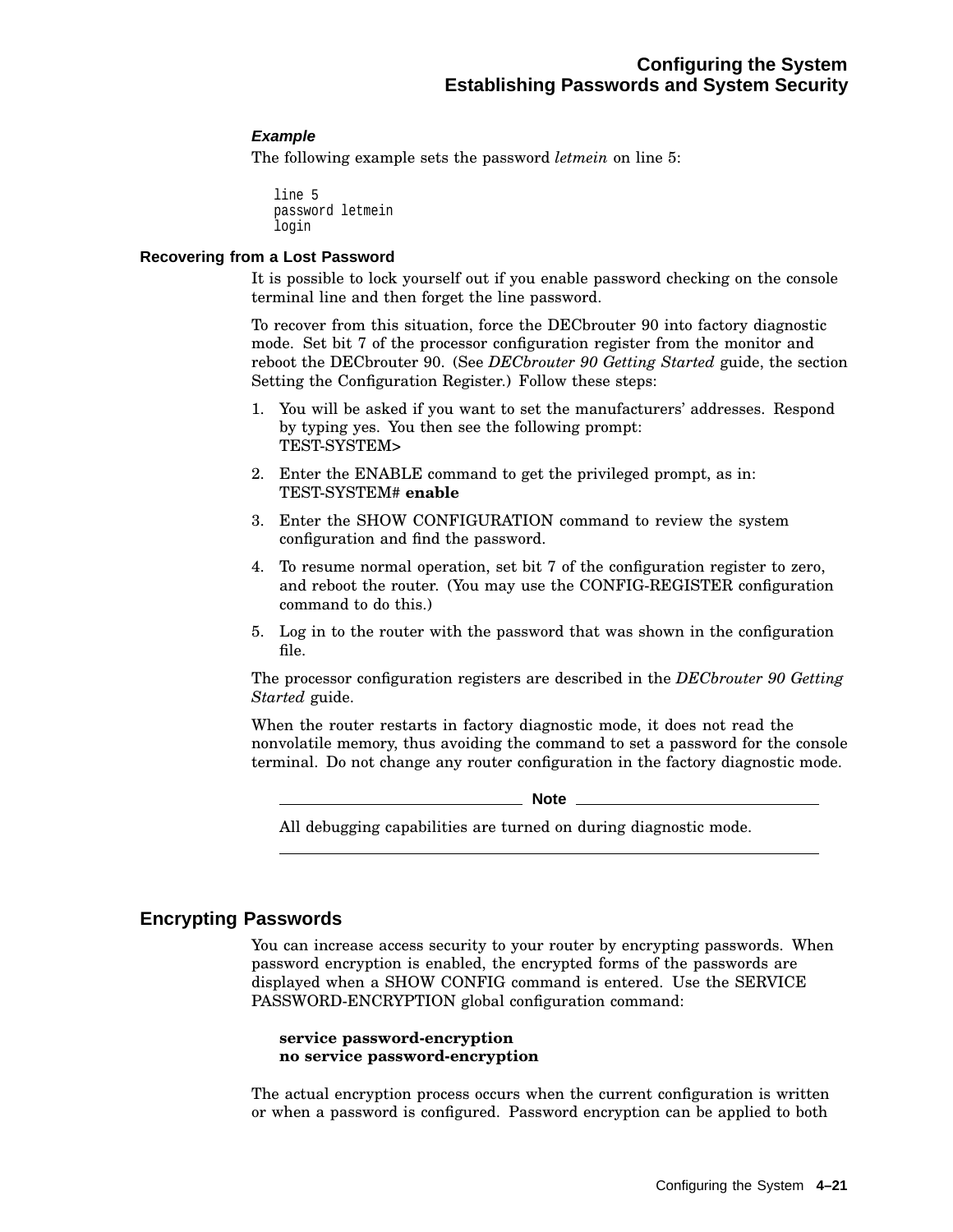### **Configuring the System Establishing Passwords and System Security**

the privileged command password and to console and virtual terminal line access passwords. See the section Establishing Line Passwords later in this chapter.

**Note**

It is not possible to recover a lost encrypted password.

### **Example**

The following example causes no encryption to take place:

gw# **config service password-encryption no service password-encryption**

The next example encrypts the privileged command password secret. Additional passwords are not encrypted. The encrypted password remains in its encrypted form until it is reconfigured with a nonencrypted password:

gw# **config service password-encryption enable-password secret no service password-encryption**

If you modify a configuration file and add a SERVICE PASSWORD-ENCRYPTION configuration command, when you write the configuration file all passwords will become encrypted.

### **Establishing Terminal Access Control**

DECbrouter 90 provides unsupported versions of both a standard and an extended TACACS server. The servers run on most UNIX systems and are available via FTP from the host. You can use the servers to create UNIX accounting applications that monitor use of a system and user logins.

The configuration commands in the following sections tailor the behavior of the standard TACACS server.

### **Setting the Server Host Name**

The TACACS-SERVER HOST global configuration command specifies a TACACS host. The full syntax of this command follows.

**tacacs-server host** *name* **no tacacs-server host** *name*

The argument *name* is the name or Internet address of the host. You can use multiple TACACS-SERVER HOST subcommands to specify multiple hosts. The server will search for the hosts in the order you specify them. The NO TACACS-SERVER HOST global configuration command deletes the specified name or address.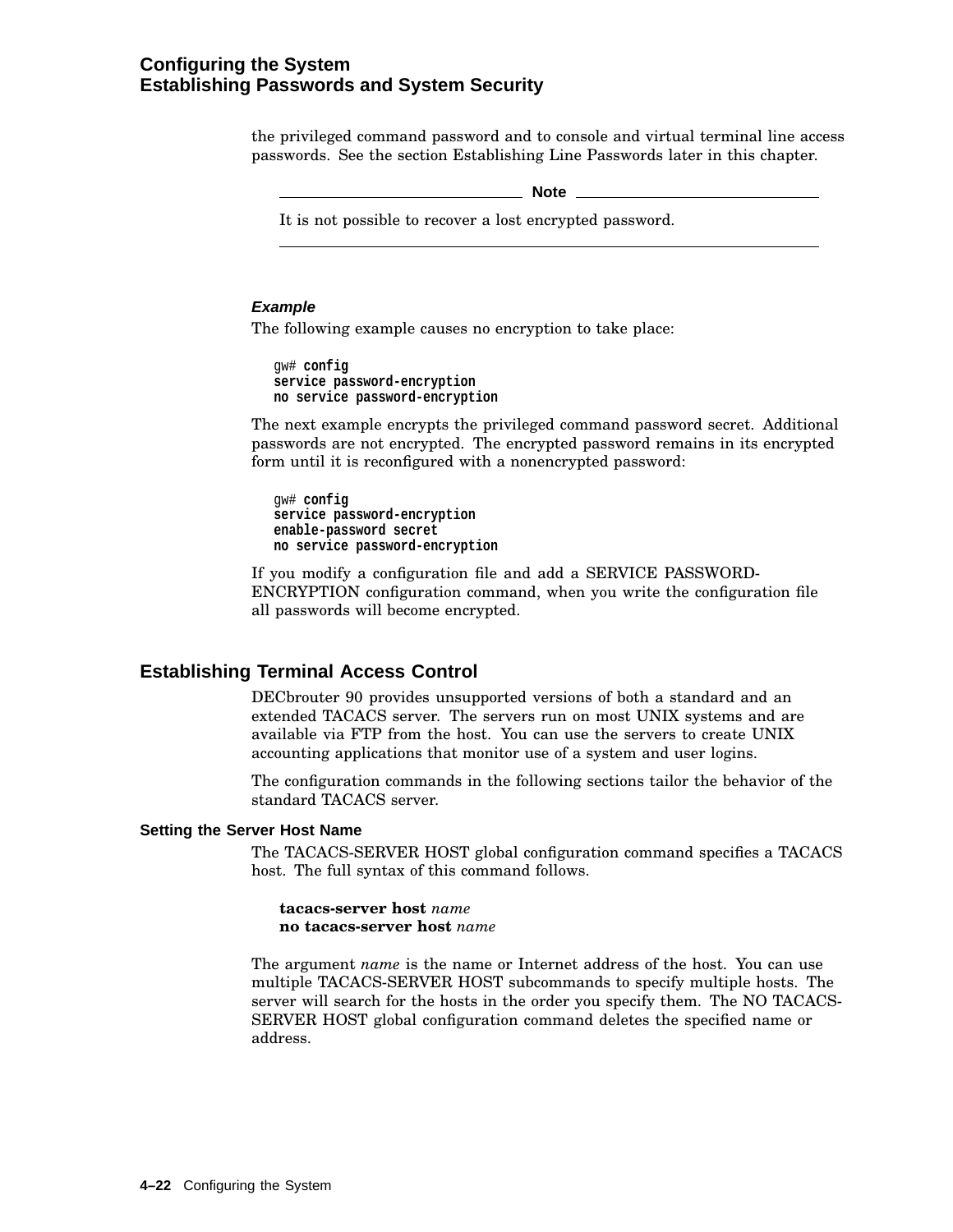### **Limiting Login Attempts**

The TACACS-SERVER ATTEMPTS global configuration command controls the number of login attempts that can be made on a line set up for TACACS verification.

**tacacs-server attempts** *count* **no tacacs-server attempts**

The argument *count* is the number of attempts. The default is three attempts. The NO TACACS-SERVER ATTEMPTS global configuration command restores the default.

### **Example**

This command changes the login attempt to just one try:

```
!
tacacs-server attempts 1
!
```
#### **Controlling Retries**

The TACACS-SERVER RETRANSMIT global configuration command specifies the number of times the server will search the list of TACACS server hosts before giving up. The server will try all servers, allowing each one to time out before increasing the retransmit count.

**tacacs-server retransmit** *retries* **no tacacs-server retransmit**

The argument *retries* is the retransmit count. The default is two retries.

The NO TACACS-SERVER RETRANSMIT global configuration command restores the default.

### **Example**

This command specifies a retransmit counter value of five times:

```
!
tacacs-server retransmit 5
!
```
#### **Setting the Timeout Intervals**

The TACACS-SERVER TIMEOUT global configuration command sets the interval that the server waits for a server host to reply.

**tacacs-server timeout** *seconds* **no tacacs-server timeout**

The argument *seconds* specifies the number of seconds. The default interval is five seconds. The NO TACACS-SERVER TIMEOUT global configuration command restores the default.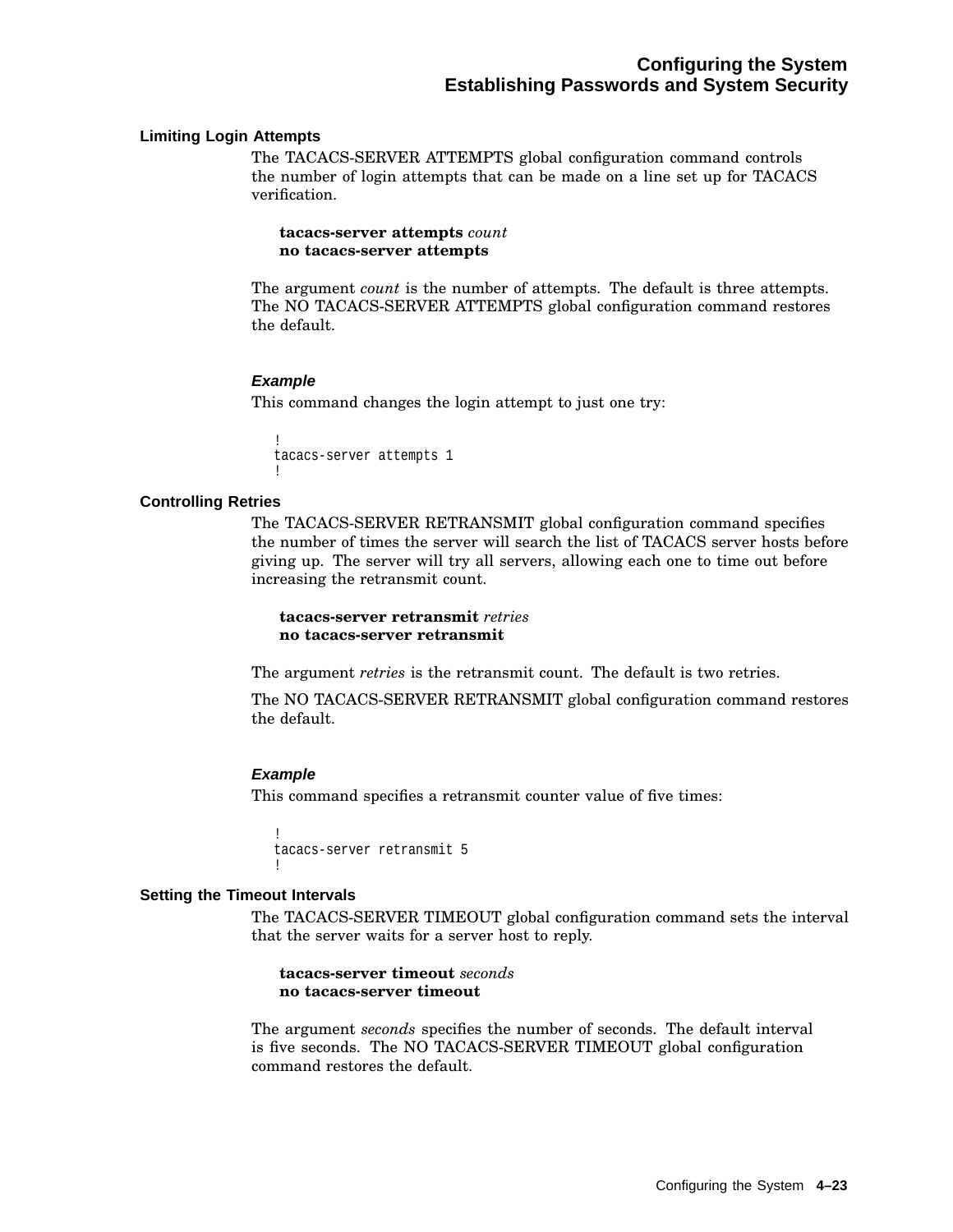### **Configuring the System Establishing Passwords and System Security**

### **Example**

This command changes the interval timer to ten seconds:

! tacacs-server timeout 10 !

#### **Setting the Last Resort Login Feature**

If, when running the TACACS server, it does not respond, the default action is to deny the request. Use the TACACS-SERVER LAST-RESORT global configuration command to change the default.

**tacacs-server last-resort** {**password** | **succeed**} **no tacacs-server last-resort** {**password** | **succeed**}

The command causes the router to request the privileged password as verification, or forces successful login without further input from the user, depending upon the keyword specified, as follows:

- PASSWORD—Allows the user to access the privileged-level command mode by entering the password set by the ENABLE command.
- SUCCEED—Allows the user to access the privileged-level command mode without further question.

**Note**

The last resort login feature can be useful when it is important to be able to ensure that login can occur. An example of such a condition is when a system administrator needs to log in to troubleshoot TACACS servers that are down.

The NO TACACS-SERVER LAST-RESORT global configuration command restores the system to the default behavior.

### **Establishing Privileged-Level TACACS**

The following variations of the ENABLE command can be used to configure privileged-level command access using the TACACS protocol.

#### **Enabling the Privileged Mode**

The ENABLE USE-TACACS global configuration command is used for setting the TACACS protocol to determine whether a user can access the privileged command level.

**enable use-tacacs no enable use-tacacs**

If you use this command, the EXEC ENABLE command will ask for both a new user name and a password. This information is then passed to the TACACS server for authentication. If you are using the extended TACACS, it will also pass any existing UNIX user identification code to the server.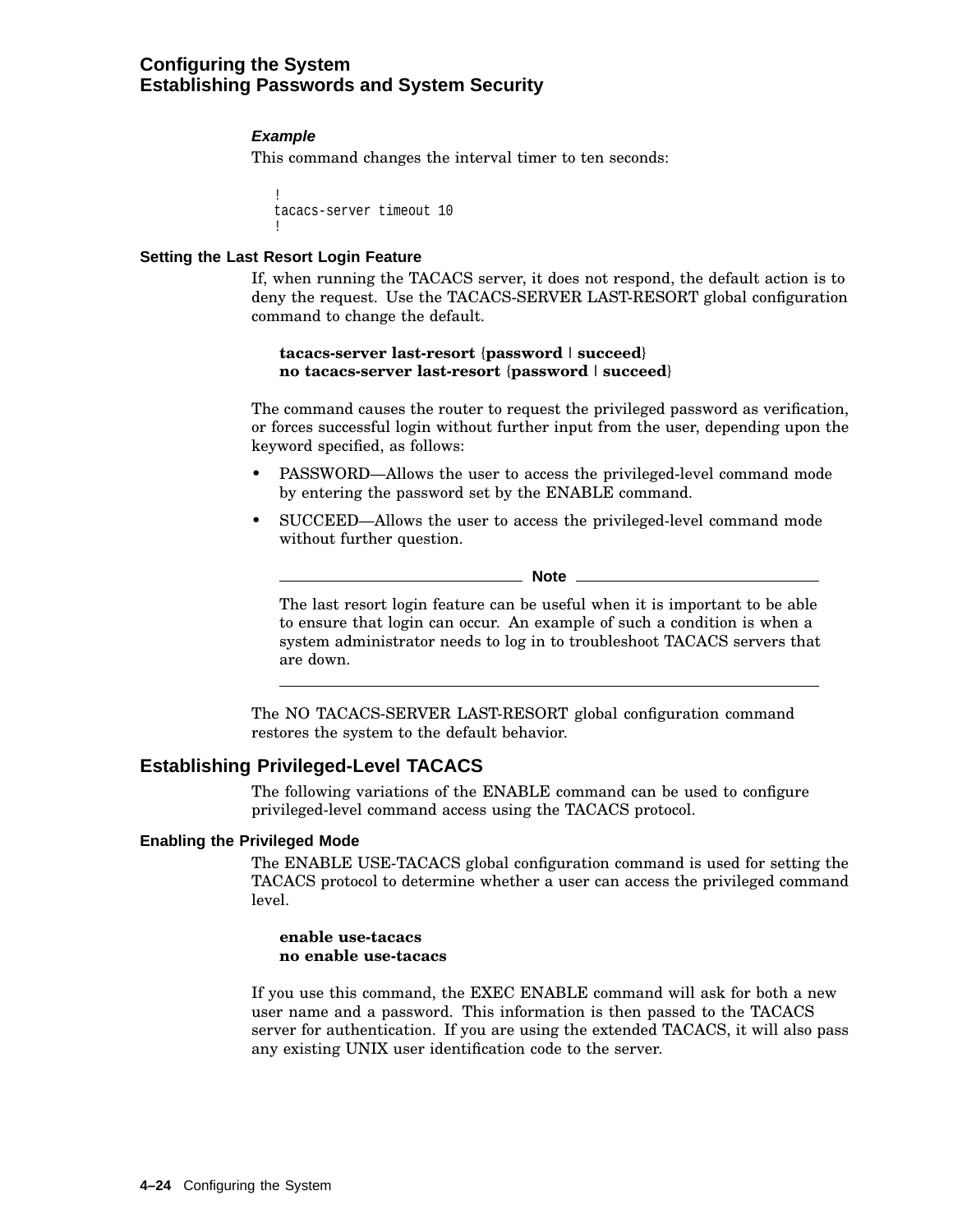## **Configuring the System Establishing Passwords and System Security**

#### **Note**

When used without extended TACACS, this command allows anyone with a valid user name and password to access the privileged command level, creating a potential security problem. This is because the TACACS query resulting from entering the ENABLE command is indistinguishable from an attempt to log in without extended TACACS.

#### **Enabling the Privileged Mode Last Resort Login Feature**

The ENABLE LAST-RESORT global configuration command allows you to specify what happens if the TACACS servers used by the ENABLE command do not respond.

#### **enable last-resort** {**password** | **succeed**} **no enable last-resort** {**password**| **succeed**}

The default action is to fail. Use of the keyword changes the action, as follows:

- PASSWORD—Allows you to enable by entering the privileged command level password.
- SUCCEED—Allows you to enable without further question.

The NO ENABLE LAST-RESORT global configuration command restores the default.

## **Configuring TACACS Accounting**

The following sections describe the configuration commands that tailor the behavior of the extended TACACS client.

#### **Enabling Extended TACACS Mode**

The TACACS-SERVER EXTENDED global configuration command enables an extended TACACS mode.

#### **tacacs-server extended no tacacs-server extended**

This mode provides information about the terminal requests for use in setting up host auditing trails and accounting files for tracking use of terminal servers and routers. Information includes responses from terminal servers and routers and validation of user requests. An unsupported, extended TACACS server is available from Cisco Systems via anonymous FTP (ftp.cisco.com) for UNIX users who want to create the auditing programs.

The NO TACACS-SERVER EXTENDED command disables this mode.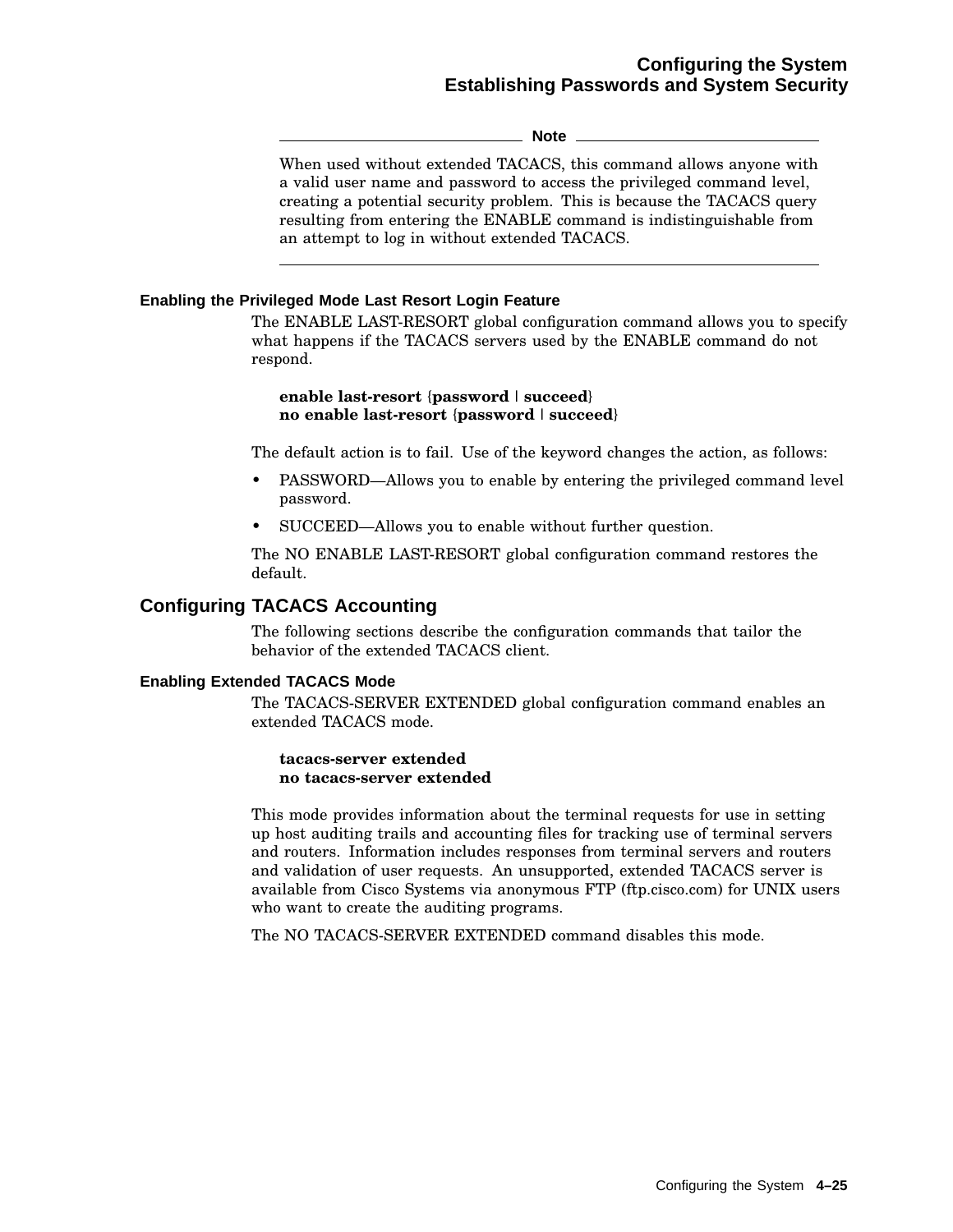## **Configuring the System Establishing Passwords and System Security**

#### **Login Notification**

The TACACS-SERVER NOTIFY global configuration command causes a message to be transmitted to the TACACS server, with retransmission being performed by a background process for up to five minutes. The terminal user, however, receives an immediate response allowing access to the terminal. The full syntax of this command follows.

**tacacs-server notify** {**connect** | **enable** | **logout**} **no tacacs-server notify** {**connect** | **enable** | **logout**}

The keywords specify notification of the TACACS server whenever a user does one of the following:

- **connect**—Makes TCP connections
- **enable**—Enters the ENABLE command
- **logout**—Logs out

The NO TACACS-SERVER NOTIFY command used with the appropriate keyword disables notification.

**Note**

When used with extended TACACS, the command TACACS-SERVER NOTIFY ENABLE allows anyone with a valid user name and password to access the privileged-level command mode.

#### **Login Authentication**

The TACACS-SERVER AUTHENTICATE command requires a response from the network or communication server to indicate whether the user may perform the indicated action.

**tacacs-server authenticate** {**connect** | **enable**} **no tacacs-server authenticate** {**connect** | **enable**}

Actions that require a response include the following, specified as optional keywords:

- **connect**—Makes TCP connections
- **enable**—Enters the ENABLE command

The NO TACACS-SERVER AUTHENTICATE command used with the appropriate keyword disables the action.

#### **Optional Password Verification**

You can specify that the first TACACS request to a TACACS server is made without password verification. This option is configured with the TACACS-SERVER OPTIONAL-PASSWORDS global configuration command.

#### **tacacs-server optional-passwords**

When the user enters the login name, the login request is transmitted with the name and a zero-length password. If accepted, the login procedure completes.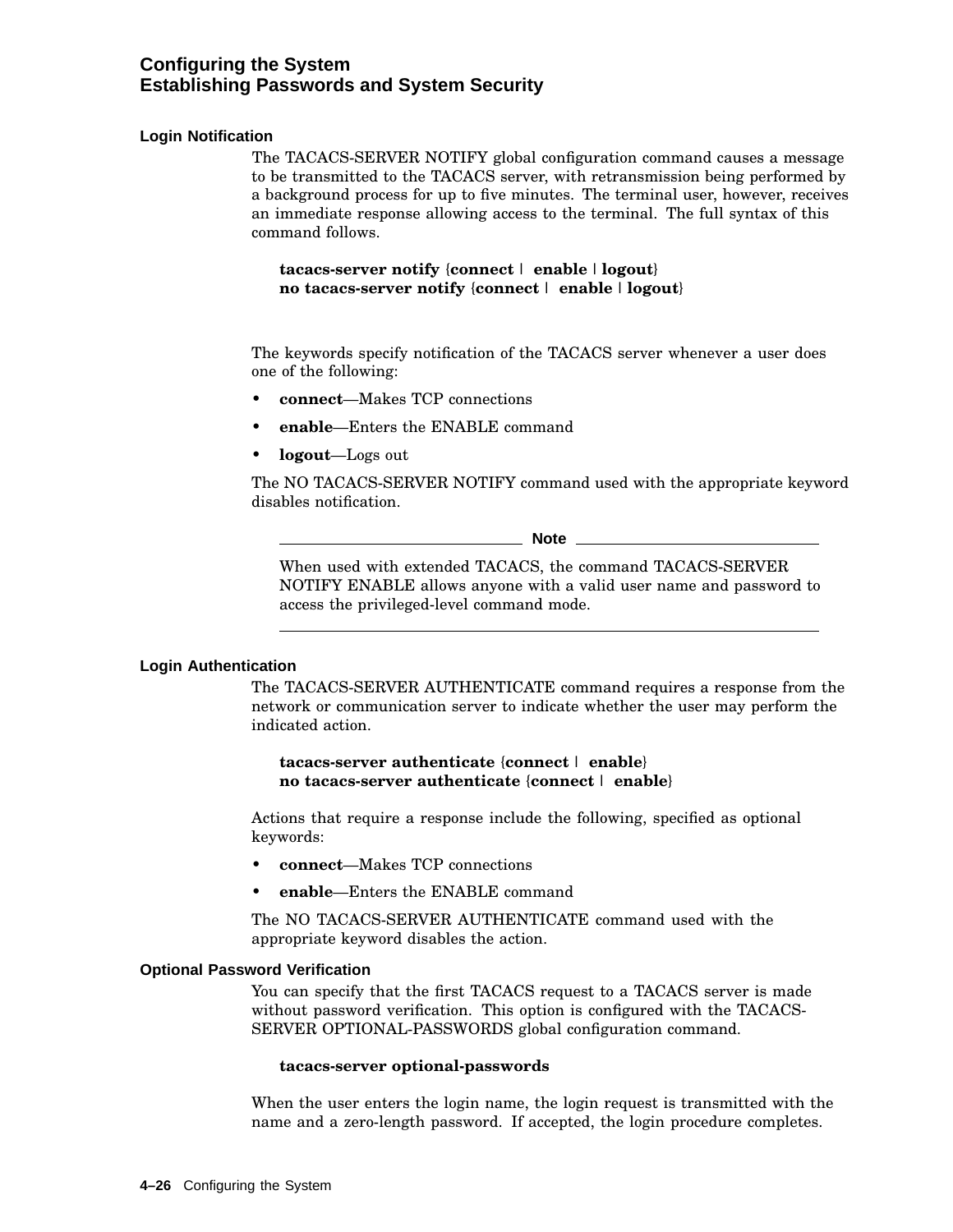If the TACACS server refuses this request, the terminal server prompts for a password and tries again when the user supplies a password. The TACACS server must support authentication for users without passwords to make use of this feature. This feature supports all TACACS requests, such as login, SLIP, and enable.

## **Authenticating User Names**

Networks that cannot support a TACACS service still may wish to use a user name-based authentication system. In addition, it may be useful to define certain user names that get special treatment (for example, an "info" user name that does not require a password, but connects the user to a general-purpose information service).

The router software supports these needs by implementing a local USERNAME configuration command. The format for the command is as follows:

**username** *name* [**nopassword**|**password** *encryptiontype password*] **username** *name* [**accesslist** *number*] **username** *name* [**autocommand** *command*] **username** *name* [**noescape**] [**nohangup**]

Multiple USERNAME commands can be used to specify options for a single user.

The **nopassword** keyword means that no password is required for this user to log in. This is usually most useful in combination with the **autocommand** keyword.

The **password** keyword specifies a possibly encrypted password for this user name.

The *encryptiontype* argument is a single-digit number. Currently defined encryption types are 0, which means no encryption, and 7, which specifies a DECbrouter 90-defined encryption algorithm. Passwords entered unencrypted are written out with the DECbrouter encryption. A *password* can contain embedded spaces and must be the last option specified in the USERNAME command.

The **accesslist** keyword specifies an outgoing access list that overrides the access list specified in the **access class** line configuration subcommand. It is used for the duration of the user's session. The access list number is specified by the number argument.

The **autocommand** keyword causes the command specified by the command argument to be issued automatically after the user logs in. When the command is complete, the session is terminated. Because the command can be any length and contain embedded spaces, commands using the **autocommand** keyword must be the last option on the line.

The **noescape** keyword prevents using an escape character on the host to which the user is connected.

The **nohangup** keyword prevents the router from disconnecting the user after an automatic command (set up with the **autocommand** keyword) has completed. Instead, the user gets another login prompt.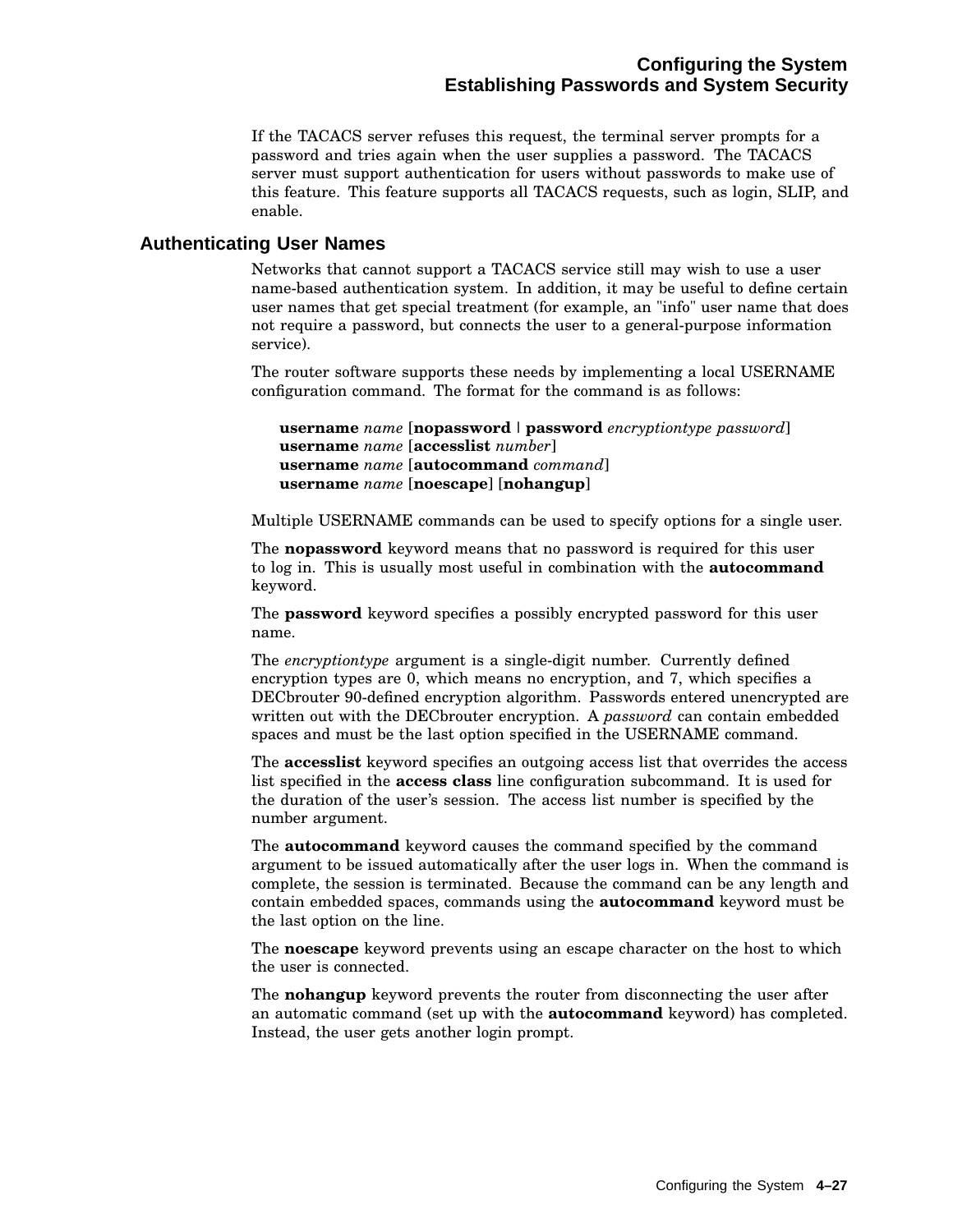## **Configuring the System Establishing Passwords and System Security**

#### **Examples**

To implement a service similar to the UNIX WHO command, which can be given at the login prompt and lists the current users of the router, the command takes the following form:

#### **username who nopassword nohangup autocommand show users**

To implement an ID that will work even if all the TACACS servers break, the command is as follows:

**username superuser password superpassword**

# **Configuring the Simple Network Management Protocol (SNMP)**

The simple network management protocol (SNMP) provides a way to access and set configuration and run-time parameters for the router. The DECbrouter 90 implementation of SNMP is compatible with RFCs 1155, 1156, and 1157. The management information base (MIB) supports RFCs 1155 to 1213 and provides DECbrouter 90-specific variables.

A separate document, available in RFC 1213-type (MIB II) format, describes all the DECbrouter 90-specific SNMP variables in the Digital portion of the MIB. It also describes what is required to establish minimum configuration. Contact Digital to obtain a copy of this document, which includes instructions for accessing the variables using SNMP.

## **Enabling and Disabling the SNMP Server**

To configure the SNMP server, you need to be in the configuration command collection mode. Enter this mode using the EXEC command CONFIGURE at the EXEC prompt. See the section Entering Configuration Mode in Chapter 2 of this manual for a description of the procedure.

Begin SNMP operation by entering the configuration commands that define the desired operation. To disable SNMP server operations on the DECbrouter 90 after it has been started, use the NO SNMP-SERVER global configuration command. **no snmp-server**

#### **Defining the SNMP Server Access List**

To set up an access list that determines which hosts can send requests to the router, use the SNMP-SERVER ACCESS-LIST global configuration command. This access list applies only to the global read-only SNMP agent configured with the command SNMP-SERVER COMMUNITY. The DECbrouter 90 ignores packets from hosts that the access list denies.

The full command syntax follows.

**snmp-server access-list** *list* **no snmp-server access-list** *list*

The argument *list* is an integer from 1 through 99 that specifies an IP access list number.

The NO SNMP-SERVER ACCESS-LIST global configuration command removes the specified access list.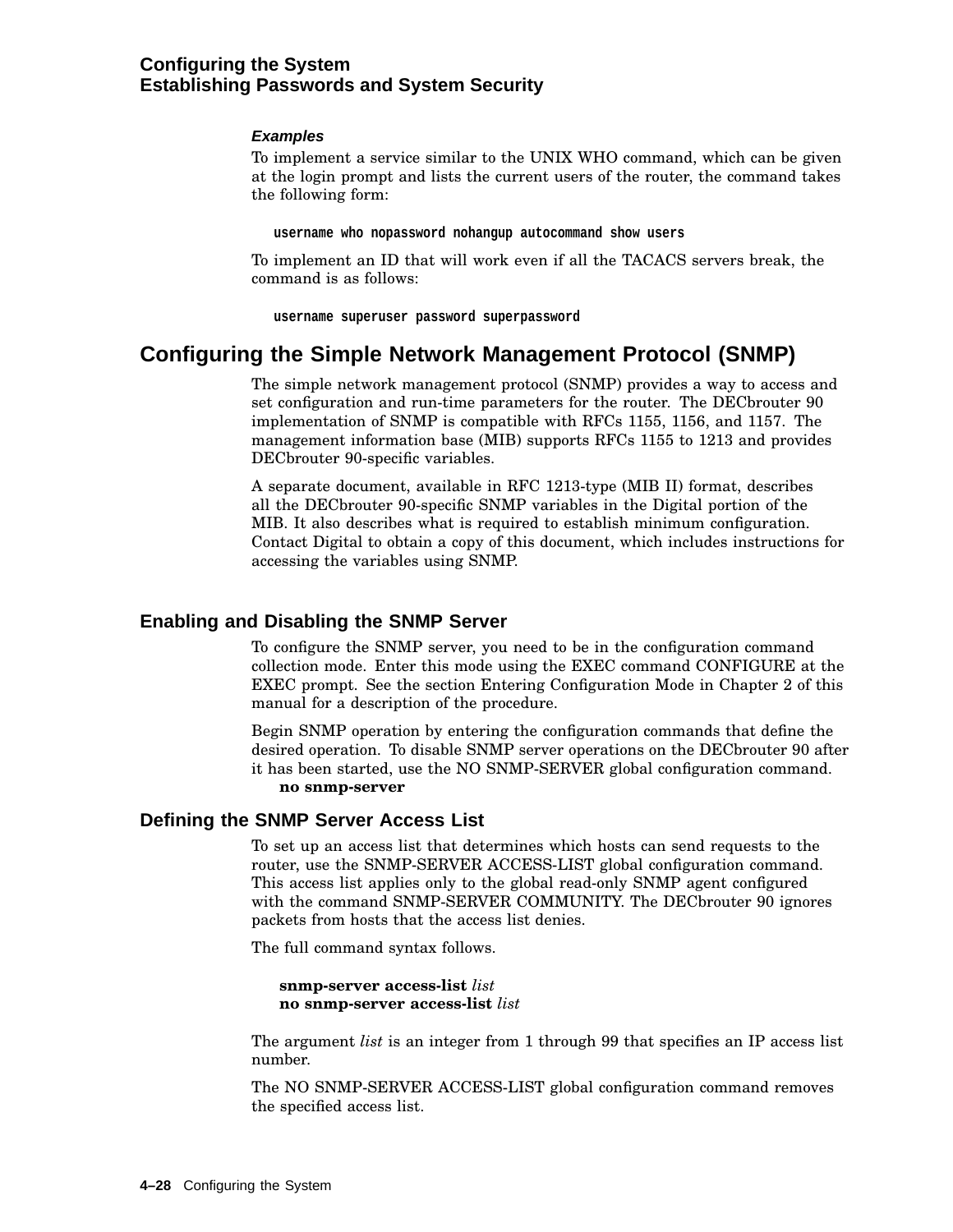#### **Example**

This command causes the router to ignore packets from hosts that do not match access list 21:

```
!
snmp-server access-list 21
!
```
## **Setting the Community String**

To set up the community access string, use the SNMP-SERVER COMMUNITY global configuration command. The full command syntax follows.

```
snmp-server community string [RO | RW] [list]
no snmp-server community [string] [RO | RW] [list]
```
This command enables SNMP server operation on the DECbrouter 90. The argument string specifies a community string that acts like a password and permits access to the SNMP protocol.

By default, an SNMP community string permits read-only access (keyword **RO**); use the keyword **RW** to allow read-write access. The optional argument list is an integer from 1 through 99 that specifies an access list of Internet addresses that can use the community string.

The NO SNMP-SERVER COMMUNITY global configuration command removes the specified community string or access list.

## **Example**

This command assigns the string *comaccess* to the SNMP server, allows read-only access, and specifies that addresses that match the criteria in access list 4 can use the community string. (Notice that the string is entered without quotes or any other parsing characters.)

snmp-server community comaccess RO 4

\_ Note \_

Neither the console password nor the enabled-mode password can be used as the community string.

## **Establishing the Message Queue Length**

To establish the message queue length for each TRAP host, use the SNMP-SERVER QUEUE-LENGTH global configuration command.

**snmp-server queue-length** *length* **no snmp-server queue-length**

This command defines the length of the message queue for each TRAP host.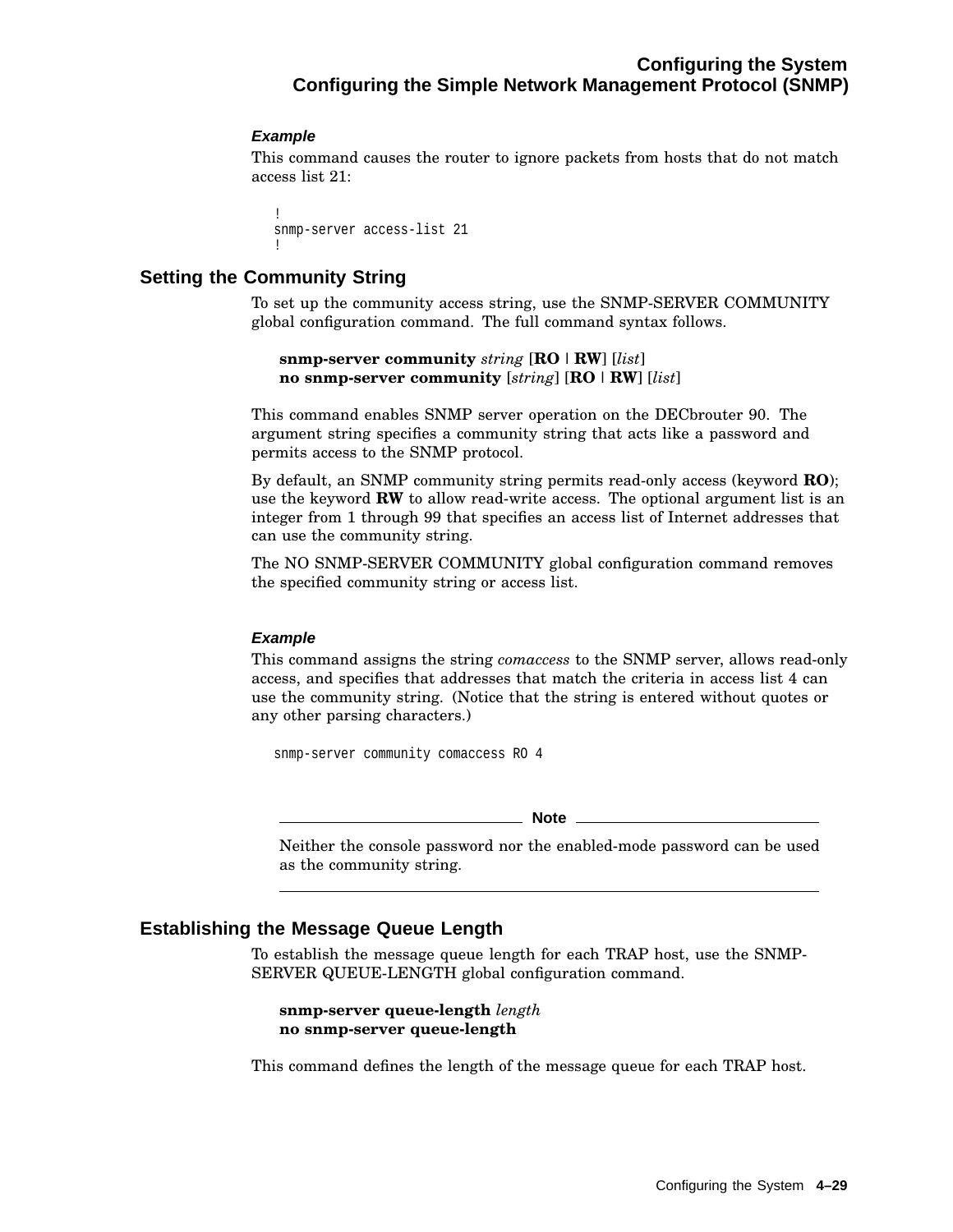## **Configuring the System Configuring the Simple Network Management Protocol (SNMP)**

The argument *length* is the number of TRAP events that can be held before the queue must be emptied; the default is 10. Once a TRAP message is successfully transmitted, software will continue to empty the queue, but never faster than at a rate of four TRAP messages per second.

The NO SNMP-SERVER QUEUE-LENGTH command resets the queue length to its default value of 10.

#### **Example**

This command establishes a message queue that traps four events before it must be emptied:

snmp-server queue-length 4

## **Establishing Packet Filtering**

To establish the packet filtering size, use the SNMP-SERVER PACKETSIZE global configuration command. The full command syntax follows.

#### **snmp-server packetsize** *bytes* **no snmp-server packetsize**

This command allows control over the largest SNMP packet size permitted when the SNMP server is receiving a request or generating a reply.

The argument *bytes* is a byte count from 484 through 8192. The default is 484. The NO SNMP-SERVER PACKETSIZE command resets this default.

#### **Example**

This command establishes a packet filtering maximum size of 1024 bytes:

snmp-server packetsize 1024

## **Establishing the TRAP Message Recipient**

To specify the recipients of TRAP messages, use the SNMP-SERVER HOST global configuration command. The full syntax follows.

**snmp-server host** *address community-string* [**snmp**| **tty**] **no snmp-server host** *address community-string*

This command specifies which host or hosts should receive TRAP messages. You need to issue the SNMP-SERVER HOST command once for each host acting as a TRAP recipient.

The argument *address* is the name or Internet address of the host. The argument *community-string* is the password-like community string set with the SNMP-SERVER COMMUNITY command.

The optional keywords define whether the TRAPS be included, as follows:

• **snmp**—Causes all SNMP-type TRAP messages to be sent and starts the DECbrouter 90-specific RELOAD TRAP message.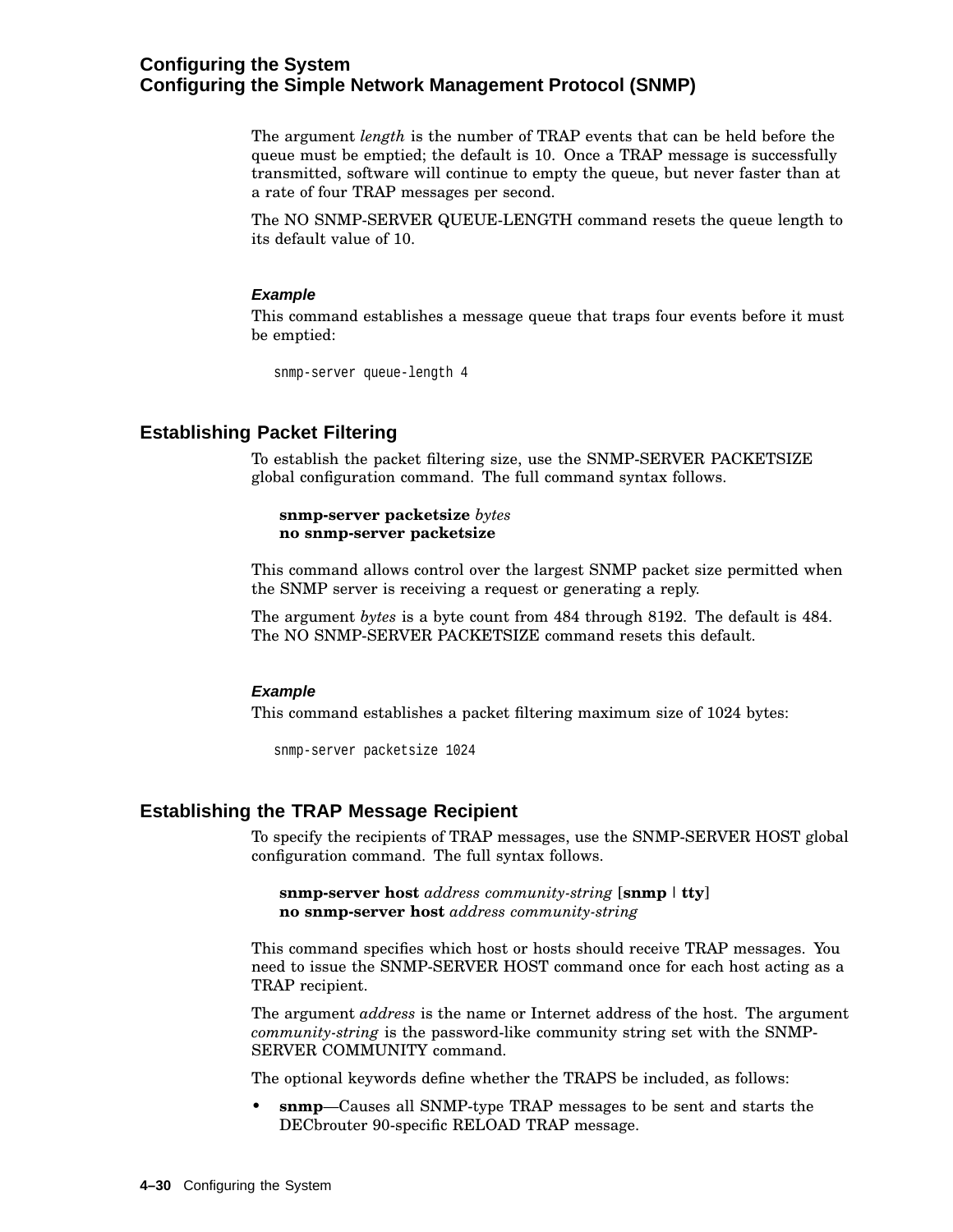• **tty**—Causes TCP connection TRAP messages to be included.

With the SNMP-SERVER HOST command, you get all the SNMP TRAP messages about TTY events by default. The NO SNMP-SERVER HOST command removes the specified host.

#### **Examples**

This command sends all possible SNMP TRAPS to 131.108.2.160, including TTY TRAPS.

snmp-server host 131.108.2.160

In order to turn these TRAP messages off, use the NO SNMP-SERVER HOST command. For example, the sequence of commands that follows sends only the seven SNMP TRAP messages to 131.108.2.160, not all the others.

```
snmp-server host 131.108.2.160
no snmp-server host 131.108.2.160 tty
```
This example causes all the SNMP-type messages to be sent to the host specified by the name gatekeeper.dec.com. The command uses the community string comaccess as the password:

snmp-server host gatekeeper.dec.com comaccess snmp

#### **Establishing TRAP Message Authentication**

To establish the TRAP message authentication, use the SNMP-SERVER TRAP-AUTHENTICATION global configuration command.

#### **snmp-server trap-authentication no snmp-server trap-authentication**

This command enables the DECbrouter 90 to send a TRAP message when it receives a packet with an incorrect community string.

The SNMP specification requires that a TRAP message be generated for each packet with an incorrect community string. However, because this action can result in a security breach, the router by default does not return a TRAP message when it receives an incorrect community string.

## **Establishing the TRAP Message Timeout**

To define how often to try resending TRAP messages on the retransmission queue, use these global configuration commands:

#### **snmp-server trap-timeout** *seconds* **no snmp-server trap-timeout**

The argument *seconds* sets the interval for resending the messages. The default is set to 30 seconds. The NO SNMP-SERVER TRAP-TIMEOUT command restores this default.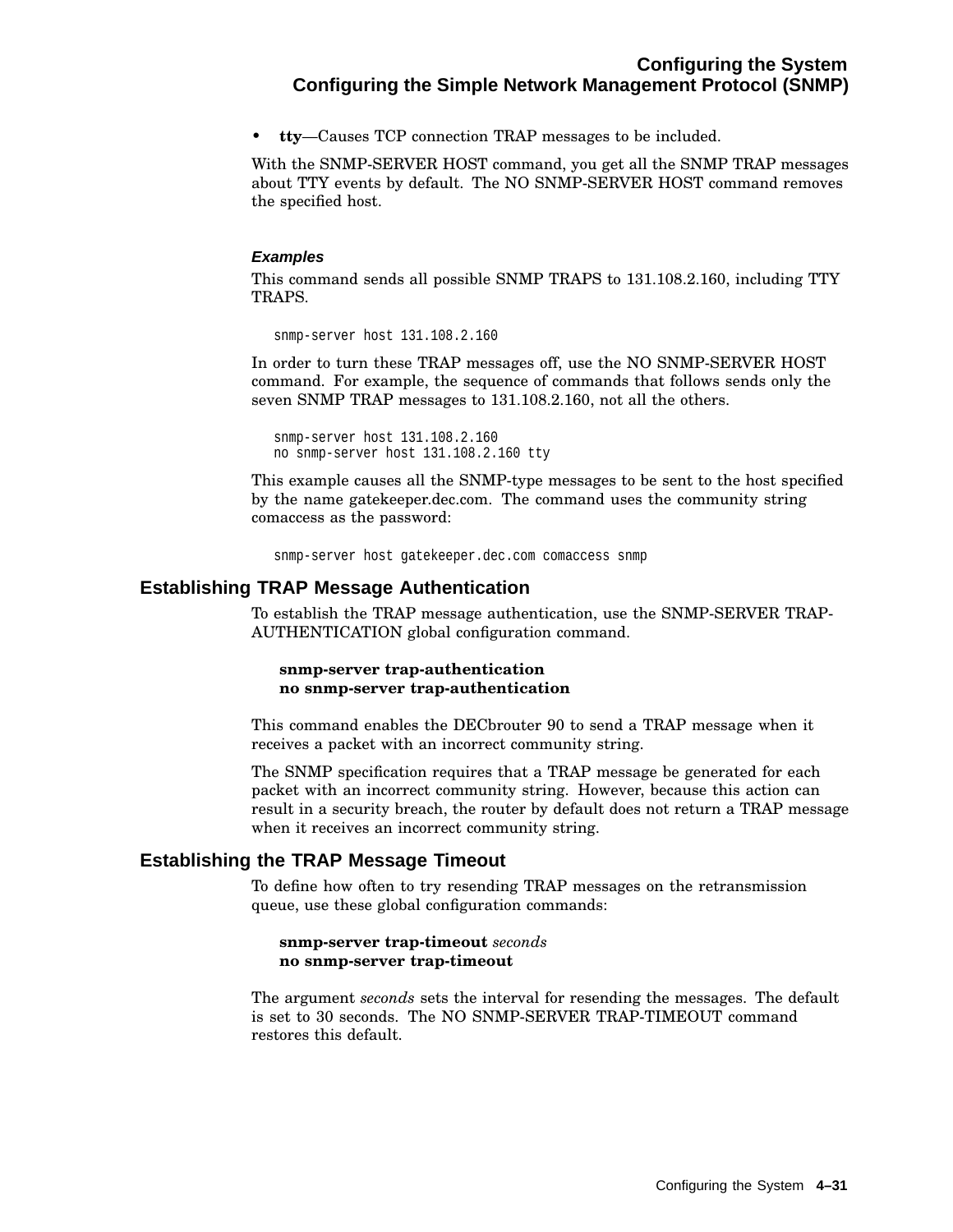## **Configuring the System Configuring the Simple Network Management Protocol (SNMP)**

#### **Example**

This command sets an interval of 20 seconds to try resending TRAP messages on the retransmission queue:

snmp-server trap-timeout 20

#### **Enabling SNMP System Shutdown Feature**

Using SNMP packets, a network management tool can send messages to users on virtual terminals and on the DECbrouter 90 console. The network management tool operates similarly to the SNMP SEND command; however, the SNMP request that causes the message to be issued to the users also specifies the action to be taken after the message is delivered. One possible action is a shutdown request.

Requesting a *shutdown-after-message* is similar to issuing a SEND command followed by a RELOAD command. Because the ability to cause a reload from the network is a powerful feature, it is protected by this configuration command. To use this SNMP message reload feature, the device configuration must include the SNMP-SERVER SYSTEM-SHUTDOWN global configuration command. The full command syntax follows.

**snmp-server system-shutdown no snmp-server system-shutdown**

The **no snmp-server system-shutdown** option prevents a SNMP system shutdown request (from an SNMP manager) from resetting the DECbrouter 90 agent.

## **Configuring the Trivial File Transfer Protocol (TFTP) Server**

You can configure the DECbrouter 90 to act as a limited trivial file transfer protocol (TFTP) server from which other DECbrouter 90s can load their software. As a TFTP server host, the DECbrouter 90 responds to TFTP read request messages by sending a copy of its flash ROM software to the requesting host. The TFTP read request message must use the file name that you specified in the router configuration.

To specify TFTP server operation for a communication server, use the TFTP-SERVER SYSTEM global configuration command. The full syntax follows.

**tftp-server system** *filename ip-access-list* **no tftp-server system** *filename ip-access-list*

This command has two arguments: *filename* and *list*. The argument *filename* is the name you give the communication server flash ROM file, and the argument ip-access-list is an *IP access-list* number.

The system sends a copy of the Flash ROM software to any host that issues a TFTP read request with this filename. To learn how to specify an access list, see *DECbrouter 90T Products, Configuration and Reference, Volume 2*, Chapter 5, "Routing IP."

You can specify multiple file names by repeating the TFTP-SERVER SYSTEM command. To remove a previously defined file name, use the NO TFTP-SERVER system command and append the appropriate file name and an access list number.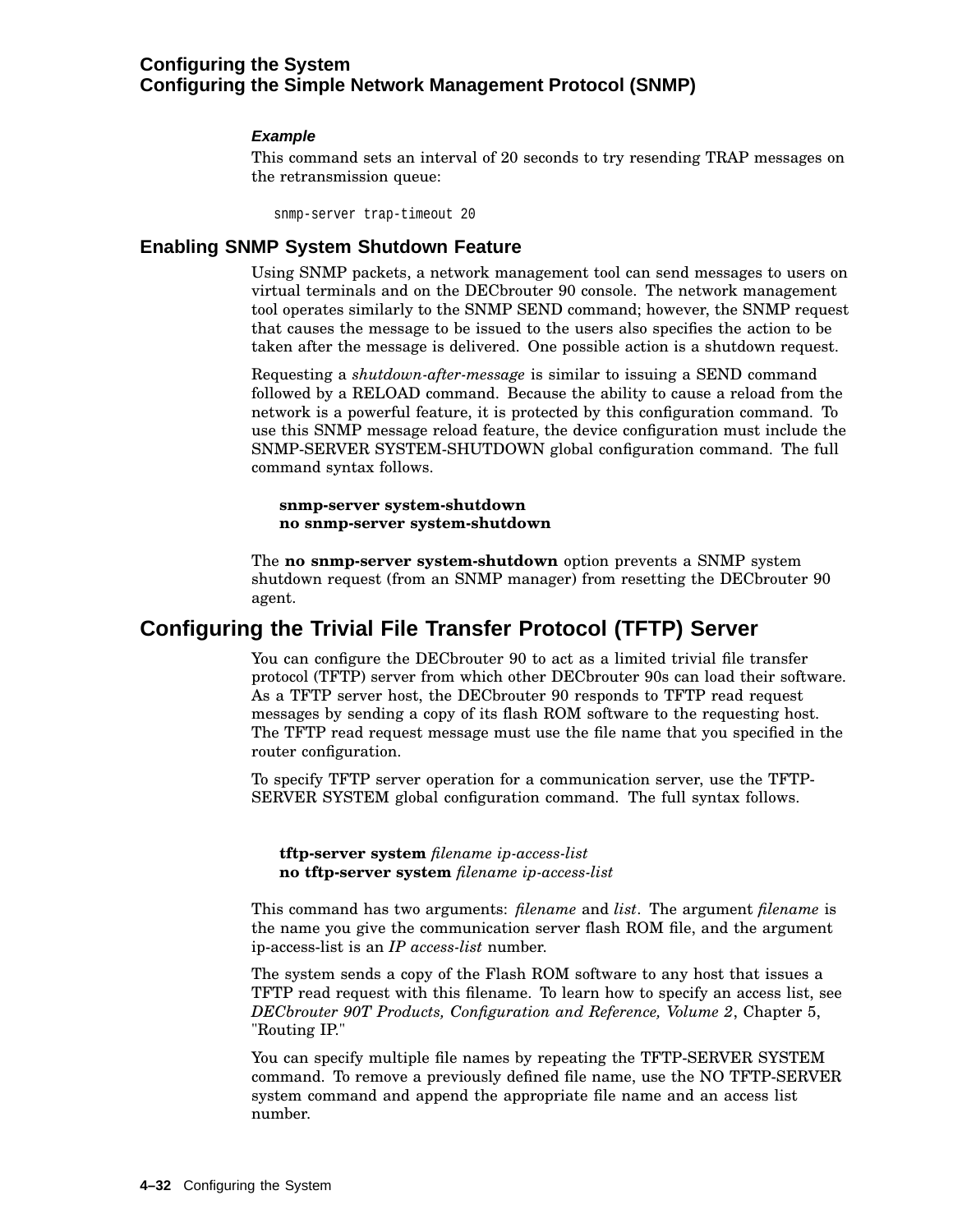## **Example**

This command causes the router to send, via TFTP, a copy of the flash ROM software when it receives a TFTP read request for the file *goodimage*. The requesting host is checked against access list 22.

tftp-server system goodimage 22

# **Tailoring Use of Network Services**

The SERVICE global configuration command tailors the DECbrouter 90's use of network-based services. Some SERVICE commands also configure system defaults; see decimal-tty for an example. The full command syntax follows.

**service** *keyword* **no service** *keyword*

The argument keyword is one of the following:

- **config**—Specifies TFTP autoloading of configuration files; disabled by default on systems with nonvolatile memory.
- **decimal-tty**—Specifies that line numbers be displayed and interpreted as decimal numbers rather than octal numbers; disabled by default.
- **finger**—Allows Finger protocol requests (defined in RFC 742) to be made of the router; enabled by default. This service is equivalent to issuing a remote SHOW USERS command.
- **tcp-keepalives-**{**in**| **out**}—Generates keepalive packets on idle network connections. The **in** keyword generates them on incoming connections (initiated by remote host); the **out** keyword generates them on outgoing connections (initiated by a user). There is a column in the EXEC **show tcp** display showing the keepalive statistics. The wakeups row shows how many keepalives have been transmitted without receiving any response (this is reset to 0 when a response is received).

The NO SERVICE command disables the specified service or function.

#### **Example**

The following command enables TFTP autoloading of configuration files:

**service config**

# **Redirecting System Error Messages**

By default, the DECbrouter 90 sends the output from the EXEC command **debug** and system error messages to the console terminal.

To redirect these messages, as well as output from asynchronous events such as interface transition, to other destinations, use the LOGGING configuration command options.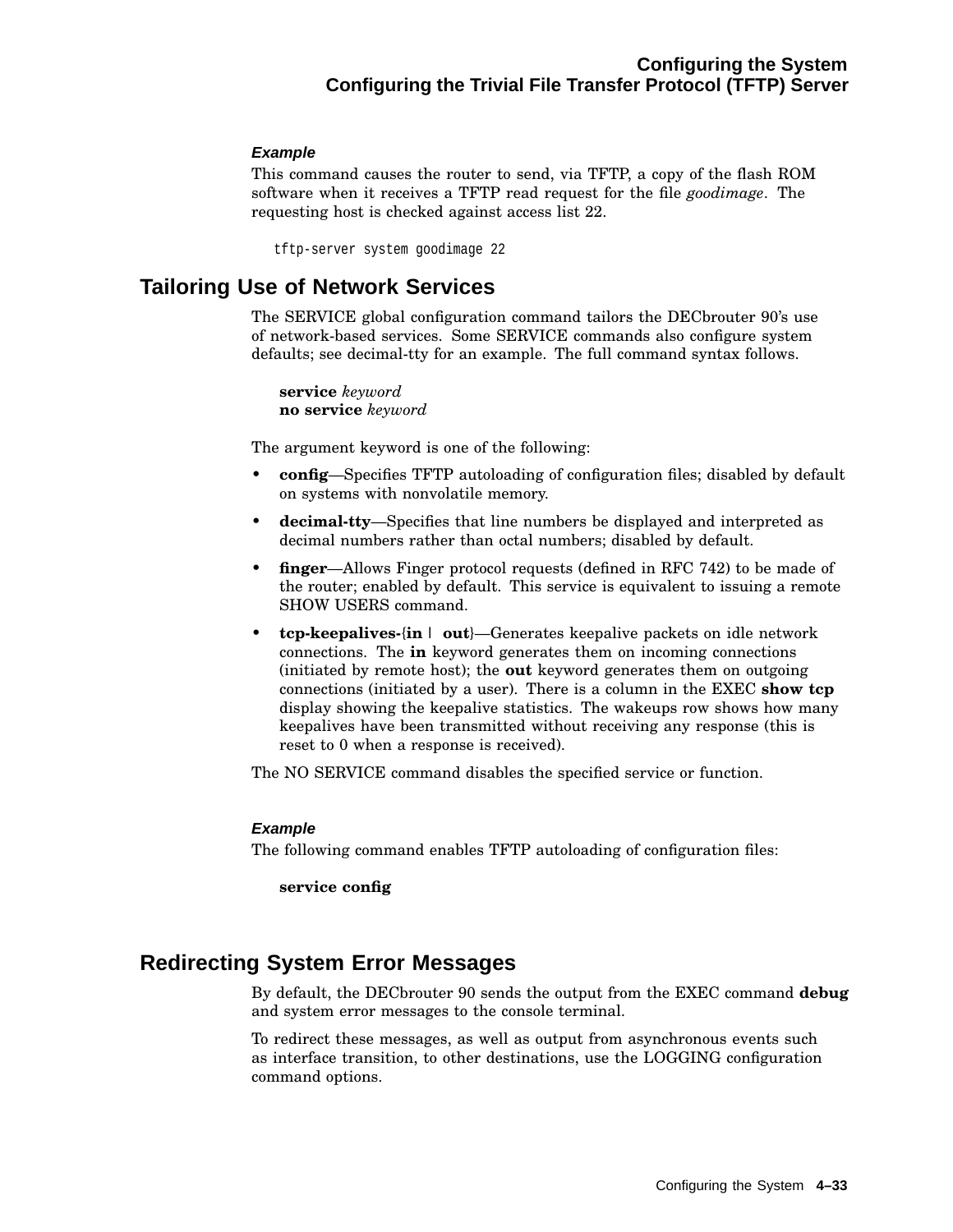These destinations include the console terminal, virtual terminals, and UNIX hosts running a syslog server; the syslog format is compatible with 4.3 BSD UNIX.

To configure message logging, you need to be in the configuration command collection mode. To enter this mode, use the EXEC command CONFIGURE at the EXEC prompt (see the section Entering Configuration Mode in Chapter 2 for the procedure). The following sections describe how to implement these redirection options.

## **Enabling Message Logging**

To enable or disable message logging, use the following global configuration commands:

**logging on no logging on**

The LOGGING ON command enables message logging to all supported destinations other than the console. This behavior is the default.

The NO LOGGING on command enables logging to the console terminal only.

## **Logging Messages to an Internal Buffer**

The default logging device is the console; all messages are displayed on the console unless otherwise specified.

To log messages to an internal buffer, use the logging buffered global configuration command. The full command syntax follows.

## **logging buffered no logging buffered**

The LOGGING BUFFERED command copies logging messages to an internal buffer instead of writing them to the console terminal. The buffer is circular in nature, so newer messages overwrite older messages. To display the messages that are logged in the buffer, use the EXEC command SHOW LOGGING. The first message displayed is the oldest message in the buffer.

The NO LOGGING BUFFERED command cancels the use of the buffer and writes messages to the console terminal; this is the default.

## **Logging Messages to the Console**

To limit how many messages are logged to the console, use the LOGGING CONSOLE global configuration command. The full syntax of this command follows.

**logging console** *level* **no logging console**

The LOGGING CONSOLE command limits the logging messages displayed on the console terminal to messages with a level number at or below the specified severity level, which is specified by the *level* argument.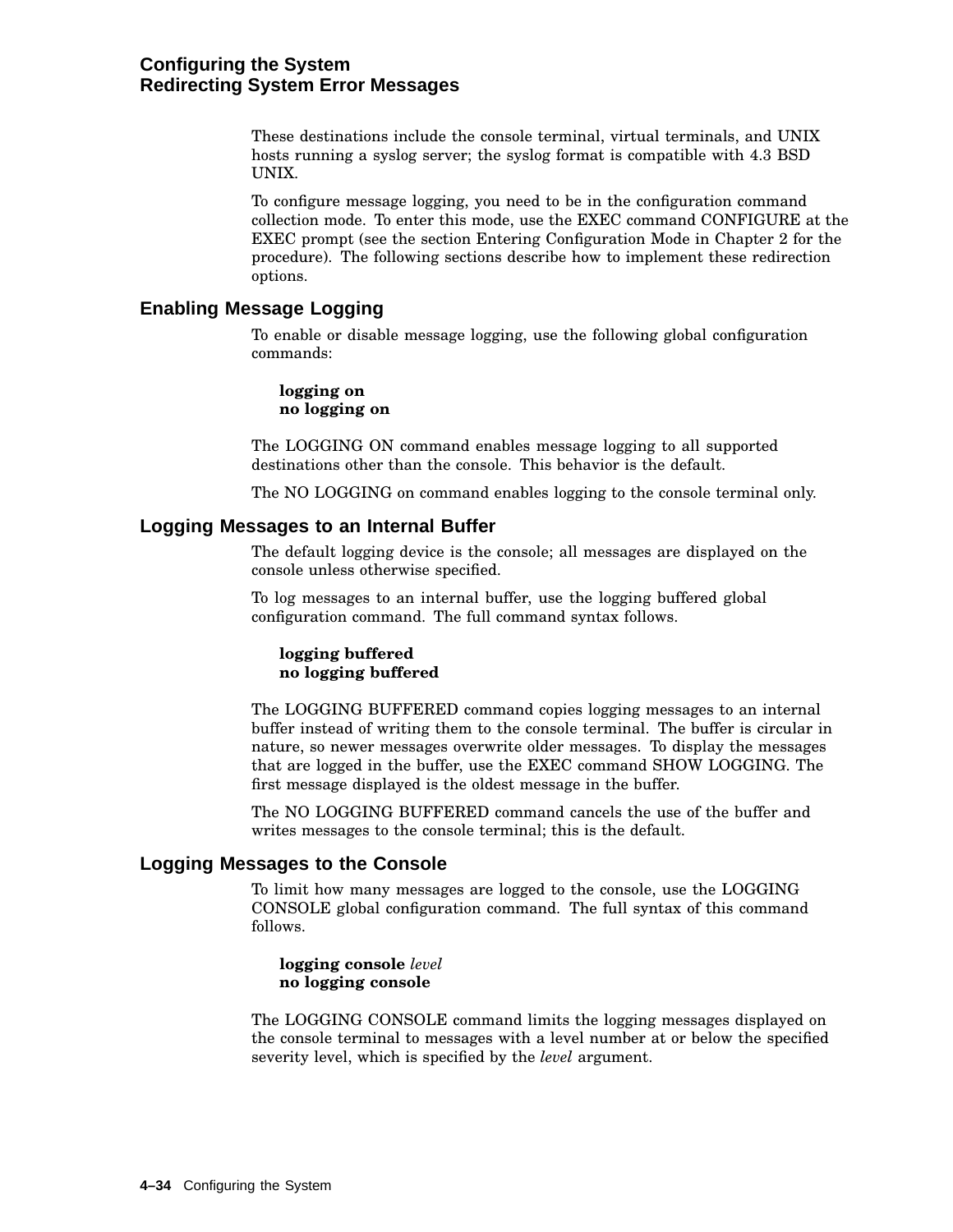The argument *level* can be one of the keywords listed in Table 4–3. They are listed in order from the most severe to the least severe level.

| Level    | Keyword       | <b>Description</b>                           | <b>Syslog Definition</b> |
|----------|---------------|----------------------------------------------|--------------------------|
| $\theta$ | emergencies   | System is unusable                           | <b>LOG EMERG</b>         |
|          | alerts        | Immediate action is needed                   | LOG ALERT                |
| 2        | critical      | Critical conditions exist                    | LOG CRIT                 |
| 3        | errors        | Error conditions exist                       | LOG ERR                  |
| 4        | warnings      | Warning conditions exist                     | <b>LOG WARNING</b>       |
| 5        | notification  | Normal, but significant,<br>conditions exist | LOG NOTICE               |
| 6        | informational | Informational messages                       | LOG INFO                 |
| 7        | debugging     | Debugging messages                           | LOG DEBUG                |

**Table 4–3 Logging Message Keywords and Levels**

The default is to log messages to the console at the **warnings** level.

The NO LOGGING CONSOLE command disables logging to the console terminal.

#### **Example**

This command sets console logging of messages at the debug level:

! logging console debug !

## **Logging Messages to Another Monitor**

To limit the level of messages to log to the terminal lines (monitors), use the LOGGING MONITOR command. The full syntax of this command follows.

#### **logging monitor** *level* **no logging monitor**

The LOGGING MONITOR command limits the logging messages displayed on terminal lines other than the console line to messages with a level at or above level. The argument *level* is one of the keywords described for the LOGGING CONSOLE command in the previous section, "Logging Messages to the Console." To display logging messages on a terminal, use the privileged EXEC command TERMINAL MONITOR.

The NO LOGGING MONITOR command disables logging to terminal lines other than the console line.

This command sets the level of messages displayed on monitors other than the console to notifications:

```
!
logging monitor notifications
!
```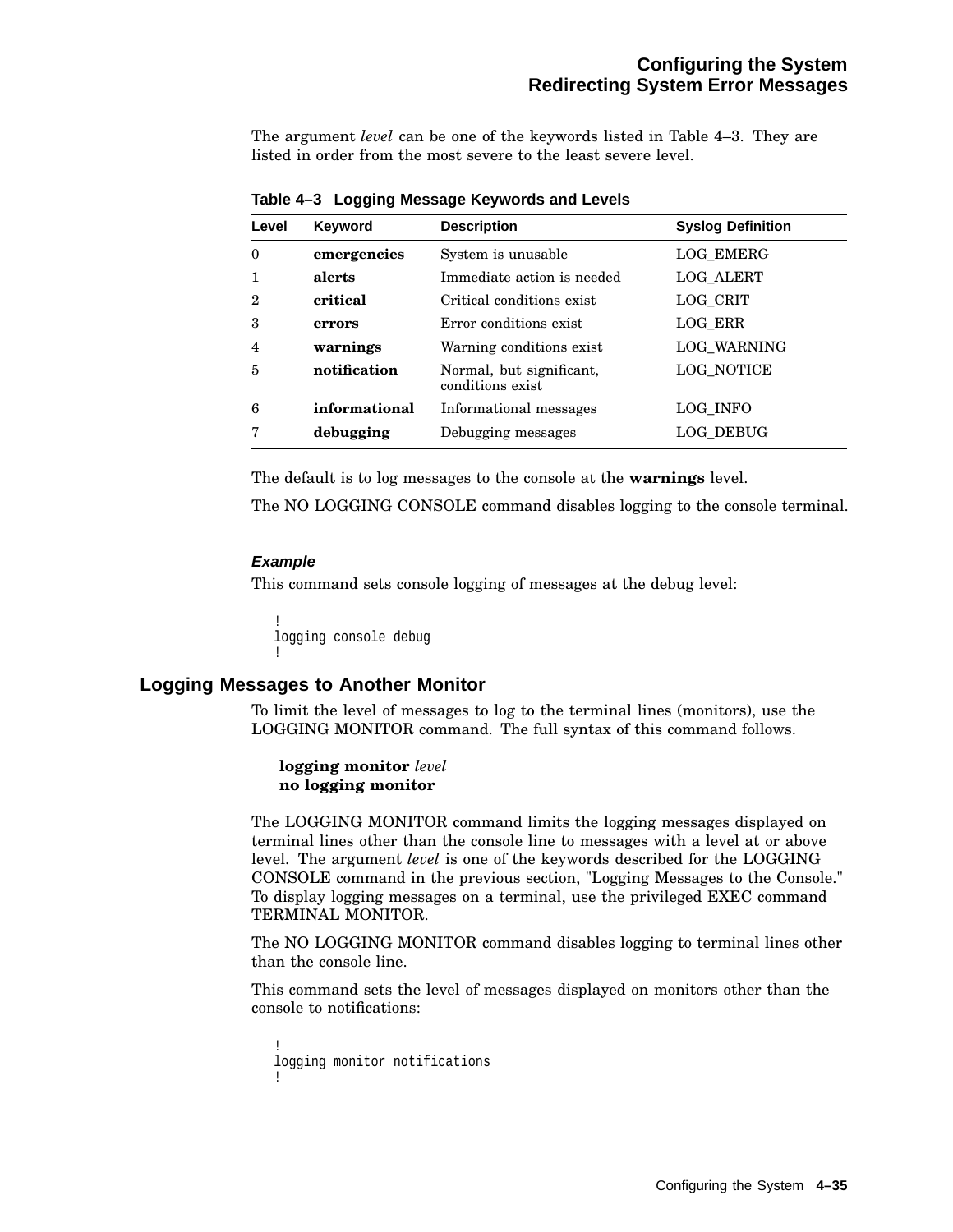## **Logging Messages to a UNIX Syslog Server**

To log messages to the syslog server host, use the LOGGING global configuration command. The full syntax is as follows:

**logging** *internet-address* **no logging** *internet-address*

The LOGGING command identifies a syslog server host to receive logging messages. The argument *internet-address* is the Internet address of the host. By issuing this command more than once, you build a list of syslog servers that receive logging messages. The NO LOGGING command deletes the syslog server with the specified address from the list of syslogs.

## **Limiting Messages to a Syslog Server**

To limit how many messages are sent to the syslog servers, use the LOGGING TRAP global configuration command. Its full syntax follows.

#### **logging trap** *level* **no logging trap**

The LOGGING TRAP command limits the logging messages sent to syslog servers to messages with a level at or above *level*. The argument *level* is one of the keywords described for the LOGGING CONSOLE command in Table 4-3.

To send logging messages to a syslog server, specify its host address with the LOGGING command.

The default trap level is **informational**.

The NO LOGGING TRAP command disables logging to syslog servers.

The current software generates four categories of the syslog messages:

- Error messages about software or hardware malfunctions, displayed at the **errors** level.
- Output from the DEBUG commands, displayed at the debugging level.
- Interface up/down transitions and system restart messages, displayed at the **notifications** level.
- Reload requests and low-process stack messages, displayed at the **informational** level.

The EXEC command SHOW LOGGING displays the addresses and levels associated with the current logging setup. The command output also includes ancillary statistics.

#### **Example**

To set up the syslog daemon on a 4.3 BSD UNIX system, include a line such as the following in the file */etc/syslog.conf*:

local7.debug /usr/adm/logs/tiplog

The local7 keyword specifies the logging facility to be used.

The debug argument specifies the syslog level. See the previous *level* arguments list for other arguments that can be listed.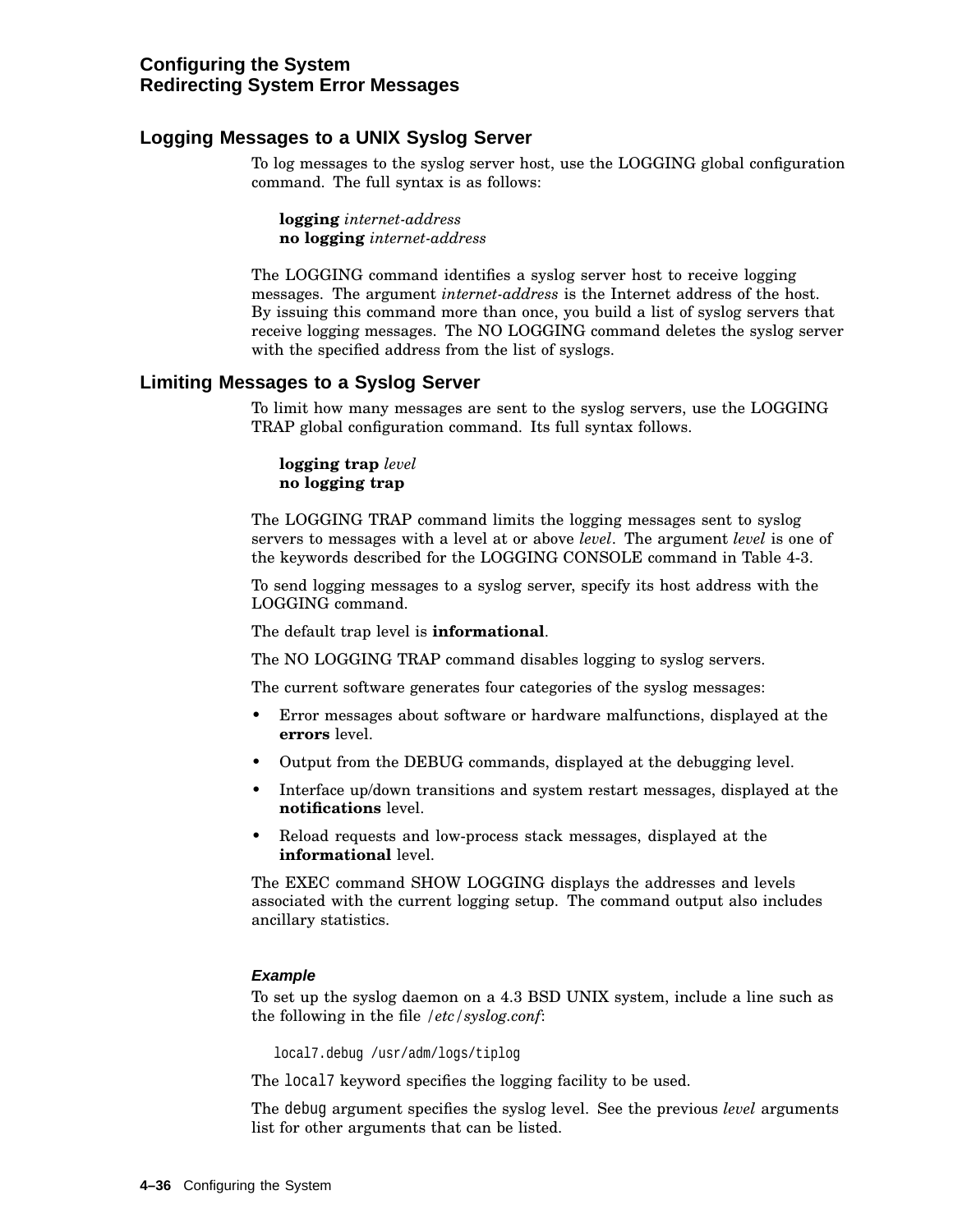The UNIX system sends messages at or below this level to the file specified in the next field. The file must already exist, and the syslog daemon must have permission to write to it.

# **Configuring Console and Virtual Terminal Lines**

To configure your console and virtual terminal lines you need to be in the configuration command collection mode. To enter this mode, use the EXEC command CONFIGURE at the EXEC prompt (see the section Entering Configuration Mode in Chapter 2 for the procedure).

## **Starting Line Configuration**

To start configuring a terminal line, use the LINE command. This command identifies a specific line for configuration and starts line configuration command collection.

The LINE command has the following syntax:

**line** *[type-keyword] first-line [last-line]*

This command can take up to three arguments: a keyword, a line number, or a range of line numbers.

The optional argument *type-keyword* specifies the type of line to be configured; it is one of the following keywords:

- **console**—Console terminal line
- **vty**—Virtual terminal for remote console access

When the line type is specified, the argument *first-line* is the relative number of the terminal line (or the first line in a contiguous group) you want to configure. Numbering begins with zero.

The optional argument *last-line* then is the relative number of the last line in a contiguous group you want to configure.

If you omit *type*, then *first-line* and *last-line* are absolute rather than relative line numbers. To display absolute line numbers, use the EXEC command SHOW USERS ALL.

The router displays an error message if you do not specify a line number.

**Note**

Line numbers, by default, are octal on the routers.

The LINE command enables you to easily configure a large group of lines all at once. After you set the defaults for the group, you can use additional LINE commands and subcommands to set special characteristics, such as location, for individual terminal lines.

## **Example**

The following command starts configuration for the first five virtual terminal lines:

line vty 0 4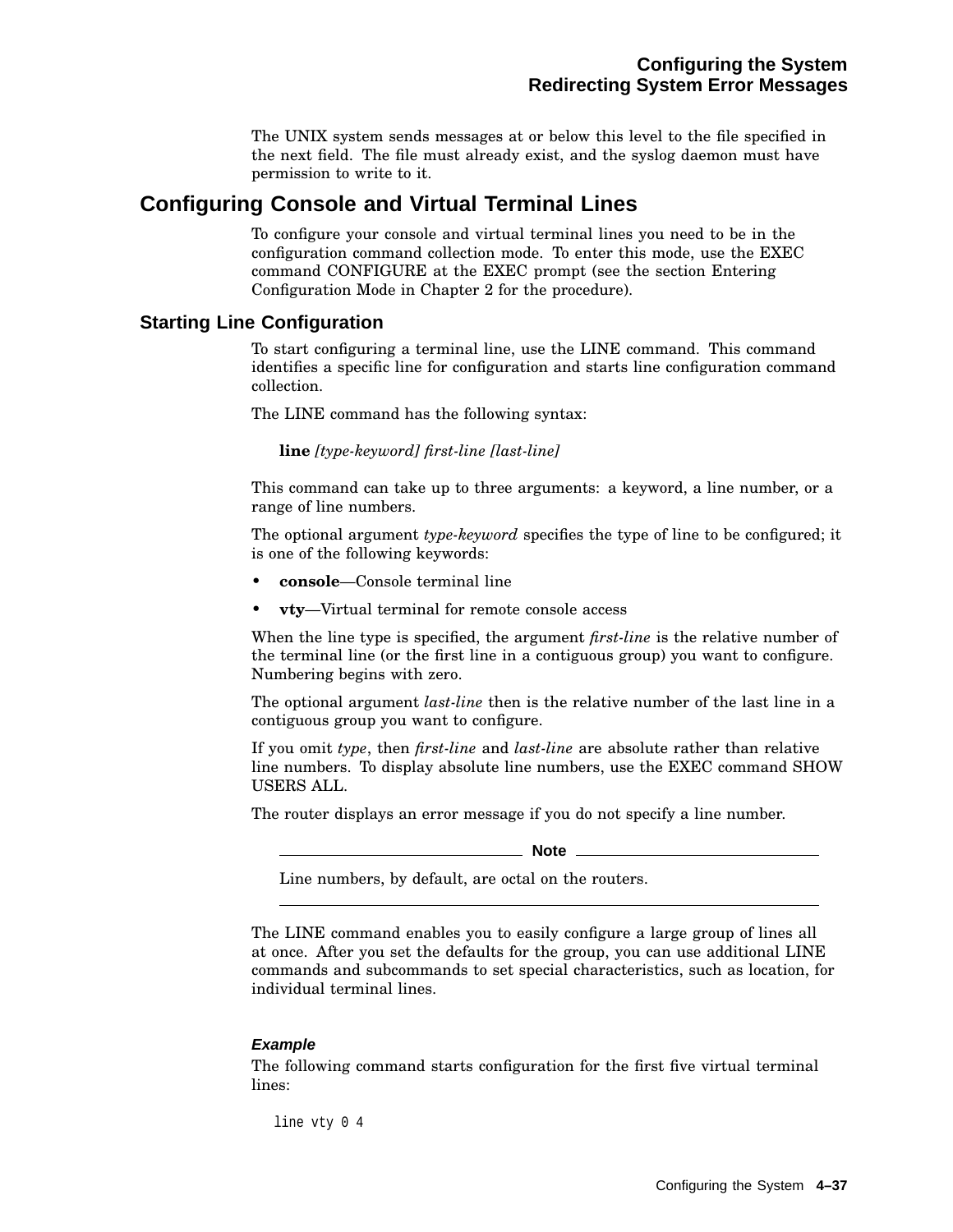## **Establishing Line Passwords**

When you start an EXEC on a line with password protection, the EXEC prompts for the password. If you enter the correct password, the EXEC prints its normal prompt. You can try to enter a password three times before the EXEC exits and returns the terminal to the idle state.

To specify a password, use the PASSWORD line subcommand. Its full syntax follows.

**password** *text* **no password**

The *text* argument can contain any alphanumeric characters, including spaces, up to 80 characters. The password checking is case-sensitive. The password *Secret* is different from the password *secret*, for example, and the password *two words* is an acceptable password.

#### **Example**

This command sets the words "Big Easy" as the password on line 1:

```
!
line 1
password Big Easy
!
```
## **Setting Widths for International Character Sets for the Interface**

These commands allow you to use graphical and international characters in banners and prompts, and to add special characters such as software flow control. Use these commands to set the character widths for a specific line to values other than the default values defined by the global commands described in the earlier section, Configuring the Global System Parameters. The decision to use the global configuration commands or line configuration subcommands depends on the types and numbers of terminals connected to the router, as follows:

- If a large number of connected terminals support nondefault ASCII bit settings, use the global configuration commands. (See the section Configuring the Global System Parameters earlier in the chapter for default settings.)
- If only a few of the connected terminals support nondefault ASCII bit settings, use the following line configuration subcommands or the EXEC **terminal exec-character-bits, terminal data-character-bits,** or TERMINAL SPECIAL-CHARACTER-BITS commands described in Chapter 3 to selectively configure the lines.

Use the following line subcommands to configure character widths on a per-line basis.

```
exec-character-bits {8 | 7}
special-character-bits {8 | 7}
```
The EXEC-CHARACTER-BITS command configures the character widths of EXEC and configuration command characters. The default value is 7 bits, which results in the use of a 7-bit ASCII character set. Configuring the EXEC character width to 8 allows you to add special graphical and international characters in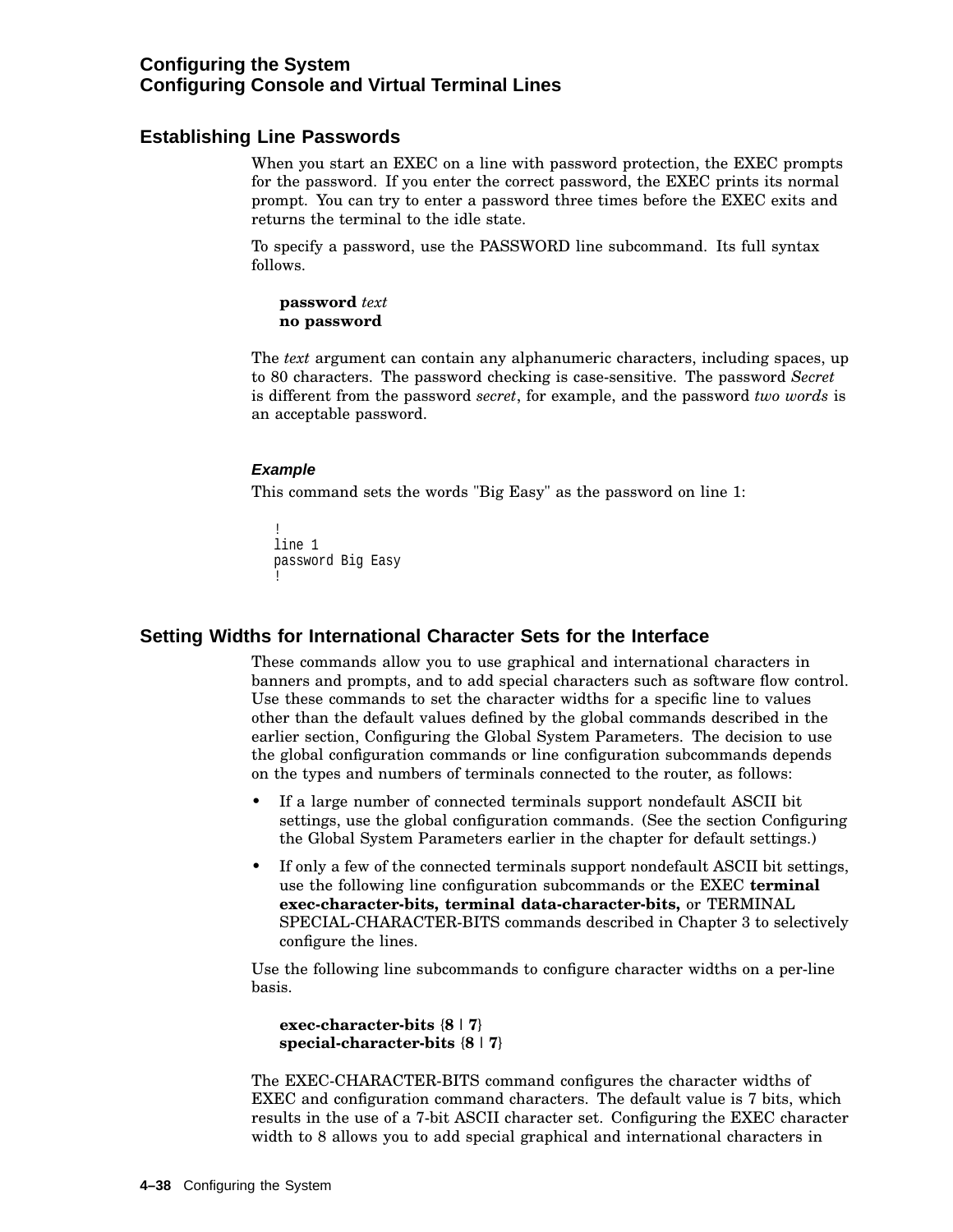banners and prompts. Setting this value to 8 allows additional international and graphical characters in banner messages and prompts.

The SPECIAL-CHARACTER-BITS command configures the number of characters used in special characters such as software flow control and escape characters. The default special-character width is 7. Configuring the width to 8 bits allows you to use twice as many special characters as with the 7-bit setting.

**Note**

Setting the EXEC character width to 8 bits can cause failures. If a user on a terminal that is sending parity enters the command HELP, an "unrecognized command" message appears because the system is reading all 8 bits, although the eighth bit is not needed for the HELP command.

See the section Setting Default Widths for International Character Sets earlier in the chapter for global character-width commands.

#### **Example**

This example allows full 8-bit international character sets by default, except for the console, which is a dumb ASCII terminal. It illustrates use of the global configuration command and the line configuration subcommands.

```
default-value exec-character-bits 8
!
line 0
exec-character-bits 7
```
## **Establishing Connection Restrictions**

To establish connection restrictions on the lines to some Internet addresses, use the ACCESS-CLASS line subcommand. The full command syntax follows.

**access-class** *list* {**in**| **out**} **no access-class** *list* {**in**| **out**}

The ACCESS-CLASS subcommand restricts connections on a line or group of lines to certain Internet addresses. The argument *list* is an integer from 1 through 99 that identifies a specific access list of Internet addresses. The keyword **in** applies to incoming connections, such as virtual terminals. The keyword **out** applies to outgoing Telnet connections. The NO ACCESS-CLASS command removes access restrictions on the line for the specified connections.

#### **Example**

This example subcommand sets restrictions on access list 1 for outgoing Telnet connections:

access-class 1 out

See the *DECbrouter 90T Products, Configuration and Reference, Volume 2*, Chapter 5, "IP Routing" for information about configuring access lists.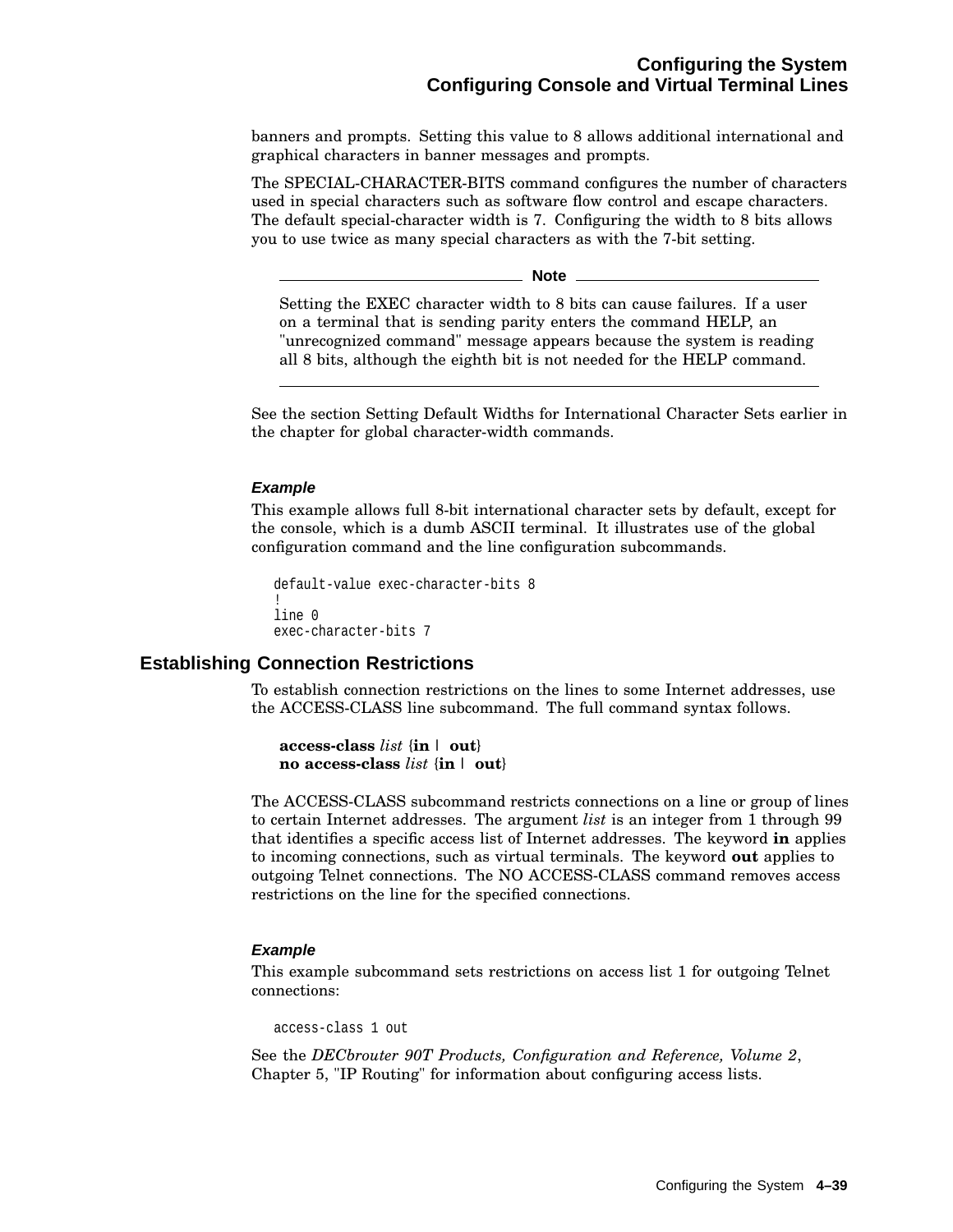## **Configuring the System Configuring Console and Virtual Terminal Lines**

### **Suppressing Banner Messages**

By default, messages defined by the BANNER MOTD and BANNER EXEC commands are always displayed. This condition is defined by the EXEC-BANNER line subcommand. Its full syntax follows.

**exec-banner no exec-banner**

To suppress display of a banner, enter the NO EXEC-BANNER command.

#### **Example**

These commands suppress the banner on virtual terminal lines 0 through 4:

```
line vty 0 4
no exec-banner
```
## **Turning On and Off the Vacant Banner**

The router will display a message on the console when there is no active EXEC. This message, called the vacant message, is different from the banner message displayed when an EXEC process is activated.

To turn the vacant message banner on or off, use the VACANT-MESSAGE line configuration subcommands. The VACANT-MESSAGE command enables the banner to be displayed on the screen of an idle terminal. The full syntax of this command follows.

**vacant-message** *[c message c]* **no vacant-message**

The VACANT-MESSAGE subcommand without any arguments causes the default message to be displayed. If you desire a banner, follow **vacant-message** with one or more blank spaces and a delimiting character *(c)* that you choose. Then type one or more lines of text *(message)*, terminating the text with the second occurrence of the delimiting character.

The NO VACANT-MESSAGE line configuration subcommand suppresses a banner message.

#### **Example**

This example will turn on the system banner and display a message:

```
line 0
vacant-message #
                Welcome to Digital Equipment Corp.
        This is the console terminal of the router Dross.
#
```
**Note**

You cannot use the delimiting character in the banner message.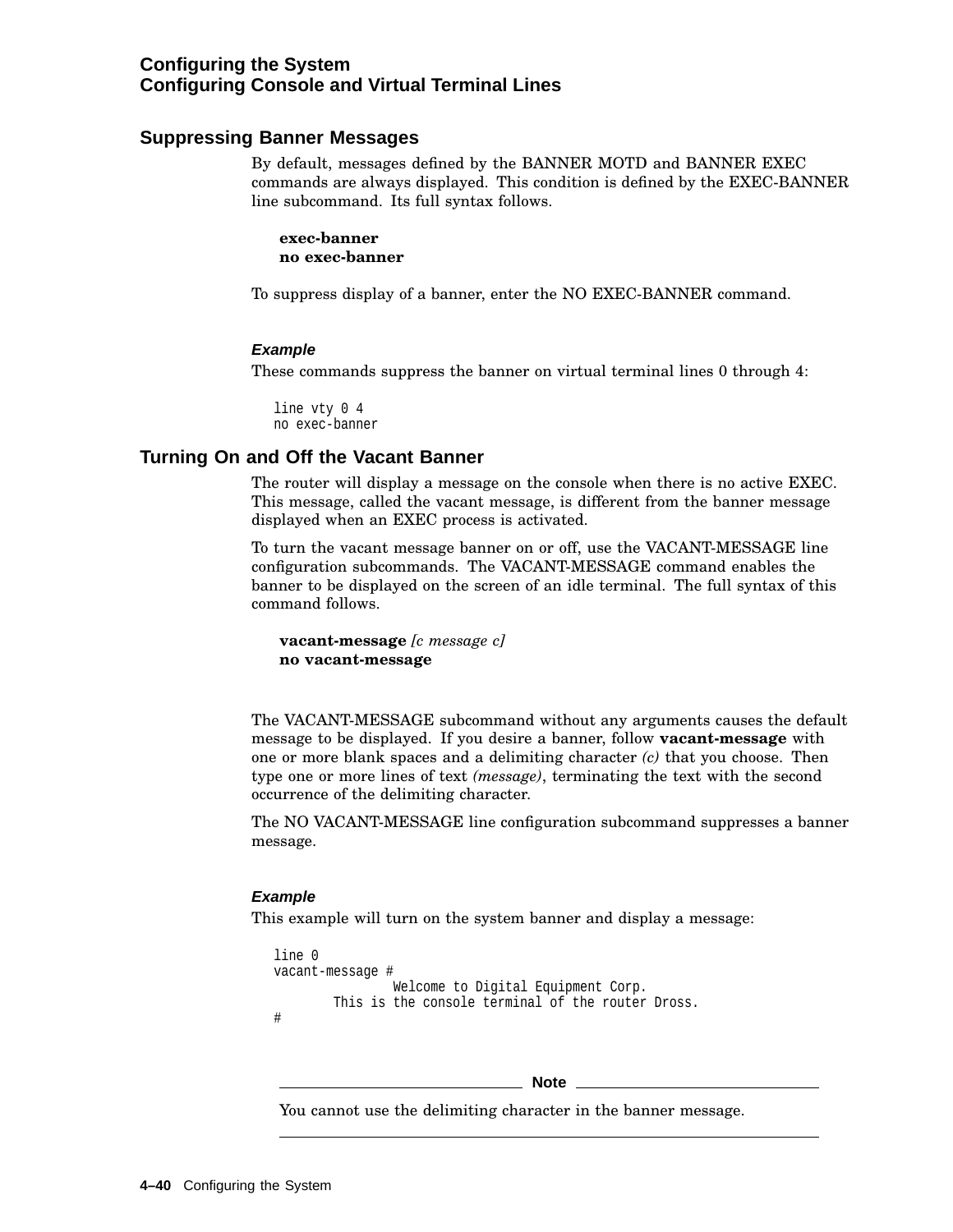## **Setting the Escape Character**

The ESCAPE-CHARACTER line subcommand defines the escape character. The full syntax of this command is as follows:

#### **escape-character** *decimal-number* **no escape-character**

The argument *decimal-number* is the ASCII decimal representation of the desired escape character or an escape character (Ctrl/P, for example). Typing the escape character followed by the X key returns you to the EXEC when you are connected to another computer. The default escape character is Ctrl/^. (See *DECbrouter 90 Products, Configuration and Reference, Volume 3*, Appendix E, "ASCII Character Set," for a list of ASCII characters.)

The operating software interprets break on the console as an attempt to halt the system.

**Note**

Depending upon the configuration register setting, console breaks either will be ignored or will cause the server to shut down. The Break key *cannot* be used as the escape character on the router.

The NO ESCAPE-CHARACTER line configuration subcommand reinstates the default escape character.

#### **Example**

This command changes the escape characters to Ctrl/P (ASCII character 17):

```
!
line 5
escape-character 17
!
```
## **Setting the Terminal Location**

To set the location of the terminal, use the LOCATION line subcommand. The full syntax of this command follows.

**location** *text* **no location**

This subcommand is for informational purposes only; it is not used by any aspects of the system software. The argument *text* is the desired description. The description appears in the output of the EXEC command SYSTAT. A maximum of 80 characters can be entered.

The NO LOCATION subcommand removes the information.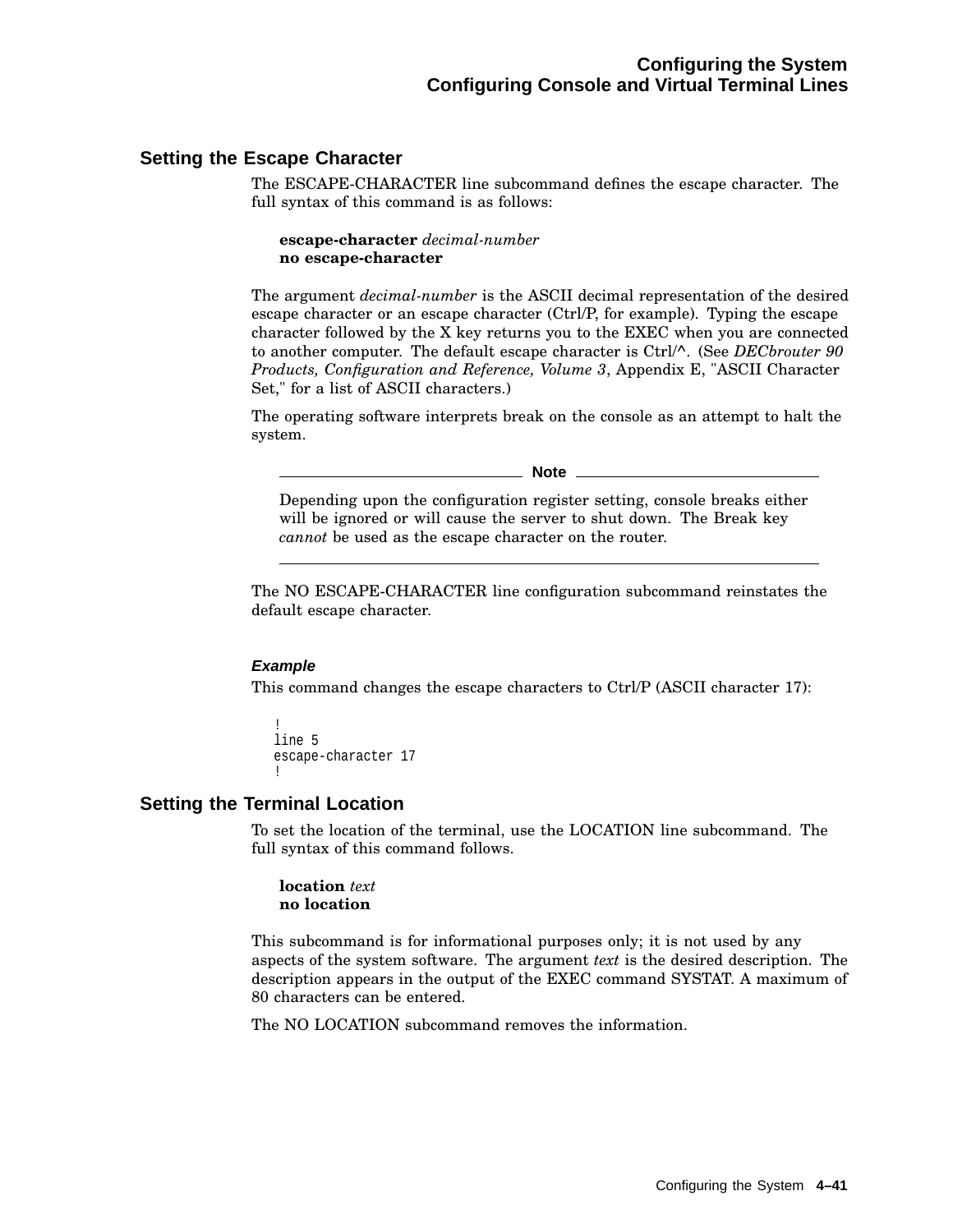## **Configuring the System Configuring Console and Virtual Terminal Lines**

#### **Example**

This command describes the location of the terminal on line 2 as being Andrea's terminal:

```
!
line 2
location Andrea's terminal
!
```
## **Setting the EXEC Timeout Intervals**

The EXEC command interpreter waits for a specified interval of time until the user starts input. If no input is detected, the EXEC resumes the current connection. If no connections exist, the EXEC returns the terminal to the idle state and disconnects the incoming session.

To set this interval, use the EXEC-TIMEOUT line configuration subcommand. The full syntax of the command follows.

**exec-timeout** *minutes [seconds]* **no exec-timeout**

The argument *minutes* is the number of minutes, and the optional argument *seconds* specifies additional interval time in seconds. The default interval is ten minutes; an interval of zero specifies no timeouts.

The NO EXEC-TIMEOUT subcommand removes the timeout definition. It is the same as entering EXEC-TIMEOUT 0.

#### **Examples**

This command sets an interval of 2 minutes, 30 seconds:

```
exec-timeout 2 30
```
This command sets an interval of 10 seconds:

exec-timeout 0 10

#### **Setting the Screen Length**

To set the terminal screen length, use the LENGTH line configuration subcommand. The full syntax of the command follows.

**length** *screen-length* **no length**

The argument *screen-length* is the number of lines on the screen. The router uses this value to determine when to pause during multiple-screen output. The default length is 24 lines. A value of zero disables pausing between screens of output.

The NO LENGTH command is the same as entering the command LENGTH 0.

**Note** \_\_\_\_\_\_\_

Not all commands pay attention to the configured screen length. For example, the SHOW TERMINAL command assumes a screen length of 24 lines or more.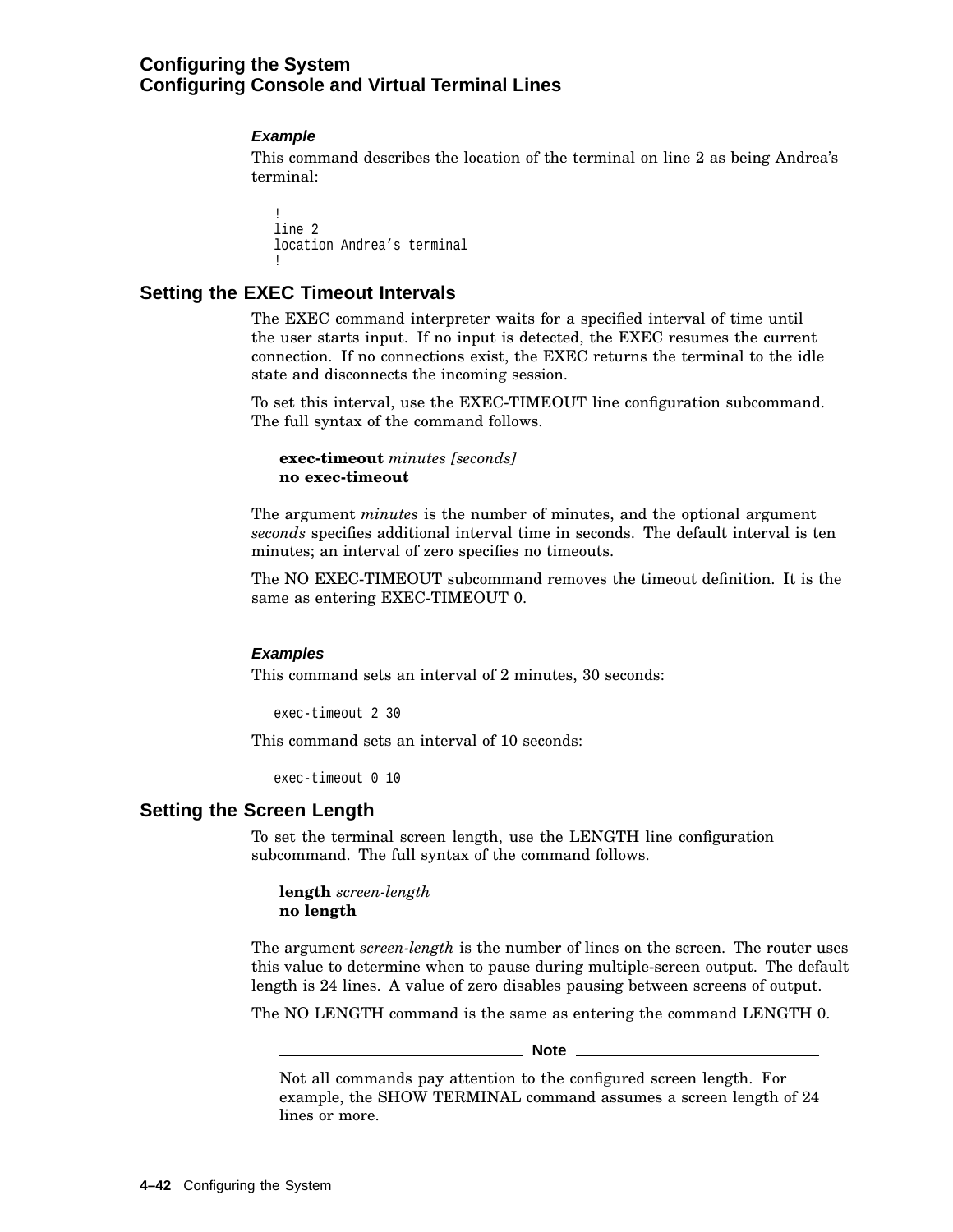## **Setting Notification**

To enable the terminal to notify the user about pending output, use the NOTIFY line subcommand. The full syntax of the command follows.

#### **notify no notify**

The NOTIFY subcommand sets a line to inform a user who has multiple, concurrent Telnet connections when output is pending on a connection other than the current connection.

The NO NOTIFY line configuration subcommand ends notification and is the default.

## **Setting Character Padding**

To set the padding on characters, use the PADDING line configuration subcommand. The full syntax of the command follows.

**padding** *decimal-number count* **no padding** *decimal-number*

The PADDING subcommand sets padding for a specified output character. The argument *decimal-number* is the ASCII decimal representation of the character, and the argument *count* is the number of NUL bytes sent after that character.

The NO PADDING line configuration subcommand removes padding for the specified output character.

The following command pads Return (ASCII character 13) with 25 NUL bytes:

padding 13 25

# **Global System Configuration Command Summary**

This section lists all of the global system configuration commands in alphabetical order.

#### [**no**] **banner** {**motd**| **exec** | **incoming**} *c text c*

Displays the message that the EXEC command interpreter displays whenever a user starts any EXEC process or activates a line. The **motd, exec,** and **incoming** keywords control when the banner message is displayed. The argument c specifies a delimiting character of your choice. The argument *text* specifies the message to be shown on the screen whenever an interface line is activated.

#### [**no**] **boot buffersize** *bytes*

Specifies the size of the buffer to be used for netbooting a host or a network configuration file. The argument *bytes* by default is the size of your nonvolatile memory (32 kilobytes). There is no minimum or maximum size that can be specified.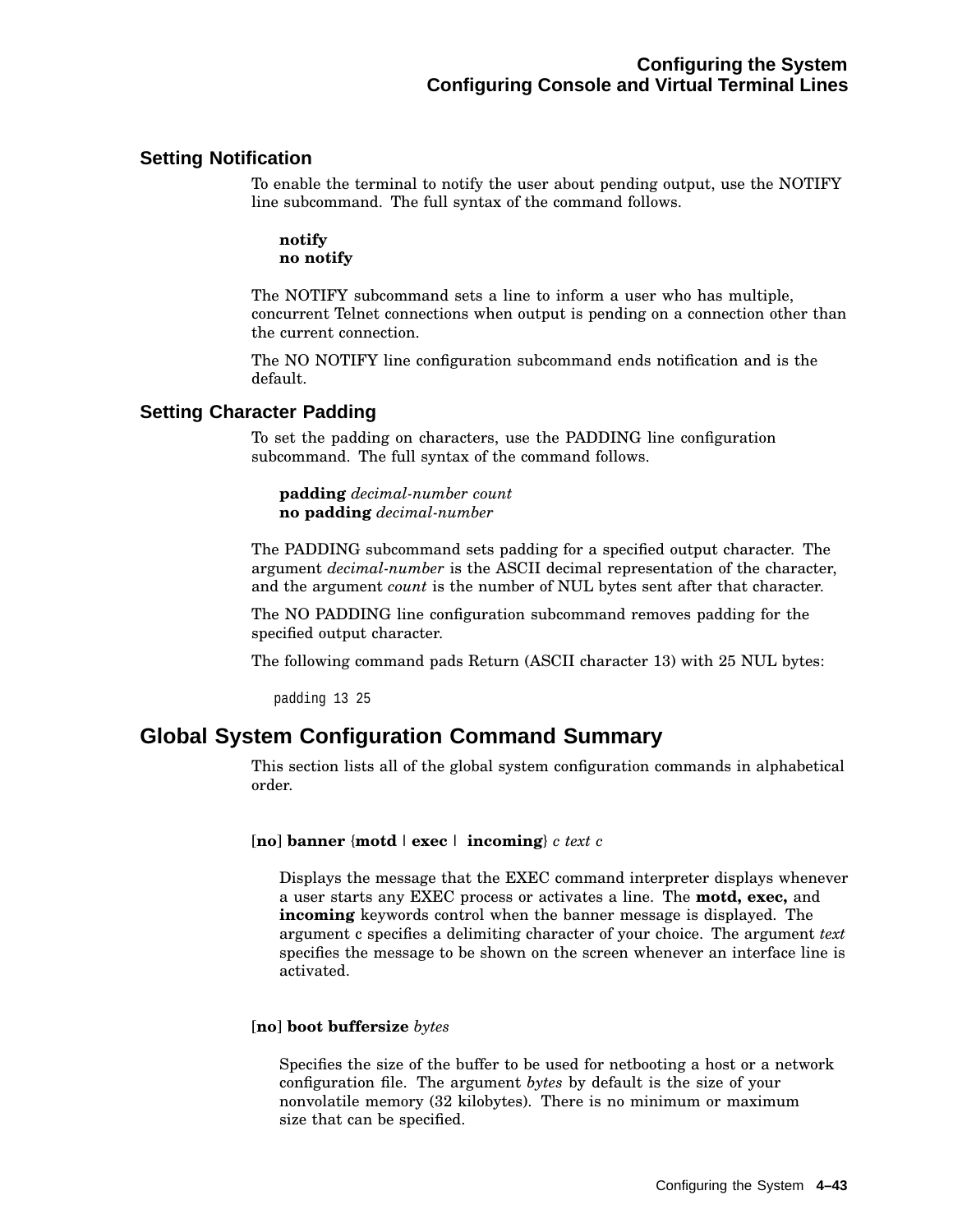#### [**no**] **boot host** *filename [address]*

Specifies the host configuration file name. The argument *filename* is the new name for the host configuration file. If you omit the argument *address*, the DECbrouter 90 uses the default broadcast address of 255.255.255.255. The optional argument *address* allows you to specify a specific network host or a subnet broadcast address.

#### [**no**] **boot network** *filename [address]*

Specifies the network configuration file name. The argument *filename* is the new name for the network configuration file. If you omit the optional argument *address*, the DECbrouter 90 uses the default broadcast address of 255.255.255.255. The optional argument *address* allows you to specify a specific network host or a subnet broadcast address.

#### [**no**] **buffers** {**small** | **middle** | **big** | **large** |**huge**} {**permanent** | **max-free** | **min-free** | **initial**} *number*

Allows a network administrator to adjust initial buffer pool settings and set limits at which temporary buffers are created and destroyed. The first keyword denotes the size of buffers in the pool; the default number of the buffers in a pool is determined by the hardware configuration. The second keyword specifies the buffer management parameter to be changed, as follows:

- **permanent**—The number of permanent buffers that the system tries to allocate.
- **max-free**—The maximum number of free or unallocated buffers in a buffer pool.
- **min-free**—The minimum number of free or unallocated buffers in a buffer pool.
- **initial**—The number of additional temporary buffers that should be allocated when the system is reloaded.

The argument *number* specifies the number of buffers to be allocated.

The NO BUFFERS command with appropriate keywords and arguments restores the default buffer values.

#### [**no**] **buffers huge size** *number*

Dynamically resizes all huge buffers to the value that you supply. The buffer size cannot be lowered below the default. The argument *number* specifies the number of buffers to be allocated. The **no** version of the command with the keyword and argument restores the default buffer values.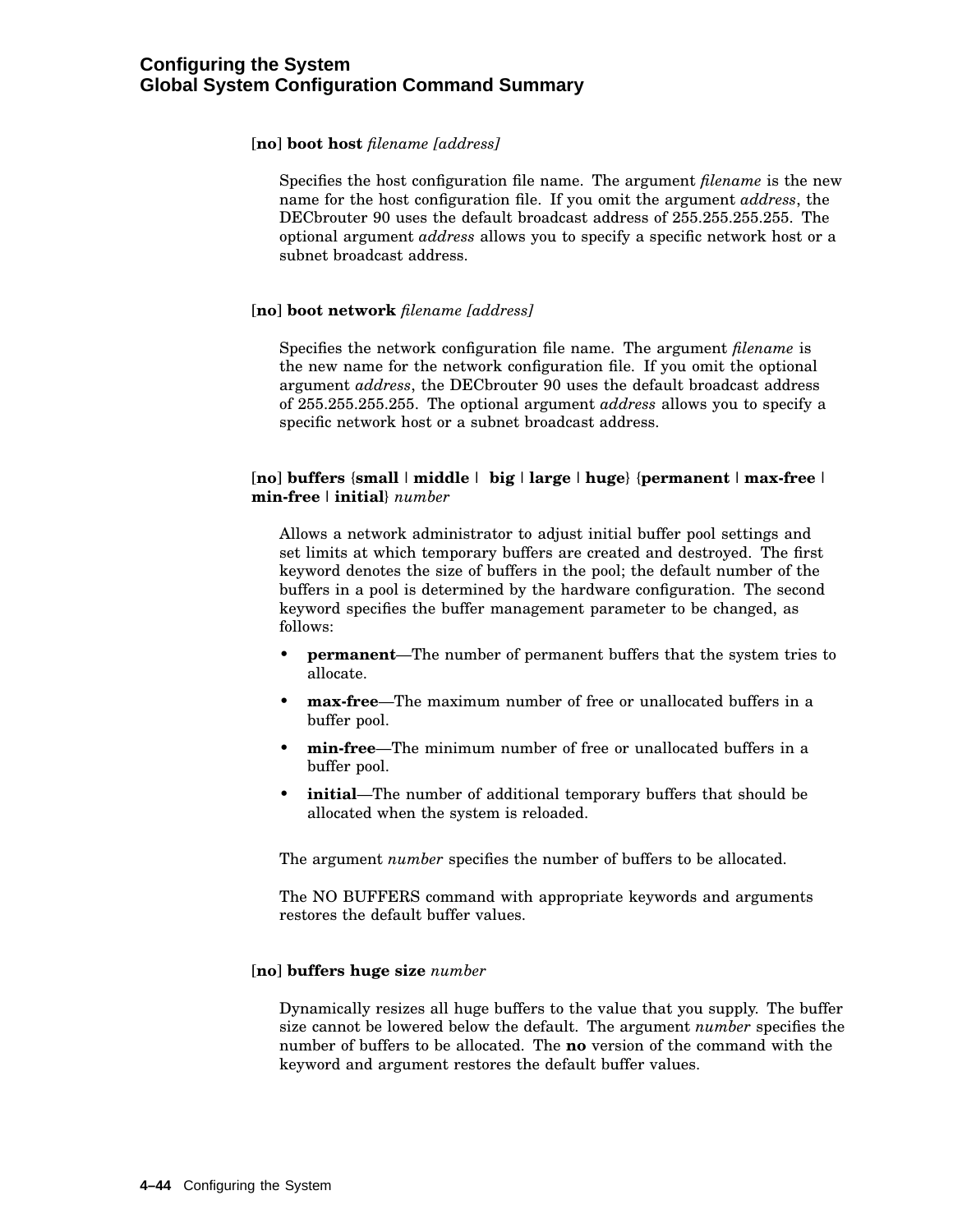#### **copy flash tftp**

Copies a flash TFTP image back to a TFTP server.

#### **copy tftp flash**

Copies a TFTP image into the current flash configuration.

#### **copy mop flash**

Copies a MOP image into the current flash configuration.

#### **default-value exec-character-bits** {**8** | **7**}

Configures the character widths of EXEC and configuration command characters. The default value is 7 bits, which results in the use of a 7-bit ASCII character set. Configuring the EXEC character width to 8 bits allows you to add special graphical and international characters in banners and prompts.

#### **default-value special-character-bits** {**8** | **7**}

Configures the number of characters used in special characters such as software flow control, hold, escape, and disconnect characters. The default special-character width is 7. Configuring the width to 8 allows you to use twice as many special characters as with the 7-bit setting.

#### **enable**

Allows you to enter the privileged command level.

#### **enable password** *password*

Assigns a password for the privileged command level. The argument *password* is case-sensitive and specifies the password prompted for in response to the EXEC command ENABLE.

## [**no**] **enable last-resort** {**succeed**|**password**}

Allows you to specify what happens if the TACACS servers used by the ENABLE command do not respond. The default action is to fail. The keywords change this default action:

• **succeed**—Allows you to enable without further question.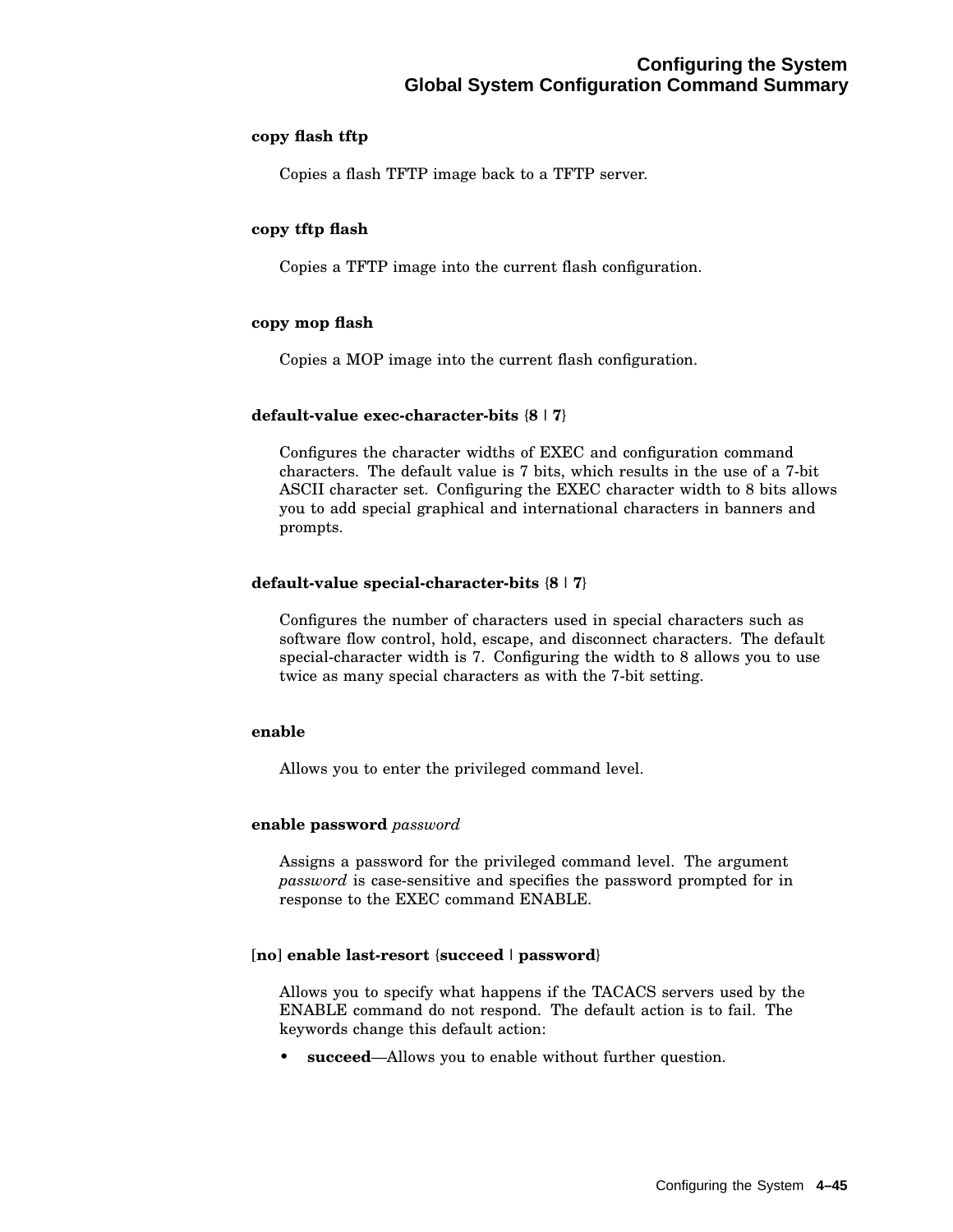## **Configuring the System Global System Configuration Command Summary**

• **password**—Allows you to enable by entering the privileged command level.

The **no** version of the command restores the default.

#### [**no**] **enable use-tacacs**

Enables or disables use of TACACS to check the user ID and password supplied to the EXEC ENABLE command.

#### **hostname** *name*

Specifies the name for the router. The default is *Router*.

#### [**no**] **logging** *internet-address*

Identifies a syslog server host to receive logging messages. The argument *internet-address* is the Internet address of the host.The NO LOGGING command deletes the syslog server with the specified address from the list of syslogs.

#### [**no**] **logging buffered**

Copies logging messages to an internal buffer instead of writing them to the console. The **no** version of the command cancels this behavior and writes messages to the console terminal; this is the default.

#### [**no**] **logging console** *level*

Limits the logging of messages displayed on the console terminal to messages with a level at or above the specified severity, which is specified by the *level* argument. The argument *level* can be one of the following keywords, listed here in order from the most severe to the least severe level.

- **emergencies**—System unusable
- **alerts**—Immediate action needed
- **critical**—Critical conditions
- **errors**—Error conditions
- **warnings**—Warning conditions (default)
- **notification**—Normal but significant conditions
- **informational**—Informational messages only
- **debugging**—Debugging messages

The NO LOGGING CONSOLE command disables logging to the console terminal.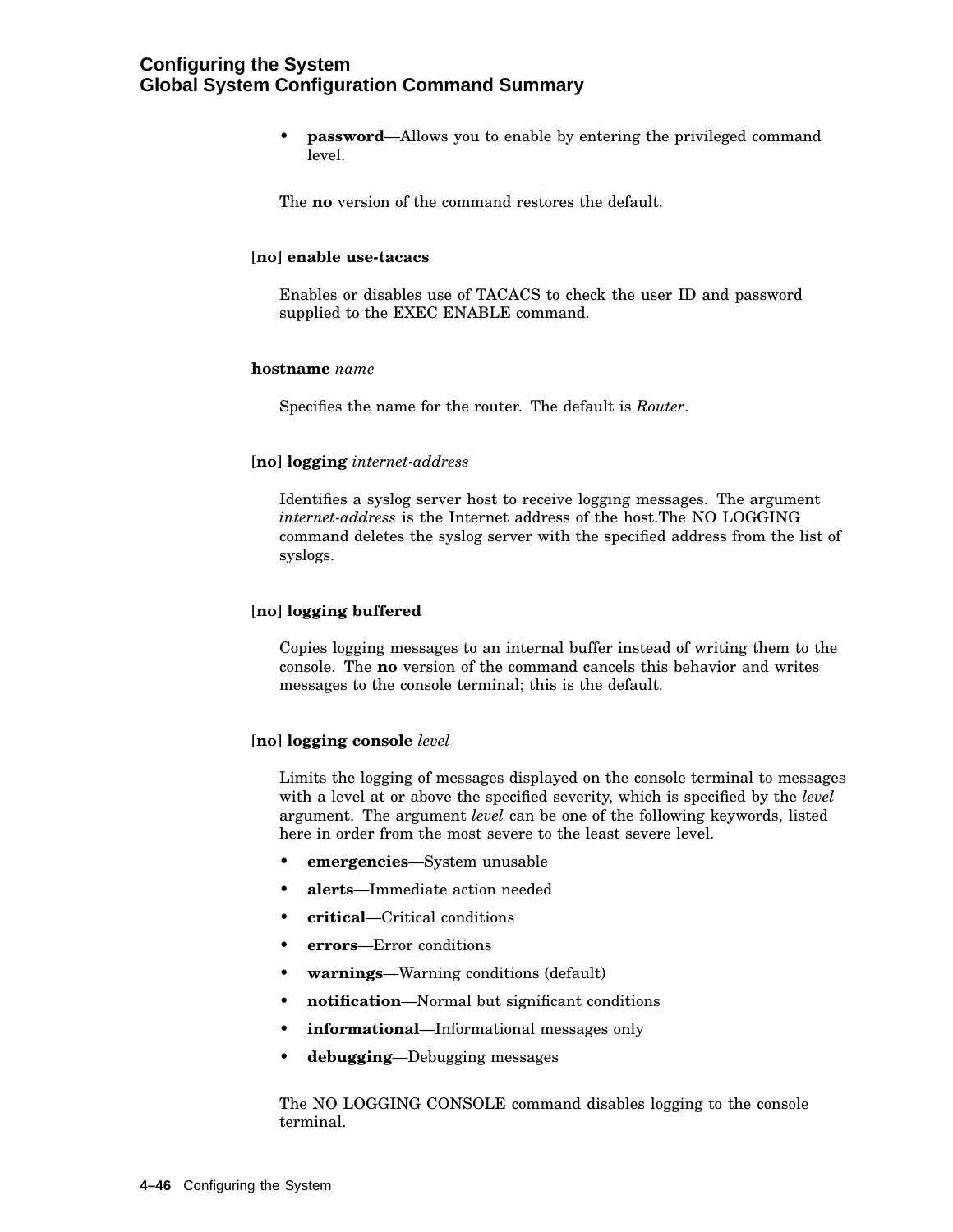#### [**no**] **logging monitor** *level*

Limits the logging messages displayed on terminal lines other than the console line to messages with a level at or above *level*. The argument *level* is one of the keywords described for the LOGGING CONSOLE command. The NO LOGGING MONITOR command disables logging to terminal lines other than the console line.

#### [**no**] **logging on**

Enables or disables message logging to all supported destinations except the console. Enabled message logging is the default.

#### [**no**] **logging trap** *level*

Limits the logging messages sent to syslog servers to messages with a level at or above *level*. The argument *level* is one of the keywords described for the LOGGING CONSOLE command.

#### [**no**] **service** *keyword*

Tailors the router's use of network-based services. The argument *keyword* is one of the following:

- **config**—Specifies TFTP autoloading of configuration files; disabled by default on system with nonvolatile memory.
- **decimal-tty**—Specifies that line numbers be displayed and interpreted as decimal numbers rather than octal numbers; disabled by default.
- **finger**—Allows finger protocol requests (defined in RFC 742) to be made of the router; enabled by default.
- **password-encryption**—Displays passwords in encrypted form when a SHOW CONFIG command is issued.
- **tcp-keepalives-**{**in**| **out**}—Generates keepalive packets on idle network connections. The **in** keyword generates them on incoming connections; the **out** keyword generates them on outgoing connections.

The NO SERVICE command disables the specified service or function.

#### **no snmp-server**

Disables the SNMP operations.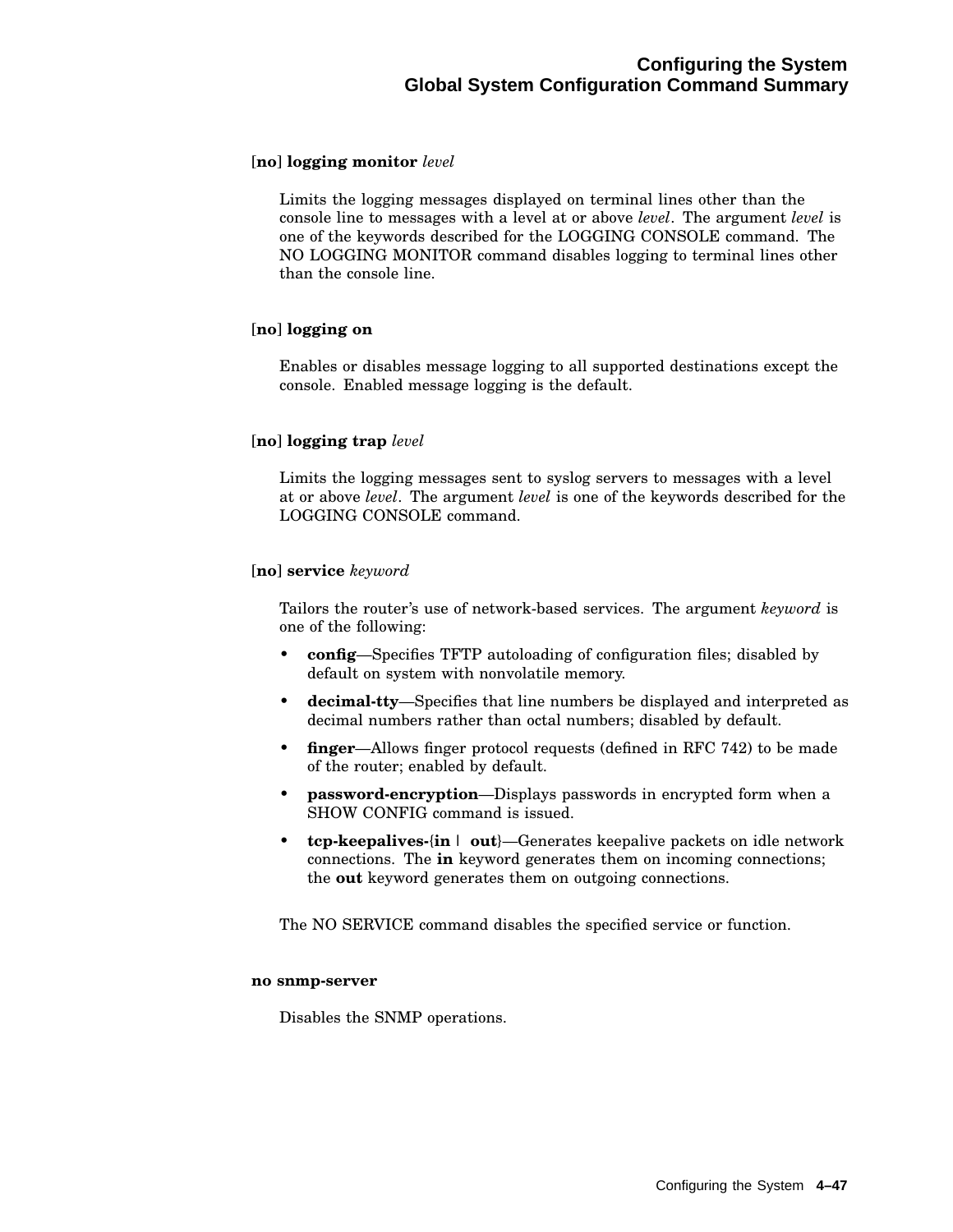#### [**no**] **snmp-server access-list** *list*

Sets up an access list that determines which hosts can send requests to the DECbrouter 90. The argument list is an integer from 1 through 99 that specifies an IP access list.

#### [**no**] **snmp-server community** *string* [**RO** | **RW**] [*list*]

Enables or disables SNMP server operation on the DECbrouter 90. The argument *string* specifies a community string that acts like a password and permits access to the SNMP protocol.

#### [**no**] **snmp-server host** *address community-string* [**snmp| tty**]

Specifies which host or hosts should receive TRAP messages. Issue the SNMP-SERVER HOST command once for each host acting as a TRAP recipient. The argument *address* is the name or Internet address of the host. The argument *community-string* is the password-like community string set with the SNMP-SERVER COMMUNITY command. These optional keywords direct the TRAP:

- **snmp**—Causes all SNMP-type TRAP messages to be sent and starts the DECbrouter 90-specific RELOAD TRAP message.
- **tty**—Causes TCP connection TRAP messages to be included.

#### [**no**] **snmp-server packetsize** *bytes*

Sets or removes control over the largest SNMP packet size permitted when the SNMP server is receiving a request or generating a reply. The argument bytes is a byte count from 484 through 8192. The default is 484.

#### [**no**] **snmp-server queue-length** *length*

Defines the length of the message queue for each TRAP host. The argument *length* is the number of TRAP events that can be held before the queue must be emptied; the default is ten. The **no** version of the command resets the queue length to the default.

#### [**no**] **snmp-server system-shutdown**

Allows or restricts use of the SNMP message reload feature and prevents an SNMP system shutdown request from resetting the DECbrouter 90 agent.

#### [**no**] **snmp-server trap-authentication**

Allows or restricts the DECbrouter 90 from sending a TRAP message when it receives a packet with an incorrect community string.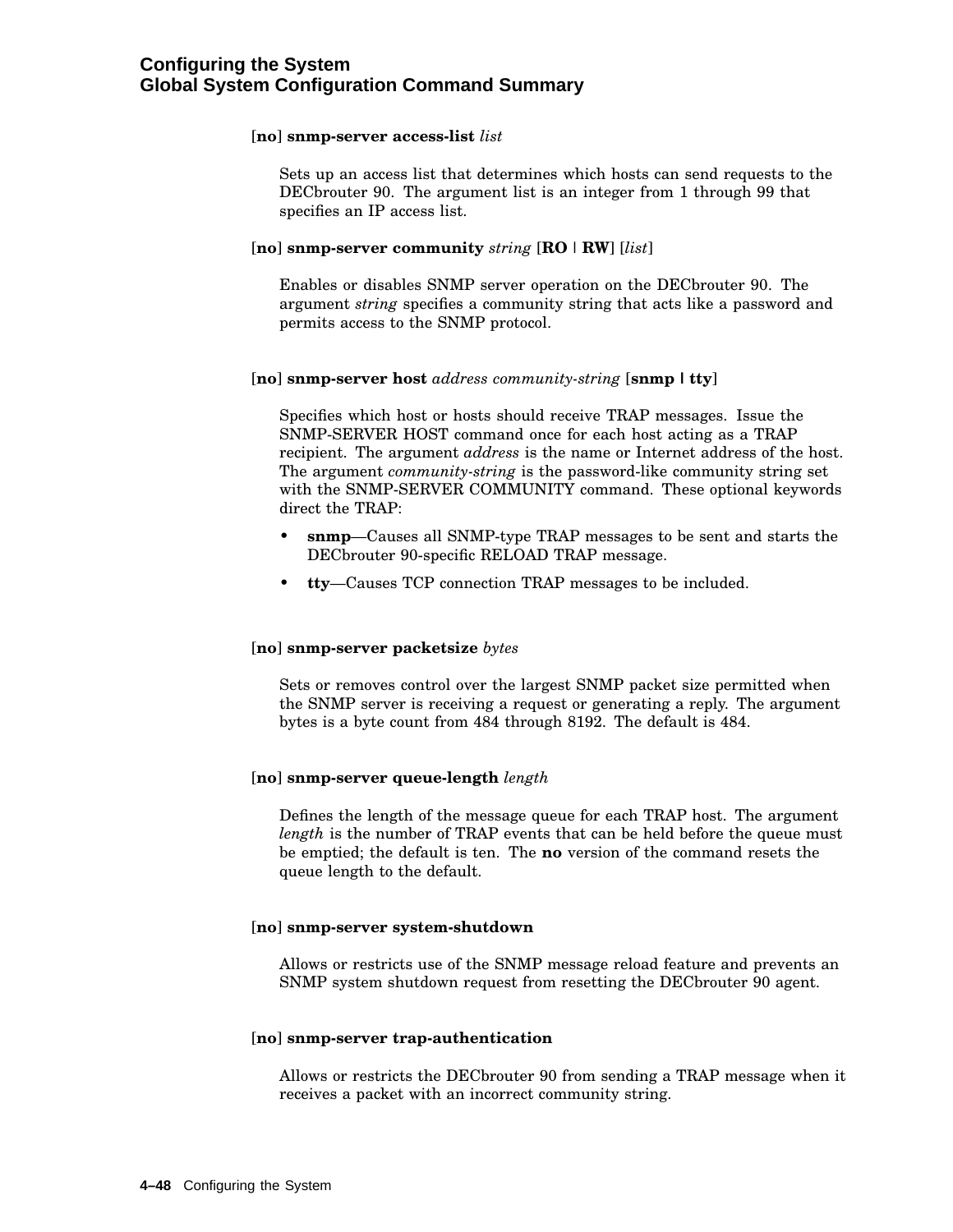#### [**no**] **snmp-server trap-timeout** *seconds*

Defines how often to try resending TRAP messages on the retransmission queue. The argument *seconds* sets the interval for resending the messages. The default is set to 30 seconds. The **no** form of the command restores the default.

#### [**no**] **tacacs-server attempts** *count*

Controls the number of login attempts that can be made on a line set up for TACACS verification. The argument *count* is the number of attempts. The default is three attempts.

#### [**no**] **tacacs-server authenticate** {**connect** | **enable**}

Specifies that a response is required from the network or communication server to indicate whether the user can perform the indicated action. Actions that require a response include the following:

- **connect**—User makes TCP connections.
- **enable**—User enters the ENABLE command.

The **no** form of the command disables the action.

#### [**no**] **tacacs-server extended**

Enables or disables an extended TACACS mode. This mode provides information about the terminal requests for use in setting up UNIX auditing trails and accounting files for tracking use of terminal servers and routers.

#### [**no**] **tacacs-server host** *name*

Specifies a TACACS host. The argument name is the name or Internet address of the host. You can use multiple commands to specify multiple hosts.

#### [**no**] **tacacs-server last-resort** {**password** | **succeed**}

Causes the DECbrouter 90 to request the privileged password as verification, or forces successful login without further input from the user, depending upon the keyword specified.

- **password**—Allows the user to access the privileged-level command mode by entering the password set by the ENABLE command.
- **succeed**—Allows the user to access the privileged-level command mode without further question.

The **no** form of the command disables the action.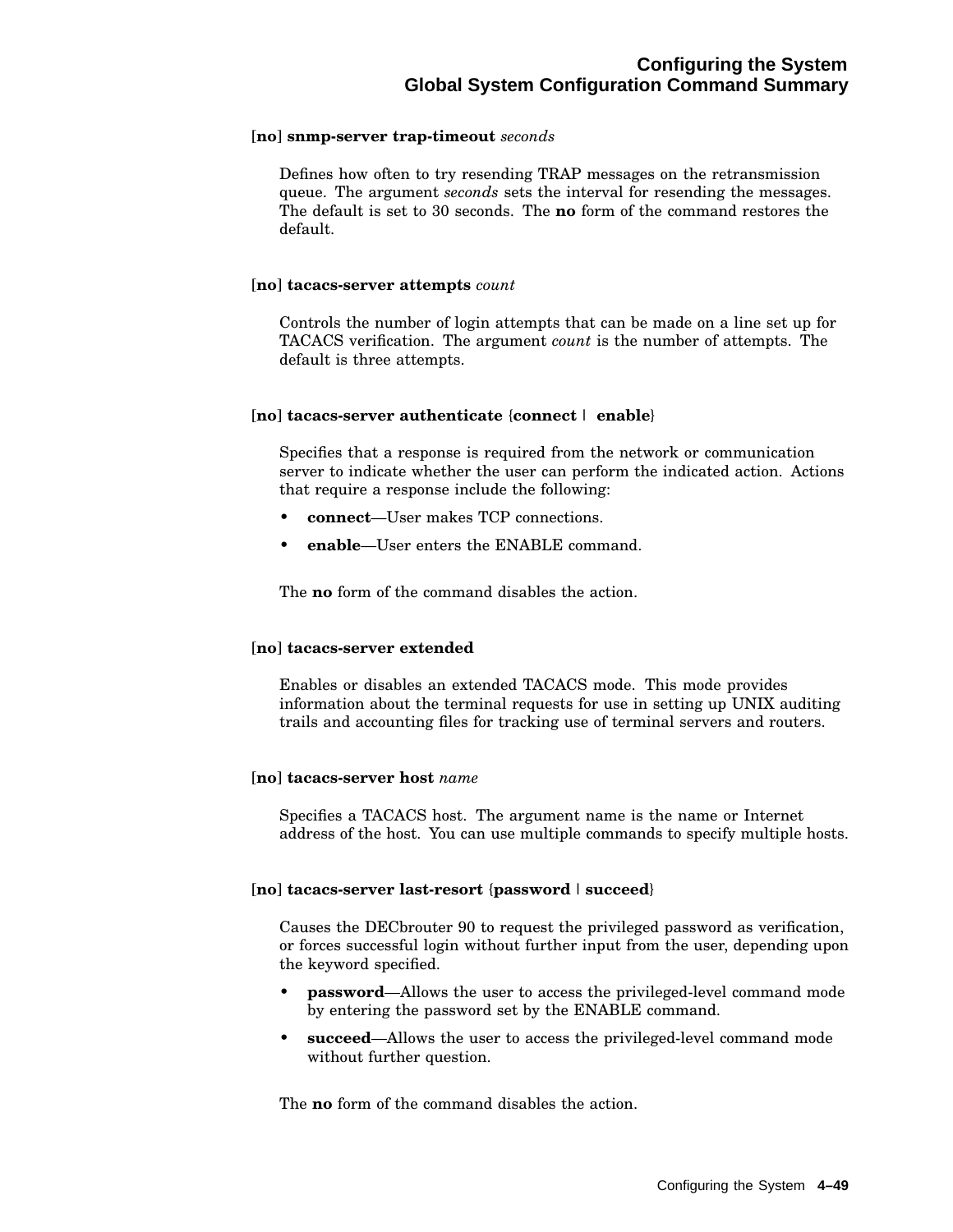#### [**no**] **tacacs-server notify** {**connect** | **enable** | **logout**}

Causes a message to be transmitted to the TACACS server, with retransmission being performed by a background process for up to five minutes. The keywords specify notification of the TACACS server whenever a user does one of the following:

- **connect**—Makes TCP connections.
- **enable**—Enters the ENABLE command.
- **logout**—Logs out.

The **no** form of the command disables the messages.

#### **tacacs-server optional-passwords**

Specifies that the first TACACS request to a TACACS server is made without password verification. Supports all TACACS requests—login, SLIP and enable.

#### [**no**] **tacacs-server retransmit** *retries*

Specifies the number of times the server will search the list of TACACS server hosts before giving up. The argument *retries* is the retransmit count. The default is two retries. The **no** form of the command restores the default.

#### [**no**] **tacacs-server timeout** *seconds*

Sets the interval the server waits for a server host to reply. The argument *seconds* specifies the number of seconds. The default interval is five seconds. The **no** form of the command restores the default.

#### [**no**] **tftp-server system** *filename ip-access-list*

Specifies or removes TFTP server operation for the DECbrouter 90. The argument *filename* is the name given to the router flash ROM file, and the argument *access-list* is an IP access list number.

```
username name[ nopassword|password encryptiontype password]
username name [accesslist number]
username name [autocommand command]
username name [noescape] [nohangup]
```
Creates special-case user name-based authentications. Multiple USERNAME commands can be used to specify options for a single user.

The **nopassword** keyword means that no password is required for this user to log in. This is usually most useful in combination with the **autocommand** keyword.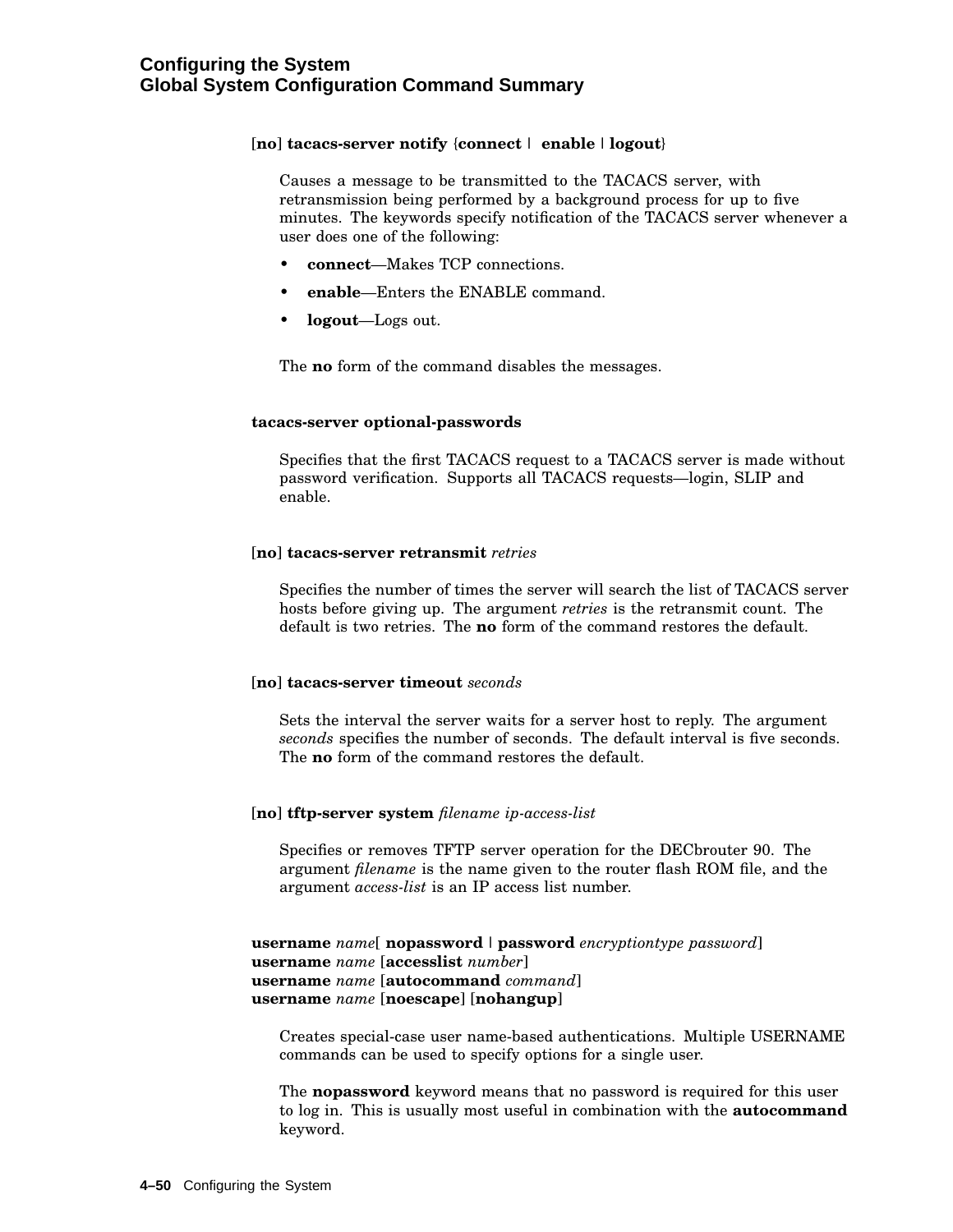The **password** keyword specifies a possibly encrypted password for this user name.

The *encryptiontype* argument is a single-digit number. Currently defined encryption types are 0, which means no encryption, and 7, which specifies a Digital-defined encryption algorithm. Passwords entered unencrypted are written out with the Digital encryption. Passwords can contain embedded spaces and must be the last option specified in the USERNAME command.

The **accesslist** keyword specifies an outgoing access list that overrides the access list specified in the ACCESS CLASS line configuration subcommand. It is used for the duration of the user's session. The access list number is specified by the *number* argument.

The **autocommand** keyword causes the command specified by the *command* argument to be issued automatically after the user logs in. When the command is complete, the session is terminated. As the command can be any length and contain embedded spaces, commands using the **autocommand** keyword must be the last option on the line.

The **noescape** keyword prevents a user from using an escape character on the host to which he is connected.

The **nohangup** keyword prevents the DECbrouter 90 from disconnecting the user after an automatic command (set up with the **autocommand** keyword) has completed. Another login prompt is provided to the user.

## **Line Configuration Subcommand Summary**

This section contains a summary of all the line configuration subcommands in alphabetical order.

#### [**no**] **access-class** *list* {**in| out**}

Restricts or permits connections on a line or group of lines to certain Internet addresses. The argument list is an integer from 1 through 99 that identifies a specific access list of Internet addresses. The keyword **in** applies to incoming connections; the keyword **out** applies to outgoing Telnet connections.

#### [**no**] **escape-character** *decimal-number*

Sets or removes the escape character on the specified line. The argument *decimal-number* is either the ASCII decimal representation of the character or a control sequence (Ctrl/E, for example). The default escape character is Ctrl/^.

#### [**no**] **exec-banner**

Enables or disables a banner. By default, a banner is displayed on the console. To suppress display of a banner, enter the **no** variation of the command.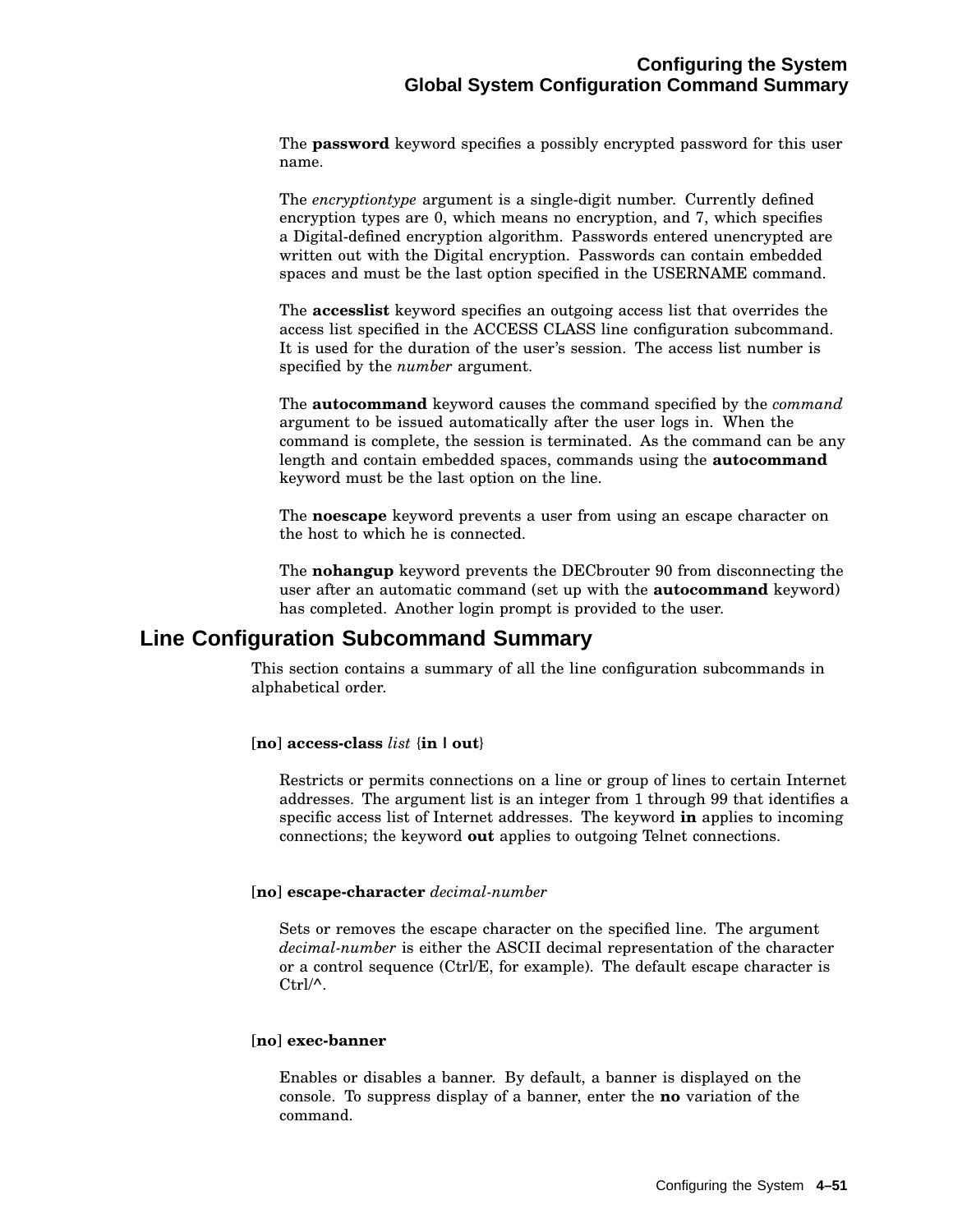## **Configuring the System Line Configuration Subcommand Summary**

#### **exec-character-bits** {**8** | **7**}

Configures the character widths of EXEC and configuration command characters. The default value is 7 bits, which results in the use of a 7-bit ASCII character set. Configuring the EXEC character width to 8 allows you to add special graphical and international characters in banners and prompts.

#### [**no**] **exec-timeout** *minutes [seconds]*

Sets the interval the EXEC waits for user input before resuming the current connection, or if no connections exist, before returning the terminal to the idle state and disconnecting the incoming session. The argument *minutes* is the number of minutes, and the optional argument *seconds* specifies additional interval time in seconds. The default interval is ten minutes; an interval of zero specifies no timeouts. The **no** form of the command restores the default.

#### [**no**] **length** *screen-length*

Sets the terminal screen length. The argument *screen-length* is the number of lines on the screen. The DECbrouter 90 uses this value to determine when to pause during multiple-screen output. The default length is 24 lines. A value of 0 (zero) or the **no** form of the command disables pausing between screens of output.

#### **line** [*type-keyword*] *first-line* [*last-line*]

Identifies a specific line for configuration and starts line configuration command collection. The optional argument *type-keyword* specifies the type of line to be configured; it can be **console, aux,** or **vty**. When the line type is specified, the argument first-line is the relative number of the terminal line (or the first line in a contiguous group) you want to configure. The optional argument *last-line* is the relative number of the last line in a contiguous group you want to configure. If you omit *type*, then *first-line* and *last-line* are absolute rather than relative line numbers.

#### **line aux** *port-address*

This variation of the LINE command configures the auxiliary port. When configuring the auxiliary port, address it as line 0.

#### [**no**] **location** *text*

Enters or removes information-only data about the terminal location and/or status. The argument *text* is the desired description.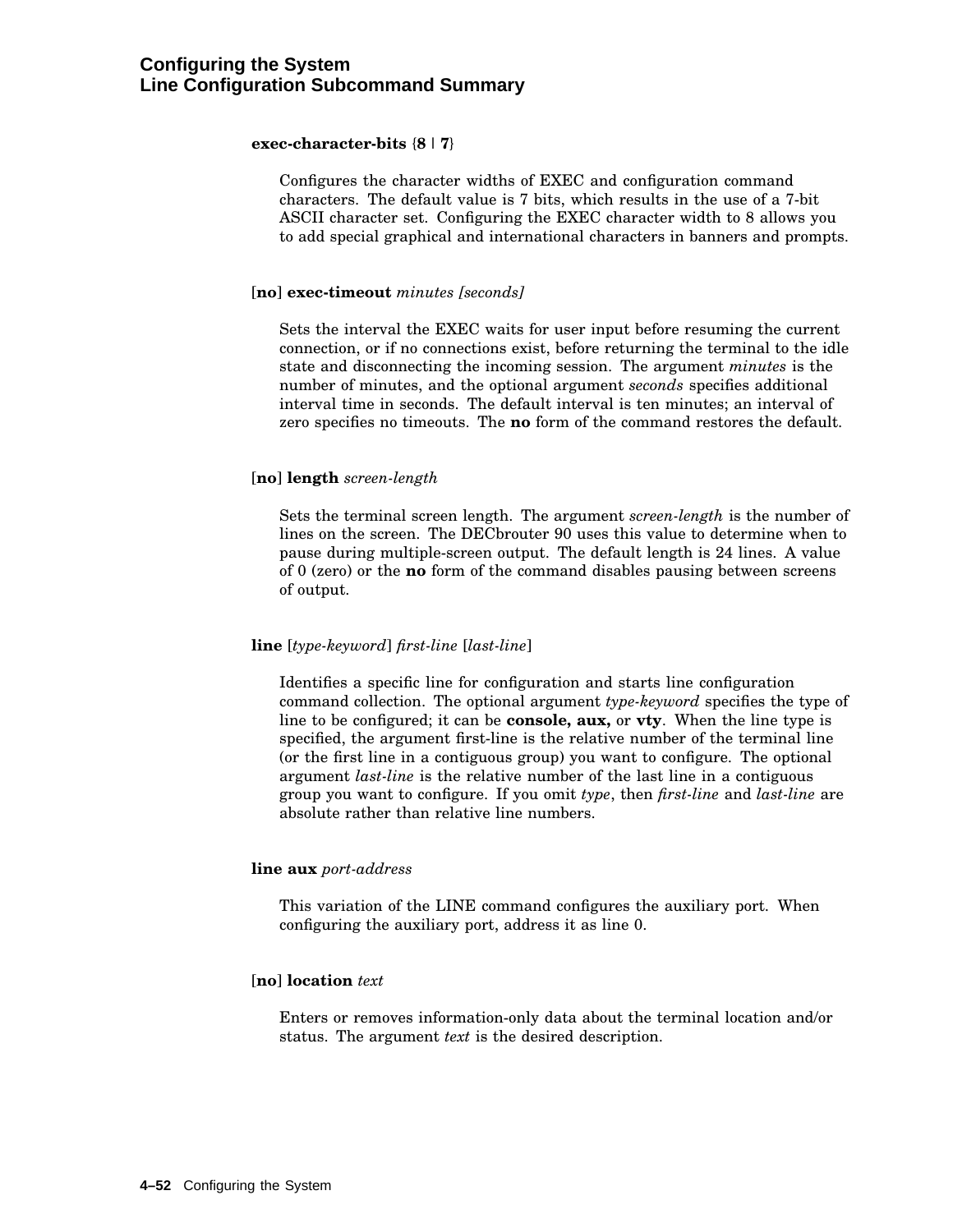#### [**no**] **login**

Enables or disables password-checking for the password specified by the PASSWORD command.

#### [**no**] **login tacacs**

Causes the TACACS user ID and password checking mechanism to be used instead of the regular password checking. The **no** form of the command disables this mechanism.

#### [**no**] **notify**

Enables or disables line notification of a user who has multiple, concurrent Telnet connections when output is pending on a connection other than the current line.

#### [**no**] **padding** *decimal-number count*

Sets or unsets padding for a specified output character. The argument *decimal-number* is the ASCII decimal representation of the character; and the argument *count* is the number of NUL bytes sent after that character.

#### [**no**] **password** *text*

Specifies a password. The text argument specifies a password. It can contain any alphanumeric characters, including spaces, up to 80 characters. The **no** version of the command removes the specified password.

#### [**no**] **service password-encryption**

Controls whether privileged command and line passwords are encrypted. The **no** version of the command turns off password encryption.

#### **special-character-bits** {**8** | **7**}

Configures the number of characters used in special characters such as software flow control and escape characters. The default special-character width is 7. Configuring the width to 8 bits allows you to use twice as many special characters as with the 7-bit setting.

#### [**no**] **vacant-message** [*c message c*]

Controls whether or not a banner is displayed on the screen of an idle terminal. The command without any arguments causes the default message to be displayed. The NO VACANT-MESSAGE command suppresses a banner message. To display a banner, follow **vacant-message** with one or more blank spaces and a delimiting character (*c*) that you choose, then type one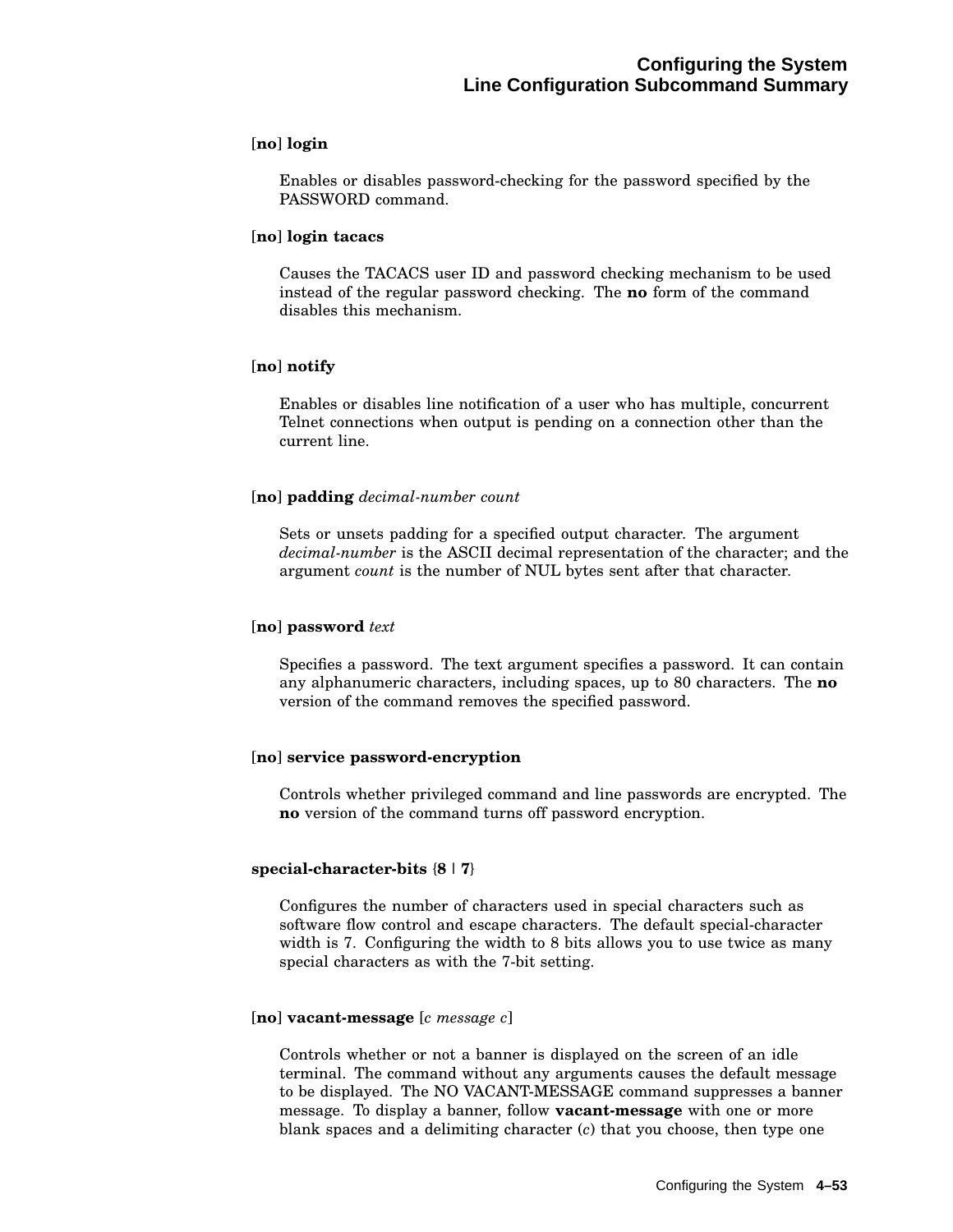## **Configuring the System Line Configuration Subcommand Summary**

or more lines of text (*message*), and terminate the text with the second occurrence of the delimiting character.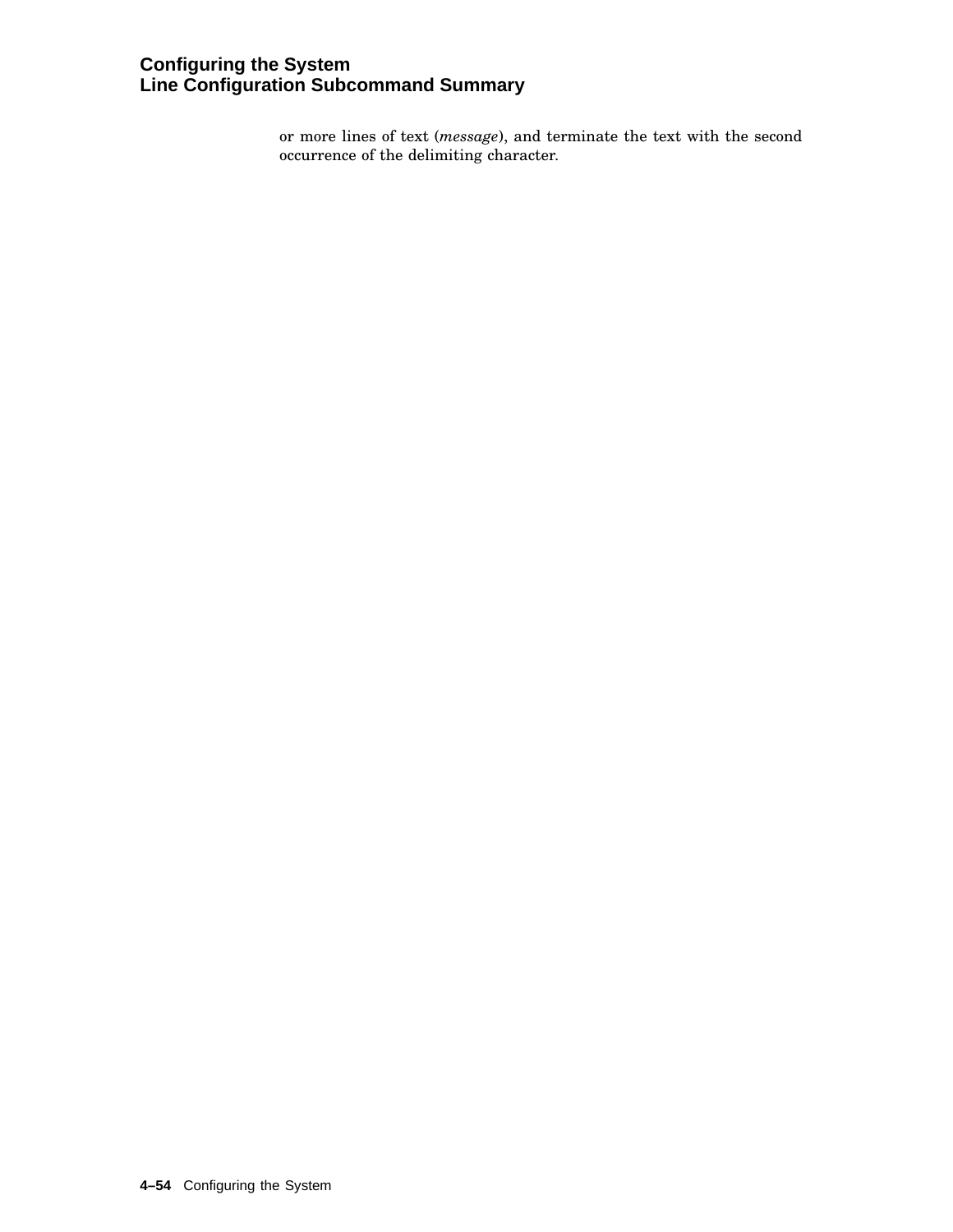# **5 Using MOP**

This chapter provides information about how to use Digital Equipment Corporation's Maintenance Operation Protocol (MOP). It includes the following topics:

- Overview of MOP and configuring MOP on your router
- Using MOP to copy an image into Flash memory and to boot from a MOP boot server
- Network configurator support and remote system management
- Debugging MOP

There is a command summary at the end of the chapter.

**Note**

The device referred to as a "MOP boot server" in this chapter can be any device running a Digital operating system that supports MOP. This includes a range of devices, from a VMS timesharing system to an Infoserver 150.

## **MOP Overview**

Digital Equipment Corporation's MOP is supported on Ethernet and serial interfaces. The DECbrouter 90 supports the following MOP features:

- Periodic ID messages (MOP SYSID) The router periodically broadcasts "hello" messages that are used by network management tools to produce network maps.
- System software loading Loads system software from a MOP boot server over the network.
- Flash memory loading Copies system software updates to Flash memory over the network.
- Remote router management Establishes a connection from a MOP boot server to a virtual port on the router to re- configure or examine the state of the router.

MOP was designed to be used for basic management of network components. It is a special-purpose protocol that does not support many of the features supported by other protocols.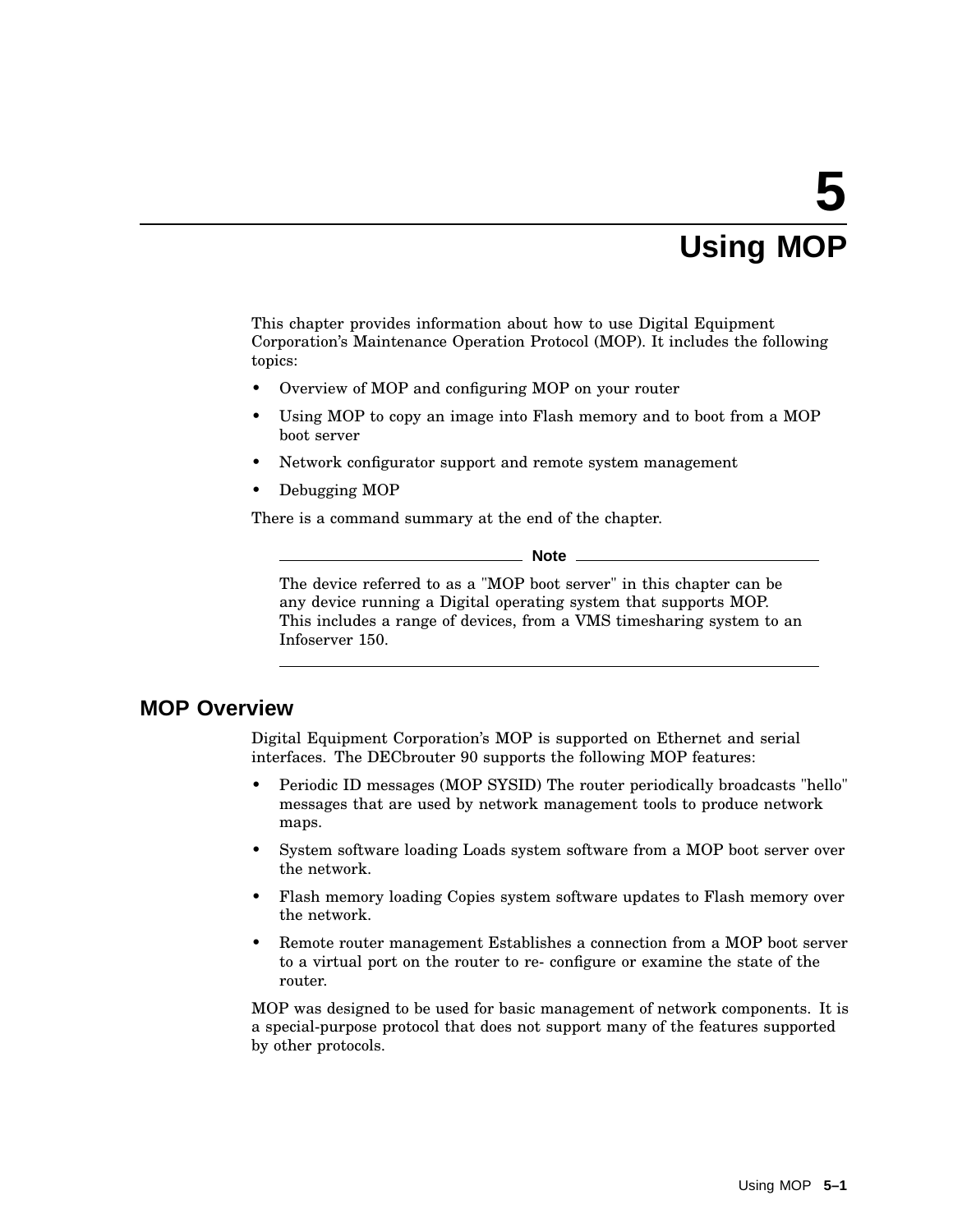MOP can only be used between systems connected to the same local area network or between systems connected by transparent bridging. It cannot be routed, because it does not have a network layer. MOP does not store connection context information, so only one MOP function can be active on an interface. For example, only one MOP virtual terminal session can be supported at one time.

MOP references a system by its MAC address, which can be displayed by using the SHOW INTERFACE command. When referring to a remote system, you may have to specify both an interface and a MAC address.

**Note**

If you bridge MOP and use filters, note that all MOP file-loading operations use the protocol type 6001 and the multicast address AB00.0001.0000. All other MOP opera- tions use the protocol type 6002 and the multicast address AB00.0002.0000.

# **Configuring MOP**

This section describes how to configure MOP using global and interface configuration commands.

# **Enabling MOP for an Interface**

To enable MOP on an interface, use the following interface configuration subcommand:

**mop enabled no mop enabled**

This command enables all MOP operations on an interface. MOP is enabled by default on Ethernet interfaces and disabled on all other interfaces. Use the NO MOP ENABLED command to disable MOP.

#### **Example**

The following example enables MOP on interface serial 0:

```
interface serial 0
mop enabled
```
# **Sending MOP System ID Messages**

If MOP is enabled on an interface, it will transmit a system ID message every 8 to 12 minutes by default. This message is used by various network management tools. Use the following interface subcommand to configure your router to send system ID messages:

**mop sysid no mop sysid**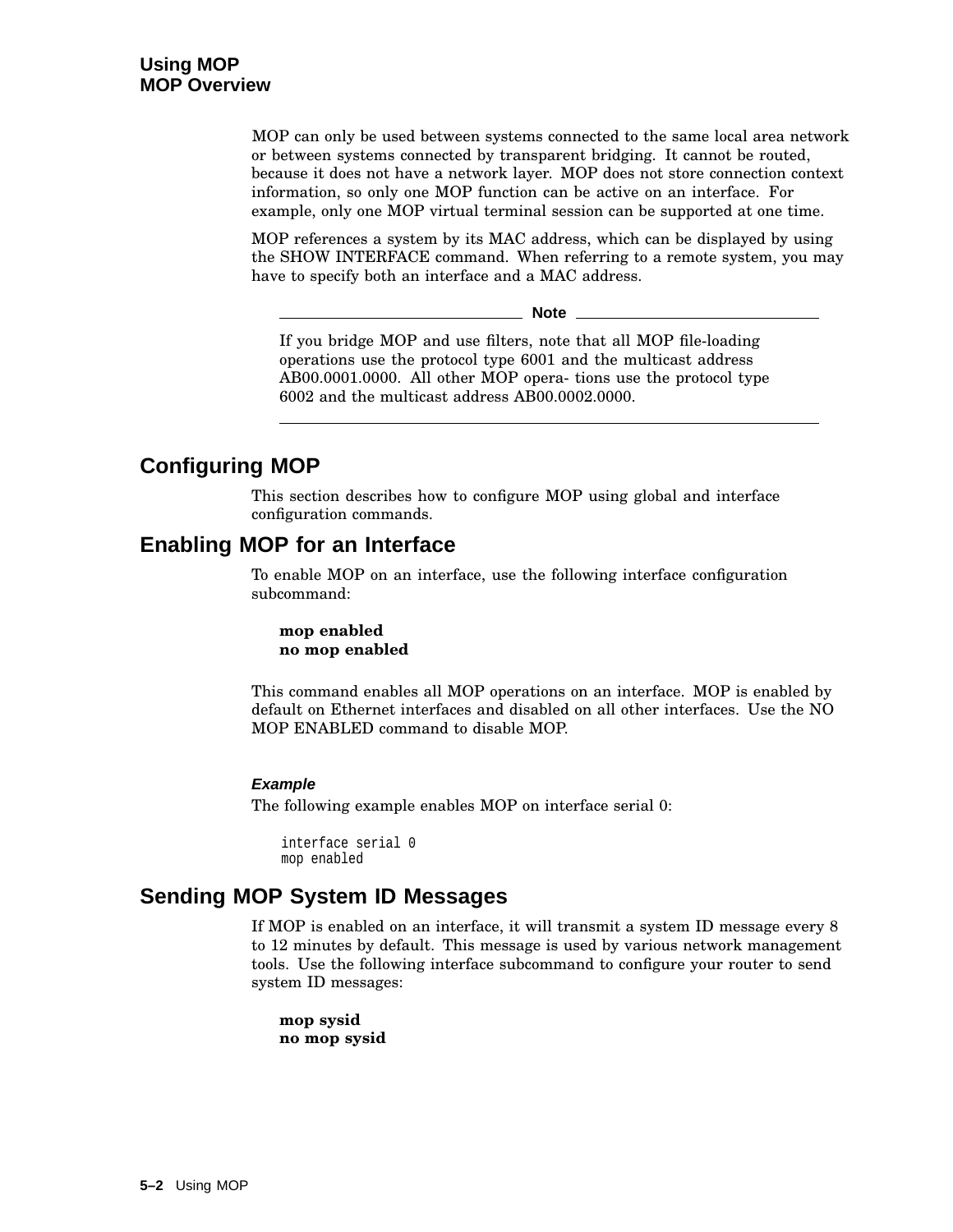If you do not use the network management tools and are concerned about network traffic levels (for example, over slow serial lines), use the NO MOP SYSID command to disable system ID messages. With system ID messages disabled, you can use MOP but the router will not generate system ID messages.

#### **Example**

The following configuration disables MOP system ID messages on interface serial  $0^{\circ}$ 

interface serial 0 mop enabled no mop sysid

#### **Network Configurator Support**

MOP includes network management software called the network configurator. MOP maintains protocol messages that the network configurator uses to generate a network map, which is a list of the stations operating on a LAN. Every 8 to 12 minutes, a system that supports MOP sends out a system ID message informing management stations of its existence.

Within the system ID message, there is a *communications device code* that informs the management station of the type of device on the network. The DECbrouter 90T uses a MOP communications device code of 121 (decimal). (This differs from other Digital products.)

## **Setting Retransmit Timer Interval**

By default, when the router transmits a request that requires a response from a MOP boot server and the server does not receive a response, the message will be retransmitted after four seconds. If the MOP boot server and router are separated by a slow serial link, it may take longer than four seconds for the router to receive a response to its message. Therefore, you may want to configure the router to wait longer than four seconds before retransmitting the message if you are using such a line.

Use the following command to change the length of time the router waits before retransmitting a message:

**mop retransmit-timer** *seconds* **no mop retransmit-timer** *seconds*

The argument *seconds* is a number from 1 through 20. The default value is 4.

#### **Example**

In the following example, if the MOP boot server does not respond within 10 seconds after the router sends a message, the server will retransmit the message.

```
interface serial 0
mop enabled
mop retransmit-timer 10
```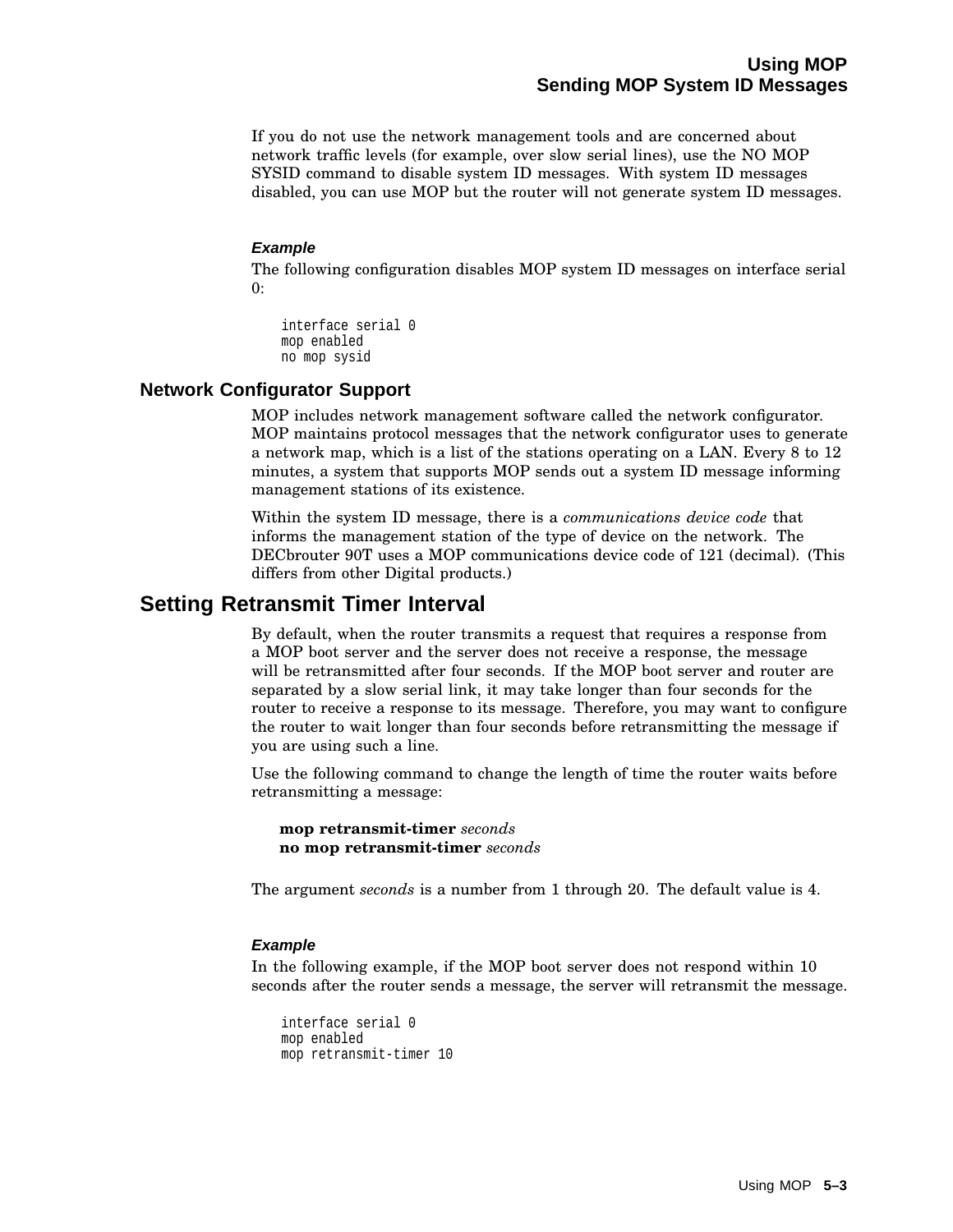# **Setting the Maximum Number of Retransmissions**

By default, the router will retransmit a request up to eight times before declaring a failure. If you have noisy or congested lines with very high drop rates, you may want to configure the router to retransmit messages more than eight times.

Use the following command to alter the number of times a router will retransmit a message:

**mop retries** *count* **no mop retries** *count*

The argument *count* must be a number from 3 through 24. The default value is 8.

## **Example**

In the following example, the router will attempt to retransmit a message to an unresponsive host 11 times before declaring a failure.

```
interface serial 0
mop enabled
mop retries 11
```
# **Copying a MOP Image to Flash Memory**

Your DECbrouter 90T comes from the factory pre-loaded with the latest router software. However, when you receive updates, you will need to load the software into the Flash memory of your router. Use the following command to use MOP to copy a system image into Flash memory (note that MOP must be enabled on the relevant interfaces):

#### **copy mop flash**

When you enter the COPY MOP FLASH command, the system prompts you for the filename of the software image. You are then asked for a confirmation. You can terminate the command at this point by entering **n**. If you confirm, and the Flash memory has enough available space, you have the option of erasing any existing files before writing into Flash memory. If no free space is available, or if files have never been written to Flash memory, you must erase Flash memory before copying the MOP image.

You do not need to specify the address of a MOP server; the system automatically solicits a MOP boot server for the specified file by sending a multicast file request message.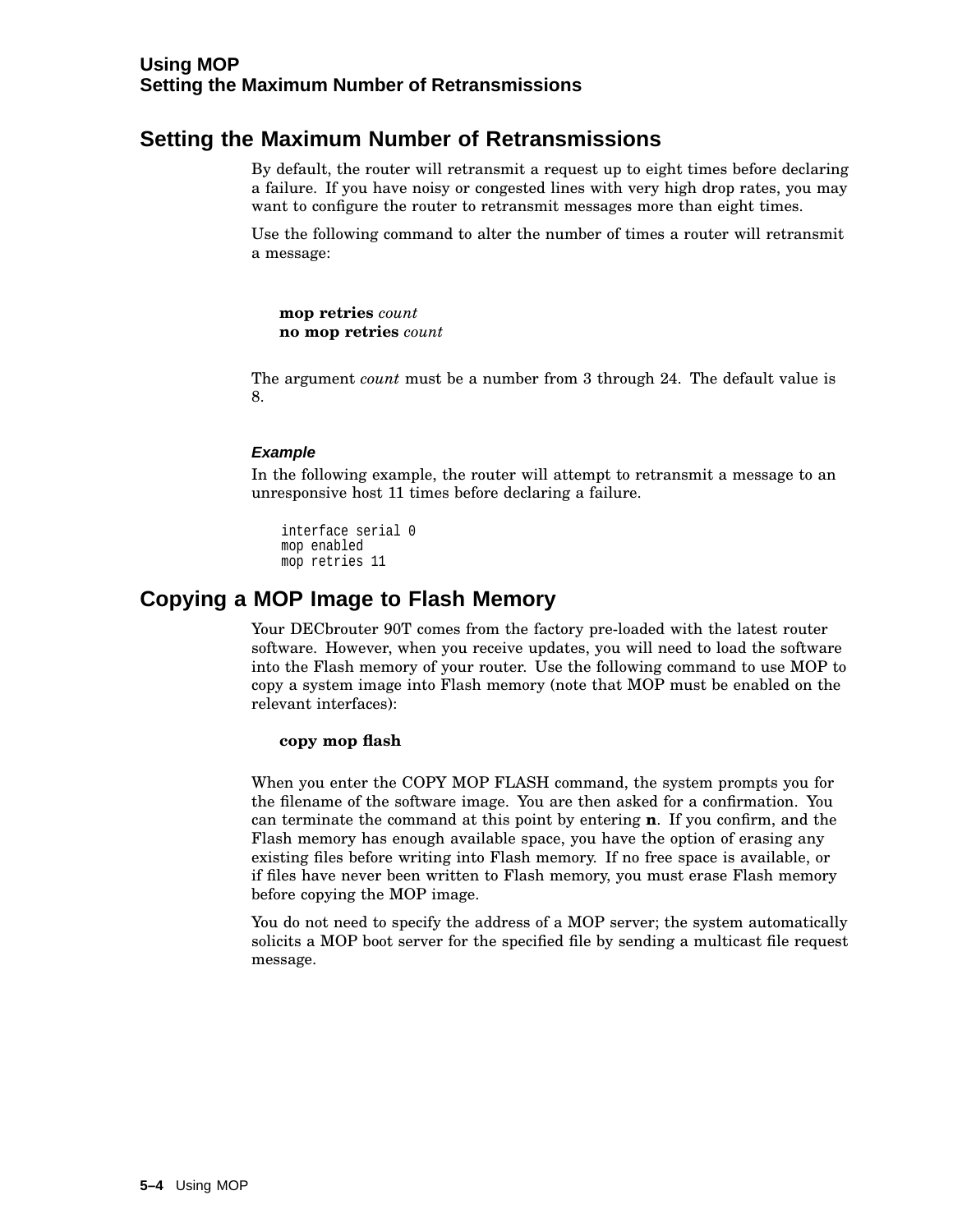#### **Note**

The router must be in bootstrap mode before you may execute the COPY MOP FLASH command. In bootstrap mode, the router runs out of conventional ROM, permitting the Flash to be erased. The router is in bootstrap mode when the EXEC prompt ends in (boot)> (for example, Router(boot)>). For instructions on placing the router in bootstrap mode, please see page 4-10 in the *DECbrouter 90 Configuration and Reference, Volume 1* or the *DECbrouter 90 Getting Started* guide, the section Setting the Configuration Register.

#### **Examples**

The following example shows the sample output of the prompts you will see when you enter the COPY MOP FLASH command. In this example, the system image xx-k is being copied to Flash memory, another file of the same name is already in Flash and there is enough memory to copy it without erasing any existing files.

George(boot)# **copy mop flash** Flash file directory: File name/status  $0$   $xx-k$ [2264000/4194304 bytes free/total] Name of file to copy ? **xx-k** File xx-k already exists; it will be invalidated! Copy xx-k from MOP server into flash memory ? [**confirm**] 2263936 bytes available for writing without erasure. This line appears only if the same file already exists in Flash memory

In the following example, the Flash memory has no space available for the MOP file.

George(boot)# **copy mop flash** Flash is filled to capacity. Erasure is needed before flash may be written. Erase flash before writing? [**confirm**]

If Flash is filled to capacity, the command will terminate. If you enter a y, the erase process will start. If Flash is not filled to capacity, and you enter **n** after the "Erase flash before writing?" prompt, the copy process will continue.

**Note**

Make sure you have enough Flash memory space before entering **n** at the "Erase flash before writing?" prompt. The Flash directory information displayed after you enter the COPY MOP FLASH command and before the prompts indicates the amount of free and total space in Flash memory.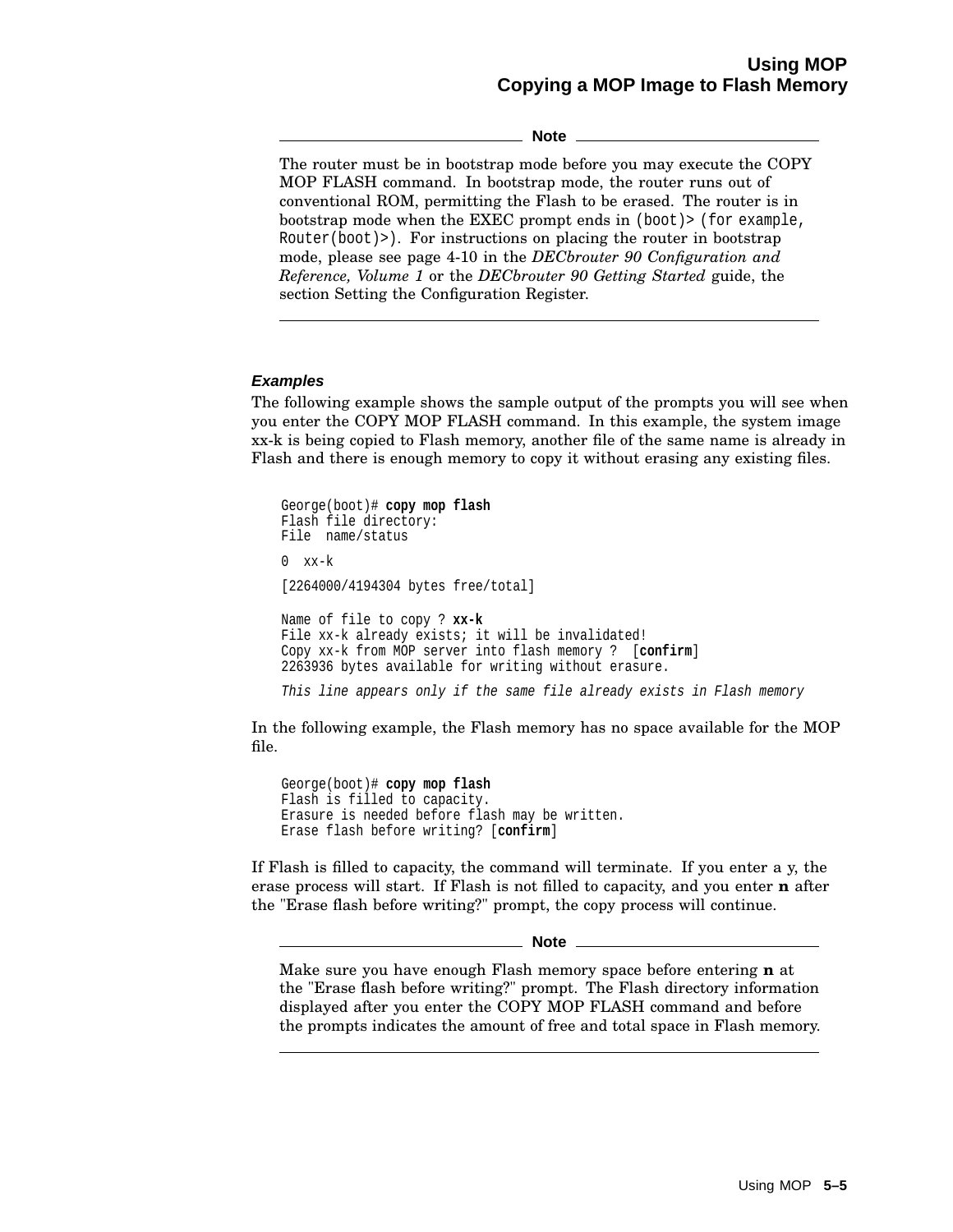# **Erasing Flash Memory**

When you enter commands to erase Flash memory, the system erases every bank of Flash memory. For each bank of Flash memory, an e is displayed at periodic intervals to indicate that the erase process is in progress. The entire erase process takes several tens of seconds, depending on the total amount of Flash memory.

The filename can be in either lowercase or uppercase. If the same file is copied twice to Flash without an intermediate erase, and there is enough available Flash memory to hold the two files, the first file will be invalidated and the second file will become the valid file.

## **Example**

The following example shows sample commands and output for copying a system image named XX-K into a Flash memory that already contains a file named XX-K. In this example, Flash memory is erased before copying the file XX-K into Flash memory.

```
George(boot)# copy mop flash
Flash file directory:
File name/status
0 xx-k[2264000/4194304 bytes free/total]
Name of file to copy ? XX-K
File XX-K already exists; it will be invalidated!
Copy XX-K from MOP server into flash memory ? [confirm]
2263936 bytes available for writing without erasure.
Erase flash before writing? [confirm]
Flash erase: erasing bank 0 .. eeeeeeeeeeeeeeee
Mop2flash: Loading XX-K into flash from aa00.0400.9005 on Ethernet0 :
!!!!!!!!!!!!!!!!!!!!!!!!!!!!!!!!!!!!!!!!!!!!!!!!!!!!!!!!!!!!!!!!!!!!!!
!!!!!!!!!!
Verify
checksum...vvvvvvvvvvvvvvvvvvvvvvvvvvvvvvvvvvvvvvvvvvvvvvvvvvvvvvvvvvv
vvvvvvvvvvvvvvvvvvvvvvvvvvvvvvvvvvvvvvvvvvvvvvvvvvvvvvvvvvvvvvvvvvvvvv
vvvvvvvvvvvvvvvvvv
Verification successful:Length = 1930240, checksum = 0x3461
```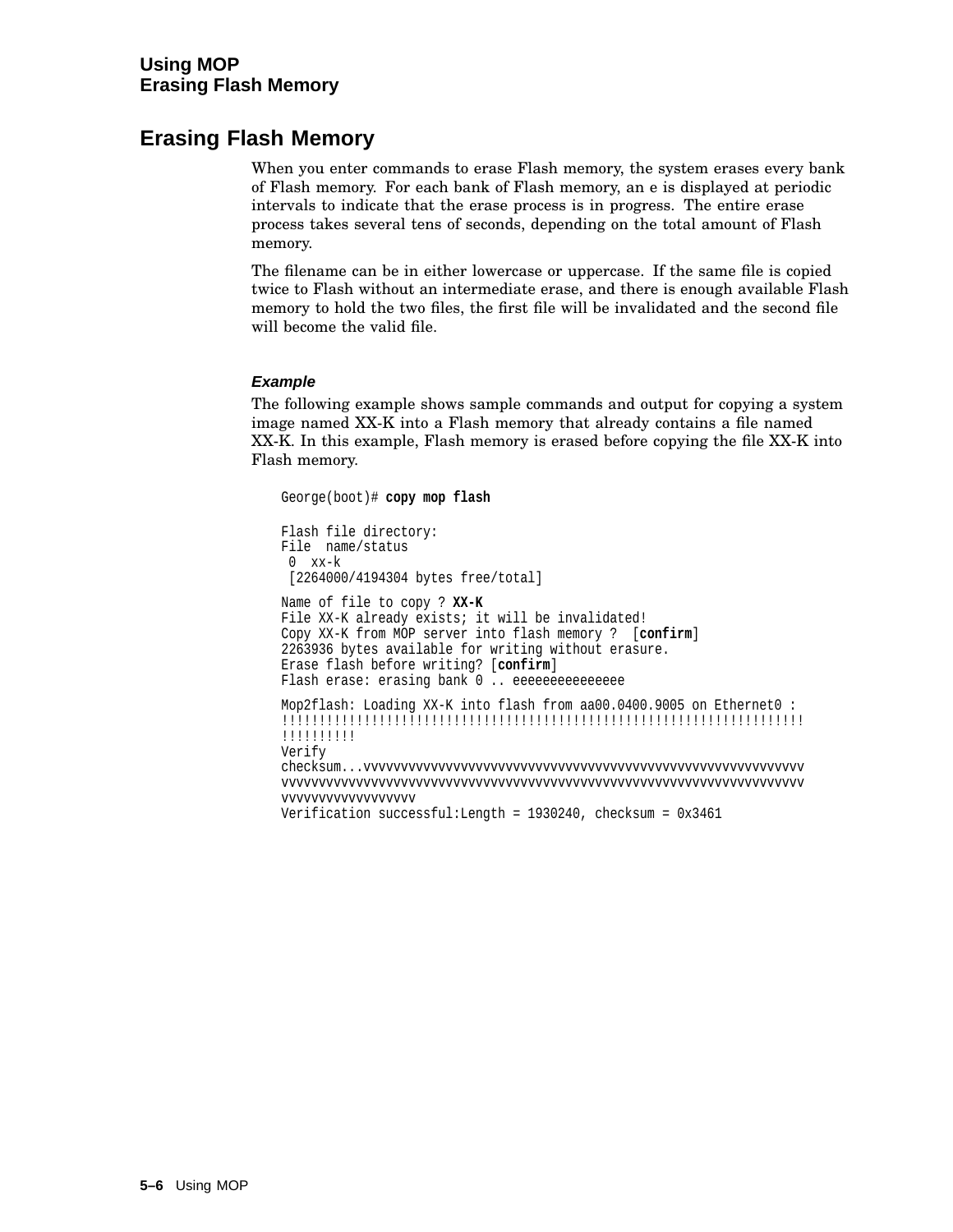The following example shows sample commands and output for copying a system image named xx-k into Flash memory that already contains an image named XX-K. In this example, Flash memory is not erased before loading the file:

```
George(boot)# copy mop flash
Flash file directory:
File name/status
0 XX-K
Name of file to copy ? xx-k
File xx-k already exists; it will be invalidated!
Copy xx-k from MOP server into flash memory ? [confirm]
2263936 bytes available for writing without erasure.
Erase flash before writing? [confirm]n
Mop2flash: Loading xx-k into flash from aa00.0400.9005 on Ethernet0 :
!!!!!!!!!!!!!!!!!!!!!!!!!!!!!!!!!!!!!!!!!!!!!!!!!!!!!!!!!!!!!!!!!!!!!!
!!!!!!!!!!
Verify
checksum...vvvvvvvvvvvvvvvvvvvvvvvvvvvvvvvvvvvvvvvvvvvvvvvvvvvvvvvvvvv
vvvvvvvvvvvvvvvvvvvvvvvvvvvvvvvvvvvvvvvvvvvvvvvvvvvvvvvvvvvvvvvvvvvvvv
vvvvvvvvvvvvvvvvvv
```
Verification successful:Length = 1930240, checksum = 0x3461

Note that the MOP boot server address (aa00.0400.9005) was obtained automatically. The series of ! marks indicates that the copying process is active over the network. The series of v marks indicate that a checksum verification of the file written to Flash memory is taking place.

The following example shows sample commands and output for copying a system image named xx-kf into Flash memory that already contains two images.

```
George(boot)# copy mop flash
Flash file directory:
File name/status
0 XX-K [deleted]
 1 xx-k
[333696/4194304 bytes free/total]
Name of file to copy ? xx-kf
Copy xx-kf from MOP server into flash memory ? [confirm]
333632 bytes available for writing without erasure.
Erase flash before writing? [confirm]n
Mop2flash: Loading xx-kf into flash from aa00.0400.9005 on Ethernet0 :
!!!!!!!!!!!!!!Flash: final address 0x3400240 beyond flash range of
0x3400000.
```
Error programming flash memory.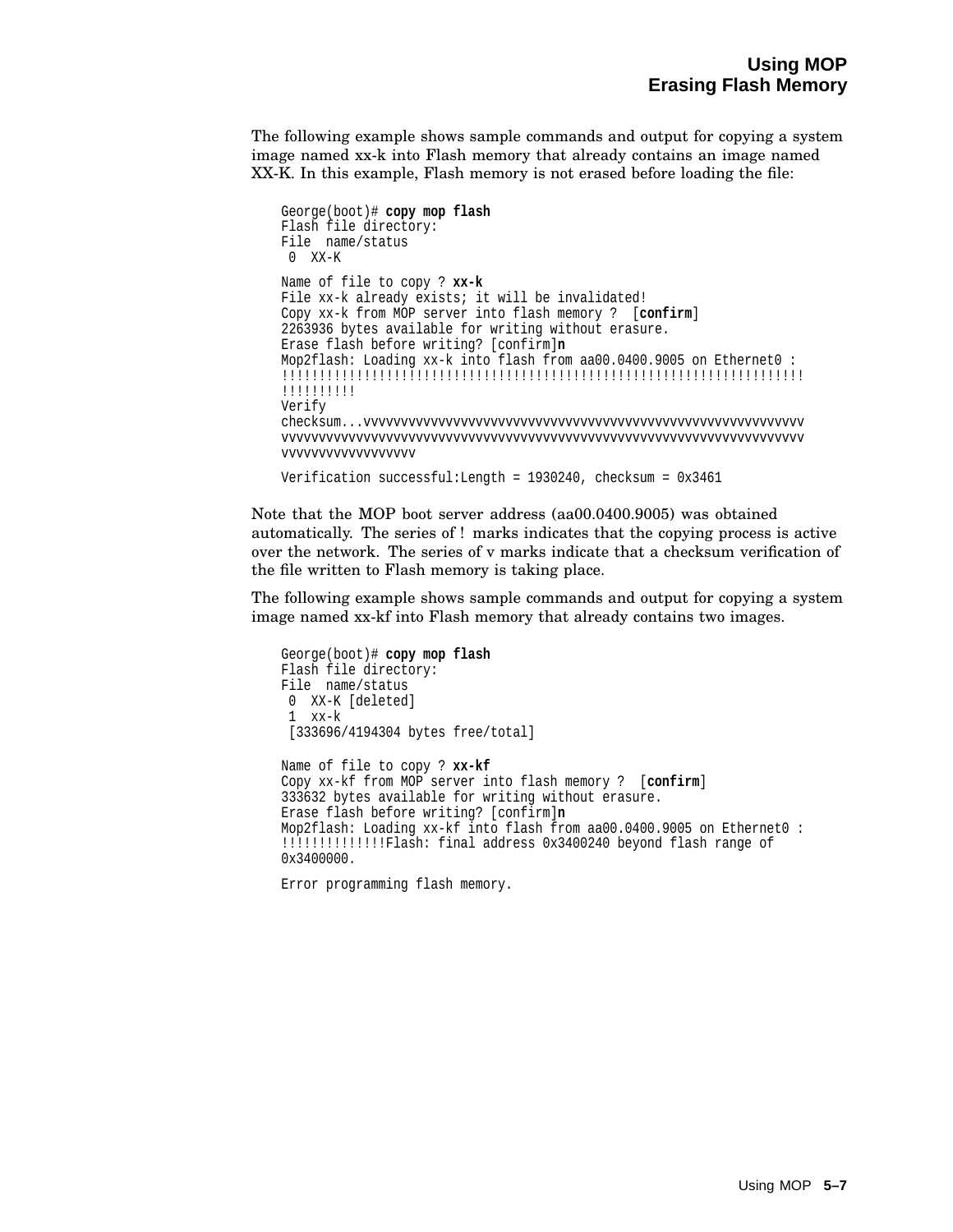The following example shows sample commands and output for copying a system image named xx-kf into the Flash memory that is already filled to capacity. In this example the image is not copied into Flash memory.

```
George(boot)# copy mop flash
Flash file directory:
File name/status
 0 XX-K [deleted]
 1 xx-k
 2 xx-kf [deleted]
[0/4194304 bytes free/total]
Name of file to copy ? xx-kf
Copy xx-kf from MOP server into flash memory ? [confirm]
Flash is filled to capacity.
Erasure is needed before flash may be written.
Erase flash before writing? [confirm]n
George#
```
## **Aborting the Copy Process**

To abort the copy process, press the Ctrl, Shift, and 6 keys simultaneously. The process will stop, but the partial file that was copied before the abort command was issued will remain in Flash memory until it is erased.

When an image has been successfully copied into Flash, the commands SHOW FLASH and SHOW FLASH ALL will provide a list of files present in Flash memory.

For information about booting from Flash memory, see the section Automatically Booting from Flash Memory in Chapter 4.

## **Remote Router Management**

Using MOP on your device, you can create a virtual terminal connection to a router. This allows you to execute all router commands as if your device were connected to the router console.

To support remote management, set a password on the incoming virtual terminal (VTY) lines or enable TACACS on the line. For more information, see Establishing Passwords and System Security in Chapter 4.

To initiate a MOP session, you must the use services of the operating system running on your boot server. For the VMS operating system, use the CONNECT NODE or CONNECT VIA commands under the NCP program. Consult your operating system documentation for more information.

\_\_ Note \_

MOP is not designed to be used as a general-purpose, remote terminal protocol. It places considerable load on both the host and router and should only be used for remote system management.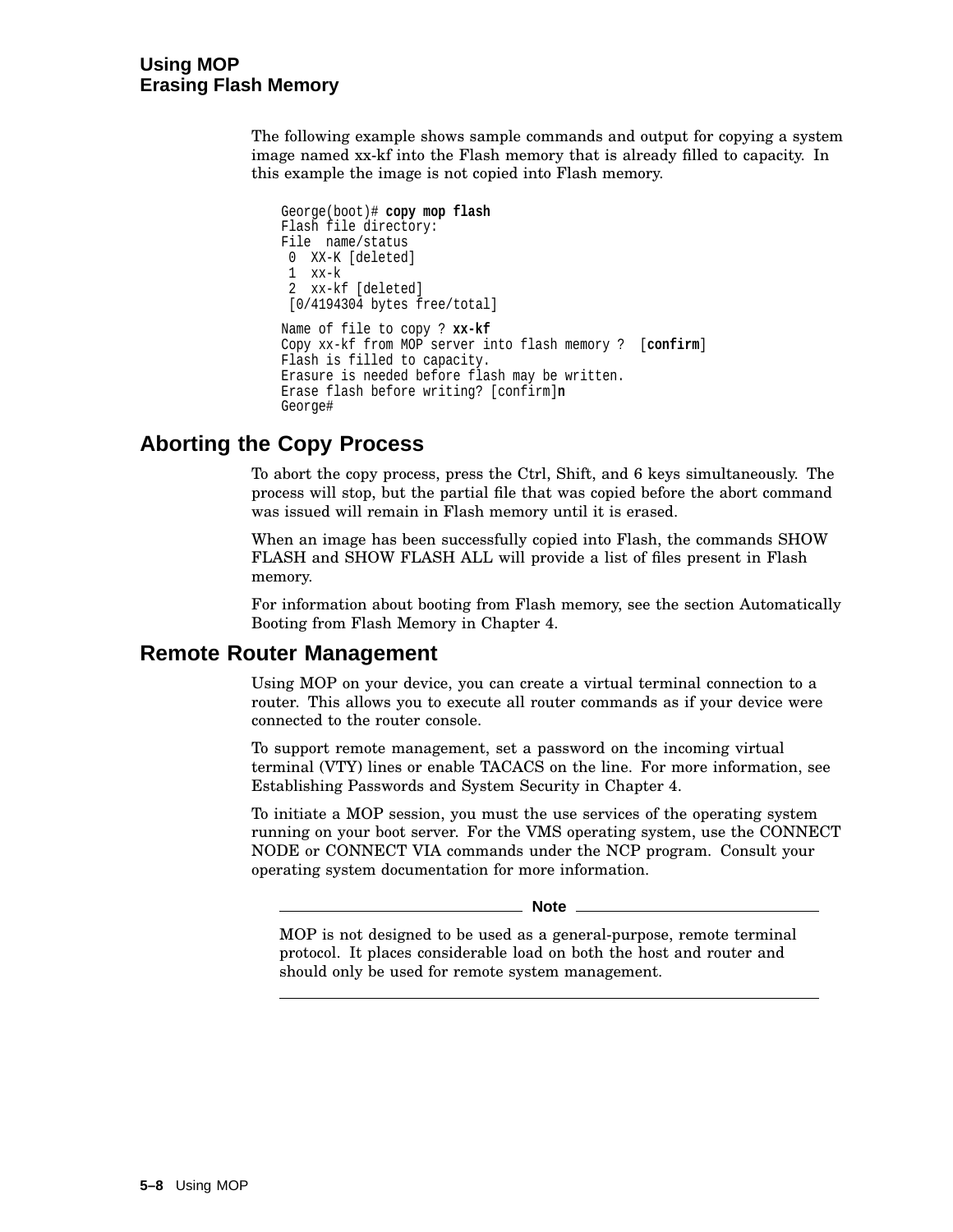#### **Example**

The following example shows a connection being established from a VMS system to a router.

\$ **RUN SYS\$SYSTEM:NCP** NCP> **CONN VIA SVA-0 PHYSICAL ADDRESS 00-00-0C-04-05-06** Console connected (press CTRL/D when finished) User Access Verification Password: chaos> **show hardware** DECbrouter 90 Software (XX-K), Version 9.14(1) Copyright (c) 1986-1992 by cisco Systems, Inc. Compiled Fri 06-Apr-93 17:09 System Bootstrap, Version 4.6(1), SOFTWARE pisa uptime is 1 day, 16 hours, 57 minutes System restarted by reload System image file is "dit/xx-k.91s", booted via flash DECbrouter 90 (68030) processor (revision 0xA0) with 1024K/1024K bytes of memory. Processor board serial number 00000076 DDN X.25 software. Bridging software. 1 Ethernet/IEEE 802.3 interface. 1 Serial network interface. 32K bytes of non-volatile configuration memory. 4096K bytes of flash memory sized on embedded flash. Configuration register is 0x0 chaos> **^d** NCP> **EXIT**

## **Debugging MOP**

The EXEC command DEBUG MOP reports events occurring on the MOP server, including request ID messages received, system ID messages transmitted, and the reservation and release of the remote console. This command can be used to debug problems encountered when attempting to connect to a router using MOP.

#### **Example**

The following example shows debug output while a user is connecting to a router using MOP.

muddy-river# **debug mop** MOP event debugging is on muddy-river# MOP: Reserving console for aa00.0400.9005 MOP(Ethernet0): Got request\_id message from aa00.0400.9005 MOP(Ethernet0): Sending sysid message to aa00.0400.9005 MOP: Console released by aa00.0400.9005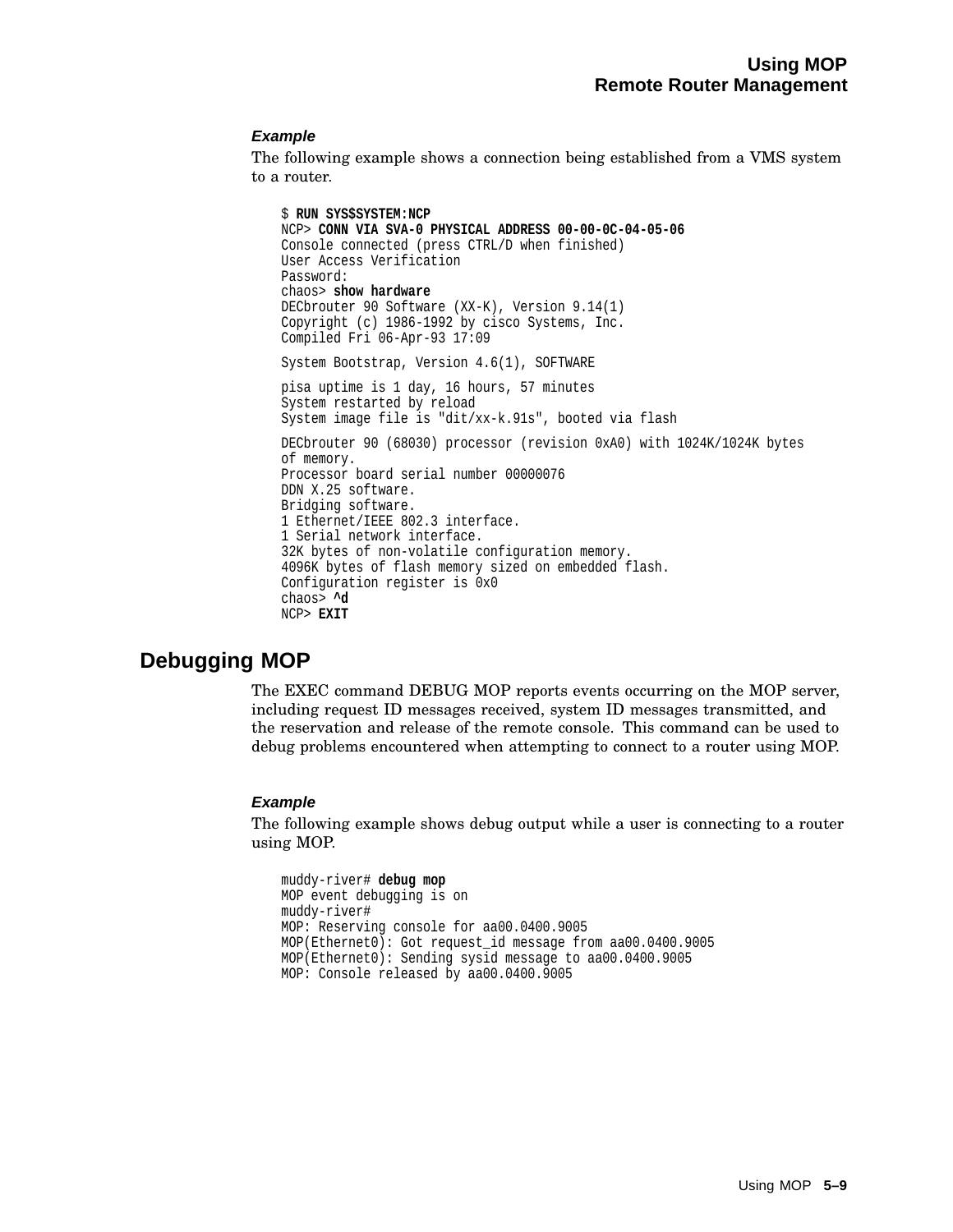## **Command Summary**

This section lists the commands described in this chapter. Unless otherwise specified, these are configuration commands.

#### **b mop** *filename* [*MAC-address*] [*interface*]

ROM monitor command that boots a system image using MOP. The argument *filename* is the name of the file image that is being loaded. The optional argument *MAC-address* is the MAC address of the host from which you are loading the software. The optional argument *interface* selects the interface from which to load the software.

#### **copy mop flash**

Copies a system image that has been stored on a Digital MOP server into Flash memory. Note: The DECbrouter 90T *must* be in bootstrap mode in order to load the flash.

This is an EXEC command.

#### **debug mop**

Enables the output of MOP debugging messages. Used for troubleshooting. This is an EXEC command.

#### [**no**] **mop enabled**

Enables MOP on an interface. MOP is enabled by default on Ethernet interfaces and is not enabled on other interfaces. Use the NO MOP ENABLED command to disable MOP. Once enabled, the MOP server periodically multicasts a system ID message.

#### [**no**] **mop retransmit-timer** *seconds*

Sets the time that the router will wait for a response before retransmitting a message that has not yet been acknowledged. The argument *seconds* is the number of seconds to wait and is a number from 1 through 20. The default value is 4.

#### [**no**] **mop retries** *count*

Sets the number of times the router will attempt to retransmit an unacknowledged message before declaring a failure. The argument *count* must be a number from 3 through 24 (inclusive). The default value is 8.

#### [**no**] **mop sysid**

Configures an interface for periodic MOP system ID messages. Use the NO MOP SYSID command to disable MOP from sending the system ID messages. This lets you use MOP, but does not generate messages used by the MOP network configurator.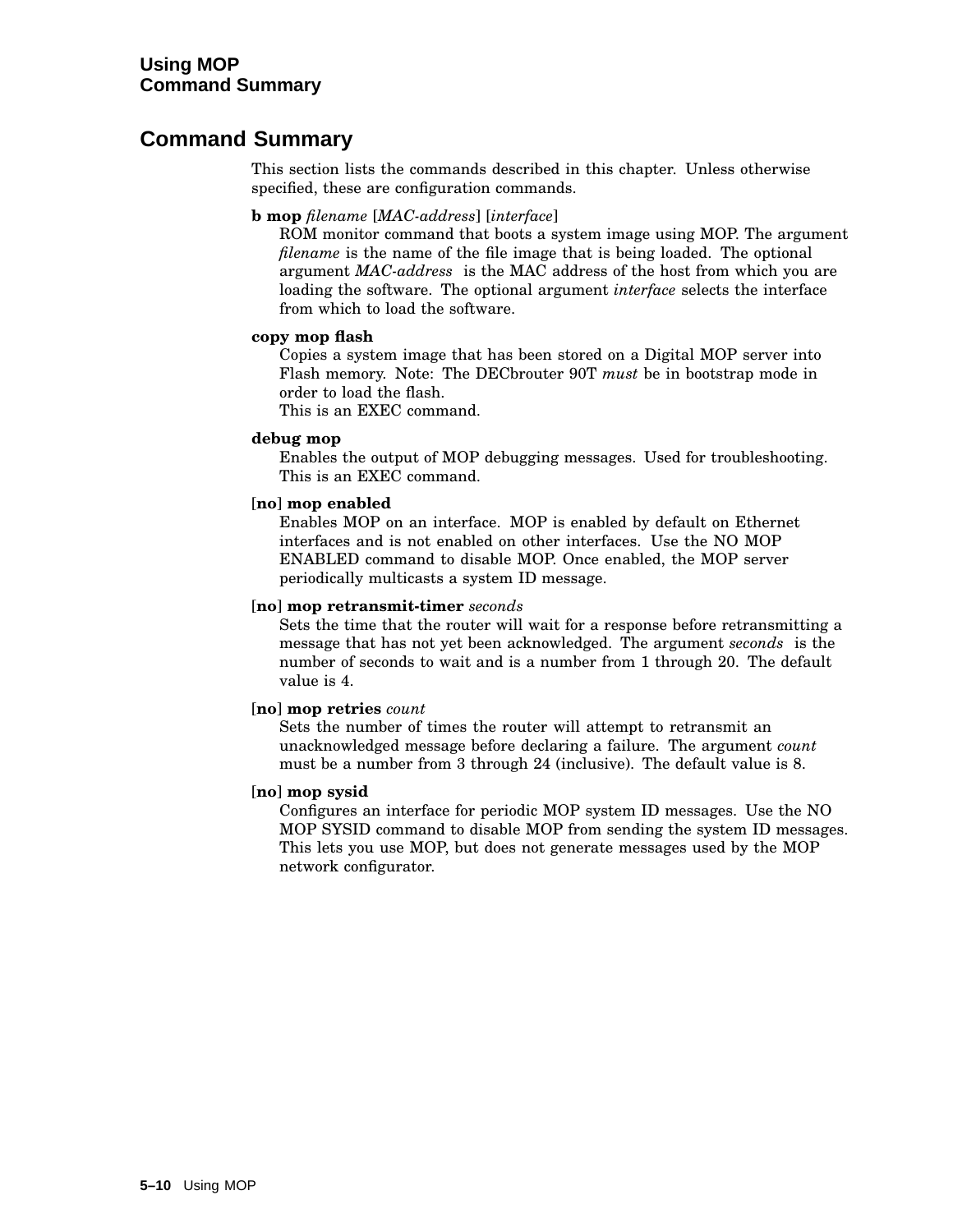**6**

## **Managing and Monitoring the System**

This chapter describes the EXEC commands you use to monitor, manage, and troubleshoot general system processes and conditions on your DECbrouter 90. These processes and conditions include:

- System memory allocator and buffer pools
- System configuration and processes
- Stack utilization
- System error message logs

This chapter also provides a general overview of these system tasks:

- Using the DEBUG commands to troubleshoot network problems
- Testing connectivity
- Tracing routes
- Testing the system

See the chapters containing information about the interfaces and the protocols supported by the DECbrouter 90 for descriptions of the interface-specific and protocol-specific debugging and monitoring commands.

Most of the network management commands are executed at the privileged-level prompt, although there is a subset of monitoring commands that you can enter at the user-level prompt.

At the end of the chapter is an alphabetically arranged summary of the commands it describes.

## **Monitoring System Processes**

Use the EXEC show commands to display data structures, configuration parameters, and usage statistics for the router. To list all the available SHOW command options, enter this command at the EXEC prompt.

#### **show ?**

Two different lists will be displayed, one at the user-level prompt, and one at the enabled, privileged-level prompt. The lists include a summary of the command function for easy reference. See Chapter 2 for the procedure to enter the user and privileged levels.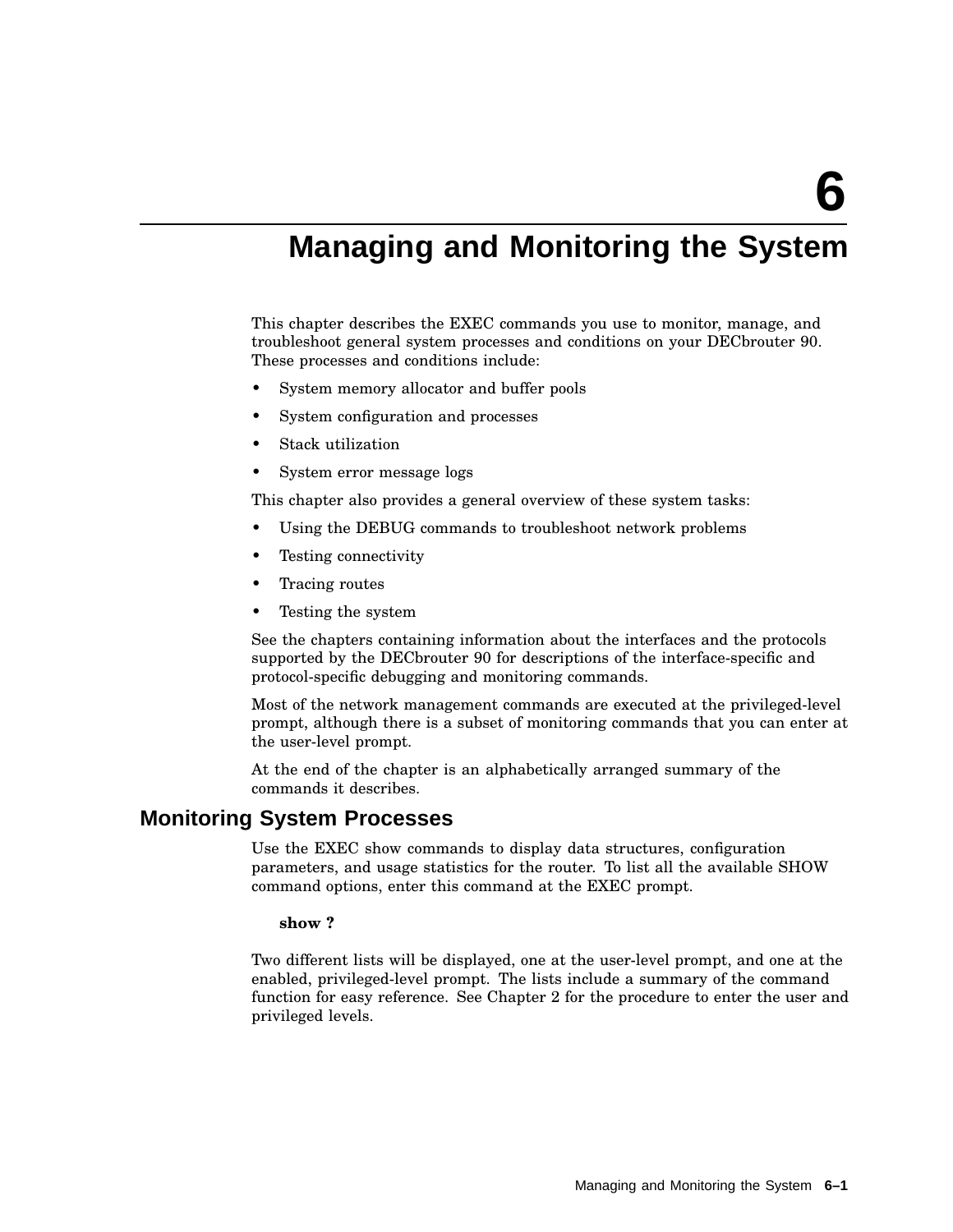## **Displaying Buffer Pool Statistics**

The DECbrouter 90 has one pool of queuing elements and five pools of packet buffers of different sizes. For each pool, the router keeps counts of the number of buffers outstanding, the number of buffers in the free list, and the maximum number of buffers allowed in the free list. To display statistics for the buffer pools on the router, use the SHOW BUFFERS command. Enter this command at the EXEC prompt:

**show buffers** [*interface*]

The optional argument *interface* causes a search of all buffers that have been associated with that interface for longer than one minute. The contents of these buffers are printed to the screen. This option is useful in diagnosing problems where the input queue count on an interface is consistently nonzero.

Following is sample output without the optional interface argument. Table 6–1 describes the fields.

Buffer elements: in free list (250 max allowed) hits, 0 misses, 0 created Small buffers, 104 bytes (total 120, permanent 120): in free list (0 min, 250 max allowed) hits, 0 misses, 0 trims, 0 created Middle buffers, 600 bytes (total 90, permanent 90): in free list (0 min, 200 max allowed) hits, 0 misses, 0 trims, 0 created Big buffers, 1524 bytes (total 90, permanent 90): in free list (0 min, 300 max allowed) hits, 0 misses, 0 trims, 0 created Large buffers, 5024 bytes (total 0, permanent 0): in free list (0 min, 100 max allowed) hits, 0 misses, 0 trims, 0 created Huge buffers, 12024 bytes (total 0, permanent 0): in free list (0 min, 30 max allowed) hits, 0 misses, 0 trims, 0 created failures (0 no memory)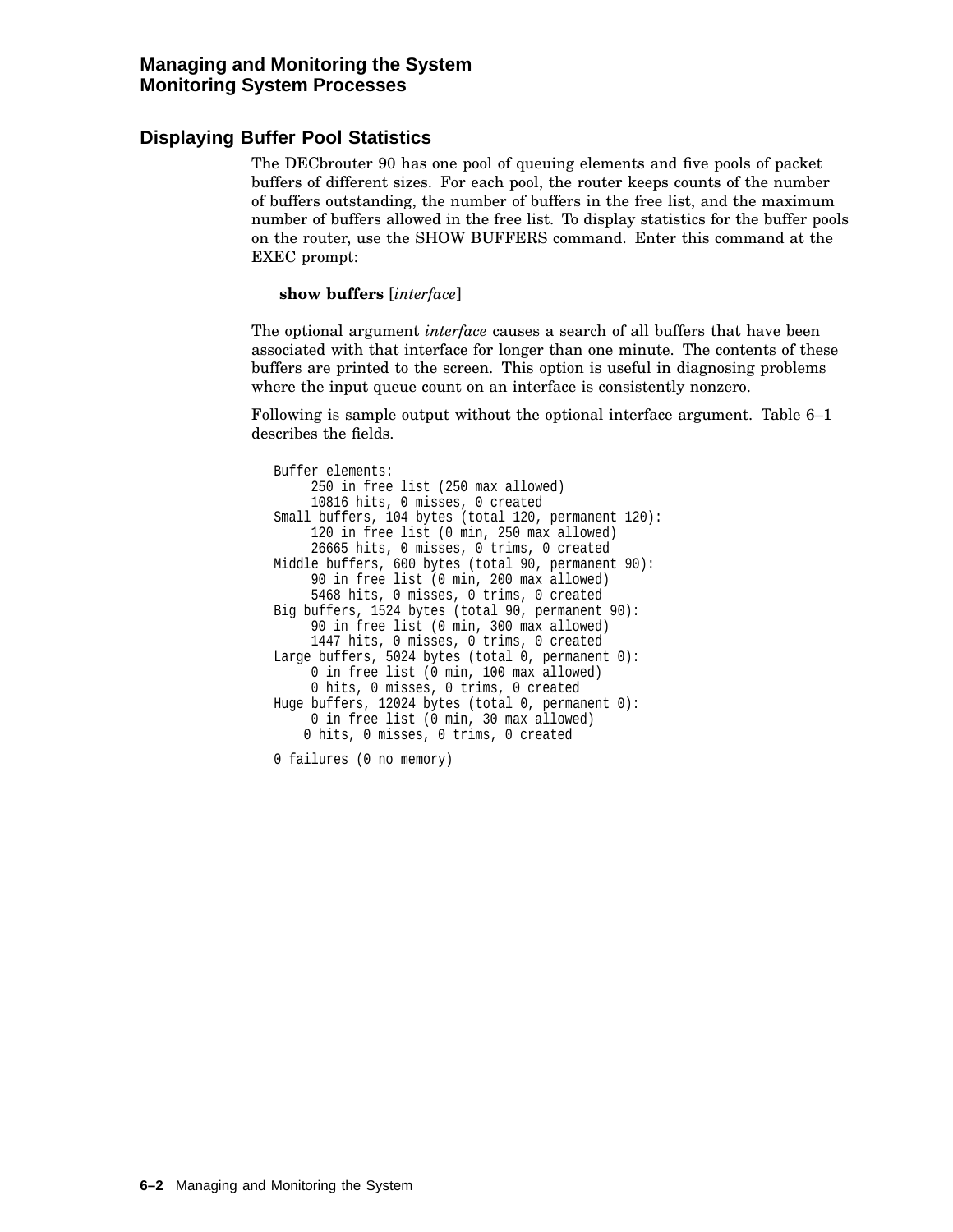| Field           | <b>Description</b>                                                                              |
|-----------------|-------------------------------------------------------------------------------------------------|
| Buffer elements | Blocks of memory used in internal operating system<br>queues                                    |
| Small buffers   |                                                                                                 |
| Middle buffers  |                                                                                                 |
| Big buffers     | Blocks of memory used to hold network packets                                                   |
| Large buffers   |                                                                                                 |
| Huge buffers    |                                                                                                 |
| <b>Hits</b>     | Count of successful attempts to allocate a buffer when<br>needed                                |
| <b>Misses</b>   | Count of allocation attempts that failed for lack of a<br>free buffer in the pool               |
| Created         | Count of new buffers created                                                                    |
| Trims           | Count of buffers destroyed                                                                      |
| In free list    | Number of buffers of a given type that are not<br>currently allocated and are available for use |
| Max allowed     | Maximum number of buffers of a given type allowed in<br>the system                              |
| Failures        | Total number of allocation requests that have failed<br>for lack of a free buffer               |
| No memory       | Number of failures due to a lack of memory to create a<br>new buffer                            |

**Table 6–1 Show Buffers Field Descriptions**

## **Displaying System Memory Statistics**

To show statistics about the memory, use the SHOW MEMORY command. Enter this command at the EXEC prompt:

#### **show memory**

This command displays memory-free pool statistics. These statistics include summary information about the activities of the system memory allocator and a block-by-block listing of memory use. Sample output follows. Table 6–2 describes the fields; Table 6–3 lists the characteristics of each block of memory in the system.

| Processor                             | Head<br>148B8C                                              |                        | Free Start<br>1D66B0                 |             | Total Bytes<br>2847860 |        | Used Bytes<br>561252              | Free Bytes<br>2286608                                     |
|---------------------------------------|-------------------------------------------------------------|------------------------|--------------------------------------|-------------|------------------------|--------|-----------------------------------|-----------------------------------------------------------|
| Address<br>148B8C<br>14B27C<br>14B2E0 | Bytes Prev.<br>916 <sub>0</sub><br>100 14AA94<br>152 14B27C |                        | Next<br>148F20<br>14B2E0<br>14B378   | Free? PrevF |                        | NextF  | Alloc PC<br>7B8E<br>3F2FE<br>1DBC | What<br>*Init*<br>Logger<br>Router Init                   |
| 14B378<br>14B558<br>14B5F8<br>14B6BC  | 480 14B2E0<br>100 14B378                                    | 72 14B5BC<br>88 14B688 | 14B558<br>14B5BC<br>14B640<br>14B714 | V           | 1CE270                 | 1CA938 | 5E85A<br>57A8E<br>7B830<br>C724C  | IGRP Router<br>DECnet Input<br>XNS Router<br>Virtual Exec |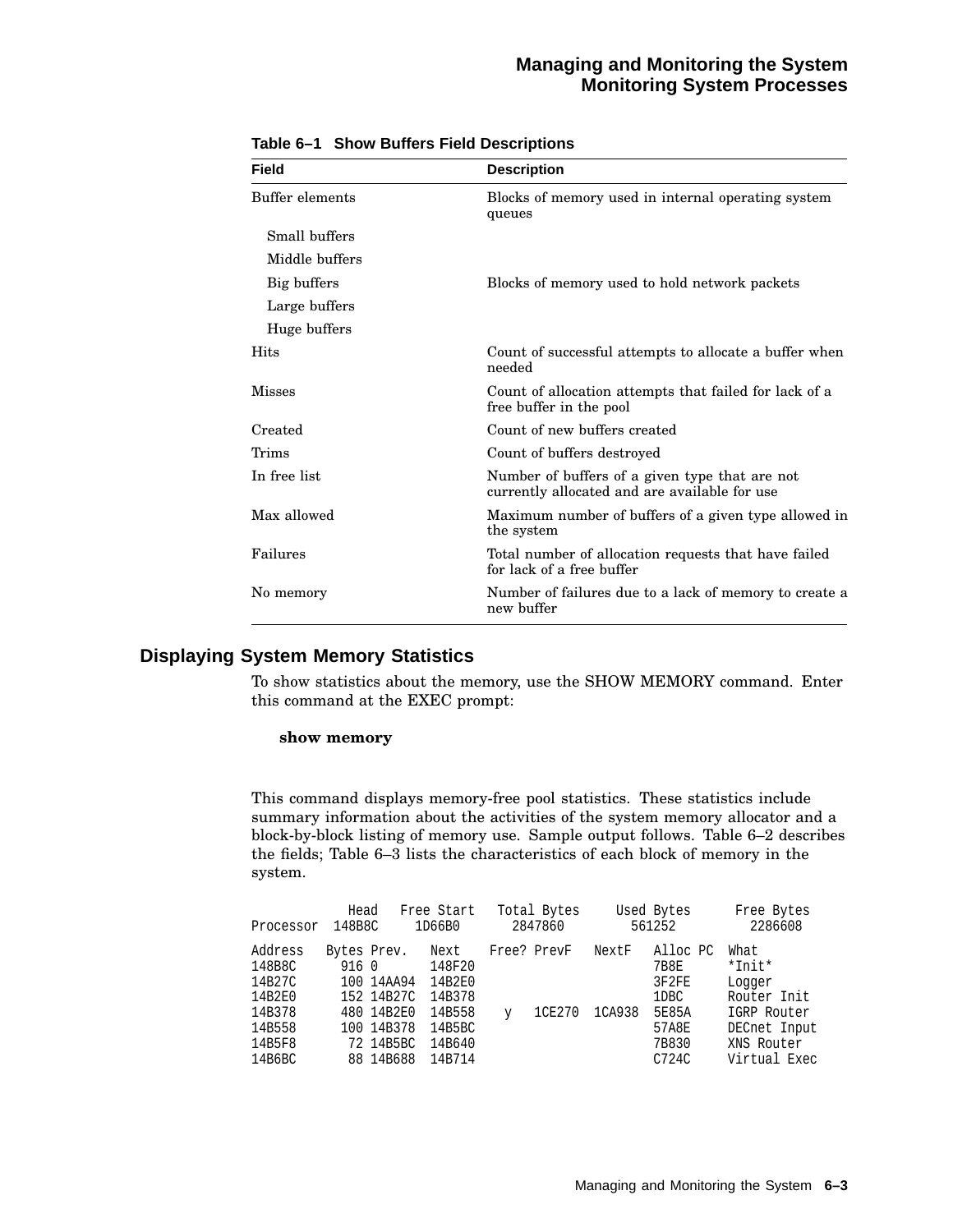| <b>Field</b> | <b>Description</b>                                             |
|--------------|----------------------------------------------------------------|
| Head         | Hexadecimal address of the head of the memory allocation chain |
| Free start   | Hexadecimal address of the base of the free list               |
| Total bytes  | Total amount of system memory                                  |
| Used bytes   | Amount of memory in use                                        |
| Free bytes   | Amount of memory not in use                                    |

**Table 6–2 Show Memory Field Descriptions**

|  | Table 6-3 Characteristics of Each Block of Memory |
|--|---------------------------------------------------|
|--|---------------------------------------------------|

| <b>Description</b>                                                |
|-------------------------------------------------------------------|
| Hexadecimal address of block                                      |
| Size of block in bytes                                            |
| Address of previous block (should match address on previous line) |
| Address of next block (should match address on next line)         |
| Tells whether the block is free                                   |
| Address of the system call that allocated the block               |
| Name of process that owns the block                               |
|                                                                   |

## **Displaying Active System Processes**

To see information about the active processes, use the SHOW PROCESSES command. Enter this command at the EXEC prompt:

#### **show processes**

Following is a partial display of the command output. Table 6–4 describes the fields.

CPU utilization for five seconds: 19%; one minute: 12%; five minutes: 12%

| PID 0 T  |       | PC Runtime<br>(ms) | Invoked | uSecs | Stacks  | TTY Process                      |
|----------|-------|--------------------|---------|-------|---------|----------------------------------|
| 1 M E    | 17518 | 40072              | 830     | 48279 | 606/800 | 0 Net Background                 |
| 2 M E    | 5040  | 932                | 11      | 84727 | 486/800 | Logger<br>$\Omega$               |
| 32 M E   | 4C390 | 73012              | 6141    | 11889 | 480/800 | 0 IGRP Router                    |
| 4 M E    | 22984 | 172                | 252     | 682   | 662/800 | BOOTP Server<br>$\left( \right)$ |
| 5 H E    | 5040  | 100324             | 66619   | 1505  | 606/900 | IP Input<br>$\Omega$             |
| МE<br>6. | 21278 | 12188              | 22451   | 542   | 508/800 | IP Protocols<br>0                |
| 7 M E    | 32F32 | 32                 | 10926   | 2     | 592/800 | TCP Timer<br>$\Omega$            |
| 8 L<br>E | 33C1E | 508                | 28      | 18142 | 576/800 | TCP Protocols<br>0               |
| 9 L E    | 5040  | 1104               | 935     | 1180  | 666/800 | 0 ARP Input                      |
| 10 L E   | 5040  | 352                | 458     | 768   | 674/800 | 0 Probe Input                    |
| 11 H E   | 5040  | 2636               | 9077    | 290   | 710/800 | 0 Net Input                      |
| 12 M T   | 2CF2  | 36976              | 49175   | 751   | 602/800 | TTY Background<br>$\Omega$       |
| 13 H E   | 5040  | $\Omega$           | 2       | 0     | 852/900 | DECnet Input<br>$\Omega$         |
| 14 M E   | 44AE4 | 21964              | 18029   | 1218  | 742/900 | DECnet Routing<br>0              |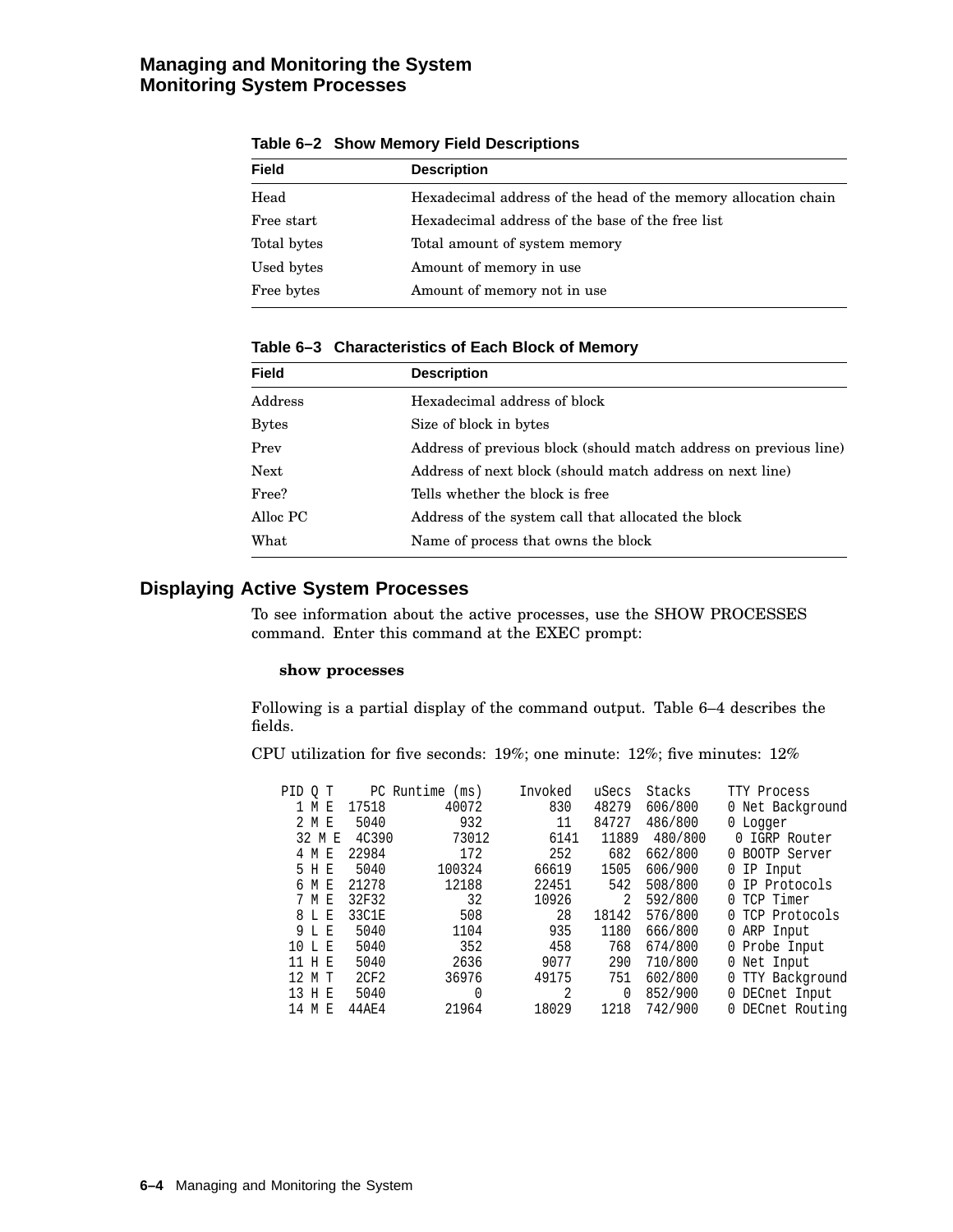| <b>Field</b>    | <b>Description</b>                                                                                                    |  |  |
|-----------------|-----------------------------------------------------------------------------------------------------------------------|--|--|
| CPU utilization | Ratio of current idle time over the longest idle time. Gives the<br>user a general idea of how busy the processor is. |  |  |
| <b>PID</b>      | Process ID                                                                                                            |  |  |
| Q               | Process queue priority (high, medium, low)                                                                            |  |  |
| T               | Scheduler test (Event, Time, Suspended)                                                                               |  |  |
| <b>PC</b>       | Current program counter                                                                                               |  |  |
| Runtime (ms)    | CPU time the process has used, in milliseconds                                                                        |  |  |
| Invoked         | Number of times the process has been invoked                                                                          |  |  |
| uSecs           | Microseconds of CPU time for each invocation                                                                          |  |  |
| <b>Stacks</b>   | Low water mark/Total stack space available                                                                            |  |  |
| TTY             | Terminal that controls the process                                                                                    |  |  |
| <b>Process</b>  | Name of process                                                                                                       |  |  |

#### **Table 6–4 Show Processes Field Descriptions**

**Note**

Because the router has a 4-millisecond clock resolution, run times are considered reliable only after a large number of invocations or after a reasonable, measured run time.

#### **Displaying Memory Utilization**

To show memory utilization, use the SHOW PROCESSES MEMORY command. Enter this command at the EXEC prompt:

#### **show processes memory**

The SHOW PROCESSES MEMORY command monitors the memory utilization of processes. The following is a display of sample output. Table 6–5 describes the fields.

|                |   |               | Total: 2416588, Used: 530908, Free: 1885680 |              |                        |
|----------------|---|---------------|---------------------------------------------|--------------|------------------------|
| PID            |   | TTY Allocated | Freed                                       |              | Holding Process        |
| 0              | 0 | 462708        | 2048                                        |              | 460660 *Init*          |
| 0              |   | 76            | $4328 -$                                    |              | $4252 * \text{Sched*}$ |
| 0              | 0 | 82732         | 33696                                       |              | 49036 *Dead*           |
| 1              |   | 2616          |                                             |              | 2616 Net Background    |
| $\overline{2}$ |   |               |                                             |              | Logger                 |
| 21             | 0 | 20156         | 40                                          |              | 20116 IGRP Router      |
| 4              | 0 | 104           |                                             |              | 104 BOOTP Server       |
| 5              | 0 |               |                                             | 0            | IP Input               |
| 6              |   |               |                                             |              | 0 TCP Timer            |
| 7              |   | 360           |                                             |              | 360 TCP Protocols      |
| 8              |   |               |                                             |              | 0 ARP Input            |
| 9              |   |               |                                             |              | 0 Probe Input          |
| 10             | 0 |               |                                             |              | 0 MOP Protocols        |
| 11             | 0 |               |                                             |              | 0 Timers               |
| 12             |   |               |                                             |              | 0 Net Input            |
|                |   |               |                                             | 530936 Total |                        |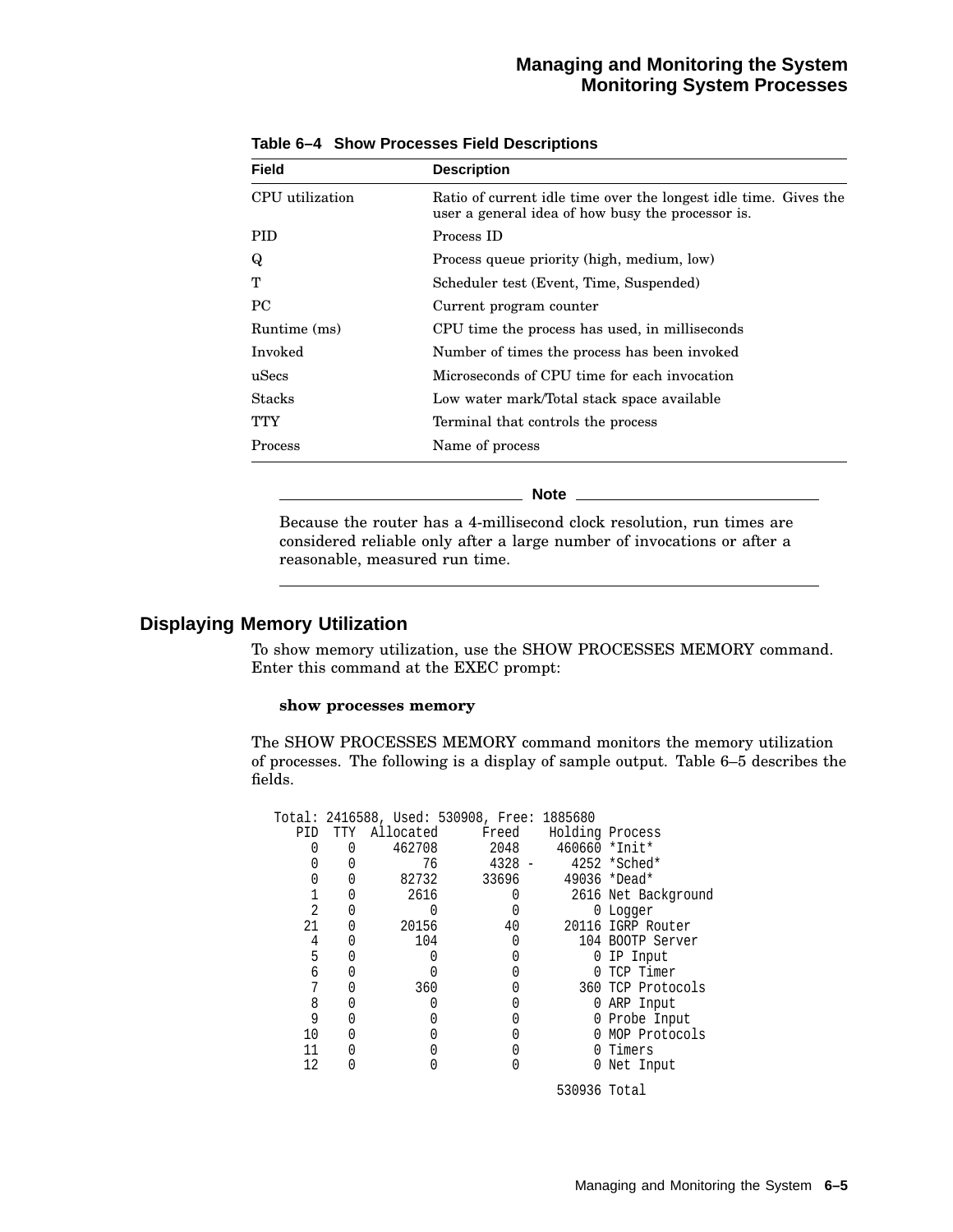| <b>Field</b> | <b>Description</b>                                                                                   |
|--------------|------------------------------------------------------------------------------------------------------|
| <b>PID</b>   | Process ID                                                                                           |
| TTY          | Terminal that controls the process                                                                   |
| Allocated    | Sum of all memory that process has requested from the system                                         |
| Freed        | Amount of memory a process has returned to the system                                                |
| Holding      | Allocated memory minus freed memory; can be negative when it<br>has freed more than it was allocated |
| Process      | Process name                                                                                         |
| $*Init*$     | System initialization                                                                                |
| $*Sched*$    | The scheduler                                                                                        |
| $*$ Dead $*$ | Processes as a group that are now dead                                                               |
| Total        | Total amount of memory held                                                                          |

#### **Table 6–5 Show Processes Memory Field Descriptions**

## **Displaying Stack Utilization**

To show stack utilization, use the SHOW STACKS command. Enter this command at the EXEC prompt:

#### **show stacks**

The SHOW STACKS command monitors the stack utilization of processes and interrupt routines. Its display includes the reason for the last system reboot. If the system was reloaded because of a system failure, a saved system stack trace is displayed. This information can be useful for analyzing crashes in the field.

#### **Displaying the System Configuration**

To display the contents of the nonvolatile memory, if present and valid, use the SHOW CONFIGURATION command. Enter this command at the EXEC prompt:

#### **show configuration**

The nonvolatile memory stores the configuration information in the router in text form as configuration commands.

## **Displaying the Error Logging Conditions**

To show the state of logging (syslog), use the SHOW LOGGING command. Enter this command at the EXEC prompt:

#### **show logging**

This command displays the state of syslog error and event logging, including host addresses, and whether console logging is enabled. This command also displays simple network management protocol (SNMP) configuration parameters and protocol activity. See the section Redirecting System Error Messages in Chapter 4 for an explanation of how to configure message logging. Following is a sample output. Table 6–6 describes the fields.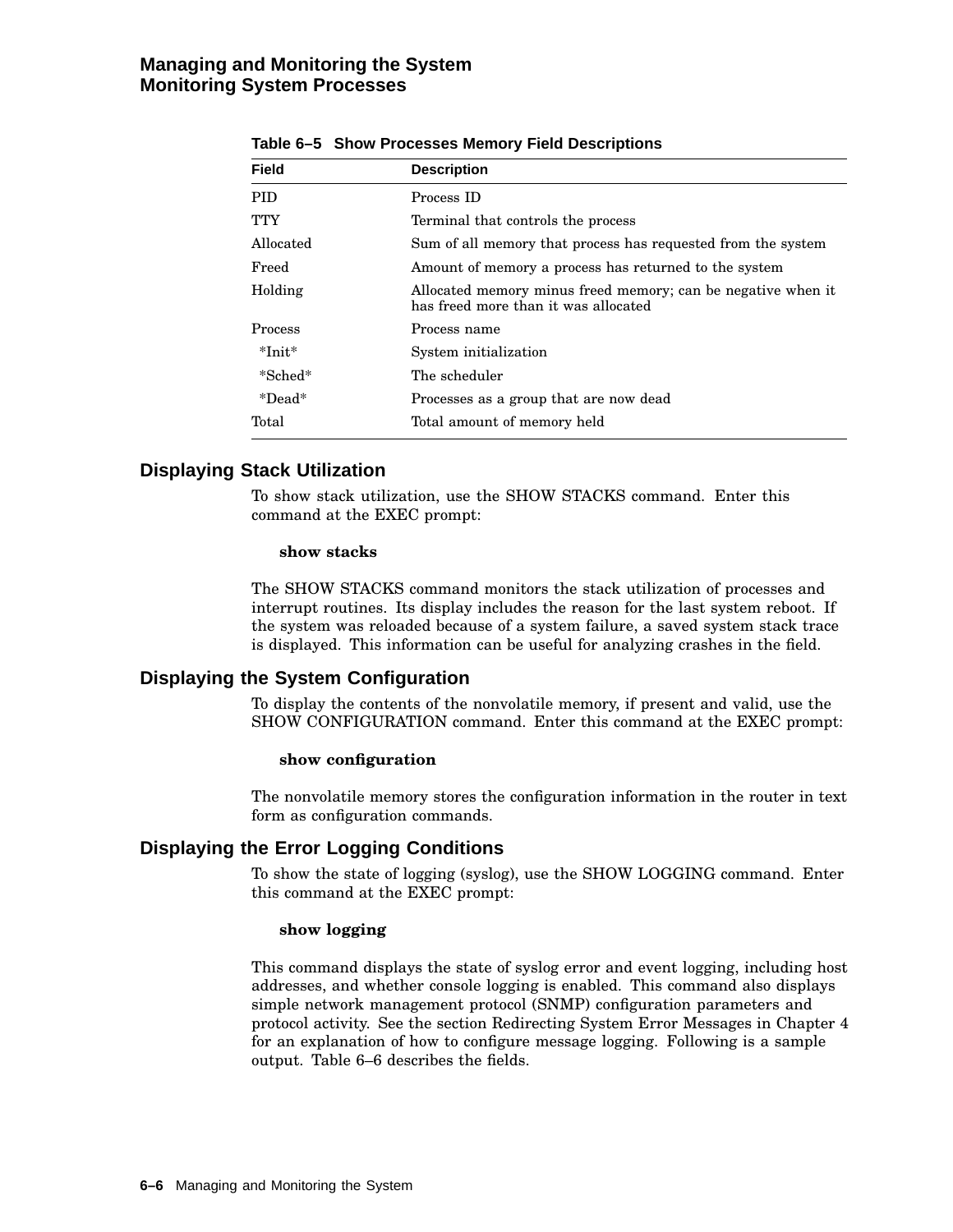```
Syslog logging: enabled
   Console logging: disabled
   Monitor logging: level debugging, 266 messages logged.
   Trap logging: level informational, 266 messages logged.
   Logging to 131.108.2.238
SNMP logging: disabled, retransmission after 30 seconds
   0 messages logged
```
**Table 6–6 Show Logging Field Descriptions**

| <b>Description</b>                                                                                                                             |
|------------------------------------------------------------------------------------------------------------------------------------------------|
| When enabled, system logging messages are sent to<br>a UNIX host that acts as a syslog server; that is, it<br>captures and saves the messages. |
| If enabled, states the level; otherwise this field<br>displays disabled.                                                                       |
| The minimum level of severity required for a log<br>message to be sent to a monitor terminal (not the<br>console).                             |
| The minimum level of severity required for a log<br>message to be sent to syslog server.                                                       |
| Shows whether SNMP logging is enabled, the number<br>of messages logged, and the retransmission interval.                                      |
|                                                                                                                                                |

## **Displaying Protocol Information**

To display the configured protocols, use the SHOW PROTOCOLS command. Enter this command at the EXEC prompt:

#### **show protocols**

The command shows the global and interface-specific status of any configured Level 3 protocol; for example, IP, DECnet, Novell and AppleTalk. The following is sample output:

```
Global values:
  Internet Protocol routing is enabled
 DECNET routing is enabled
 XNS routing is enabled
 Appletalk routing is enabled
 X.25 routing is enabled
Ethernet 0 is up, line protocol is up
  Internet address is 131.108.1.1, subnet mask is 255.255.255.0
 Decnet cost is 5
 XNS address is 2001.AA00.0400.06CC
 AppleTalk address is 4.129, zone Twilight
Serial 0 is up, line protocol is up
  Internet address is 192.31.7.49, subnet mask is 255.255.255.240
Serial 1 is down, line protocol is down
  Internet address is 192.31.7.177, subnet mask is 255.255.255.240
  AppleTalk address is 999.1, zone Magnolia Estates
```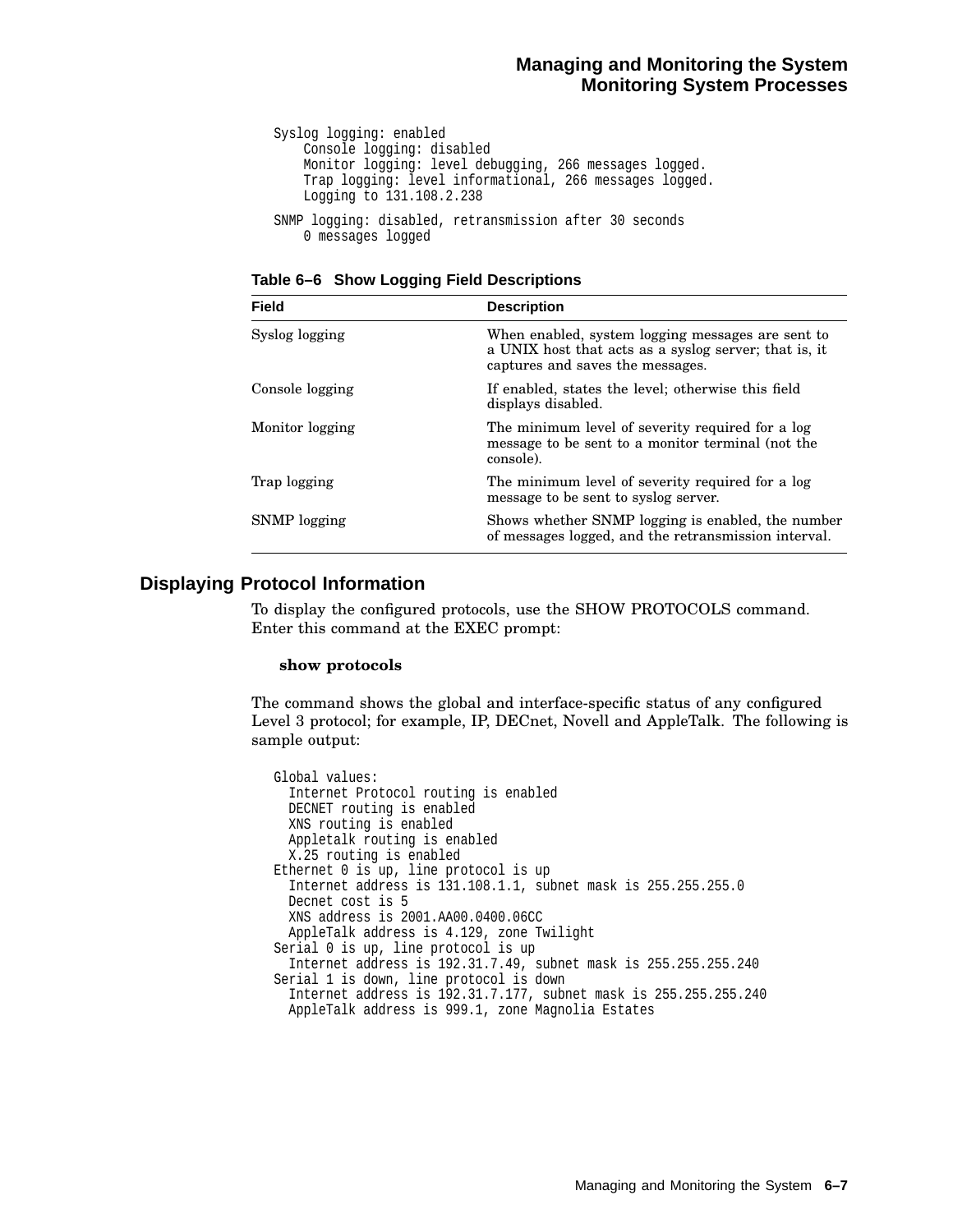## **Troubleshooting Network Operations**

The DECbrouter 90 includes software to aid in tracking down problems with the router or with other hosts on the network. The privileged EXEC command DEBUG enables the display of several classes of network events on the console terminal. The privileged UNDEBUG command turns off the display of these classes. The EXEC command SHOW DEBUGGING displays the state of each debugging option.

#### **show debugging**

See the section Redirecting System Error Messages in Chapter 4 for an explanation of how to configure message logging.

**Note** \_\_\_\_\_\_

The system gives high priority to debugging output. For this reason, debugging commands should be turned on only for troubleshooting specific problems or during troubleshooting sessions with Digital staff. Excessive debugging output can render the system unusable.

To list and briefly describe all the DEBUG command options, enter the DEBUG ? command at the privileged-level EXEC prompt.

#### **debug ?**

This section provides an overview of how to use the debugging commands. See the interface and protocol-specific chapters of this manual for the DEBUG command descriptions.

To turn on all system diagnostics, enter this command at the EXEC prompt:

#### **debug all**

Its converse, the UNDEBUG ALL command, turns off all diagnostic output.

## **Real-time Debugging Support**

Time-stamping enhances real-time debugging by providing the relative timing of logged events. This information is especially useful when you send debugging output to Digital for assistance.

To configure the system for time-stamping, use the global command:

#### [**no**] **service timestamps**

**Note**

Unsolicited error messages are not time-stamped; this features applies only to messages resulting from the DEBUG command.

When debugging is enabled, the resulting messages are preceded by a timestamp when they are sent to monitor terminals. The time-stamp is the format HHHH:MM:SS and indicates the time since the router was last rebooted.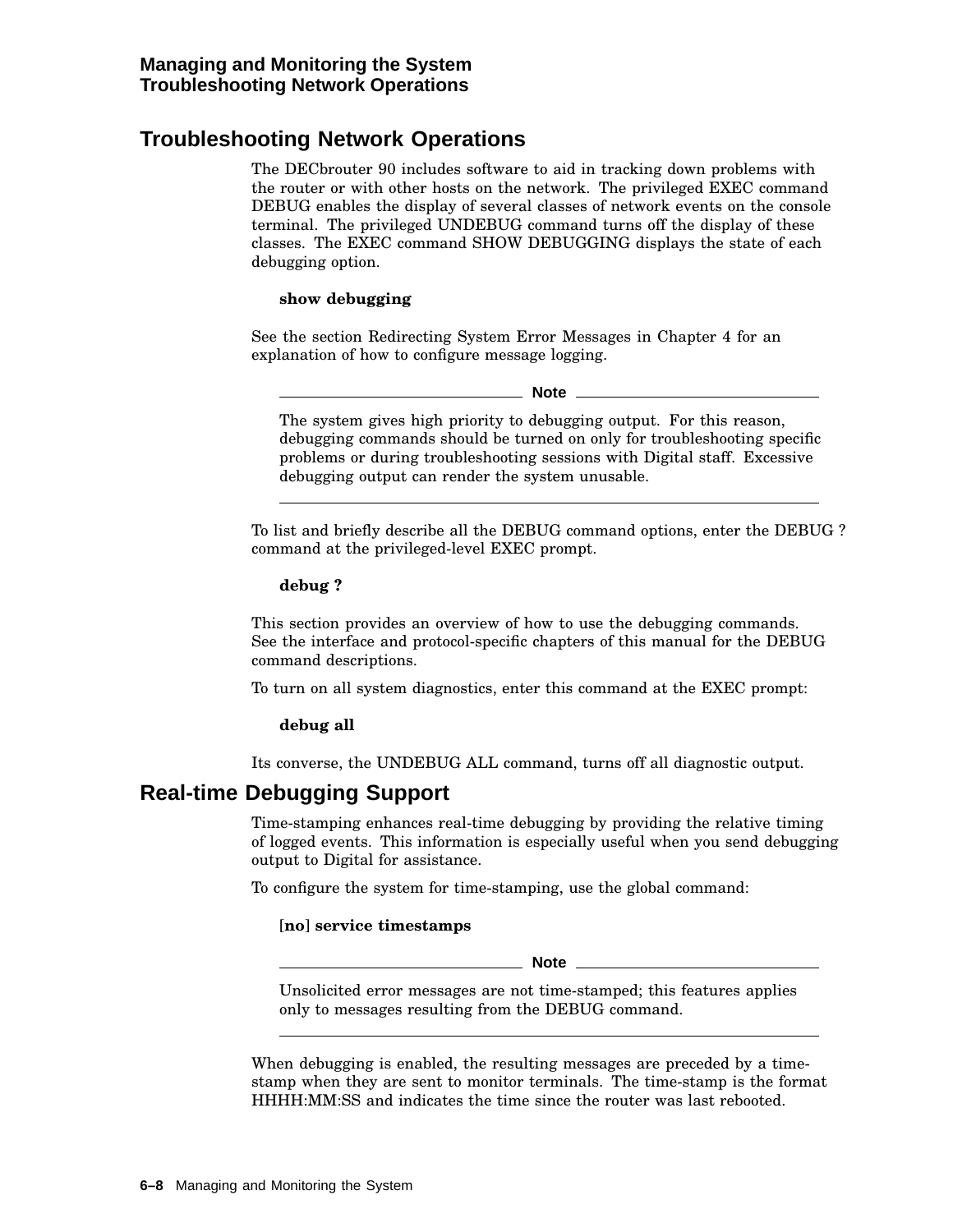## **Managing and Monitoring the System Real-time Debugging Support**

#### **Example**

This example shows the command to enter configuration mode and the configuration command that implements the time-stamping of debugging events.

```
gw# configure
Configuring from terminal, memory, or network [terminal]?
Enter configuration commands, one per line.
Edit with DELETE, CTRL/W, and CTRL/U; end with CTRL/Z
service timestamps
```
#### **Example**

cs#

In this example, debugging modem events is activated, events are logged, and time-stamping occurs, indicating the relative time the event is logged based on the time since the router was last rebooted. The TTY4 asserting DTR event occurred 3 minutes and 48 seconds after the router was last rebooted

```
gw# debug modem
RS-232 modem signal debugging is on
cs# cs 4004
Trying RUBBLE.DEC.COM (16.108.61.34, 4004)....Open
TTY4: asserting DTR
[Connection to cs closed by foreign host]
cs#
TTY4: timed out waiting for CTS
TTY4: dropping DTR, hanging up
cs# configure
Configuring from terminal, memory, or network [terminal]?
Enter configuration commands, one per line.
Edit with DELETE, CTRL/W, and CTRL/U; end with CTRL/Z
service timestamps
%SYS-5-CONFIG_I: Configured from console by console ()
cs# cs 4004
Trying RUBBLE.DEC.COM (16.108.61.34, 4004)...Open
0:03:48: TTY4 asserting DTR
[Connection to RUBBLE closed by foreign host]
```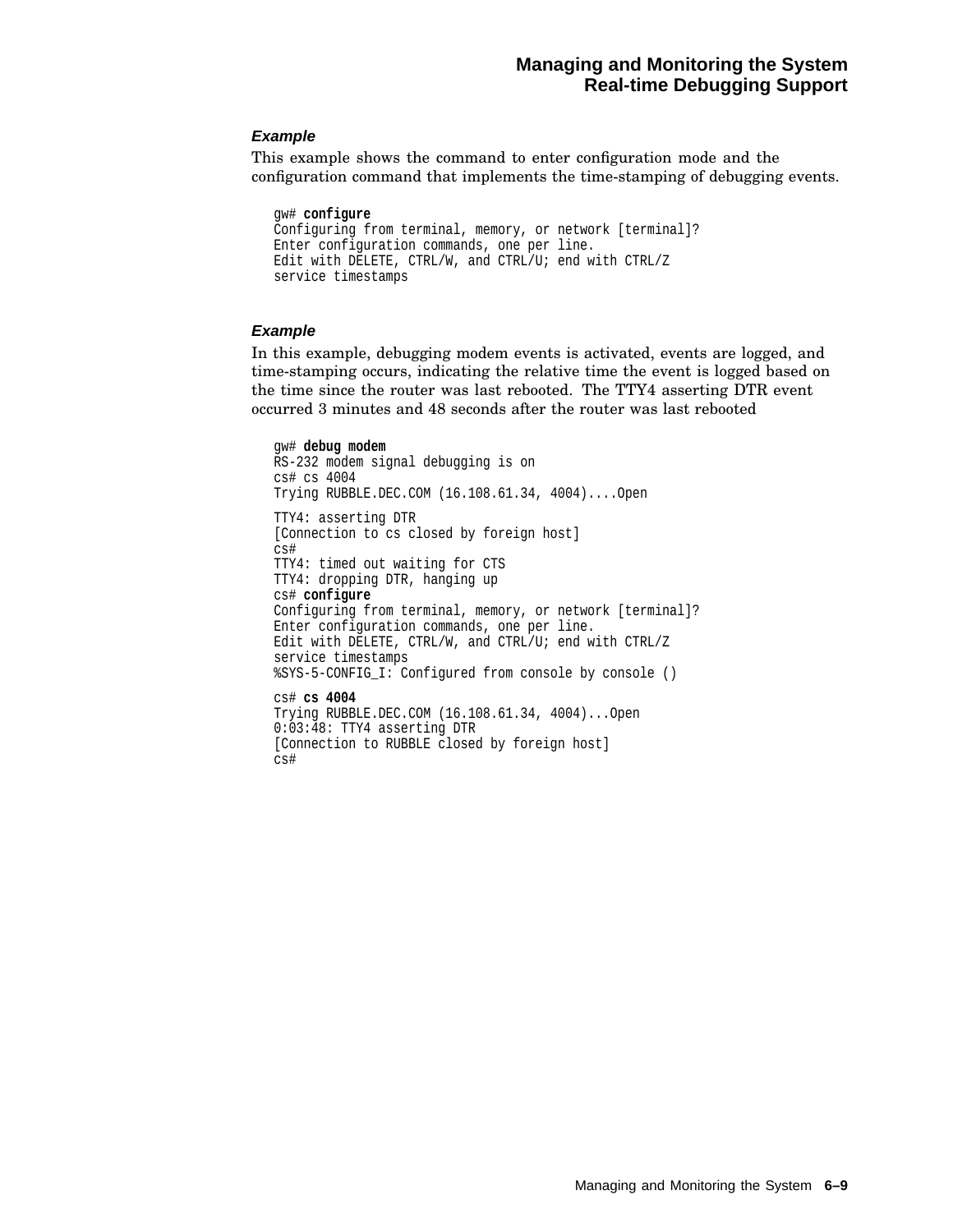#### **Example**

In the following example, the ARP events occurred 52 minutes and 51 seconds after reload.

```
gw# debug arp
ARP packet debugging is on
IP ARP: sent req src 131.108.61.37 0000.0c01.f0fe, dst 131.108.19.40
0000.0000.0000
IP ARP: rcvd rep src 131.108.19.40 0000.0c01.0e3b, dst 131.108.61.37
ARP: (merge) Creating entry for IP addr: 131.108.19.40, hw: 0000.0c01.0e3b
cs# configure
Enter configuration commands, one per line.
Edit with DELETE, CTRL/W, and CTRL/U; end with CTRL/Z
service timestamp
^Z
cs#
%SYS-5-CONFIG_I: Configured from console by console ()
0:52:51: IP ARP: sent req src 131.108.61.37 0000.0c01.f0fe,
dst 131.108.19.33 0000.0000.0000
0:52:51: IP ARP: rcvd rep src 131.108.19.33 0000.0c01.0e3b,
dst 131.108.61.37
0:52:51: ARP: (merge) Creating entry for IP addr: 131.108.19.33,
hw: 0000.0c01.0e3b
```
## **Testing Connectivity with the PING Command**

As an aid to diagnosing basic network connectivity, many network protocols support the *packet internet groper* (ping) program, which sends an echo request packet to an address, then awaits a reply. Results from this echo protocol can help in evaluating the path-to-host reliability, delays over the path, and whether the host can be reached or is functioning.

\_ Note \_

Not all hosts support pings for all protocols.

To implement this program, use the privileged EXEC command PING. When the PING command is entered, the system issues a prompt for one of the following protocol keywords— **appletalk, clns, ip, novell, pup,** or **xns**.

The default protocol is IP. After determining the protocol type, the PING command prompts for an address or host name, repeat count (default is 5), datagram size (default is 100 bytes), time-out interval (default is 2 seconds), and extended commands (default is none). The precise dialog varies from protocol to protocol.

If a host name or address is typed on the same line as the EXEC PING command, the default action is taken as appropriate for the protocol type of that name or address.

The PING command uses the exclamation point (!) and period (.) in its display. Each exclamation point indicates receipt of a reply. A period (.) indicates that the router timed out while waiting for a reply. Other characters may appear in the ping output display, depending on the protocol type. The output concludes with the success rate and minimum, average, and maximum round-trip times.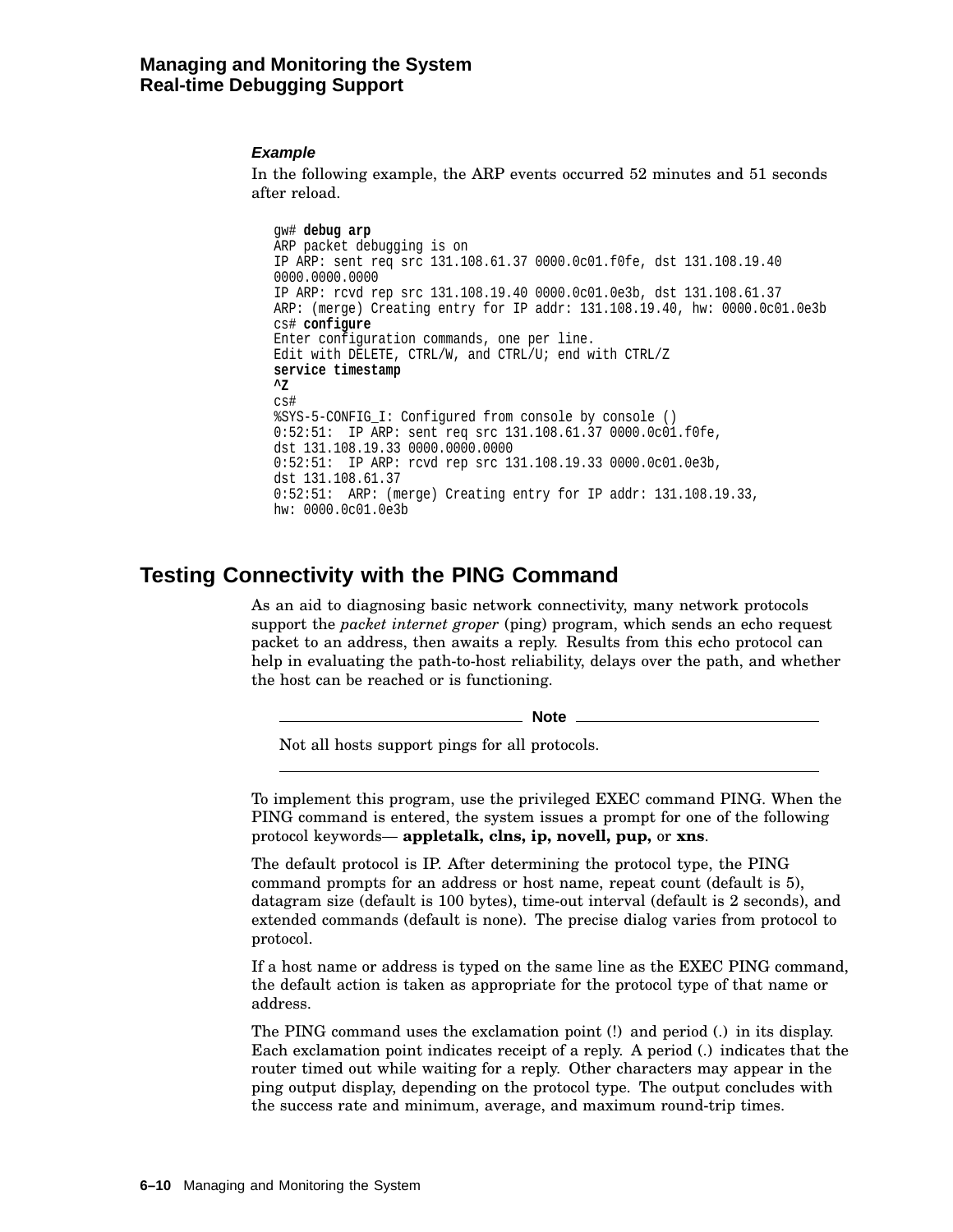To abort a ping session, type the escape sequence (by default,  $Ctrl<sup>\wedge</sup> X$ , which is done by simultaneously pressing the Ctrl, shift, and 6 keys, letting go, then pressing the X key).

Sample displays and tips for using these protocols are included in the chapters describing the protocols supported by the DECbrouter 90 PING command.

## **Checking Routes with the TRACE Command**

The TRACE command is a useful debugging command that allows the network administrator to discover the routes that packets actually will take when traveling to their destinations. The TRACE command supports **ip, clns,** and **vines** route tracing.

**trace** [*destination*]

To invoke a simple trace test, enter the destination address or host name on the command line. The default parameters for the appropriate protocol are assumed, and the tracing action begins.

To use nondefault parameters and invoke an extended trace test, enter the command without a destination argument. You will be stepped through a dialog to select the desired parameters.

Typing the escape sequence (by default,  $Ctrl/^{\wedge} X$ , which is done by simultaneously pressing the Ctrl, shift, and 6 keys, letting go, then pressing the X key) terminates a TRACE command. See the *DECbrouter 90 Products, Configuration and Reference, Volume 2* and the *DECbrouter 90 Products, Configuration and Reference, Volume 3* respectively, for more information about using this command.

## **Writing System Configuration Information**

This section describes the privileged WRITE commands used to manage the system configuration information.

To erase the configuration information, use the following EXEC command. This command erases the configuration information in the nonvolatile memory. This command does not affect the configuration in use.

#### **write erase**

To copy the configuration to memory, use the following EXEC command. This command copies the current configuration information to the nonvolatile memory.

#### **write memory**

To copy the configuration to the network, use the following EXEC command. This command sends a copy of the current configuration information to a server host. You are prompted for a destination host and a file name.

#### **write network**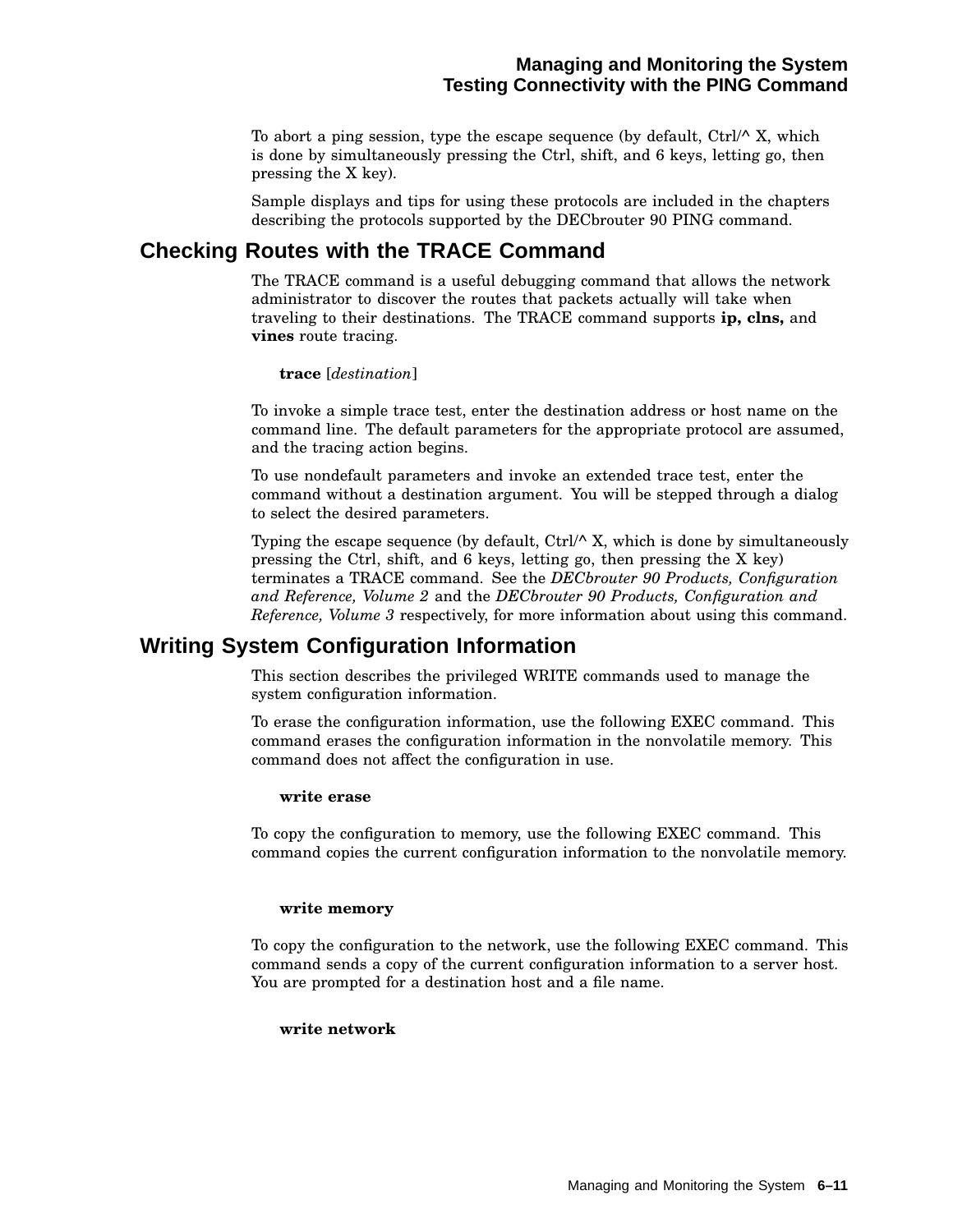To write the configuration on the terminal, use the following EXEC command. This command displays the current configuration information on the terminal.

**write terminal**

## **Testing the System**

Included as part of the EXEC command set are commands that allow testing of system interfaces and memory.

**Note**

Digital does not recommend using these commands; they are intended to aid Digital manufacturing staff in checking out system functionality.

The following EXEC command is used to test the system interfaces:

#### **test interfaces**

The EXEC TEST INTERFACES command is intended for the factory checkout of network interfaces. It is not intended for diagnosing problems with an operational router. The TEST INTERFACES output does not report correct results if the router is attached to a "live" network. For each network interface that has an IP address that can be tested in loopback (all serial interfaces), the TEST INTERFACE command sends a series of ICMP echoes. Error counters are examined to determine the operational status of the interface.

## **EXEC System Management Command Summary**

This section lists all the EXEC system management and user commands in alphabetical order.

#### **debug ?**

Lists and briefly describes all the DEBUG command options.

#### [**un**]**debug all**

Enables all diagnostic output. Its converse, the UNDEBUG ALL command, turns off all diagnostic output.

#### **ping**

Provides a diagnostic tool for testing connectivity. Results help evaluate path-to-host reliability, delays over the path, and whether the host is functioning.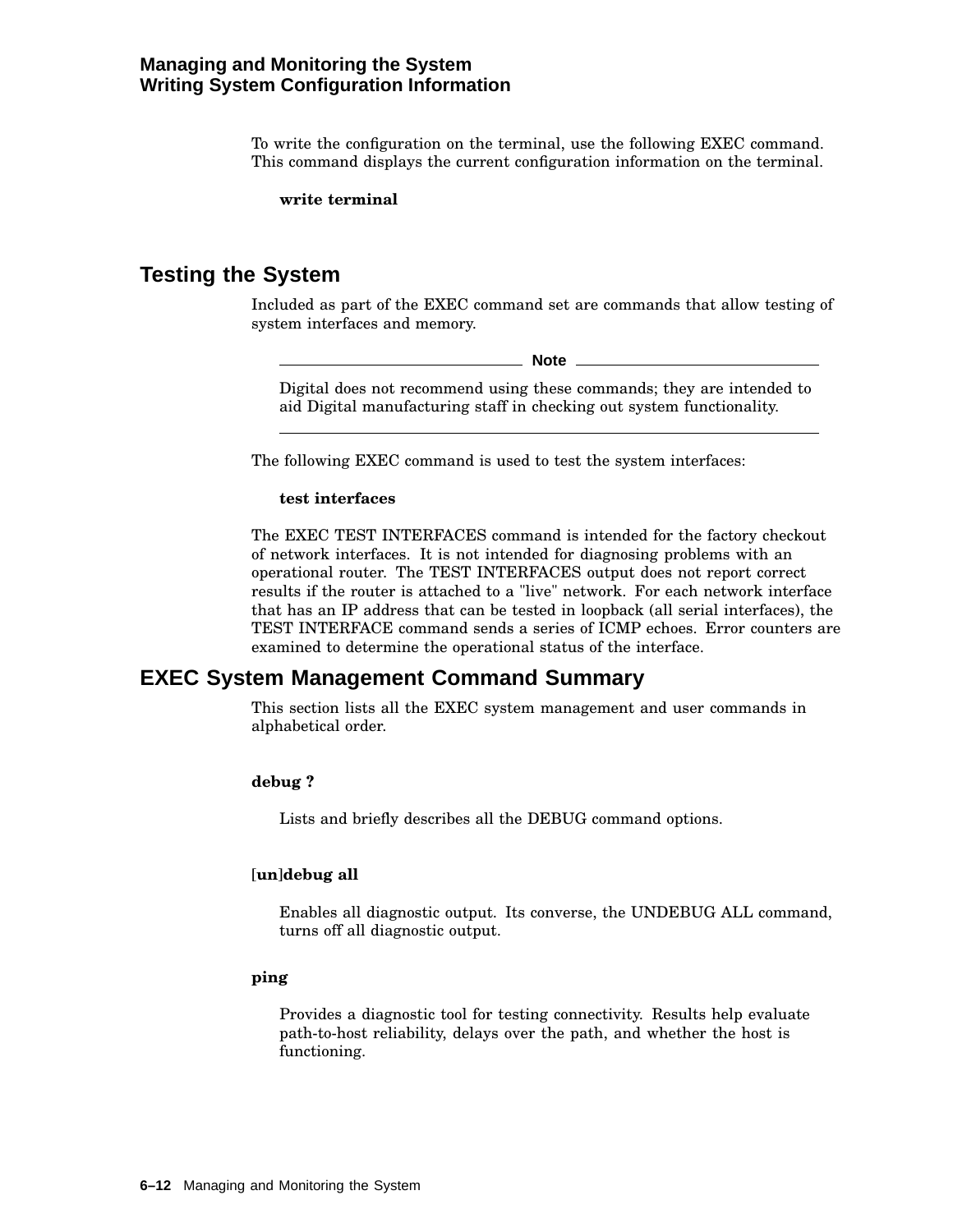#### [**no**] **service timestamps**

Enhances real-time debugging by providing the relative timing of logged events. This information is especially useful when you send debugging output to Digital technical support personnel for assistance.

#### **show ?**

Lists all the SHOW command options. Two lists can be displayed: one at the user-level prompt and one at the enabled, privileged-level prompt.

#### **show buffers** [*interface*]

Displays statistics for the buffer pools on the DECbrouter 90. The router has one pool of queuing elements and five pools of packet buffers of different sizes. For each pool, the router keeps counts of the number of buffers outstanding, the number of buffers in the free list, and the maximum number of buffers allowed in the free list. With the optional argument *interface*, this command searches all buffers that have been associated with the interface for longer than one minute.

#### **show configuration**

Displays the contents of the nonvolatile memory, if present and valid. The nonvolatile memory stores the configuration information in the DECbrouter 90 in text form as configuration commands.

#### **show debugging**

Displays the current settings of the debug command options.

#### **show flash**

Displays the total amount of flash memory present, any files that may currently exist in flash memory, and the amounts of flash memory used and remaining.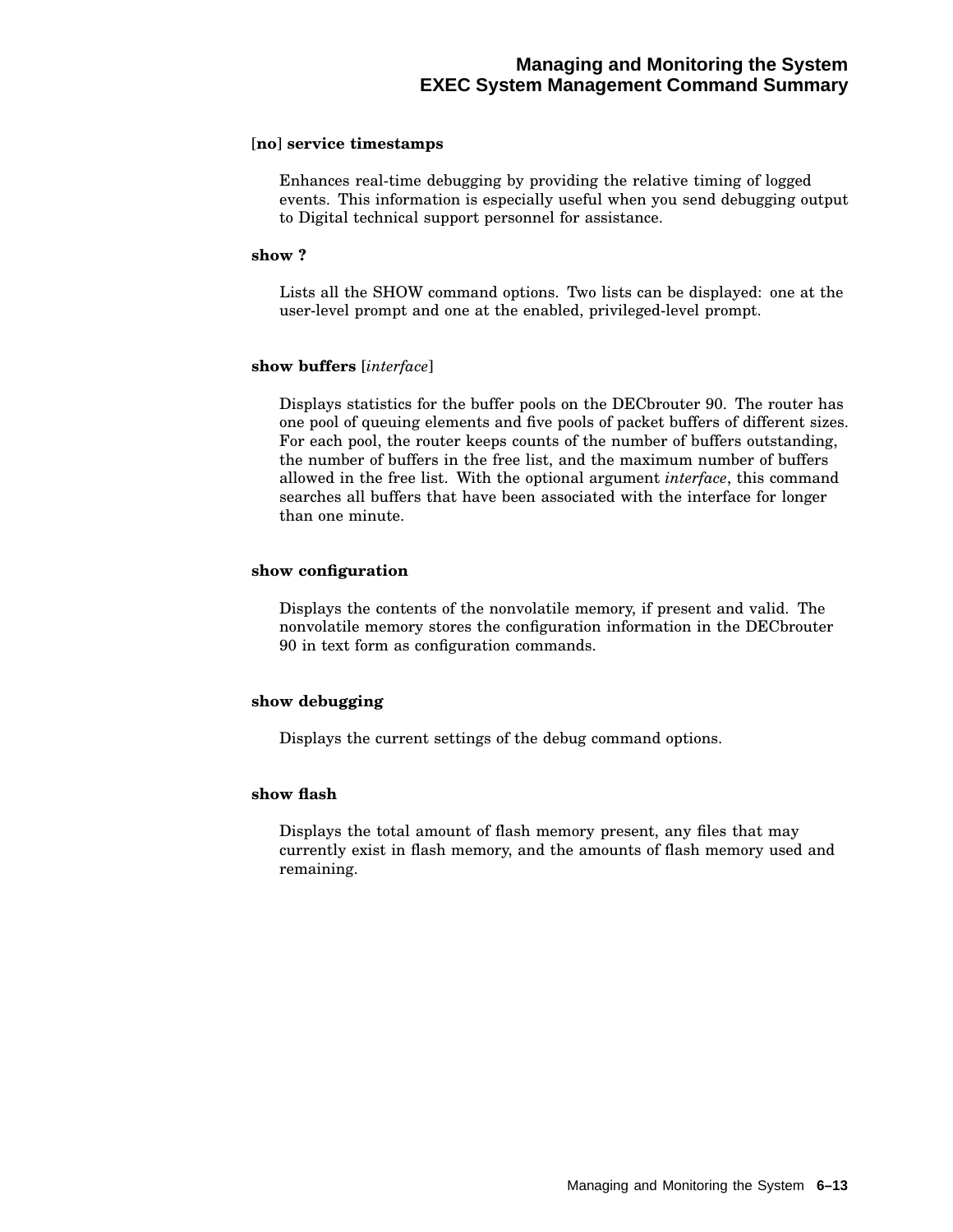## **Managing and Monitoring the System EXEC System Management Command Summary**

#### **show flash all**

Displays all the output of **show flash**; also shows information about each Flash memory device. Must be in the bootstrap mode to see the full output.

#### **show logging**

Displays the state of syslog error and event logging, including host addresses and whether console logging is enabled. This command also displays SNMP configuration parameters and protocol activity.

#### **show memory**

Displays memory-free pool statistics. These statistics include summary information about the activities of the system memory allocator and a block-by-block listing of memory use.

#### **show processes**

Displays information about all active processes.

#### **show process memory**

Displays information about memory utilization.

#### **show protocols**

Displays the global and interface-specific status of any configured level 3 protocol.

#### **show stacks**

Monitors the stack utilization of processes and interrupt routines. Its display includes the reason for the last system reboot. If the system was reloaded because of a system failure, a saved system stack trace is displayed. This information can be useful to support staff for analyzing crashes in the field.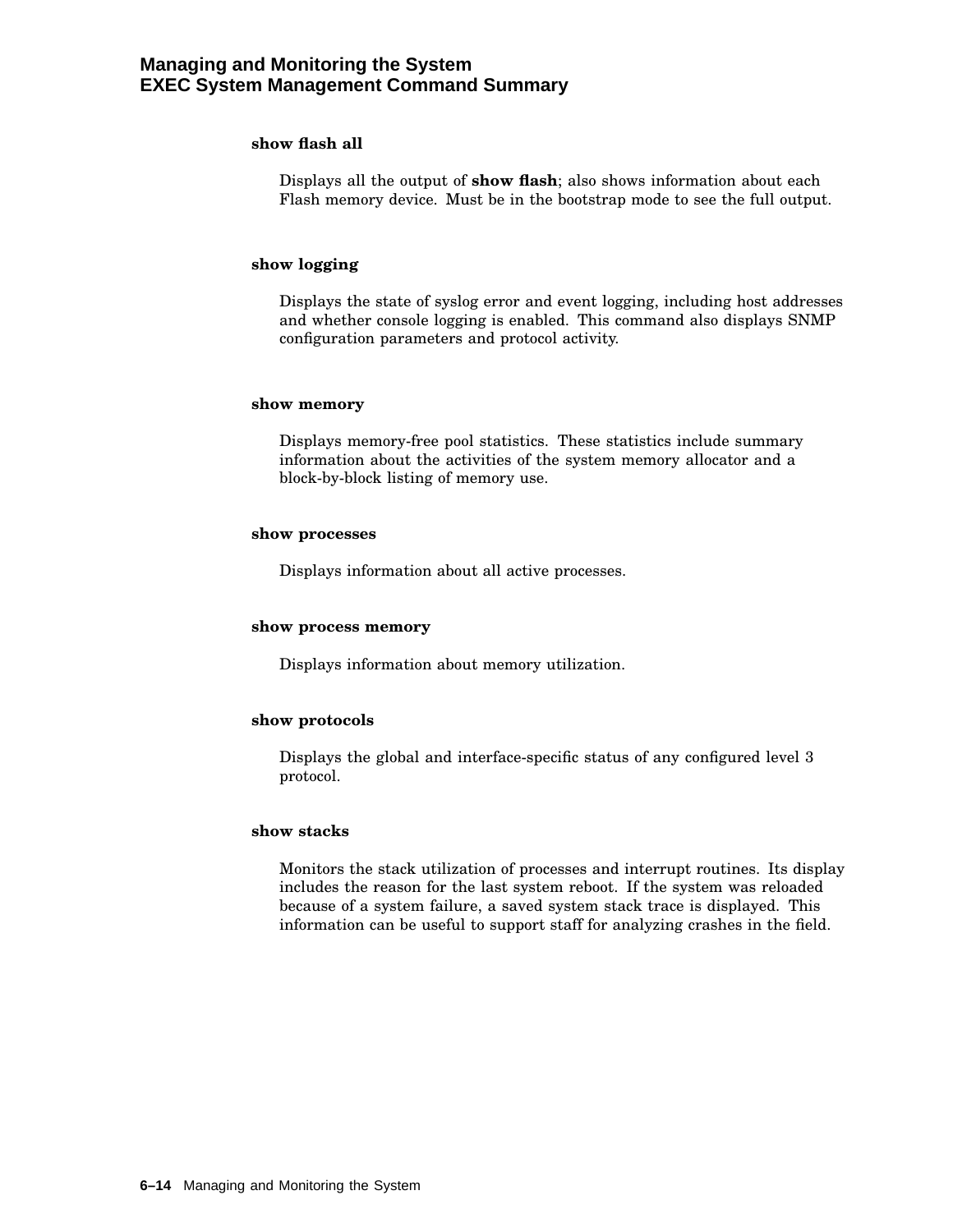#### **test interfaces**

Intended for the factory checkout of network interfaces. It is not intended for diagnosing problems with an operational router.

#### **trace** [*destination*]

Allows the network administrator to discover the routes that packets actually will take when traveling to their destinations. The TRACE command supports IP, CLNS, and VINES route tracing. Typing the escape sequence terminates TRACE.

#### **write erase**

Erases the configuration information in the nonvolatile memory. This command does not affect the configuration in use.

#### **write memory**

Copies the current configuration information to the nonvolatile memory.

#### **write network**

Sends a copy of the current configuration information to a server host. You are prompted for a destination host and a file name.

#### **write terminal**

Displays the current configuration information.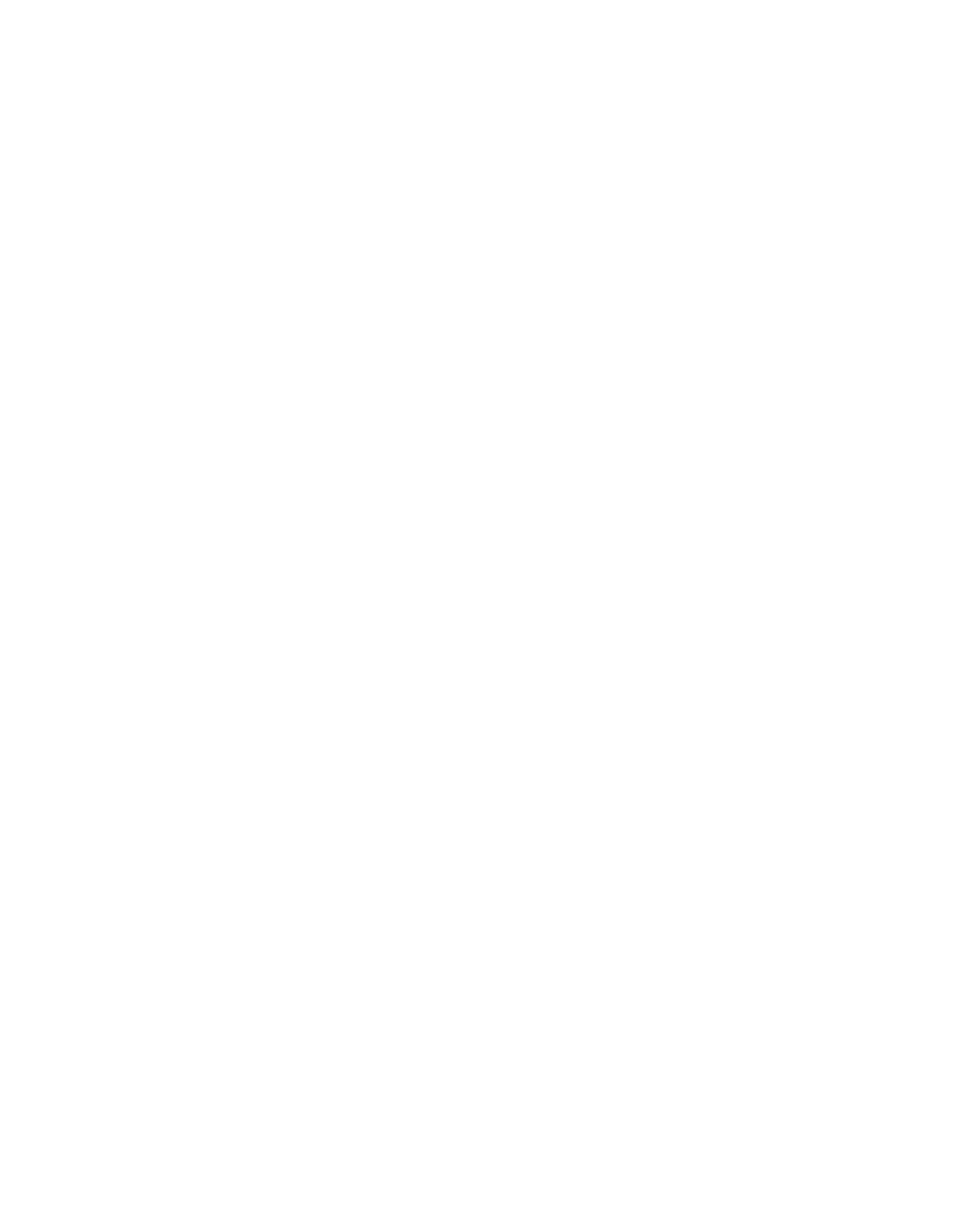# **7 Configuring the Interfaces**

This chapter contains information on enabling, shutting down, and displaying messages pertinent to interface configuration and operation. Also discussed are the procedures and command descriptions for configuring and maintaining the following router interface components:

- Serial interfaces
- Ethernet interfaces

You also will find information about configuring the serial Dial Backup feature and learn how to configure a null interface and the point-to-point protocol (PPP) and HDLC.

To enable an interface, you must be in the configuration command collection mode. To enter this mode, enter the EXEC command CONFIGURE at the EXEC prompt. Once in the command collection mode, start configuring the interface by entering the INTERFACE command. When the interface is configured, you can check its status by entering EXEC SHOW commands at the EXEC prompt.

This chapter provides software configuration information only. For hardware technical descriptions, and for information about installing these interfaces, refer to the appropriate hardware installation and maintenance publication.

Summaries of the interface configuration commands and EXEC monitoring commands described in this chapter are included at the end of the chapter.

## **Specifying an Interface**

Enter the INTERFACE global configuration command in configuration mode to identify a specific network interface (for example, serial port or Ethernet port). By entering this command you begin the configuration *subcommand* collection mode for the specified interface.

The INTERFACE command has the following syntax:

**interface** *type unit*

The argument *type* identifies the interface type; the argument *unit* identifies the connector number. Unit numbers are assigned at the factory at the time of installation or when added to a system and can be displayed with the SHOW INTERFACES command.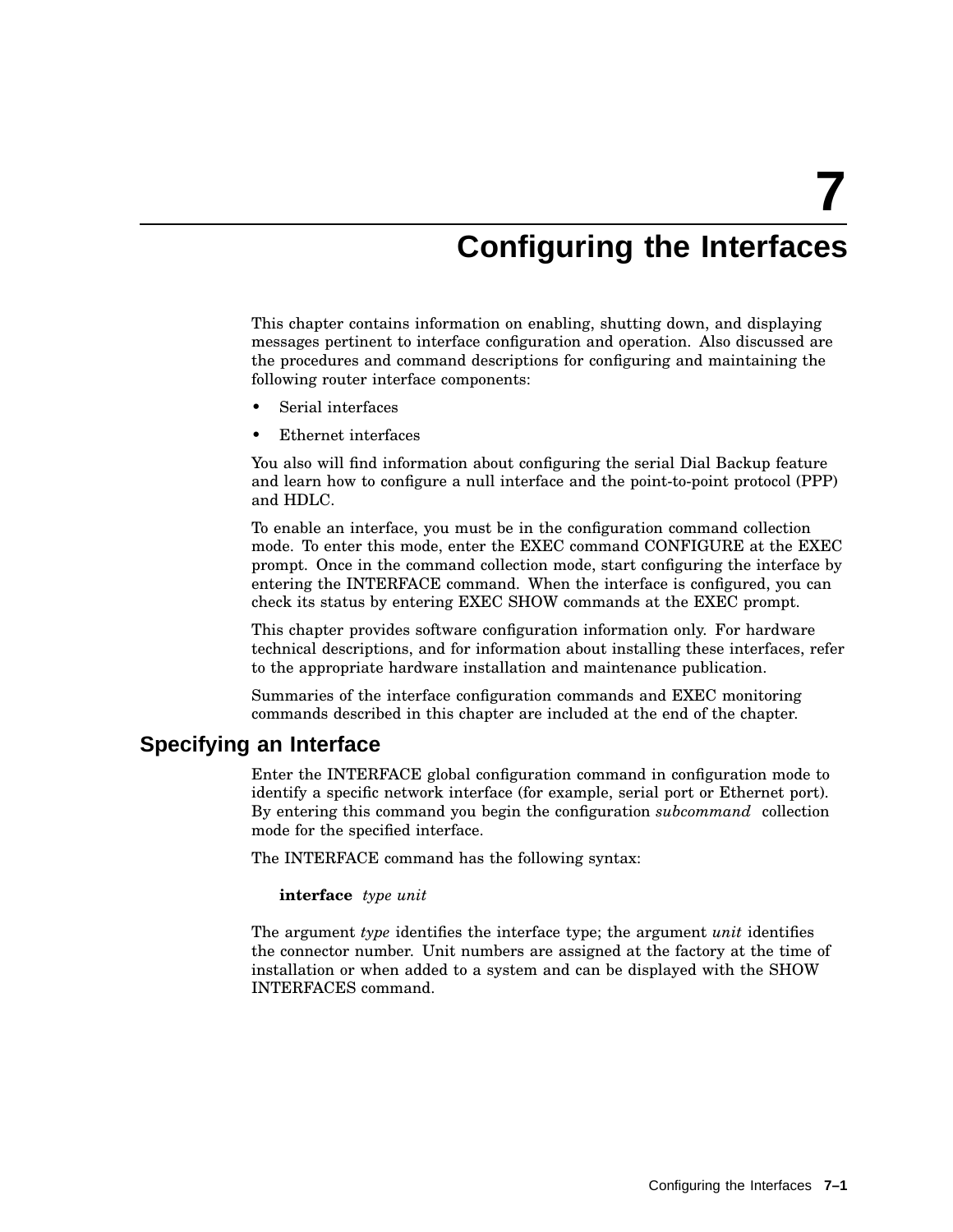## **Configuring the Interfaces Specifying an Interface**

#### **Example:**

This example begins interface configuration subcommand collection mode for serial connector 0 (interface serial 0):

interface serial 0

Use the EXEC command SHOW INTERFACES (described later in this chapter) to determine the interface type and unit numbers.

In the interface configuration subcommand collection mode, you enter the interface subcommands for your particular routing or bridging protocol. The interface configuration subcommand collection mode ends when you enter a command that is not an interface subcommand or when you type the Ctrl/Z sequence.

**Note**

All DECbrouter 90 models have one Ethernet interface (Ethernet 0). The DECbrouter 90T1 has one serial interface (serial 0); the DECbrouter 90T2 and the DECbrouter 90T2A have two serial interfaces (serial 0 and serial 1).

## **Adding a Descriptive Name to an Interface**

To add a descriptive name to an interface, use the DESCRIPTION interface subcommand.

**description** *name-string* **no description**

The argument *name-string* is descriptive text to help you remember what is attached to this interface. The DESCRIPTION command is meant solely as a comment to be put in the configuration to help you remember what certain interfaces are for. The description will appear in the output of the following commands: SHOW CONFIGURATION, WRITE TERMINAL and SHOW INTERFACES. The **no** version removes the *name-string*.

#### **Example**

This example describes a 3174 controller on serial 0:

```
interface serial 0
description 3174 Controller for test lab
```
## **Shutting Down and Restarting an Interface**

To disable an interface, use the SHUTDOWN interface subcommand. The full syntax for this command follows.

#### **shutdown no shutdown**

The SHUTDOWN command disables all functions on the specified interface and prevents all packet transmission. The command also marks the interface as unavailable; this information is communicated to other routers through all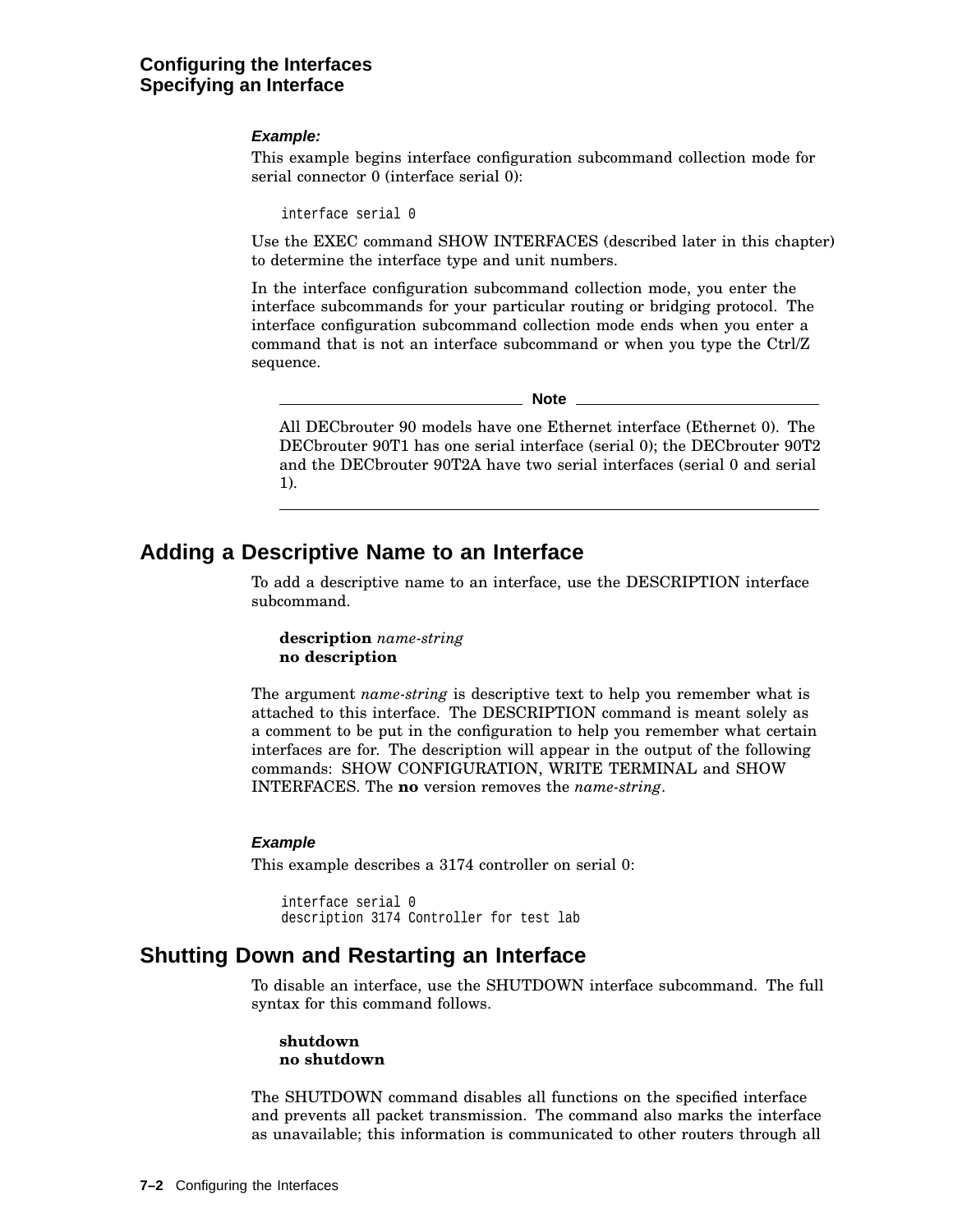## **Configuring the Interfaces Shutting Down and Restarting an Interface**

dynamic routing protocols. The interface will not be mentioned in any routing updates. On serial interfaces, this command causes the DTR signal to be dropped.

To restart a disabled interface, use the NO SHUTDOWN interface subcommand.

To check whether an interface is disabled, use the EXEC command SHOW INTERFACES as described in the next section. An interface that has been shut down is shown as administratively down in this command's display:

#### **Examples**

This example turns off the interface Ethernet 0:

```
interface ethernet 0
shutdown
```
This example turns the interface back on:

interface ethernet 0 no shutdown

## **Clearing Interface Counters**

To clear the interface counters shown with the SHOW INTERFACES command, enter the following command at the EXEC prompt:

**clear counters** [*type unit*]

The command clears all the current interface counters from the interface unless the optional arguments *type* and *unit* are specified to clear only a specific interface type (serial and Ethernet) from a specific unit or card number.

\_ Note \_

This command will not clear counters retrieved using SNMP, but only those seen with the EXEC SHOW INTERFACES command.

## **Displaying Information About an Interface**

The software contains commands that you can enter at the EXEC prompt to display information about the interface, including the software and hardware versions, the controller status, and some statistics about the interfaces. These commands begin with the word "show." (The full list of these commands can be displayed by entering the command SHOW ? at the EXEC prompt.) A description of interface-specific SHOW commands follows.

#### **Displaying the System Configuration**

The SHOW VERSION command displays the configuration of the system hardware, the software version, the names and sources of configuration files, and the boot images. Enter this command at the EXEC prompt:

#### **show version**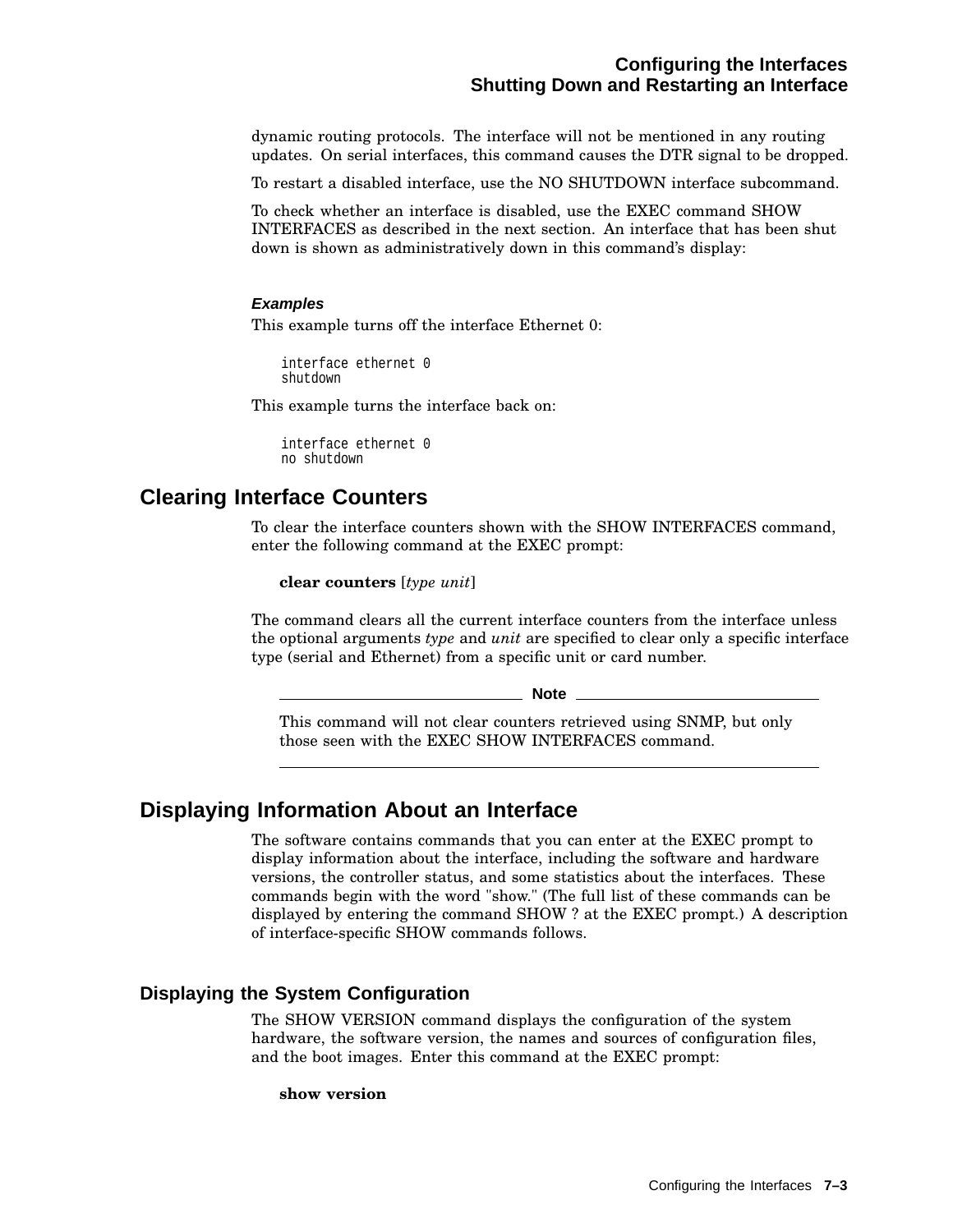The following shows sample output from this command:

DECbrouter 90 Software (DEWBR), Version 9.14(1) Copyright (c) 1986-1992 by cisco Systems, Inc. Compiled Thu 17-Dec-92 13:43 System Bootstrap, Version 4.6 Chrysostom uptime is 2 days, 10 hours, 0 minutes System restarted by power-on System image file is "DEWBR", booted through flash DECbrouter 90 router (68030) processor (revision 0x00) with 1024K/1024K bytes of memory. Processor board serial number 00000000 DDN X.25 software. Bridging software. SuperLAT software (copyright 1990 by Meridian Technology Corp). 1 Ethernet/IEEE 802.3 interface. 2 Serial network interface. 32K bytes of non-volatile configuration memory. 4096K bytes of flash memory sized on embedded flash. Configuration register is 0x102

In the output, the first block of text lists information about the system software, which includes the software release version number. Always specify the complete version number when reporting a possible software problem. In the sample output, the version number is 9.14, initial release.

The second block of text lists the system bootstrap version, in this case 4.3.

The third block of text includes the system name and *uptime*, or the amount of time the system has been up and running. Also displayed is a log of how the system was last booted, both as a result of normal system startup and of system error. For example, information can be displayed to indicate a bus error that is generally the result of an attempt to access a nonexistent address.

System restarted by bus error at PC0XC4CA address 0X210C0C0

The name of the flash file booted is shown.

The remaining output shows the hardware configuration and any nonstandard software options. The configuration register contents are displayed in hexadecimal notation.

**Note**

The output of the SHOW VERSION EXEC command also can provide certain messages, such as bus error messages. If such error messages appear, report the complete text of this message to your Digital technical support specialist.

#### **Displaying Controller Status**

The SHOW CONTROLLERS command displays current internal status information for different interfaces. Enter this command at the EXEC prompt:

#### **show controllers** {**serial** | **ether**}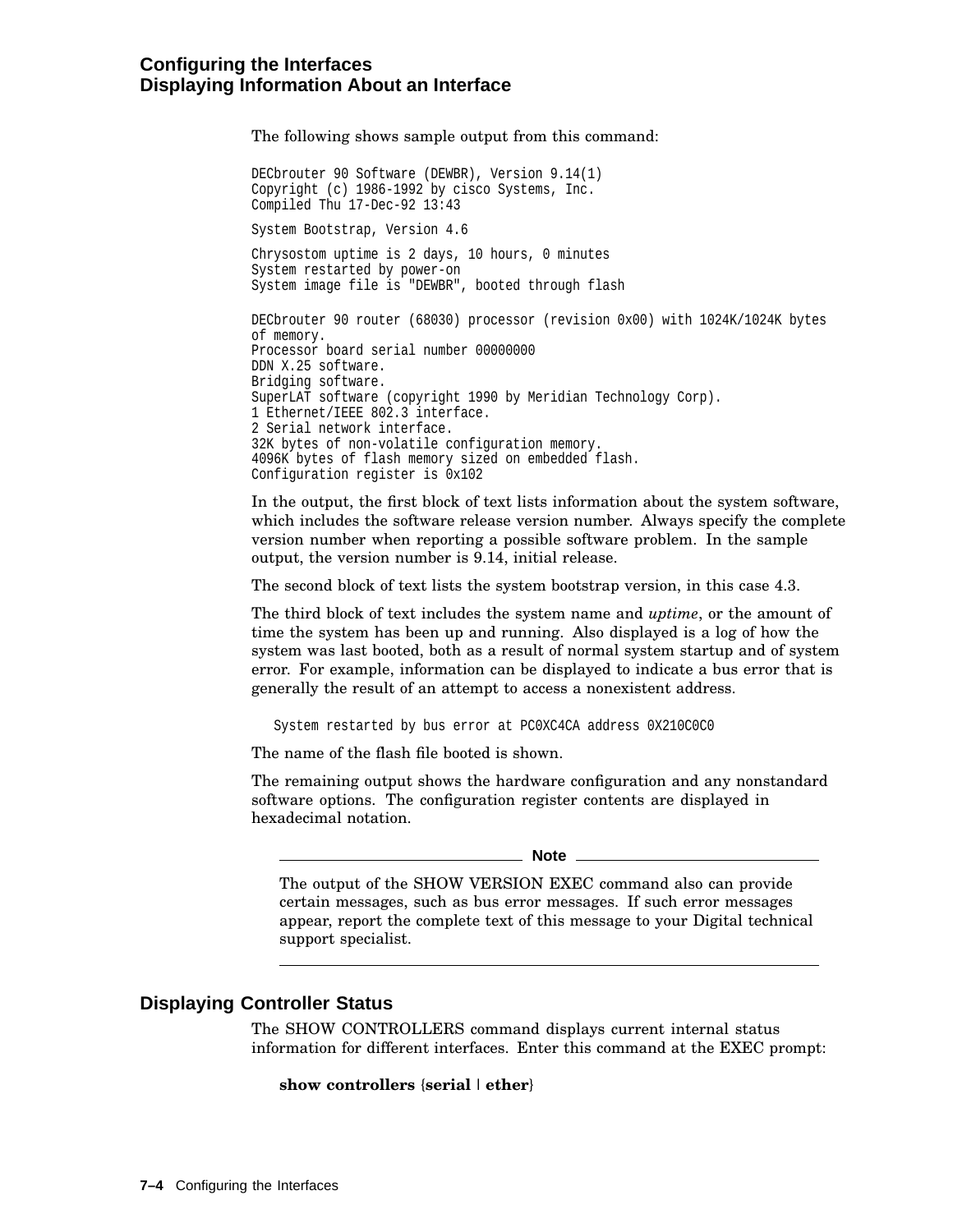Use the following keywords to display the information about each:

- serial—For the serial interfaces
- **ether**—For the Ethernet interface (You may follow the interface command with a specific interface number.)

Sample output for the Ethernet interface follows.

```
LANCE unit 0, idb 0x4D764, ds 0x4EDD0, regaddr = 0x2130000, reset mask 0x4IB at 0x10BFEC: mode=0x0000, mcfilter 0001/0100/0008/4000
station address 0800.2ba0.b51c default station address 0800.2ba0.b51c
buffer size 1524
RX ring with 16 entries at 0x10C028
Rxhead = 0x10C050 (5), Rxp = 0x4EDFC (5)
00 pak=0x12704C ds=0x127156 status=0x80 max_size=1524 pak_size=87
01 pak=0x12366C ds=0x123776 status=0x80 max_size=1524 pak_size=85
02 pak=0x106F28 ds=0x107032 status=0x80 max_size=1524 pak_size=132
03 pak=0x10C184 ds=0x10C28E status=0x80 max_size=1524 pak_size=132
04 pak=0x1261D4 ds=0x1262DE status=0x80 max_size=1524 pak_size=132
05 pak=0x10ECEC ds=0x10EDF6 status=0x80 max_size=1524 pak_size=132
06 pak=0x125A98 ds=0x125BA2 status=0x80 max_size=1524 pak_size=139
07 pak=0x1067EC ds=0x1068F6 status=0x80 max_size=1524 pak_size=83
08 pak=0x10D738 ds=0x10D842 status=0x80 max_size=1524 pak_size=144
09 pak=0x124C20 ds=0x124D2A status=0x80 max_size=1524 pak_size=132
10 pak=0x11EE14 ds=0x11EF1E status=0x80 max_size=1524 pak_size=132
11 pak=0x12535C ds=0x125466 status=0x80 max_size=1524 pak_size=132
12 pak=0x126910 ds=0x126A1A status=0x80 max_size=1524 pak_size=96
13 pak=0x123DA8 ds=0x123EB2 status=0x80 max_size=1524 pak_size=106
14 pak=0x10DE74 ds=0x10DF7E status=0x80 max_size=1524 pak_size=74
15 pak=0x1060B0 ds=0x1061BA status=0x80 max_size=1524 pak_size=122
TX ring with 4 entries at 0x10C0D8, tx_count = 0
tx\_head = 0x10C0E0 (1), head\_txp = 0x4EE40 (1)
tx\_tail = 0x10C0E0 (1), tail\_txp = 0x4EE40 (1)
00 pak=0x000000 ds=0x10BD96 status=0x03 status2=0x0000 pak_size=118
01 pak=0x000000 ds=0x10BD96 status=0x03 status2=0x0000 pak_size=118
02 pak=0x000000 ds=0x10BD96 status=0x03 status2=0x0000 pak_size=118
03 pak=0x000000 ds=0x10BD96 status=0x03 status2=0x0000 pak_size=118
0 missed datagrams, 0 overruns, 0 late collisions, 0 lost carrier events
0 transmitter underruns, 0 excessive collisions, 0 babbles
0 memory errors, 0 spurious initialization done interrupts
Lance \text{csr0} = 0 \times 73MK5 unit 0, idb 0x4F6AC, ds 0x50D18, regaddr 0x2130040, reset_mask 0x2
IB at 0x117D9C: mode=0x0108, local_addr=0, remote_addr=0
N1=1524, N2=1, scaler=100, T1=1000, T3=2000, TP=1
buffer size 1524
No serial cable attached
RX ring with 16 entries at 0x117DF8 : RLEN=4, Rxhead 0
00 pak=0x117660 ds=0x117774 status=80 max_size=1524 pak_size=0
01 pak=0x116F24 ds=0x117038 status=80 max_size=1524 pak_size=0
02 pak=0x1167E8 ds=0x1168FC status=80 max_size=1524 pak_size=0
03 pak=0x1160AC ds=0x1161C0 status=80 max_size=1524 pak_size=0
04 pak=0x115970 ds=0x115A84 status=80 max_size=1524 pak_size=0
05 pak=0x115234 ds=0x115348 status=80 max_size=1524 pak_size=0
06 pak=0x114AF8 ds=0x114C0C status=80 max_size=1524 pak_size=0
07 pak=0x1143BC ds=0x1144D0 status=80 max_size=1524 pak_size=0
08 pak=0x113C80 ds=0x113D94 status=80 max_size=1524 pak_size=0
09 pak=0x113544 ds=0x113658 status=80 max_size=1524 pak_size=0
10 pak=0x112E08 ds=0x112F1C status=80 max_size=1524 pak_size=0
11 pak=0x1126CC ds=0x1127E0 status=80 max_size=1524 pak_size=0
12 pak=0x111F90 ds=0x1120A4 status=80 max_size=1524 pak_size=0
13 pak=0x111854 ds=0x111968 status=80 max_size=1524 pak_size=0
14 pak=0x111118 ds=0x11122C status=80 max_size=1524 pak_size=0
15 pak=0x1109DC ds=0x110AF0 status=80 max_size=1524 pak_size=0
TX ring with 4 entries at 0x117EA8 : TLEN=2, TWD=7
```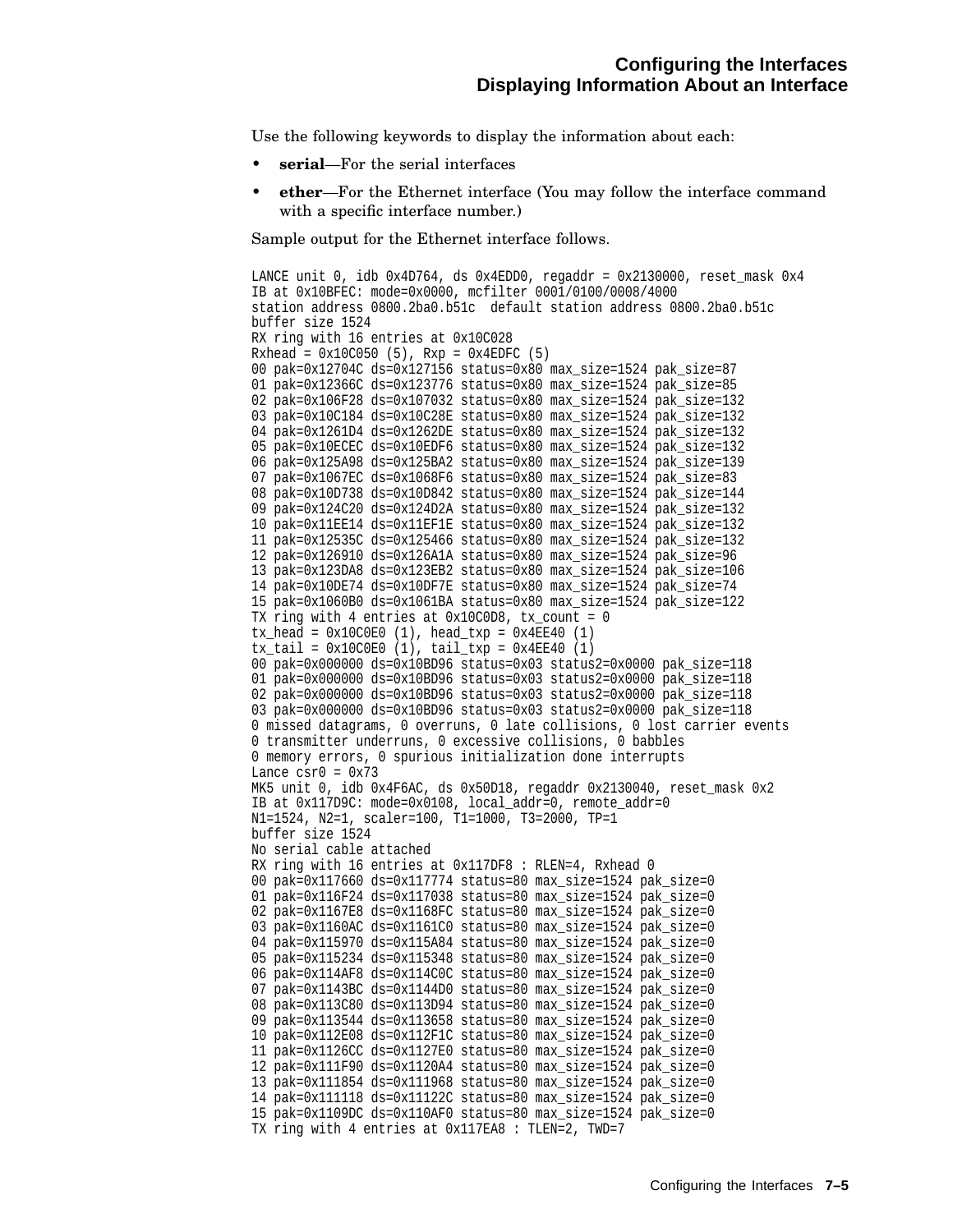## **Configuring the Interfaces Displaying Information About an Interface**

```
tx count = 0, tx head = 0, tx tail = 0
00 pak=0x000000 ds=0x000000 status=0x38 max_size=1524 pak_size=0
01 pak=0x000000 ds=0x000000 status=0x38 max_size=1524 pak_size=0
02 pak=0x000000 ds=0x000000 status=0x38 max_size=1524 pak_size=0
03 pak=0x000000 ds=0x000000 status=0x38 max_size=1524 pak_size=0
XID/Test TX desc at 0xFFFFFF, status=0x30, max_buffer_size=0, packet_size=0
XID/Test RX desc at 0xFFFFFF, status=0x0, max_buffer_size=0, packet_size=0
Status Buffer at 0x117F58: rcv=0, tcv=0, local state=0, remote state=0
phase=0, tac=0, currd=0x00000, curxd=0x00000
bad_frames=0, frmrs=0, T1_timeouts=0, rej_rxs=0, runts=0
0 missed datagrams, 0 overruns, 0 bad frame addresses
0 bad datagram encapsulations, 0 user primitive errors
0 provider primitives lost, 0 unexpected provider primitives
0 spurious primitive interrupts, 0 memory errors, 0 transmitter underruns
mk5025 registers: csr0 = 0x4000, csr1 = 0x0002, csr2 = 0x0511
                  csr3 = 0x7D9C, csr4 = 0x0000, csr5 = 0x0003
```
#### **Note**

The interface type is only queried at startup. If the hardware changes *subsequent* to initial startup, the wrong type is reported. This has *no* adverse effect on the operation of the software. For instance, if a DCE cable is connected to a dual-mode V.35 interface after the unit has been booted, the display presented for **show interfaces** incorrectly reports attachment to a DTE device, although the software recognizes the DCE interface and behaves accordingly.

#### **Displaying Interface Statistics**

The software also provides the SHOW INTERFACES command, which displays statistics for the network interfaces on the router. Enter the following command at the EXEC prompt:

#### **show interfaces** [*type unit*] [**accounting**]

Specify the optional arguments *type* and *unit* to display statistics for a particular network interface. The argument *type* can be one of the following: **ethernet** or **serial**. Use the argument *unit* to specify the interface unit number.

The optional keyword **accounting** displays the number of packets of each protocol type that has been sent through the interface. You can show these numbers for all interfaces, or you can specify a specific type and unit.

Except for protocols that are encapsulated inside other protocols, such as IP over X.25, the accounting option also shows the total of all bytes sent and received, including the MAC header. For example, it totals the size of the Ethernet packet or the size of a packet that includes HDLC encapsulation.

Table 7–1 lists the protocols for which per-packet accounting information is kept.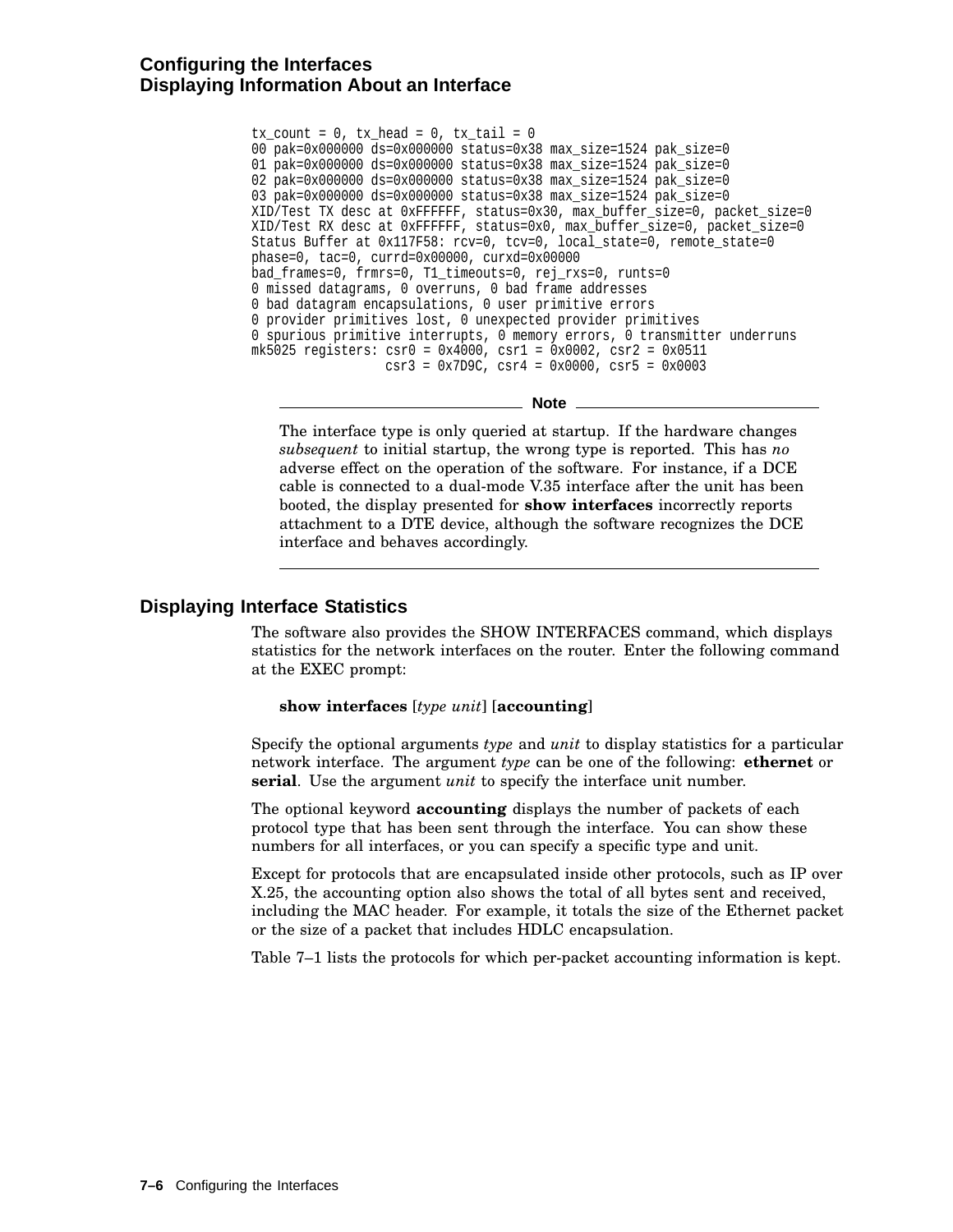## **Configuring the Interfaces Displaying Information About an Interface**

| Protocol           | <b>Notes</b>                                                                                                                                                                                                                                                                               |
|--------------------|--------------------------------------------------------------------------------------------------------------------------------------------------------------------------------------------------------------------------------------------------------------------------------------------|
| <b>IP</b>          | n/a                                                                                                                                                                                                                                                                                        |
| <b>DECnet</b>      | n/a                                                                                                                                                                                                                                                                                        |
| <b>XNS</b>         | n/a                                                                                                                                                                                                                                                                                        |
| <b>CLNS</b>        | n/a                                                                                                                                                                                                                                                                                        |
| AppleTalk          | n/a                                                                                                                                                                                                                                                                                        |
| <b>Novell</b>      | n/a                                                                                                                                                                                                                                                                                        |
| Apollo             | n/a                                                                                                                                                                                                                                                                                        |
| <b>VINES</b>       | n/a                                                                                                                                                                                                                                                                                        |
| Trans. Bridge      | n/a                                                                                                                                                                                                                                                                                        |
| SR Bridge          | n/a                                                                                                                                                                                                                                                                                        |
| Chaos              | n/a                                                                                                                                                                                                                                                                                        |
| Xerox PUP          | n/a                                                                                                                                                                                                                                                                                        |
| Digital MOP        | The routers use MOP packets to advertise their existence<br>to Digital machines that use the MOP protocol. A router<br>periodically broadcasts MOP packets to identify itself as a<br>MOP host. This results in MOP packets being counted, even<br>when DECnet is not being actively used. |
| <b>LAN</b> Manager | LAN Network Manager and IBM Network Manager                                                                                                                                                                                                                                                |
| Spanning Tree      | n/a                                                                                                                                                                                                                                                                                        |
| ARP                | For IP, Chaos, Apollo, Frame relay, SMDS                                                                                                                                                                                                                                                   |
| <b>HP</b> Probe    | n/a                                                                                                                                                                                                                                                                                        |
| Serial Tunnel      | <b>SDLC</b>                                                                                                                                                                                                                                                                                |
|                    |                                                                                                                                                                                                                                                                                            |

**Table 7–1 Per-Packet Counted Protocols**

The SHOW INTERFACE command is used frequently while configuring and monitoring modules.

For further explanations and examples about specific interfaces, refer to the following sections in this chapter: Monitoring the Serial Interface and Monitoring the Ethernet Interface.

## **Serial Interface Support**

This section describes how to specify, maintain, monitor, and debug the serial interface. This section also describes methods of serial encapsulation.

## **Specifying a Serial Interface**

To specify a serial interface, use this configuration command:

#### **interface serial** *unit*

Specify the serial interface connector number with the argument *unit*.

Follow this command with the routing or bridging interface subcommands for your particular protocol or application, as described later in this manual.

The serial interfaces can query the cables to determine their types. However, they do so only at system startup, so the cables must be attached when the system is started. Issue a SHOW CONTROLLERS SERIAL command to determine how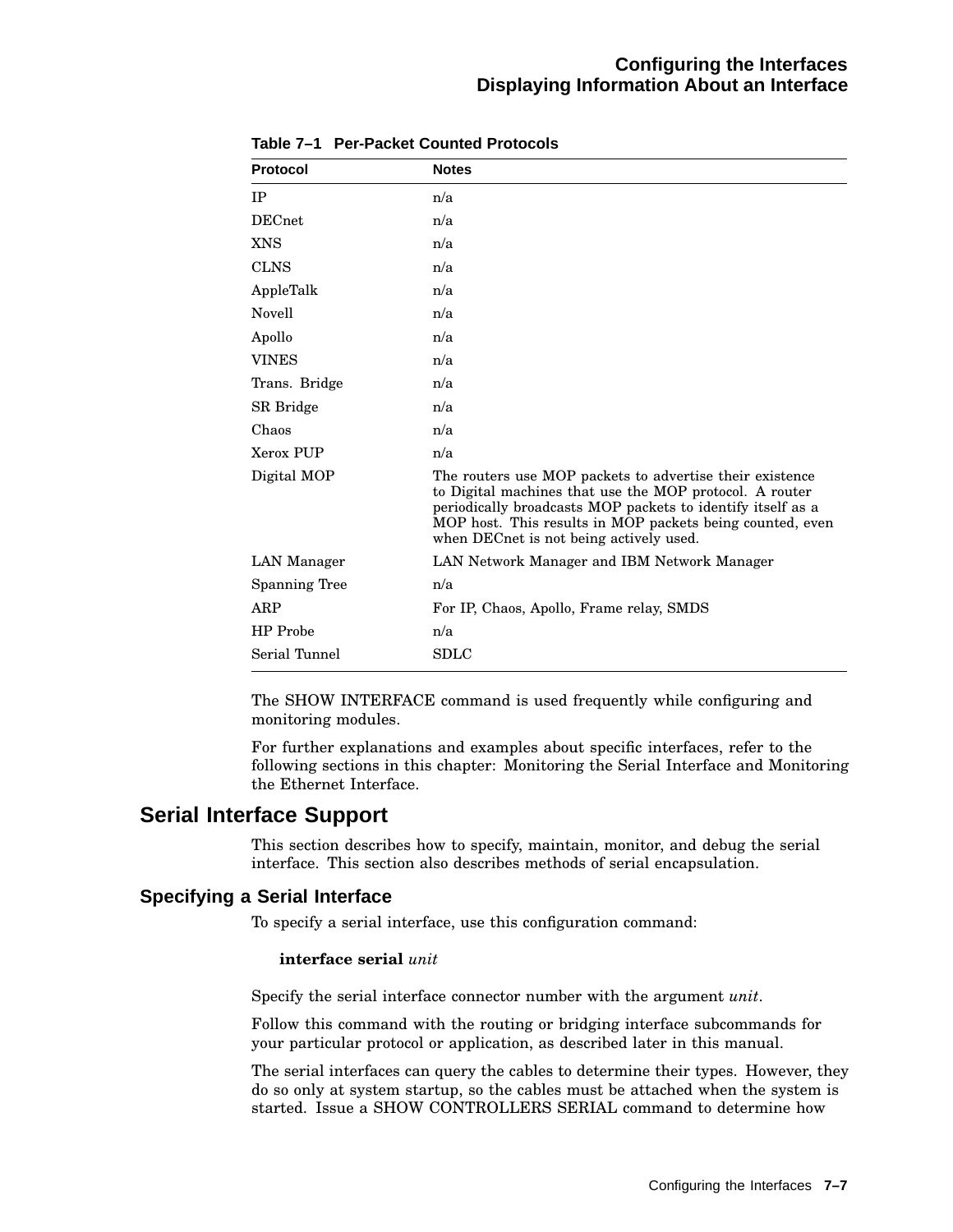## **Configuring the Interfaces Serial Interface Support**

the serial card has identified them. The command also will show the capabilities of the serial card and report controller-related failures.

#### **Example**

This command begins configuration on interface serial 0:

interface serial 0

#### **Serial Encapsulation Methods**

The serial interfaces support the following kinds of serial encapsulations:

- High-level data link control (HDLC)
- HDLC distant host (HDH)
- Frame relay
- Point-to-point protocol (PPP)
- Synchronous data link control (SDLC)
- Switched multimegabit data services (SMDS)
- Cisco serial tunnel (STUN)
- X.25-based encapsulations

With the exception of the PPP and HDLC encapsulations, these serial encapsulation methods are described in Chapter 9. The HDLC serial encapsulation method is described in this section. PPP serial encapsulation is described later in the section Configuring the Point-to-Point Protocol.

Change the encapsulation method by using the interface configuration subcommand ENCAPSULATION, followed by a keyword that defines the encapsulation method.

#### **encapsulation** *encapsulation-type*

The *encapsulation-type* argument is a keyword that identifies one of the following serial encapsulation types that the software supports:

- **bfex25**—Blacker front end encryption X.25 operation
- **ddnx25-dce**—DDN X.25 DCE operation
- **ddnx25**—DDN X.25 DTE operation
- **frame-relay**—Frame relay
- **hdh**—HDH protocol
- **hdlc**—HDLC protocol
- **lapb-dce**—X.25 LAPB DCE operation
- **lapb**—X.25 LAPB DTE operation
- **multi-lapb-dce**—X.25 LAPB multiprotocol DCE operation
- **multi-lapb**—X.25 LAPB multiprotocol DTE operation
- **ppp**—Point-to-point protocol (PPP)
- **sdlc-primary**—IBM serial SNA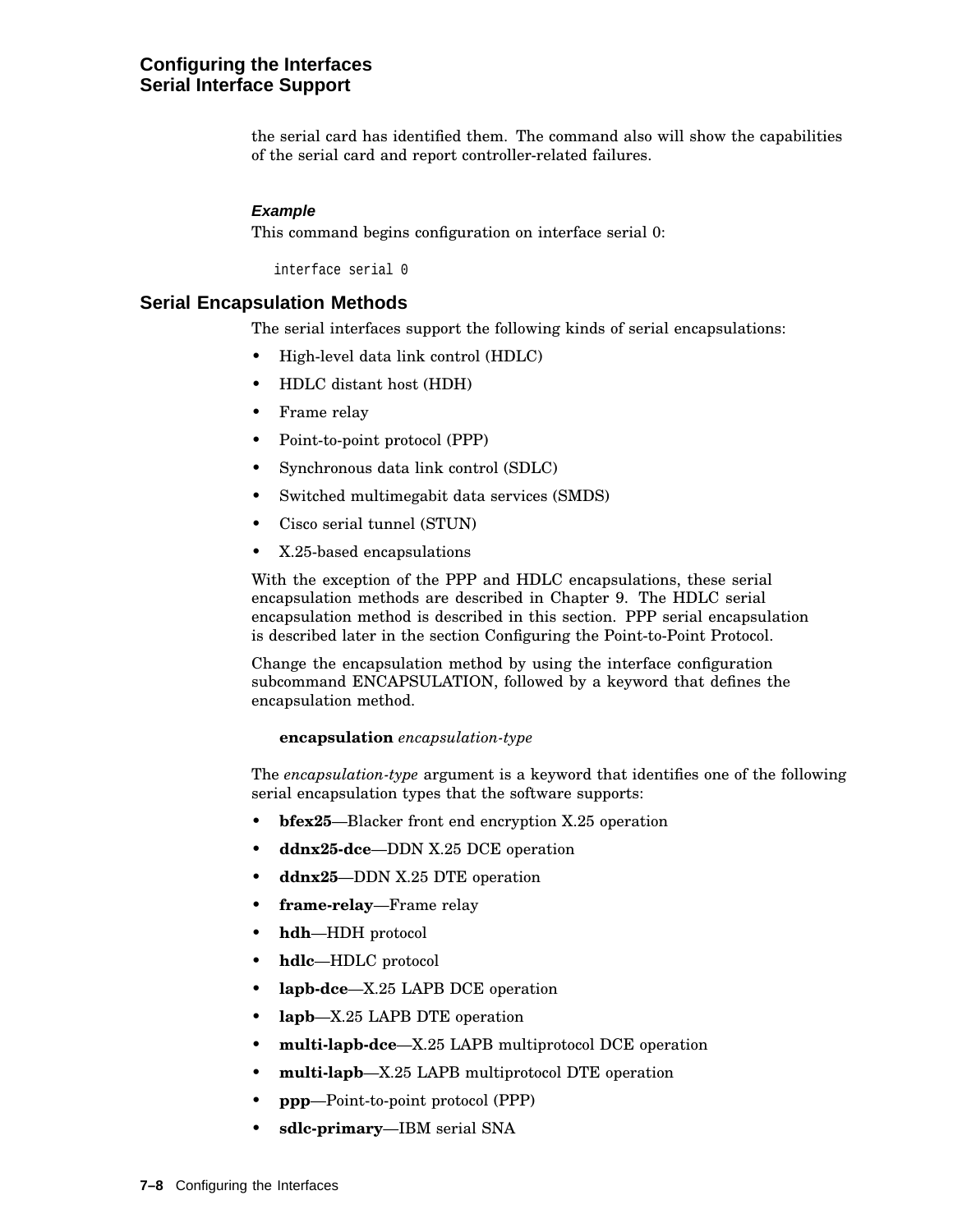- **sdlc-secondary**—IBM serial SNA
- **smds**—SMDS service
- **stun**—STUN protocol functions
- **x25-dce**—X.25 DCE operation
- **x25**—X.25 DTE operation

#### **HDLC Serial Encapsulation Method**

The DECbrouter 90 provides HDLC serial encapsulation for serial lines. This encapsulation method provides the synchronous framing and error detection functions of HDLC without windowing or retransmission. Although HDLC is the default serial encapsulation method, it can be reinstalled using the **hdlc** keyword with the ENCAPSULATION command as follows:

#### **encapsulation hdlc**

#### **Maintaining the Serial Interface**

Use the command CLEAR INTERFACE to reset the hardware logic on an interface. Enter this command at the EXEC prompt:

**clear interface** *type unit*

The arguments *type* and *unit* specify a particular interface type and its unit number. In this case, the argument *type* is **serial**.

**Note** \_\_\_\_\_

Under normal circumstances, you do not need to clear the hardware logic on interfaces.

#### **Monitoring the Serial Interface**

In general, use the command SHOW INTERFACES to display information about the serial interface. Enter this command at the EXEC prompt:

**show interfaces** [*type unit*] [**accounting**]

The argument *type* is specified as **serial** and *unit* is the interface unit number. If you do not provide values for the parameters *type* and *unit*, the command will display statistics for all the network interfaces. The optional keyword **accounting** displays the number of packets of each protocol type that have been sent through the interface.

Sample outputs of this command for HDLC synchronous serial interfaces follows.

Table 7–2 describes the fields.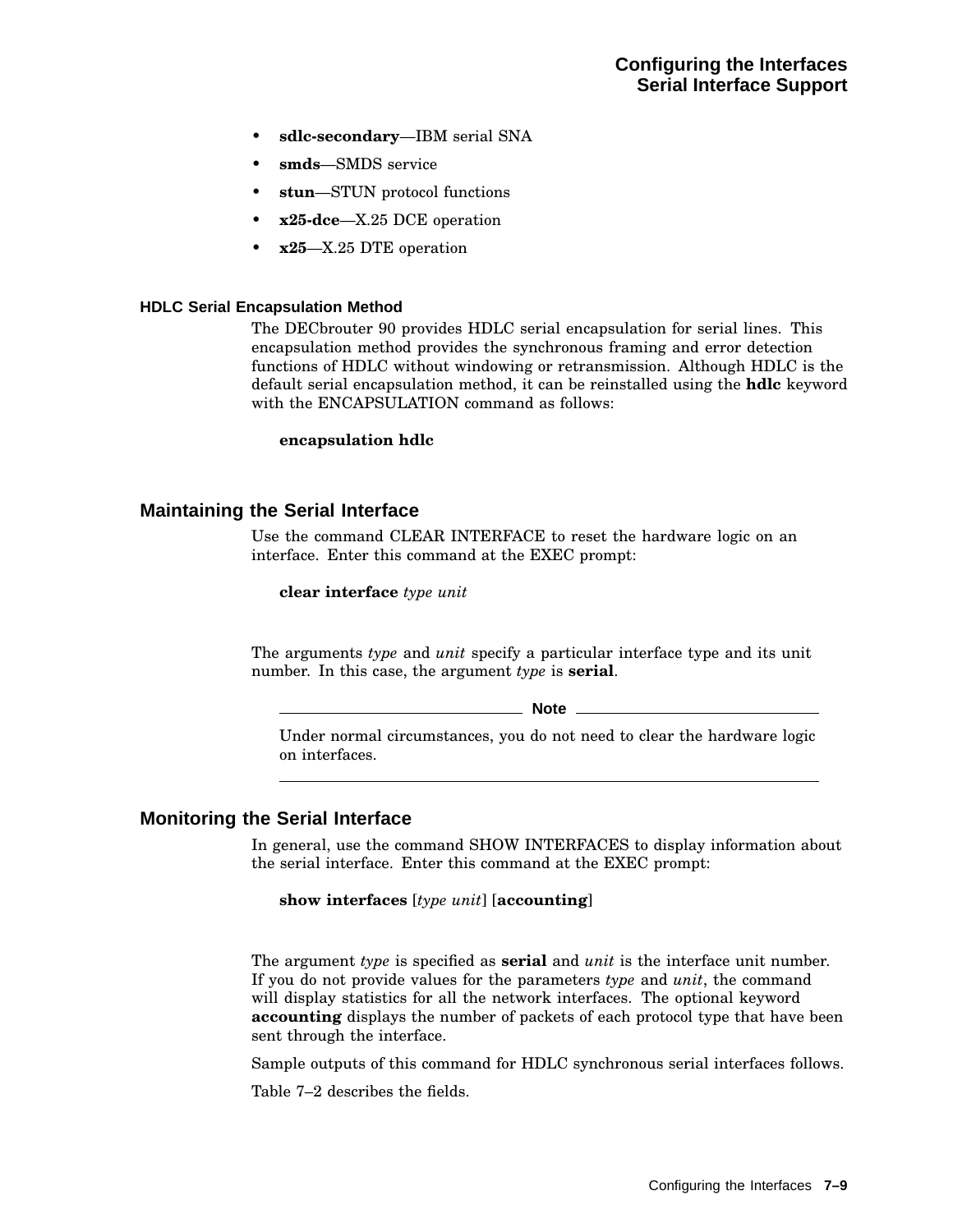Chrysostom> **show interfaces serial 0** Serial 0 is up, line protocol is up Hardware is MK5025 Internet address is 150.136.190.203, subnet mask is 255.255.255.0 MTU 1500 bytes, BW 1544 Kbit, DLY 20000 usec, rely 255/255, load 1/255 Encapsulation HDLC, loopback not set, keepalive set (10 sec) Last input 0:00:07, output 0:00:00, output hang never Output queue 0/40, 0 drops; input queue 0/75, 0 drops Five minute input rate 0 bits/sec, 0 packets/sec Five minute output rate 0 bits/sec, 0 packets/sec 16263 packets input, 1347238 bytes, 0 no buffer Received 13983 broadcasts, 0 runts, 0 giants 2 input errors, 0 CRC, 0 frame, 0 overrun, 0 ignored, 2 abort 22146 packets output, 2383680 bytes, 0 underruns 0 output errors, 0 collisions, 2 interface resets, 0 restarts 1 carrier transitions

When you use the accounting option, only the accounting statistics are displayed.

| Chrysostom> show interfaces serial 0 accounting<br>Serial0 |         |                  |       |                    |
|------------------------------------------------------------|---------|------------------|-------|--------------------|
| Protocol                                                   | Pkts In | Chars In         |       | Pkts Out Chars Out |
| ΤP                                                         | 7344    | 4787842          | 1803  | 1535774            |
| Appletalk                                                  | 33345   | 4797459          | 12781 | 1089695            |
| DEC MOP                                                    |         | $\left( \right)$ | 127   | 9779               |
| ARP                                                        |         | 420              | 39    | 2340               |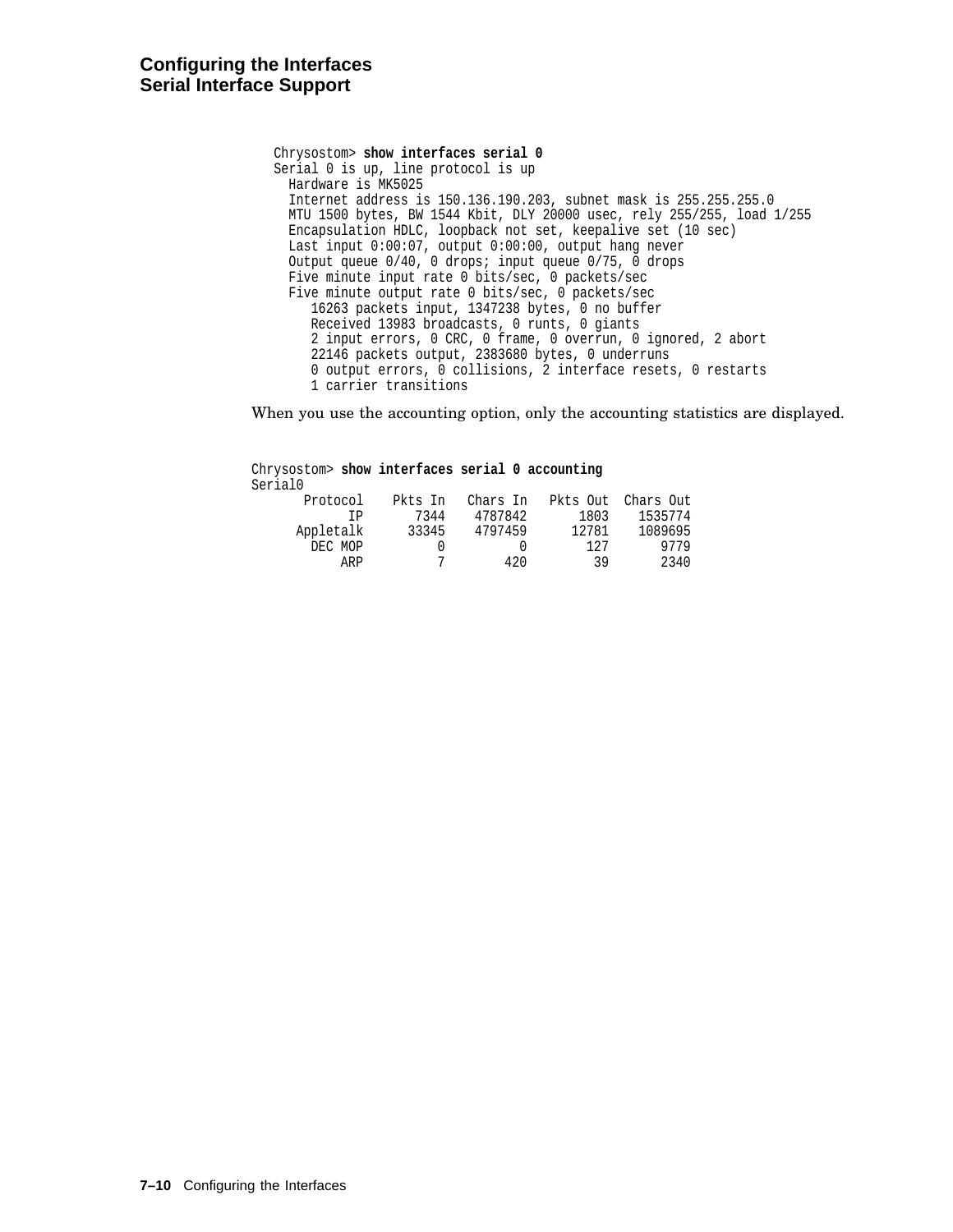| Field                                                                   | <b>Description</b>                                                                                                                                                                                                                                                                                                      |
|-------------------------------------------------------------------------|-------------------------------------------------------------------------------------------------------------------------------------------------------------------------------------------------------------------------------------------------------------------------------------------------------------------------|
| Serial  is {up   down}is<br>administratively down                       | Gives the interface unit number and whether<br>the interface hardware is currently active<br>(whether carrier detect is present) or if it has<br>been taken down by an administrator                                                                                                                                    |
| Line protocol is $\{up \mid \text{down} \mid$<br>administratively down} | Tells whether the software processes that<br>handle the line protocol consider the line<br>usable (are keepalives successful?) or if it has<br>been taken down by an administrator.                                                                                                                                     |
| Hardware is                                                             | Specifies the hardware type.                                                                                                                                                                                                                                                                                            |
| Internet address is                                                     | Specifies the Internet address and subnet<br>mask                                                                                                                                                                                                                                                                       |
| <b>MTU</b>                                                              | Maximum transmission unit of the interface.                                                                                                                                                                                                                                                                             |
| ВW                                                                      | Bandwidth of the interface in kilobits per<br>second.                                                                                                                                                                                                                                                                   |
| DLY                                                                     | Delay of the interface in microseconds.                                                                                                                                                                                                                                                                                 |
| Rely                                                                    | Reliability of the interface as a fraction of 255<br>$(255/255$ is $100\%$ reliability), calculated as an<br>exponential average over five minutes.                                                                                                                                                                     |
| Load                                                                    | Load on the interface as a fraction of 255 (255)<br>/255 is completely saturated), calculated as an<br>exponential average over five minutes.                                                                                                                                                                           |
| Encapsulation                                                           | Encapsulation method assigned to interface.                                                                                                                                                                                                                                                                             |
| Loopback                                                                | Tells whether loopback is set.                                                                                                                                                                                                                                                                                          |
| Keepalive                                                               | Tells whether keepalives are set.                                                                                                                                                                                                                                                                                       |
| Last input                                                              | The number of hours, minutes, and seconds<br>since the last packet was successfully received<br>by an interface. Useful for knowing when a<br>dead interface failed.                                                                                                                                                    |
| Output hang                                                             | The number of hours, minutes, and seconds<br>(or never) since the interface was last reset<br>because of a transmission that took too long.<br>When the number of hours in any of the "last"<br>fields exceeds 24 hours, the number of days<br>and hours is printed. If that field overflows,<br>asterisks are printed. |
| Output queue, input queue, drops                                        | Number of packets in output and input<br>queues. Each number is followed by a slash,<br>the maximum size of the queue, and the<br>number of packets dropped due to a full<br>queue.                                                                                                                                     |
| Five-minute input rate; five-minute<br>output rate                      | The average number of bits and packets<br>transmitted per second in the last five<br>minutes.                                                                                                                                                                                                                           |
| packets input                                                           | The total number of error-free packets<br>received by the system.                                                                                                                                                                                                                                                       |
| Received<br>broadcasts                                                  | The total number of broadcast or multicast<br>packets received by the interface.                                                                                                                                                                                                                                        |
|                                                                         | (continued on next page)                                                                                                                                                                                                                                                                                                |

## **Table 7–2 Show Interfaces Serial Field Descriptions**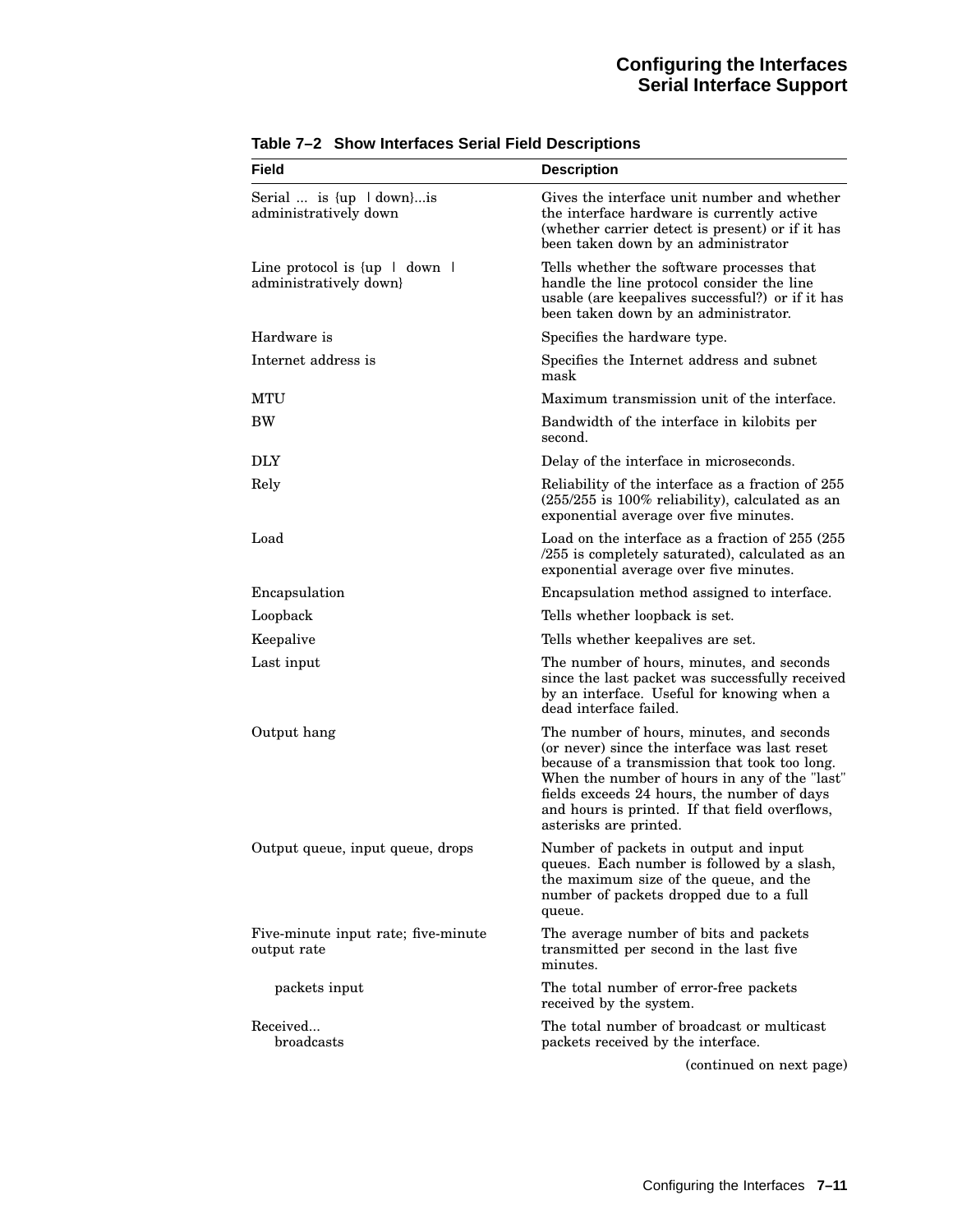| Field          | <b>Description</b>                                                                                                                                                                                                                                                             |
|----------------|--------------------------------------------------------------------------------------------------------------------------------------------------------------------------------------------------------------------------------------------------------------------------------|
| runts          | The number of packets that are discarded<br>because they are smaller than the medium's<br>minimum packet size.                                                                                                                                                                 |
| giants         | The number of packets that are discarded<br>because they exceed the medium's maximum<br>packet size.                                                                                                                                                                           |
| input error    | The total number of no buffer, runts, giants,<br>CRCs, frame, overrun, ignored, and abort<br>counts. Other input-related errors also can<br>increment the count, so this sum may not<br>balance with the other counts.                                                         |
| $_{\rm CRC}$   | The cyclic redundancy checksum generated by<br>the originating station or far-end device does<br>not match the checksum calculated from the<br>data received. On a serial link, CRCs usually<br>indicate noise, gain hits, or other transmission<br>problems on the data link. |
| frame          | The number of packets received incorrectly<br>having a CRC error and a noninteger number<br>of octets. On a serial line, this is usually the<br>result of noise or other transmission problems.                                                                                |
| overrun        | The number of times the serial receiver<br>hardware was unable to hand received data<br>to a hardware buffer because the input rate<br>exceeded the receiver's ability to handle the<br>data.                                                                                  |
| ignored        | The number of received packets ignored by the<br>interface because the interface hardware ran<br>low on internal buffers. Broadcast storms and<br>bursts of noise can cause the ignored count to<br>be increased.                                                              |
| abort          | An illegal sequence of one bits on a serial<br>interface. This usually indicates a clocking<br>problem between the serial interface and the<br>data link equipment.                                                                                                            |
| packets output | Total number of messages transmitted by the<br>system.                                                                                                                                                                                                                         |
| bytes output   | Total number of bytes, including data and<br>MAC encapsulation, transmitted by the<br>system.                                                                                                                                                                                  |
| Underruns      | Number of times that the transmitter has<br>been running faster than the router can<br>handle. This may never be reported on some<br>interfaces.                                                                                                                               |
|                | (continued on next page)                                                                                                                                                                                                                                                       |

**Table 7–2 (Cont.) Show Interfaces Serial Field Descriptions**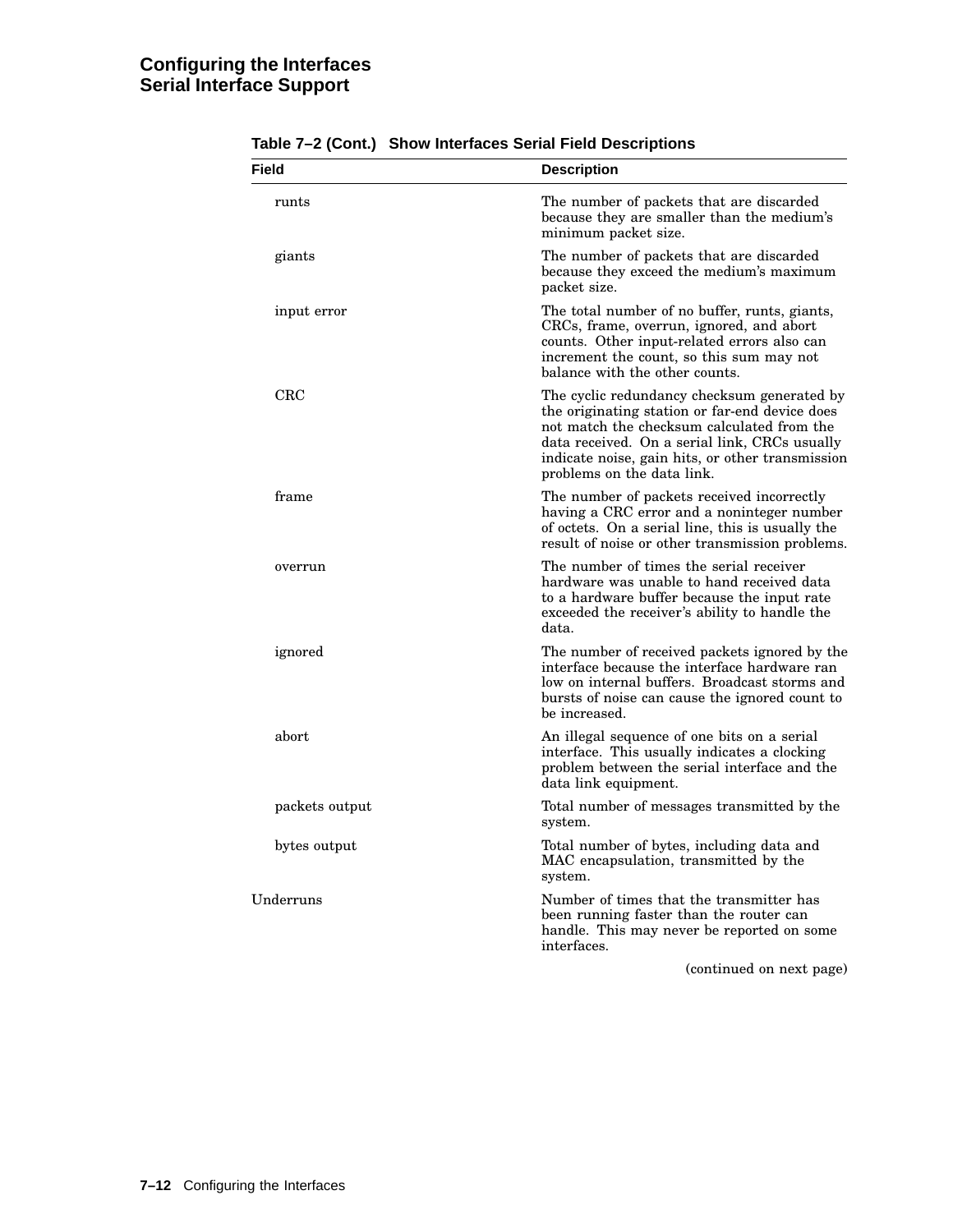| Field               | <b>Description</b>                                                                                                                                                                                                                                                                                                                                                                                                                                                                                                                                                                              |
|---------------------|-------------------------------------------------------------------------------------------------------------------------------------------------------------------------------------------------------------------------------------------------------------------------------------------------------------------------------------------------------------------------------------------------------------------------------------------------------------------------------------------------------------------------------------------------------------------------------------------------|
| Output errors       | The sum of all errors that prevented the final<br>transmission of datagrams out of the interface<br>being examined. Note that this may not<br>balance with the sum of the enumerated<br>output errors, as some datagrams may<br>have more than one error, and others may<br>have errors that do not fall into any of the<br>specifically tabulated categories.                                                                                                                                                                                                                                  |
| interface resets    | The number of times an interface has been<br>completely reset. This can happen if packets<br>queued for transmission were not sent within<br>several seconds' time. On a serial line, this<br>can be caused by a malfunctioning modem<br>that is not supplying the transmit clock<br>signal or by a cable problem. If the system<br>notices that the carrier detect line of a serial<br>interface is up but the line protocol is down, it<br>periodically resets the interface in an effort to<br>restart it. Interface resets also can occur when<br>an interface is looped back or shut down. |
| restarts            | The number of times the controller was<br>restarted because of errors.                                                                                                                                                                                                                                                                                                                                                                                                                                                                                                                          |
| carrier transitions | The number of times the carrier detect signal<br>of a serial interface has changed state.<br>Indicates modem or line problems if the<br>carrier detect line is changing state often.                                                                                                                                                                                                                                                                                                                                                                                                            |
| Protocol            | The protocol that is operating on the interface.                                                                                                                                                                                                                                                                                                                                                                                                                                                                                                                                                |
| Pkts In             | The number of packets received for that<br>protocol.                                                                                                                                                                                                                                                                                                                                                                                                                                                                                                                                            |
| Chars In            | The number of characters received for that<br>protocol.                                                                                                                                                                                                                                                                                                                                                                                                                                                                                                                                         |
| Pkts Out            | The number of packets transmitted for that<br>protocol.                                                                                                                                                                                                                                                                                                                                                                                                                                                                                                                                         |
| Chars Out           | The number of characters transmitted for that<br>protocol.                                                                                                                                                                                                                                                                                                                                                                                                                                                                                                                                      |

**Table 7–2 (Cont.) Show Interfaces Serial Field Descriptions**

## **Debugging the Serial Interface**

Use the commands DEBUG SERIAL-INTERFACE and DEBUG SERIAL-PACKET to debug serial interface events. The EXEC commands are as follows:

#### **debug serial-interface debug serial-packet**

Use DEBUG SERIAL-PACKET for detailed debugging information and DEBUG SERIAL-INTERFACE for more general information.

Use UNDEBUG SERIAL-INTERFACE and UNDEBUG SERIAL-PACKET to turn off messaging from these DEBUG commands.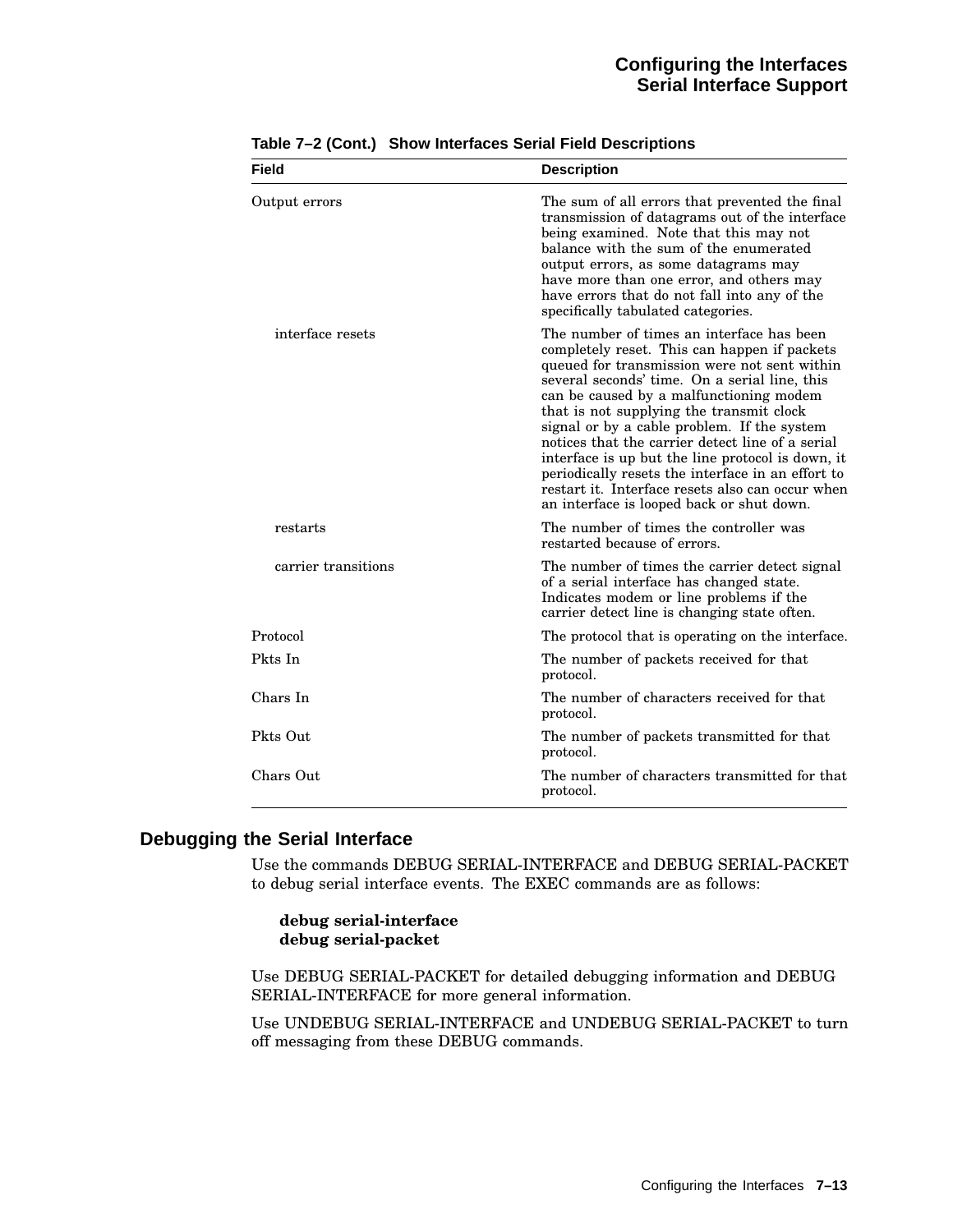## **Ethernet Interface Support**

The DECbrouter 90 has one built-in Ethernet interface compatible with Ethernet versions 1 and 2 and the IEEE 802.3 protocol.

## **Specifying an Ethernet Interface**

To specify an Ethernet interface, use this configuration command:

#### **interface ethernet** *unit*

Because the DECbrouter 90 has only one Ethernet interface, use a unit number of 0.

Follow this command with the routing or bridging interface subcommands for your particular protocol or application as described later in this manual.

#### **Example**

This command begins configuration on interface Ethernet 0.

```
interface ethernet 0
```
## **Ethernet Encapsulation Methods**

The Ethernet interface supports a number of encapsulation methods. These methods are assigned by using the interface subcommand ENCAPSULATION followed by a keyword that defines the encapsulation method. The encapsulation method used depends on the protocol. Currently, there are three common Ethernet encapsulation methods:

- The standard Ethernet Version 2.0 encapsulation that uses a 16-bit protocol type code
- The IEEE 802.3 encapsulation, in which the type code becomes the frame length for the IEEE 802.2 LLC encapsulation (destination and source Service Access Points and a control byte)
- The SNAP method, as specified in RFC 1042, which allows Ethernet protocols to run on IEEE 802.2 media

The syntax of the ENCAPSULATION command follows.

**encapsulation** *encapsulation-type*

The *encapsulation-type* is one of the following three keywords:

- **arpa**—Standard Ethernet Version 2.0 encapsulation
- **iso1**—IEEE 802.3 encapsulation
- **snap**—IEEE 802.2 Ethernet media

#### **Example**

These commands enable standard Ethernet Version 2.0 encapsulation on interface Ethernet 0:

interface ethernet 0 encapsulation arpa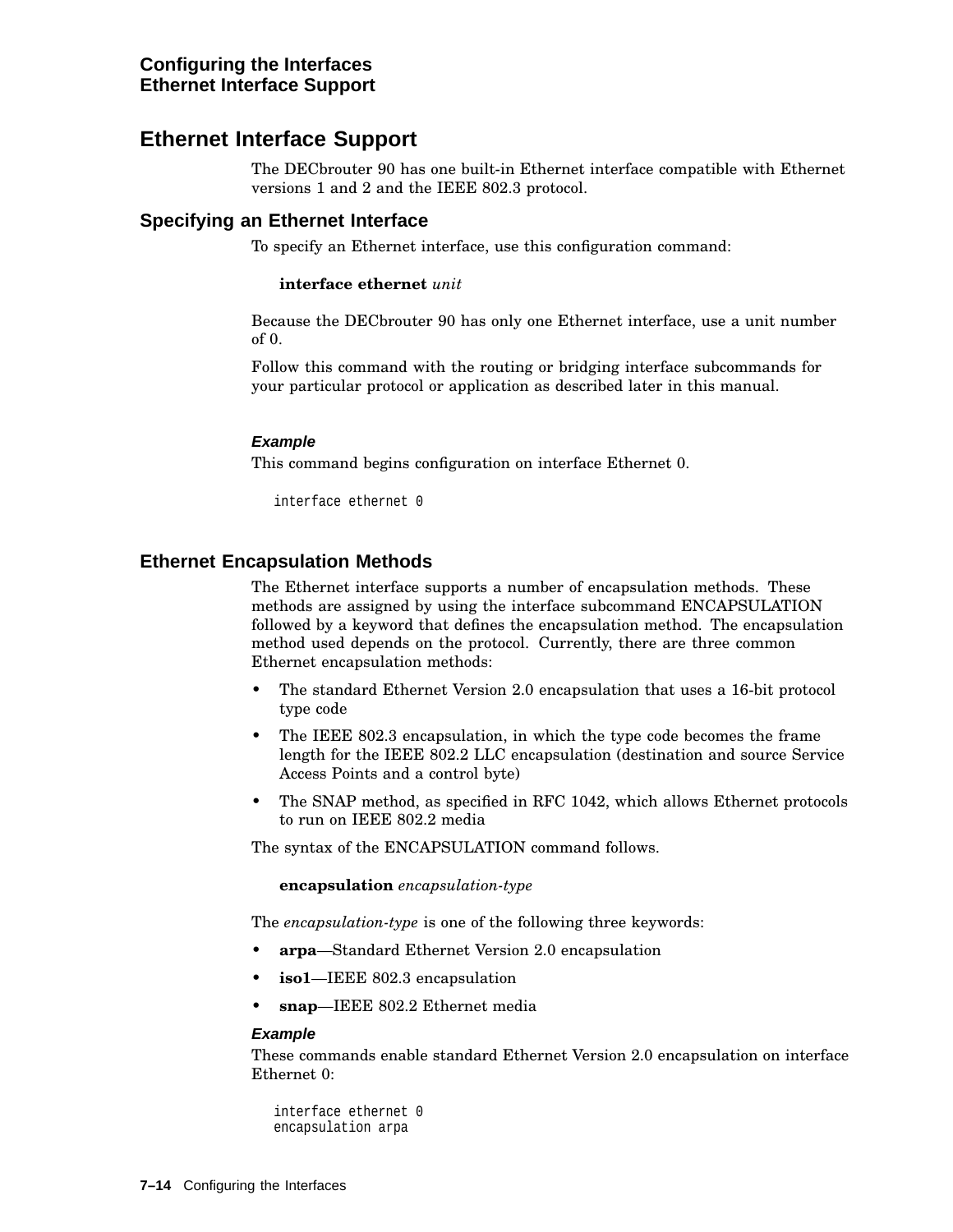#### **Maintaining the Ethernet Interface**

Use the command CLEAR INTERFACE to reset the hardware logic on an interface. Enter this command at the EXEC prompt:

**clear interface** *type unit*

The arguments *type* and *unit* specify a particular interface type and its unit number. In this case, the argument *type* is **ethernet**.

**Note** \_\_\_\_\_\_\_\_

Under normal circumstances, you do not need to clear the hardware logic on interfaces.

#### **Monitoring the Ethernet Interface**

Use the command SHOW INTERFACES to display information about the Ethernet interface. Enter this command at the EXEC prompt:

#### **show interfaces** [*type unit*] [**accounting**]

Where *type* is the ethernet keyword and *unit* is the interface unit number. If you do not provide values for the parameters *type* and *unit*, the command will display statistics for all the network interfaces. The optional keyword **accounting** displays the number of packets of each protocol type that have been sent through the interface.

Sample output of this command follows. Table 7–3 describes the fields.

Chrysostom> **show interfaces ethernet 0**

Ethernet 0 is up, line protocol is up Hardware is Lance, address is aa00.0400.0134 (bia 0000.0c00.4369) Internet address is 131.108.1.1, subnet mask is 255.255.255.0 MTU 1500 bytes, BW 10000 Kbit, DLY 1000 usec, rely 255/255, load 1/255 Encapsulation ARPA, loopback not set, keepalive set (10 sec) ARP type: ARPA, PROBE, ARP Timeout 4:00:00 Last input 0:00:00, output 0:00:00, output hang never Output queue 0/40, 0 drops; input queue 0/75, 2 drops Five minute input rate 61000 bits/sec, 4 packets/sec Five minute output rate 1000 bits/sec, 2 packets/sec 2295197 packets input, 305539992 bytes, 0 no buffer Received 1925500 broadcasts, 0 runts, 0 giants 3 input errors, 3 CRC, 0 frame, 0 overrun, 0 ignored, 0 abort 3594664 packets output, 436549843 bytes, 0 underruns 8 output errors, 1790 collisions, 10 interface resets, 0 restarts

When you use the accounting option, only the accounting statistics are displayed.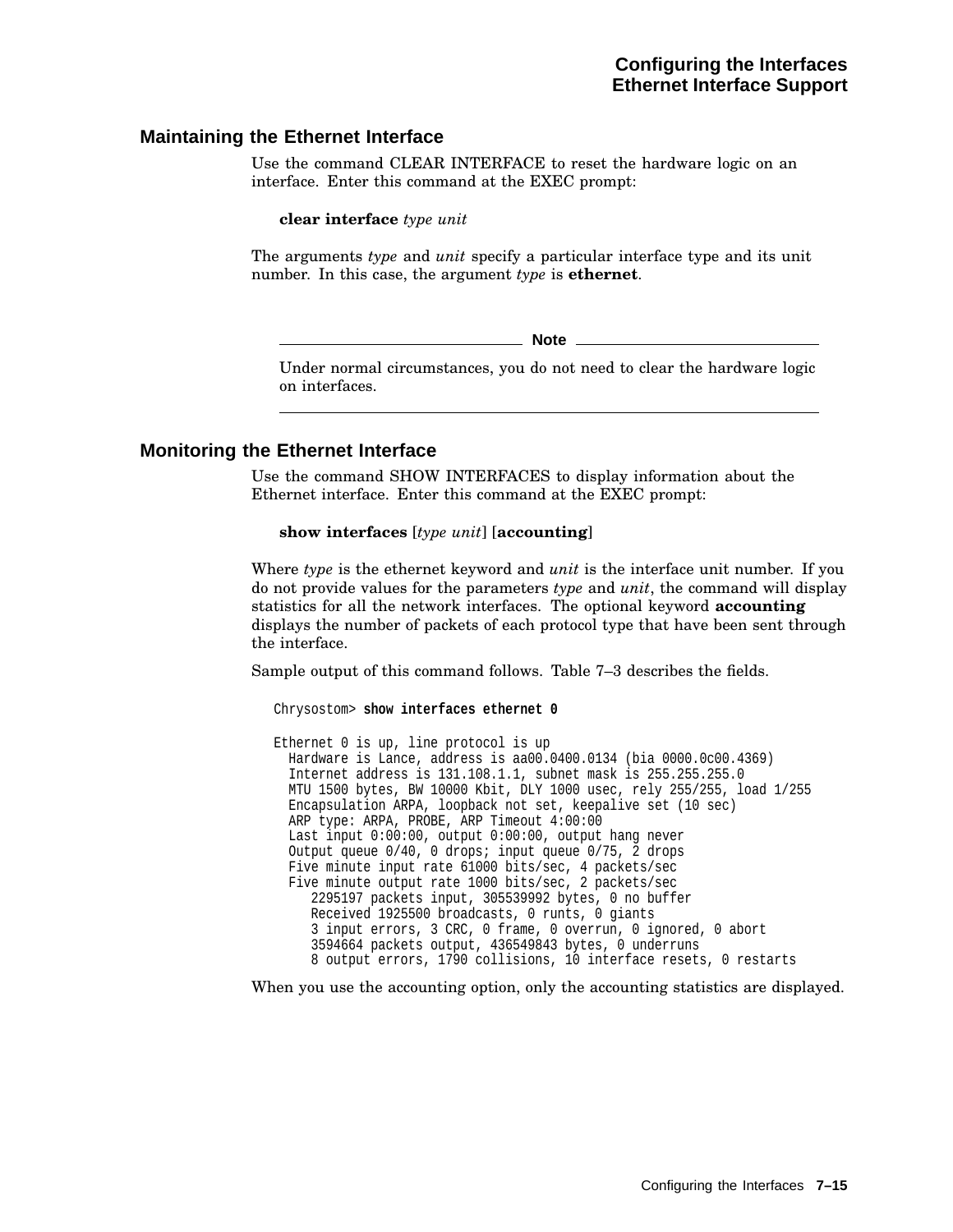## **Configuring the Interfaces Ethernet Interface Support**

Chrysostom> **show interfaces ethernet 0 accounting**

| Ethernet0 |         |          |          |           |
|-----------|---------|----------|----------|-----------|
| Protocol  | Pkts In | Chars In | Pkts Out | Chars Out |
| ТP        | 7344    | 4787842  | 1803     | 1535774   |
| Appletalk | 33345   | 4797459  | 12781    | 1089695   |
| DEC MOP   |         |          | 127      | 9779      |
| ARP       |         | 420      | 39       | 2340      |
|           |         |          |          |           |

| <b>Field</b>                                                           | <b>Description</b>                                                                                                                                                                                                                                                                                                      |
|------------------------------------------------------------------------|-------------------------------------------------------------------------------------------------------------------------------------------------------------------------------------------------------------------------------------------------------------------------------------------------------------------------|
| Ethernet  is up  is administratively<br>down                           | Tells whether the interface hardware is<br>currently active or if it has been taken down<br>by an administrator.                                                                                                                                                                                                        |
| line protocol is $\{up \mid \text{down} \mid$<br>administratively down | Tells whether the software process that<br>handles the line protocol believes the interface<br>is usable (are the keepalives successful?)                                                                                                                                                                               |
| Hardware                                                               | Specifies the hardware type (for example,<br>Lance) and address.                                                                                                                                                                                                                                                        |
| Internet address                                                       | Lists the Internet address followed by subnet<br>mask                                                                                                                                                                                                                                                                   |
| MTU                                                                    | Maximum transmission unit of the interface.                                                                                                                                                                                                                                                                             |
| <b>BW</b>                                                              | Bandwidth of the interface in kilobits per<br>second.                                                                                                                                                                                                                                                                   |
| <b>DLY</b>                                                             | Delay of the interface in microseconds.                                                                                                                                                                                                                                                                                 |
| rely                                                                   | Reliability of the interface as a fraction of 255<br>$(255/255$ is $100\%$ reliability), calculated as an<br>exponential average over five minutes.                                                                                                                                                                     |
| load                                                                   | Load on the interface as a fraction of 255 (255<br>/255 is completely saturated), calculated as an<br>exponential average over five minutes.                                                                                                                                                                            |
| Encapsulation                                                          | Encapsulation method assigned to interface.                                                                                                                                                                                                                                                                             |
| loopback                                                               | Tells whether loopback is set.                                                                                                                                                                                                                                                                                          |
| keepalive                                                              | Tells whether keepalives are set.                                                                                                                                                                                                                                                                                       |
| ARP type:                                                              | Type of address resolution protocol assigned.                                                                                                                                                                                                                                                                           |
| Last input                                                             | The number of hours, minutes, and seconds<br>since the last packet was successfully received<br>by an interface. Useful for knowing when a<br>dead interface failed.                                                                                                                                                    |
| output                                                                 | Number of hours, minutes, and seconds since<br>the last packet was successfully transmitted<br>by the interface. Useful for knowing when a<br>dead interface failed.                                                                                                                                                    |
| output hang                                                            | The number of hours, minutes, and seconds<br>(or never) since the interface was last reset<br>because of a transmission that took too long.<br>When the number of hours in any of the "last"<br>fields exceeds 24 hours, the number of days<br>and hours is printed. If that field overflows,<br>asterisks are printed. |

(continued on next page)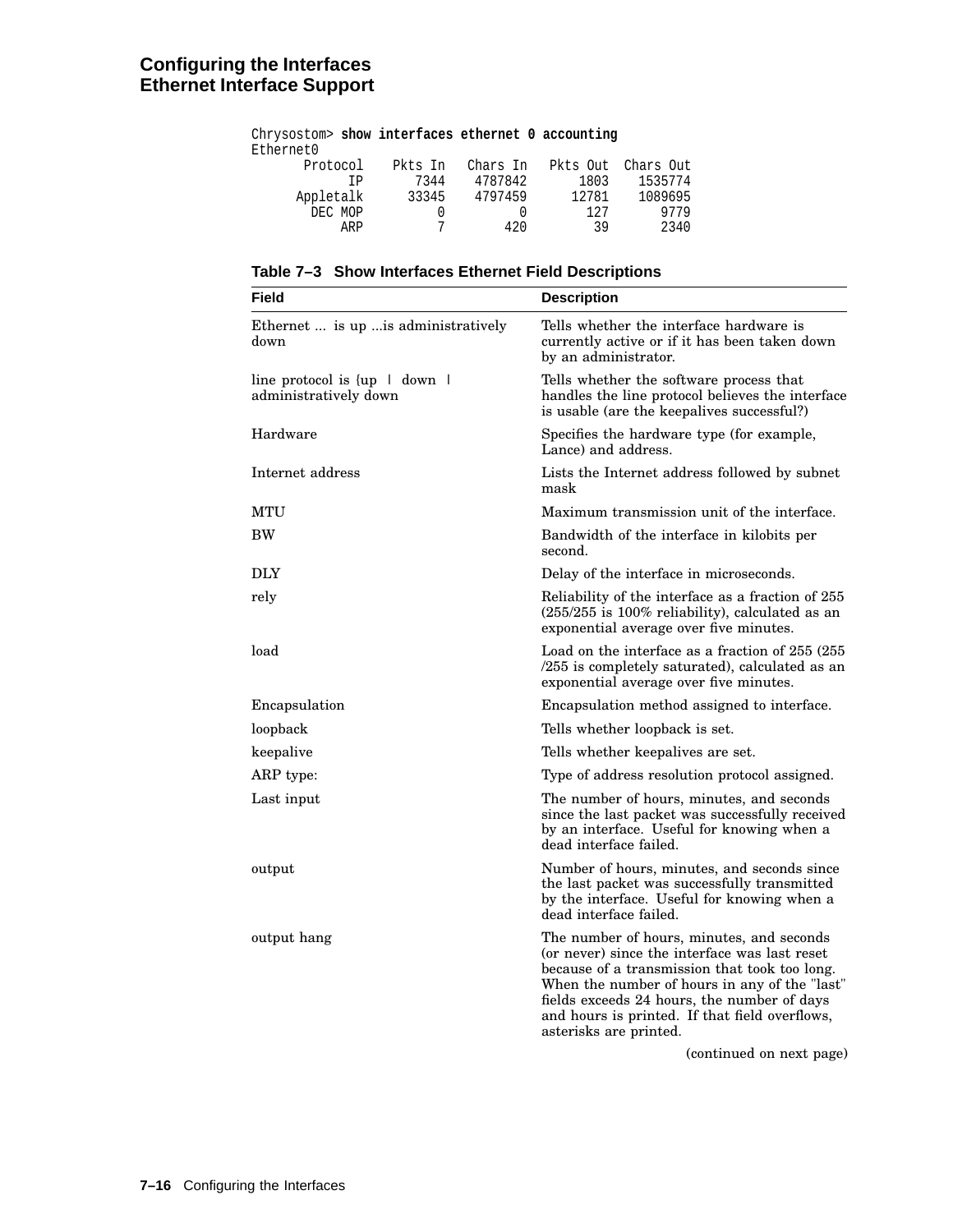| Field                                              | <b>Description</b>                                                                                                                                                                                                                                                                                                                                                                      |
|----------------------------------------------------|-----------------------------------------------------------------------------------------------------------------------------------------------------------------------------------------------------------------------------------------------------------------------------------------------------------------------------------------------------------------------------------------|
| Last clearing                                      | The time at which the counters that measure<br>cumulative statistics (such as number of bytes<br>transmitted and received) shown in this report<br>were last reset to zero. Note that variables<br>that might affect routing (for example, load<br>and reliability) are not cleared when the<br>counters are cleared.                                                                   |
| Output queue, input queue, drops                   | Number of packets in output and input<br>queues. Each number is followed by a slash,<br>the maximum size of the queue, and the<br>number of packets dropped due to a full<br>queue.                                                                                                                                                                                                     |
| Five-minute input rate; five-minute<br>output rate | The average number of bits and packets<br>transmitted per second in the last five<br>minutes.                                                                                                                                                                                                                                                                                           |
| Packets input                                      | The total number of error-free packets<br>received by the system.                                                                                                                                                                                                                                                                                                                       |
| Received  broadcasts                               | The total number of broadcast or multicast<br>packets received by the interface.                                                                                                                                                                                                                                                                                                        |
| Runts                                              | The number of packets that are discarded<br>because they are smaller than the medium's<br>minimum packet size. For instance, any<br>Ethernet packet that is less than 64 bytes is<br>considered a runt.                                                                                                                                                                                 |
| Giants                                             | The number of packets that are discarded<br>because they exceed the medium's maximum<br>packet size. For example, any Ethernet packet<br>that is greater than 1518 bytes is considered a<br>giant.                                                                                                                                                                                      |
| Input error                                        | Includes runts, giants, no buffer, CRC, frame,<br>overrun, and ignored counts. Other input-<br>related errors also can cause the input errors<br>count to be increased, and some datagrams<br>may have more than one error; therefore,<br>this sum may not balance with the sum of<br>enumerated input error counts.                                                                    |
| $_{\rm CRC}$                                       | The cyclic redundancy checksum generated by<br>the originating LAN station or far-end device<br>does not match the checksum calculated from<br>the data received. On a LAN, this usually<br>indicates noise or transmission problems on<br>the LAN interface or the LAN bus itself. A<br>high number of CRCs is usually the result of<br>collisions or a station transmitting bad data. |
| Frame                                              | The number of packets received incorrectly<br>having a CRC error and a noninteger number<br>of octets. On a LAN, this is usually the result<br>of collisions or a malfunctioning Ethernet<br>device.                                                                                                                                                                                    |

**Table 7–3 (Cont.) Show Interfaces Ethernet Field Descriptions**

(continued on next page)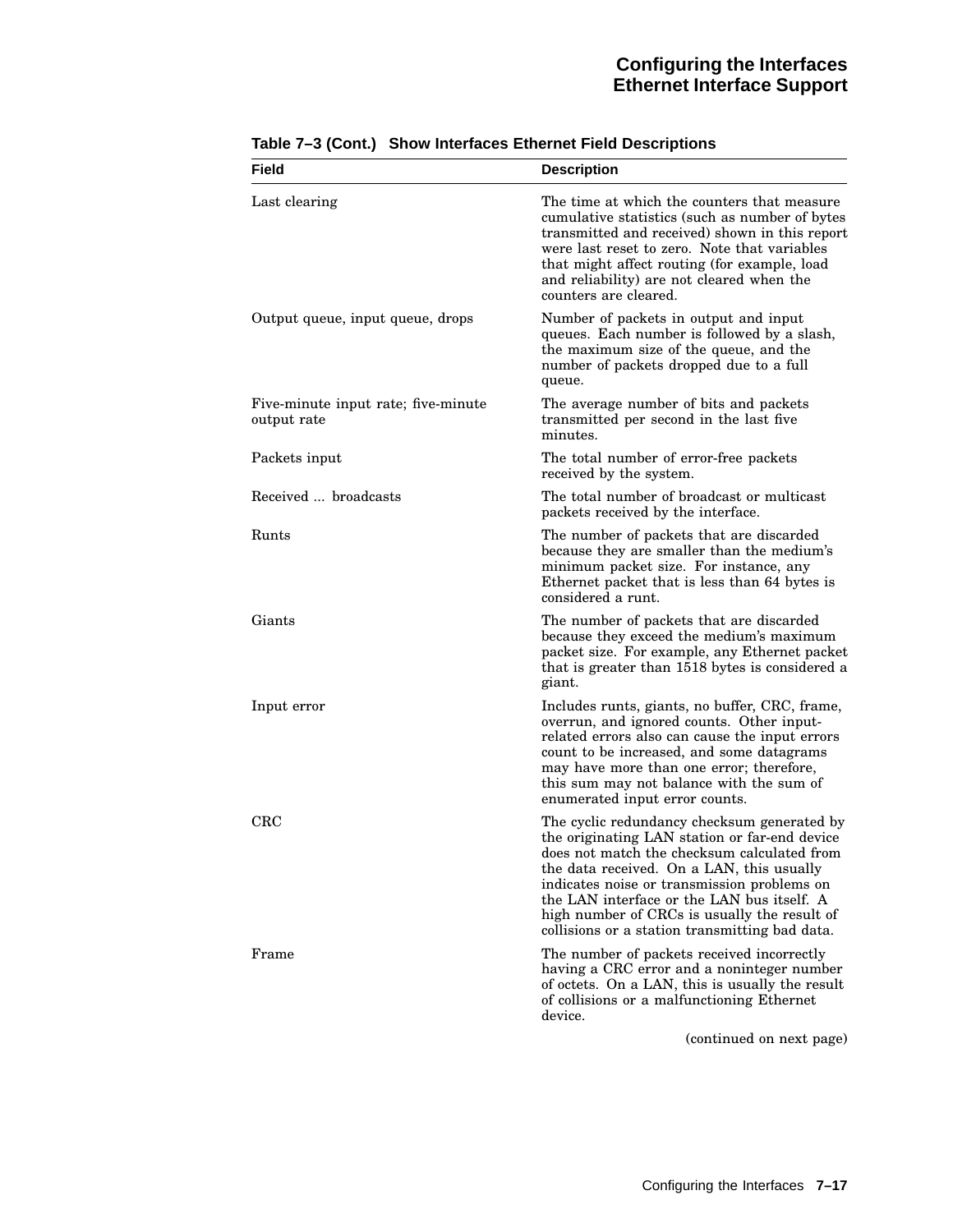## **Configuring the Interfaces Ethernet Interface Support**

| Field            | <b>Description</b>                                                                                                                                                                                                                                                                                                                                                                                                                                                                                                                                                                                                                                                                           |
|------------------|----------------------------------------------------------------------------------------------------------------------------------------------------------------------------------------------------------------------------------------------------------------------------------------------------------------------------------------------------------------------------------------------------------------------------------------------------------------------------------------------------------------------------------------------------------------------------------------------------------------------------------------------------------------------------------------------|
| Overrun          | The number of times the receiver hardware<br>was unable to hand received data to a<br>hardware buffer because the input rate<br>exceeded the receiver's ability to handle the<br>data.                                                                                                                                                                                                                                                                                                                                                                                                                                                                                                       |
| Ignored          | The number of received packets ignored by<br>the interface because the interface hardware<br>ran low on internal buffers. These buffers are<br>different than the system buffers mentioned<br>previously in the buffer description. Broadcast<br>storms and bursts of noise can cause the<br>ignored count to be increased.                                                                                                                                                                                                                                                                                                                                                                  |
| Packets output   | Total number of messages transmitted by the<br>system.                                                                                                                                                                                                                                                                                                                                                                                                                                                                                                                                                                                                                                       |
| <b>Bytes</b>     | Total number of bytes, including data and<br>MAC encapsulation, transmitted by the<br>system.                                                                                                                                                                                                                                                                                                                                                                                                                                                                                                                                                                                                |
| Underruns        | Number of times that the transmitter has<br>been running faster than the router can<br>handle. This may never be reported on some<br>interfaces.                                                                                                                                                                                                                                                                                                                                                                                                                                                                                                                                             |
| Output errors    | The sum of all errors that prevented the<br>final transmission of datagrams out of the<br>interface being examined. Note that this may<br>not balance with the sum of the enumerated<br>output errors, because some datagrams may<br>have more than one error, and others may<br>have errors that do not fall into any of the<br>specifically tabulated categories.                                                                                                                                                                                                                                                                                                                          |
| Collisions       | The number of messages retransmitted due<br>to an Ethernet collision. This is usually the<br>result of an overextended LAN (Ethernet or<br>transceiver cable too long, more than two<br>repeaters between stations, or too many<br>cascaded multiport transceivers). A packet<br>that collides is counted only once in output<br>packets.                                                                                                                                                                                                                                                                                                                                                    |
| Interface resets | The number of times an interface has been<br>completely reset. This can happen if packets<br>queued for transmission were not sent within<br>several seconds. On a serial line, this can be<br>caused by a malfunctioning modem that is not<br>supplying the transmit clock signal, or by a<br>cable problem. If the system notices that the<br>carrier detect line of a serial interface is up,<br>but the line protocol is down, it periodically<br>resets the interface in an effort to restart<br>it. Interface resets also can occur when an<br>interface is looped back or shut down. restarts<br>The number of times a type 2 Ethernet<br>controller was restarted because of errors. |
| Protocol         | The protocol that is operating on the interface.<br>(continued on next page)                                                                                                                                                                                                                                                                                                                                                                                                                                                                                                                                                                                                                 |

**Table 7–3 (Cont.) Show Interfaces Ethernet Field Descriptions**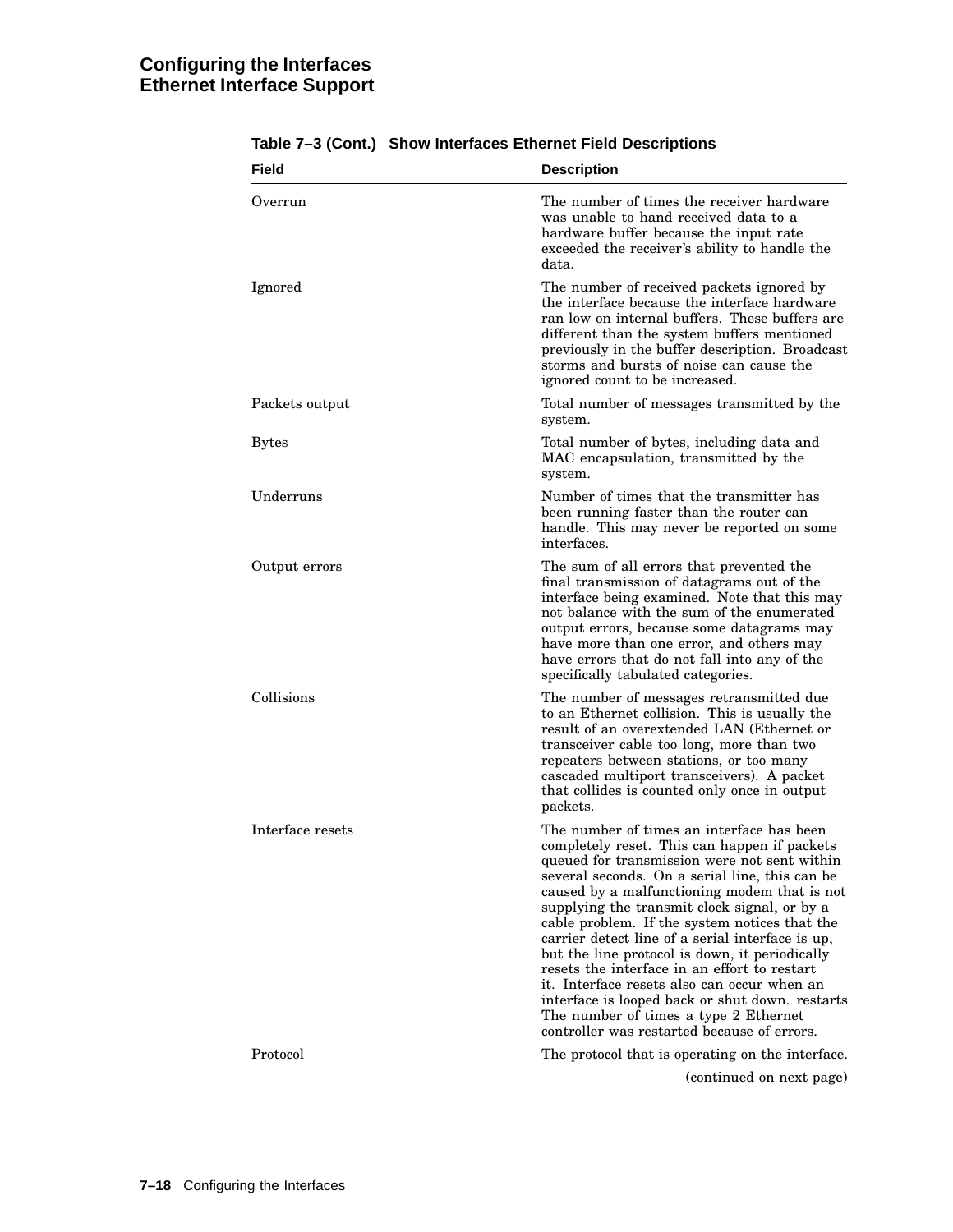| <b>Field</b> | <b>Description</b>                                         |  |  |
|--------------|------------------------------------------------------------|--|--|
| Pkts In      | The number of packets received for that<br>protocol.       |  |  |
| Chars In     | The number of characters received for that<br>protocol.    |  |  |
| Pkts Out     | The number of packets transmitted for that<br>protocol.    |  |  |
| Chars Out    | The number of characters transmitted for that<br>protocol. |  |  |

**Table 7–3 (Cont.) Show Interfaces Ethernet Field Descriptions**

## **Debugging the Ethernet Interface**

Use the command DEBUG BROADCAST to debug MAC broadcast packets. Enter this command at the EXEC prompt:

**debug broadcast undebug broadcast**

Use the UNDEBUG BROADCAST command to turn off messaging.

Use the command DEBUG PACKET to enable a log of packets that the network is unable to classify. Examples of this are packets with unknown link type or IP packets with an unrecognized protocol field. Enter this command at the EXEC prompt:

**debug packet undebug packet**

Use the UNDEBUG PACKET command to turn off messaging.

## **Configuring Dial Backup Service**

The dial backup service provides protection against WAN downtime by allowing you to configure a backup serial line through a circuit-switched connection.

To configure dial backup, associate a secondary serial interface as a backup to a primary serial interface. This feature requires that an external modem or CSU /DSU device be connected on the secondary serial interface. The external device must be capable of responding to a DTR signal (DTR active) by auto-dialing a connection to a preconfigured remote site.

The dial backup software keeps the secondary line inactive (DTR inactive) until one of the following conditions is met:

- The primary line goes down.
- The transmitted traffic load on the primary line exceeds a defined limit.

These conditions are defined using the interface subcommands described later in this section.

When the software detects a lost carrier detect signal from the primary line device or finds that the line protocol is down, it activates DTR on the secondary line. At that time, the modem or CSU/DSU must be set to dial the remote site. When that connection is made, the routing protocol defined for the serial line will continue the job of transmitting traffic over the dialup line.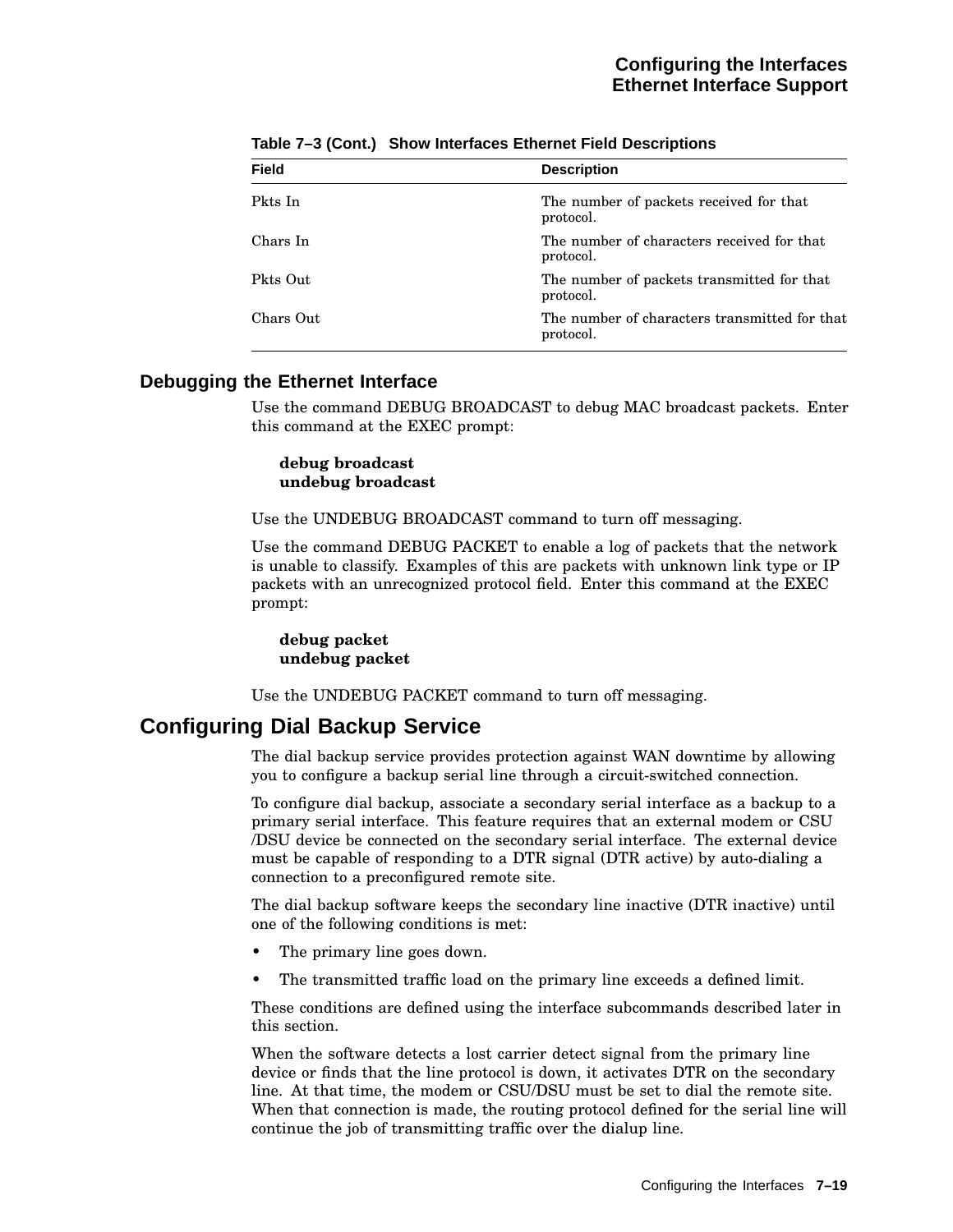You also can configure the dial backup feature to activate the secondary line based upon traffic load on the primary line.

The software monitors the traffic load and computes a five-minute moving average. If this average exceeds the value you set for the line, the secondary line is activated, and depending upon how the line is configured, some or all of the traffic will flow onto the secondary dialup line.

You also can specify a value that defines when the secondary line should be disabled and the amount of time the secondary line can take going up or down.

## **Configuring the Dial Backup Line**

Use the BACKUP INTERFACE interface subcommands to configure the serial interface as a secondary, or dial backup, line. The commands have this syntax:

**backup interface** *interface-name* **no backup interface** *interface-name*

The argument *interface-name* specifies the serial port to be set as the secondary interface line.

Use the NO BACKUP interface command with the appropriate serial port designation to turn this feature off.

### **Example**

These commands set serial 1 as the backup line to serial 0:

```
interface serial 0
backup interface serial 1
```
## **Defining the Traffic Load Threshold**

Use the BACKUP LOAD interface subcommands to set the traffic load thresholds. The commands have this syntax:

**backup load** {*enable-threshold* | **never**} {*disable-load* |**never**} **no backup load** {*enable-threshold* | **never**} {*disable-load* |**never**}

Enter the arguments *enable-threshold* and *disable-load* using percentage numbers representing the load as a percentage of the primary line's available bandwidth.

When the transmitted or received load on the primary line is greater than the value assigned to the *enable-threshold* argument, the secondary line is enabled.

When the transmitted load on the primary line plus the transmitted load on the secondary line is less than the value entered for the *disable-load* argument, and the received load on the primary line plus the received load on the secondary line is less than the value entered for the *disable-load* argument, the secondary line is disabled.

If the **never** keyword is used instead of a *enable-threshold* value, the secondary line is never activated due to load. If the **never** keyword is used instead of an *disable-load* value, the secondary line is never deactivated due to load.

By default, no backup loads are defined.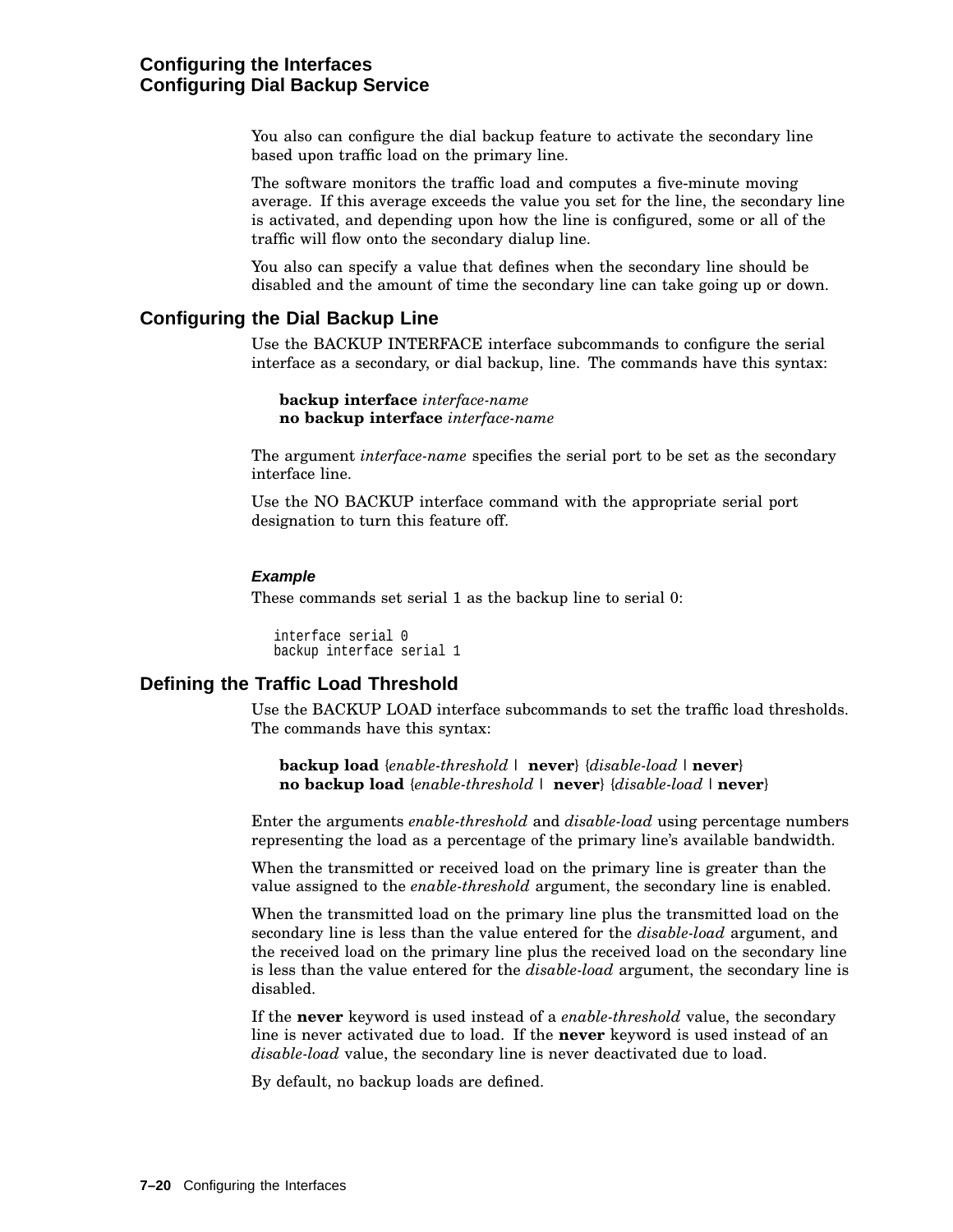This example sets the traffic load threshold to 60 percent on the primary line. When that load is exceeded, the secondary line is activated, and will not be deactivated until the combined load is less than 5 percent of the primary bandwidth.

interface serial 0 backup load 60 5

## **Defining the Backup Line Delay**

Use the BACKUP DELAY interface subcommands to define how much time should elapse before a secondary line is set up or taken down (after a primary line transitions). The commands have the following syntax:

**backup delay** {*enable-delay* | **never**} {*disable-delay* |**never**} **no backup delay** {*enable-delay* | **never**} {*disable-delay* |**never**}

**Note**

The interval configured with the BACKUP DELAY subcommand does not affect the operation of the BACKUP LOAD subcommand.

The argument *enable-delay* is the delay in seconds after the primary line goes down before the secondary line is activated.

The argument *disable-delay* is the delay in seconds after the primary line goes up before the secondary line is deactivated.

When the primary line goes down, the router delays the amount of seconds defined by the *enable-delay* argument before enabling the secondary line. If, after the delay period, the primary line is still down, the secondary line is activated.

When the primary line comes back up, the router will delay the amount of seconds defined by the *disable-delay* argument. If the *disable-load* condition described previously can be satisfied, or if the secondary is never activated due to load, then the secondary line also is deactivated.

#### **Note** \_\_

In cases where there are spurious signal disruptions that may appear as intermittent lost carrier signals, it is recommended that some delay be enabled before activating and deactivating a secondary.

Use the **never** keyword to prevent the secondary line from being activated or deactivated.

The **never** version is the default value for **backup delay**. In order for the secondary line to be activated when the primary line fails, a **backup delay** value must be specified.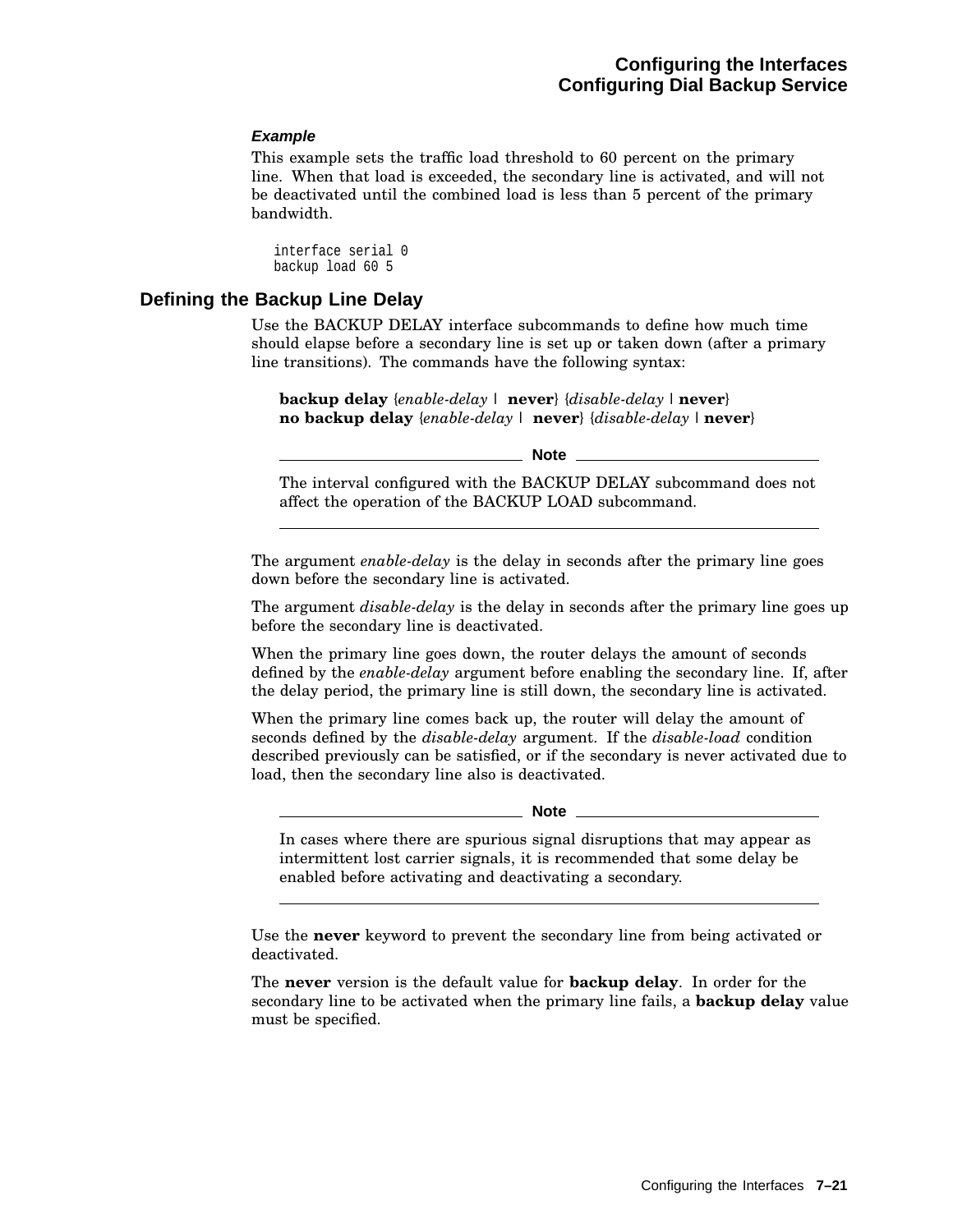This example sets a ten-second delay on deactivating the secondary line; however, the line is activated immediately.

```
interface serial 0
backup delay 0 10
```
## **Dial Backup Configuration Examples**

This section contains three examples of different dial-backup configurations.

### **Example 1**

The following example configures serial 1 as a secondary line that activates only when the primary line (serial 0) goes down. The secondary line will not be activated due to load of the primary.

```
interface serial 0
backup interface serial 1
backup delay 30 60
```
The secondary line is configured to activate 30 seconds after the primary line goes down and to remain on for 60 seconds after the primary line is reactivated.

### **Example 2**

The following example configures the secondary line (serial 1) to be activated only when the load of the primary line reaches a certain threshold.

interface serial 0 backup interface serial 1 backup load 75 5

In this case, the secondary line will not be activated when the primary goes down. The secondary line will be activated when the load on the primary line is greater than 75 percent of the primary's bandwidth. The secondary line will then be brought down when the aggregate load between the primary and secondary lines fits within 5 percent of the primary bandwidth.

### **Example 3**

This example configures the secondary line to activate once the traffic threshold on the primary line exceeds 25 percent.

```
interface serial 0
backup interface serial 1
backup load 25 5
backup delay 10 60
```
Once the aggregate load of the primary and the secondary lines return to within 5 percent of the primary bandwidth, the secondary line is deactivated. The secondary line waits 10 seconds after the primary goes down before activating, and remains active for 60 seconds after the primary returns and becomes active again.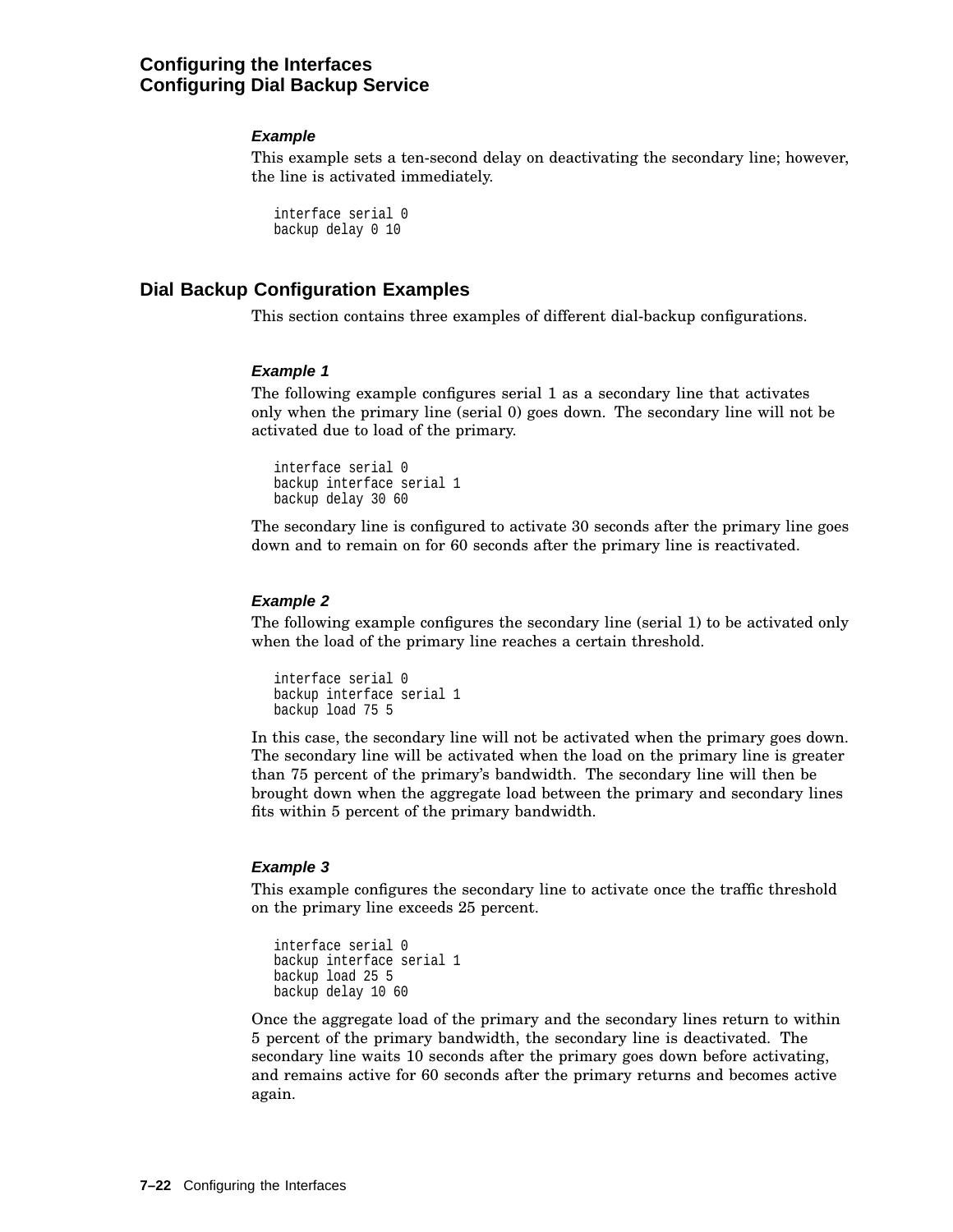## **Configuring Dial-on-Demand Routing**

Dial-on-demand routing (DDR) provides network connections in an environment using the public switched telephone network (PSTN). Traditionally, networks have been interconnected using dedicated lines for WAN connections. When used with modems, DDR provides low-volume, periodic network connections over a PSTN. This section details the commands required to interconnect the DECbrouter 90 and the PSTN using data communications equipment (DCE) devices and dial-on-demand routing.

## **DECbrouter 90 DDR Implementation**

DDR allows attachment to modems that support V.25bis dialing. V.25bis is a CCITT recommendation for initiating calls using an automatic calling unit (ACU). V.25bis is useful for establishing calls when transmitting synchronous data.

DDR supports large internetworks with many routers through its support of public circuit-switched networks such as telephone lines or switched services provided by the telephone companies.

The V.25bis specification describes two modes of establishing or receiving calls: the direct call mode and the addressed call mode. The DECbrouter 90 supports connections using the addressed call mode and synchronous, bitoriented operation. The addressed call mode allows the use of control signals and commands sent over the DCE data interface to establish and terminate calls. These commands are packaged in synchronous data frames (HDLC type) and are sent when the interface is not in use for data transfer (that is, when a call does not exist on the line).

The DECbrouter 90 supports connections from synchronous serial interfaces on the router to any DCE device that supports V.25bis. Typically, these devices are V.32 (9.6 kbps) or V.32 bis modems (14.4 kbps).

The DDR call-initiating process is driven by certain characteristics of bridged or IP-routed packets. A router activates the dial-on-demand feature when it receives a bridged or routed IP packet destined for a location on the other side of the dial-up line. After the router dials the destination phone number and establishes the connection, packets of any protocol that the DECbrouter 90 supports can be transmitted. When the transmission is complete, the line is automatically disconnected.

In order for the router to use a device for dialing out, in addition to V.25 bis, the device must support certain hardware signals. When the router drops DTR, the device must disconnect any calls that are currently connected. When the device connects to the remote side, the device must have DCD become active.

**Note**

For many V.25bis devices, the requirement for DCD to be raised in turn requires a special cable to swap DCD and DSRs, because the V.25bis specification requires that DSR be raised when a connection is established.

IS-IS, BGP, and OSPF cannot be used as routing protocols with DDR. This is because they require an acknowledgment for routing updates, and DDR does not necessarily establish a connection when a routing update is to be transmitted.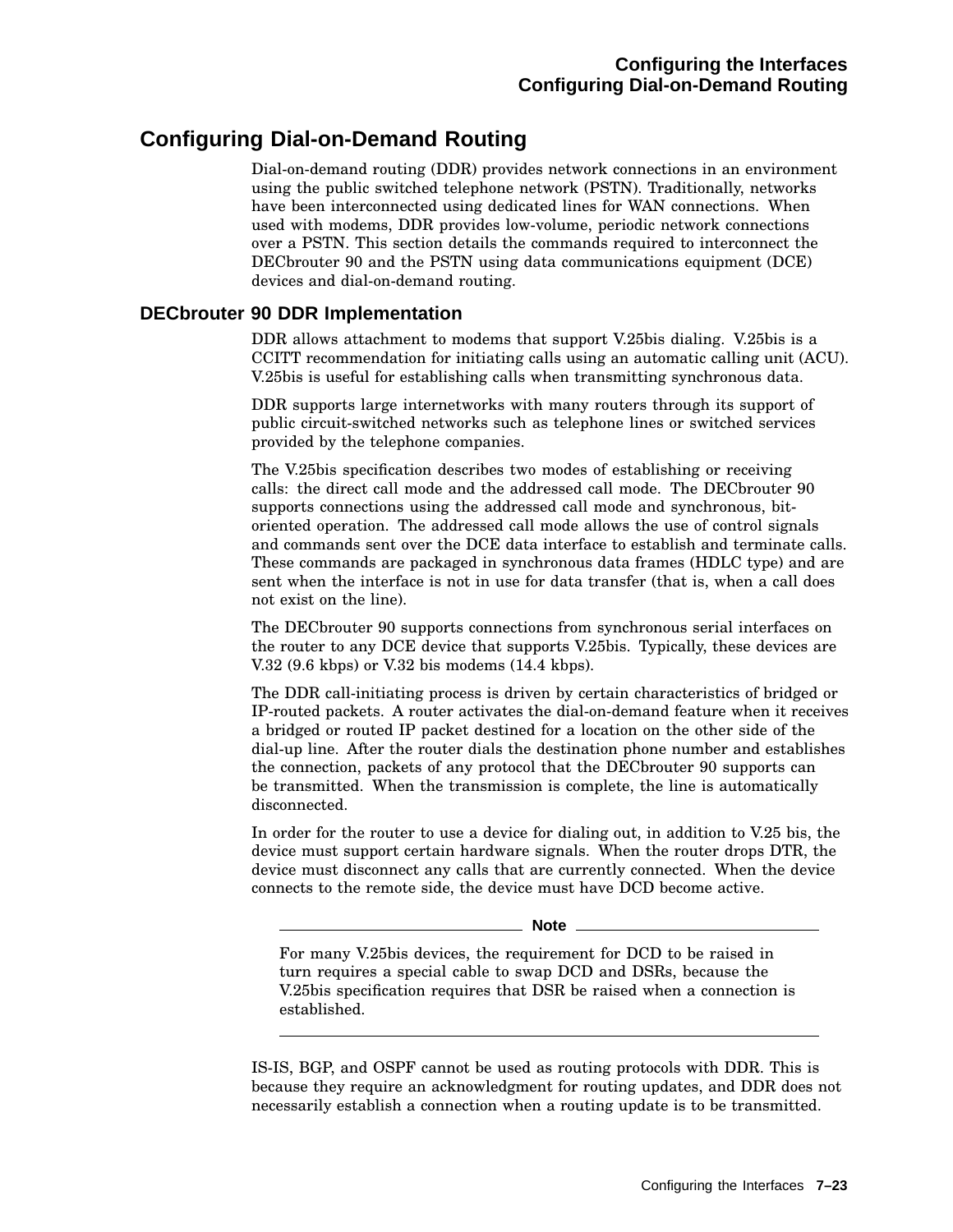## **Configuring the Interfaces Configuring Dial-on-Demand Routing**

For bridged traffic, packets of interest are based on *packet type* as specified with the hexadecimal value in a bridge access list. Refer to the *DECbrouter 90 Products, Configuration and Reference, Volume 3*, Appendix B, for more information about bridge access lists.

For IP traffic, packets of interest are based on the *destination address*; with a routed IP packet, the destination address used is the *next hop address*. Packets of interest are defined with IP access lists. Refer to the *DECbrouter 90 Products, Configuration and Reference, Volume 2* for more information concerning IP access lists. Figure 7–1 illustrates a typical interconnection featuring dial-on-demand routing.

### **Figure 7–1 Dial-on-Demand Interconnection**



## **Specifying Dialer Type**

Use the DIALER IN-BAND interface subcommand to specify that dial-on-demand routing is to be supported on a synchronous serial line. The syntax for this command is as follows:

## **dialer in-band no dialer in-band**

This command specifies that V.25bis dialing is to be used on the specified interface. It is used only with serial interfaces.

#### **Note**

If an interface is going to only accept calls and never place them, the DIALER IN-BAND interface subcommand is the only command needed to configure it. If an interface is configured in this manner, with no dialer groups (described in the next section), then it is always active, and the idle timer never disconnects the line. It is up to the remote end (the end that placed the call) to disconnect the line based on idle time.

The NO DIALER IN-BAND command disables dial-on-demand routing for the interface.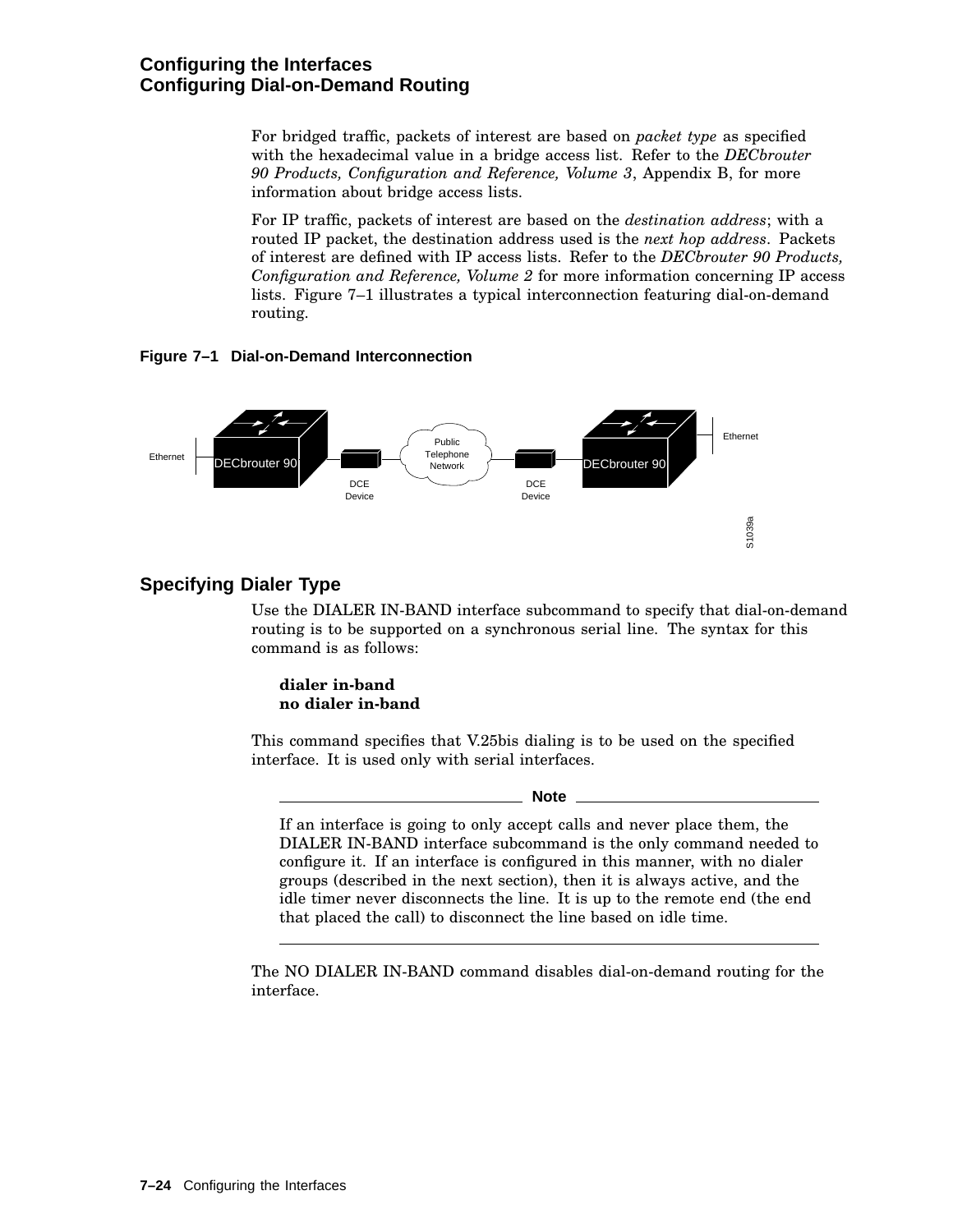The following example specifies dial-on-demand routing for serial 0:

```
interface serial 0
dialer in-band
```
When **dialer in-band** is specified, CRN is added to the front of the strings that are sent to the V.25bis DCE. CRN is a V.25bis command that specifies that the string that follows is a number to be called. This number is specified using the DIALER STRING or DIALER MAP commands described later in this chapter.

## **Controlling Dialer Idle Time**

Use the optional DIALER IDLE-TIMEOUT interface subcommand to specify the idle time before the line is disconnected. The syntax for this command is as follows:

**dialer idle-timeout** *number-of-seconds* **no dialer idle-timeout**

The argument *number-of-seconds* specifies in seconds how much idle time must occur on an interface before the line is disconnected. Acceptable values are positive, nonzero integers. If no value is entered, the default is 120 seconds.

The NO DIALER IDLE-TIMEOUT command resets the idle timeout to the default.

### **Example**

The following example specifies of an idle timeout of 3 minutes (180 seconds) on interface serial 1:

interface serial 1 dialer idle-timeout 180

## **Setting Idle Time for Busy Interfaces**

Use the optional dialer FAST-IDLE interface subcommand to specify the idle time before the line is disconnected for interfaces for which there is an unusually high level of contention. The syntax for this command is as follows:

### **dialer fast-idle** *number-of-seconds* **no dialer fast-idle**

The argument *number-of-seconds* specifies in seconds how much idle time must occur on an interface before the line is disconnected. Acceptable values are positive, nonzero integers. If no value is entered, the default is 20 seconds.

This timer is used when an interface is connected and a packet is received for a different destination (phone number). If the duration specified for the DIALER FAST-IDLE command is exceeded and no traffic has been detected on the connection during the fast idle period, the link is disconnected. This makes the port available for making connections to an alternate destination (after the **dialer enable-timeout** period expires) and reduces idle time on an interface.

This command only applies if multiple destinations have been specified for a given interface using the DIALER MAP interface subcommand.

The **no dialer fast-idle** resets the timeout period to the default.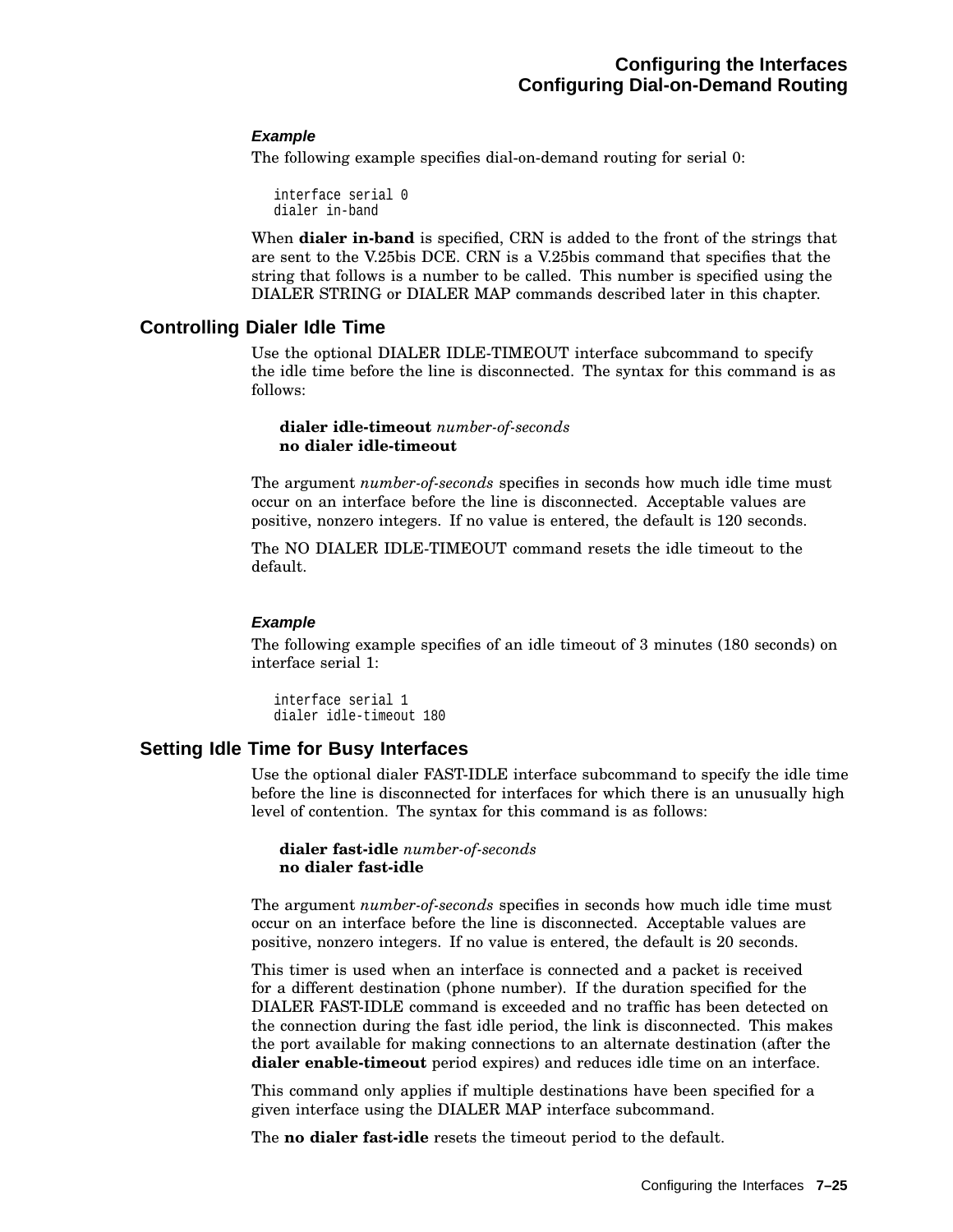The following example specifies a fast idle timeout of 35 seconds on interface serial 1:

interface serial 1 dialer fast-idle 35

## **Specifying Dialer Enable Time**

Use the optional DIALER ENABLE-TIMEOUT interface subcommand to set the length of time an interface stays down before it is available to dial again. The command syntax is as follows:

### **dialer enable-timeout** *number-of-seconds* **no dialer enable-timeout**

Acceptable values for *number-of-seconds* are positive, nonzero integers. If no value is entered, the default is 15 seconds. When a call terminates (hangs up or is busy) this is the amount of time that the router waits before the next call can occur on the specific interface.

The NO DIALER ENABLE-TIMEOUT command resets the enable timeout value to the default.

### **Example**

The following example specifies a waiting period of 30 seconds on interface serial 1:

interface serial 1 dialer enable-timeout 30

## **Specifying Carrier Wait Time**

Use the optional DIALER WAIT-FOR-CARRIER-TIME interface subcommand to specify how long to wait for a carrier. The command syntax is as follows:

**dialer wait-for-carrier-time** *number-of-seconds* **no dialer wait-for-carrier-time**

The argument *number-of-seconds* specifies in seconds how long to wait for a carrier to come up when a call is placed. Acceptable values are positive, nonzero integers. If no value is entered, the default is 30 seconds. If a carrier signal is not detected in this amount of time, the interface is disabled until the enable timeout occurs.

The wait-for-carrier time is set to a default of 30 seconds, because this is the estimated time required to make a typical connection over telephone lines.

The NO DIALER WAIT-FOR-CARRIER-TIME command resets the carrier wait time value to the default.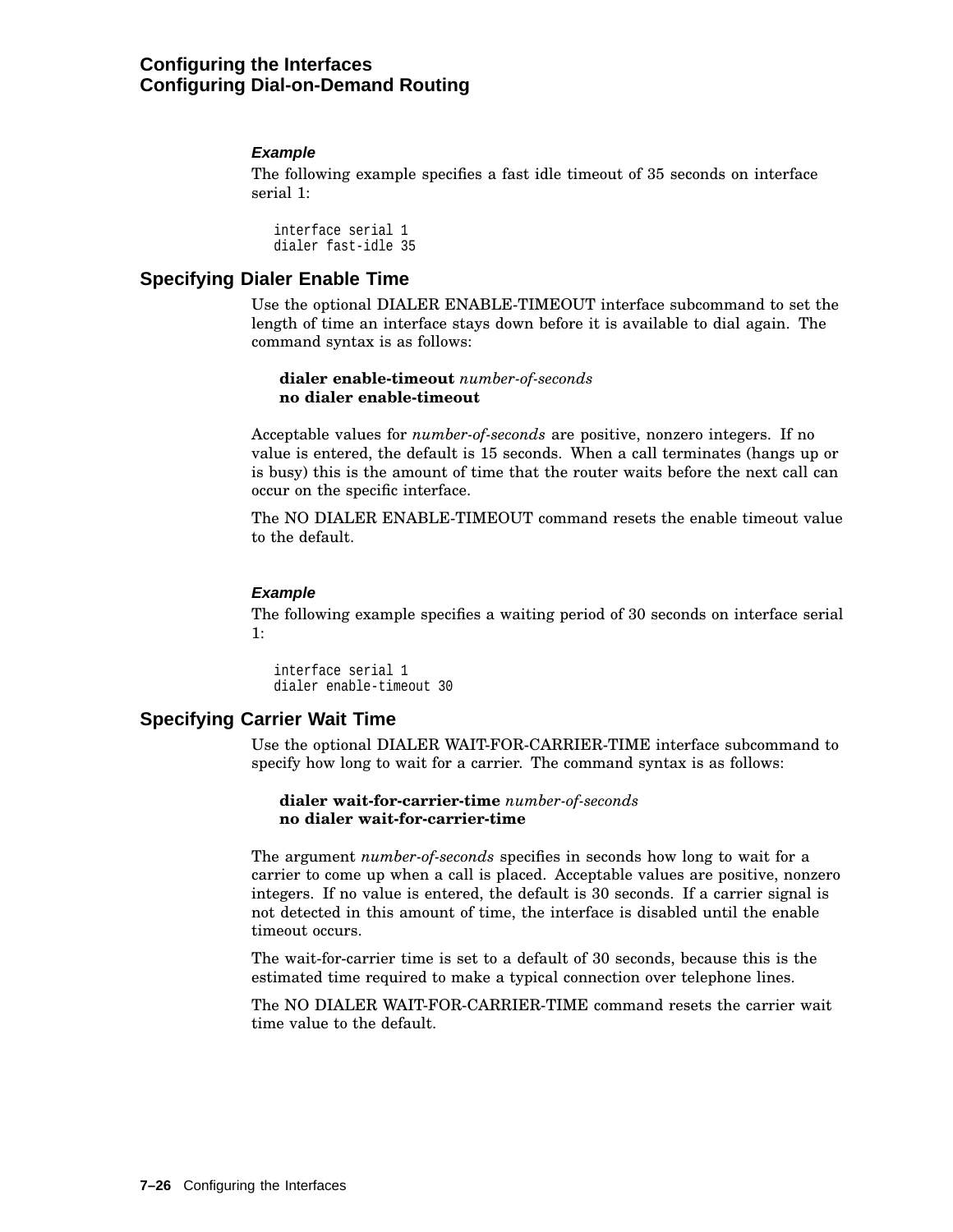The following example specifies a carrier wait time of 45 seconds on interface serial 1:

interface serial 1 dialer wait-for-carrier-timeout 45

## **Specifying a Single DDR Telephone Number**

Use the DIALER STRING interface subcommand to specify the string (telephone number) to be called. The command syntax is:

**dialer string** *dial-string* **no dialer string**

The argument *dial-string* specifies the character string to be called. Dialers configured as **in-band**, pass the string to the external DCE. One DIALER STRING command is specified per interface.

To specify multiple strings, use the DIALER MAP command, discussed next. However, you must use the DIALER STRING command if you intend to bridge traffic over the serial link or transmit broadcast traffic. In general, you include a DIALER STRING or DIALER MAP command if you intend to use a specific interface to initiate a dial-on-demand call.

**Note**

If a DIALER STRING command is specified for the interface, and no DIALER-GROUP subcommand is assigned or no access lists are defined, dialing never will be initiated. An error message will be displayed indicating that dialing never will occur if DEBUG SERIAL-INTERFACE is enabled.

The *dial-string* number specified in the DIALER STRING command is the default number used under the following conditions:

- A DIALER MAP command is not included in the interface configuration
- The *next-hop-address* specified in a packet is not included in any of the DIALER MAP interface subcommands recorded—assuming that the destination address passes any access lists specified for dial-on-demand through the DIALER-LIST command (discussed later in this section)
- When bridging.

## **CCITT V.25bis Options**

Depending on the type of modem you are using, CCITT V.25bis options are supported as dial-string parameters of the DIALER STRING command. The functions of the parameters are nation-specific, and they may have different implementations in your country. These options apply only if you have enabled DDR with the DIALER IN-BAND command. Refer to your manual for the modem you are using for a list of supported options.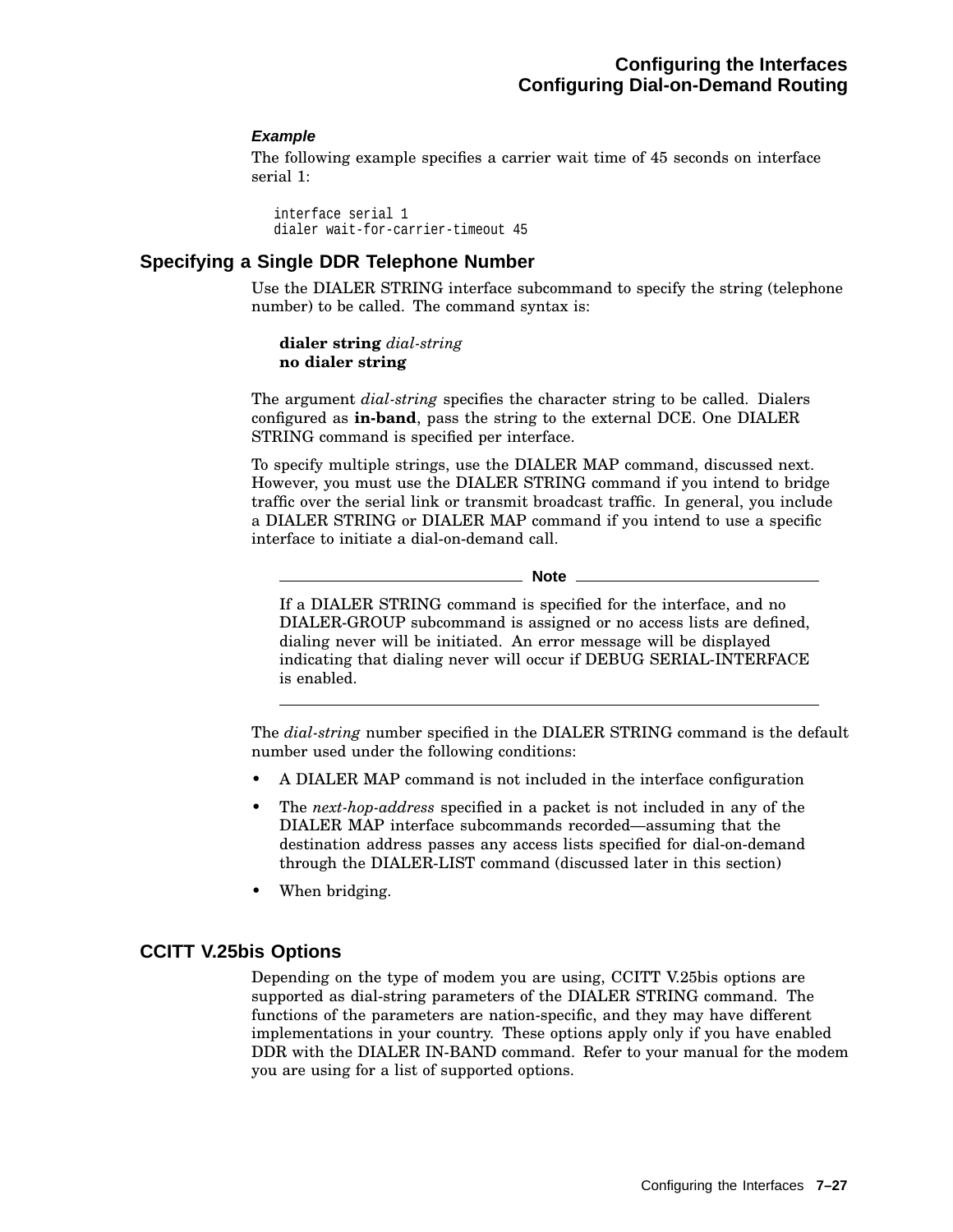## **Configuring the Interfaces Configuring Dial-on-Demand Routing**

| Option | <b>Description</b>                                                               |
|--------|----------------------------------------------------------------------------------|
|        | wait tone                                                                        |
| ⋖      | Pause<br>Usage and duration of this parameter vary by country.                   |
|        | Separator 3<br>For national use.                                                 |
|        | Separator 4<br>For national use.                                                 |
| P      | Dialing to be continued in pulse mode.<br>Optionally accepted parameter.         |
| т      | Tone (Dialing to be continued in DTMF mode)<br>Optionally accepted parameter.    |
| &      | Flash<br>The flash duration varies by country.<br>Optionally accepted parameter. |

### **Table 7–4 CCITT V.25bis Options**

The NO DIALER STRING command deletes the dialer string specified for the interface.

### **Examples**

The following example specifies a dial-on-demand telephone number on interface serial 1 using the DIALER STRING command:

interface serial 1 dialer string 14085553434

## **Multiple Destinations**

The DIALER STRING command is useful for environments in which a single site is calling another site but the other site is not calling out. Often, however, configurations are more complex, such as the hub-and-spoke environment shown in Figure 7–2. In this configuration multiple sites are calling in to a central site, and the central site is calling out to the remote sites.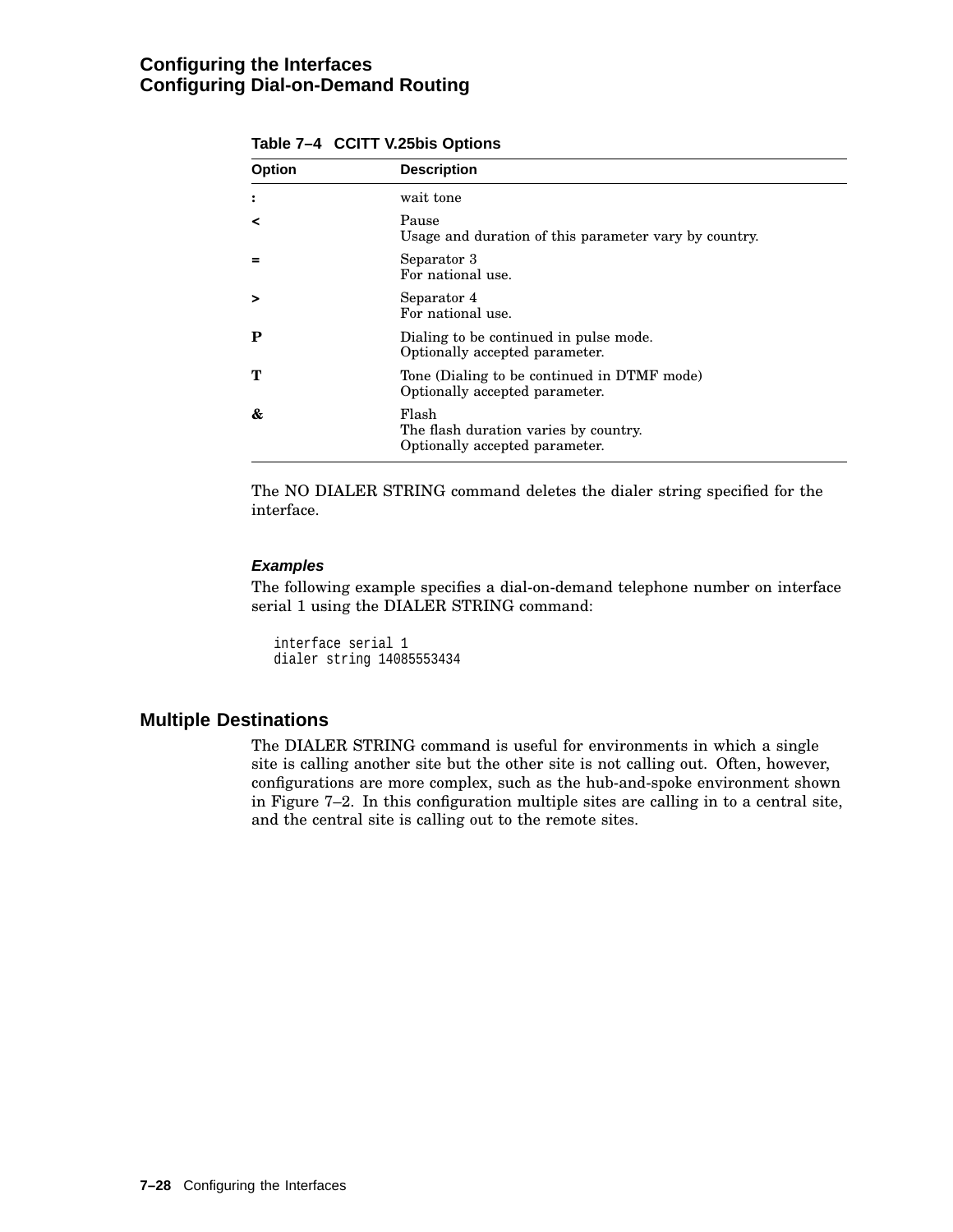

## **Figure 7–2 Hub-and-Spoke Environment Using Dial-on-Demand**

In this configuration, PPP with Challenge Handshake Authentication Protocol (CHAP) authentication often is used to inform the central site about which remote routers are connected to it. Using CHAP authentication, each remote router identifies itself by a name, which informs the central router what routers are currently connected to it. This identification process prevents the central router from placing a call to a remote router if it is already connected to that router.

## **Specifying Multiple Destinations**

There are three forms of the interface subcommand you can use to define multiple dial-on-demand numbers for a particular interface. They are as follows:

**dialer map** *protocol next-hop-address* **username** *name*

**dialer map** *protocol next-hop-address dial-string*

**dialer map** *protocol next-hop-address* **username** *name dial-string*

The first form of the dialer map command is used in central-site configurations in which remote sites are calling a central site, but the central site is not calling the remote site. With this command, the remote device will authenticate the central site using CHAP, which will cause its name to be transmitted to the central site. The central site will then use this name and the next-hop-address to correctly transmit packets to the remote site. Because there is no dialer string specified, the central site cannot call the remote router.

The second form of the command is used if only one site is being called.

The third form is used if many remote sites are calling the central site and the central site also can call the remote sites. With this format, the central router can use the name to identify the remote routers after they authenticate and also can use the dialer string to call the remote routers if they are not currently connected.

The keyword **username** indicates a remote system that the local router communicates with.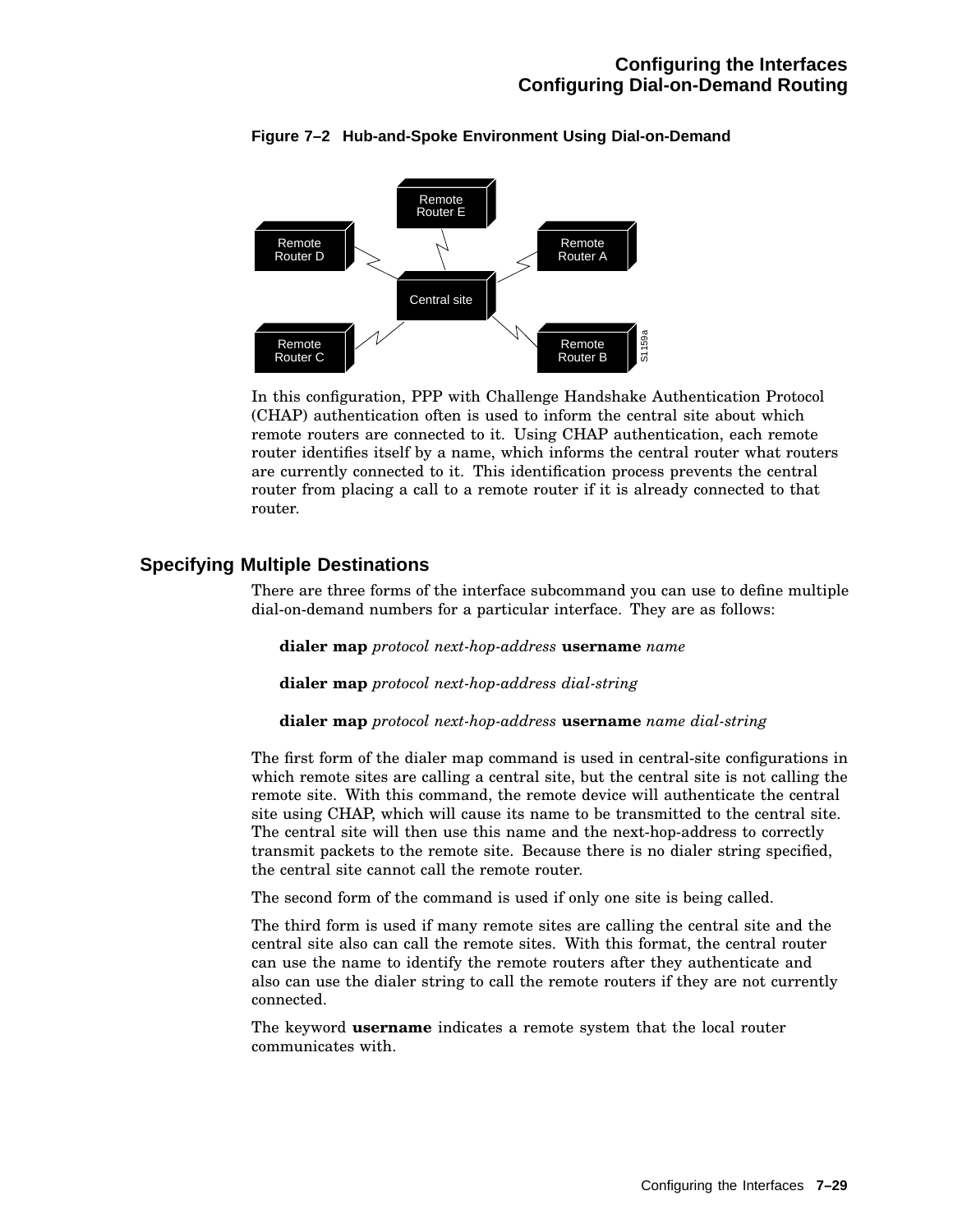## **Configuring the Interfaces Configuring Dial-on-Demand Routing**

The following arguments can be used with this command:

- The argument *protocol* has only one option at this time: **ip**.
- The argument *next-hop-address* specifies the IP address used to match against addresses to which packets are destined.
- The argument *name* is the name of the remote device (usually the host name).
- The *dial-string* argument is the telephone number sent to the DCE dialing device when it sees packets with the specified *next-hop-address* that match the access lists defined.

Unlike the DIALER STRING command, multiple DIALER MAP commands can be specified per interface.

The DIALER MAP command complements the DIALER STRING command. The *dial-string* defined for the DIALER STRING command is considered the *default* dialer string. If a packet does not match the *protocol* and the *next-hop-address* defined in the DIALER MAP commands (but does pass an access list that requires initiation of automatic dialing), the default dialer string is used. This is often the case for broadcasts and is always the case for bridging.

The NO DIALER MAP command deletes a particular dialer map entry. To delete the entry, include the complete configuration string (**no dialer map** *(protocol next-hop-address dial-string)*.

**Note**

If no DIALER STRING command is defined, and the next-hop address included in a packet does not match any of the *next-hop-address* specifications in the DIALER MAP command, dialing never will be initiated. Then an error message will be displayed indicating that dialing never will occur if DEBUG SERIAL-INTERFACE is enabled.

### **Examples**

In the following examples, a remote site is calling a central site, but the central site is not calling the remote site. The remote device will authenticate the central site using CHAP, which will cause its name, YYY, to be transmitted to the central site. The central site will then use this name and the next-hop-address, 131.108.2.5, to correctly transmit packets to the remote site. Because there is no dialer string specified, the central site cannot call the remote router.

```
interface serial 1
dialer map ip 131.108.2.5 username YYY
```
The following example specifies a dial-on-demand telephone number on interface serial 1 for a specific destination address using the DIALER MAP command:

```
interface serial 1
dialer map ip 131.108.2.5 14155553434
```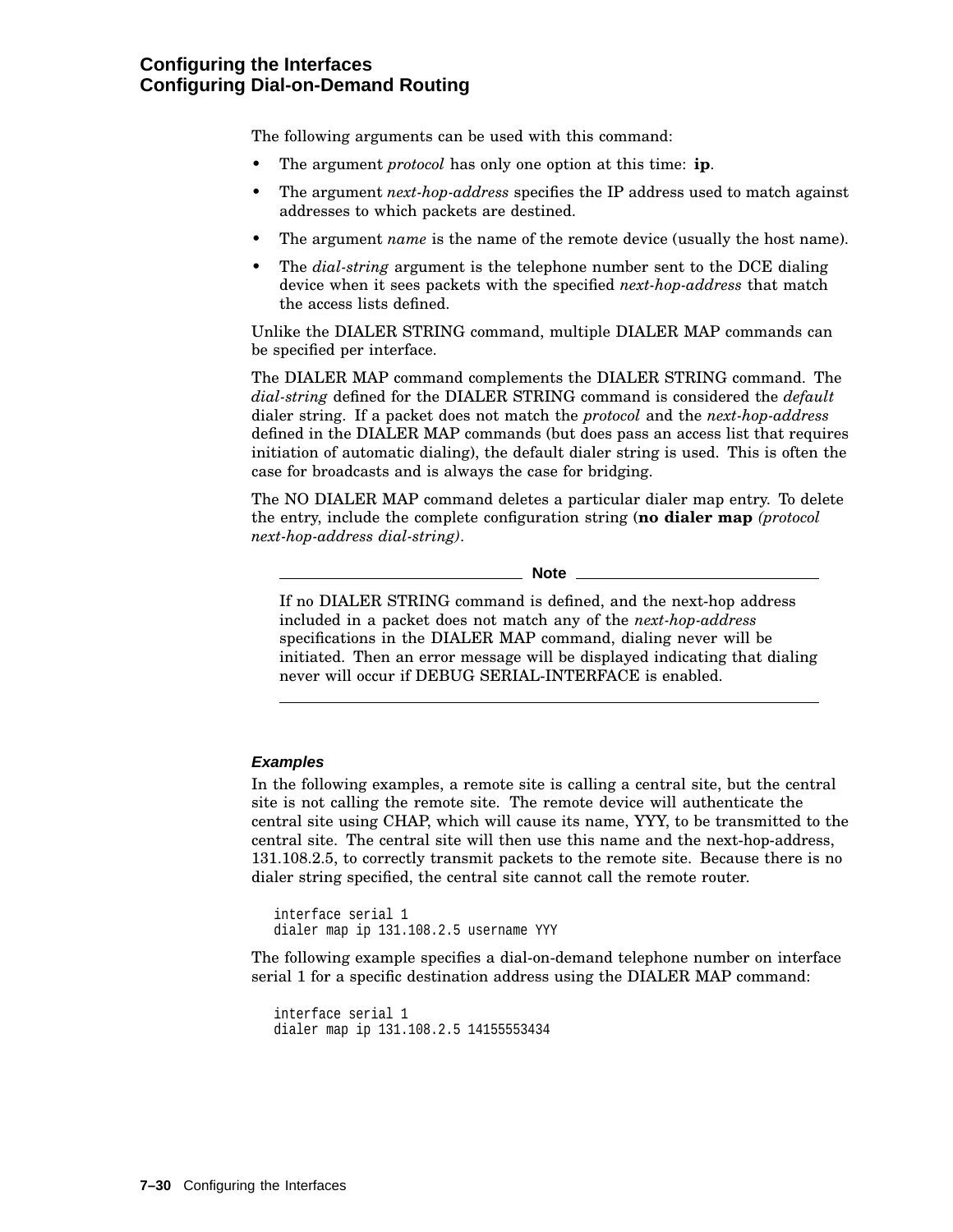The remote site is calling the central site, and the central site is calling the remote site. The central router can use the name, ZZZ, to identify the remote router after they authenticate and also can use the dialer string 1415555343 to call the remote router if it is not currently connected.

interface serial 1 dialer map ip 131.108.2.5 username ZZZ 1415555343

## **Dialer Rotary Groups**

Dialer rotary groups allow you to apply a single interface configuration to a set of interfaces. Once the interface configuration is propagated to a set of interfaces, those interfaces can then be used to place calls using the standard dial-ondemand criteria. When many destinations are configured, any of these interfaces can be used for outgoing calls.

Dialer rotary groups are useful in environments that require many calling destinations. Only the rotary group needs to be configured with all of the DIALER MAP commands. The only configuration required for the interfaces is the DIALER ROTARY-GROUP command indicating that each interface is part of a dialer rotary group.

Although a dialer rotary group is configured as an interface, it is not a physical interface. Instead it represents a group of interfaces. Any number of dialer groups can be defined.

Use the following interface command to designate a dialer rotary group leader:

```
interface dialer n
```
The argument *n* is any number and indicates a dialer group.

Interface subcommands entered after the INTERFACE DIALER command will be applied to all physical interfaces assigned to rotary group *n*.

### **Example**

This example identifies interface dialer 1 as the dialer rotary group leader. Interface dialer 1 is not a physical interface, but represents a group of interfaces. The interface subcommands that follow apply to all interfaces included in this group. See the DIALER ROTARY-GROUP command, defined next.

```
interface dialer 1
encapsulation ppp
dialer in-band
dialer map ip 131.108.2.5 username YYY 1415553434
dialer map ip 131.126.4.5 username ZZZ
```
Use the following interface subcommand to include an interface in a dialer rotary group:

### **dialer rotary-group** *n*

The argument  $n$  is the number of the rotary group (defined by the interface dialer command).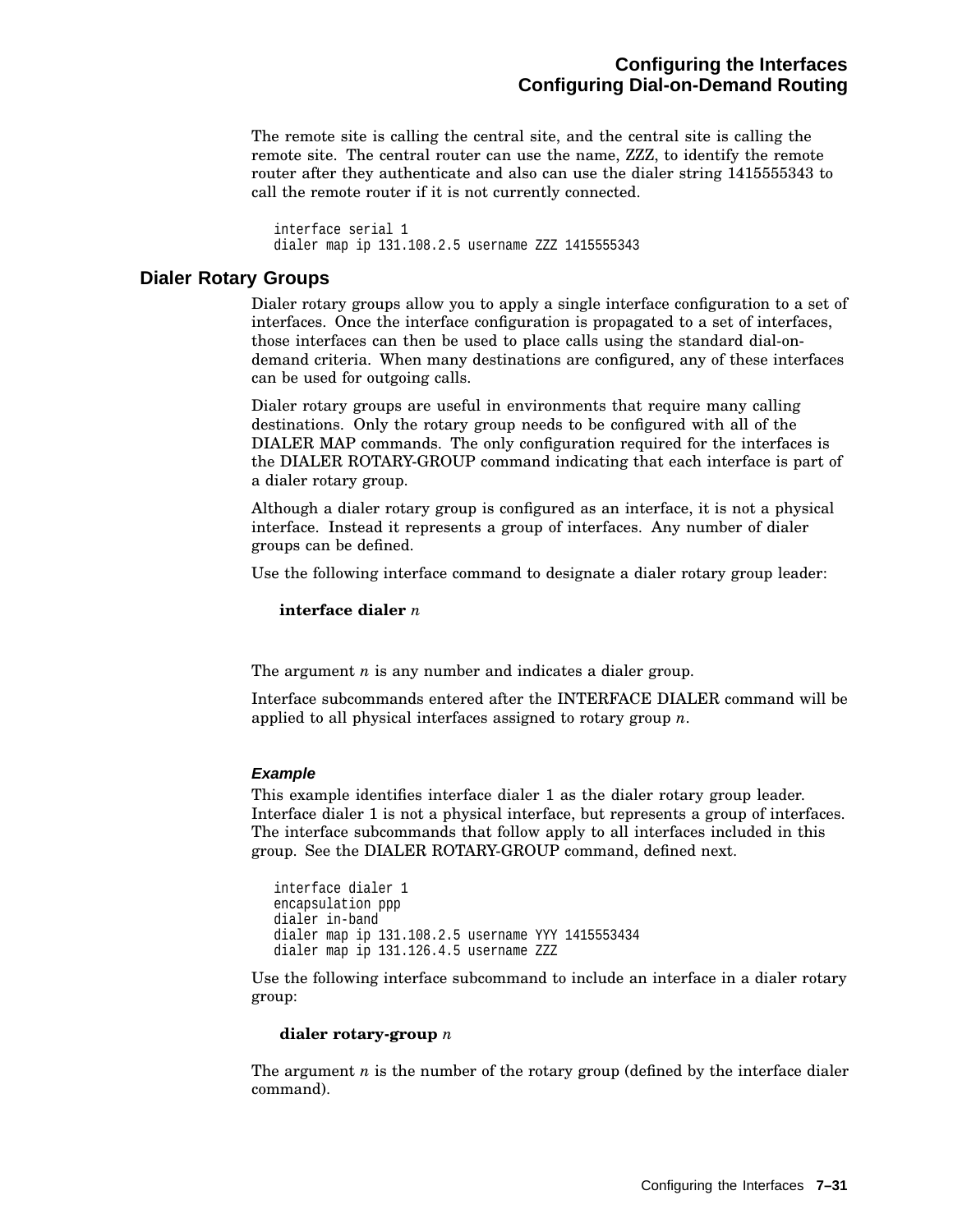## **Configuring the Interfaces Configuring Dial-on-Demand Routing**

### **Example**

The following configuration places serial interfaces 0 and 1 into dialer rotary group 1, defined by the INFERFACE DAILER 1 command.

```
! PPP encapsulation is enabled for interface dialer 1.
interface dialer 1
encapsulation ppp
dialer in-band
! The first dialer map command allows remote site YYY and the
! central site to call each other. The second dialer map command, with no
! dialer string, allows remote site ZZZ to call the central site but
! the central site can not call remote site ZZZ (no phone number).
dialer map ip 131.108.2.5 username YYY 1415553434
dialer map ip 131.126.4.5 username ZZZ
! The DTR pulse signals for three seconds on the interfaces in dialer
! group 1. This holds the DTR low so the modem can recognize that DTR
  has been
! dropped.
pulse-time 3
! Interfaces serial 0 and serial 1 are placed in dialer rotary group 1.
 All of
! the interface subcommands (the encapsulation and dialer map commands shown
! earlier in this example)applied to interface dialer 1 apply
! to these interfaces.
interface serial 0
dialer rotary-group 1
interface serial 1
dialer rotary-group 1
```
## **Assigning Access Lists to a DDR Interface**

Use the DIALER-GROUP interface subcommand to assign an interface to a set of access list expressions. These access list expressions define which packets cause a connection to be established and which packets keep an interface from being idle. The syntax for this command is as follows:

**dialer-group** *group-number* **no dialer-group**

The argument *group-number* specifies the number of the dialer group to which the specific interface belongs. Acceptable values are nonzero, positive integers. This group number corresponds to a dialer group defined using the DIALER-LIST command (described in the next section).

An interface only can be associated with a single dialer group; multiple DIALER-GROUP assignment is not allowed.

The NO DIALER-GROUP command removes an interface from the specified dialer group.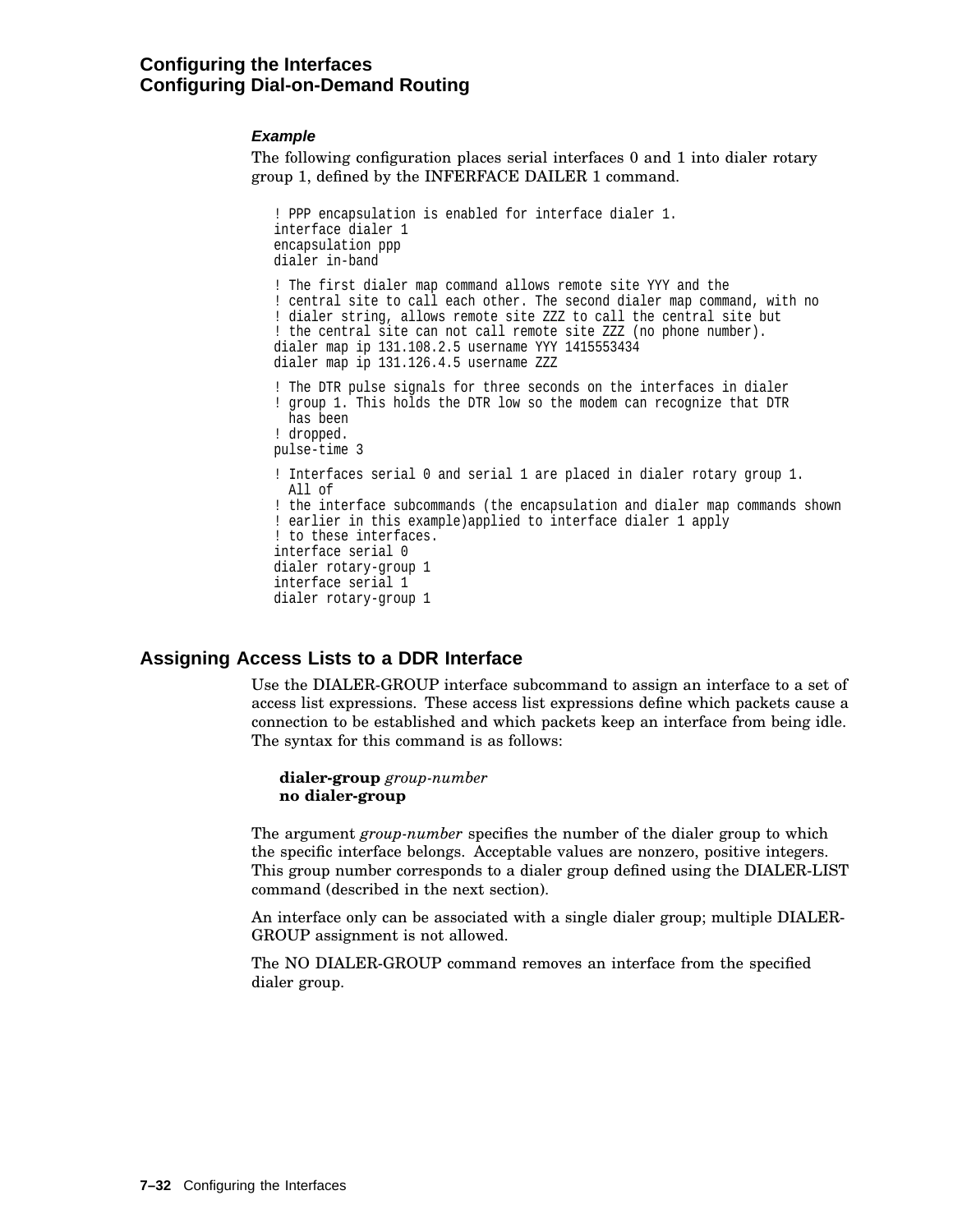The following example specifies dialer group number 1. This dialer group number will be compared against any global DIALER-LIST specifications. If there is a group number match, the destination address of the packet in question is evaluated against the access list specified in the associated DIALER-LIST command. If it passes, a call is initiated or the idle timer is reset (if a call is currently connected).

```
interface serial 1
dialer-group 1
```
## **Using Access Lists with DDR**

Control automatic dialing using DDR with the following combination: standard IP or bridging access lists; the DIALER-LIST global command; and the DIALER-GROUP interface subcommand (described in the preceding section). Refer to the *DECbrouter 90 Products, Configuration and Reference, Volume 2* and the *DECbrouter 90 Products, Configuration and Reference, Volume 3* for more information about access lists. The DIALER-LIST global configuration command has two forms. They have the following syntaxes:

**dialer-list** *dialer-group-number* **list** *list-number* **no dialer-list** *dialer-group-number* **list** *list-number*

**dialer-list** *dialer-group* **protocol** *protocol-name* {**permit** |**deny**} **no dialer-list** *dialer-group* **protocol** *protocol-name* {**permit** |**deny**}

#### **Note**

The **permit/deny** version of the DIALER-LIST command provides a very coarse method of allowing or denying protocols that prevent a link from being considered idle or from causing dialing. In most cases, this form of the DIALER-LIST command is not recommended because most network protocols have *periodic* messages. These periodic messages cause the interface to remain active; thus, the line is *never* disconnected. Currently, filtering using access lists is only provided for routing IP and bridging. In addition, *only* those access lists applicable to bridging and IP routing are supported by the dial-on-demand facilities.

The argument *dialer-group-number* specifies the number of a dialer group identified in any DIALER GROUP interface subcommand.

The argument *list-number* is the access list number specified in any IP or bridging access list.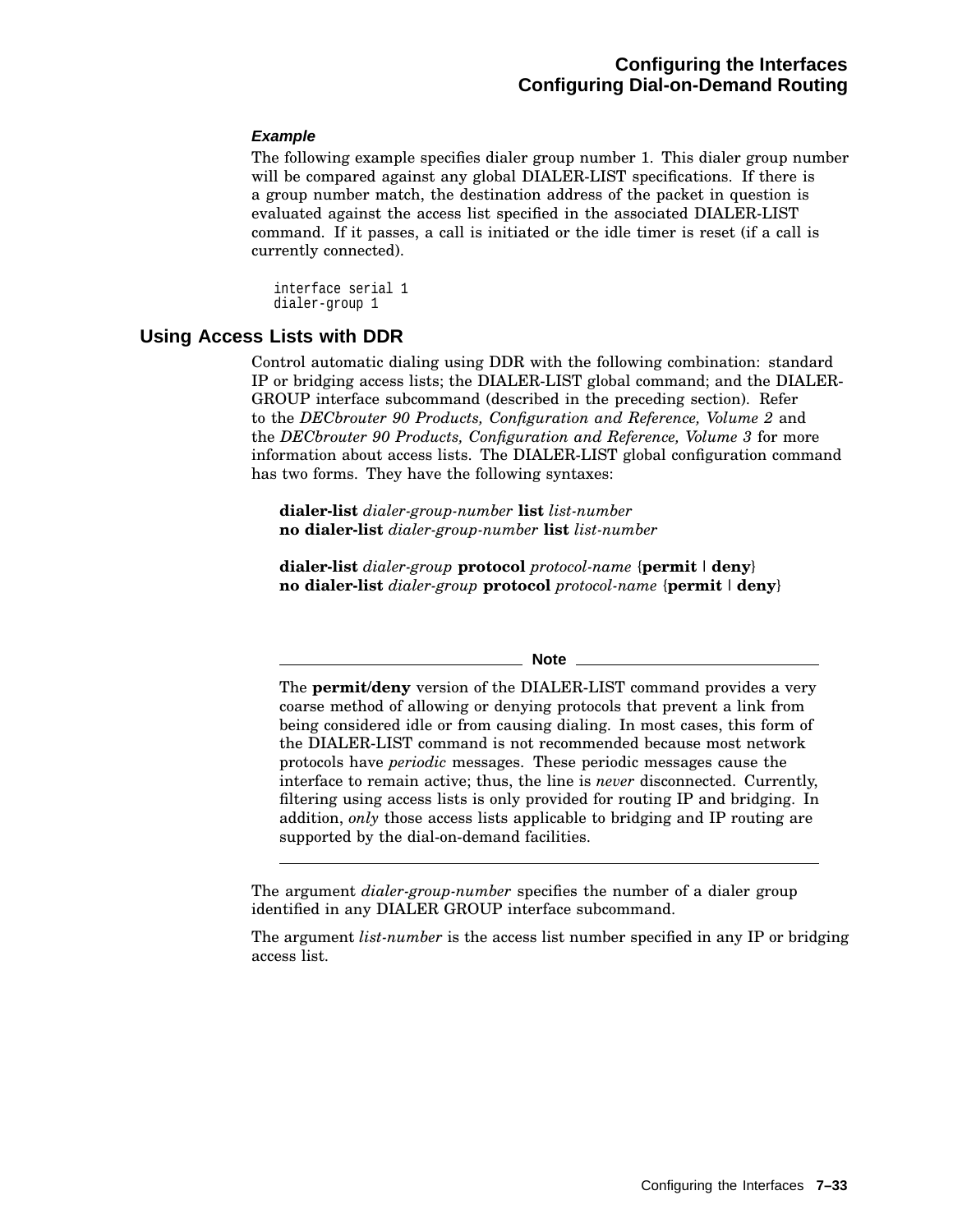## **Configuring the Interfaces Configuring Dial-on-Demand Routing**

The argument *protocol-name* is one of the following supported protocols:

- **ip**—IP
- **decnet**—DECnet
- **chaos**—CHAOSnet
- **xns**—XNS
- **novell**—Novell IPX
- **appletalk**—AppleTalk
- **vines**—Banyan Vines
- **apollo**—Apollo Domain
- **pup**—PUP
- **clns**—OSI Connectionless Network Service
- **bridge**—Bridging
- **stun**—Serial tunneling
- **cmns**—OSI Connection-Mode Network Services

**Note**

Access lists are central to the operation of dial-on-demand routing for the DECbrouter 90. In general, they are used as the screening criteria for determining when to initiate DDR calls. When an access list is found to match with the packet being tested, the idle timer is reset or a connection is attempted (assuming the line is not active, but is available). If a tested packet is deemed *uninteresting* (it does not match any access list specifications), it will be forwarded if it is intended for a destination known to be on a specific interface and the link is active. However, such a packet will not initiate a DDR call and will not reset the idle timer.

### **Example**

Dialing occurs when an interesting packet (one that matches access list specifications) needs to be output on an interface. Using the standard access list method, packets can be classified as interesting or uninteresting. For example, to specify that IGRP updates are not interesting (relative to dial-on-demand automatic dialing), the following access list would be defined:

access-list 101 deny igrp 0.0.0.0 255.255.255.255 255.255.255.255 0.0.0.0

To permit all other IP traffic, the above would be followed by:

access-list 101 permit ip 0.0.0.0 255.255.255.255 0.0.0.0 255.255.255.255

Then, the following command would be used to place list 101 into dialer group 1:

dialer-list 1 list 101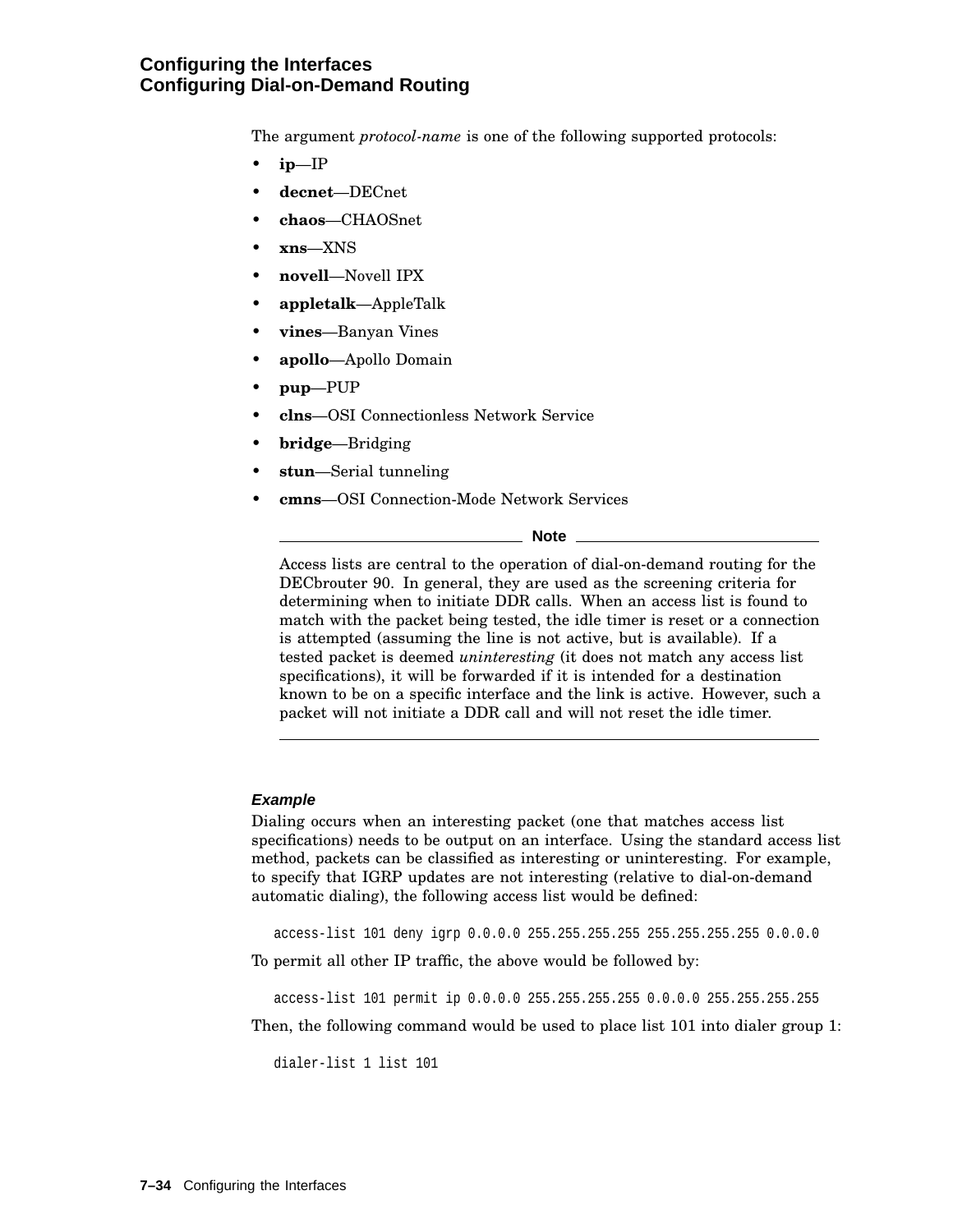## **Dial-on-Demand Access-List Configuration Examples**

The examples provided in this section illustrate various DDR configurations using access lists linked to DDR facilities provided with the router.

### **Example 1**

The following example illustrates how dial-on-demand routing can be used in an IP environment:

```
interface serial 0
ip address 131.108.126.1 255.255.255.0
dialer in-band
dialer idle-timeout 600
dialer string 555-1234
pulse-time 1
dialer-group 1
!
access-list 101 deny igrp 0.0.0.0 255.255.255.255 255.255.255.255 0.0.0.0
access-list 101 permit ip 0.0.0.0 255.255.255.255 0.0.0.0 255.255.255.255
dialer-list 1 list 101
ip route 131.108.29.0 131.108.126.2
ip route 131.108.1.0 131.108.126.2
```
Configuration specifications in this example define the following characteristics:

- DIALER IN-BAND command selects V.25bis dialing.
- DIALER IDLE-TIMEOUT 600 command sets the dialer idle timeout to 10 minutes (600 seconds).
- DIALER STRING 555-1234 command sets the phone number to be called to 555-1234.
- PULSE-TIME 1 command sets the DTR pulse time to be one second. This is to give the modem enough time to recognize that DTR has dropped so the modem will disconnect the call.

**Note**

With many modems, the PULSE-TIME command must be used so that DTR is dropped for sufficient time to allow the modem to disconnect.

- **dialer-group 1** adds this interface to the dialer group defined with the dialer-list command.
- The first access list statement used specifies that IGRP updates to any address will not cause dialing. However, if a connection is already established, IGRP updates will be transmitted but will not reset the idle timers.
- The second access-list statement specifies that all other IP traffic—such as Ping, Telnet, or any other IP packet—will cause dialing.
- The DIALER-LIST command then creates dialer group 1 and states that access list 101 is to be used to match for automatic dialing.
- The IP ROUTE commands specify that there is a route to network 131.108.29.0 and to network 131.108.1.0 through 131.108.126.2. This means that several destination networks are available through the serial port.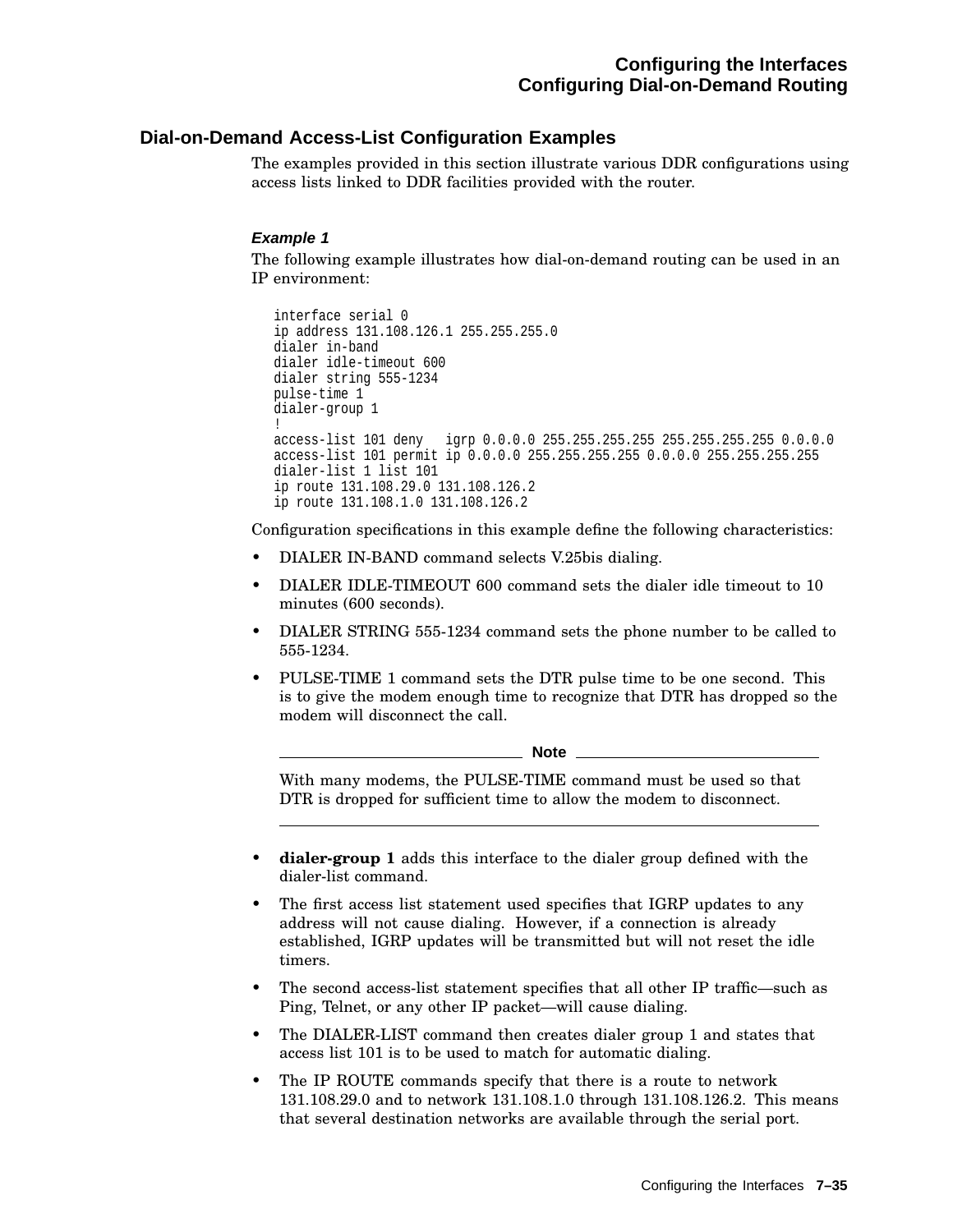**Note**

The REDISTRIBUTE STATIC command can be used to advertise static route information for dial-on-demand applications. See the REDISTRIBUTE STATIC command, described in *DECbrouter 90 Products, Configuration and Reference, Volume 2*, Chapter 6, "IP Routing Protocols." This command is useful for environments in which a workstation is connecting to a site that is reachable by DDR across multiple routers. Without this command, static routes must be defined for each route between your workstation and the DDR router.

## **Example 2**

The following example illustrates a configuration for bridging:

```
interface serial 0
ip address 131.108.126.10 255.255.255.0
dialer in-band
dialer string 555-1234
pulse-time 1
bridge-group 1
dialer-group 1
!
!
bridge 1 protocol dec
access-list 201 deny 0x6002 0x0000
access-list 201 deny 0x6003 0x0000
access-list 201 permit 0x0000 0xFFFF
dialer-list 1 LIST 201
```
As in Example 1, the dialer is set to use V.25bis, the dialer string is specified, and a pulse time is assigned. This interface is then added to bridge group 1 and dialer group 1.

The access lists work as follows:

- The first one states that Digital MOP packets are not to cause dialing.
- The second states that DECnet Phase IV should not cause dialing.
- The last states that all other bridged packets should cause dialing.

This example could be used in a case where LAT is the only traffic to be transmitted over the link.

**Note**

Spanning-tree updates and HDLC keepalives implicitly do not cause dialing and do not reset the idle timers.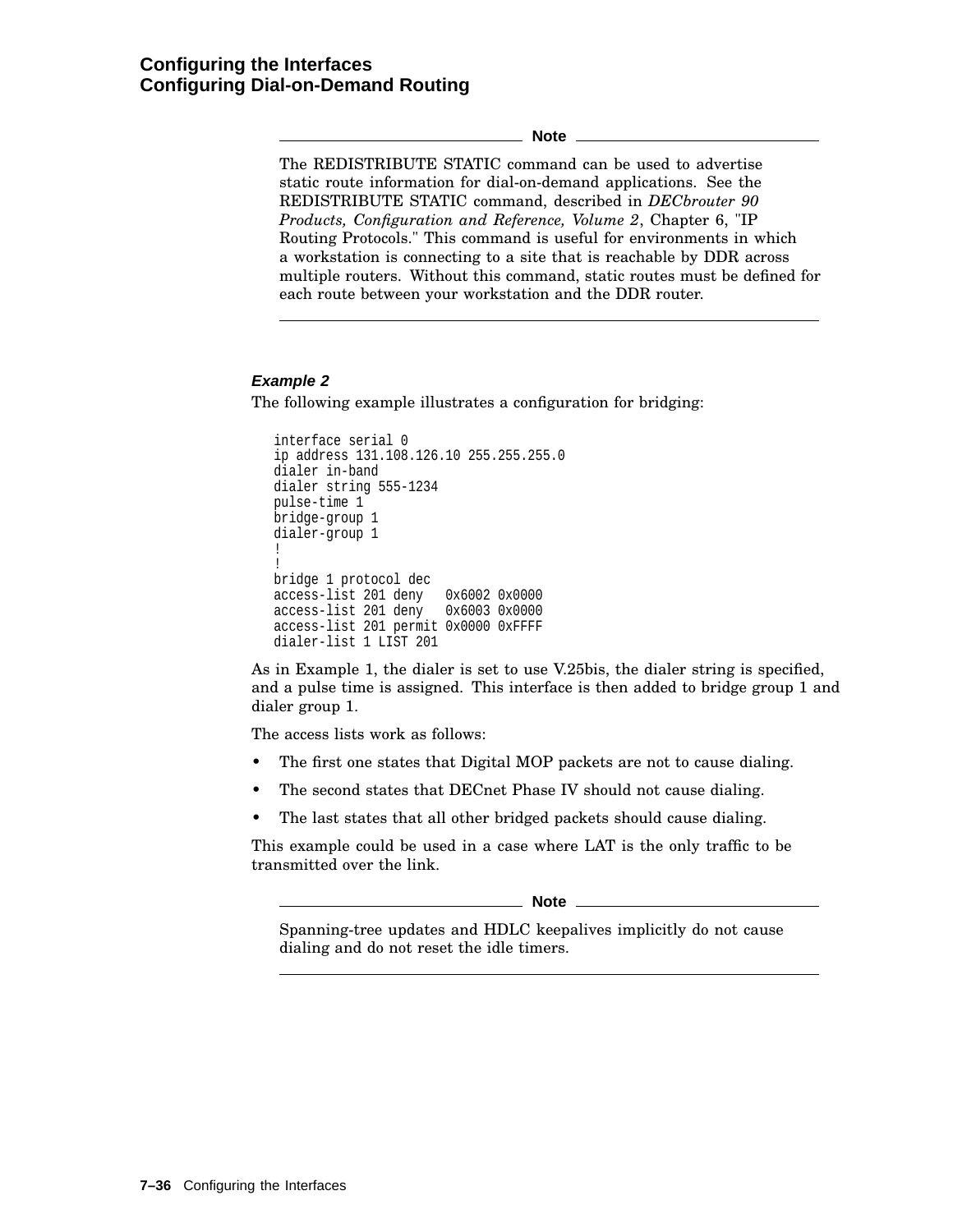The following example is a combination of Examples 1 and 2. It illustrates how to handle DDR for bridging and IP routing over a single interface.

The first **access-list** statement specifies that RIP updates to the broadcast address do not cause dialing. However, if a connection is already established, RIP updates are transmitted, although they do not reset the idle timers and do not keep the line up.

```
interface serial 0
ip address 131.108.126.10 255.255.255.0
dialer in-band
dialer string 555-1234
pulse-time 1
bridge-group 1
dialer-group 1
!
!
bridge 1 protocol dec
access-list 101 deny udp 0.0.0.0 255.255.255.255 255.255.255.255 0.0.0.0
eq 520
access-list 101 permit ip 0.0.0.0 255.255.255.255 0.0.0.0 255.255.255.255
access-list 201 deny 0x6002 0x0000
access-list 201 deny 0x6003 0x0000
access-list 201 permit 0x0000 0xFFFF
dialer-list 1 LIST 101
dialer-list 1 LIST 201
```
### **Example 4**

The following example demonstrates how to specify multiple destination dial strings (phone numbers):

```
interface serial 0
ip address 131.108.126.1 255.255.255.0
dialer in-band
dialer wait-for-carrier-time 40
dialer string 555-1234
pulse-time 1
dialer-group 1
dialer map ip 131.108.126.10 555-8899
dialer map ip 131.108.127.1 555-5555
!
access-list 101 deny igrp 0.0.0.0 255.255.255.255 255.255.255.255 0.0.0.0
access-list 101 permit ip 0.0.0.0 255.255.255.255 0.0.0.0 255.255.255.255
dialer-list 1 LIST 101
```
As in Example 1, the serial interface is configured for V.25bis. It also is set to have a wait-for-carrier-time of 40 seconds. As before, a default dial string is configured, a pulse time assigned, and a dialer group specified.

The first DIALER MAP command specifies that the number 555-8899 is to be dialed for IP packets with a *next-hop-address* of 131.108.126.10. The second **dialer map** then specifies that the number 555-5555 will be called when an IP packet with a *next-hop-address* of 131.108.127.1 is detected.

Access lists for this example match those defined in Example 1.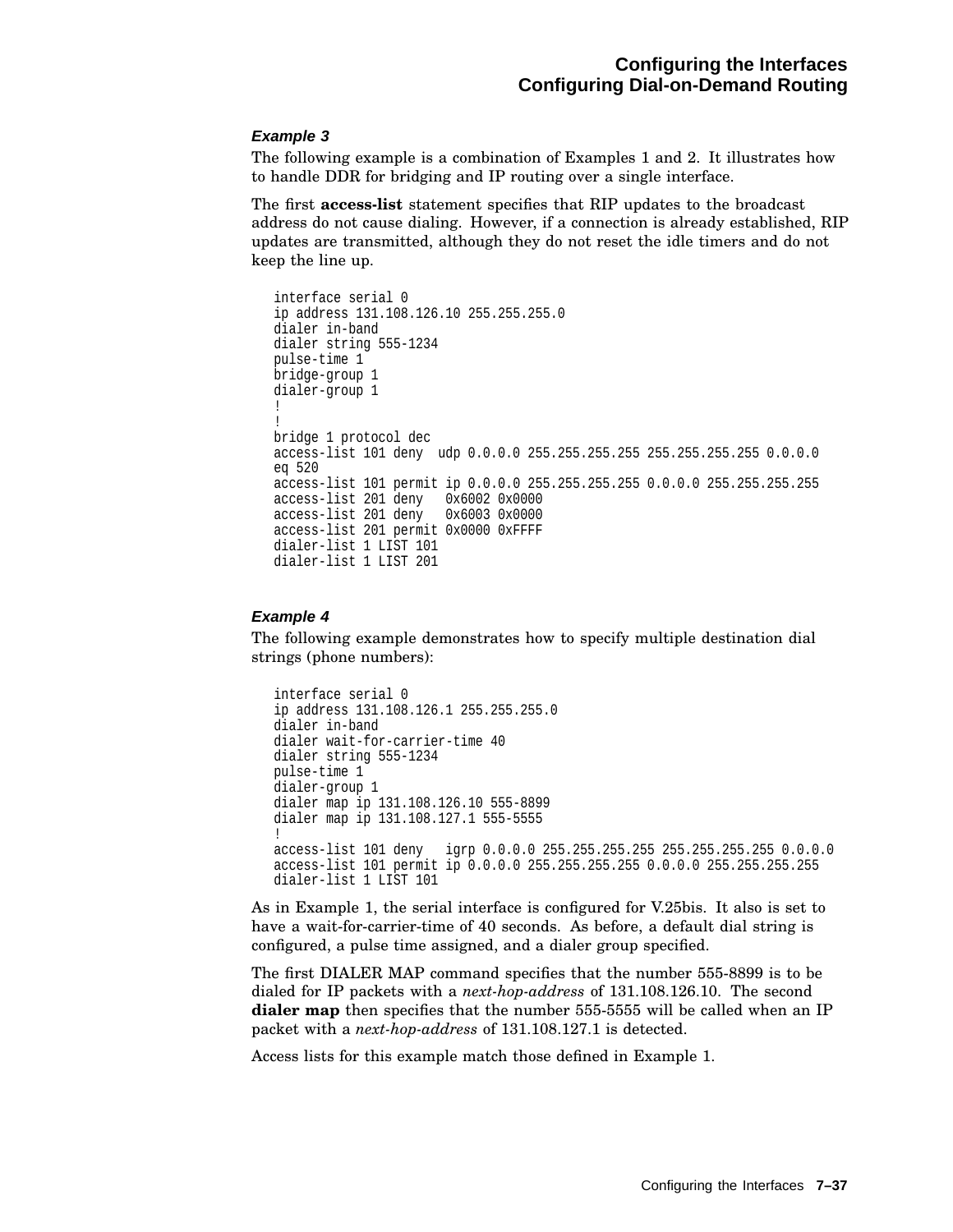## **Configuring the Interfaces Configuring Dial-on-Demand Routing**

### **Example 5**

The following example illustrates using *floating static routes* (see *DECbrouter 90 Products, Configuration and Reference, Volume 2*, Chapter 6, "The IP Routing Protocols") and dial-on-demand to perform the same functionality as dial backup, except using V.25bis for dialing.

```
interface serial 0
ip address 131.108.126.1 255.255.255.0
dialer in-band
dialer wait-for-carrier-time 10
dialer string 555-1234
pulse-time 1
dialer-group 1
dialer map ip 131.108.126.10 555-8899
dialer map ip 131.108.127.1 555-5555
!
access-list 101 deny igrp 0.0.0.0 255.255.255.255 255.255.255.255 0.0.0.0
access-list 101 permit ip 0.0.0.0 255.255.255.255 0.0.0.0 255.255.255.255
dialer-list 1 LIST 101
ip route 131.108.42.0 131.108.126.10 150
```
The configuration is essentially the same as in Example 4, except for the addition of an IP ROUTE statement. This statement specifies that to reach network 131.108.42.0 through this router, traffic must use 131.108.126.10 as the gateway. This causes dialing to occur to 555-8899.

Because the IP ROUTE statement specifies an administrative distance (150), dynamic routing information will override the static route—no packets will normally be sent to 131.108.126.10. However, if the route that is learned dynamically disappears, and no other dynamic route is available, the static route will be used and dialing will occur. See the *DECbrouter 90 Products, Configuration and Reference, Volume 2*, Chapter 6, "The IP Routing Protocols" for more information on static routes.

## **Monitoring Dial-on-Demand Routing**

To obtain a general diagnostic display for serial interfaces configured for dial-ondemand routing, use the SHOW DIALER EXEC command. The command syntax is as follows:

**show dialer** [**interface** *interface type*]

This command displays information about the dialer interfaces. If SHOW DIALER is specified, all dialers are displayed. An interface can be specified using the SHOW DIALER INTERFACE option. The arguments *interface* and *type* specify the particular interface, and can be formed either as a two-part identifier (such as serial 0, ser 1, s 2, and so on) or as a name (serial1).

The following is a sample of output from the SHOW DIALER command with a serial interface:

|      | Serial 0 - dialer type = IN-BAND                 |                                            |             |         |
|------|--------------------------------------------------|--------------------------------------------|-------------|---------|
|      | Idle timer (600 secs), Fast idle timer (20 secs) |                                            |             |         |
|      | Wait for carrier (30 secs), Re-enable (15 secs)  |                                            |             |         |
|      |                                                  | Dial String Successes Failures Last called | Last status |         |
| 8985 |                                                  | 0:24:10                                    | Failed      | Default |
| 8986 |                                                  | 1:20:07                                    | Successful  |         |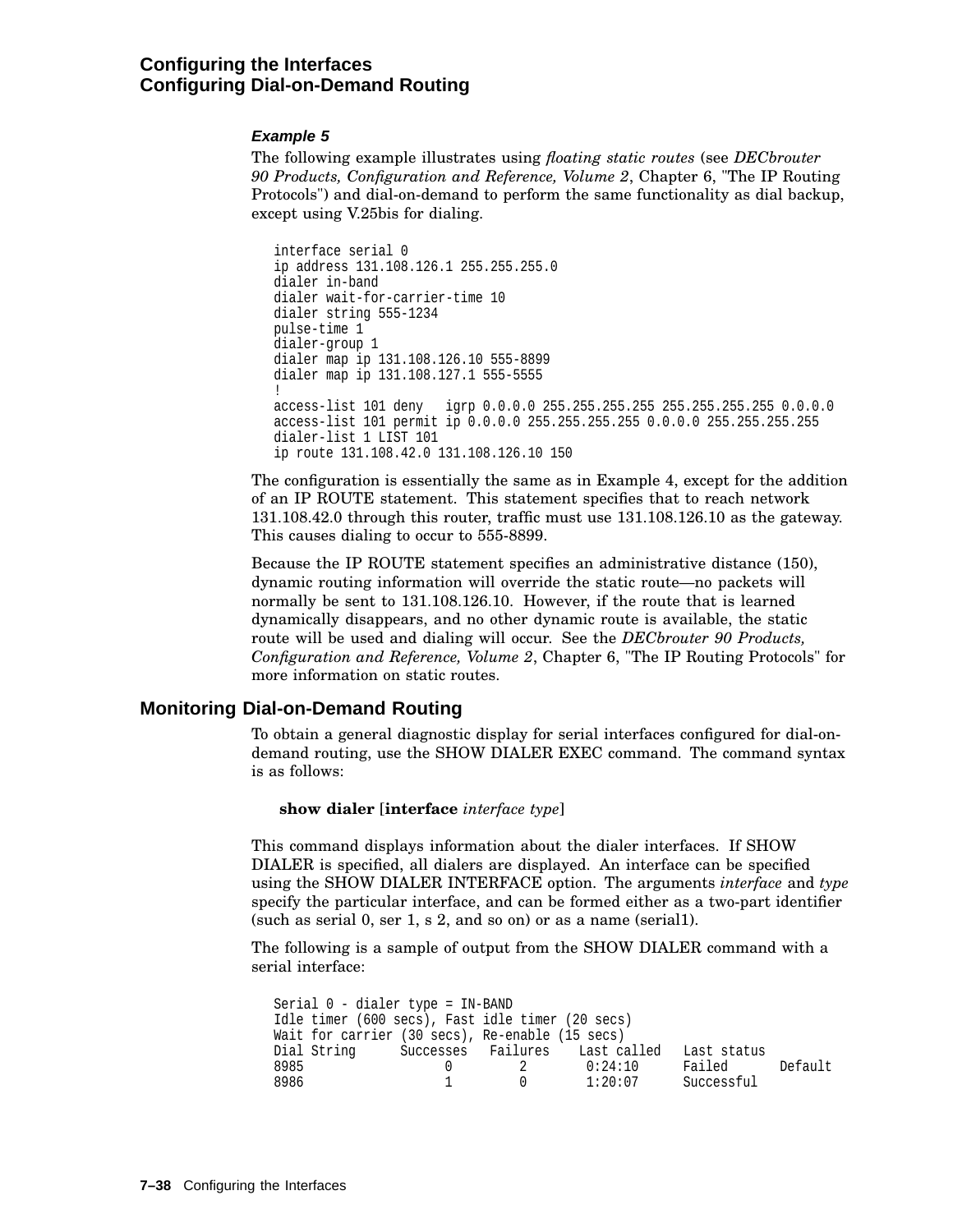## **Configuring the Interfaces Configuring Dial-on-Demand Routing**

The following information is provided in this display:

- "IN-BAND" specification indicating that DDR is enabled
- Idle timeout specification (seconds)
- Fast-idle timer specification (seconds)
- Wait-for-carrier timer specification (seconds)
- Enable timeout specification (seconds)
- Dial strings of logged calls (telephone numbers)
- Successful connections (even if no data is passed)
- Failed connections—line busy when call attempted
- Time that last call occurred to specific dial string
- Last status of calls to specific dial string (successful or failed)
- If the DDR facility is using the dial string specified with the DIALER STRING command, the word Default is appended to the Last status entry

If the dialer is connected to another dialer (and the system from which the SHOW DIALER command was entered was the initiator of the call), a display is provided that indicates the idle time before the line is disconnected (decrements each second) and the duration of the current connection. The following is a sample of this display; it would appear after the third line in the SHOW DIALER display:

```
Time until disconnect 596 secs
Current call connected 0:00:25
```
After a call disconnects, the system displays the time remaining before being available to dial again. The following is a sample of this display; it would appear after the third line in the SHOW DIALER display.

Time until interface enabled 8 secs

If the SHOW DIALER interface command is issued for an interface on which DDR is not enabled, the system displays an error message. The following is a sample error message:

Serial 1 - Dialing not enabled on this interface.

If an interface is configured for DDR, the SHOW INTERFACES command now displays the following:

Serial 0 is up, line protocol is up (spoofing) Hardware is MK5025

The *spoofing* indicates that the line really is not up, but the dialer is forcing the line to masquerade as "up" so that upper-level protocols will continue to operate as expected.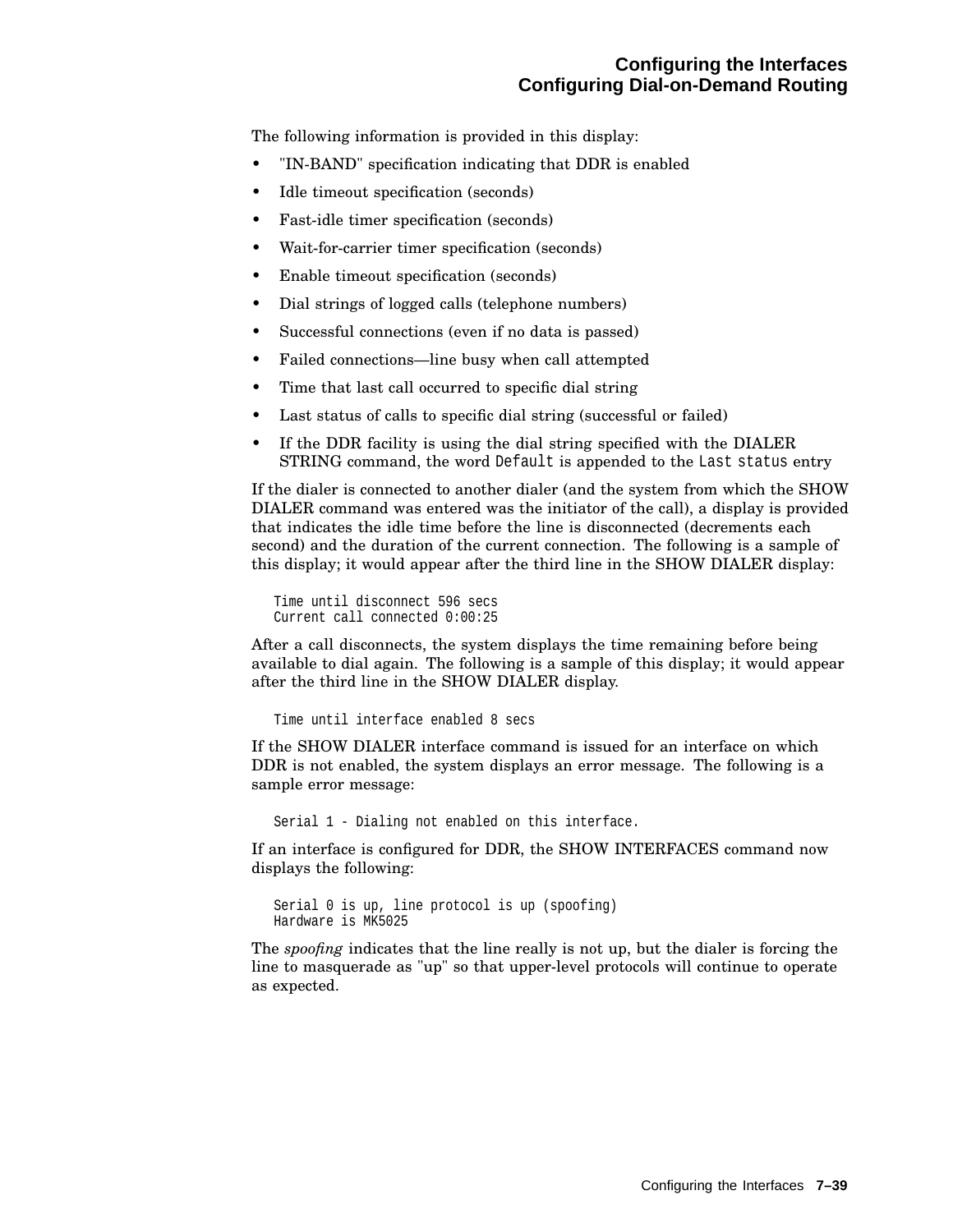## **Debugging Dial-on-Demand Routing**

When DDR is configured for a serial interface, the EXEC commands DEBUG SERIAL-INTERFACE (described earlier in this chapter) and DEBUG SERIAL-PACKET can provide information associated with DDR activity, as follows:

### **debug serial-interface**

This command enables monitoring of serial interface activity. For DDR, the following information may appear:

- A message indicating that a call is being attempted
- A message stating that no dialer group has been defined and dialing will not occur
- Messages indicating that idle timeouts, reenable timeouts, and wait-forcarrier timeouts have occurred
- A message from the DCE device indicating the dial string attempted

The DEBUG SERIAL-PACKET command enables monitoring of serial packets.

### **debug serial-packet**

When activated, and DDR is enabled on the interface, information concerning the cause of any calls (called *Dialing cause*) may be displayed. The cause for IP packets lists the source and destination addresses; the cause for bridged packets lists the type of packet in hexadecimal.

## **Configuring the Point-to-Point Protocol**

The point-to-point protocol (PPP), described in RFC 1134, is designed to encapsulate internet protocol (IP) datagrams and other network layer protocol information over point-to-point links. The document "Point-to-Point Initial Configuration Options" defines the set of options that are negotiated during startup.

The current implementation of PPP supports no configuration options. The software sends no options, and any proposed options are rejected.

Of the possible upper-layer protocols, only IP is supported at this time. Thus, the only upper-level protocol that can be sent or received over a point-to-point link using PPP encapsulation is IP. Refer to RFC 1134 for definitions of the codes and protocol states.

The PPP is enabled on an interface using the ENCAPSULATION interface subcommand followed by the **ppp** keyword.

### **encapsulation ppp**

### **Example**

These commands enable PPP encapsulation on serial interface 0 (zero):

```
interface serial 0
encapsulation ppp
```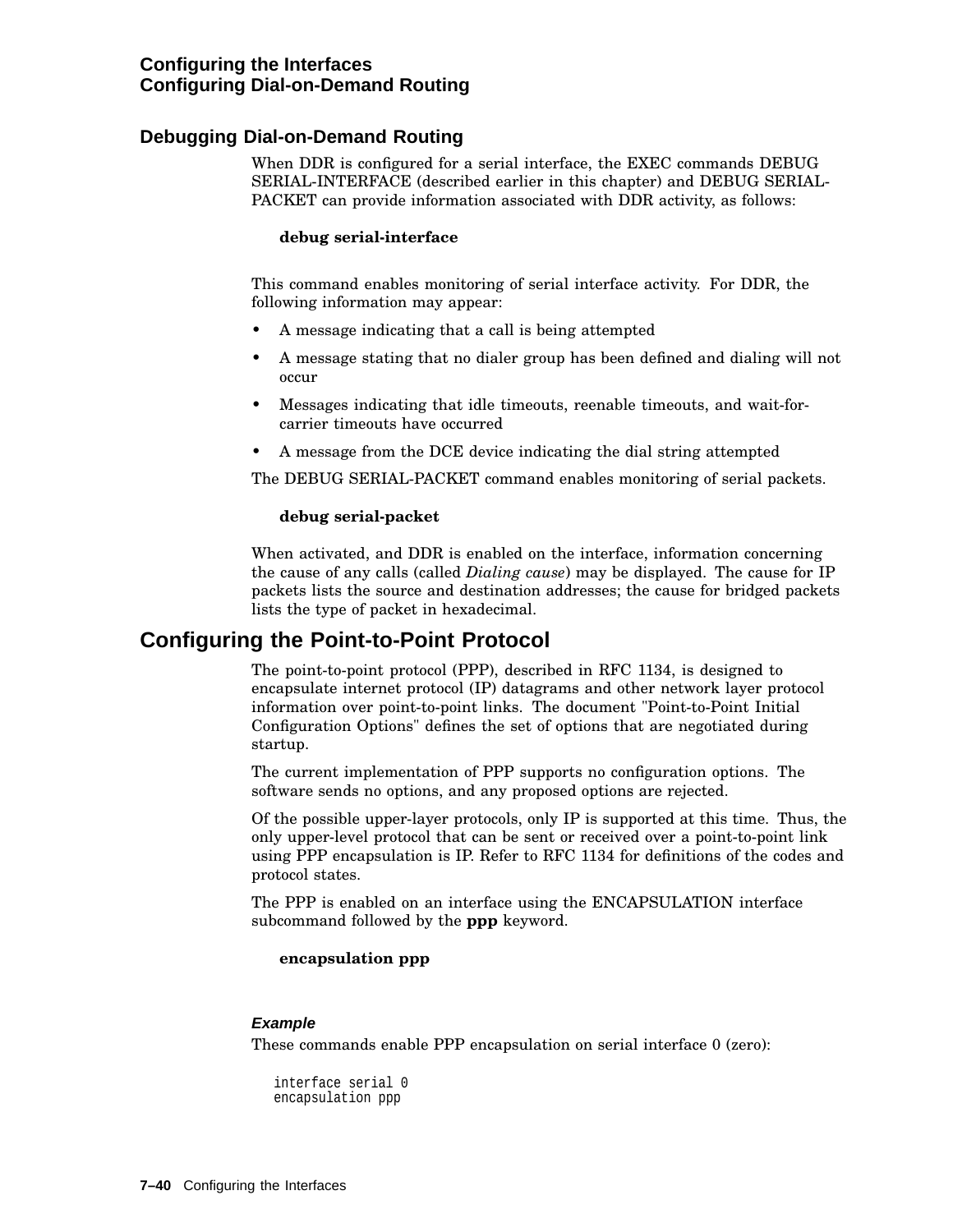## **Challenge Handshake Access Protocol (CHAP)**

Access control using CHAP is available on all serial interfaces. The authentication feature reduces the risk of security violations on your router. CHAP is only supported on lines using PPP encapsulation.

When CHAP is enabled, a remote device (a PC, workstation, router, or communication server) attempting to connect to the local communication server is requested, or "challenged," to respond. The required response is an encrypted version of a secret password, or "secret," plus a random value and the name of the remote device. This name must be configured as described in the Configuring Host Name Authentication section later in this chapter.

By transmitting this response, the secret is never transmitted, preventing other devices from stealing it and gaining illegal access to the system. Without the proper response, the remote device cannot connect to the local router.

CHAP transactions occur only at the time a link is established. The local router does not request a password during the rest of the call. (The local router can, however, respond to such requests from other devices during a call.)

The DECbrouter 90 implementation of CHAP does not support the callback option. (The callback option requires that the called router hang up and return the call to a preconfigured telephone number.)

To use CHAP, you must perform the following steps. (These steps are described later in this section.)

- 1. Enable CHAP on the interface.
- 2. Configure server authentication.

**Note** \_\_\_

To use CHAP, you must be running PPP encapsulation.

CHAP is specified in the IETF draft "The PPP Authentication Protocols" by Brian Lloyd of Lloyd and Associates and William A. Simpson of Computer Systems Consulting Services. The latest version is dated December 1991.

CHAP is specified as an additional authentication phase of the PPP link control protocol.

## **Enabling CHAP on the Interface**

To enable CHAP on the interface, use this interface command:

### **ppp authentication chap**

Once you have enabled CHAP, the local router requires a password from remote devices. If the remote device does not support CHAP, no traffic will be passed to that device.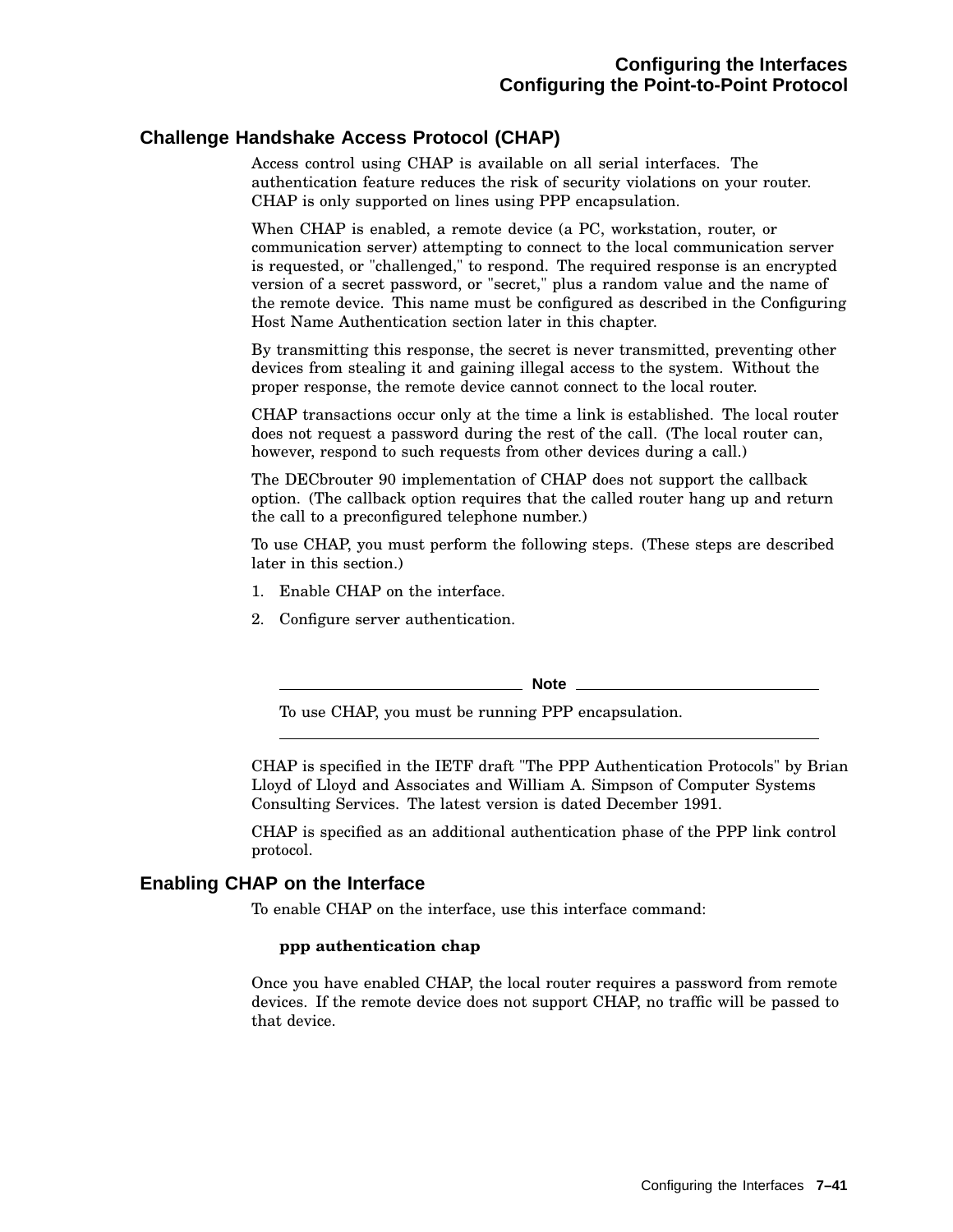## **Configuring the Interfaces Configuring the Point-to-Point Protocol**

### **Configuring Host Name Authentication**

Configure the secret using the following command:

#### **username** *name* **password** *secret*

Add a username entry for each remote system that the local router communicates with and requires authentication from.

The name argument is the host name of either the local router or a remote device.

**Note**

To enable the local router to respond to remote CHAP challenges, one username name entry must be the same as the **hostname** *name* that has already been assigned to your router. See Setting the Host Name in Chapter 4.

The *secret* argument specifies the secret for the local router or the remote device. If there is no secret specified, and DEBUG SERIAL-INTERFACE is enabled, an error is displayed when a link is established, and the CHAP challenge is not implemented. Debugging information on CHAP is available using the DEBUG SERIAL-INTERFACE and DEBUG SERIAL-PACKET commands. See the Interface Support EXEC Command Summary for a description of these debugging commands.

The secret is encrypted when it is stored on the local router. This prevents it from being stolen. It can consist of any string of up to 11 printable ASCII characters. There is no limit to the number of username/password combinations that can be specified, allowing any number of remote devices to be authenticated using CHAP.

### **Example**

The following example configuration enables CHAP on interface serial 0. It also defines a password for the local server, " "XXX" and a remote server, "YYY."

```
hostname XXX
interface serial 0
encapsulation ppp
ppp authentication chap
username XXX password oursystem
username YYY password theirsystem
```
When you look at your configuration file, the passwords will be encrypted and the display will look something like the following:

```
hostname XXX
interface serial 0
encapsulation ppp
ppp authentication chap
username XXX password 7 1514040356
username YYY password 7 121F0A18
```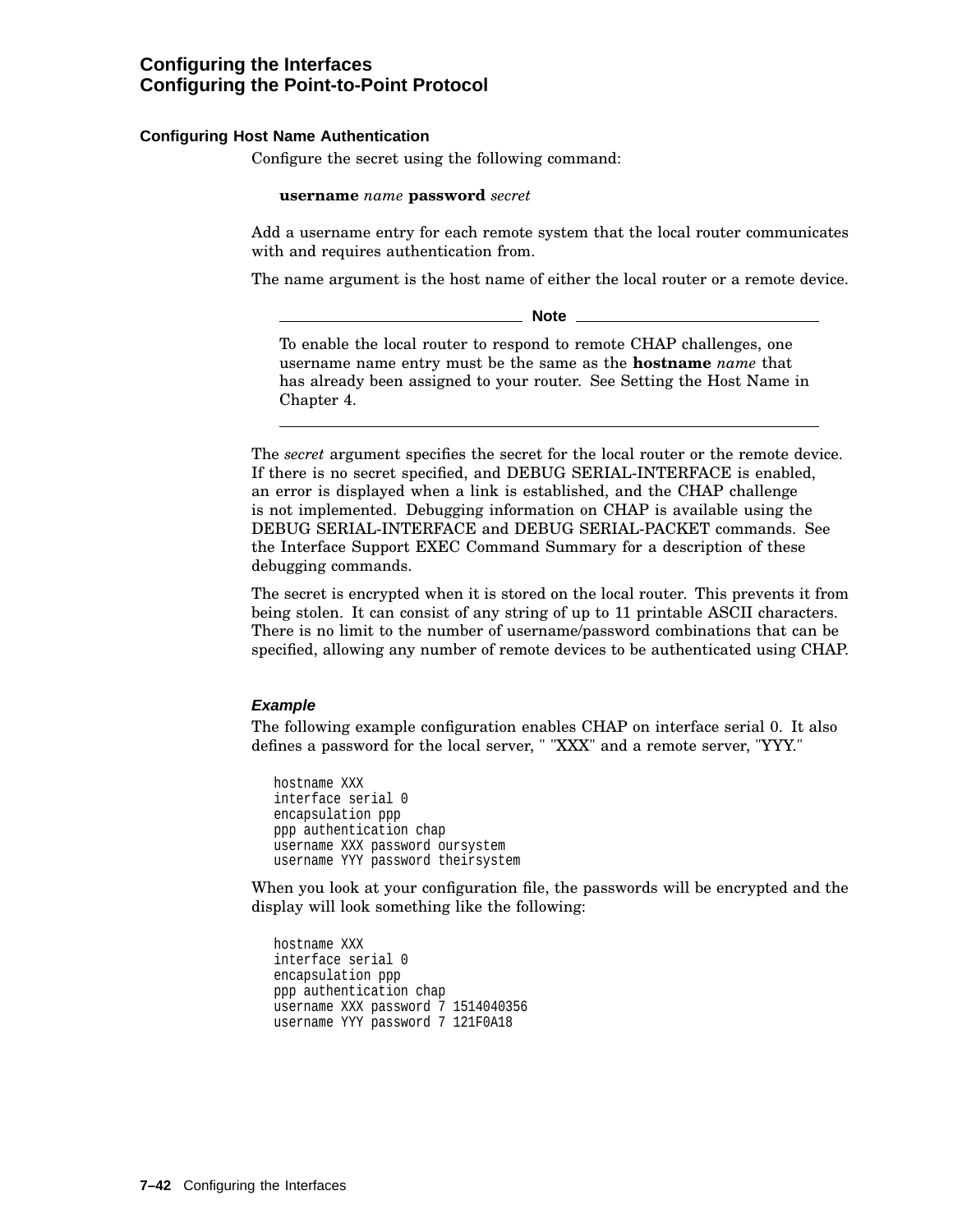## **Example:Dial-on-Demand PPP Configuration**

The following example shows a configuration in which several aspects of DDR are used to provide DDR capabilities between local and remote routers. The following features are shown in this example.

- DIALER MAP command
- PPP encapsulation
- CHAP
- Dialer rotary groups
- PULSE-TIME command (See Chapter 8 for a description of this command.)

```
! Enable PPP encapsulation and CHAP on interface dialer 1.
interface dialer 1
encapsulation ppp
ppp authentication chap
! Specify dial-on-demand routing supported on a synchronous serial line and
! assign a set of access-list expressions.
dialer in-band
dialer group 1
! The first dialer map command indicates that calls between the remote site
! YYY and the central site will be placed at either end. The second dialer
! map command, with no dialer string, indicates that remote
site ZZZ will call
! the central site but the central site will not call out.
dialer map ip 131.108.2.5 username YYY 1415553434
dialer map ip 131.126.4.5 username ZZZ
! The DTR pulse holds the DTR low for three seconds, so the
modem can recognize
! that DTR has been dropped.
pulse-time 3
! Place serial interfaces 0 and 1 in dialer rotary group 1. The
! interface subcommands applied to dialer rotary group 1 (for example,
! PPP encapsulation and CHAP) apply to these interfaces.
interface serial 0
dialer rotary-group 1
interface serial 1
dialer rotary-group 1
! CHAP passwords are specified for local and remote servers.
username XXX password oursystem
username YYY password theirsystem
username ZZZ password thatsystem
```
Figure 7–3 shows a configuration in which remote routers YYY and ZZZ and local router XXX are using dial-on-demand routing, as configured in the previous example. In this configuration, remote routers YYY and ZZZ can call router XXX. Router XXX has dialer string information only for router YYY and cannot call router ZZZ.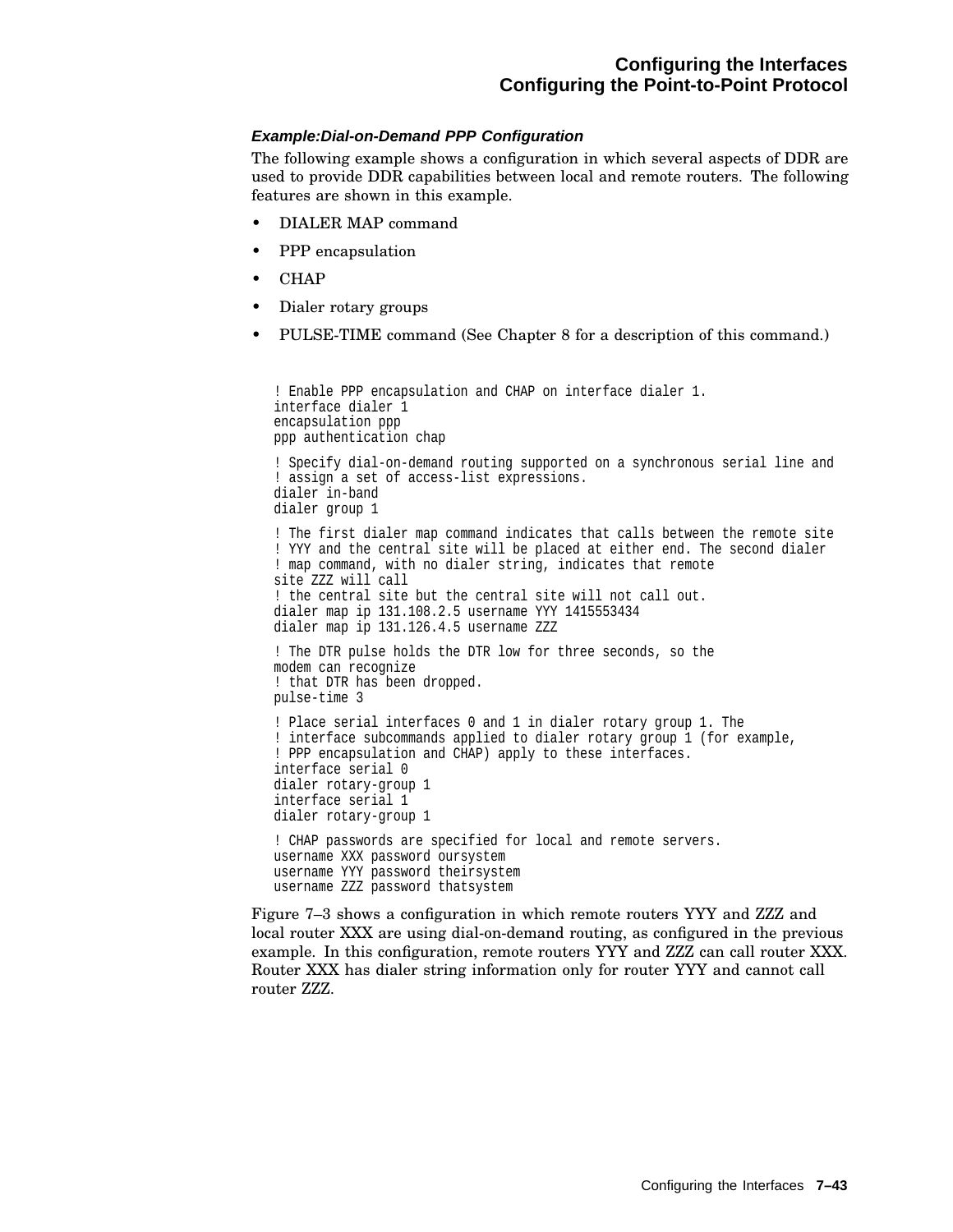

## **Figure 7–3 Dial-on-Demand Routing Configuration**

## **Configuring the Null Interface**

Support is provided for a null interface. This pseudo-interface functions similarly to the null devices available on most operating systems. This interface is always up and can never forward or receive traffic; encapsulation always fails.

The null interface provides an alternative method of filtering traffic. The overhead involved with using access lists can be avoided by directing undesired network traffic to the null interface.

To specify the null interface, specify null 0 (or null0) as the interface name and unit. The null interface can be used in any command that has an interface type as a parameter.

## **Example**

This command configures a null interface for IP route 127.0.0.0:

ip route 127.0.0.0 null 0

## **Global Configuration Command Summary**

The following summary lists the global configuration commands used for interface support.

## [**no**] **dialer-list** *dialer-group* **list** *list-number*

[**no**] **dialer-list** *dialer-group* **protocol** *protocol-name* {*permit | deny*}

Controls automatic dialing using DDR using standard IP or bridging access lists.

The argument *dialer-group* specifies the number of a dialer group identified in any DIALER-GROUP interface subcommand.

The argument *list-number* is the access list number specified in any IP or bridging access list.

The argument *protocol-name* is one of the following supported protocols:

- **ip**—IP
- **decnet**—DECnet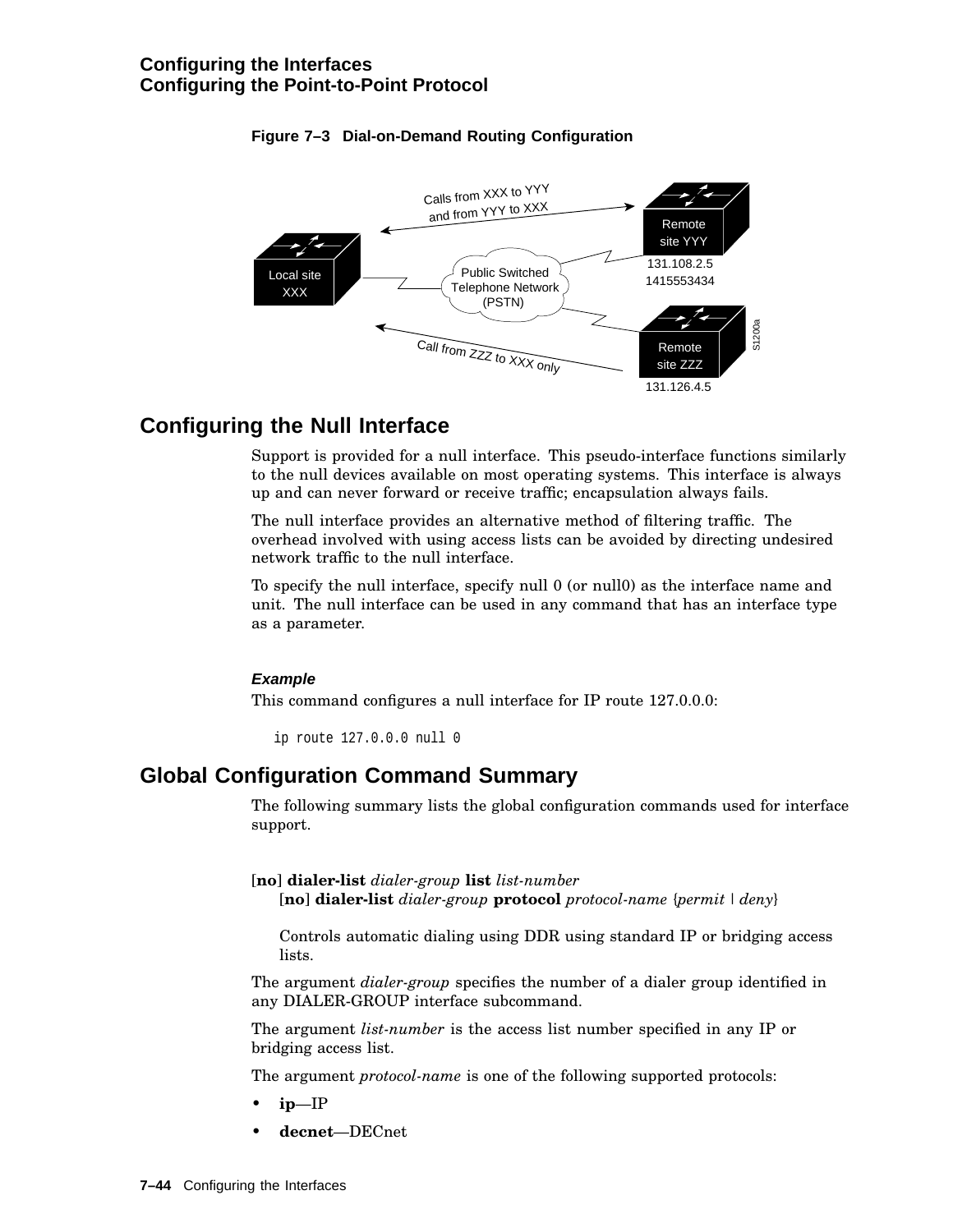- **chaos**—CHAOSnet
- **xns**—XNS
- **novell**—Novell IPX
- **appletalk**—AppleTalk
- **vines**—Vines
- **apollo**—Apollo Domain
- **pup**—PUP
- **clns**—OSI Connectionless Network Service
- **bridge**—Bridging
- **stun**—Serial tunneling
- **cmns**—OSI Connection-Mode Network Service

### **interface** *type unit*

Specifies an interface. The argument *type* specifies the interface type **ethernet** or **serial**—and the argument *unit* specifies the interface number.

## **Interface Support Subcommand Summary**

Following are alphabetically arranged summaries of the interface subcommands for interface support.

### [**no**] **backup delay** {*enable-delay* | **never**} {*disable-delay* |**never**}

Defines how much time should elapse before a line is set up or taken down. The argument *enable-delay* is the delay in seconds after the primary line goes down before the secondary line is activated. The argument *disable-delay* is the delay in seconds after the primary line goes up before the secondary line is deactivated. The **never** keyword prevents the secondary line from being activated due to a primary line failure. The **no** version disables the specified delay time.

### [**no**] **backup interface** *interface-name*

Configures the serial interface as a secondary, or dial backup, line. The argument *interface-name* specifies the serial port to be set as the secondary interface line. Use the NO BACKUP interface command with the appropriate serial port designation to turn this feature off.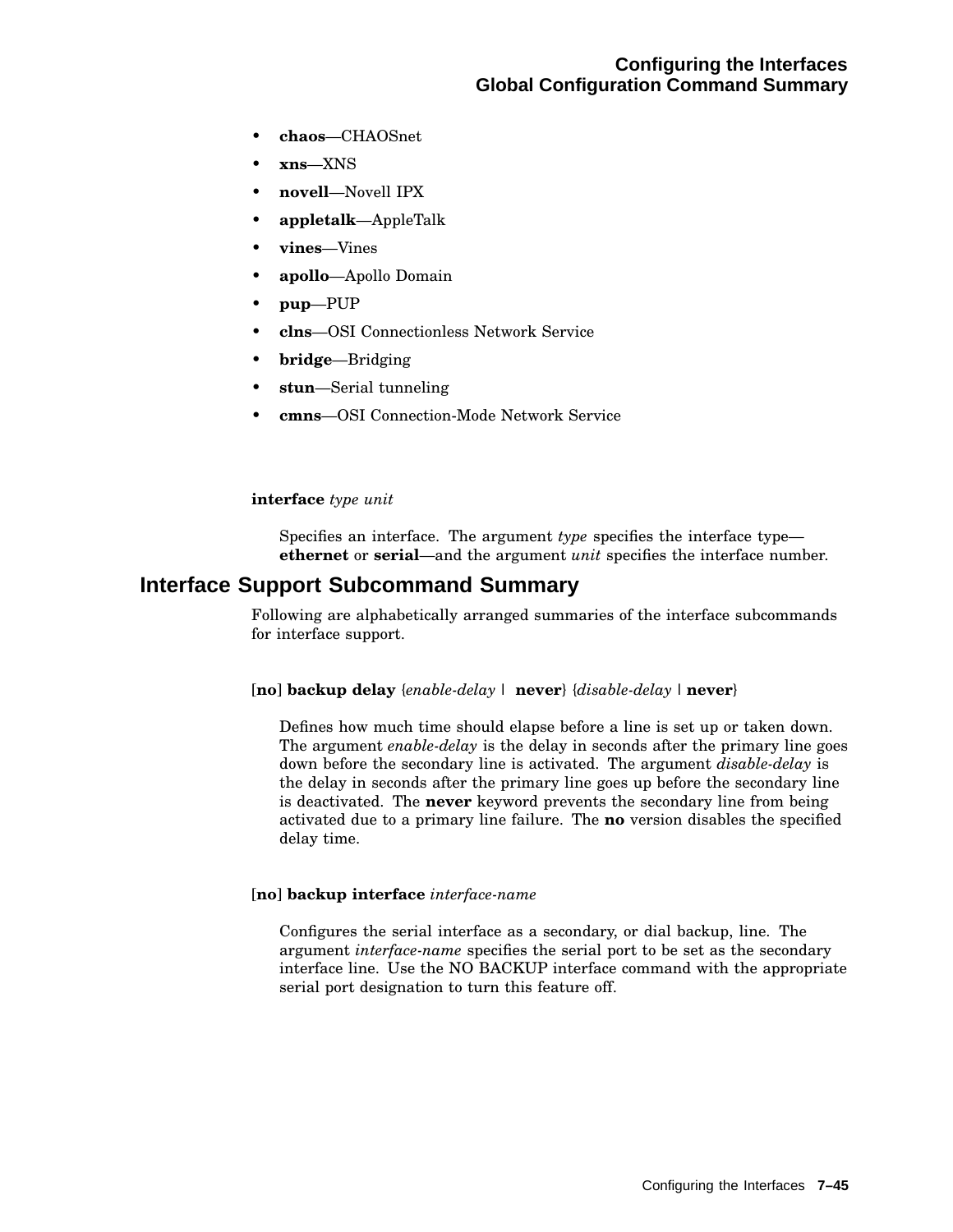### [**no**] **backup load** {*enable-threshold* | **never**} {*disable-load* |**never**}

Sets the traffic load thresholds. The arguments *enable-threshold* and *disableload* are percentage numbers representing the load as a percentage of the primary line's available bandwidth. The never keyword prevents the secondary line from being activated due to load. By default, no backup loads are defined; the **no** form of the command restores this default.

### [**no**] **description** *name-string*

Adds a descriptive name to an interface. The argument *name-string* is a comment to be put in the configuration. The **no** version removes the *name-string*.

### [**no**] **dialer enable-timeout** *number-of-seconds*

Sets how long an interface stays down before it is available to dial again. Acceptable values are positive, nonzero integers. If no value is entered, the default is 15 seconds.The NO DIALER ENABLE-TIMEOUT command resets the enable timeout value to the default.

### [**no**] **dialer fast-idle** *number-of-seconds*

Specifies the idle time before the line is disconnected for interfaces for which there is an unusually high level of contention. Acceptable values are positive, nonzero integers. If no value is entered, the default is 20 seconds. This timer is used when an interface is connected and a packet is received for a different destination. This command only applies if multiple destinations have been specified for a given interface using the DIAL MAP interface subcommand. The NO DIALER FAST-IDLE resets the timeout period to the default.

### [**no**] **dialer-group** *group-number*

Assigns an interface to a set of access list expressions. These access list expressions define what packets cause a connection to be established and what packets keep an interface from being idle.

The argument *group-number* specifies the number of the dialer group to which the specific interface belongs. Acceptable values are nonzero, positive integers. This group number corresponds to a dialer group defined using the DIALER-LIST command (described below).

An interface can only be associated with a single **dialer-group**.

The NO DIALER-GROUP command removes an interface from the specified dialer-group.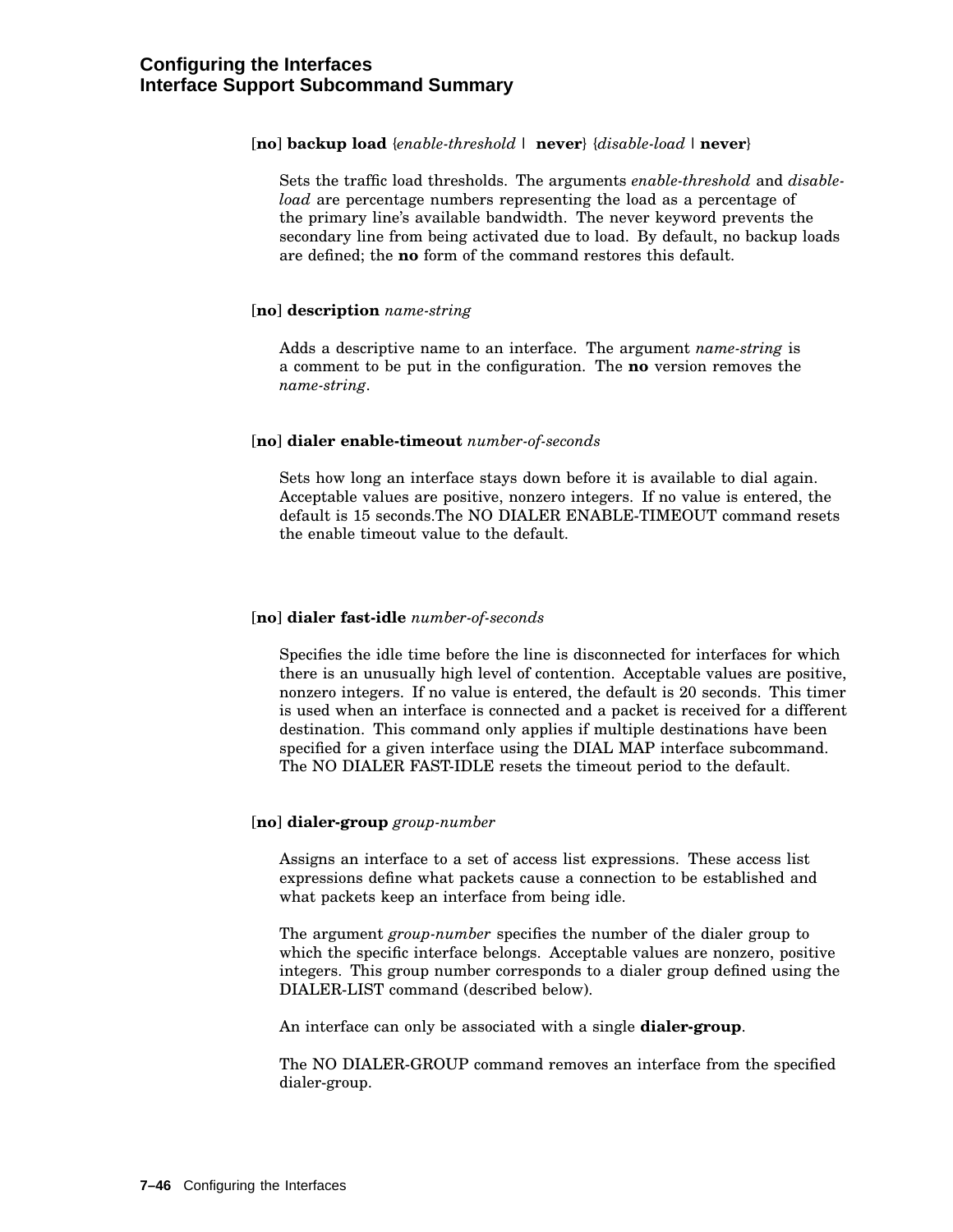### [**no**] **dialer idle-timeout** *number-of-seconds*

Specifies the idle time before the line is disconnected.

The argument *number-of-seconds* specifies in seconds how much idle time must occur on an interface before the line is disconnected. Acceptable values are positive, nonzero integers. If no value is entered, the default is 120 seconds.

The NO DIALER IDLE-TIMEOUT command resets the idle timeout to the default.

### [**no**] **dialer in-band**

Specifies that V.25bis dialing is to be used on the specified interface. This is only used with serial interfaces.

The NO DIALER IN-BAND command disables dial-on-demand routing for the interface.

**dialer map** *protocol next-hop-address* **username** *name* **dialer map** *protocol next-hop-address dial-string* **dialer map** *protocol next-hop-address* **username** *name dial-string*

Three forms of the interface subcommand can be used to define multiple dial-on-demand numbers for a particular interface. The first form of the dialer map command is used in central-site configurations in which remote sites are calling a central site, but the central site is not calling the remote site. The second form of the command is used if only one site is being called. The third form is used if many remote sites are calling the central site and the central site also can call the remote sites.

The keyword **username** indicates a remote system that the local router communicates with.

The following arguments can be used with this command:

- The argument *protocol* has only one option at this time: **ip**.
- The argument *next-hop-address* specifies the IP address used to match against addresses to which packets are destined.
- The argument name is the name of the remote device.
- The *dial-string argument* is the telephone number sent to the DCE dialing device when it sees packets with the specified *next-hop-address* that match the access lists defined.

The NO DIALER MAP command deletes a particular dialer map entry.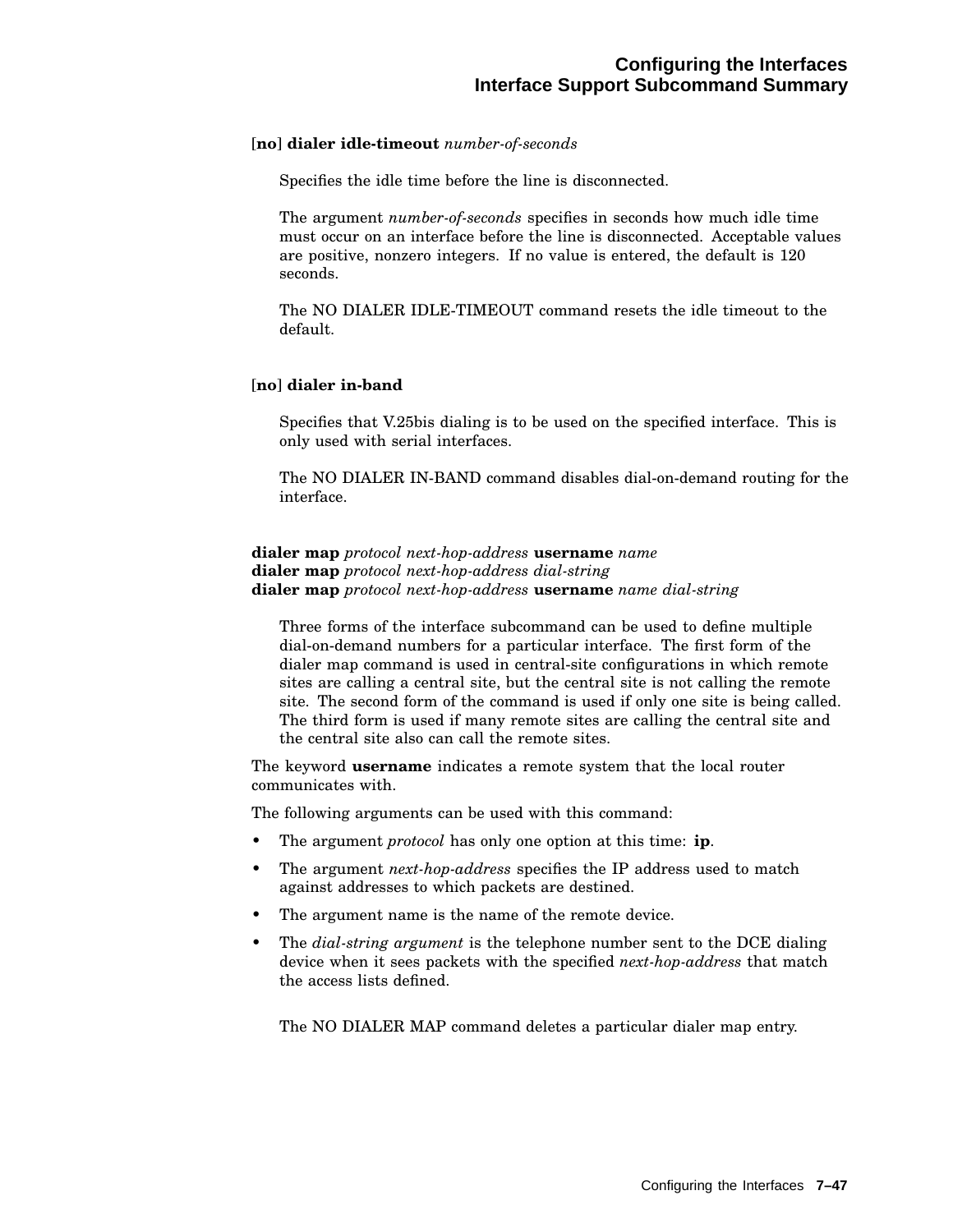### **dialer rotary-group** *n*

Includes an interface in a dialer rotary group. The argument *n* is the number of the rotary group (defined by the INTERFACE DIALER command).

### [**no**] **dialer string** *dial-string*

Specifies the string (i.e., telephone number) to be passed to the DCE device (typically a V.25bis modem).

The argument *dial-string* specifies the character string to be passed to the V.25bis DCE device. The DECbrouter 90 places the V.25bis command CRN in front of the specified string. One DIALER STRING command is specified per interface.

The NO DIALER STRING command deletes the dialer string specified for the interface.

### [**no**] **dialer wait-for-carrier-time** *number-of-seconds*

Specifies how long to wait for the carrier to come up when a call is placed. Acceptable values are positive, nonzero integers. If no value is entered, the default is 30 seconds. If a carrier signal is not detected in this amount of time, the interface is disabled until the enable timeout occurs.

The wait-for-carrier time is set to a default of 30 seconds since this is the estimated time required to make a typical connection of telephone lines.

The NO DIALER WAIT-FOR-CARRIER-TIME command resets the carrier wait time value to the default.

### **encapsulation** *encapsulation-type*

Assigns an encapsulation method. The *encapsulation-type* argument is a keyword that identifies one of the following encapsulation types that the software supports:

- **arpa**—Ethernet Version 2.0 encapsulation
- **bfex25**—Blacker front end encryption X.25 operation
- **ddnx25-dce**—DDN X.25 DCE operation
- **ddnx25**—DDN X.25 DTE operation
- **frame-relay**—Frame relay
- **hdh**—HDH protocol
- **hdlc**—HDLC protocol
- **iso1**—IEEE 802.3 encapsulation
- **lapb-dce**—X.25 LAPB DCE operation
- **lapb**—X.25 LAPB DTE operation
- **multi-lapb-dce**—X.25 LAPB multiprotocol DCE operation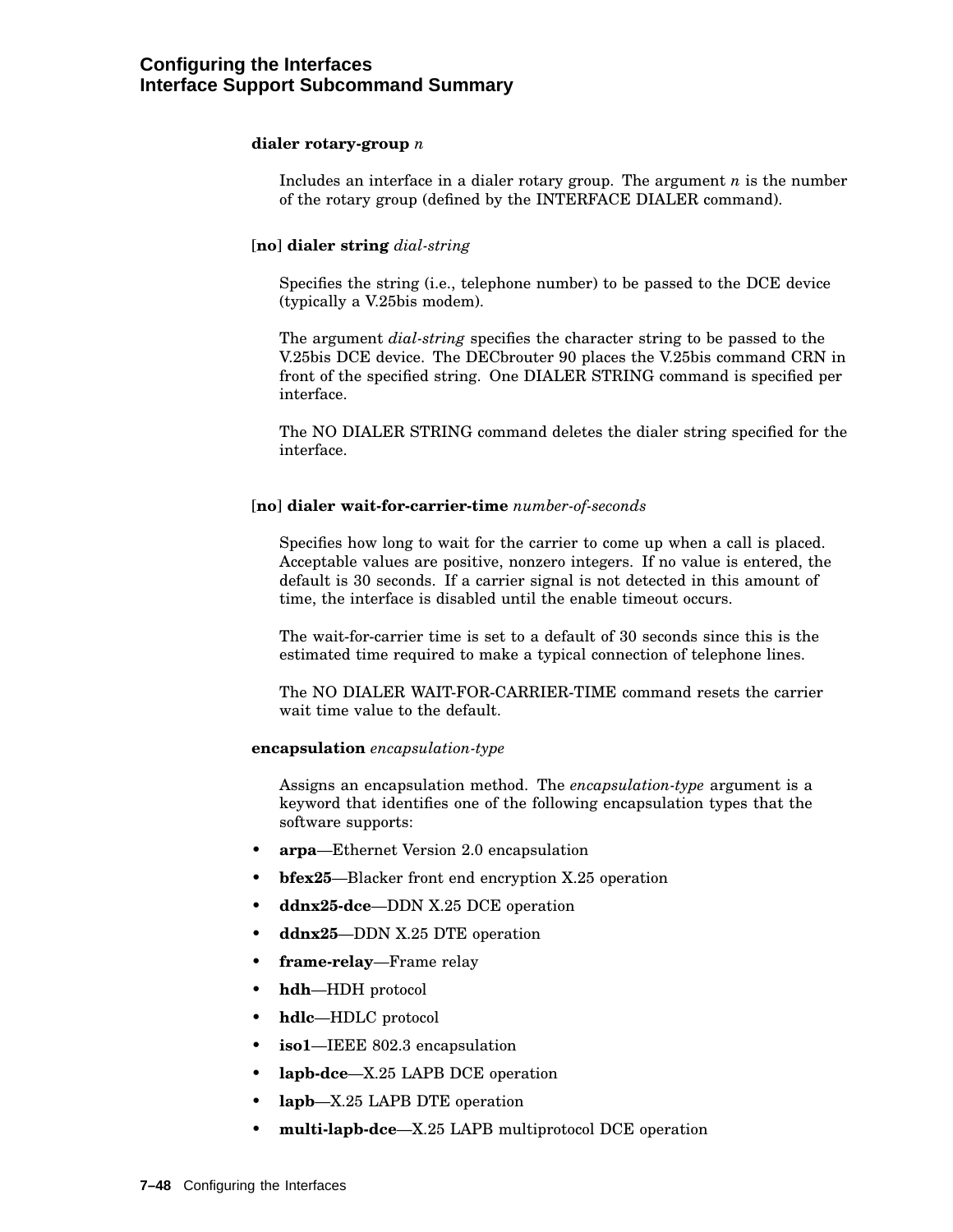- **multi-lapb**—X.25 LAPB multiprotocol DTE operation
- **ppp**—Point-to-point protocol (PPP)
- **snap**—IEEE 802.2 Ethernet media
- **smds**—SMDS service
- **x25-dce**—X.25 DCE operation
- **x25**—X.25 DTE operation

### **ppp authentication chap**

Enables CHAP on an interface. Once you have enabled CHAP, the local router requires a password from remote devices. If the remote device does not support CHAP, no traffic will be passed to that device.

### [**no**] **shutdown**

Disables and enables an interface.

### **username** *name* **password** *secret*

Adds a **username** entry for each remote system that the local router communicates with and requires authentication from. The name argument is the host name of either the local router or a remote device. The *secret* argument specifies the secret for the local router or the remote device.

## **Interface Support EXEC Command Summary**

Following is an alphabetically arranged summary of the EXEC interface support commands.

### **clear counters** [*interface-name*]

The argument *interface-name* is the name of the interface (examples are serial 0, Ethernet 1, and so on).

### **clear interface** [*type unit*]

Resets the hardware logic on an interface. Argument *type* is the specific interface type keyword (**ethernet** or **serial**); the argument *unit* is the interface number (0 or 1).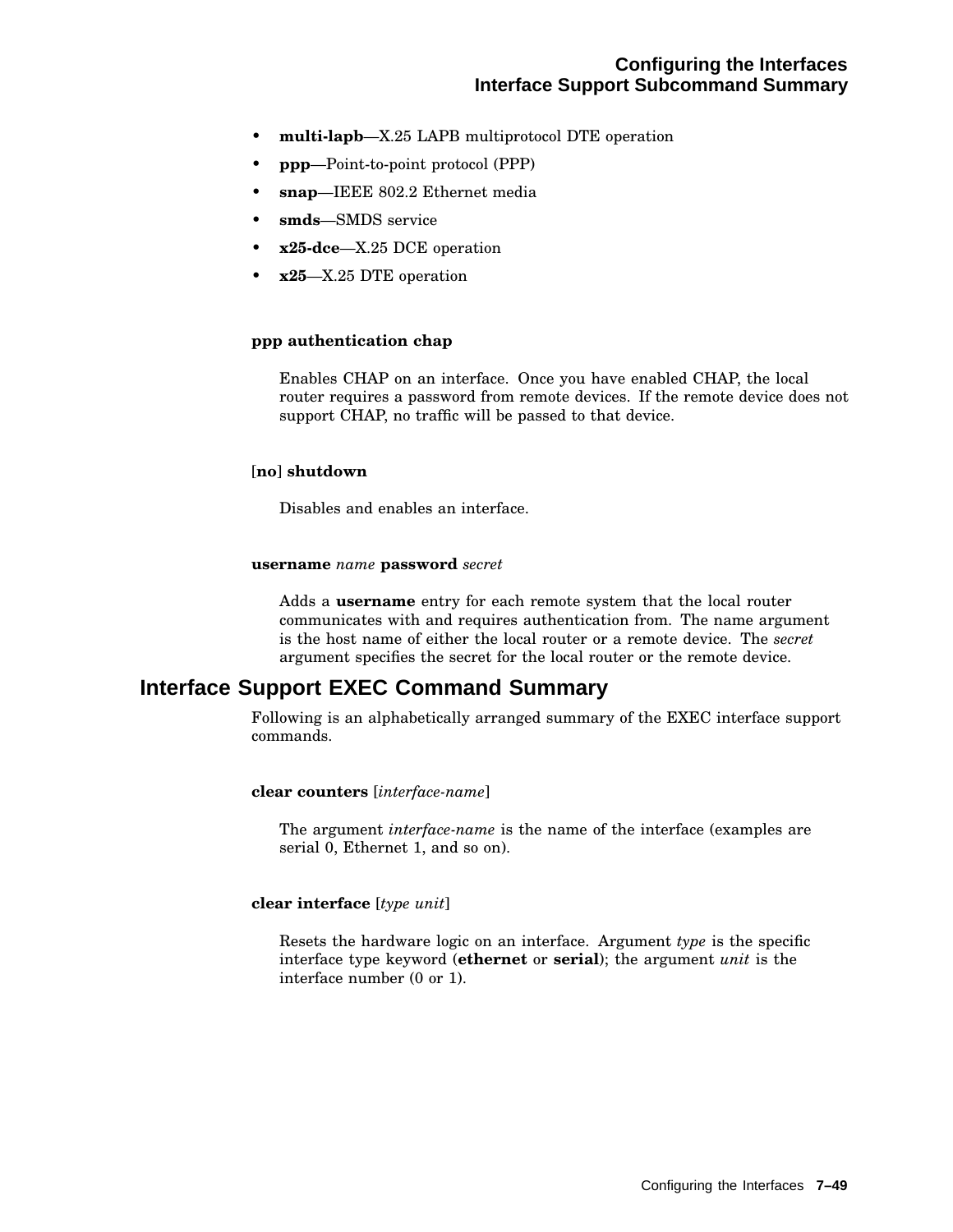## **Configuring the Interfaces Interface Support EXEC Command Summary**

### [**un**]**debug broadcast**

Enables you to log all level 2 (MAC) broadcast packets received. This information is useful for finding the source of a broadcast storm. Use the **undebug** version of the command to stop **debug** messaging.

### [**un**]**debug packet**

Enables logging of packets that the router is unable to classify. Examples of this are packets with an unknown Ethernet link type, or IP packets with an unrecognized protocol field.

### [**un**]**debug serial-interface**

Enables or disables logging of serial interface events.

## [**un**]**debug serial-packet**

Enables logging of serial interface events. Provides more detail than **debug serial-interface**.

### **show dialer** [**interface** *interface type*]

Displays information the dialer interfaces.

### **show interfaces** [*type unit*] [**accounting**]

Displays statistics for the network interfaces on the DECbrouter 90. The optional argument *type* can be one of the following: **ethernet** or **serial**. The argument *unit* specifies the interface unit or card number. The optional keyword **accounting** displays the number of packets of each protocol type that have been sent through the interface.

### **show version**

Displays the configuration of the system hardware, the software version, the names and sources of configuration files, and the boot images.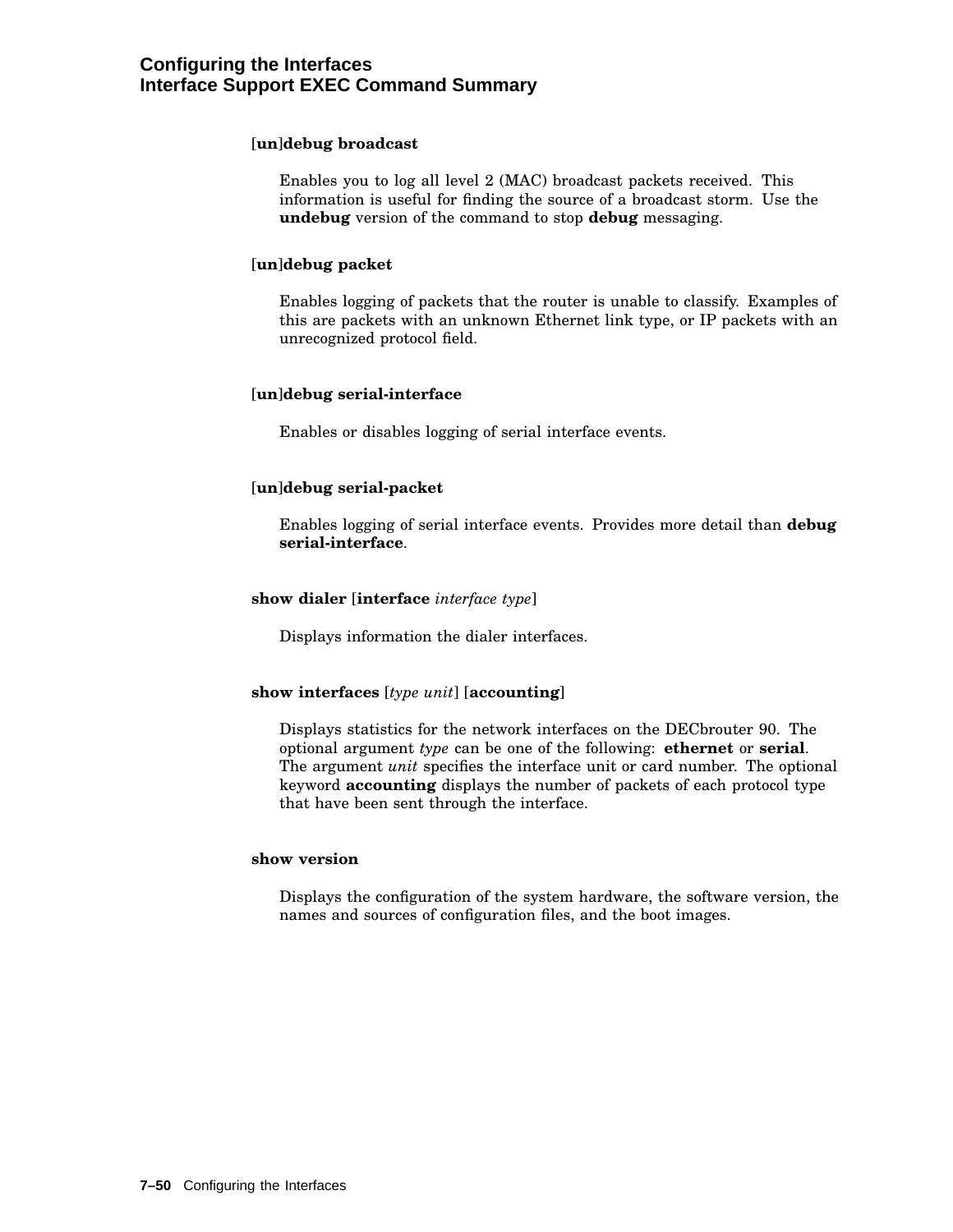**8**

# **Adjusting Interface Characteristics**

This chapter describes how to make adjustments to the router interfaces and how to enable loopback tests. The tasks in this chapter include:

- Switching and scheduling priorities
- Priority output queuing
- Interface hold queues
- Setting the bandwidth
- Setting delay
- Setting loopback testing on an interface

To adjust or test an interface, you must be in the configuration command collection mode. To enter this mode, enter the EXEC command CONFIGURE at the EXEC prompt. Once in the command collection mode, start configuring the interface by entering the INTERFACE command.

A summary of the interface subcommands described in this chapter is included at the end of the chapter.

## **Adjusting Serial Interface Characteristics**

The following sections describe adjustments that can be made to serial interfaces.

### **Specifying Transmit Delay**

The DECbrouter 90 serial interface may send back-to-back data packets faster than hosts can receive them. You can slow the interface card's transmit rate by using the transmitter-delay interface subcommand. The full syntax of the command follows.

**transmitter-delay** *hdlc-flags* **no transmitter-delay**

The argument *hdlc-flags* causes a minimum number of HDLC flags to be sent between each packet. The valid range is 2 to 62; the default is 0.

## **Configuring DTR Signal Pulsing**

The PULSE-TIME interface subcommand enables pulsing DTR signals on the DECbrouter 90 serial interfaces. The full syntax of the command follows.

**pulse-time** *seconds* **no pulse-time**

The argument *seconds* specifies the interval. When the serial line protocol goes down (for example, because of loss of synchronization), the interface hardware is reset and the DTR signal is held inactive for at least the specified interval. This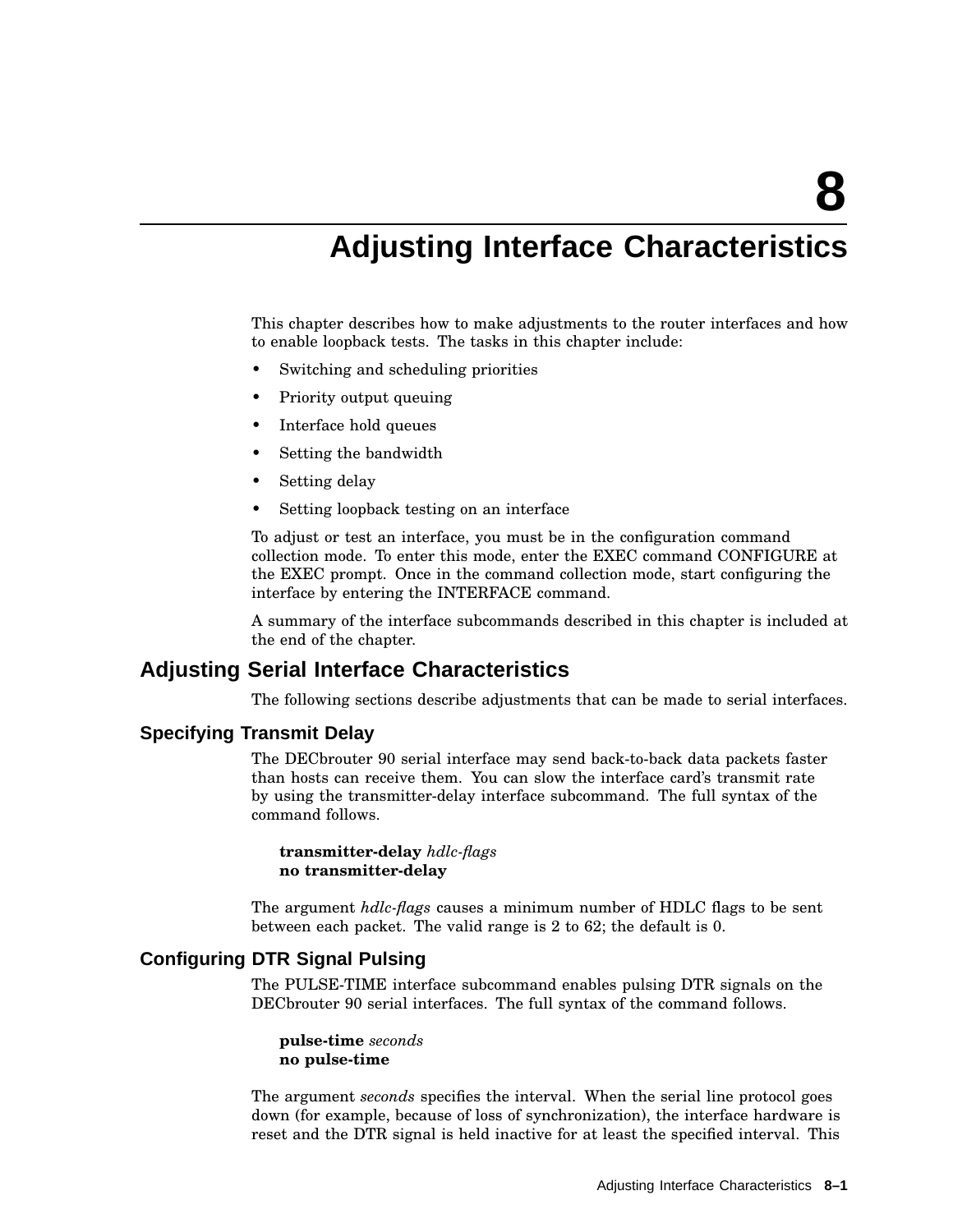## **Adjusting Interface Characteristics Adjusting Serial Interface Characteristics**

function is useful for handling encrypting or other similar devices that use DTR signal toggling to resynchronize.

This command also is used to specify the time allowed for a modem to recognize that DTR has dropped so that the modem can disconnect the call.

The default interval is zero seconds, which is restored by the NO PULSE-TIME command.

### **Example**

This command enables DTR pulse signals for three seconds on interface serial 2.

```
interface serial 2
pulse-time 3
```
## **Adjusting Characteristics That Apply to All Interface Types**

The following sections describe adjustments that apply to all interface types.

## **Configuring Switching and Scheduling Priorities**

The normal operation of the DECbrouter 90 allows the switching operations to use as much of the central processor as is required. If the network is running unusually heavy loads that do not allow the processor the time to handle the routing protocols, give priority to the system process scheduler using the SCHEDULER-INTERVAL global configuration command. The full command syntax follows.

**scheduler-interval** *milliseconds* **no scheduler-interval**

The SCHEDULER-INTERVAL command controls the maximum amount of time that can elapse without running the lowest-priority system processes. The minimum interval that can be specified is 500 milliseconds; there is no maximum value. The default is to allow high-priority operations to use as much of the central processor as needed. The NO SCHEDULER-INTERVAL command restores that default.

#### **Example**

This command changes the low-priority process schedule to an interval of 750 milliseconds.

scheduler-interval 750

## **Priority Output Queuing**

Priority output queuing is a mechanism that allows the administrator to set priorities on the type of traffic passing through the network. To do so, it prioritizes the packets transmitted on an interface. Packets are classified according to various criteria, including protocol and subprotocol type, and then queued on one of four output queues.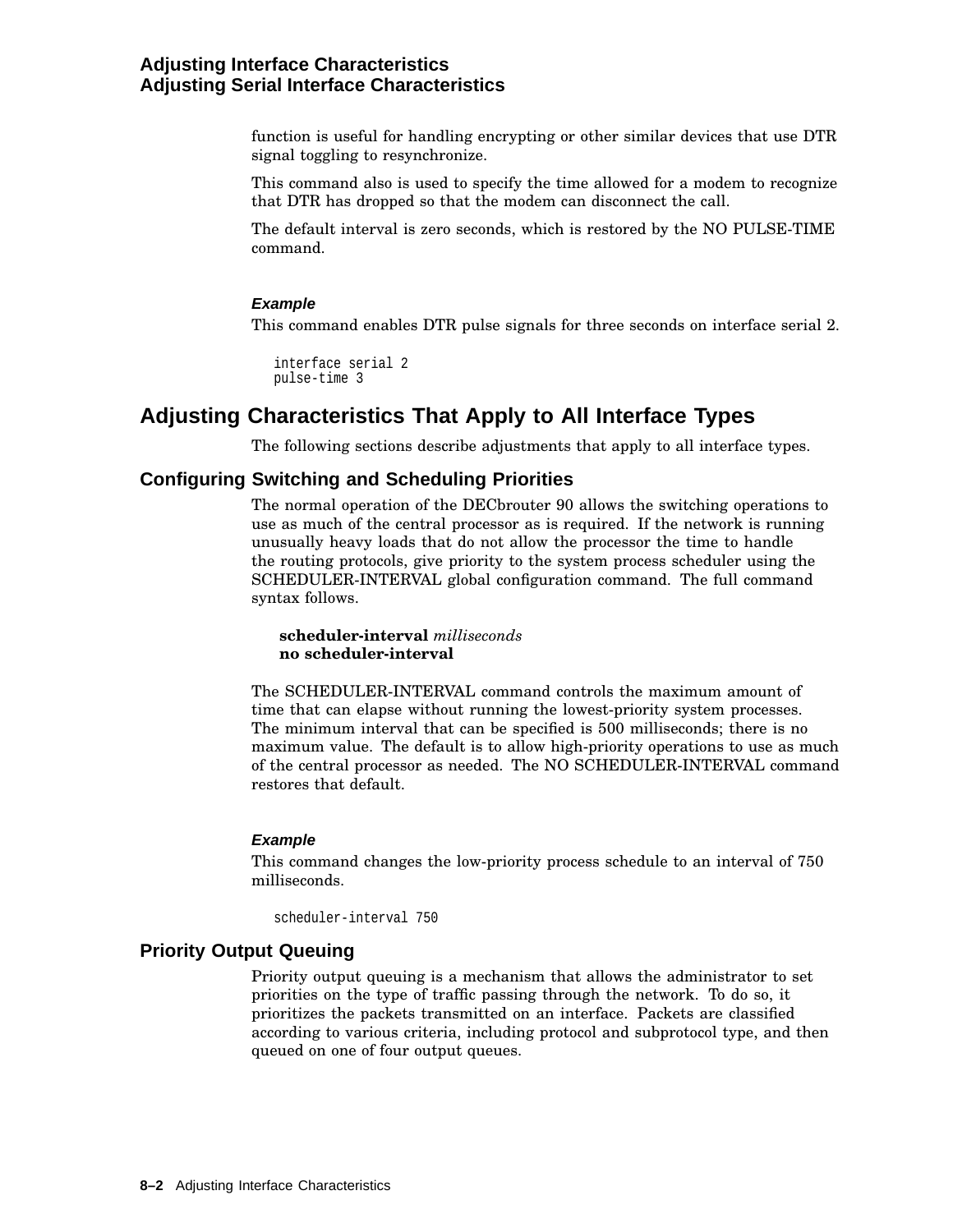When the DECbrouter 90 is ready to transmit a packet, it scans the priority queues in order, from highest to lowest, to find the highest-priority packet. After that packet is completely transmitted, the router scans the priority queues again. If a priority output queue fills up, packets will be dropped and, for protocols such as IP and CLNS, quench indications will be sent to the original transmitter.

Although priority queuing can be enabled for any interface, the intended application was for low-bandwidth, congested serial interfaces.

The priority output queuing mechanism allows traffic control based on protocol or interface type. Commands also are offered to set the size of the queue and defaults for what happens to packets that are not defined by priority output queue rules.

The priority output queuing mechanism can be used to manage traffic from all networking protocols and from bridges. Additional fine-tuning is available for IP and for setting boundaries on the packet size.

**Note** 

Priority queuing introduces extra overhead that is acceptable for slow interfaces but may not be acceptable for higher-speed interfaces such as Ethernet. Also note that priority queuing does not operate over X.25.

There are four priority queues—high, medium, normal, and low—listed in order from highest to lowest priority.

Keepalives sourced by the router always are assigned to the high-priority queue; all other management traffic (such as IGRP updates) must be configured. Packets that are not classified by the priority list mechanism are assigned to the normal queue.

A priority list is a set of rules that describes how packets should be assigned to priority queues. A priority list also can describe a default priority or the queue size limits of the various priority queues.

### **Assigning Priority by Protocol Type**

Use the PRIORITY-LIST global configuration command to establish queuing priorities based upon the protocol type. The full syntax of this command follows.

**priority-list** *list* **protocol** *protocol-name queue-keyword [args]* **no priority-list** *list* **protocol** *protocol-name queue-keyword*

The argument *list* is an arbitrary integer between one and ten that identifies the priority list selected by the user.

The keyword **protocol** is used with the argument *protocol-name* to specify the protocol you are using and is one of the following: **ip, pup, chaos, xns, decnet, appletalk, clns, novell, apollo, vines, stun** (for serial tunneling), or **bridge** (for transparent bridging traffic).

The argument *queue-keyword* is a priority queue name; it can be **high, medium, normal,** or **low**.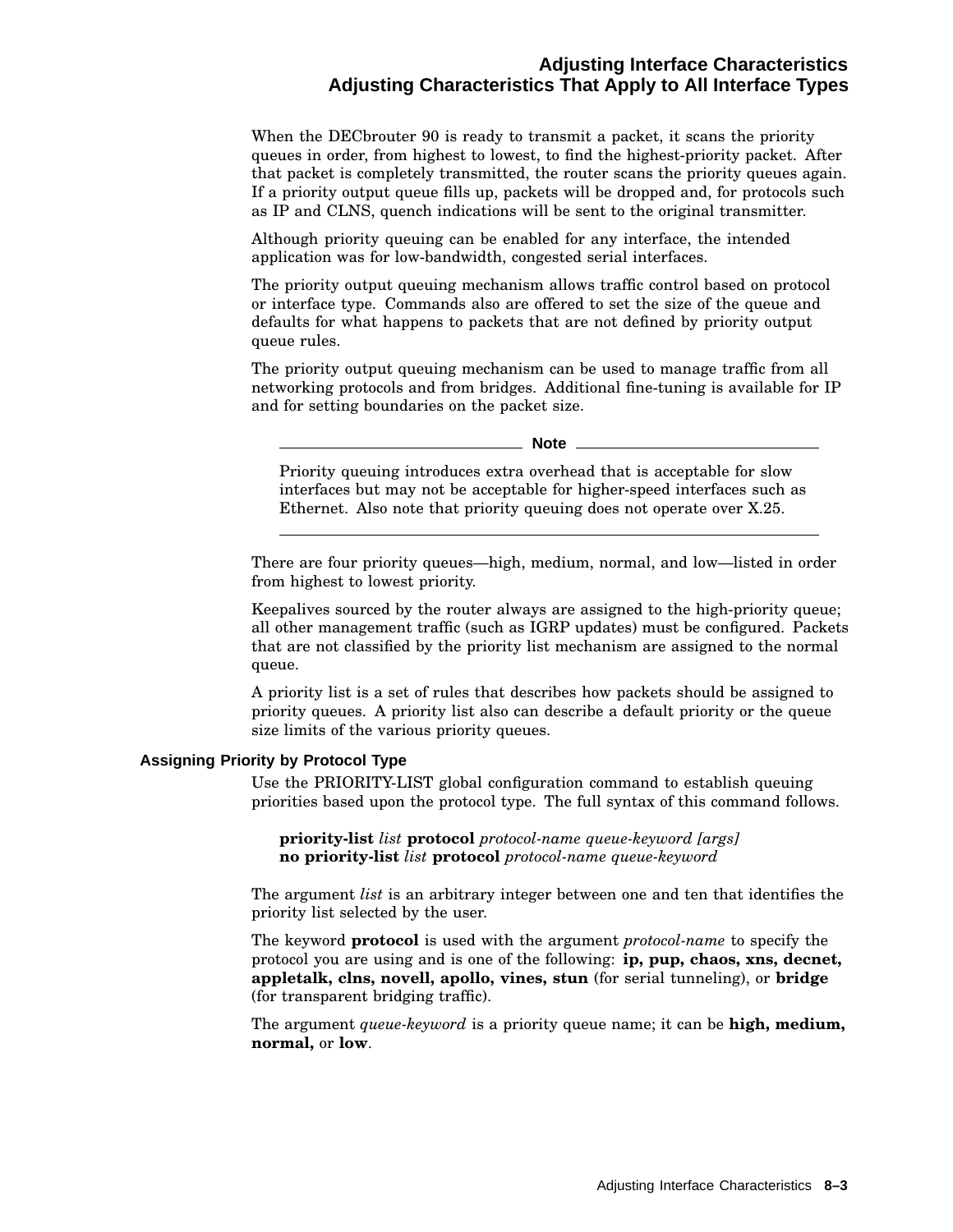Optional arguments (*args*) can be specified, depending on the *protocol-name* keyword, as follows:

- **gt** *byte-count*—Specifies a greater-than count. The priority level assigned goes into effect when a packet exceeds the value entered for the argument *byte-count*. The size of the packet also must include additional bytes because of MAC encapsulation on the outgoing interface.
- **lt** *byte-count*—Specifies a less-than count. The priority level assigned goes into effect when a packet size is less than the value entered for *byte-count*. The size of the packet also must include additional bytes due to MAC encapsulation on the outgoing interface.
- **bridge list** *list-number*—Assigns the priority level to bridged traffic according to the access list number using the bridge and **list** keywords. The *list-number* argument is the Ethernet-type code access list number assigned by the **access-list** global configuration command and the access-group list interface subcommand.
- **list** *list-number*—Assigns traffic priorities according to a specific list. The *listnumber* argument is the IP access list number assigned by the access-group list interface subcommand. (For use with the IP protocol only.)
- **tcp port**—Assigns the priority level defined to TCP segments originating from or destined to a specified port (for use with the IP protocol only). Table 8–1 lists common TCP services and their port numbers.

| <b>Service</b> | Port |
|----------------|------|
| Telnet         | 23   |
| <b>SMTP</b>    | 25   |

**Table 8–1 Common TCP Services and Their Port Numbers**

• **udp** *port*—Assigns the priority level defined to UDP packets originating from or destined to the specified port (for use with the IP protocol only). Table 8–2 lists common UDP services and their port numbers.

| <b>Service</b>              | Port |  |
|-----------------------------|------|--|
| <b>TFTP</b>                 | 69   |  |
| <b>NFS</b>                  | 2049 |  |
| <b>SNMP</b>                 | 161  |  |
| $\ensuremath{\mathsf{RPC}}$ | 111  |  |
| ${\rm DNS}$                 | 53   |  |

**Table 8–2 Common UDP Services and Their Port Numbers**

\_ Note \_

The TCP and UDP ports listed in Table 7-1 and Table 7-2 include some of the more common port numbers. However, you can specify any port number to be prioritized; you are not limited to those listed.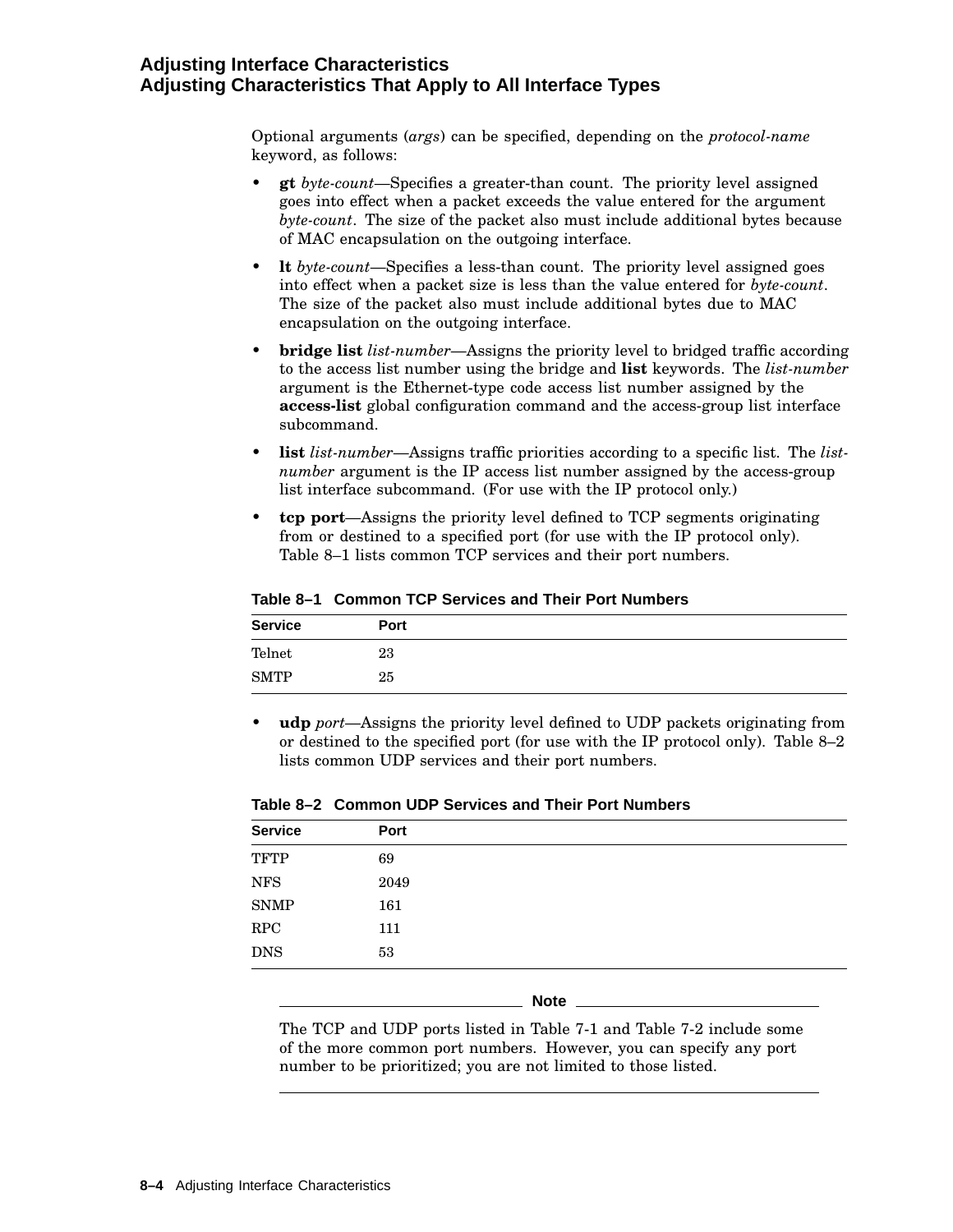Use the NO PRIORITY-LIST global configuration command with the appropriate arguments to remove an entry from the list.

#### **Examples**

This command assigns one as the arbitrary priority list number, specifies DECnet as the protocol type, and assigns a high priority to the packets transmitted on this interface.

```
priority-list 1 protocol decnet high
```
When classifying a packet, the system searches the list of rules specified by PRIORITY-LIST commands for a matching protocol type. When a match is found, the packet is assigned to the appropriate queue. The list is searched in the order it is specified, and the first matching rule terminates the search.

This command assigns a medium priority level to every DECnet packet with a size greater than 200 bytes.

```
!
priority-list 2 protocol decnet medium gt 200
!
```
This command assigns a medium priority level to every DECnet packet with a size less than 200 bytes.

```
!
priority-list 4 protocol decnet medium lt 200
!
```
This command assigns a high priority to traffic that matches IP access list 10.

```
!
priority-list 1 protocol ip high list 10
!
```
This command assigns a medium priority level to Telnet packets.

```
!
priority-list 4 protocol ip medium tcp 23
!
```
This command assigns a medium priority level to UDP Domain Name service packets.

```
!
priority-list 4 protocol ip medium udp 53
!
```
This command assigns a high priority to traffic that matches Ethernet type code access list 201.

```
!
priority-list 1 protocol bridge high list 201
!
```
When using multiple rules for a single protocol, remember that the order of the rules matters.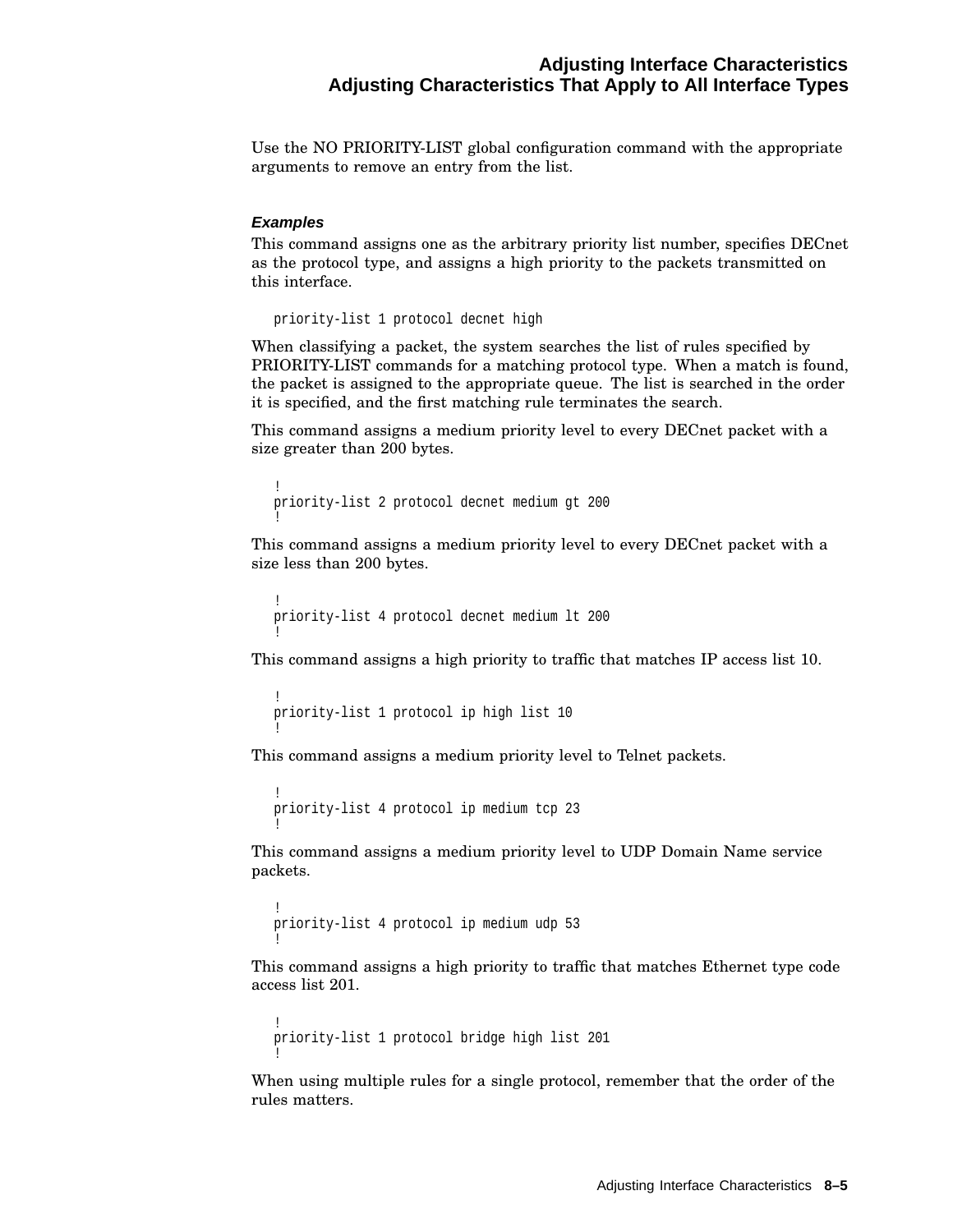### **Assigning Priority by Interface Type**

Use this variation of the PRIORITY-LIST global configuration command to establish queuing priorities on packets entering from a given interface (full syntax follows):

**priority-list** *list* **interface** *interface-name queue-keyword* **no priority-list** *list interface interface-name queue-keyword*

The argument *list* is an arbitrary integer between one and ten that identifies the priority list selected by the user.

The keyword **interface** applies to the priority queuing mechanism to packets arriving from an interface. The argument *interface-name* specifies the name of the interface.

The argument *queue-keyword* is a priority queue name; it can be **high, medium, normal,** or **low**.

Use the NO PRIORITY-LIST command with the appropriate arguments to remove an entry from the list.

### **Example**

The following sample command sets any packet type entering on interface Ethernet 2 to a medium priority:

```
!
priority-list 3 interface ethernet 2 medium
!
```
### **Assigning a Default Priority**

Use the following global configuration command to assign a priority queue for those packets that did not match any other rule in the priority list:

**priority-list** *list* **default** *queue-keyword* **no priority-list** *list* **default**

If you do not specify a default or use the **no** form of the command, the **normal** queue is assumed.

### **Specifying the Maximum Packets in the Priority Queues**

Use this variation of the PRIORITY-LIST global configuration command to specify the maximum number of packets that can be waiting in each of the priority queues (full syntax shown):

**priority-list** *list* **queue-limit** *high-limit medium-limit normal-limit low-limit* **no priority-list** *list* **queue-limit**

If a priority queue overflows, excess packets are discarded and quench messages can be sent, if appropriate, for the protocol. The default **queue-limit** arguments are 20 packets for the **high** priority queue, 40 for **medium**, 60 for **normal**, and 80 for **low**.

The NO PRIORITY-LIST command with the appropriate keywords and arguments restores these defaults.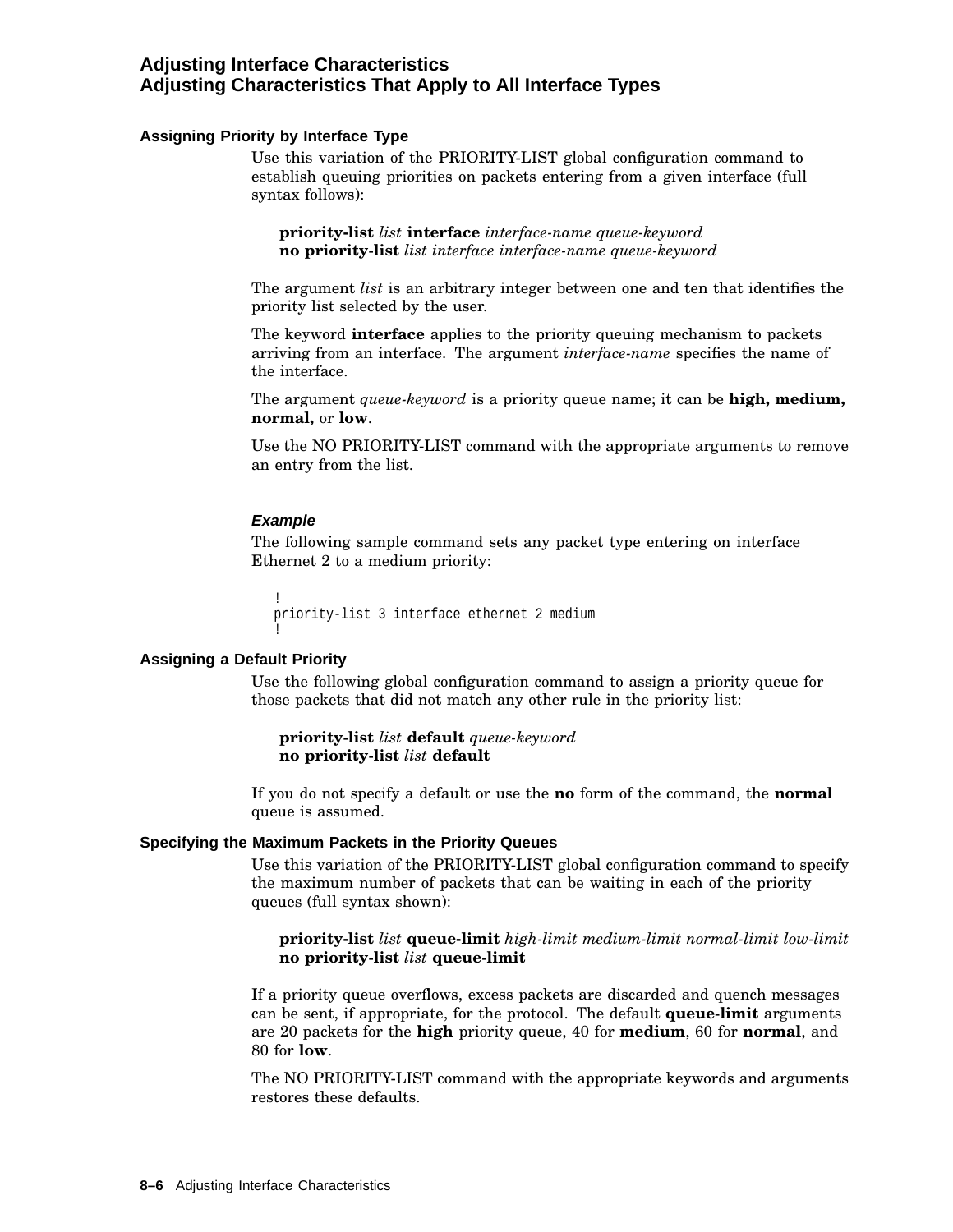### **Example**

The following is a sample of a priority list, including the access list referenced by one of the priority list rules:

priority-list 1 protocol bridge high list 201 priority-list 1 protocol ip medium priority-list 1 protocol decnet medium priority-list 1 default low priority-list 1 queue-limit 20 20 20 10 ! access-list 201 permit 0x6004 0x0000 !

Bridged traffic that matches access list 201 is given high priority. Because type code 6004 is the local area transport (LAT), this rule assigns LAT traffic high priority. IP and DECnet traffic are given medium priority, and everything else is given low priority. In this instance, the network administrator has assigned queue limits of 20 packets for every queue except the low-priority queue, which is limited to 10 untransmitted packets.

#### **Assigning a Priority Group to an Interface**

Use the PRIORITY-GROUP interface subcommand to assign the specified priority list to an interface.

#### **priority-group** *list* **no priority-group** *list*

The argument *list* is the priority list number assigned to the interface. Multiple lists can be assigned per interface.The **no** version of this command removes a specific **priority-group** assignment if it includes a list argument. It removes all **priority-group** assignments if specified without the *list* argument.

#### **Example**

This example causes packets exiting interface serial 0 to be classified by priority list 1.

interface serial 0 priority-group 1

#### **Monitoring the Priority Queuing Lists**

When priority queuing is enabled on an interface, the EXEC command SHOW INTERFACES displays information about the input and output queues. This information is a triplet of numbers: the first is the number of packets currently in the queue, the second is the maximum number of packets permitted in the queue, and the third is the number of packets discarded because the queue is full.

Input queue: 0/75/4 (size/max/drops); Total output drops: 0 Output queue: high 0/20/0, medium 0/40/00, normal 0/60/0, low 0/80/0

The total *output drops* number is the sum of the discarded numbers from the output queues, plus the count of packets discarded before being prioritized, or because of fast-switching activity.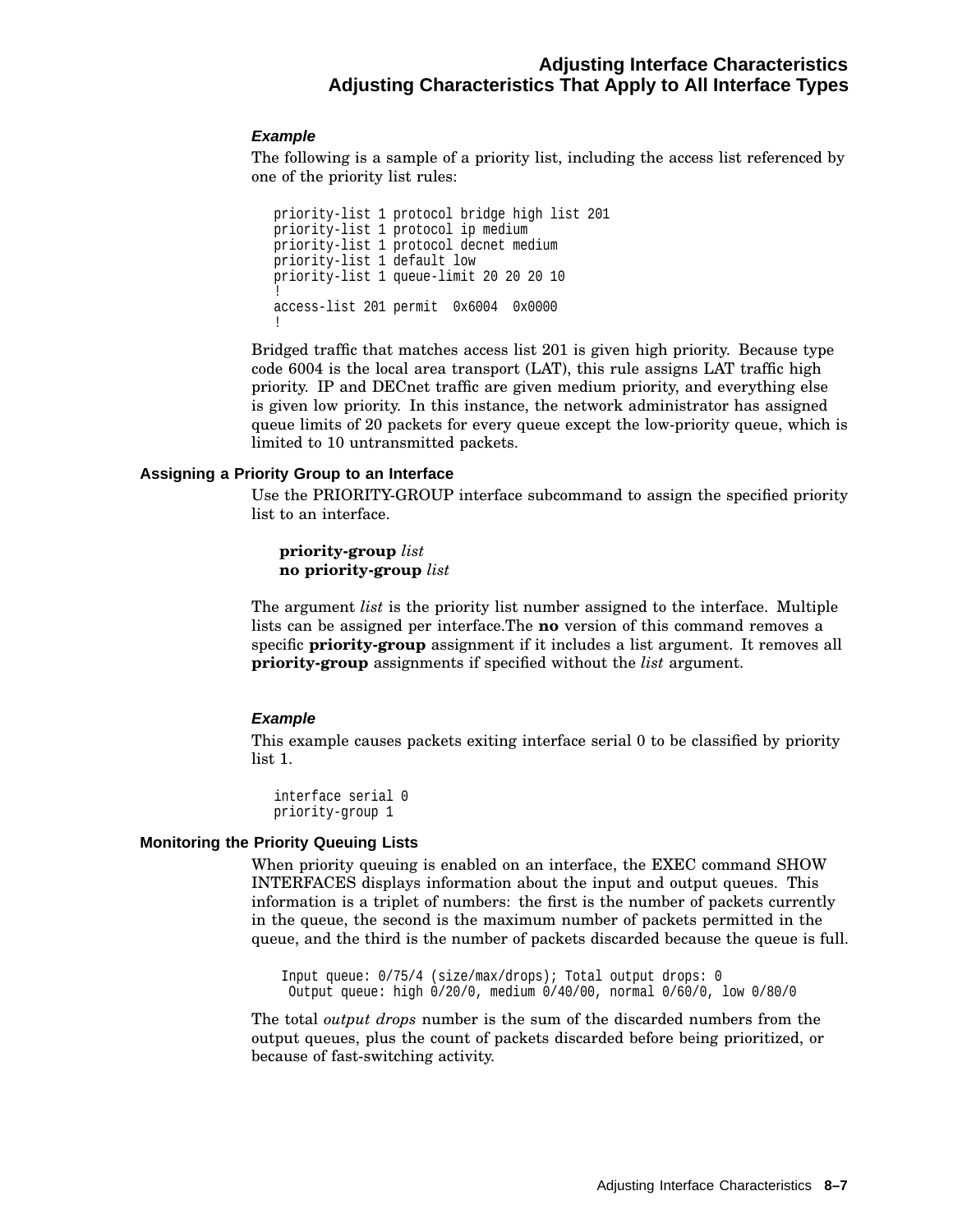### **Assigning Priority by Serial Link Address**

Use the PRIORITY-LIST global configuration command to establish queuing priorities based on the address of the serial link on a STUN connection. The full syntax of this command follows.

**priority-list** *list* **stun** *queue-keyword address group-number address-number* **no priority-list** *list* **stun** *queue-keyword address group-number addressnumber*

The argument *list* is an arbitrary integer between 1 and 10 that identifies the priority list selected by the user.

The keyword **stun** is used to indicate this is a serial tunnel feature.

The argument *queue-keyword* is a priority queue name; it can be **high, medium, normal** or **low**.

The keyword **address** is used with the two arguments *group-number* and *address-number* which uniquely identifies a STUN serial link. The argument *group-number* is the group number used in the STUN GROUP interface configuration subcommand. The argument *address-number* is the address of the serial link. The format of the address number is either a one-byte hex value (for example, C1) for an SDLC link or one that is specified by the STUN SCHEMA configuration command.

### **Controlling Interface Hold Queues**

Each network interface in a router has a hold-queue limit. This limit is the number of data packets that the interface can store in its hold queue before rejecting new packets. When the interface empties one or more packets from the hold queue, the interface can accept new packets again.

To specify the hold-queue limit of an interface, use the HOLD-QUEUE interface subcommand. Its full syntax is as follows:

**hold-queue** *length* {**in**| **out**} **no hold-queue** {**in**| **out**}

The argument *length* is the maximum number of packets in the queue. The **in** keyword specifies the input queue; the **out** keyword specifies the output queue.

The input hold queue prevents a single interface from flooding the router with too many input packets. Further input packets are discarded if the interface has too many input packets outstanding in the system. The default input hold queue is 75 packets. The default output hold-queue limit is 40 packets. This limit prevents a malfunctioning interface from consuming an excessive amount of memory.

The NO HOLD-QUEUE command with the appropriate keyword restores the default values for an interface. There is no fixed upper limit to a queue size.

If priority output queuing is being used, the length of the four output queues is set using the PRIORITY-LIST global configuration command. The HOLD-QUEUE command cannot be used to set an output hold queue length in this situation.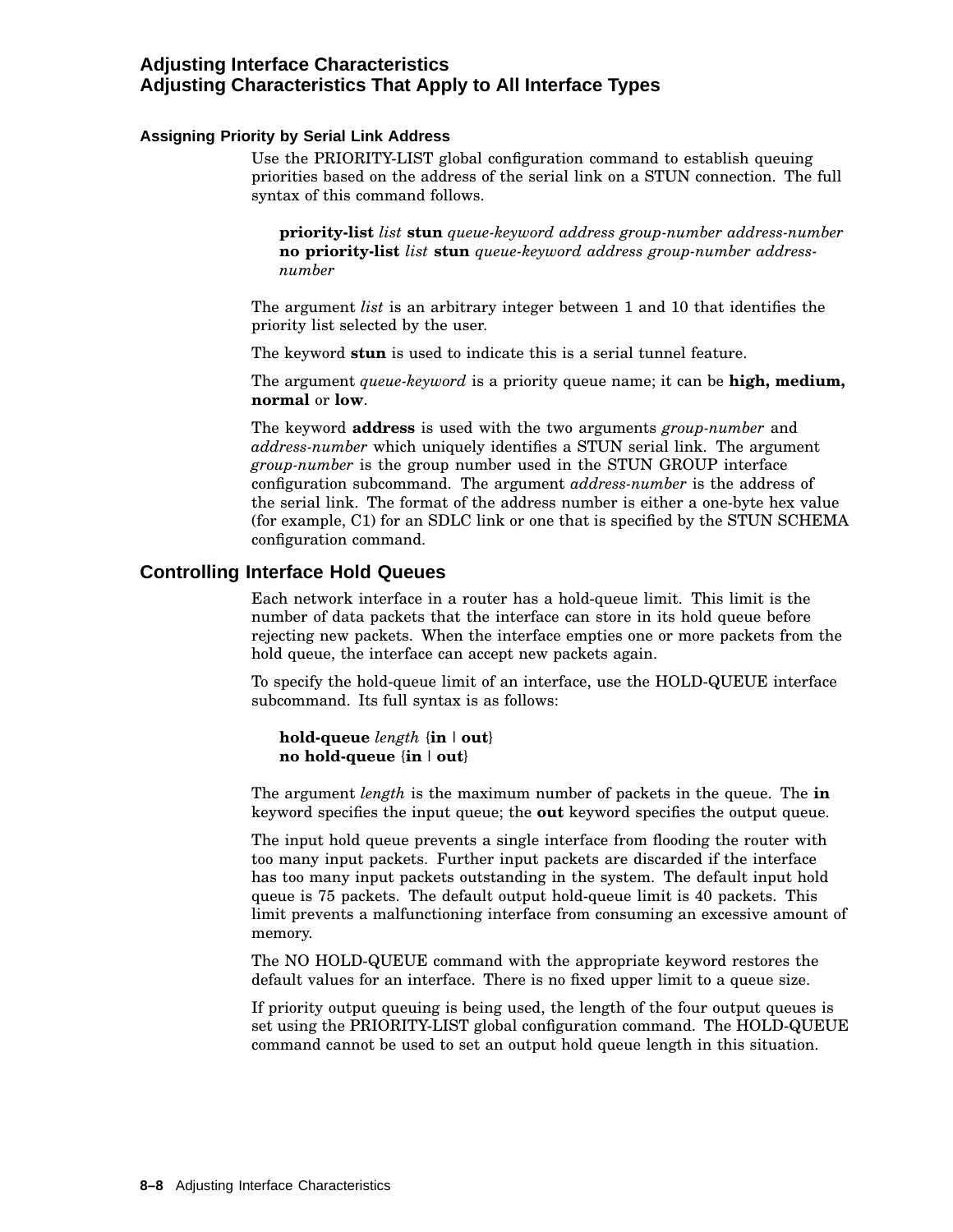For slow links, use a small output hold-queue limit. This approach prevents storing packets at a rate that exceeds the link's transmission capability. For fast links, use a large output hold-queue limit. A fast link may be busy for a short time (and thus require the hold queue), but can empty the output hold queue quickly when capacity returns.

To display the current hold queue setting and the number of packets discarded because of hold queue overflows, use the EXEC command SHOW INTERFACES.

**Note**

Increasing the hold queue can have detrimental effects on network routing and response times. For protocols that use seq/ack packets to determine round-trip times, increasing the output queue is a very bad idea. Dropping packets is not necessarily a bad thing—it informs hosts to slow down transmissions to match available bandwidth. This is generally better than having duplicate copies of the same packet within the network (which can happen with large hold queues).

### **Setting Bandwidth**

Higher-level protocols can use bandwidth information to make operating decisions. For example, IGRP uses the minimum path bandwidth to determine a routing metric. The TCP protocol adjusts initial retransmission parameters based on the apparent bandwidth of the outgoing interface.

To set a bandwidth value for an interface, use the BANDWIDTH interface subcommand. Its full syntax is as follows:

**bandwidth** *kilobits* **no bandwidth**

**Note**

This is a routing parameter only; it does not affect the **physical** interface.

The argument *kilobits* specifies the intended bandwidth in kilobits per second. For a full bandwidth DS3, enter the value 44736. Default bandwidth values are set during startup and can be displayed with the EXEC command SHOW INTERFACES.

The BANDWIDTH subcommand sets an informational parameter only; you cannot adjust the actual bandwidth of an interface with it. For some media, such as Ethernet, the bandwidth is fixed; for other media, such as serial lines, you can change the actual bandwidth by adjusting hardware. For both classes of media, you can use the BANDWIDTH subcommand to communicate the current bandwidth to the higher-level protocols.

Use the NO BANDWIDTH command to restore the default values.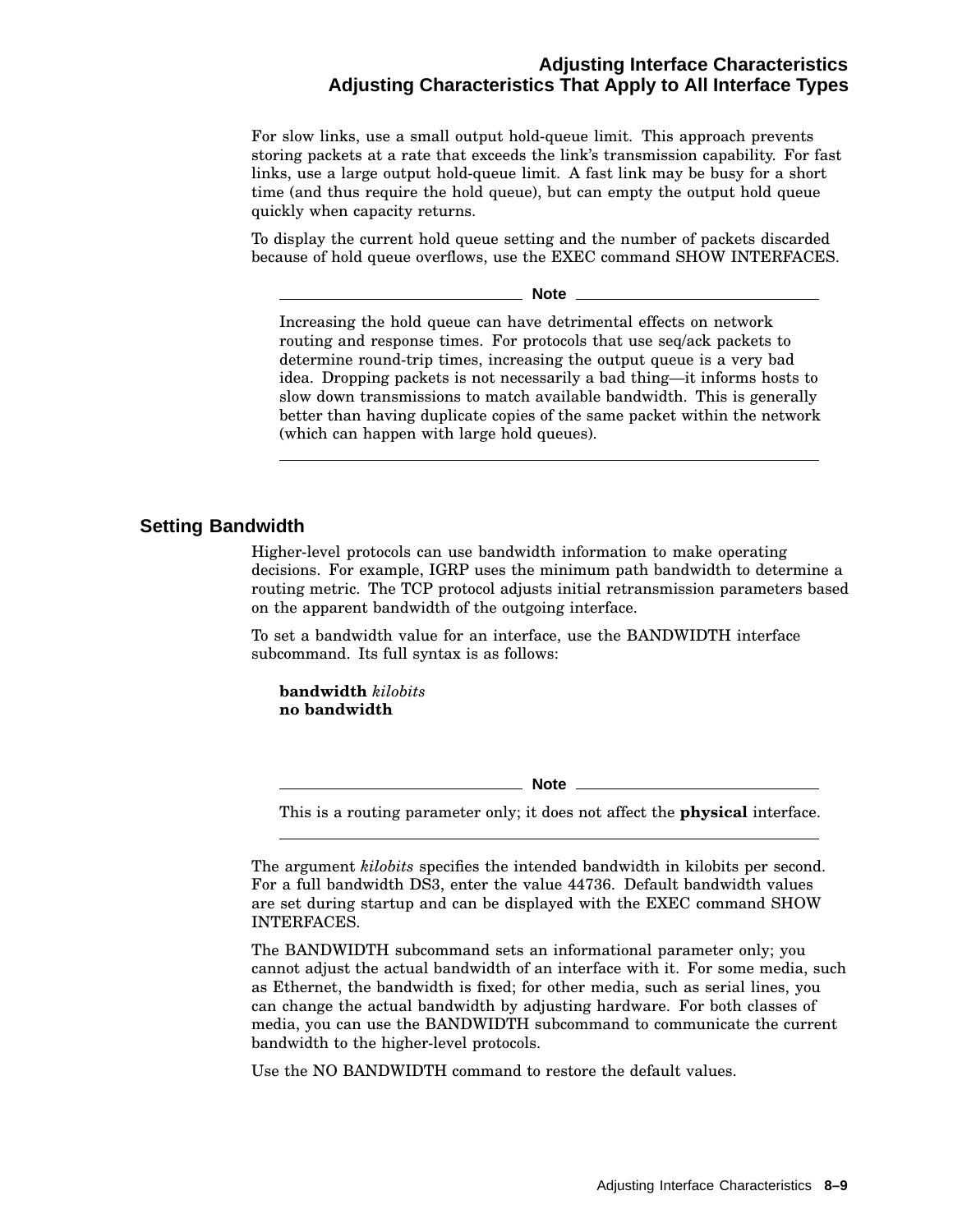### **Setting Delay**

As mentioned, higher-level protocols can use delay information to make operating decisions. For example, IGRP can use delay information to differentiate between a satellite link and a land link.

To set a delay value for an interface, use the DELAY interface subcommand. The full syntax of this command follows.

**delay** *tens-of-microseconds* **no delay**

The argument *tens-of-microseconds* specifies the delay for an interface or network segment in tens of microseconds. Default delay values can be displayed with the EXEC command SHOW INTERFACES. The NO DELAY command restores the default.

**Note**

The DELAY subcommand sets an informational parameter only; you cannot adjust the actual delay of an interface with this subcommand.

### **Setting and Adjusting Packet Sizes**

Each interface has a default maximum packet size or maximum transmission unit (MTU) size. This number generally defaults to the largest size possible for that type interface. On serial interfaces, the MTU size varies, but cannot be set smaller than 64 bytes. You can adjust the MTU using the MTU interface subcommand.

**mtu** *bytes* **no mtu**

The arguments *bytes* is the desired size in bytes. The NO MTU command restores this value to its original default value. Table 8–3 lists default MTU values according to media type.

| Media Type | <b>Default MTU</b> |  |
|------------|--------------------|--|
| Ethernet   | 1500               |  |
| Serial     | 1500               |  |

**Table 8–3 Default Media MTU Values**

### **Example**

The following is an example of specifying the MTU on serial port to 300 bytes:

```
interface serial 1
mtu 1000
```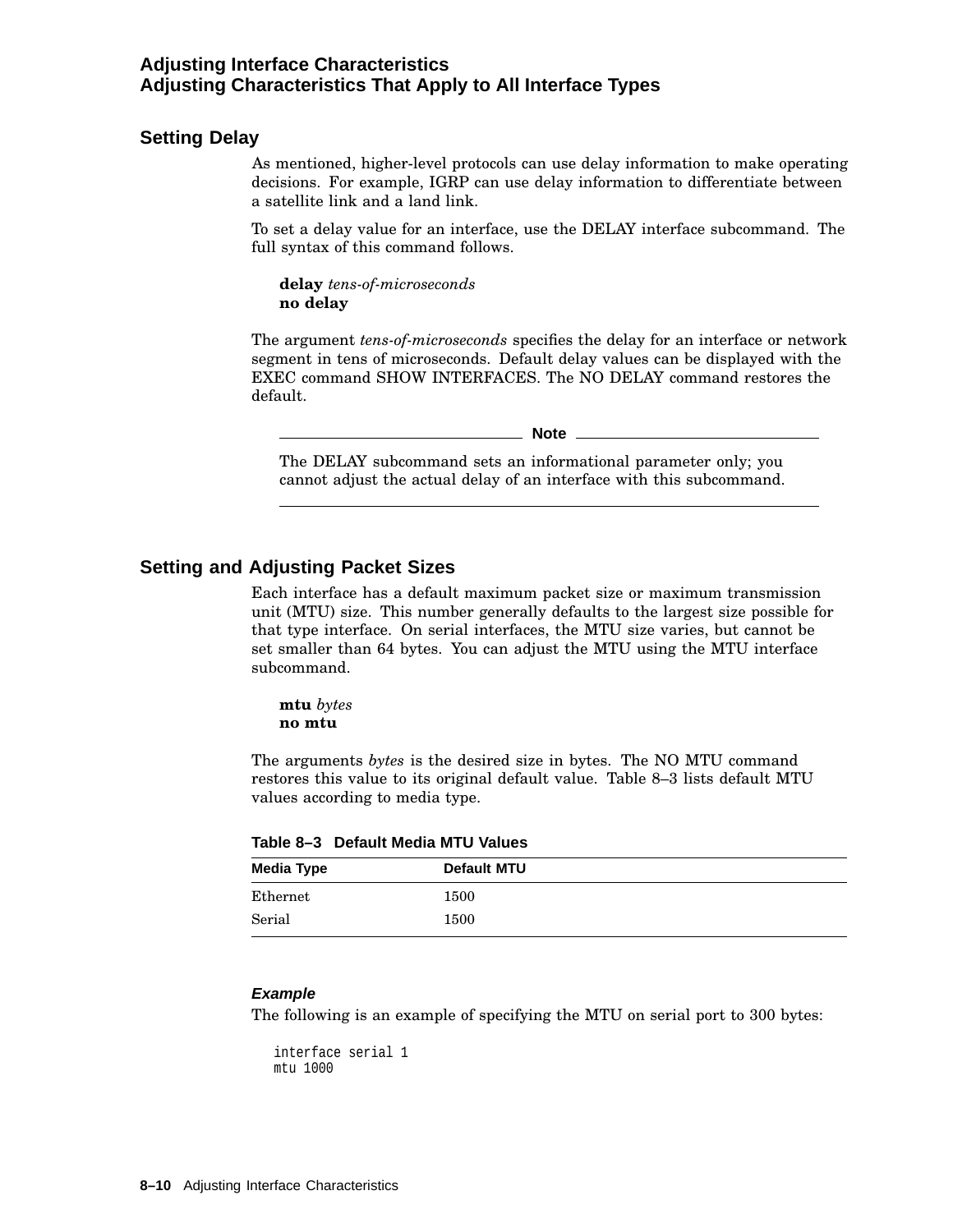**Note**

Changing the MTU value with the MTU interface subcommand can affect values for the protocol-specific versions of the command IP MTU and CLNS MTU. If the current values specified with the IP MTU or CLNS MTU interface subcommands are the same as the value specified with the MTU interface subcommand, then when you change the value for the MTU interface subcommand, the values for IP MTU and CLNS MTU are automatically modified to match the new **mtu** interface subcommand value. However, the reverse is not true. In other words, changing the values for the IP MTU or CLNS MTU subcommands has no effect on the value for the MTU interface subcommand.

# **Enabling the Loopback Test**

The DECbrouter 90 software provides a loopback test to detect and distinguish equipment malfunctions between line and modem or CSU/DSU (channel service unit/digital service unit) problems on the router. If correct data transmission is not possible when an interface is in loopback mode, the interface is the source of the problem. The DSU may have similar loopback functions you can use to isolate the problem if the interface loopback tests passes. If the device does not support local loopback, this function will have no effect.

You can specify hardware loopback tests on Ethernet and serial interfaces that are attached to CSU/DSUs and support the local loopback signal. The CSU/DSU acts as a DCE device; the router as a DTE device. The local loopback test generates a CSU loop—a signal that goes through the CSU/DSU to the line, then back through the CSU/DSU to the router.

The PING command also can be useful during loopback operation; it is described in Testing Connectivity with the PING Command in Chapter 6.

The following sections describe the various loopback tests available for the supported interfaces.

### **Enabling Loopback on the Serial Interfaces**

The serial interface supports the loopback function when a CSU/DSU or equivalent device is attached to the router. Use the LOOPBACK interface subcommand to enable loopback on the interface. The full syntax of this subcommand follows.

**loopback no loopback**

The LOOPBACK interface subcommand loops the packets through the CSU /DSU to configure a CSU loop when the device supports this feature. The NO LOOPBACK subcommand disables the function.

### **Enabling Loopback on the Ethernet Interface**

The DECbrouter 90 Ethernet interface cannot be placed into loopback mode.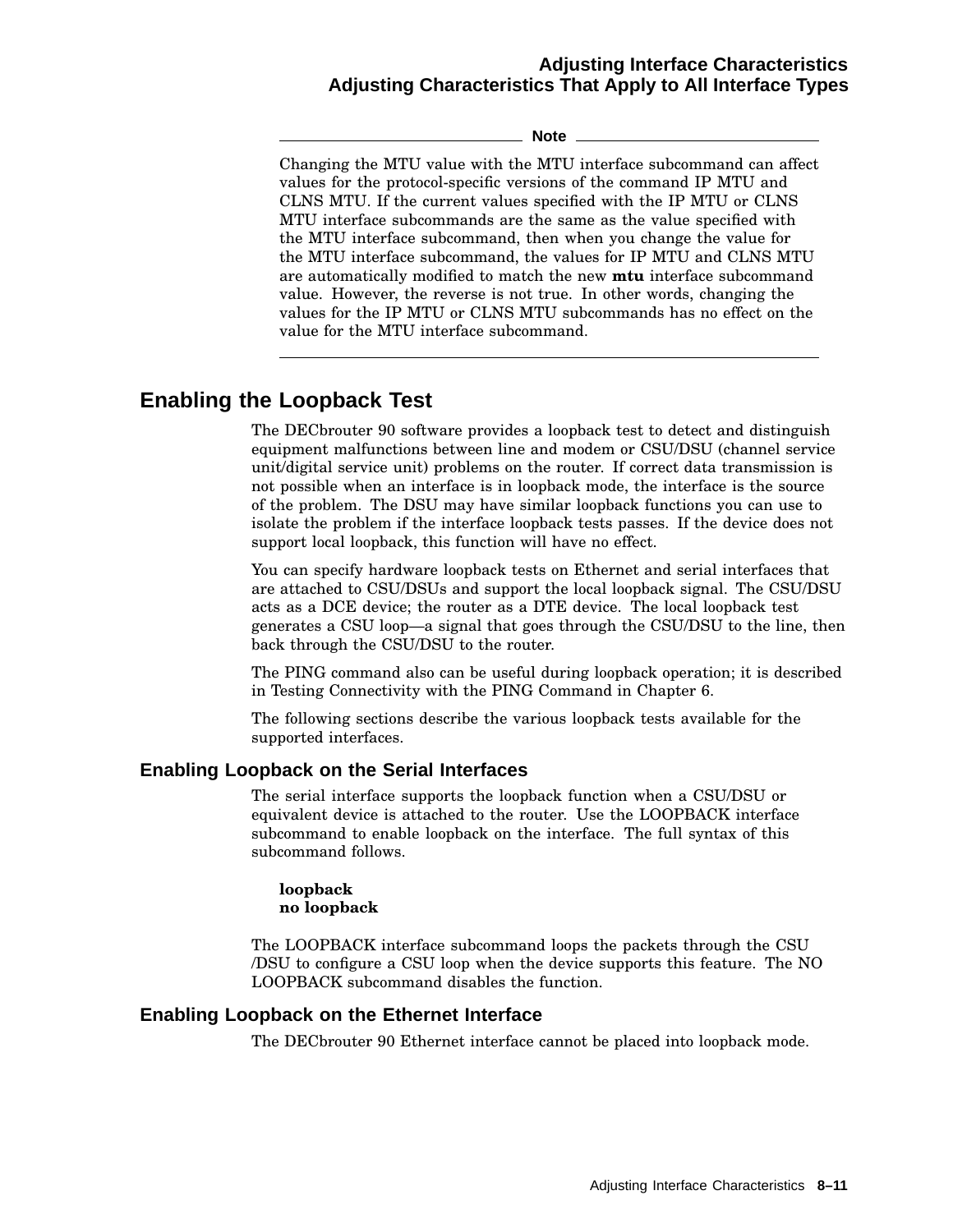# **Global Configuration Subcommand Summary**

This section provides an alphabetical list of all the global configuration commands described in this chapter.

### [**no**] **priority-list** *list* **default** *queue-keyword*

Assigns a priority queue for those packets that did not match any other rule in the priority list. If no default or the **no** form of the command is specified, the **normal** queue is assumed.

#### [**no**] **priority-list** *list* **interface** *interface-name queue-keyword*

Sets up priority queuing on the specified interface. The keyword **interface** applies to the priority queuing mechanism to packets arriving from an interface. The argument *interface-name* specifies the name of the interface. The arguments *list* and *queue-keyword* are described in the section Assigning Priority by Interface Type. The **no** form of the command removes the item from the list.

#### [**no**] **priority-list** *list protocol protocol-name queue-keyword [args]*

Sets up priority queuing on the specified interface. The keyword **protocol** applies to the protocol you are using. The argument *protocol-name* specifies the name of the protocol. The arguments *list, queue-keyword,* and the optional *args* are described in the section Assigning Priority by Protocol Type. The **no** form of the command removes the item from the list.

[**no**] **priority-list** *list* **queue-limit** *high-limit medium-limit normal-limit low-limit*

Specifies the maximum number of packets that can be waiting in each of the priority queues. If a priority queue overflows, excess packets are discarded and quench messages can be sent, if appropriate, for the protocol. The **no** form of the command resets all four queue sizes to their default values as follows: *high-limit* = 20; *medium-limit* = 40; *normal-limit* = 60; *low-limit* = 80.

#### [**no**] **scheduler-interval** *milliseconds*

Controls the maximum amount of time that can elapse without running the lowest-priority system processes. The minimum interval that can be specified is 500 milliseconds; there is no maximum value. The default is to allow high-priority operations to use as much of the central processor as needed. The NO SCHEDULER-INTERVAL command restores that default.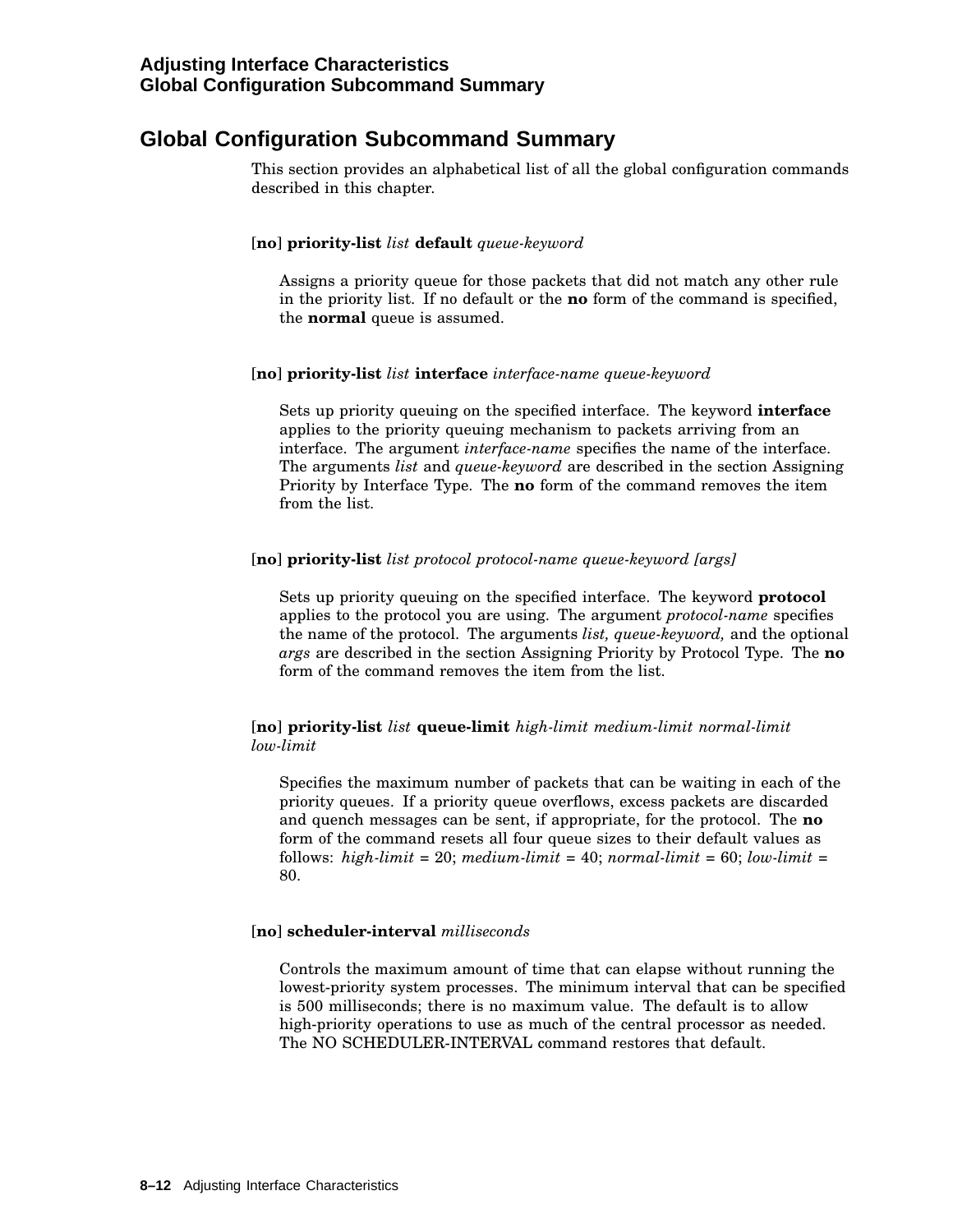# **Interface Configuration Subcommand Summary**

This section provides an alphabetical list of all the interface commands described in this chapter.

### [**no**] **bandwidth** *kilobits*

Sets a bandwidth value for an interface. The argument *kilobits* specifies the intended bandwidth in kilobits per second. Default bandwidth values are set during startup and can be displayed with the EXEC command SHOW INTERFACES. This is a routing parameter only; it does not affect the *physical* interface. The **no** form of the subcommand restores the default.

### [**no**] **delay** *tens-of-microseconds*

Sets a delay value for an interface. The argument *tens-of-microseconds* specifies the delay for an interface or network segment in tens of microseconds. Default delay values can be displayed with the EXEC command SHOW INTERFACES. The **no** form of the subcommand restores the default.

**Note**

The DELAY subcommand sets an informational parameter only; you cannot adjust the actual delay of an interface with this subcommand.

### **hold-queue** *length* {**in**| **out**} **no hold-queue** {**in**| **out**}

Specifies the hold-queue limit of an interface. The argument *length* is the maximum number of packets in the queue. The **in** keyword specifies the input queue; the **out** keyword specifies the output queue. There is no fixed upper limit to a queue size. The default for **in** is 75; the default for **out** is 40. The **no** keyword restores the default values for an interface.

### [**no**] **loopback**

On the serial interfaces—loops the packets through the CSU/DSU to configure a "CSU loop," when the device supports this feature.

The **no** form of the subcommand disables the loopback test.

### [**no**] **mtu** *bytes*

Adjusts the maximum transmission unit (MTU). The arguments *bytes* is the desired size in bytes. The NO MTU subcommand restores this value to its original default value.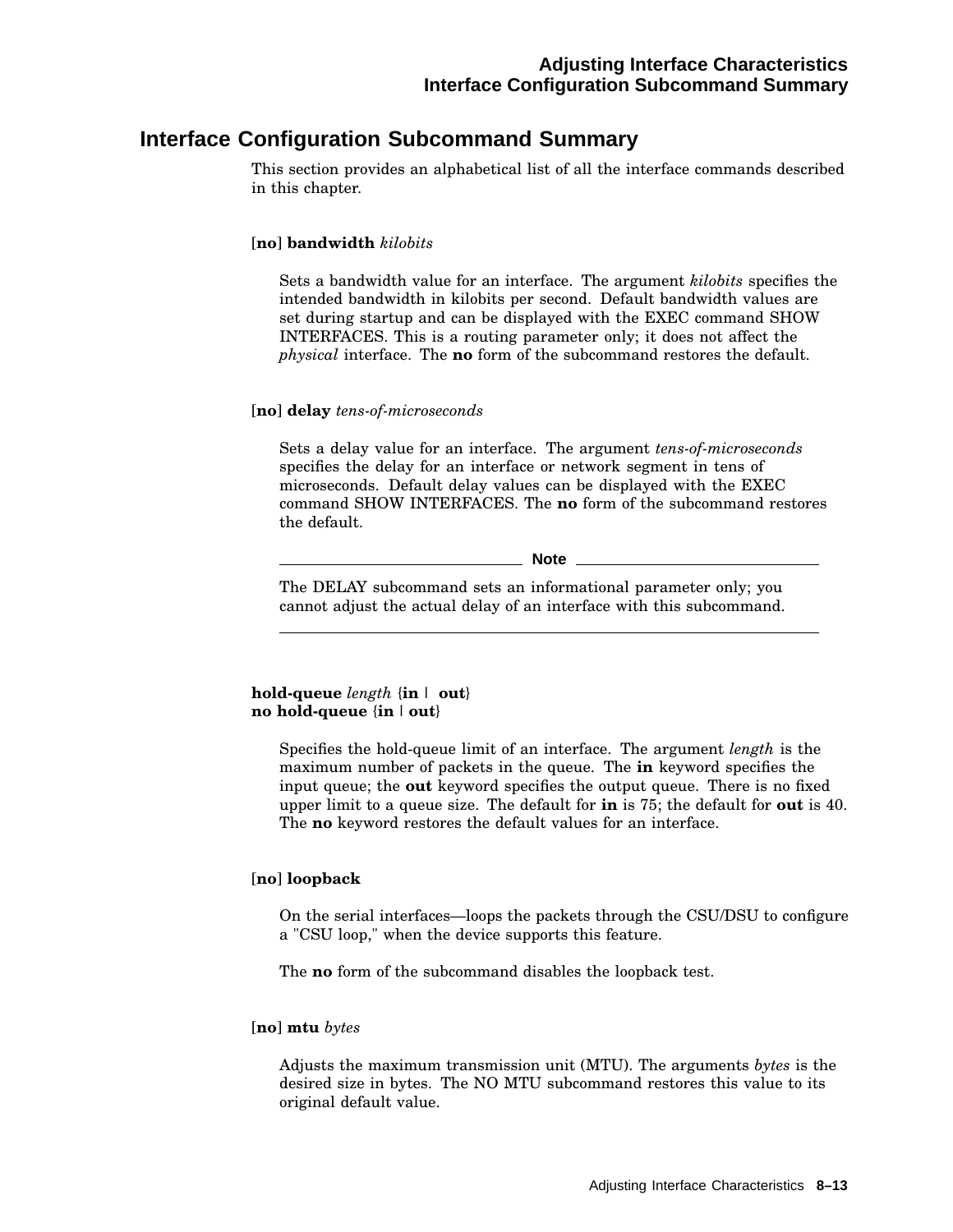### [**no**] **priority-group** *list*

Assigns the specified priority group to an interface. The argument *list* is the priority list number assigned to the interface. The **no** version of this subcommand removes a specific **priority-group** assignment if it includes a list argument. It removes all **priority-group** assignments if specified without the *list* argument.

### [**no**] **pulse-time** *seconds*

Enables pulsing DTR signals on the serial interfaces for a minimum interval of *seconds*. The **no** version of the subcommand disables pulsing.

### [**no**] **transmitter-delay** *hdlc-flags*

The argument *hdlc-flags* causes a minimum of HDLC flags to be sent between each packet. The valid range is 2 to 62. The **no** form of the subcommand restores the default value of zero flags.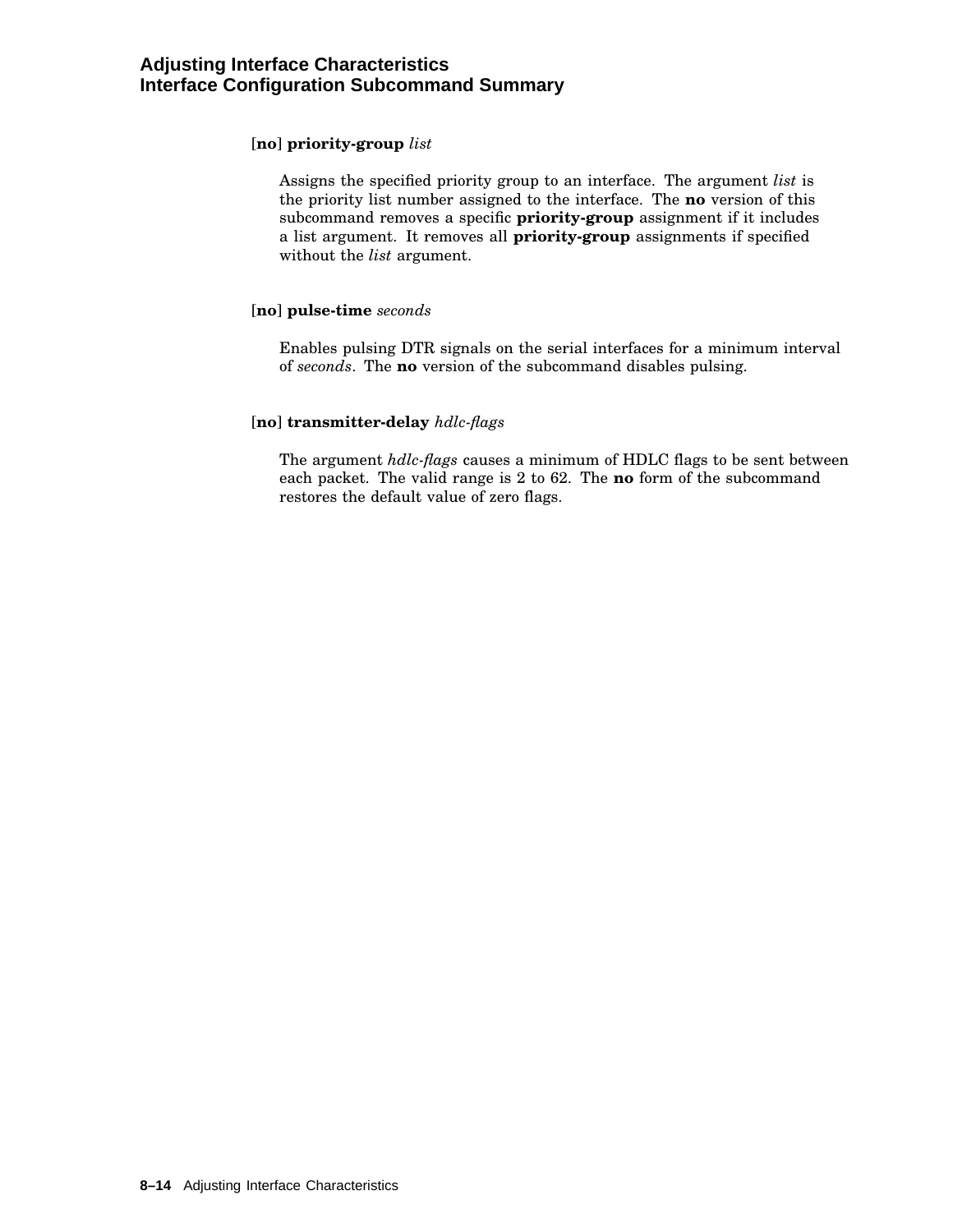# **Configuring Packet-Switched Software**

This chapter describes the configuration tasks for packet-switched software. These tasks include configuring the following protocols and services:

- Recommendation X.25, including link access procedure, balanced (LAPB)
- Connection-mode network service (CMNS) support to extend X.25 switching support over LAN interfaces, as defined in ISO Standards 8208 (packet level) and 8802-2 (frame level)
- Frame relay service
- Switched multimegabit data services (SMDS)

Summaries of the configuration commands available for these protocols and services are provided at the end of this chapter.

### **Configuring LAPB**

X.25 Level 2, or LAPB, is a data encapsulation protocol that operates at level 2 (the data link level) of the OSI reference model. LAPB specifies methods for exchanging data (in units called *frames*), detecting out-of-sequence or missing frames, retransmitting frames, and acknowledging frames.

It is possible to only use LAPB as a serial encapsulation method. This can be done using a leased serial line. You must use one of the X.25 packet-level encapsulations when attaching to an X.25 network.

Using LAPB under noisy conditions can result in greater throughput than HDLC encapsulation. When LAPB detects a damaged frame, the router immediately retransmits the frame instead of waiting for host timers to expire. However, this behavior is good only if the host timers are relatively slow. In the case of quickly expiring host timers, LAPB spends much of its time retransmitting host retransmissions.

If the line is not noisy, the lower overhead of HDLC encapsulation is more efficient than LAPB. When using long-delay satellite links, the lock step behavior of LAPB makes the use of HDLC encapsulation the better choice.

The X.25 Recommendation distinguishes between two types of X.25 hosts: data terminal equipment (DTE) in LAPB encapsulation host and data circuitterminating equipment (DCE) in LAPB encapsulation hosts.

A router using LAPB encapsulation can act as a DTE or DCE device at the protocol level.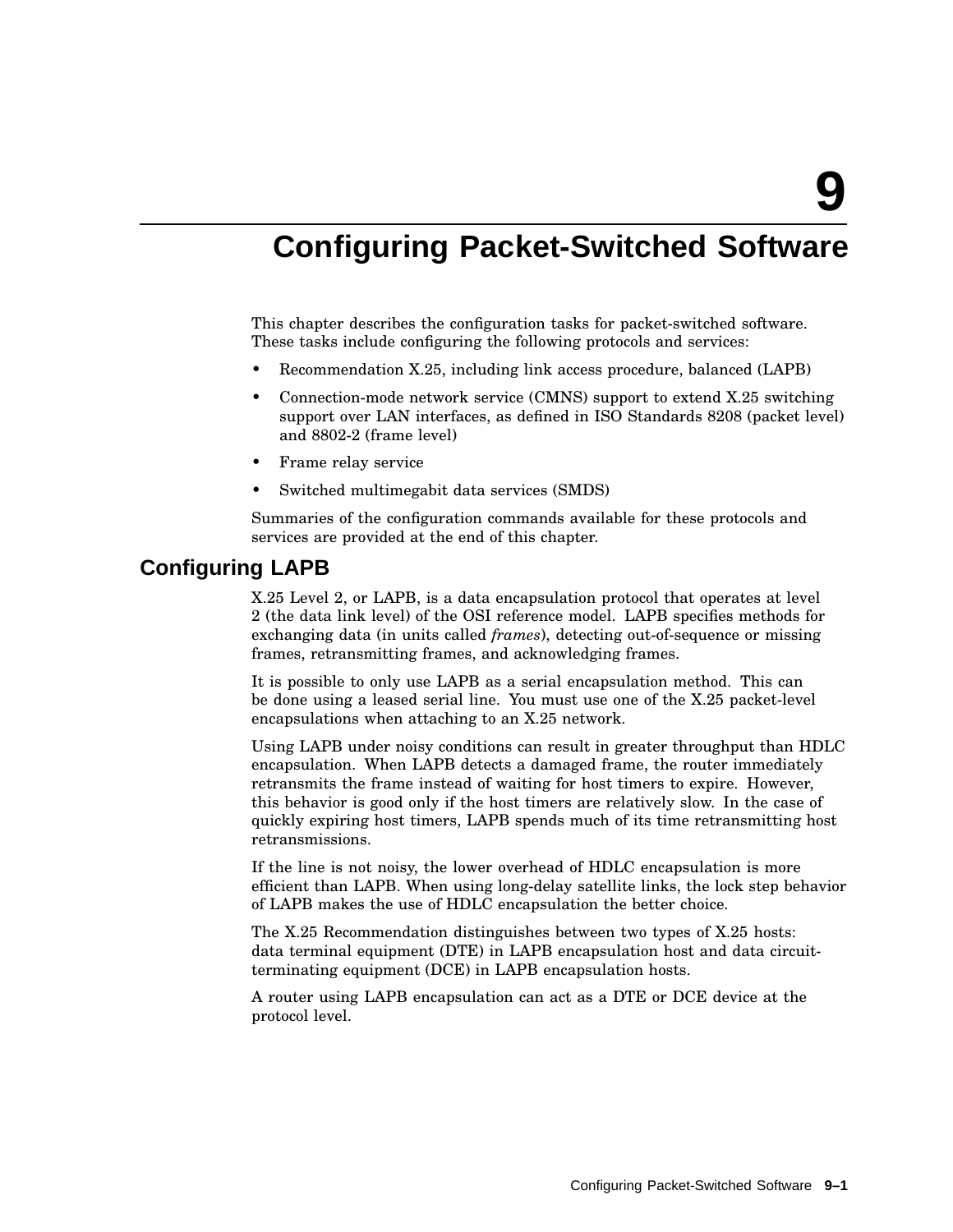### **Running a Single Network Protocol**

To run datagrams of a single protocol over a serial interface using the LAPB encapsulation, use the interface subcommand:

### **encapsulation** {**lapb** | **lapb-dce**}

The keyword **lapb** sets DTE operation; the keyword **lapb-dce** sets DCE operation. One end of the link must be DTE and the other must be DCE. By default, the single protocol is IP.

To configure another protocol, use the interface subcommand:

### **lapb protocol** *keyword*

Possible protocol keywords include **ip, xns, decnet, appletalk, vines, clns, novell,** and **apollo**.

### **Running Multiple Network Protocols**

To enable use of multiple network protocols on the same line at the same time, use the keyword **multi-lapb** or **multi-lapb-dce** for DTE or DCE operation, respectively.

### **encapsulation** {**multi-lapb** | **multi-lapb-dce**}

For example, with the **multi-lapb** or **multi-lapb-dce** keyword, you can use IP, DECnet, and XNS at the same time. Both ends of the line must use the same encapsulation: either **lapb** or **multi-lapb**. One end of each line must be DCE.

### **Sample Configuration of LAPB Encapsulation**

In the following example of LAPB encapsulation configuration, the frame size (N1), window size (K), hold timer (TH), and maximum retransmission (N2) parameters retain their default values. The ENCAPSULATION subcommand sets DCE operation for IP packets only, and the LAPB T1 subcommand sets the retransmission timer to 4,000 milliseconds (4 seconds).

### **Example**

```
interface serial 3
encapsulation lapb-dce
lapb t1 4000
```
For more information on LAPB parameters, see the next section, Setting the X.25 Level 2 (LAPB) Parameters.

### **Setting the X.25 Level 2 (LAPB) Parameters**

LAPB parameters are set with the LAPB interface subcommand. The interface must be running with either the LAPB or X.25 encapsulation method specified by the ENCAPSULATION interface subcommand. This subcommand takes two required arguments, *parameter* and *value*. The argument *parameter* is one of several keywords described in the following text, and the argument *value* is a decimal number representing a period of time, a bit count, or a frame count, depending on the parameter. Table 9–1 summarizes the LAPB parameters.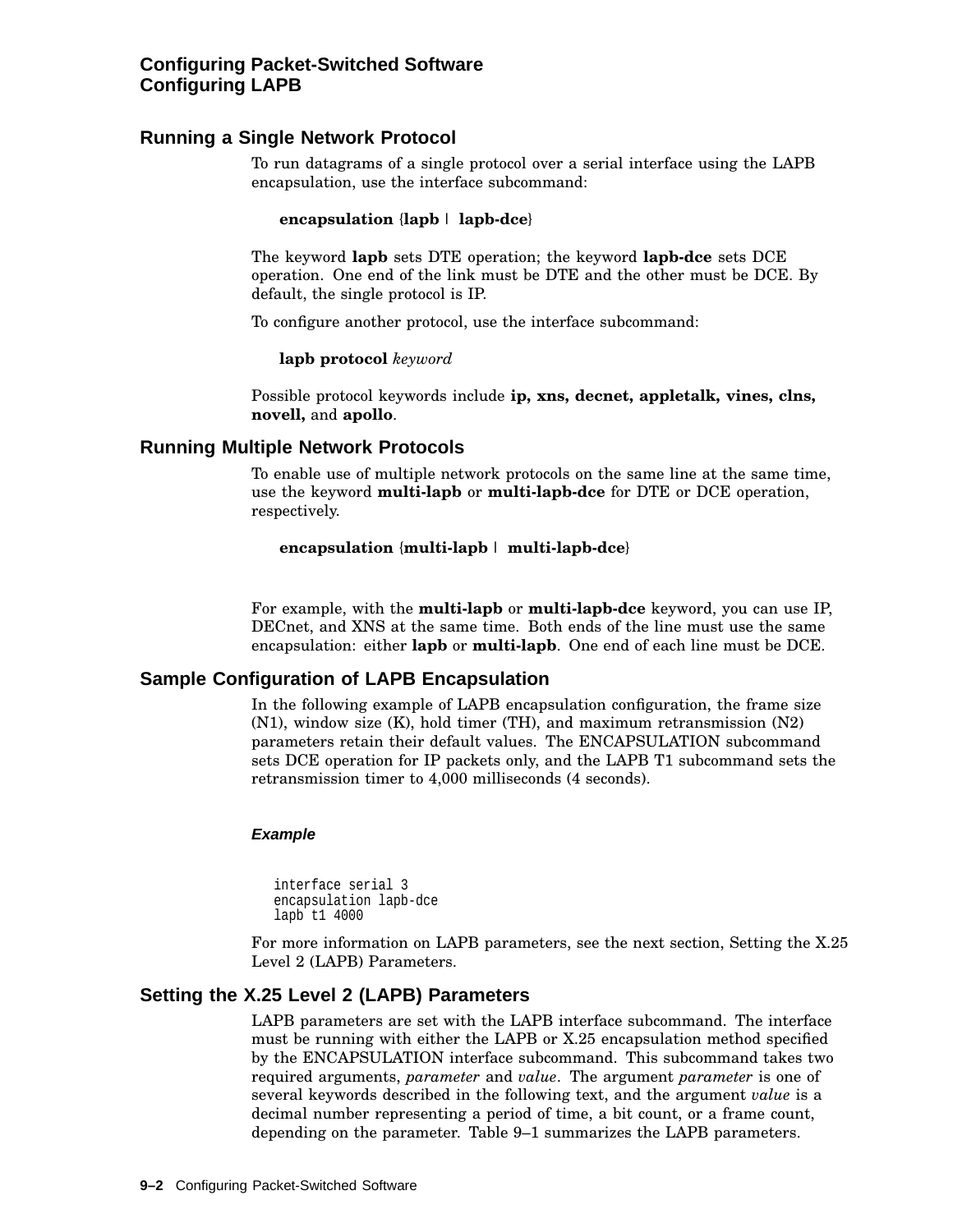| <b>Parameter</b> | <b>Value</b> | <b>Value Range</b> | <b>Default</b> |  |
|------------------|--------------|--------------------|----------------|--|
| k                | Frames       | $1 - 7$            | 7              |  |
| n1               | <b>Bits</b>  | 1-16384            | 12000          |  |
| n2               | Times        | $1-255$            | 20             |  |
| t1               | Milliseconds | 1-64000            | 3000           |  |

**Table 9–1 LAPB Parameters**

The LAPB "th" value is not included as a configurable parameter; the value is always 0.

#### **Setting the Retransmission Timer**

The retransmission timer determines how long a transmitted frame can remain unacknowledged before the router polls for an acknowledgment. To set the limit for the retransmission timer (the LAPB T1 parameter), use the following interface subcommand:

#### **lapb t1** *milliseconds*

The argument *milliseconds* is the number of milliseconds from 1 through 64000. The default value is 3,000 milliseconds.

For X.25 networks, the router retransmission timer setting should match that of the network. Mismatched retransmission timers can cause excessive retransmissions and an effective loss of bandwidth.

For leased-line circuits, the retransmission timer setting is critical. The timer setting must be large enough to permit several maximum-sized frames to complete one round trip on the link. If the timer setting is too small, the router will poll before the acknowledgment frame can return, which results in an effective loss of bandwidth. If the timer setting is too large, the router waits longer than necessary before requesting an acknowledgment, which also reduces bandwidth.

To determine an optimal value for the retransmission timer, use the privileged EXEC command PING to measure the round-trip time of a maximum-sized frame on the link. Multiply this time by a safety factor that takes into account the speed of the link, the link quality, and the distance. A typical safety factor is four. Choosing a larger safety factor can result in slower data transfer if the line is noisy. However, this disadvantage is minor compared to the excessive retransmissions and effective bandwidth reduction caused by a timer setting that is too small.

### **Setting Frame Parameters**

To specify the maximum number of bits a frame can hold, use the LAPB N1 interface subcommand:

**lapb n1** *bits*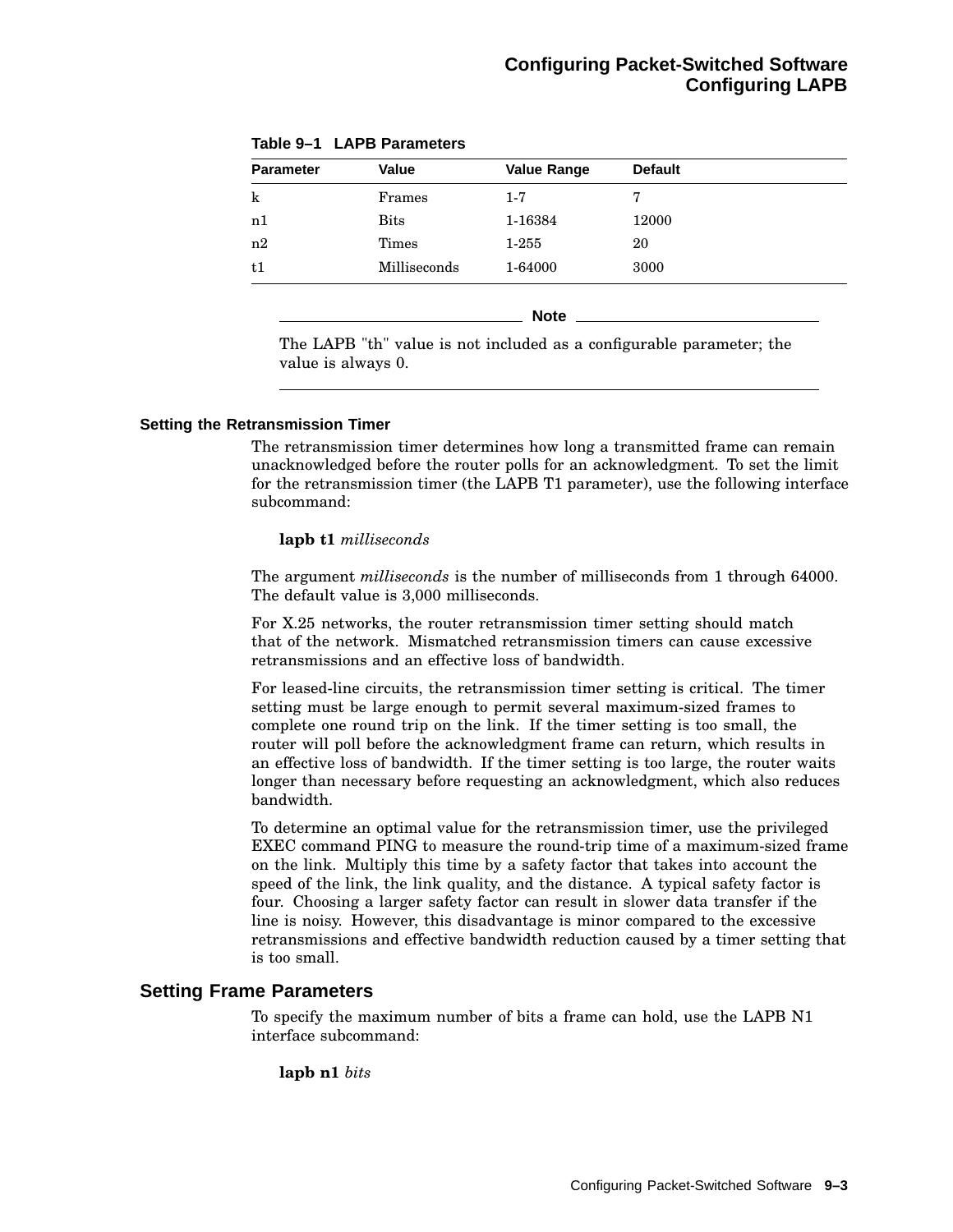The **n1** keyword specifies the maximum number of bits (N1) a frame can hold. The argument *bits* is the number of bits from 1 through 12,000 and must be a multiple of eight. The default value is 12,000 bits (1500 bytes).

When connecting to an X.25 network, use the N1 parameter value set by the network administration, which is the maximum size of an X.25 packet. When using LAPB over leased lines, the N1 parameter should be eight times the MTU.

To specify the maximum number of times an acknowledgment frame can be retransmitted, use the LAPB N2 interface subcommand:

**lapb n2** *retries*

The argument *retries* is the retransmission count from 1 through 255. The default value is 20 retransmissions.

To specify the maximum permissible number of outstanding frames, called the *window size*, use the LAPB K interface subcommand:

**lapb k** *window-size*

The argument *window-size* is a packet count from one to seven. The default value is seven packets.

#### **Monitoring and Troubleshooting LAPB**

To display operation statistics for an interface using LAPB encapsulation, use the EXEC command SHOW INTERFACES.

The following example output shows the state of the LAPB protocol, the current parameter settings, and a count of the different types of frames. Each frame count is displayed in the form sent/received.

LAPB state is DISCONNECT, T1 3000, N1 12000, N2 20, K 7,TH 3000 IFRAMEs 12/28 RNRs 0/1 REJs 13/1 SABMs 1/13 FRMRs 3/0 DISCs 0/11

For a description of the variable names in the SHOW INTERFACE output, see the X.25 Recommendation.

To debug LAPB problems, you must understand the X.25 recommendation.

To enable the logging of all packets received and generated, use the privileged EXEC command DEBUG LAPB. Note that this command slows down processing considerably on heavily loaded links. The following shows example output:

```
Serial0: LAPB O CONNECT (5) IFRAME 0 1
Serial0: LAPB I CONNECT (2) RR 1 (R)
Serial0: LAPB I CONNECT (5) IFRAME P 2 1 (C)
Serial0: LAPB O REJSENT (2) REJ P/F 1
Serial0: LAPB I REJSENT (2) DM F (C)
Serial0: LAPB I DISCONNECT (2) SABM (C)
Serial0: LAPB O CONNECT (2) UA
.
.
.
Serial0: LAPB T SABMSENT 357964 0
Serial0: LAPB O SABMSENT (2) SABM P
```
In the example output, each line represents a LAPB frame entering or exiting the router. The first field shows the interface type and unit number of the interface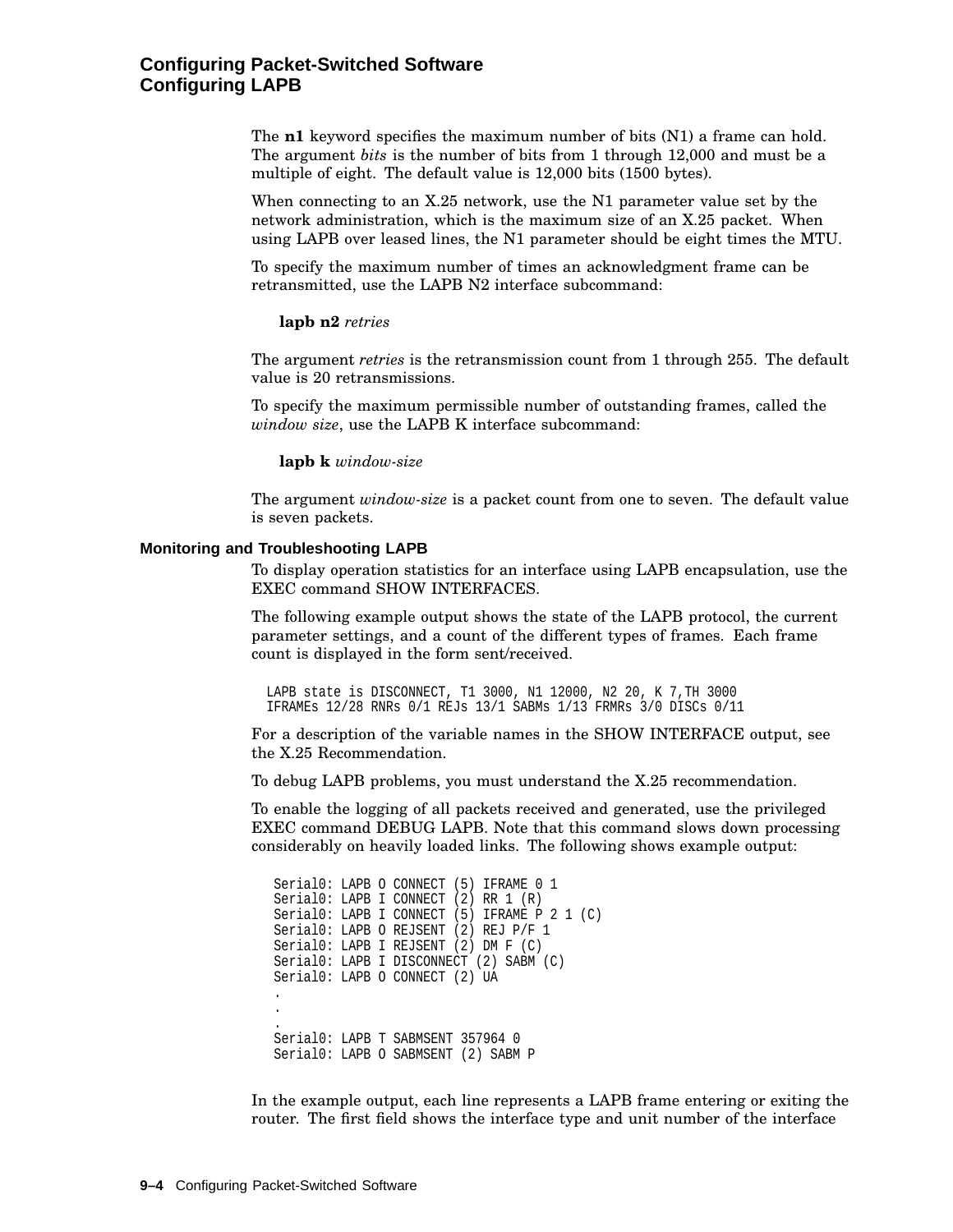reporting the frame event. The second field is the protocol that provided the information.

The third field is *I,O,* or *T* for "frame input," "frame output," or "T1 timer expired," respectively. The fourth field indicates the state of the protocol when the frame event occurred. In a timer event, the state name is followed by the current timer value and the number of retransmissions.

In a packet input or output event, the state name is followed by the size of the frame in bytes (in parentheses) and the frame type name. The next field is an optional indicator: *P/F, P,* or *F*, which stand for "Poll/Final," "Poll," and "Final," respectively. For IFRAME frames only, the next two numbers are the receive and send sequence numbers, respectively. For RR, RNR, and REJ frames, the next number is the receive sequence number. For FRMR frames, the next three numbers are three bytes of error data. The last optional indicator is (*C*) or (*R*) for "command" or "response," respectively.

## **Configuring X.25**

The software for the router products supports the 1980 and 1984 Recommendation X.25 published by the French International Telegraph and Telephone Consultative Committee (CCITT). The Recommendation specifies connections between data terminal equipment (DTE) and data communications equipment (DCE). The Defense Data Network (DDN) and the International Standards Organization (ISO) specify the use of X.25 protocol for computer communications. Many public and private networks also use Recommendation X.25 as their interface technology.

**Note** \_\_

The *DECbrouter 90 Configuration and Reference, Volume 3*, Appendix G, "X.25 Diagnostic Codes," describes the differences between the DECbrouter 90 implementation of certain X.25 network-generated, "international problem" diagnostic codes and the definitions provided in Annex E of CCITT Recommendation X.25.

The X.25 model is a telephone network for computer data communications. To start data communications, one computer system calls another to request a communications session. The called computer system can accept or refuse the call. If the called system accepts the call, the two computer systems can begin transferring data in both directions; either system can terminate the call.

In addition to providing remote terminal access, X.25 networks provide bridging capability using a growing list of protocols—the Internet Protocol (IP), DECnet, XNS, ISO CLNS, AppleTalk, Novell IPX, Banyan VINES, and Apollo Domain.

The following sections provide an overview of the DECbrouter 90 X.25 implementation, describing the different encapsulation methods supported by X.25 and X.25 as a datagram transport, with special attention to IP. This is followed by descriptions of the DDN X.25 support provided by the router and descriptions of how to configure X.25 switching and bridging. Finally, the configurations of the X.25 Level 3 parameters and the X.25 Level 2 facilities are discussed. A summary of the interface subcommands are provided at the end of the chapter.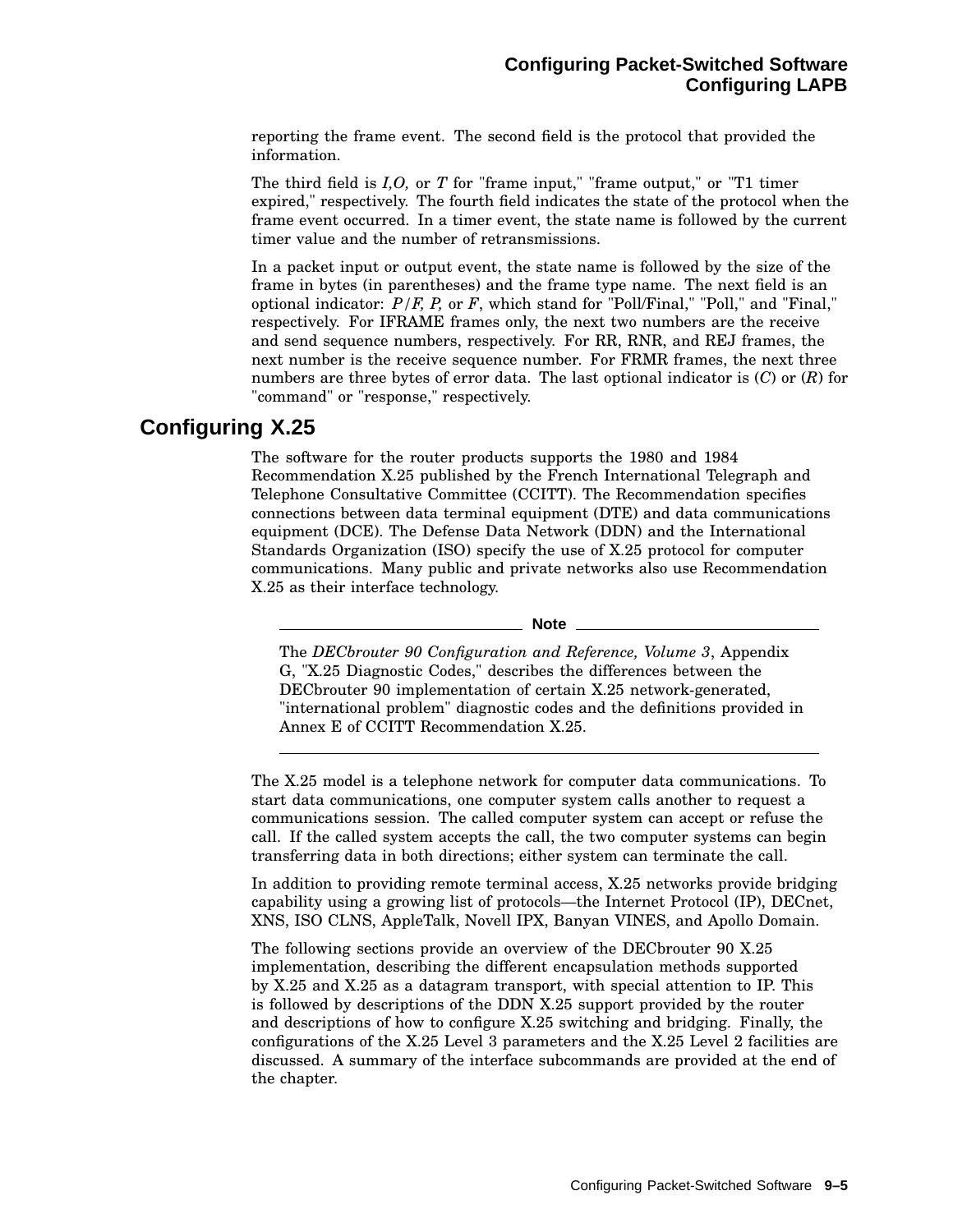**Note**

The default values provided by the software are sufficient for most X.25 networks; however, some parameters may need to be configured, depending on the network.

### **Overview of Digital X.25 Support**

DECbrouter 90 X.25 support can be used in two different ways:

- As a transport for datagram traffic—This entails encapsulating datagrams of IP, DECnet, and AppleTalk, inside packets on an X.25 virtual circuit. Mappings between X.25 addresses and protocol addresses allow these datagrams to be routed through an X.25 network. An X.25 Public Data Network (PDN) is used to transport LAN protocols. See Figure 9–1 for a representation of two routers sending data across an X.25 PDN.
- As an X.25 switch—X.25 calls can be routed based on their X.25 addresses either between serial interfaces on the same router (local switching) or across an IP network to another router (remote switching, also called tunneling). See point A in Figure 9–2 for an illustration of a local switching connection. See point B in Figure 9–2 an illustration of a tunneling connection. Remote X.25 switching encapsulates the X.25 packet-level inside a TCP connection, allowing X.25 equipment to be connected via a TCP/IP-based network.

**Note**

When configuring IP routing over X.25, you may need to make adjustments to accommodate split horizon effects. Refer to *DECbrouter 90 Products, Configuration and Reference, Volume 2*, Chapter 6, "The IP Routing Protocols," for details about how the router handles possible split horizon conflicts. By default, split horizon is enabled for X.25 networks.

### **Figure 9–1 Transporting LAN Protocols Across an X.25 PDN**

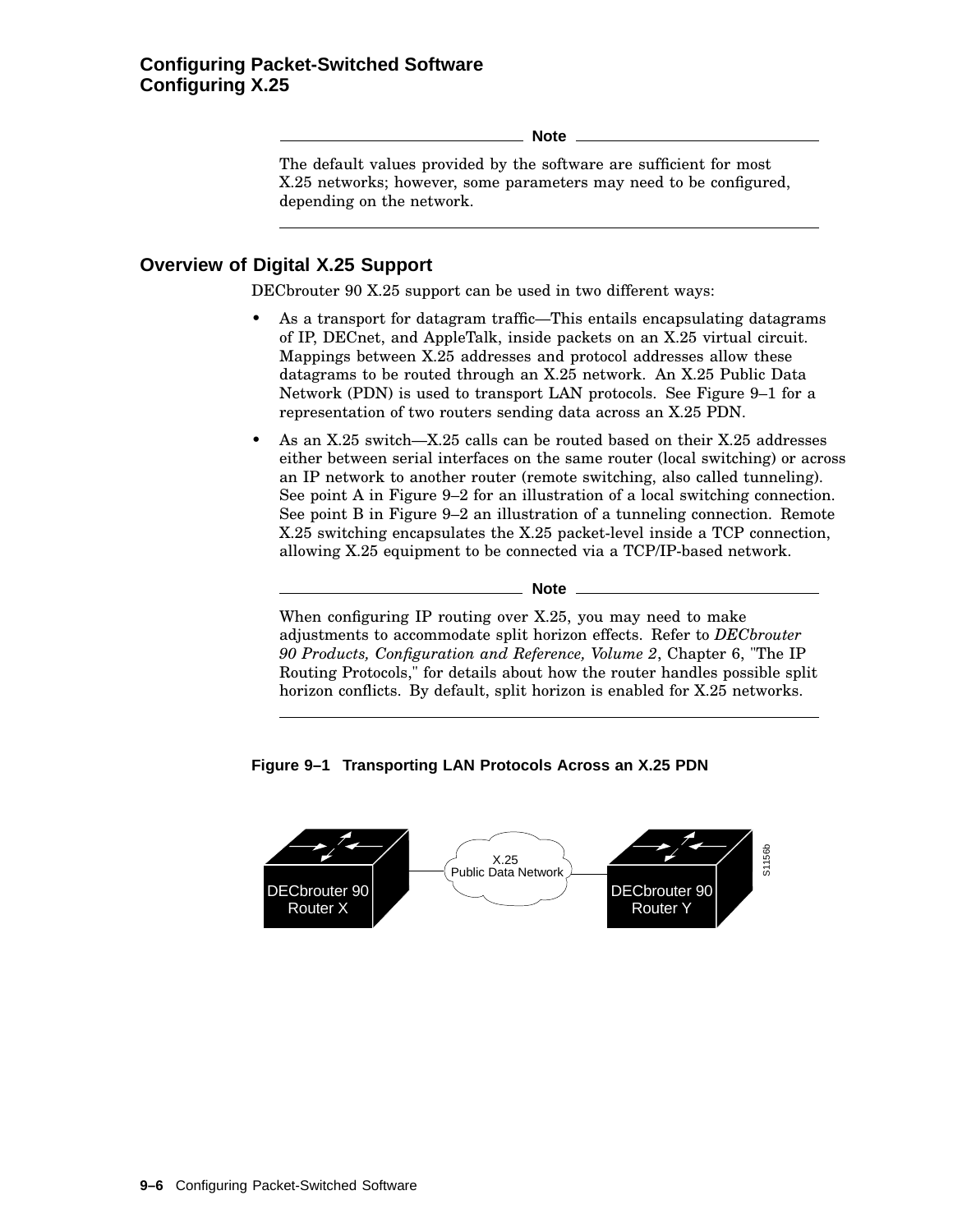

### **Figure 9–2 Routing X.25 Traffic Through a LAN**

### **Transporting LAN Protocols Across an X.25 PDN**

X.25 support is most commonly configured as a transport for datagrams across an X.25 network. This is accomplished by first establishing a mapping between protocol addresses (for example, IP or DECnet) and the X.121 addresses of the X.25 network. When datagrams for a particular destination are routed for the first time, a virtual circuit is set up to the appropriate X.121 address. The Call User Data portion of the initial Call Request identifies the protocol of the datagrams being carried by a particular virtual circuit. If multiple protocols are in use, multiple virtual circuits will be opened.

### **X.25 Encapsulation Methods**

This section describes the different encapsulation methods and commands that are supported for commercial and private X.25 networks.

Encapsulation methods for DDN networks are described in the section Configuring Datagram Transport on DDN Networks in this chapter.

A router using X.25 Level 3 encapsulation can act as a DTE or DCE X.25 interface.

To set X.25 DTE operation, use the ENCAPSULATION X25 interface subcommand:

### **encapsulation x25**

To set X.25 DCE operation, use the ENCAPSULATION X25-DCE interface subcommand:

### **encapsulation x25-dce**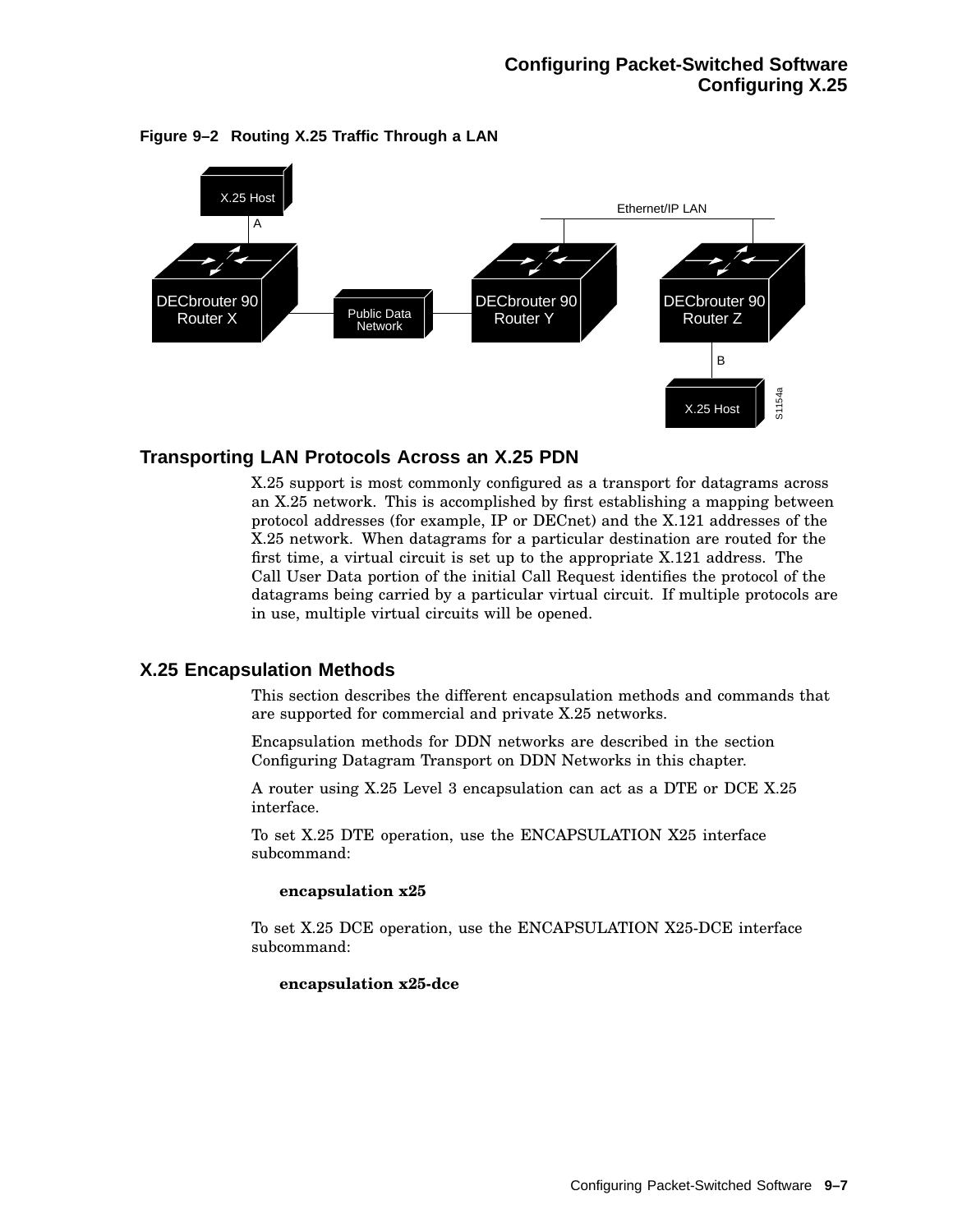### **Address Mapping Issues**

To transport datagrams using X.25 Level 3, the router must map network protocol addresses to X.121 addresses and vice versa. For example, Figure 9–3 illustrates Hosts A and B that want to communicate via Routers X and Y, which have an X.25 link between them.

**Figure 9–3 Communicating via Routers Through an X.25 Network**



To send a packet to Host B, Host A must first send the packet to Router X. From the destination address in the packet and from its routing information, Router X determines that it must send the packet to Router Y over the X.25 network. Router X must then determine the X.121 address for Router Y to open a virtual circuit. Router X uses its network protocol-to-X.121 address map to convert the protocol address of Router Y to the equivalent X.121 address. Router X can now make the call to create a virtual circuit.

Except in the case of IP using DDN X.25 encapsulation, there is no standard method for dynamically determining these mappings. Instead, static mapping tables must be configured into each router.

To display the network protocol-to-X.121 address mapping, use the EXEC command SHOW X25 MAP.

### **Setting Address Mappings**

To specify a network-protocol-to-X.121 address mapping such as Internet-to-X.121 or DECnet-to-X.121, use the X25 MAP interface subcommand:

**x25 map** *protocol-keyword protocol-address X.121-address [options]* **no x25 map** *protocol-keyword protocol-address X.121-address*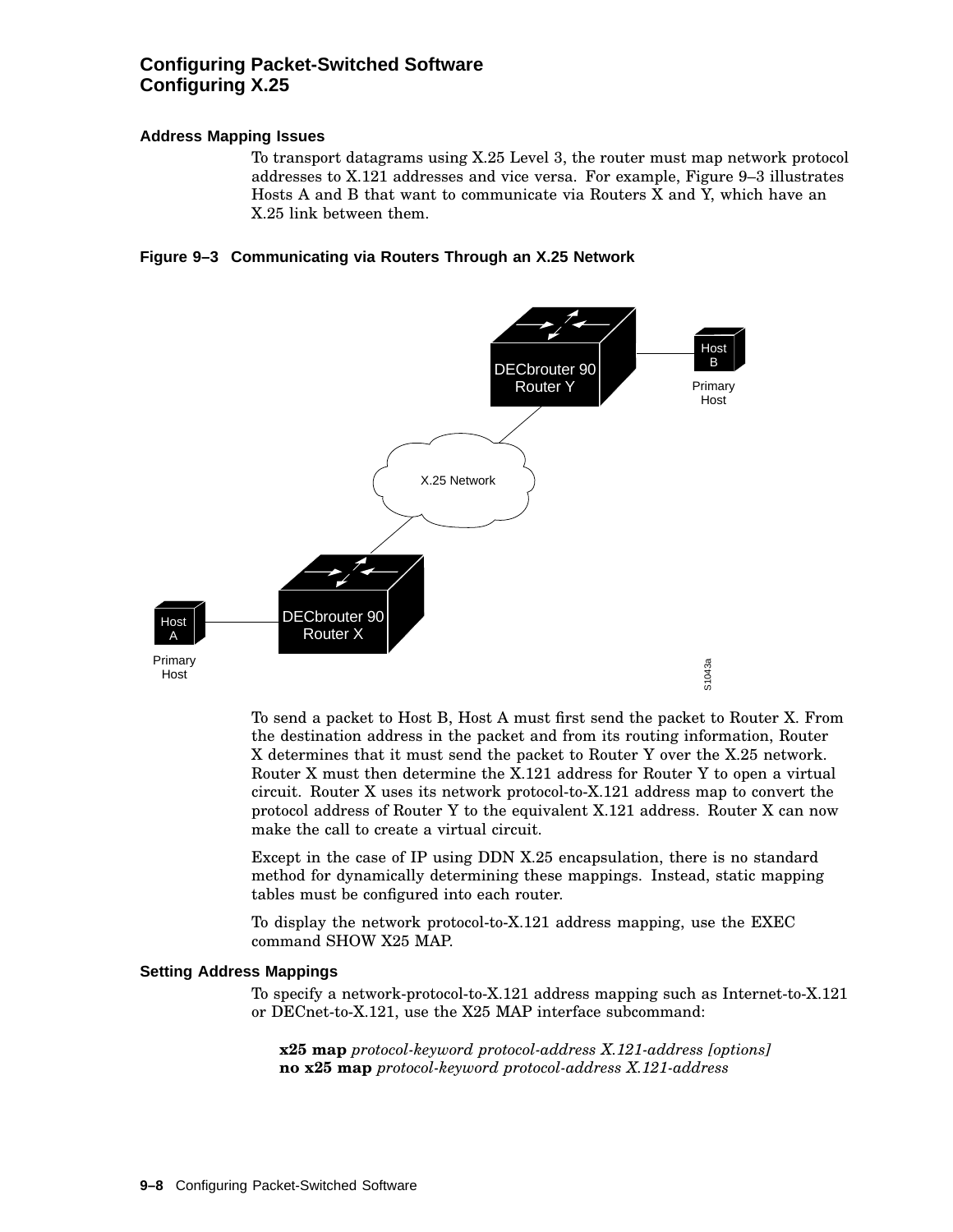**Note**

For bridging over X.25, there is no protocol address; however, the broadcast option is required.

The argument *protocol-keyword* is one of these keywords:

- **ip**—IP
- **decnet**—DECnet
- **chaos**—CHAOSnet
- **xns**—XNS
- **novell**—Novell IPX
- **appletalk**—AppleTalk
- **vines**—VINES
- **apollo**—Apollo Domain
- **pup**—PUP
- **bridge**—Bridging
- **clns**—OSI Connectionless Network Service
- **cmns**—OSI Connection-Mode Network Service
- **compressedtcp**—TCP header compression (This is discussed in more detail in the section X.25 TCP Header Compression in this chapter.)

The *address* arguments specify the network-protocol-to-X.121 mapping.

The *option* arguments add certain features to the mapping specified and can be any of the options that follow.

**Note**

These options cannot be configured with the **x25 map cmns** version of the X25 MAP command.

- **accept-reverse**—Causes the router to accept incoming reverse-charged calls. If this option is not present, the router clears reverse-charged calls.
- **broadcast**—Causes the router to direct any broadcasts sent through this interface to the specified X.121 address. This option is needed when dynamic routing protocols are being used to access the X.25 network, and is required for bridging X.25.
- **cug** *number*—Specifies a Closed User Group number (from 1 to 99) for the mapping in the outgoing call.
- **modulo** *size*—Specifies the window modulo for this map. The argument *size* can be 8 or 128 to permit a maximum window size of 7 or 127, respectively.
- **nuid** *username password*—Specifies that a network ID facility be sent in the outgoing call with the specified user name and password.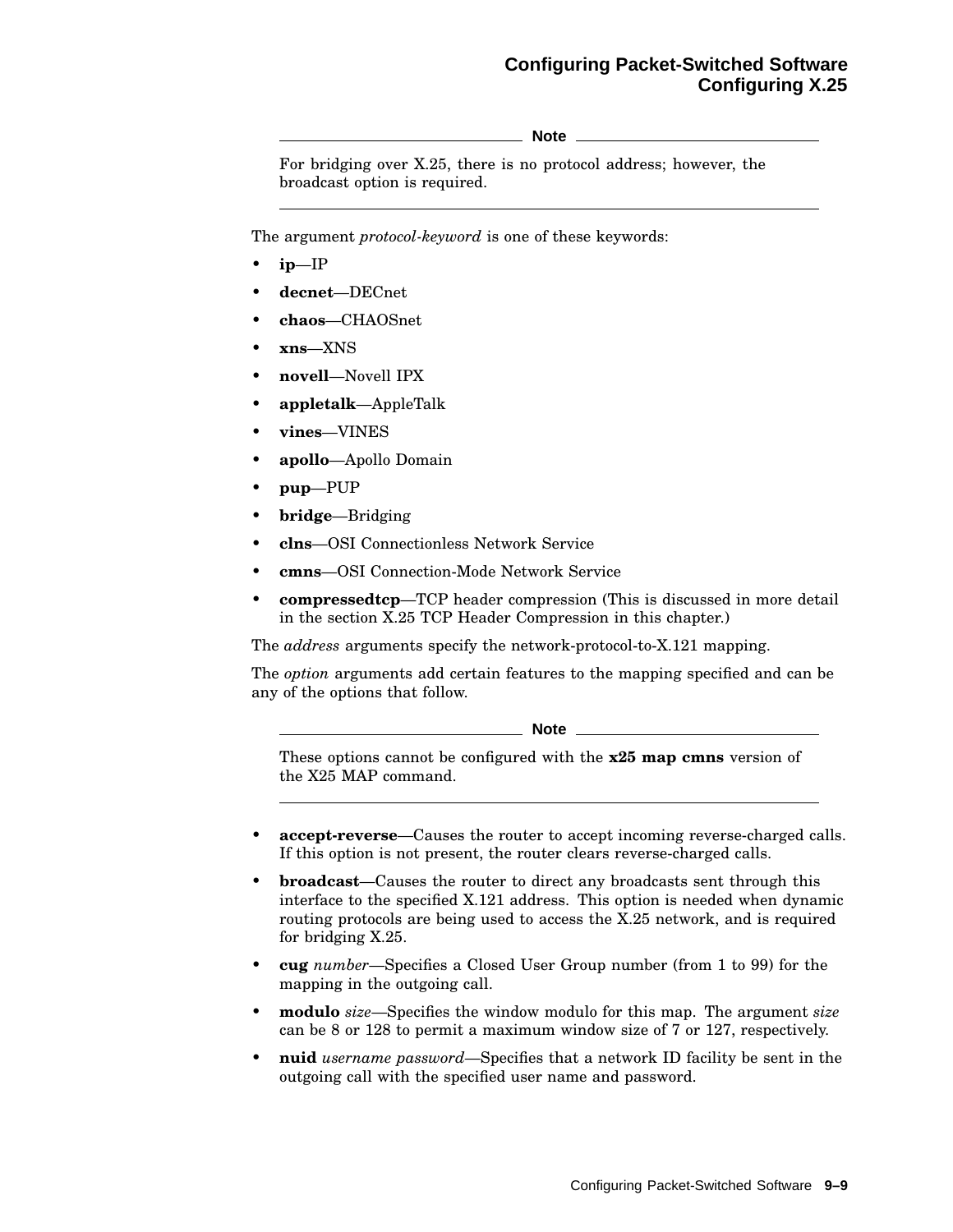- **nvc** *count*—Sets the number of virtual circuits (VCs) for this protocol/host. The default *count* is the **x25 nvc** setting of the interface. A maximum number of eight VCs can be configured for each single protocol/host pair.
- **packetsize** *in-size out-size*—Specifies input packet size (*in-size*) and output packet size (*out-size*) for the mapping in the outgoing call.
- **reverse**—Specifies reverse charging for outgoing calls.
- **rpoa** *name*—Specifies the list of transit recognized private operating agencies (RPOAs) to use in outgoing call request packets for this x25 map entry.
- **throughput** *in out*—Requests the amount of bandwidth through the X.25 network.
- **transit-delay** *number*—Specifies the transit delay value in milliseconds (0 to 65334) for the mapping in of outgoing calls for networks that support transit delay.
- **windowsize** *in-size out-size*—Specifies input window size (*in-size*) and output window size (*out-size*) for the mapping in the outgoing call.

To retract a network protocol-to-X.121 mapping, use the NO X25 MAP interface subcommand with the appropriate network protocol and X.121 address arguments.

#### **Configuring X.25 to Allow Ping Support over Multiple Lines**

For PING commands to work in an X.25 environment (when load sharing over multiple serial lines), you must include entries for all adjacent interface IP addresses in the X25 MAP command for each serial interface. The example configuration that follows illustrates this point.

#### **Example**

For example, consider two routers, Router A and Router B, communicating with each other over two serial lines via an X.25 PDN (see Figure 9–4) or over leased lines. In either case, all serial lines must be configured for the same IP subnet address space. In order to allow for successful PING commands, the configuration might be as in the lists that follow. In any event, a similar configuration is required for the same subnet IP addresses to work across X.25.

#### **Figure 9–4 Parallel Serial Lines to X.25 Network**

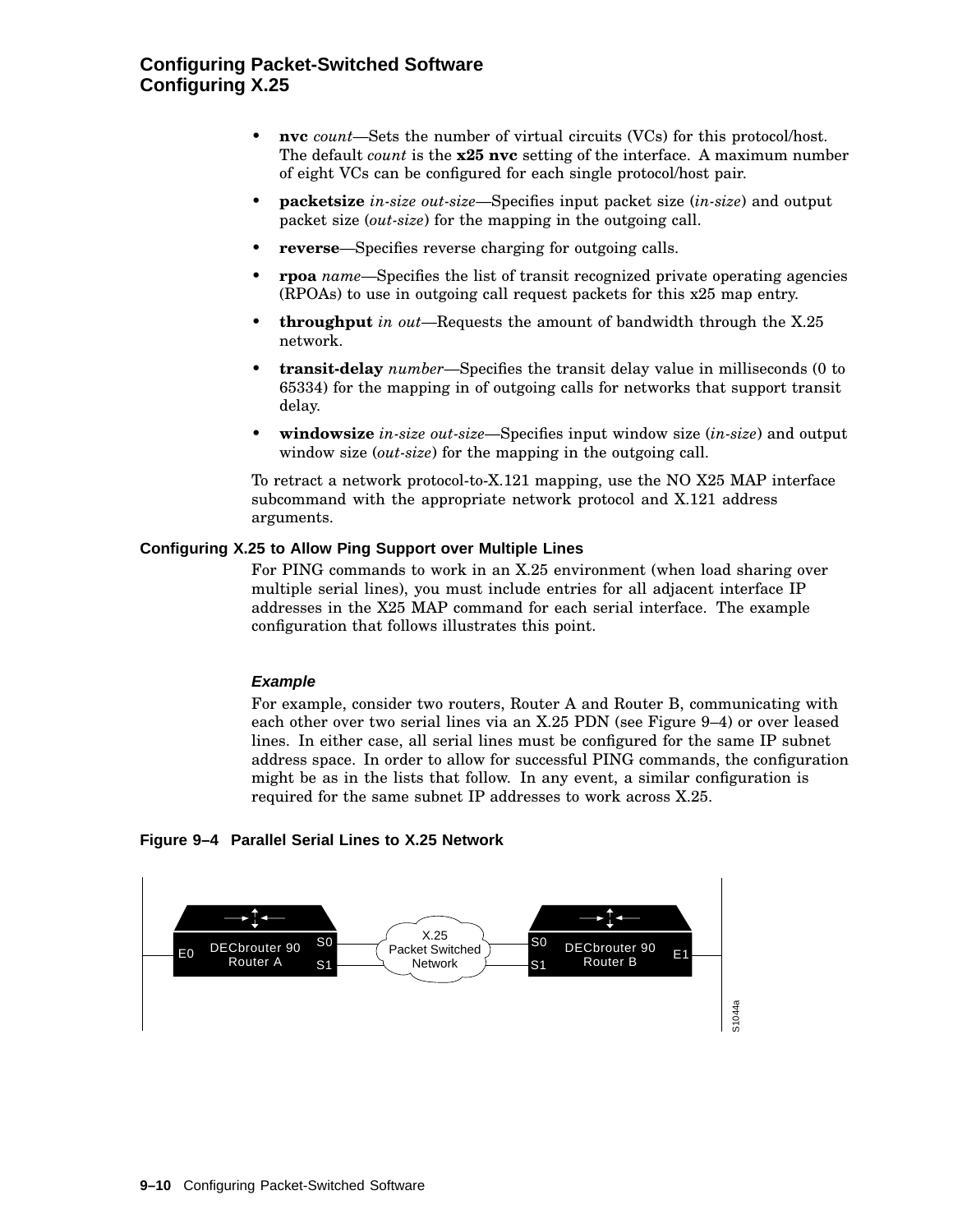**Note**

All four serial ports configured for the two routers in the following configuration example must be assigned to the same IP subnet address space. In this case, the subnet is 131.108.170.0.

```
! Configuration for Router A
! -------------------------
int s 0
ip 131.108.170.1 255.255.255.0
x25 address 11
x25 map ip 131.108.170.3 31370054065
x25 map ip 131.108.170.4 31370054065
int s 1
ip 131.108.170.2 255.255.255.0
x25 address 12
x25 map ip 131.108.170.4 31370054067
x25 map ip 131.108.170.3 31370054067
! Configuration for Router B
! -------------------------
int s 0
ip 131.108.170.3 255.255.255.0
x25 address 13
x25 map ip 131.108.170.1 31370054068
x25 map ip 131.108.170.2 31370054068
int s 1
ip 131.108.170.4 255.255.255.0
x25 address 14
x25 map ip 131.108.170.2 31370054069
x25 map ip 131.108.170.1 31370054069
```
### **Setting Encapsulation Permanent Virtual Circuits**

Permanent virtual circuits (PVCs) are the X.25 equivalent of leased lines; they are never disconnected. To establish a PVC, use the X25 PVC interface subcommand:

**x25 pvc** *circuit protocol-keyword protocol-address [option]* **no x25 pvc** *circuit protocol-keyword protocol-address*

The argument *circuit* is a virtual-circuit channel number and must be less than the virtual circuits assigned to the switched virtual circuits (SVCs). The argument protocol-keyword can be one of these keywords:

- **ip**—IP
- **decnet**—DECnet
- **chaos**—CHAOSnet
- **xns**—XNS
- **novell**—Novell IPX
- **appletalk**—AppleTalk
- **vines**—VINES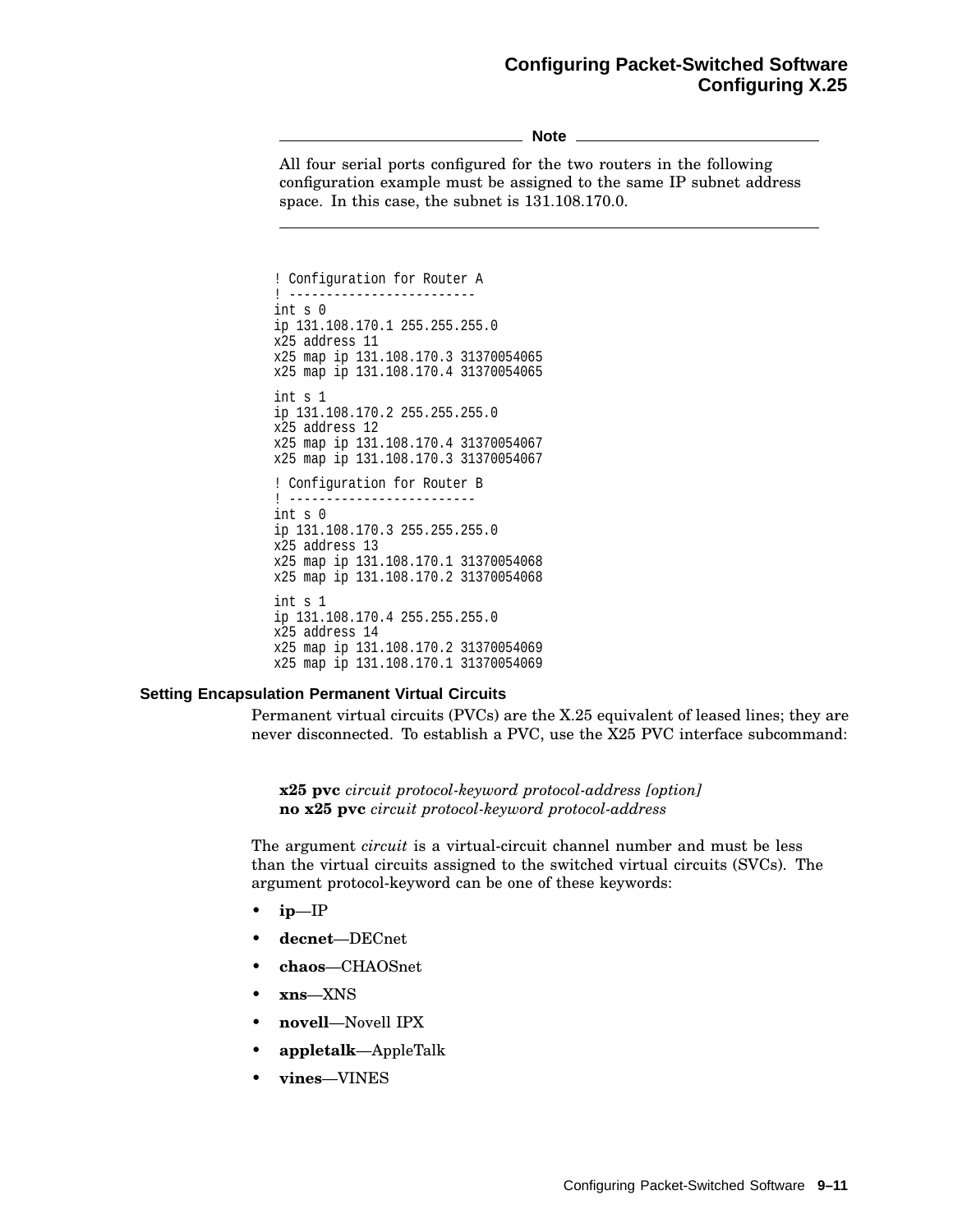- **apollo**—Apollo Domain
- **pup**—PUP
- **bridge**—Bridging

The argument *protocol-address* is that of the host at the other end of the PVC.

The optional argument *option* is used to specify the PVC's flow control parameters if they differ from the interface defaults. The option arguments add certain features to the mapping specified and can be any of the options that follow.

- **broadcast**—Causes the router to direct any broadcasts sent through this interface to the specified X.121 address. This option is needed when dynamic routing protocols are being used to access the X.25 network, and is required for bridging X.25.
- **modulo** *size*—Specifies the window modulo for this map. The argument *size* can be 8 or 128 to permit a maximum window size of 7 or 127, respectively.
- **packetsize** *in-size out-size*—Specifies input packet size (*in-size*) and output packet size (*out-size*) for the mapping in the outgoing call.
- **windowsize** *in-size out-size*—Specifies input window size (*in-size*) and output window size (*out-size*) for the mapping in the outgoing call.

PVCs are not supported for ISO CMNS. Switched virtual circuits (SVCs) are sufficient for CMNS connections over X.25.

```
Note
```
You must specify the required network protocol-to-X.121 address mapping with an X25 MAP subcommand before you can set up a PVC. See the Setting Address Mappings section earlier in this chapter for a description of that command.

To delete a PVC, use the NO X25 PVC interface subcommand with the appropriate channel number, protocol keyword, and protocol address.

#### **Note**

When configuring X.25 to use a PVC, you must ensure that no traffic is sent toward a remote terminal server between the time the X25 MAP command is issued and the time that the X25 PVC command is issued. Otherwise, the local system will create a switched virtual circuit (SVC), and then the X25 PVC command will not be allowed.

Map entries with the **broadcast** attribute are particularly likely to get traffic, due to routing protocol traffic. The simplest way to ensure that traffic is not sent while configuring an interface to use a PVC is to shut down the interface while configuring it for PVC support.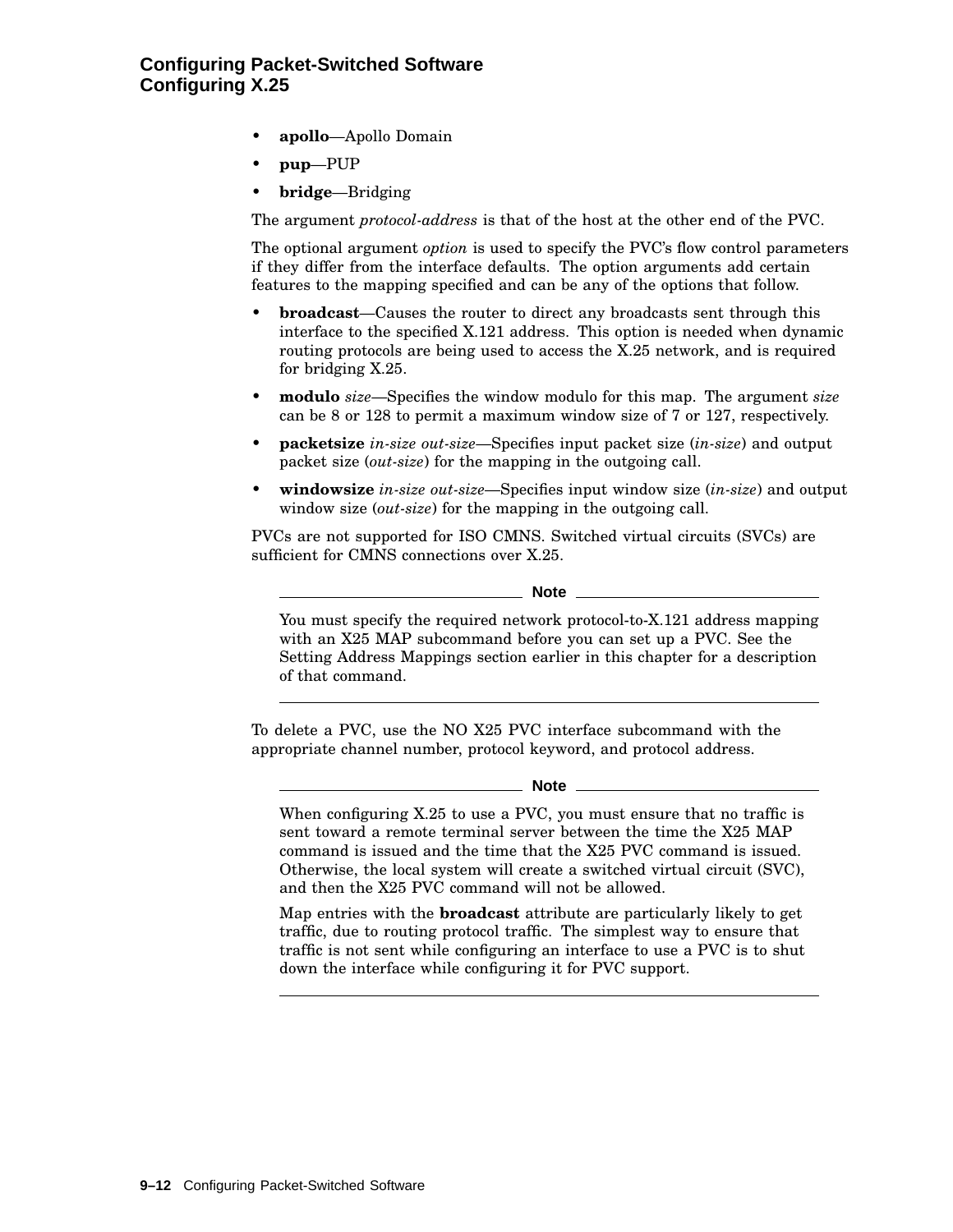### **Example**

This example, illustrated in Figure 9–5, demonstrates how to use the PVC to exchange IP traffic between Router X and Router Y. In this example, the PDN has established a PVC through its network connecting PVC number 3 of access point A to PVC number 4 of access point B. On Router X a connection is established between Router X and Router Y's IP address, 131.108.1.4. On Router Y a connection is established between Router Y and Router X's IP address, 131.108.1.3.

Router X> **x25 map ip 131.108.1.3 0 interface serial 2 x25 pvc 3 ip 131.108.1.3** Router Y> **x25 map ip 131.108.1.4 0 interface serial 3 x25 pvc 4 ip 131.108.1.4**

### **Figure 9–5 Establishing a PVC through an X.25 Network**



#### **Protocol-to-Virtual Circuit Mapping**

The call request packet that sets up a virtual circuit contains a field called call user data (CUD). Typically, the software uses the first byte of CUD to distinguish which high-level protocol will be carried by a particular virtual circuit.

Table 9–2 lists the hexadecimal values of the initial byte of CUD and its corresponding network level protocol. The use of 0x81 for ISO 8473 (CLNS) is an ISO standard. The use of 0xCC for Department of Defense IP is defined by RFC 877. The use of C0 00 80 C4 is defined by Banyan. The other values are meaningful only to this software. All the values are padded with three bytes of 0x00, except for VINES, the BFE X.25 encapsulation, and CLNS, all of which follow ISO 8473 requirements.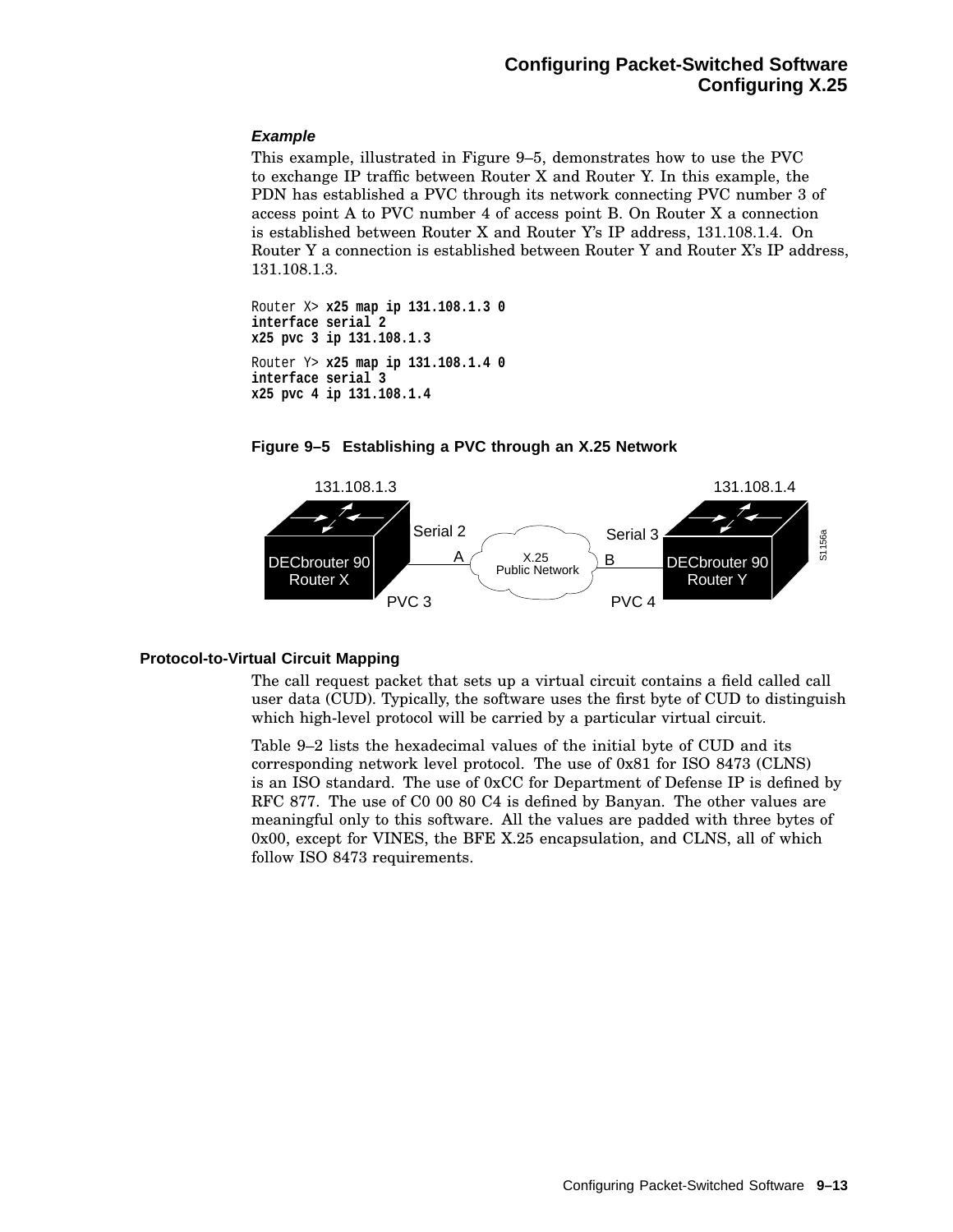| Protocol             | <b>Initial CUD Byte</b> |
|----------------------|-------------------------|
| ISO CLNS             | 0x81                    |
| DOD IP               | $0 \times CC$           |
| <b>PUP</b>           | 0xCE                    |
| Chaosnet             | 0xCF                    |
| <b>DECnet</b>        | 0xD0                    |
| <b>XNS</b>           | 0xD1                    |
| AppleTalk            | 0xD2                    |
| Novell               | 0xD3                    |
| Apollo Domain        | 0xD4                    |
| <b>VINES</b>         | $0xC0$ $0x00$ $0x80xC4$ |
| <b>Bridges</b>       | 0xD5                    |
| Call User Data (CUD) | 0xd8                    |
|                      |                         |

|  | Table 9-2 Protocols and Initial Byte of Call User Data |  |  |  |  |  |
|--|--------------------------------------------------------|--|--|--|--|--|
|--|--------------------------------------------------------|--|--|--|--|--|

To set the default protocol, use the X25 DEFAULT command. The full syntax follows:

### **x25 default** *protocol* **no x25 default** *protocol*

The X25 DEFAULT command specifies the protocol assumed by the router to interpret calls with unknown CUD. The argument *protocol* sets the default protocol and is either IP or PAD. Use this subcommand to change the action taken when an incoming call is received without identifying CUD. Normally, the call is cleared. When you use this subcommand, the incoming call is assumed to contain the specified default protocol.

The NO X25 DEFAULT subcommand removes the protocol specified.

### **Displaying Address Mappings**

To display the network-protocol-to-X.121 address mappings, enter this command at the EXEC prompt:

#### **show x25 map**

The following is a sample output. It is followed by Table 9–3, which describes the fields in the output. The output includes a configuration that uses TCP header compression over X.25.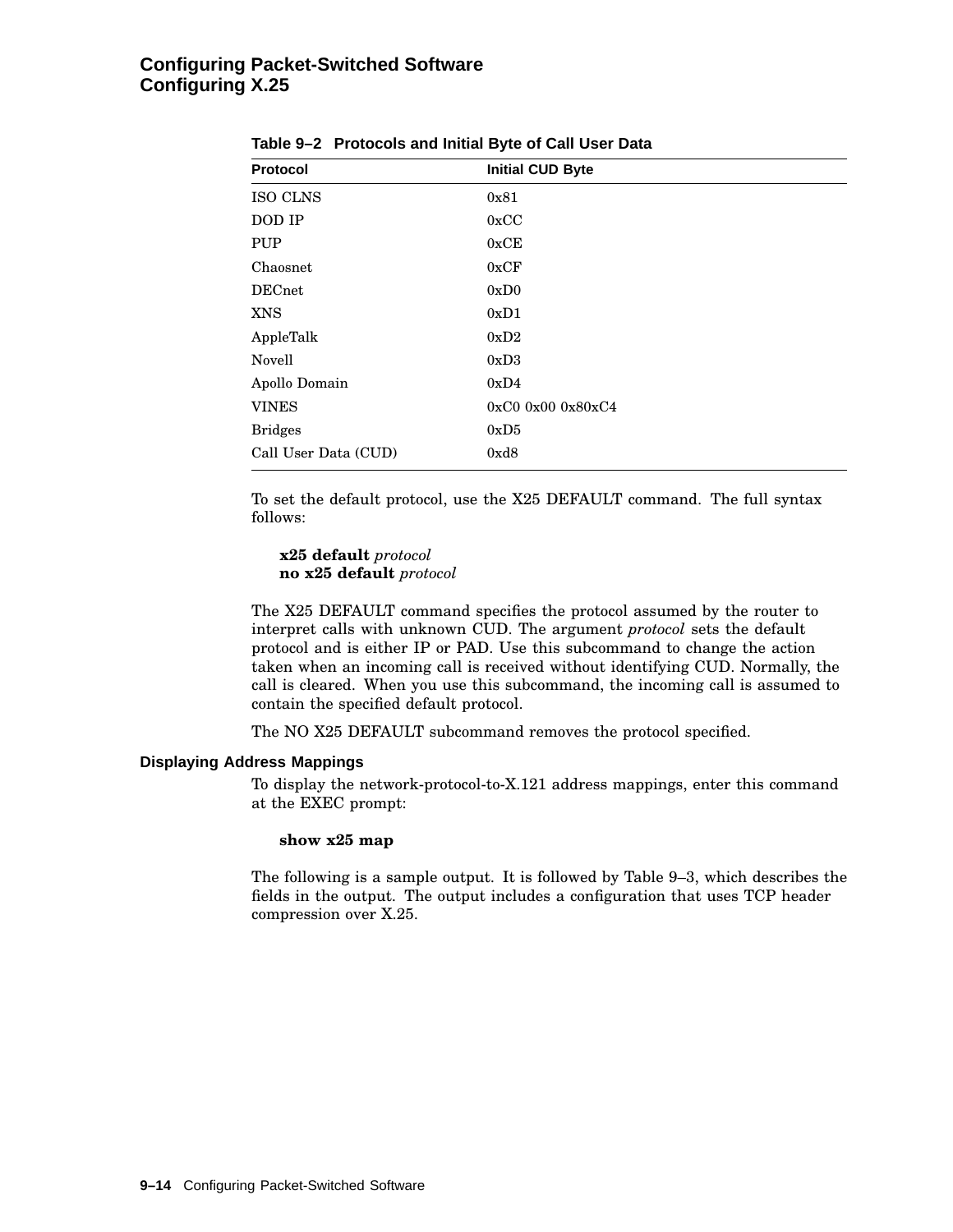```
Serial0: novell 10.0.0c00.7b22 000000220200 PERMANENT, 1 LCN: 4*
Serial0: IP 10.1.0.1 000000010100 CONSTRUCTED
Serial1: appletalk 128.1 000000010000 PERMANENT
Serial1: decnet 28.1 000000020000 PERMANENT BROADCAST
Serial1: ip 128.1.0.3 000000030000 PERMANENT, 2 LCN: 1023*, 1024
Serial1: COMPRESSEDTCP 128.1.0.4 000000111111 PERMANENT
 Compression statistics
  Interface Serial1:
   Rcvd: 4060 total, 2891 compressed, 0 errors
            0 dropped, 1 buffer copies, 0 buffer failures
   Sent: 4284 total, 3224 compressed,
            105295 bytes saved, 661973 bytes sent
             1.15 efficiency improvement factor
   Connect: 16 slots, 1543 long searches, 2 misses, 99% hit ratio
            Five minute miss rate 0 misses/sec, 0 max misses/sec
Serial1: IP 128.1.0.4 000000111111 PERMANENT
```
**Note**

Instead of being interface-specific, statistics for TCP header compression over X.25 are specific to each compressed TCP map entry. This is in contrast to the output for the command SHOW IP TCP HEADER-COMPRESSION, which is described in the *DECbrouter 90 Configuration and Reference, Volume 2*.

| Field                | <b>Description</b>                                                                                                                                                                                                                                                                                                                    |
|----------------------|---------------------------------------------------------------------------------------------------------------------------------------------------------------------------------------------------------------------------------------------------------------------------------------------------------------------------------------|
| Interface name       | Example of interface name.                                                                                                                                                                                                                                                                                                            |
| Protocol type        | Protocol type.                                                                                                                                                                                                                                                                                                                        |
| Protocol address     | First address: Source protocol address. Second<br>address: X.121 address mapping.                                                                                                                                                                                                                                                     |
| Address mapping type | Address-mapping type examples:<br>PERMANENT: entered with x25 map interface<br>subcommand.<br><b>INTERFACE:</b> indicates address of a router network<br>interface.<br>CONSTRUCTED: derived using the DDN address<br>conversion scheme.<br>BROADCAST: appears on the output line if broadcasts<br>are enabled for an address mapping. |
| LCN                  | Logical circuit numbers. If the LCN is greater than<br>zero, a list of the LCNs for the protocol/X.121 address<br>is displayed. An asterisk marks the current LCN.                                                                                                                                                                    |
| Revd:                |                                                                                                                                                                                                                                                                                                                                       |
| Total                | Total number of TCP packets received.                                                                                                                                                                                                                                                                                                 |
| Compressed           | Total number of TCP packets compressed.                                                                                                                                                                                                                                                                                               |
| <b>Errors</b>        | Unknown packets.                                                                                                                                                                                                                                                                                                                      |
| Dropped              | Number of packets dropped due to invalid<br>compression.                                                                                                                                                                                                                                                                              |
|                      | (continued on next page)                                                                                                                                                                                                                                                                                                              |

**Table 9–3 Show X25 Map Field Descriptions**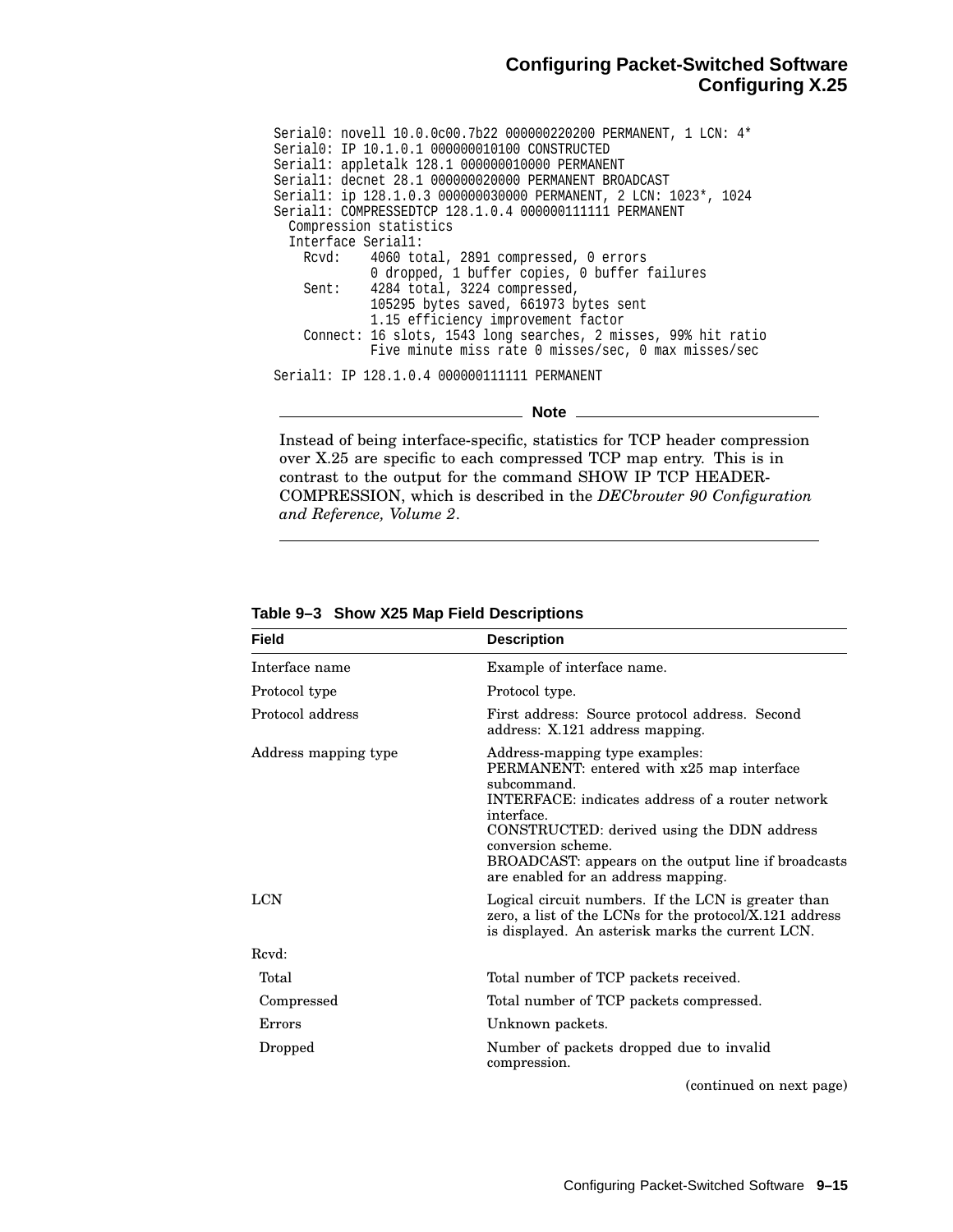| Field                         | <b>Description</b>                                                                                                                                                                  |  |  |
|-------------------------------|-------------------------------------------------------------------------------------------------------------------------------------------------------------------------------------|--|--|
| Buffer copies                 | Number of packets that had to be copied into bigger<br>buffers for decompression.                                                                                                   |  |  |
| Buffer failures               | Number of packets dropped due to a lack of buffers.                                                                                                                                 |  |  |
| Sent:                         |                                                                                                                                                                                     |  |  |
| Total                         | Total number of TCP packets sent.                                                                                                                                                   |  |  |
| Compressed                    | Total number of TCP packets compressed.                                                                                                                                             |  |  |
| Bytes saved                   | Number of bytes reduced.                                                                                                                                                            |  |  |
| Bytes sent                    | Number of bytes sent.                                                                                                                                                               |  |  |
| Efficiency improvement factor | Improvement in line efficiency because of TCP header<br>compression.                                                                                                                |  |  |
| Connect:                      |                                                                                                                                                                                     |  |  |
| Number of slots               | Size of the cache.                                                                                                                                                                  |  |  |
| Long searches                 | The number of times the software had to look to find a<br>match.                                                                                                                    |  |  |
| <b>Misses</b>                 | The number of times a match could not be made. If<br>your output shows a large miss rate, then the number<br>of allowable simultaneous compression connections<br>may be too small. |  |  |
| Hit ratio                     | Percentage of times the software found a match and<br>was able to compress the header.                                                                                              |  |  |
| Five minute miss rate         | Calculates the miss rate over the previous five minutes<br>for a longer-term (and more accurate) look at miss rate<br>trends.                                                       |  |  |

**Table 9–3 (Cont.) Show X25 Map Field Descriptions**

### **Example X.25 Configuration**

The following example shows the complete configuration for a serial interface connected to a commercial X.25 PDN for routing the IP. The IP subnetwork address 131.108.9.0 has been assigned for the X.25 network.

#### \_ Note \_

When routing IP over X.25, the X.25 network must be treated as a single IP network or subnetwork. Map entries for routers with addresses on subnetworks other than the one on which the interface's IP address is stored are ignored by the routing software. Additionally, all routers using the subnet number should have map entries for all others. There are also issues with the broadcast flag, which apply both to IP and to other protocols with dynamic routing.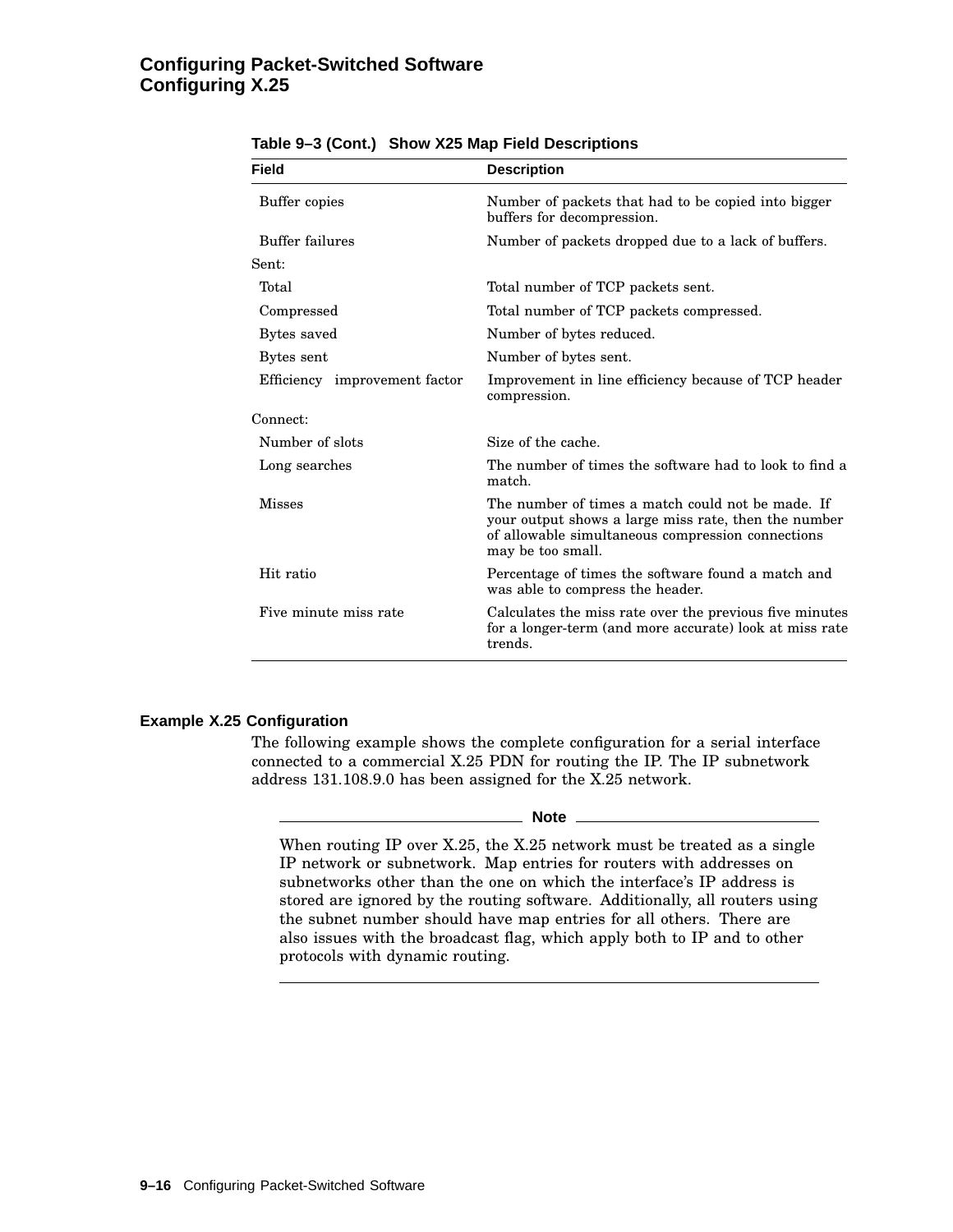```
interface serial 1
ip address 131.108.9.1 255.255.255.0
!
encapsulation X25
!
! The "bandwidth" command is not part of the X.25
! configuration; it's especially important to understand that it doesn't
! have any connection with the X.25 entity of the same name.
!"bandwidth" commands are used by IP routing processes (currently only IGRP),
! to determine which lines are the best choices for traffic.
! Since the default is 1544, and X.25 service at that rate isn't generally
! available, most X.25 interfaces that are being used with IGRP in a
! real environment will have "bandwidth" settings.
!
! This is a 9.6 Kbaud line:
!
bandwidth 10
!
! These Level 3 parameters are defaults; they need to
! match the PDN defaults. They are negotiable on a per-call basis:
!
x25 win 7
x25 wout 7
x25 ips 512
x25 ops 512
!
! You must specify an X.121 address to be assigned to the X.25 interface by
! the PDN.
!
x25 address 31370054065
!
! The following Level 3 parameters have been set to match the network.
! You generally need to change some Level 3 parameters, most often
! those listed below. You may not need to change any Level 2
! parameters, however.
!
x25 htc 32
x25 idle 5
x25 nvc 2
!
! The following commands configure the X.25 map. If you want to exchange
! routing updates with any of the routers, they would need "broadcast" flags.
! If the X.25 network is the only path to them, static routes are
! generally used to save on packet charges. If there is a redundant path,
! it might be desirable to run a dynamic routing protocol.
!
x25 map IP 131.108.9.3 31370019134 ACCEPT-REVERSE
! (ACCEPT-REVERSE allows collect calls)
x25 map IP 131.108.9.1 31370054065
x25 map IP 131.108.9.2 31370053087
!
! If the PDN cannot handle fast back-to-back packets,use the
!"transmitter-delay" command to slow down the interface:
!
transmitter-delay 50
```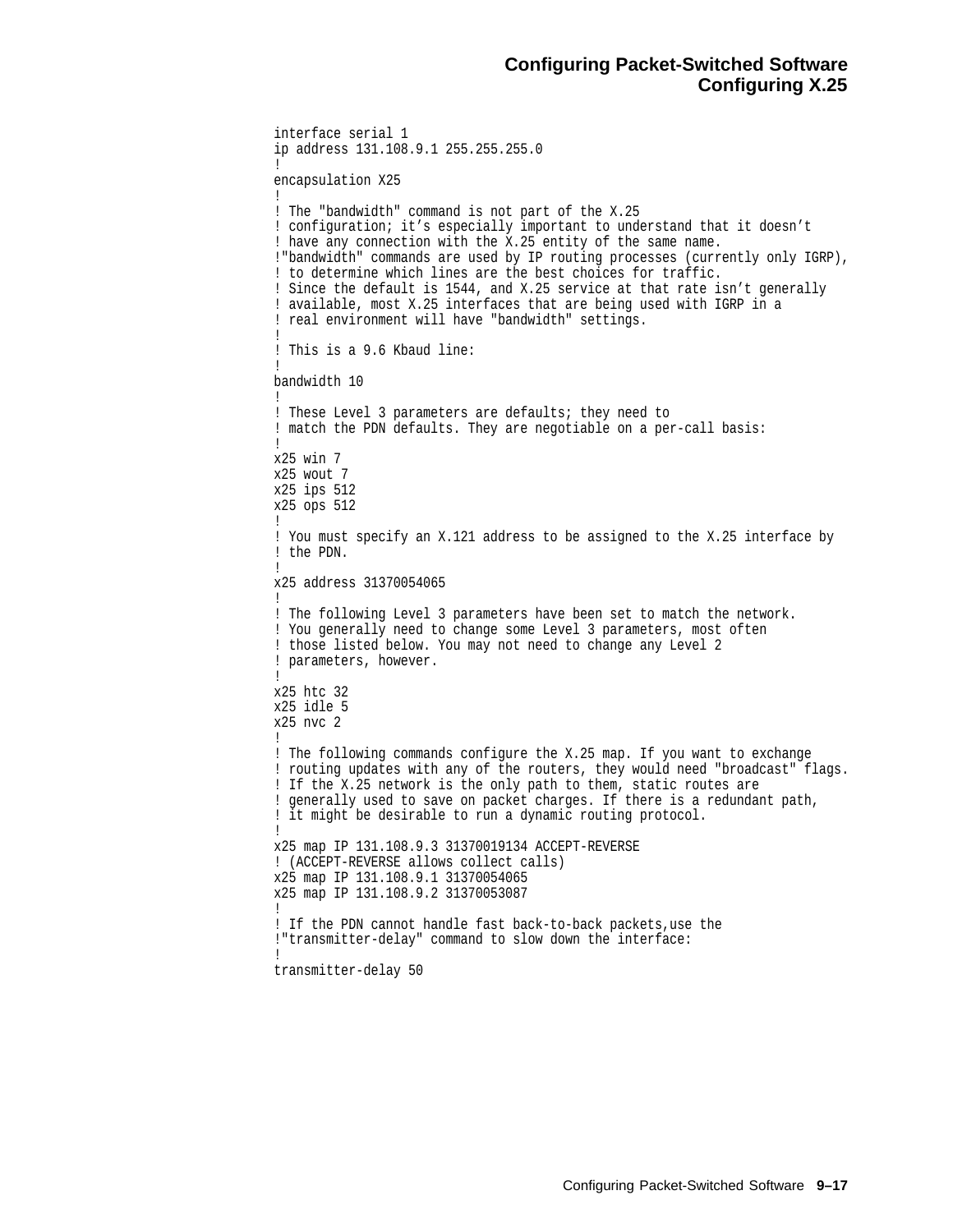### **Routing X.25 Traffic through a LAN**

In addition to transporting datagrams, the X.25 software implementation allows virtual circuits to be forwarded from one X.25 interface to another and from one router to another. The forwarding behavior can be controlled with switching and tunneling commands, based on a locally built table.

Higher-level protocols can share an X.25 encapsulated serial interface with the X.25 switching support. Switching or forwarding X.25 virtual circuits can be done two ways:

- Incoming calls received from a local serial interface running X.25 can be forwarded to another local serial interface running X.25. This is known as *local X.25 switching*, because the router handles the complete path. It does not matter whether the interfaces are configured as DTE or DCE, because software will take the appropriate actions.
- An incoming call also can be forwarded to another router over a LAN using the TCP/IP protocols. Upon receipt of an incoming call, a TCP stream connection is established to the router that is acting as the switch for the destination. All X.25 packets are sent and received over this reliable data stream. Flow control is maintained from local interface to remote interface. This is known as *remote X.25 switching*, or tunneling. It does not matter whether the interfaces are configured as DTE or DCE, because software will take the appropriate actions.

Running X.25 over TCP/IP provides a number of benefits. The IP datagram containing the X.25 packet can be switched by other routers using their highspeed switching abilities. X.25 connections can be sent over networks running only the TCP/IP protocols. The TCP/IP protocol suite runs over many different networking technologies, including Ethernet and T1 serial. Thus X.25 data can be forwarded over these media to another router, where it can be output to an X.25 interface.

When the connection is made locally the switching command is used, and when the connection is across a LAN the tunneling command is used. The basic switching (or tunneling) function is the same for both types of connections, but different software commands are required for the two types of connections.

The X.25 switching subsystem supports the following facilities and parameters:

- The D-bit ignored but passed through transparently
- Variable-length interrupt data
- Flow control parameter negotiation
	- Window size up to 7
	- Packet size up to 1024
- The basic closed user group selection
- Throughput class negotiation
- Reverse charging and fast select
- Stripped local facilities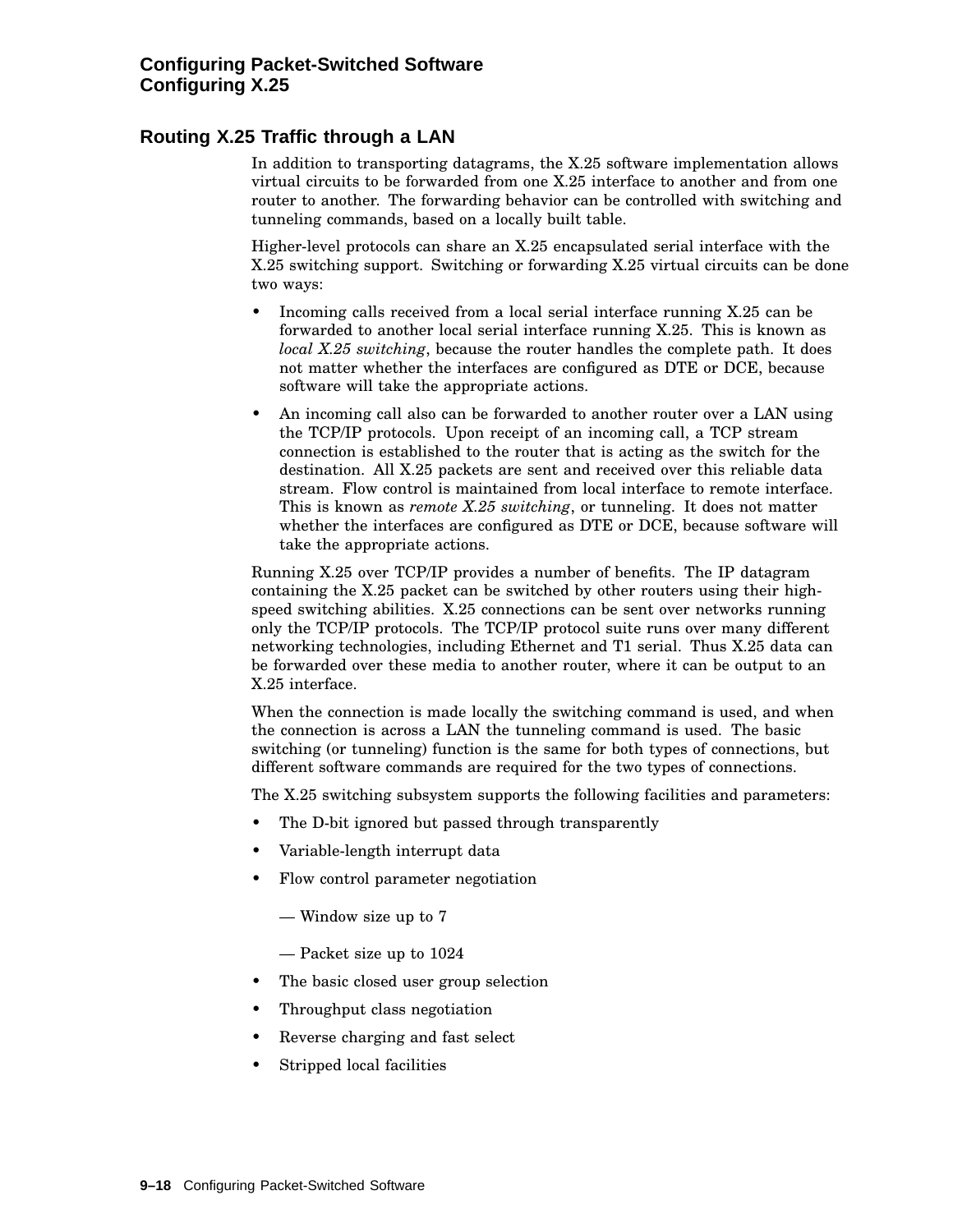#### **Enabling X.25 Switching**

The X25 ROUTING command enables local switching or tunneling (used for remote switching), allowing you to route X.25 traffic through a LAN. To enable X.25 switching or tunneling, use the following global command:

**x25 routing no x25 routing**

X.25 calls will not be forwarded until this command is issued. The command NO X25 ROUTING disables the forwarding of X.25 calls.

#### **Constructing the X.25 Routing Table**

The X.25 routing table is consulted when an incoming call is received that should be forwarded. The called (destination) X.121 address and CUD fields of the X.25 packet are used to determine the route.

An entry in the X.25 routing table is set up or removed with the x25 route global configuration commands. The full syntax and variations of these commands follows:

**x25 route** *[# position] x121-pattern* [**cud** *pattern*] **interface** *interface-name* **no x25 route** *[# position] x121-pattern* [**cud** *pattern*] **interface** *interfacename*

**x25 route** *[# position] x121-pattern* [**cud** *pattern*] **ip** *ip-address* **no x25 route** *[# position] x121-pattern* [**cud** *pattern*] **ip** *ip-address*

**x25 route** *[# position] x121-pattern* [**cud** *pattern*] **alias** *interface-name* **no x25 route** *[# position] x121-pattern* [**cud** *pattern*] **alias** *interface-name*

The order in which X.25 routing table entries are specified is significant; the list is scanned linearly for the first match. The optional argument *# position* (# followed by an integer) can be used to designate after which existing entry to insert or delete the new entry. If no positional parameter is given, the entry is appended to the end of the routing table.

The argument *x121-pattern* can be either an actual x.121 destination address or a regular expression representing a group of X.121 addresses.

The argument *pattern* is a regular expression that must match the called address and is required. Optional CUD corresponding to that X.121 address can be specified as a printable ASCII string. Both the X.121 address and Call User Data can be written using UNIX-style regular expressions. The Call User Data field specifies the data after the protocol identification field, which is four bytes. Use the SHOW X25 ROUTE command to display the X.25 routing table.

The **alias** keyword permits a way for other X.121 addresses to be treated as local. An alias accepts calls for the router.

Enter the NO X25 ROUTE command with the appropriate arguments and keywords to remove the entry from the table.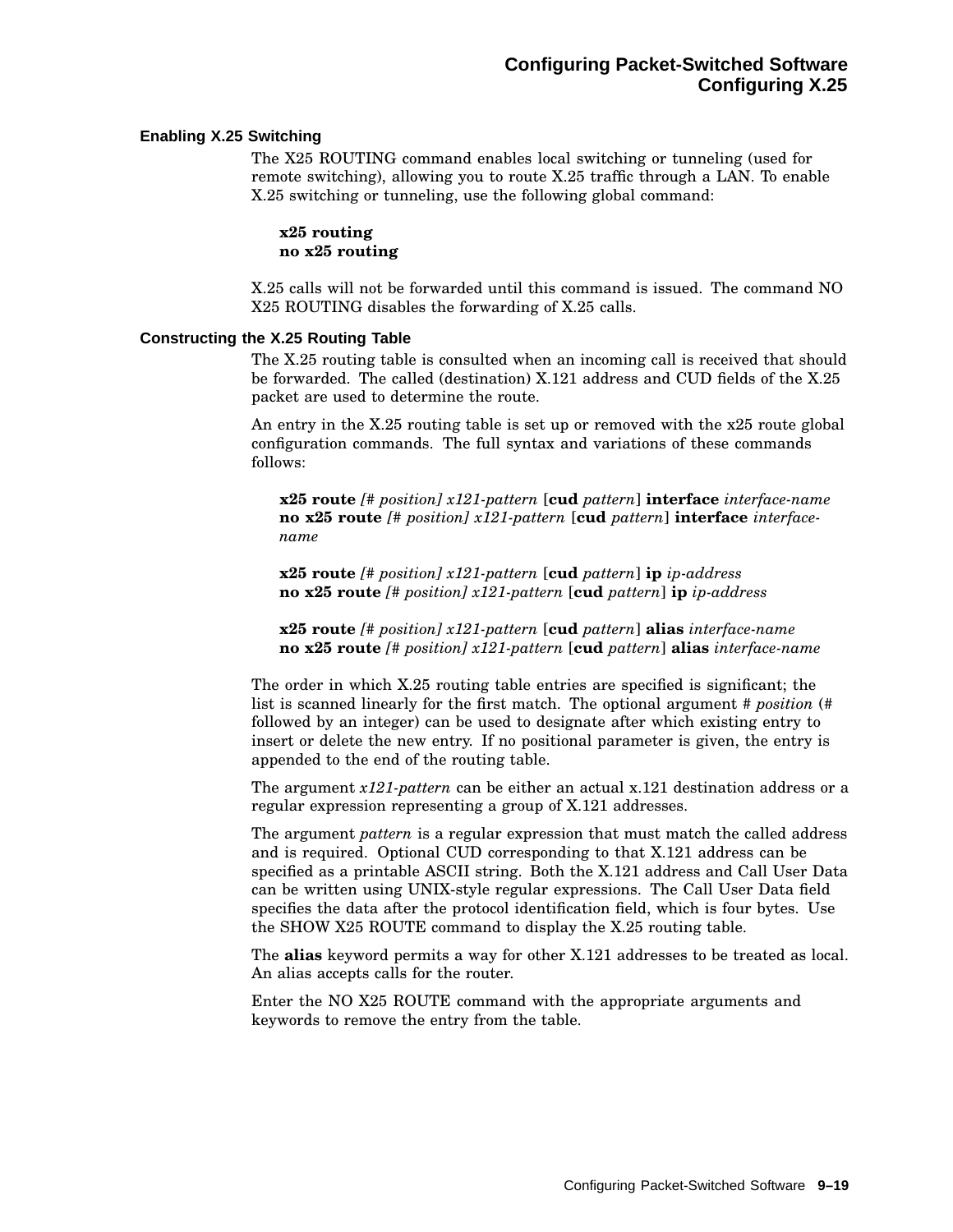### **Translating X.25 Called Addresses**

When interconnecting two separate X.25 networks, it is sometimes necessary to provide for address translation. Your X.25 switch supports translation of X.25 called and calling addresses using the **substitute-dest** or **substitute-source** keyword with the X25 ROUTE configuration subcommand. Addresses can be rewritten using regular expression replacement.

The **substitute-source** keyword allows substitution of the calling address. For backwards compatibility, the **substitute** keyword will be accepted as **substitutedest** and written to nonvolatile memory in the new format. When used with the X25 USE-SOURCE-ADDRESS command, this option allows the calling address to be modified.

**x25 route** *[# position] x121-pattern* [**substitute-source** *rewrite-pattern*] [**substitute-dest** *rewrite-pattern*] [**cud** *pattern*] **interface** *destinationinterface*

For typographical reasons, this command is shown on two lines. When using the optional keywords in this variation of the X25 ROUTE subcommand, the **substitute-source** keyword must precede the **substitute-dest** keyword, and both must precede the **cud** keyword. The entire command must be on one line.

The argument *x121-pattern* can be either an actual x.121 destination address or a regular expression representing a group of X.121 addresses.

The argument *rewrite-pattern* will replace the called or calling X.121 address in routed X.25 packets, as appropriate. The backslash  $(\cdot)$  character is treated specially in the argument *rewrite-pattern*; it indicates that the digit immediately following it selects a portion of the original called address to be inserted in the new called address. The characters  $\setminus 0$  are replaced with the entire original address. The characters  $\setminus 1$  through  $\setminus 9$  are replaced with the strings that matched the first through ninth parenthesized parts of X121-*pattern*. See Table 9–4 and Table 9–5 for a summary of pattern and character matching. A more complete description of the pattern-matching characters can be found in the *DECbrouter 90 Configuration and Reference, Volume 3*, Appendix D.

**Table 9–4 Pattern Matching**

| <b>Pattern</b> | <b>Matching</b>                                                                        |
|----------------|----------------------------------------------------------------------------------------|
| $\setminus 0$  | Replaces entire original address                                                       |
| $\setminus$ 19 | Replaces strings that match first through ninth parenthesized part of X.121<br>address |
| *              | Matches 0 or more sequences of the regular expressions                                 |
|                | Matches 1 or more sequences of the regular expressions                                 |
| ?              | Matches the regular expression of the null string                                      |
|                |                                                                                        |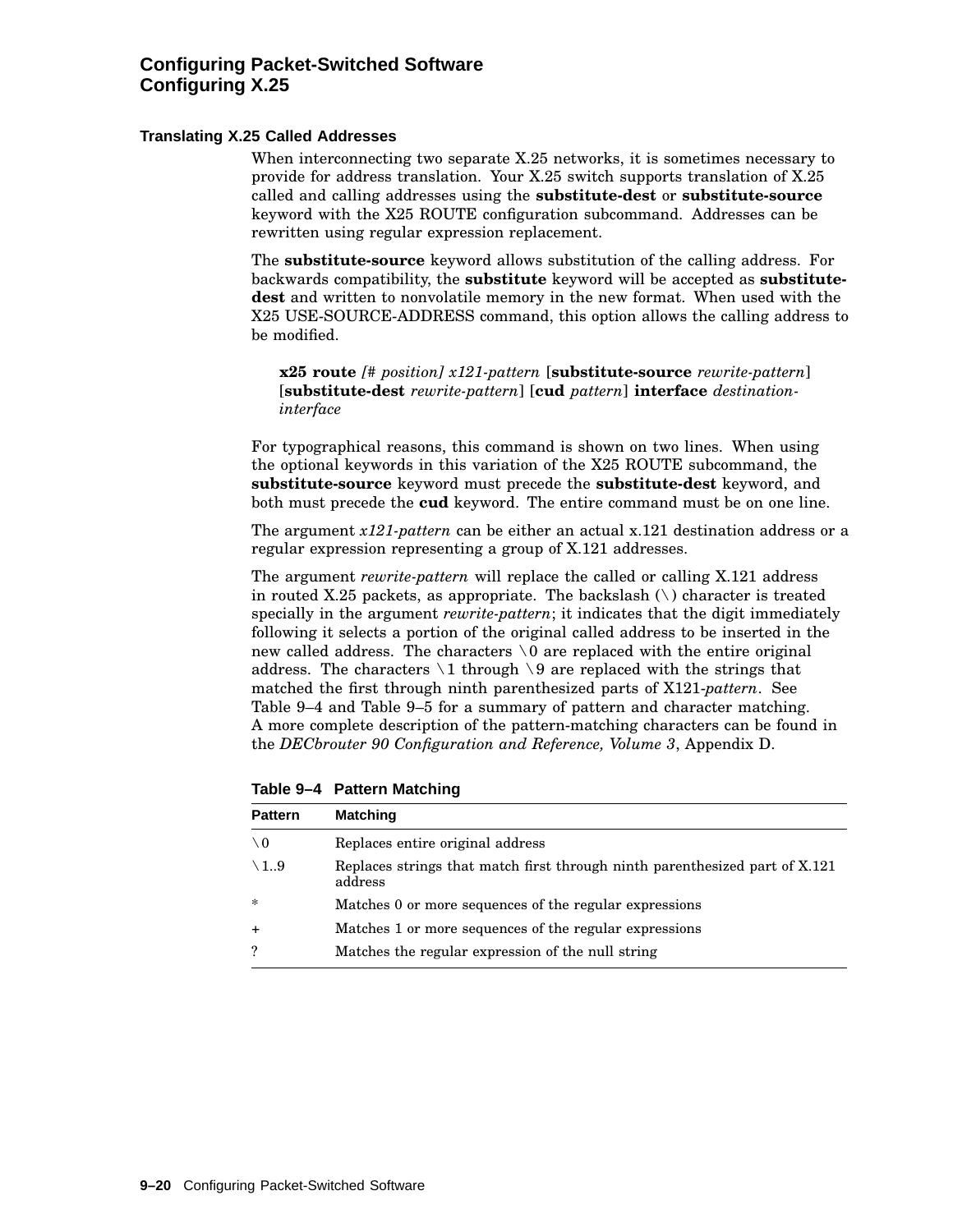| <b>Character</b>  | <b>Matching</b>                                              |  |
|-------------------|--------------------------------------------------------------|--|
| $\lambda$         | Matches the null string at the beginning of the input string |  |
| \$                | Matches the null string at the end of the input string       |  |
| $\backslash$ char | Matches <i>char</i>                                          |  |
|                   | Matches any single character                                 |  |

**Table 9–5 Character Matching**

### **Example**

This example indicates that X.25 calls to addresses whose first four data network identification code (DNIC) digits are 1111 should be routed through interface serial 3, but that the DNIC field in the addresses presented to the equipment connected to that interface should be changed to 2222. The  $\setminus$ 1 characters in the rewrite pattern indicate the portion of the original address matched by the characters. The asterisk should be inserted in the rewritten address.

x25 route ^1111(.\*) substitute-dest 2222\1 interface serial 3

Figure 9–6 shows a more contrived example intended to illustrate the power of the rewriting scheme.

### **Figure 9–6 X.121 Address Translation Scheme**



This sample would cause all X.25 calls with 14-digit called addresses to be routed through interface serial 0. The incoming DNIC field would be moved to the end of the address. The fifth, sixth, ninth, and tenth digits would be deleted, and the thirteenth and fourteenth would be moved before the eleventh and twelfth.

### **Configuring Switched PVCs**

You can configure X.25 permanent virtual circuits (PVCs) in the X.25 switching software. This means that DTEs that require permanent circuits can be connected to the router acting as an X.25 switch and have a properly functioning connection. X.25 RESETs will be sent to indicate when the circuit comes up or goes down. Use the X25 PVC interface subcommand to configure a PVC for a given interface. The syntax of this command follows.

**x25 pvc** *pvc-number1* **interface** *interface-name pvc pvc-number2 [option]*

The argument *pvc-number1* is the PVC number that will be used on the local interface (as defined by the primary interface command). The argument *pvcnumber2* is the number that will be used on the remote interface. The argument **interface-name** is the remote interface type and unit number (serial 0, for example), as specified by the INTERFACE command. The *option* arguments add certain features to the mapping specified and can be any of the options that follow.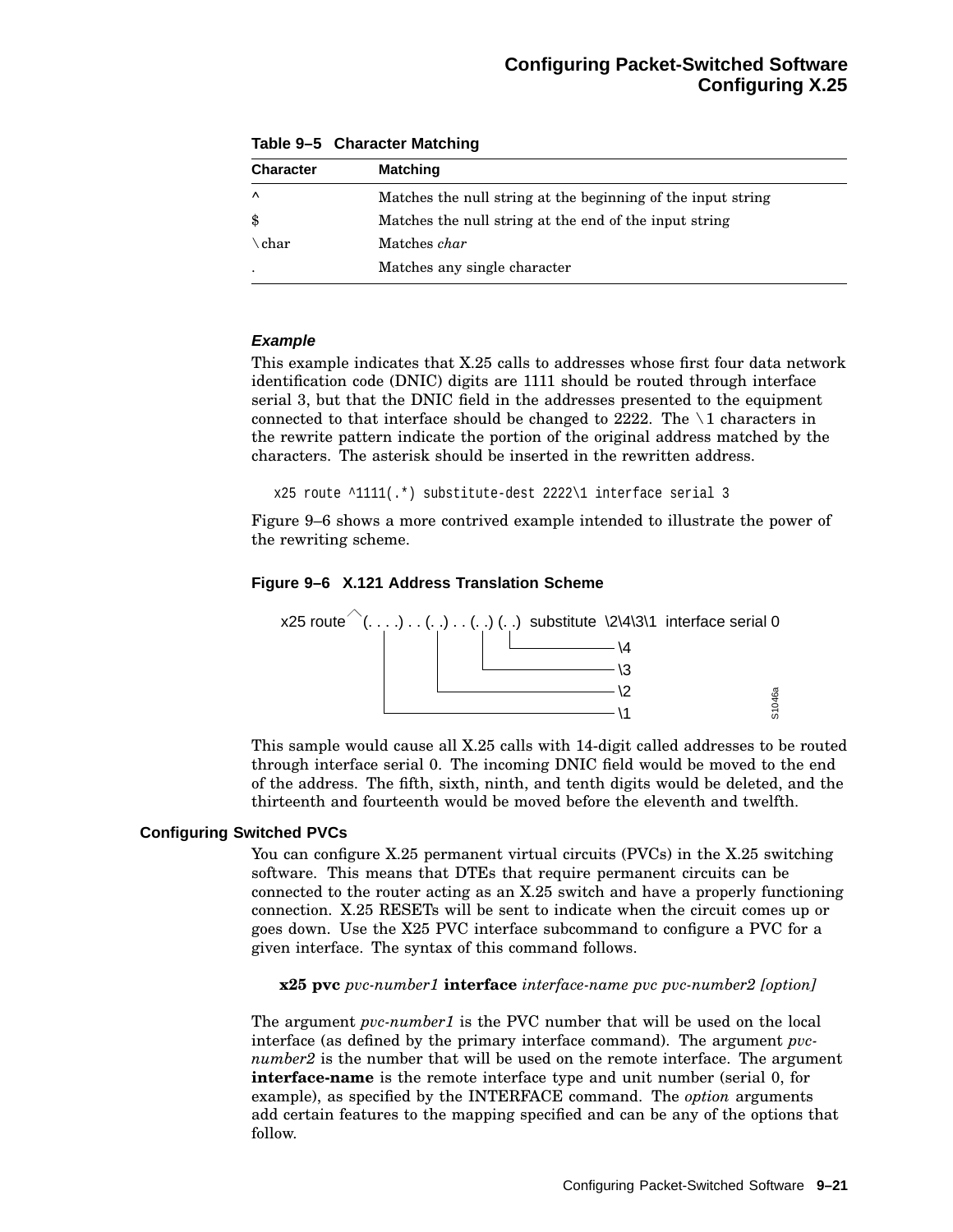- **packetsize** *in-size out-size*—Specifies input packet size (*in-size*) and output packet size (*out-size*) for the mapping in the outgoing call.
- **windowsize** *in-size out-size*—Specifies input window size (*in-size*) and output window size (*out-size*) for the mapping in the outgoing call.

### **Example**

Consider a PVC connected between two serial interfaces on the same router. In this type of interconnection configuration, the alternate interface must be specified along with the PVC number on that interface. To make a working PVC connection, two commands must be specified, each pointing to the other as this example illustrates.

```
interface serial 0
encapsulation x25
x25 ltc 5
x25 pvc 1 interface serial 1 pvc 1
interface serial 1
encapsulation x25
x25 ltc 5
x25 pvc 1 interface serial 0 pvc 1
```
#### **X.25 Switching Configuration Examples**

The following two examples illustrate how to enable an X.25 switch, how to enable call forwarding, and how to configure a router on a Tymnet/PAD switch to accept and forward calls.

#### **Examples**

This configuration shows how to enable X.25 switching, as well as how to enter routes into the X.25 routing table.

```
!
! Enable X.25 forwarding
x25 routing
!
! Enter routes into the table. Without a positional parameter, entries
! are appended to the end of the table
x25 route ^100$ interface serial 0
x25 route 100 cud ^pad$ interface serial 1
x25 route .* ip 10.2.0.2
!
```
This routing table forwards calls for X.121 address 100 out via interface serial 0. Otherwise, if the X.121 address contains 100 anywhere within it and the CUD is the string pad, it is forwarded onto serial 1. All other X.121 addresses will match the third entry, which is a match-all pattern and will have a TCP connection established to the IP address 10.2.0.2. The router at 10.2.0.2 will then route the call according to its X.25 routing table.

This example configures a router that sits on a Tymnet/PAD switch to accept calls and have them forwarded to a Digital VAX system. This feature permits running X.25 network over a generalized, already existing IP network, thereby making it unnecessary to get another physical line for one protocol.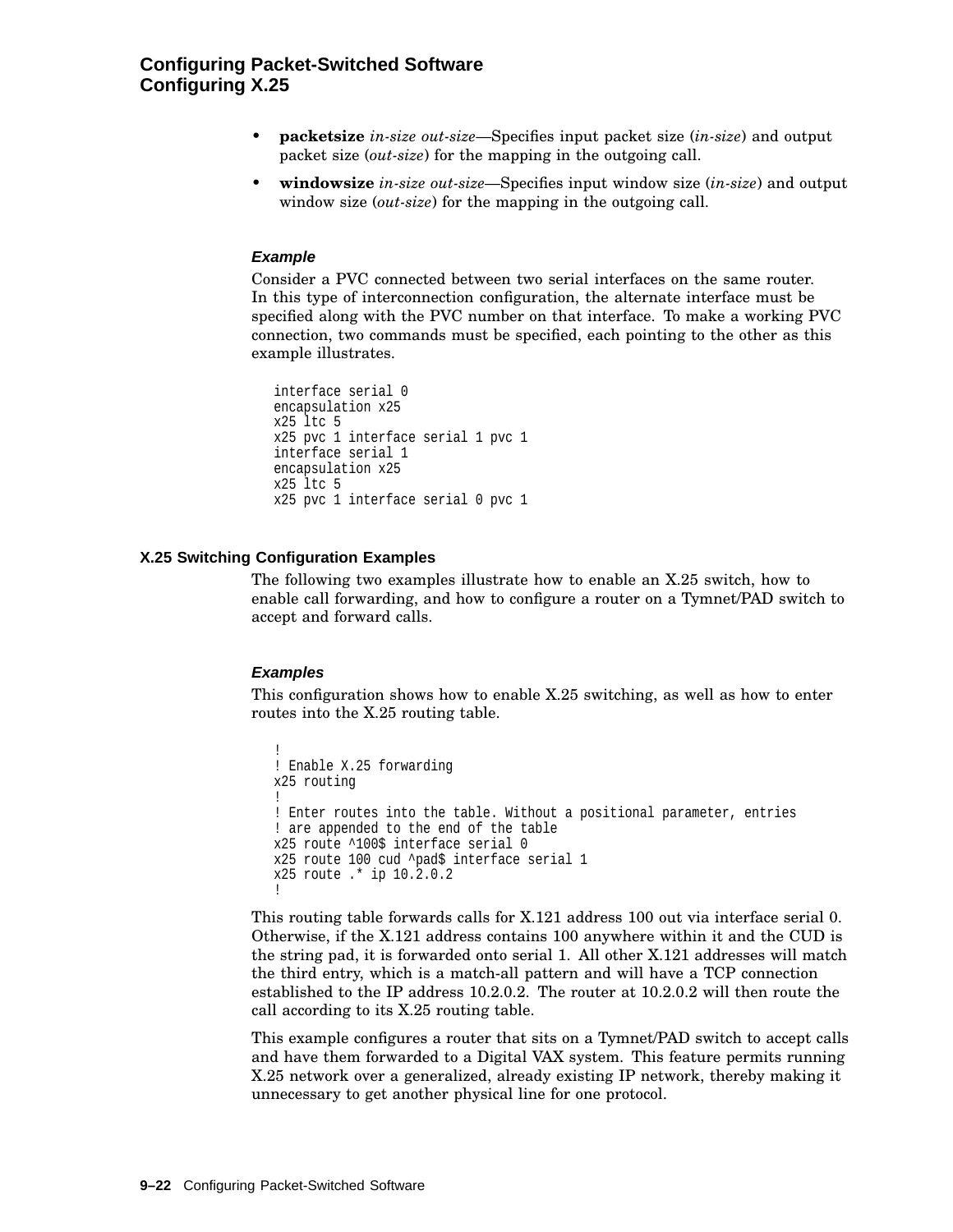The router positioned next to the Digital VAX system is configured with X.25 routes, as follows:

```
x25 route vax-x121-address interface serial 0
x25 route.* ip Digital-on-tymnet-ipaddress
```
This routes all calls to the Digital VAX X.121 address out to serial 0, where the VAX system is connected running PSI. All other X.121 addresses are forwarded to the *Digital-on-tymnet* address using its IP address. This takes all outgoing calls from the VAX system and sends them to *Digital-on-tymnet* for further processing.

On the router named *Digital-on-tymnet*, you would enter these commands:

x25 route vax-x121-address ip Digital-on-vax x25 route .\* interface serial 0

This forces all calls with the VAX X.121 address to be sent to the router with the VAX system connected to it. All other calls with X.121 addresses are forwarded out to Tymnet. If Tymnet can route them, a CALL ACCEPTED packet is returned, and everything proceeds normally. If Tymnet cannot handle it, it clears the call, and the CLEAR REQUEST packet is forwarded back toward the VAX system.

### **Setting the X.25 Parameters**

The DECbrouter 90 software provides subcommands to configure the standard Level 2 and Level 3 X.25 parameters and user facilities. This section discusses the commands and procedures needed to set these parameters, including interface addresses, virtual circuit ranges, and addresses.

Once you establish X.25 Level 3 encapsulation, you can set X.25 Level 3 parameters. These parameters are described in the following sections.

**Note**

If you connect a router to an X.25 network, use the parameters set by the network administrator. Also, note that the X.25 Level 2 parameters described in Setting the X.25 Level 2 (LAPB) Parameters earlier in this chapter can be configured on an X.25 interface and affect X.25 Level 3 operations.

### **Setting the X.25 Interface Address**

To set the X.121 address of a particular network interface, use the X25 ADDRESS subcommand. The address is assigned by the X.25 network.

**x25 address** *X.121-address*

The argument *X.121-address* is a variable-length X.121 address.

#### **Example**

The following subcommand sets the X.121 address of the current interface to address 2:

x25 address 2

The value must match that assigned by the X.25 network.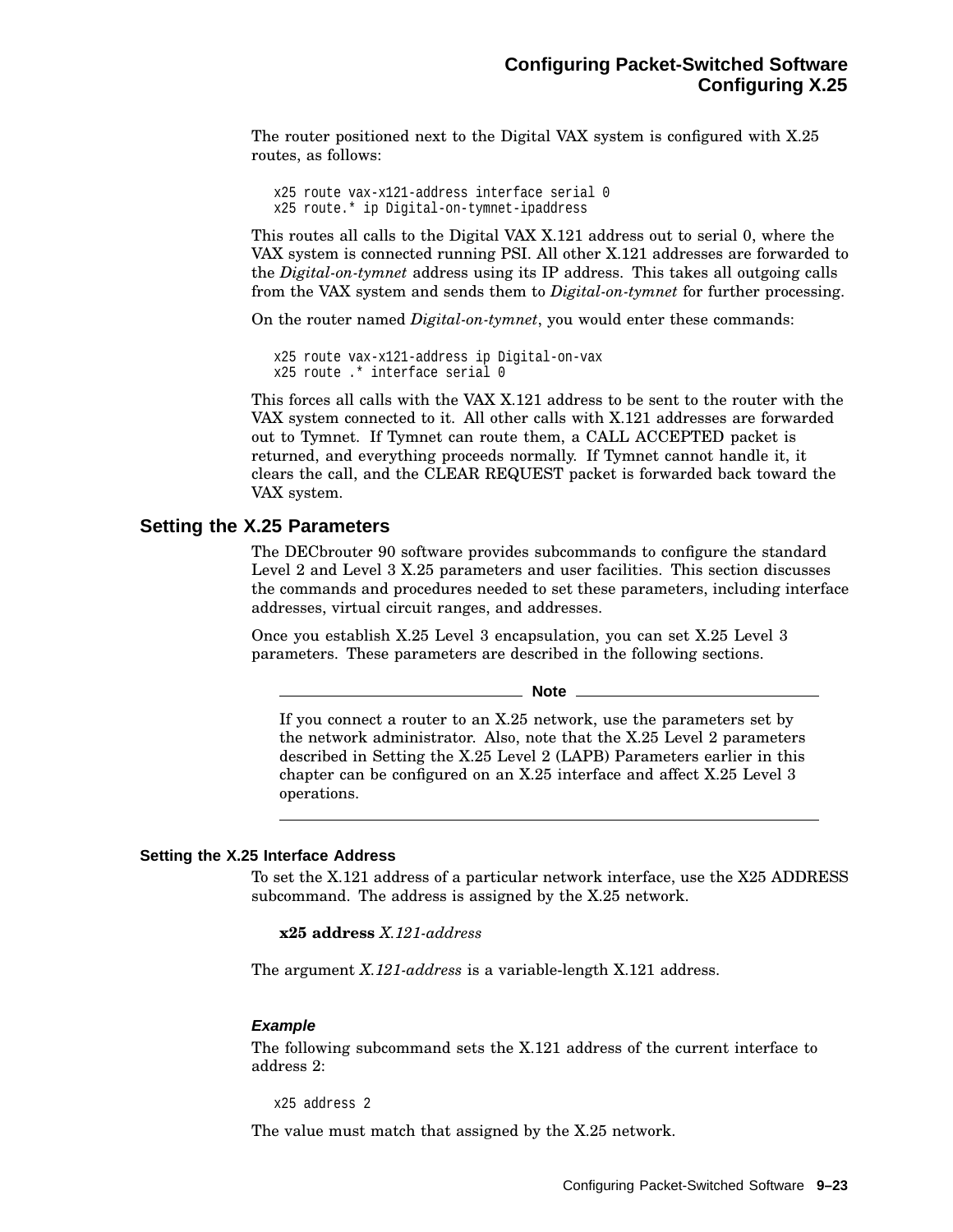The section DDN X.25 Dynamic Mapping in this chapter describes the addressing scheme for DDN X.25 networks.

#### **Configuring Virtual Circuit Ranges**

The X.25 protocol maintains multiple connections over one physical link between a DTE and a DCE. These connections are called virtual circuits (VCs) or logical channels (LCs). X.25 can maintain up to 4095 VCs numbered 1 through 4095; an individual VC is identified by giving its logical channel identifier (LCI) or virtual circuit number (VCN). Many networking documents use VC and LC, and VCN, LCN, and LCI interchangeably; they all mean the same thing.

An important part of X.25 operation is virtual circuit number ranges. Virtual circuit numbers are broken into four ranges (listed here in numerically increasing order):

- 1. Permanent virtual circuits (PVCs)
- 2. Incoming-only circuits
- 3. Two-way circuits
- 4. Outgoing-only circuits

The incoming-only, two-way, and outgoing-only ranges define the VC numbers over which switched virtual circuits (SVCs) can be established by placing X.25 calls, much like a telephone network establishes a switched voice circuit when a call is placed.

Rules about DCE and DTE devices initiating calls are as follows:

- Only the DCE device can initiate a call in the incoming-only range.
- Only the DTE device can initiate a call in the outgoing-only range.
- Both the DCE device and the DTE device can initiate a call over a virtual circuit number in two-way range.

There is no difference in the operation of the SVCs other than restrictions on which devices can initiate calls. These ranges can be used to prevent one side from monopolizing the virtual circuits and are useful for X.25 interfaces that have only a small total number of SVCs available.

Six X.25 parameters define the upper and lower limits of each of the three SVC ranges. An SVC range cannot overlap another range. A PVC must be assigned a number that is lower than the numbers assigned to the SVC ranges. All ranges are assigned by the network administrator and must fall between 1 and 4095.

To set the SVC range upper- and lower-limit parameters, use the X25 subcommand keywords listed in Table 9–6. Each keyword takes a circuit number as its argument. Note that the values for these parameters must be the same on both ends of an X.25 link; for connection to a public data network (PDN), these values must be set to the values assigned by the network. An SVC range is unused if its upper and lower limits are set to 0.

#### **Note** \_\_\_

Because the X.25 protocol requires the DTE and DCE to have identical VC ranges, the DECbrouter 90 implementation will not allow an interface's VC ranges to be modified while the X.25 line protocol is up.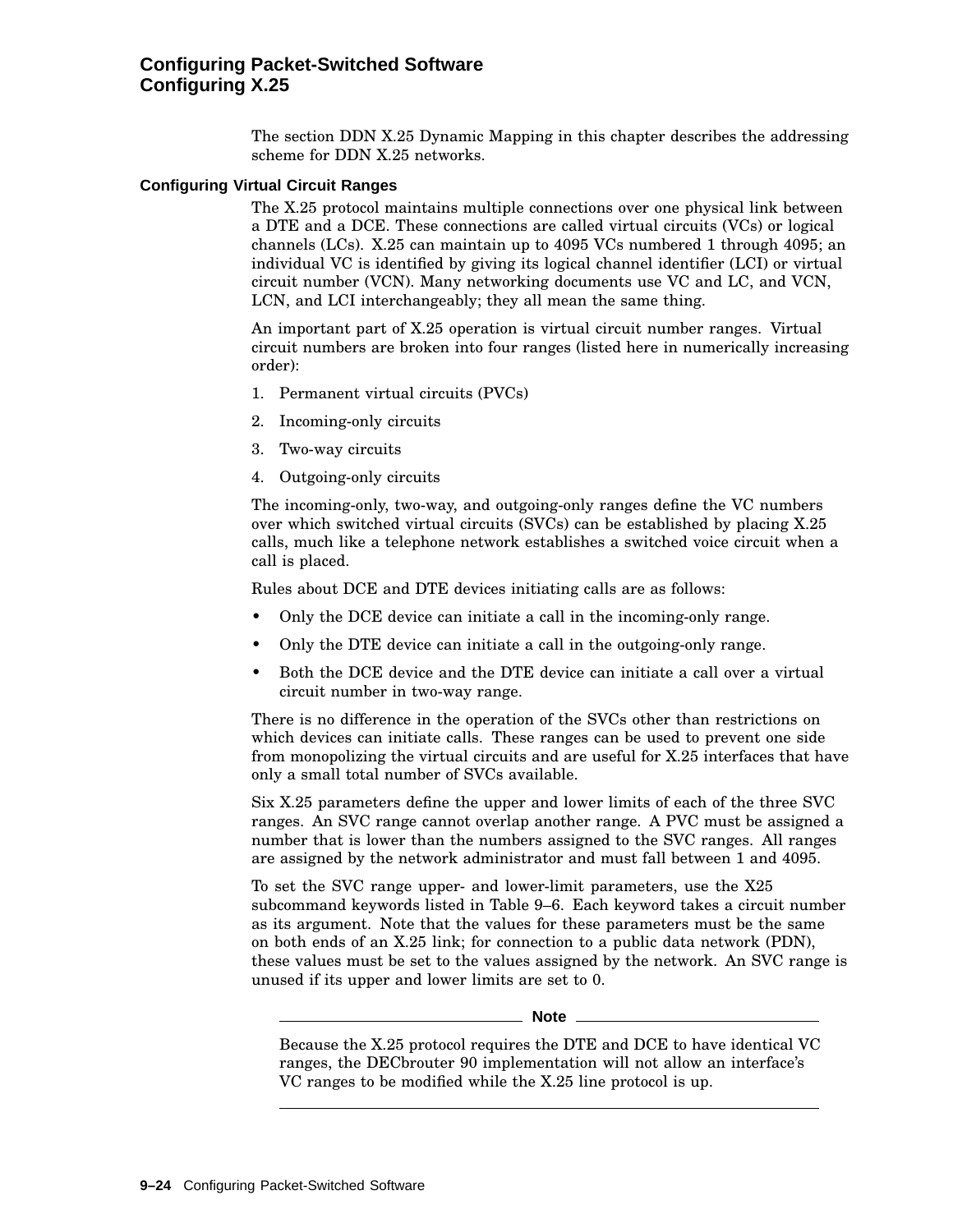| Keyword | <b>Limit Type</b>                   | Range  | <b>Default</b> |
|---------|-------------------------------------|--------|----------------|
| lic     | Lower limit, incoming-only circuits | 1-4095 | $\bf{0}$       |
| hic     | Upper limit, incoming-only circuits | 1-4095 | $\bf{0}$       |
| ltc     | Lower limit, two-way circuits       | 1-4095 |                |
| htc     | Upper limit, two-way circuits       | 1-4095 | 1024           |
| loc     | Lower limit, outgoing-only circuits | 1-4095 | $\Omega$       |
| hoc     | Upper limit, outgoing-only circuits | 1-4095 | $\Omega$       |

**Table 9–6 Range Limit Keywords for the Switched Virtual Circuit Ranges**

### **Setting the Lowest Incoming-only Circuit Number**

The **lic** keyword sets the lowest incoming-only virtual circuit number.

### **x25 lic** *circuit-number*

The argument *circuit-number* is a virtual circuit number from 1 through 4095, or 0 if there is no incoming-only VC range. The default value is 0.

#### **Setting the Highest Incoming-only Circuit Number**

The **hic** keyword sets the highest incoming-only virtual circuit number.

#### **x25 hic** *circuit-number*

The argument *circuit-number* is a virtual circuit number from 1 through 4095, or 0 if there is no incoming-only virtual circuit range. The default value is 0.

#### **Setting the Lowest Two-way Circuit Number**

The **ltc** keyword sets the lowest two-way virtual circuit number.

#### **x25 ltc** *circuit-number*

The argument *circuit-number* is a virtual circuit number from 1 through 4095, or 0 if there is no two-way virtual circuit range. The default value is 1.

### **Setting the Highest Two-way Circuit Number**

The **htc** keyword sets the highest two-way virtual circuit number.

# **x25 htc** *circuit-number*

The argument *circuit-number* is a virtual circuit number from 1 through 4095, or 0 if there is no two-way virtual circuit range. The default value is 1024 for X.25 network service interfaces; 4095 for connection-mode network service (CMNS) interfaces.

### **Setting the Lowest Outgoing-only Circuit Number**

The **loc** keyword sets the lowest outgoing-only virtual circuit number.

#### **x25 loc** *circuit-number*

The argument *circuit-number* is a virtual circuit number from 1 through 4095, or 0 if there is no outgoing-only virtual circuit range. The default value is 0.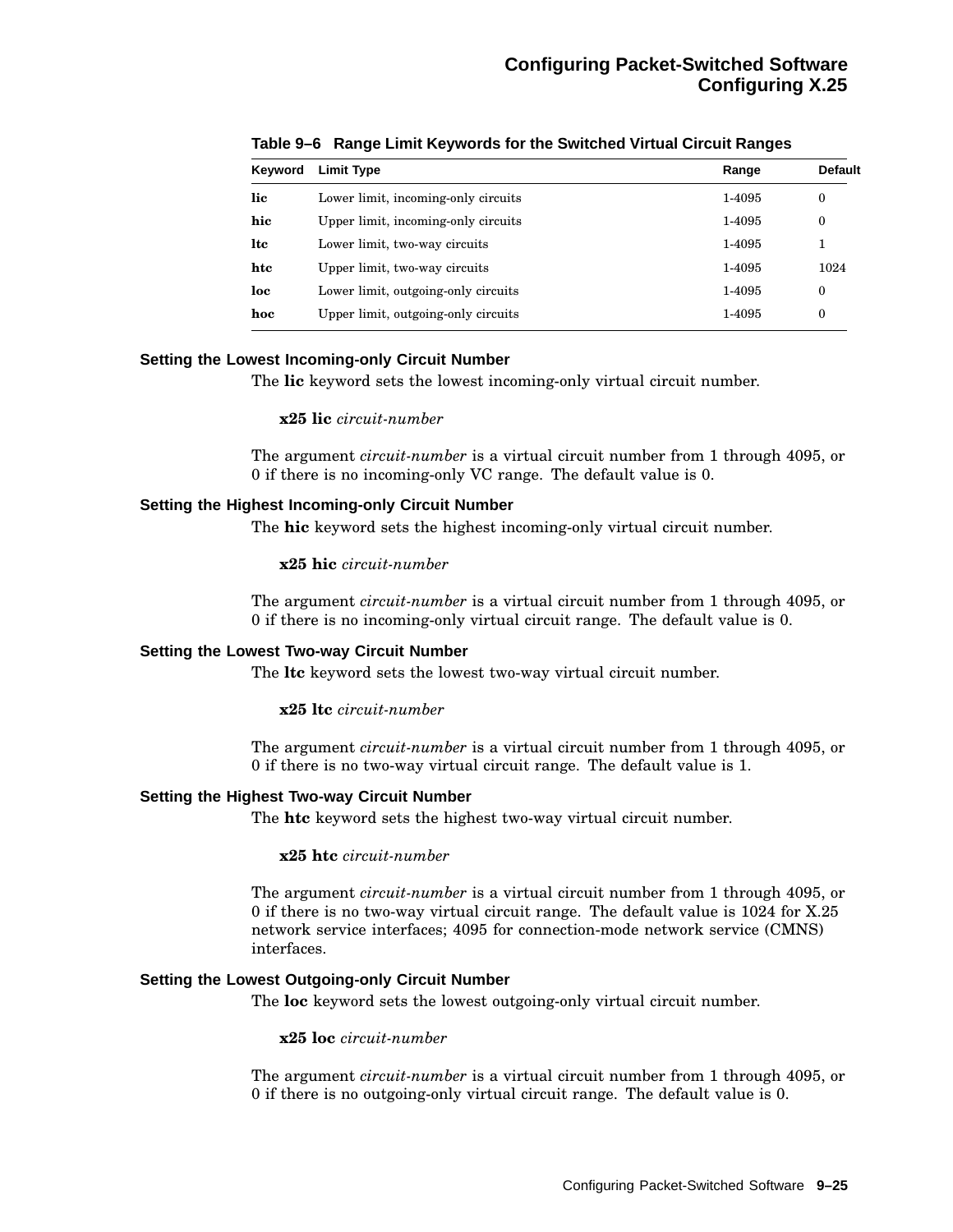# **Configuring Packet-Switched Software Configuring X.25**

# **Setting the Highest Outgoing-only Circuit Number**

The **hoc** keyword sets the highest outgoing-only virtual circuit number.

**x25 hoc** *circuit-number*

The argument *circuit-number* is a virtual circuit number from 1 through 4095, or 0 if there is no outgoing-only virtual range. The default value is 0.

### **Example**

The configuration in this example sets the following virtual circuit ranges: 5-20 dedicated to incoming calls only (from the DCE to the DTE), 25-1024 for either incoming or outgoing calls, no virtual circuit range dedicated to outgoing calls (from the DTE to the DCE). Up to four permanent virtual circuits can be defined on the virtual circuit numbers 1 through 4.

```
x25 lic 5
x25 hic 20
x25 ltc 25
```
### **Maintaining Virtual Circuits**

The router can clear a switched virtual circuit after a set period of inactivity. To set this period, use the X25 IDLE interface subcommands:

**x25 idle** *minutes* **no x25 idle**

The argument *minutes* is the number of minutes in the period. The default value is zero, which causes the router to keep the SVC open indefinitely. Calls both originated and received by the router are cleared. The NO X25 IDLE command returns to the default.

To increase datagram throughput across an X.25 network, you can establish up to eight SVCs to a host. To specify the maximum number of SVCs that can be open simultaneously to one host, use the X25 NVC interface subcommand:

**x25 nvc** *count*

The argument *count* is a circuit count from 1 to 8; the default is 1. A maximum of eight VCs can be configured for each protocol/host pair. This value should not be set greater than 1 for use with protocols that do not tolerate out-of-order delivery such as switched X.25 and encapsulated TCP header compression.

When the windows and output queues of all existing connections to a host are full, a new virtual circuit will be opened to the designated circuit count. If a new connection cannot be opened the data is dropped.

**Note**

The *count* value specified for **x25 nvc** affects the default value for the number of SVCs. It does not affect the NVC value for any X25 MAP commands that already have been configured.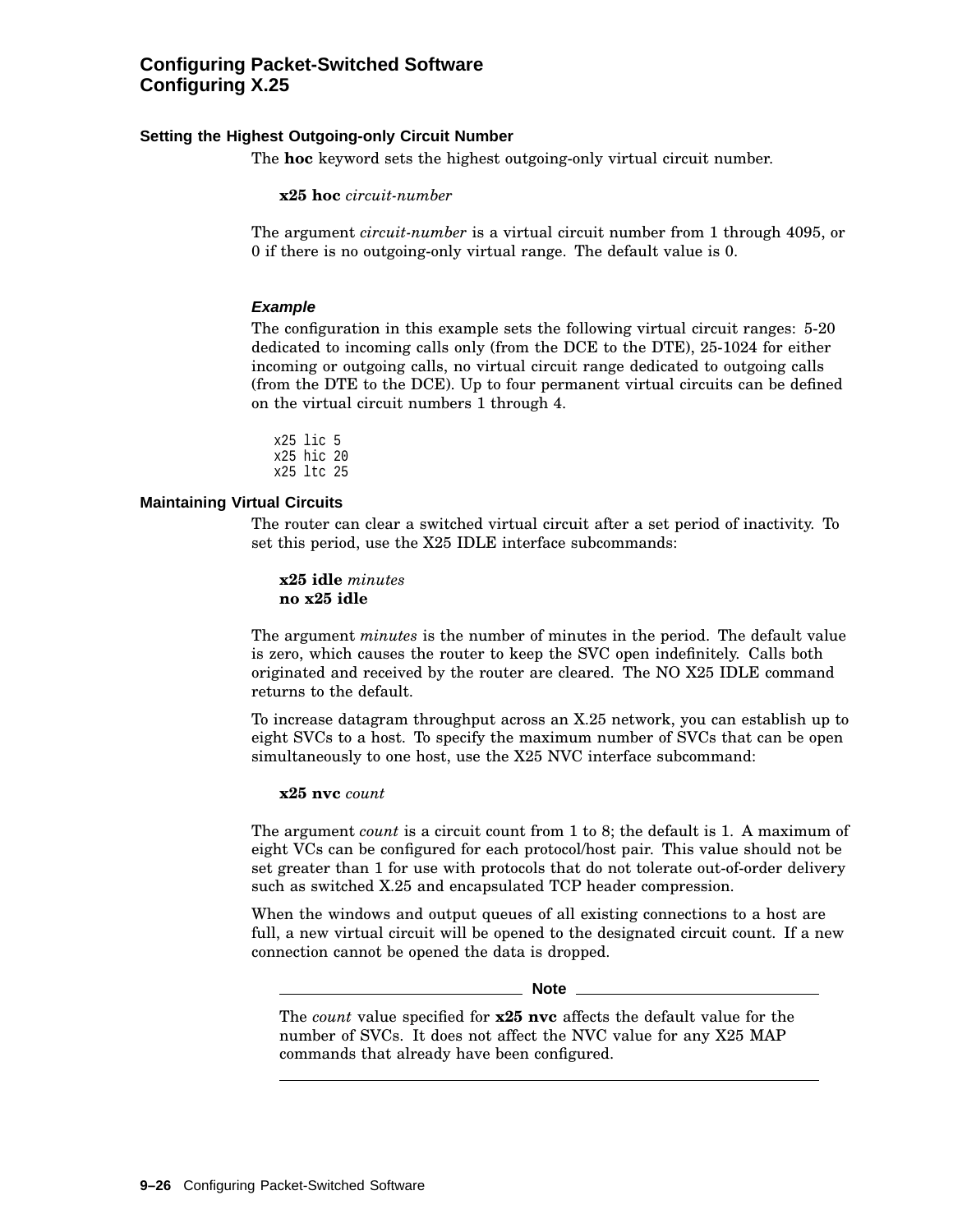### **Configuring the Ignore VC Timer**

Upon receiving a Clear Request for an outstanding Call Request, the X.25 support code immediately tries another Call Request if it has more traffic to send. This can overrun some X.25 switches. To prevent this problem, use the X25 HOLD-VC-TIMER configuration commands:

### **x25 hold-vc-timer** *minutes* **no x25 hold-vc-timer**

The argument *minutes* is the number of minutes to prevent calls from trying to reach a previously failed destination. Incoming calls still will be accepted. The default value is 0; the NO X25 HOLD-VC-TIMER command restores this default.

#### **Configuring the X.25 Level 3 Retransmission Timers**

The X.25 Level 3 retransmission timers determine how long the router must wait before retransmitting various Request packets. You can set these timers independently using the X25 subcommand keywords listed in Table 9–7. Each keyword requires a time value in seconds as its argument. The last column shows the default timer values in seconds. Four of the timers apply to DTE devices and the other four to DCE devices.

| Keyword<br>(DTE/DCE) | <b>Affected</b><br><b>Request Packet</b> | Time (seconds)<br>(DTE/DCE) | Time<br>(seconds)<br>(DXE) |  |
|----------------------|------------------------------------------|-----------------------------|----------------------------|--|
| t20/t10              | Restart Request                          | 180/60                      | 60                         |  |
| t21/t11              | Call Request                             | 200/180                     | 180                        |  |
| t22/t12              | Reset Request                            | 180/60                      | 60                         |  |
| t23/t13              | Clear Request                            | 180/60                      | 180                        |  |
|                      |                                          |                             |                            |  |

#### **Table 9–7 Retransmission Timer Keywords and Defaults**

**Note**

When setting this timer for a CMNS configuration, you are setting it for a DXE interface, which can be either DTE or DCE.

# **Setting the DTE Restart Request Retransmission Timer**

The **t20** keyword sets the limit for the Restart Request retransmission timer (T20) on DTE devices.

**x25 t20** *seconds*

The argument *seconds* is a time value in seconds. The default is 180 seconds.

#### **Setting the DCE Restart Request Retransmission Timer**

The **t10** keyword sets the limit for the Restart Request retransmission timer (T10) on DCE devices.

**x25 t10** *seconds*

The argument *seconds* is a time value in seconds. The default value is 60 seconds.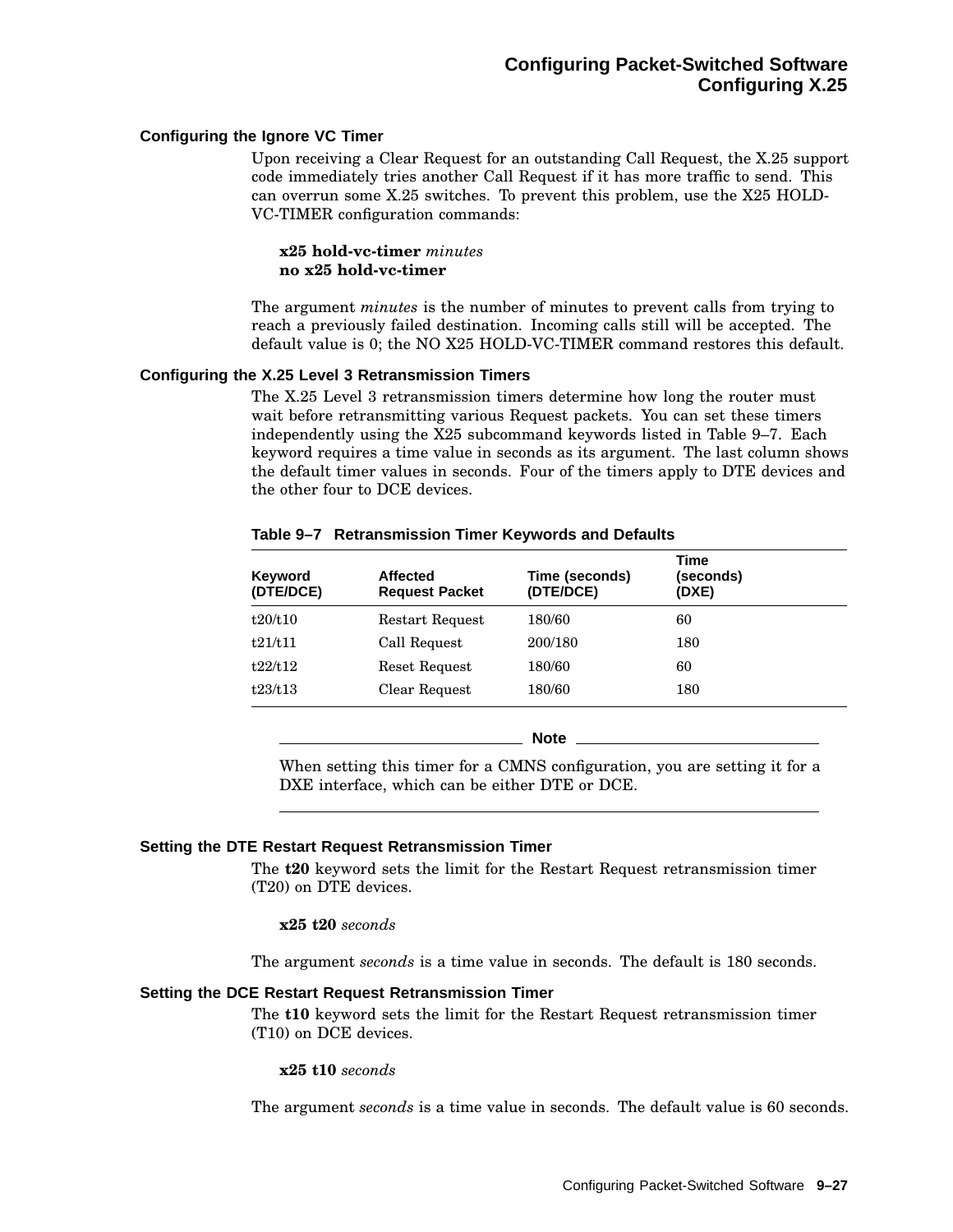# **Configuring Packet-Switched Software Configuring X.25**

# **Setting the DTE Call Request Limit Timer**

The **t21** keyword sets the limit for the Call Request completion timer (T21) on DTE devices.

**x25 t21** *seconds*

The argument *seconds* is a time value in seconds. The default value is 200 seconds.

# **Setting the DCE Call Request Limit Timer**

The **t11** keyword sets the limit for the Call Request completion timer (T11) on DCE devices.

**x25 t11** *seconds*

The argument *seconds* is a time value in seconds. The default value is 180 seconds.

# **Setting the DTE Reset Request Retransmission Timer**

The **t22** keyword sets the limit for the Reset Request retransmission timer (T22) on DTE devices.

**x25 t22** *seconds*

The argument *seconds* is a time value in seconds. The default value is 180 seconds.

# **Setting the DCE Reset Request Retransmission Timer**

The **t12** keyword sets the limit for the Reset Request retransmission timer (T12) on DCE devices.

**x25 t12** *seconds*

The argument *seconds* is a time value in seconds. The default value is 60 seconds.

# **Setting the DTE Clear Request Retransmission Timer**

The **t23** keyword sets the limit for the Clear Request retransmission timer (T23) on DTE devices.

**x25 t23** *seconds*

The argument *seconds* is a time value in seconds. The default value is 180 seconds.

# **Setting the DCE Clear Request Retransmission Timer**

The **t13** keyword sets the limit for the Clear Request retransmission timer (T13) on DCE devices.

**x25 t13** *seconds*

The argument *seconds* is a time value in seconds. The default value is 60 seconds.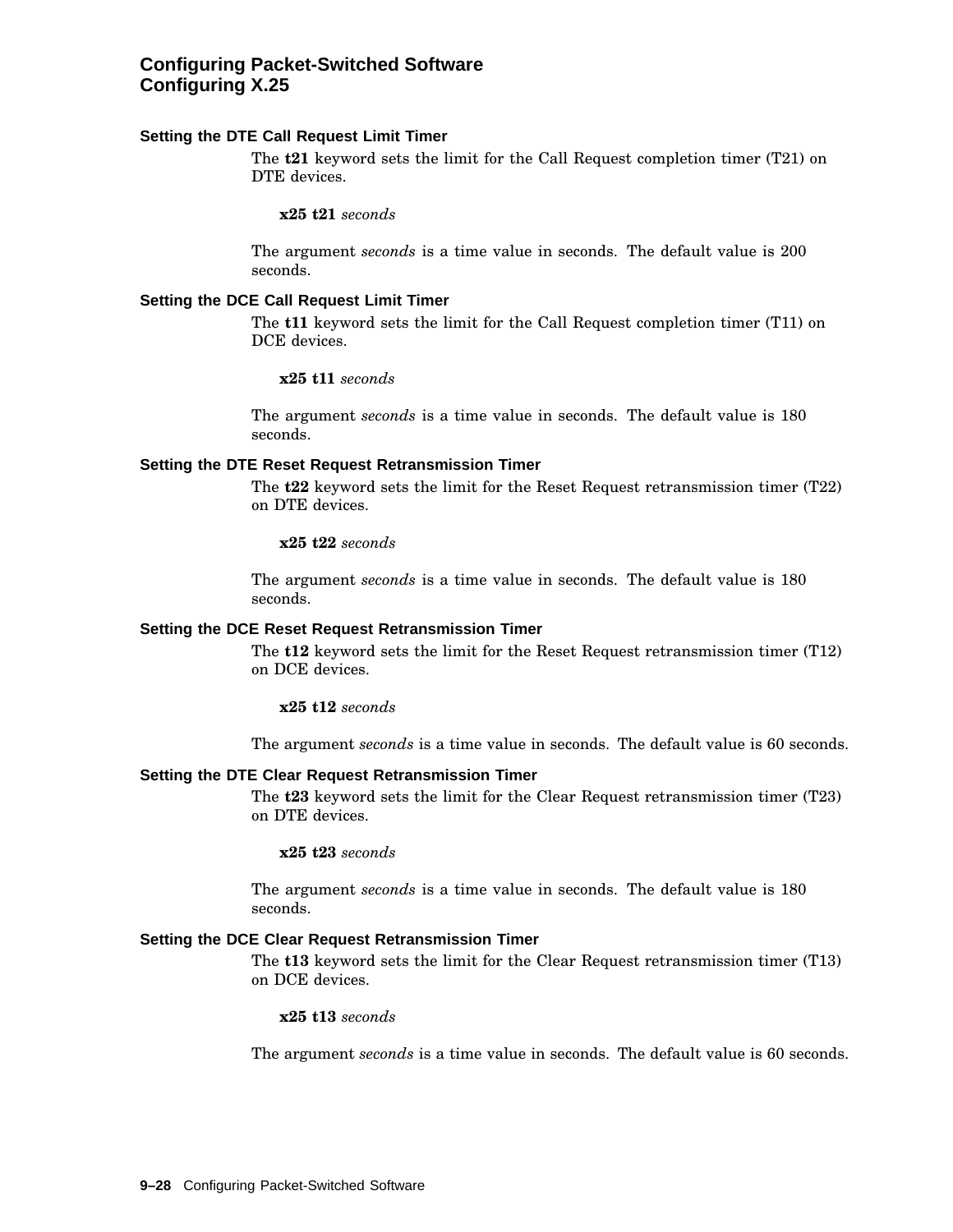### **Updating the X.121 Address**

Some X.25 calls, when forwarded by the X.25 switching support, need the calling (source) X.121 address updated to that of the outgoing interface. This is necessary when forwarding calls from private data networks to public data networks. Outgoing calls forwarded over a specific interface can have their calling X.121 addresses updated by using the X25 USE-SOURCE-ADDRESS subcommand. The full syntax is as follows:

### **x25 use-source-address no x25 use-source-address**

The NO X25 USE-SOURCE-ADDRESS command prevents updating the source addresses of outgoing calls.

### **Setting X.25 Packet Sizes**

X.25 networks use maximum input and output packet sizes set by the network administration. You can set the router input and output packet sizes to match those of the network with the x25 subcommand keywords **ips** and **ops**, respectively:

**x25 ips** *bytes* **x25 ops** *bytes*

The argument *bytes* is a byte count in the range of 16 through 1024. The default value is 128 bytes.

Larger packet sizes are better than smaller ones, because smaller packets require more overhead processing.

**Note**

Set the **x25 ips** and **x25 ops** keywords to the same value unless your network supports asymmetry between input and output packets.

To send a packet larger than the X.25 packet size over an X.25 virtual circuit, a router must break the packet into two or more X.25 packets with the M-bit ("more data" bit) set. The receiving device collects all packets with the M-bit set and reassembles them.

**Note**

For optimal throughput, all X.25 interfaces that may carry routed traffic through an IP network should be configured with the same default packet sizes and window sizes.

# **Setting the Flow Control Modulus**

X.25 supports flow control with a sliding window sequence count. The window counter restarts at zero upon reaching the upper limit, which is called the window modulus. To set the window modulus, use the X25 MODULO interface subcommand:

**x25 modulo** *modulus*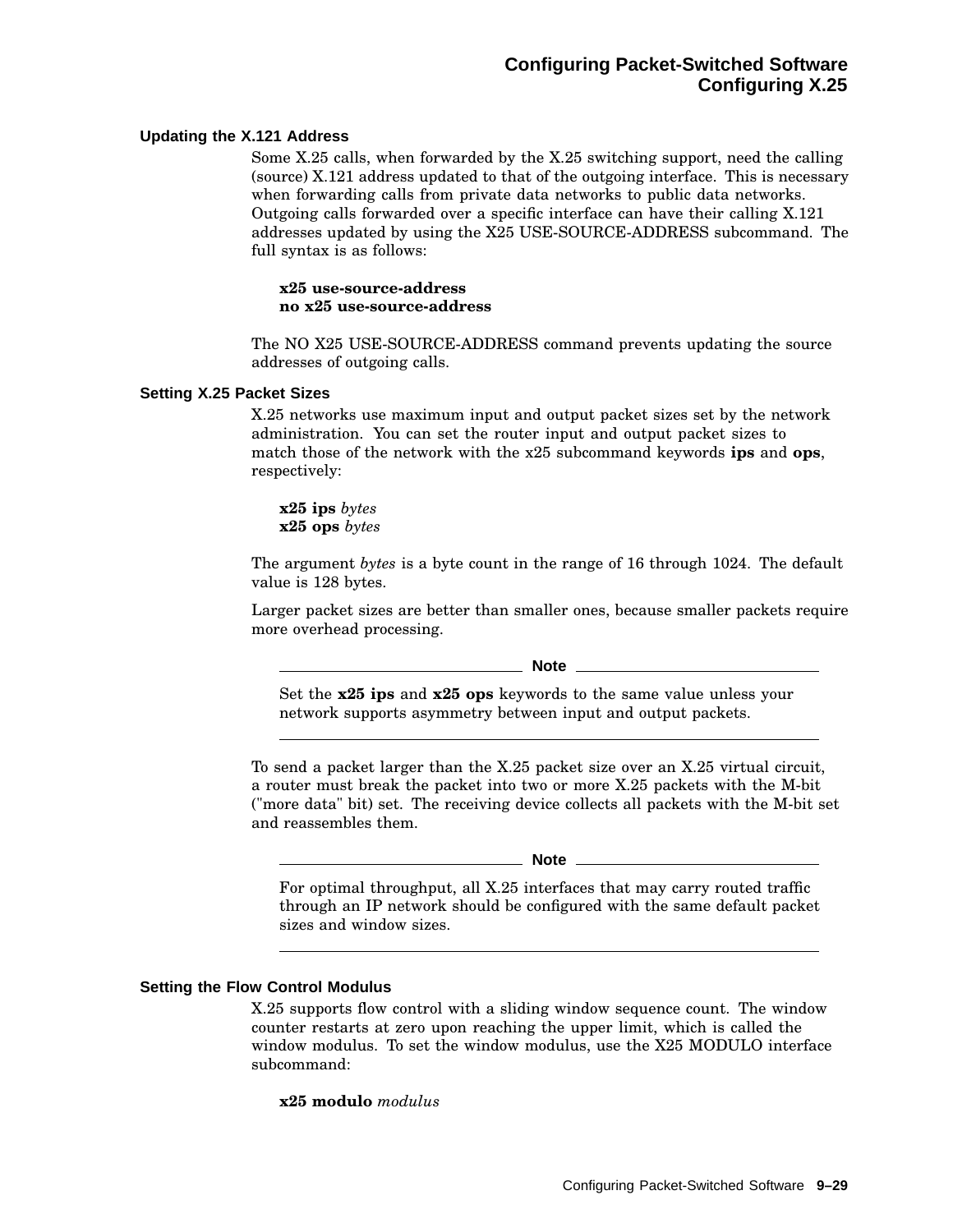The argument *modulus* is either 8 or 128. The default value is 8. The value of the modulo parameter must agree with that of the device on the other end of the X.25 link.

# **Configuring Packet Acknowledgment**

To specify upper limits on the number of outstanding unacknowledged packets, use the commands X25 WIN (for input window) and x25 **wout** (for output window).

**x25 win** *packets* **x25 wout** *packets*

The argument *packets* is a packet count. The packet count for **win** and **wout** must be between one and modulus minus one. The default value is two packets.

**Note**

For optimal throughput, all X.25 interfaces that may carry routed traffic through an IP network should be configured with the same default packet sizes and window sizes.

The X25 WIN command determines how many packets the router can receive before sending an X.25 acknowledgment. The **wout** limit determines how many sent packets can remain unacknowledged before the router uses a hold queue. To maintain high bandwidth use, assign these limits the largest number that the network allows.

**Note**

Set **win** and **wout** to the same value unless your network supports asymmetry between input and output window sizes.

You can instruct the router to send acknowledgment packets when it is not busy sending other packets, even if the number of input packets has not reached the **win** count. This approach improves line responsiveness at the expense of bandwidth. To enable this option, use the X25 TH subcommand:

**x25 th** *delay*

The argument *delay* must be between zero and the input window size. A value of one sends one Receiver Ready acknowledgment per packet at all times. The default value is zero, which disables the delayed acknowledgment strategy. A delay value smaller than the window value may be advisable to smooth the data flow of large messages transmitted on serial leased lines to X.25 networks.

The router sends acknowledgment packets when the number of input packets reaches the count you specify, providing there are no other packets to send. For example, if you specify a count of one, the router can send an acknowledgment per input packet.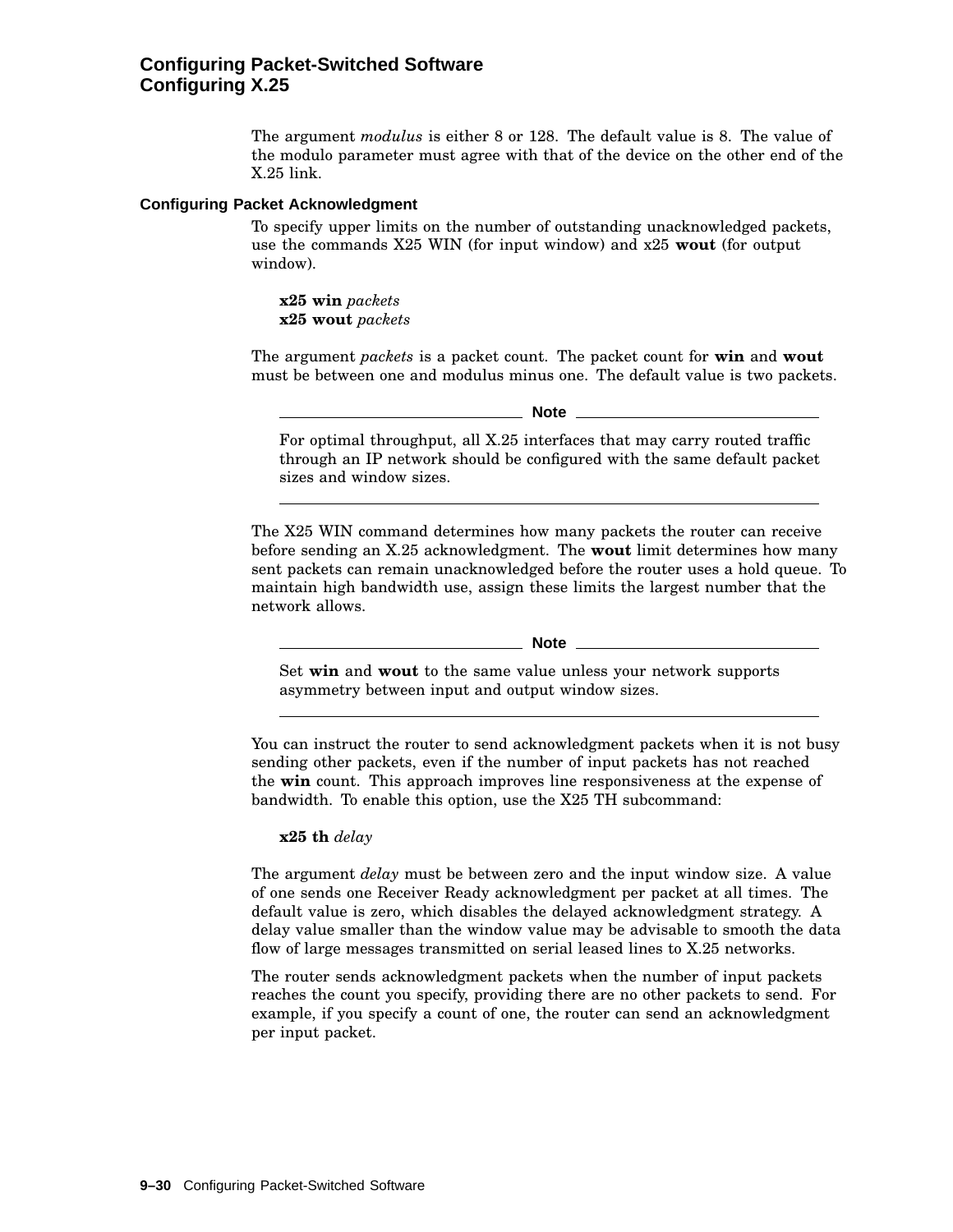### **Suppressing the Calling Address**

To omit the calling address in outgoing calls, use the X25 SUPRESS-CALLING-ADDRESS interface subcommand:

**x25 suppress-calling-address no x25 suppress-calling-address**

The **suppress-calling-address** keyword omits the calling (source) X.121 address in Call Request packets. This option is required for networks that expect only subaddresses in the calling address field. The calling address is sent by default.

Use the NO X25 SUPPRESS-CALLING-ADDRESS subcommand to reset this subcommand to the default state.

# **Suppressing the Called Address**

To omit the called address in outgoing calls, use the X25 SUPPRESS-CALLED-ADDRESS interface subcommand:

### **x25 suppress-called-address no x25 suppress-called-address**

The **suppress-called-address** keyword omits the called (destination) X.121 address in Call Request packets. This option is required for networks that expect only subaddresses in the called address field. The called address is sent by default.

Use the NO X25 SUPPRESS-CALLED-ADDRESS subcommand to reset this subcommand to the default state.

#### **Defining a Packet Hold Queue**

To define the number of packets to be held until a virtual circuit is established, use the X25 HOLD-QUEUE interface subcommand:

**x25 hold-queue** *queue-size* **no x25 hold-queue** *[queue-size]*

The argument *queue-size* defines the number of packets. By default, this number is zero. Use the NO X25 HOLD-QUEUE command without an argument to remove this command from the configuration file; enter the command with a queue size value of zero to return the default.

### **Accepting Reverse-Charged Calls**

To instruct the router to accept all reverse-charged calls, use the X25 ACCEPT-REVERSE interface subcommand:

### **x25 accept-reverse no x25 accept-reverse**

The **accept-reverse** keyword causes the interface to accept reverse-charged calls by default. This behavior also can be configured on a per-peer basis using the X25 MAP subcommand. The NO X25 ACCEPT-REVERSE command disables this facility.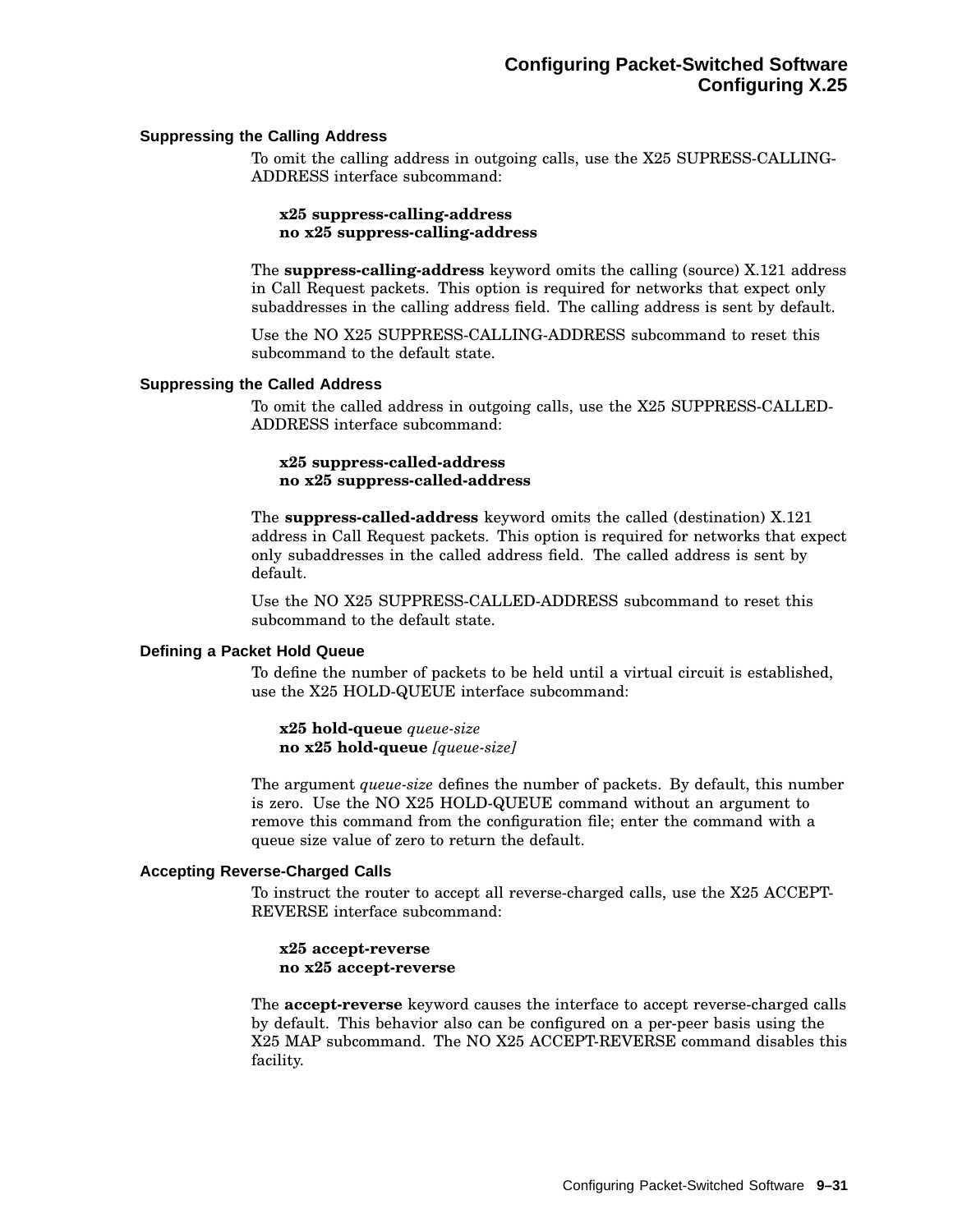# **Configuring Packet-Switched Software Configuring X.25**

# **Forcing Packet-Level Restarts**

To force a packet-level restart when the link level is restarted, use the X25 LINKRESTART interface subcommand:

**x25 linkrestart no x25 linkrestart**

This command restarts X.25 Level 2 (LAPB) when errors occur. This behavior is the default and is necessary for networks that expect this behavior. Use the **no x25 linkrestart** to turn this feature off.

Use of the NO X25 LINKRESTART command is strongly discouraged except when connecting to networks that require packet-level restart to be turned off. LAPB frames can be duplicated or lost when LAPB errors occur, which can cause problems for the X.25 packet layer. These problems can be avoided if the packet layer is notified of the LAPB error, causing a restart of the X.25 service.

# **Setting the Packet Network Carrier**

To set the packet network carrier, use the X25 RPOA interface subcommand:

**x25 rpoa** *name number* **no x25 rpoa** *name*

The X25 RPOA interface subcommand specifies a list of transit RPOAs to use, referenced by name. The argument *name* must be unique with respect to all other RPOA names. It is used in the X25 FACILITY and X25 MAP interface subcommands. The argument *number* is a number that is used to describe an RPOA. The NO X25 RPOA command removes the specified name.

# **Setting X.25 Parameters on a Per-Call Basis**

To override interface settings on a per-call basis, use the X25 FACILITY interface subcommand. The full syntax of the command follows.

**x25 facility** *keyword argument* **no x25 facility** *keyword argument*

The command enables X.25 facilities, which are sent between DTE and DCE devices to negotiate certain link parameters.

The argument keyword specifies one of the following keywords, followed by the required *argument*:

- **cug** *number*—Specifies a closed user group number from 1 through 99 to provide an extra measure of network security.
- **packetsize** *in-size out-size*—Sets the size in bytes of input packets (*in-size*) and output packets (*out-size*). Both values should be the same.
- **reverse**—Reverses charges on all Call Request packets from the interface.
- **windowsize** *in-size out-size*—Sets the packet count for input windows (*insize*) and output windows (*out-size*). Both values should be the same.
- **throughput** *in out*—-Sets the requested throughput values for input and output throughput across the network.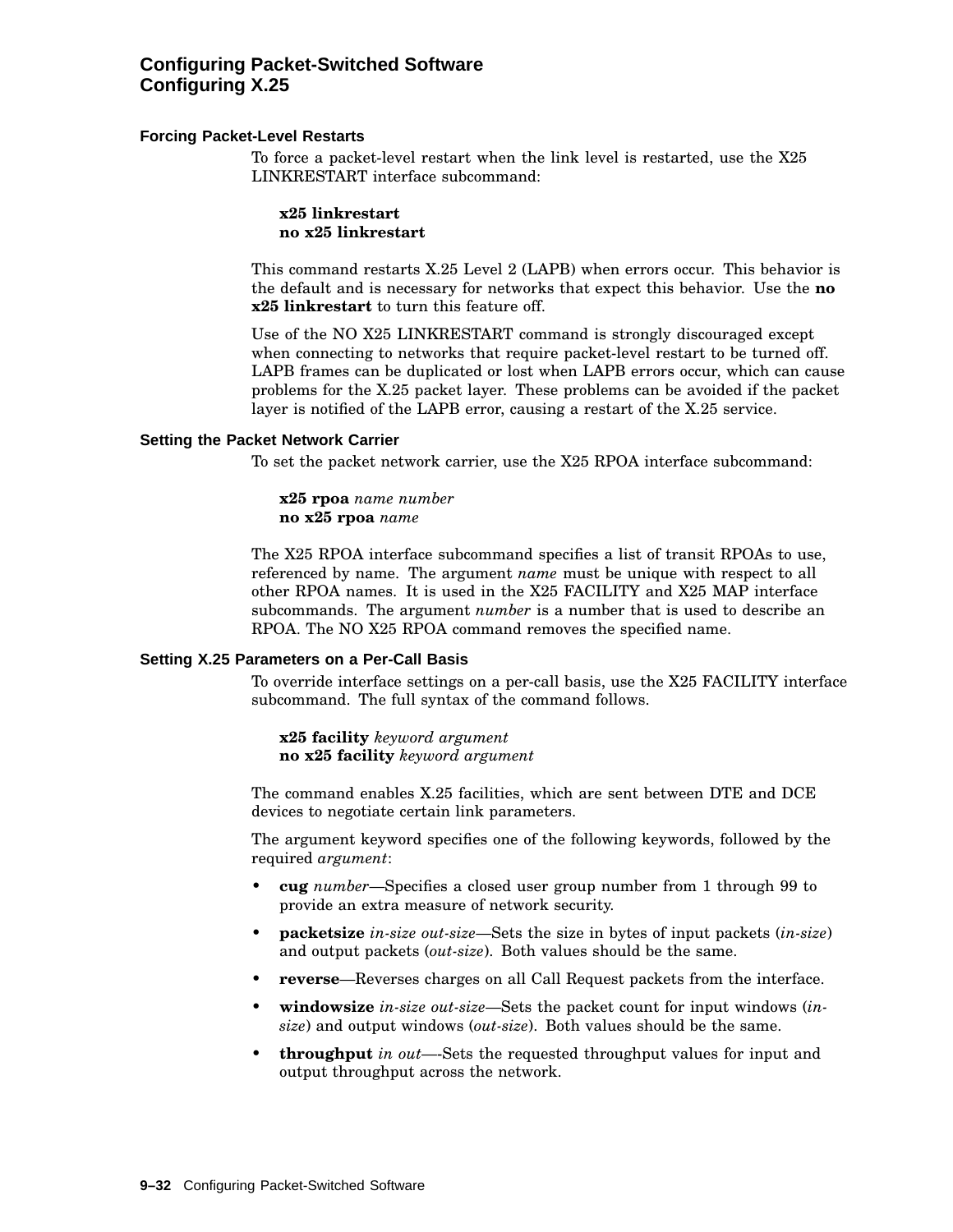- **rpoa** *name0*—Specifies the list of transit recognized private operating agencies (RPOAs) to use in outgoing Call Request packets.
- **transit-delay** *number*—Specifies the transit delay value in milliseconds (0 to 65334) for the mapping in of outgoing calls, for networks that support transit delay.

The NO X25 FACILITY command with the appropriate keyword and argument removes the facility.

#### **X.25 TCP Header Compression**

TCP header compression is supported over X.25 links through the use of the X25 MAP COMPRESSEDTCP interface subcommand:

### **x25 map compressedtcp**

The implementation of compressed TCP over X.25 uses a virtual circuit (VC) to pass the compressed packets. The noncompressed packets use another VC.

The interface subcommand X25 MAP COMPRESSEDTCP is required to make the X.25 calls complete for compressed packets. The command syntax is:

**x25 map compressedtcp** *ip-address x.121-address [options]* **no x25 map compressedtcp** *ip-address x.121-address [options]*

The argument *ip-address* is the IP address, and *x.121-address* is the X.121 address. The *options* argument accepts the same options as those for the X25 MAP command described in the preceding section, but includes the following additional option:

• **passive**—This keyword applies to compressed TCP mappings. If this option is specified, outgoing packets are compressed only if incoming TCP packets on the VC for this map are compressed. When the passive option is not set, all compressible traffic intended for this address map is compressed.

**Note**

You cannot configure the X25 MAP command's NVC option with a value that is more than one compressed TCP map. If you attempt to do so, the router generates an error message indicating that it cannot be done.

The CUD of compressed TCP calls is the single byte 0xd8.

**Note**

Typically, the DECbrouter 90 uses the first byte of Call User Data to distinguish which high-level protocol will be carried by a particular virtual circuit.

The NO X25 MAP COMPRESSEDTCP disables TCP header compression for the link.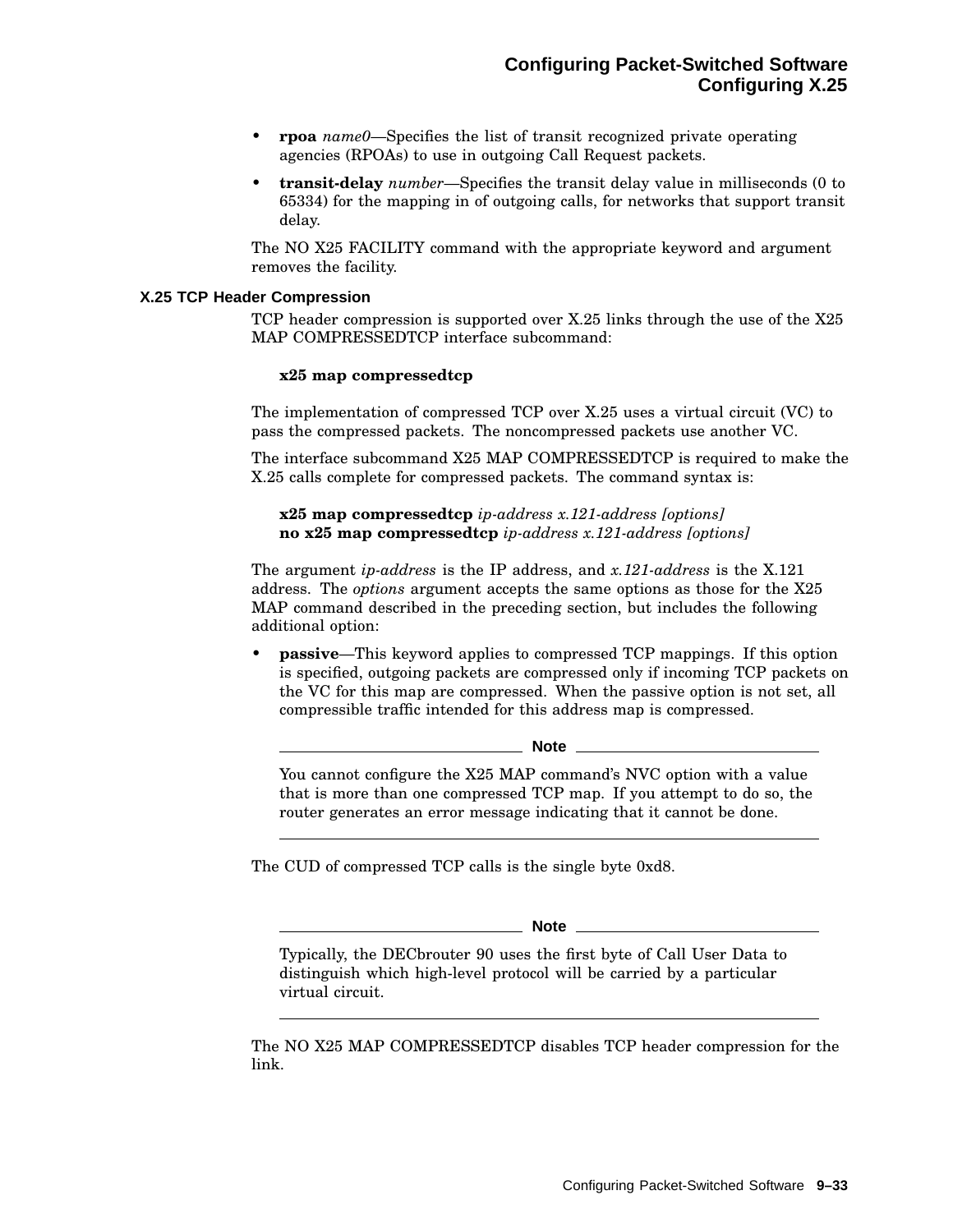# **Configuring Packet-Switched Software Configuring X.25**

# **Bridging on X.25**

The DECbrouter 90 transparent bridging software supports bridging of X.25 frames. To configure this capability, add this variation of the X25 MAP interface subcommand to the bridging configuration file:

**x25 map bridge** *X.121-address* **broadcast** [*options-keywords*]

The command specifies Internet-to-X.121 address mapping. The keyword **bridge** specifies bridging over X.25. The argument *X.121-address* is the X.121 address. The keyword **broadcast** is required for bridging X.25 frames. The argument *options-keywords* represents services that can be added to this map. See the section Setting Address Mappings earlier in this chapter. For further information about bridging on X.25 and for an example configuration, refer to the *DECbrouter 90 Configuration and Reference, Volume 3*, Chapter 7, "Configuring Transparent Bridging."

# **Configuring Datagram Transport on DDN Networks**

The Defense Data Network (DDN) X.25 protocol has two versions: basic service and standard service. Using DDN X.25 basic service, network devices send raw X.25 data across the DDN and assume no structure within the data portion of the X.25 packet. Basic service users can interoperate only with other basic service users.

DDN X.25 standard service requires that the X.25 data packets carry IP datagrams. Because the DDN packet-switch nodes (PSNs) can extract an Internet packet from within an X.25 packet, they can pass data to either an 1822-speaking host or to another standard service host. Thus, hosts using the older 1822 network interface can interoperate with hosts using standard service.

The DDN X.25 Standard is the required protocol for use with DDN PSNs. The Defense Communications Agency (DCA) has certified DECbrouter 90's DDN X.25 Standard implementation for attachment to the DDN.

# **Enabling DDN X.25**

A router using DDN X.25 basic service can act as either a DTE or a DCE device. To set operation type, use the encapsulation interface subcommand:

# **encapsulation** {**ddnx25** | **ddnx25-dce**}

Both of these keywords cause the router to specify the standard service facility in the Call Request packet, which notifies the PSNs to use standard service.

Using standard service, the DDN can provide efficient service for virtual circuits with high-precedence values. If the router receives an Internet packet with a nonzero Internet precedence field, it opens a new virtual circuit and sets the precedence facility request to the DDN-specified precedence mapping in the Call Request packet. Different virtual circuits are maintained based on the precedence mapping values and the number of virtual circuits permitted.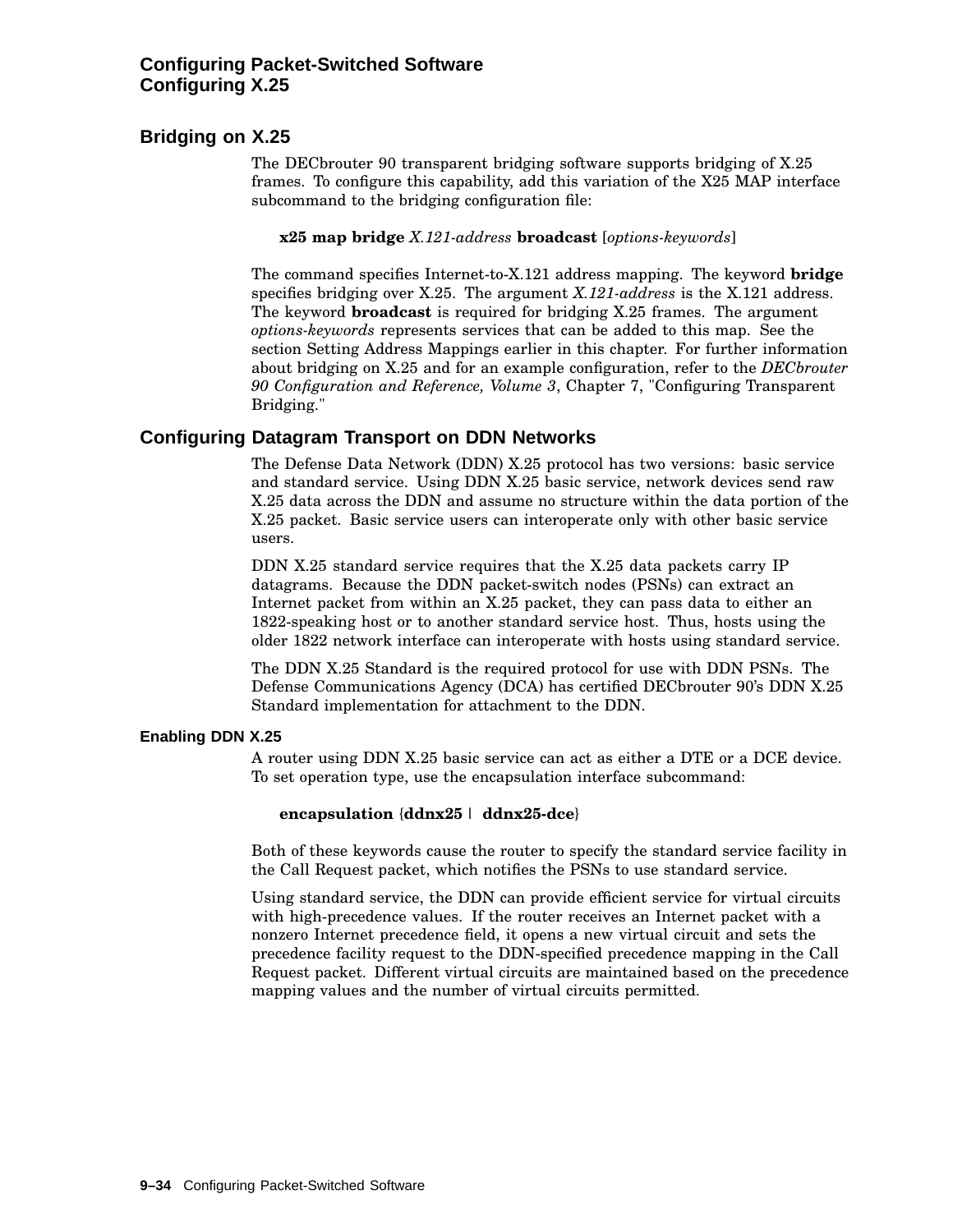### **Blacker Emergency Mode**

For environments that require a high level of security, your router software supports the Defense Data Network Blacker Front-End Encryption (BFE) and Blacker Emergency Mode.

Blacker Emergency Mode allows your BFE device and your router to function in emergency situations. When the router is configured to participate in emergency mode and the BFE device is in emergency mode, the router sends address translation information to the BFE device to assist the it in sending information.

The DECbrouter 90's implementation of Blacker Emergency Mode adheres to the specifications outlined in the DCA Blacker Interface Control document, published March 21, 1989.

### **BFE Device Configuration**

Your BFE device is configured to be in one of three possible modes as follows:

- Enters emergency mode when requested to by the network. If the router is configured to respond to a BFE device in emergency mode, or if the EXEC command BFE ENTER is used, the router sends address translation information to the BFE device.
- Never enters emergency mode.
- Notifies the router that emergency mode window is open and waits for the router to tell it to enter emergency mode. If the router is configured to respond to a BFE in emergency mode, or if the EXEC command bfe enter is used, the router sends a special address translation packet to the BFE device. The "special" data includes a command to the BFE to enter emergency mode.

### **Router Configuration**

If the router is attached to a BFE device, the **bfex25** keyword must be used with the ENCAPSULATION subcommand. Use this command to configure BFE encapsulation:

#### **encapsulation bfex25**

This encapsulation provides a mapping from Class A IP addresses to the type of X.121 addresses expected by the BFE encryption device.

The table resulting from the following x25 REMOTE-RED command provides the address translation information the router sends to the BFE when the BFE is in emergency mode. Use the following command to set up the table that lists the BFE nodes (host or gateways) to which the router will send packets:

# **x25 remote-red** *host-ip-address* **remote-black** *Blacker-Internet-address*

The *host-ip-address* argument is the IP address of the host or a router that the packets are being sent to. The *Blacker-Internet-address* argument is the IP address of the remote BFE device in front of the host that the packet is being sent to.

Use the following command to configure the circumstances under which the router will participate in emergency mode:

# **x25 bfe-emergency** {**never** | **always** | **decision**}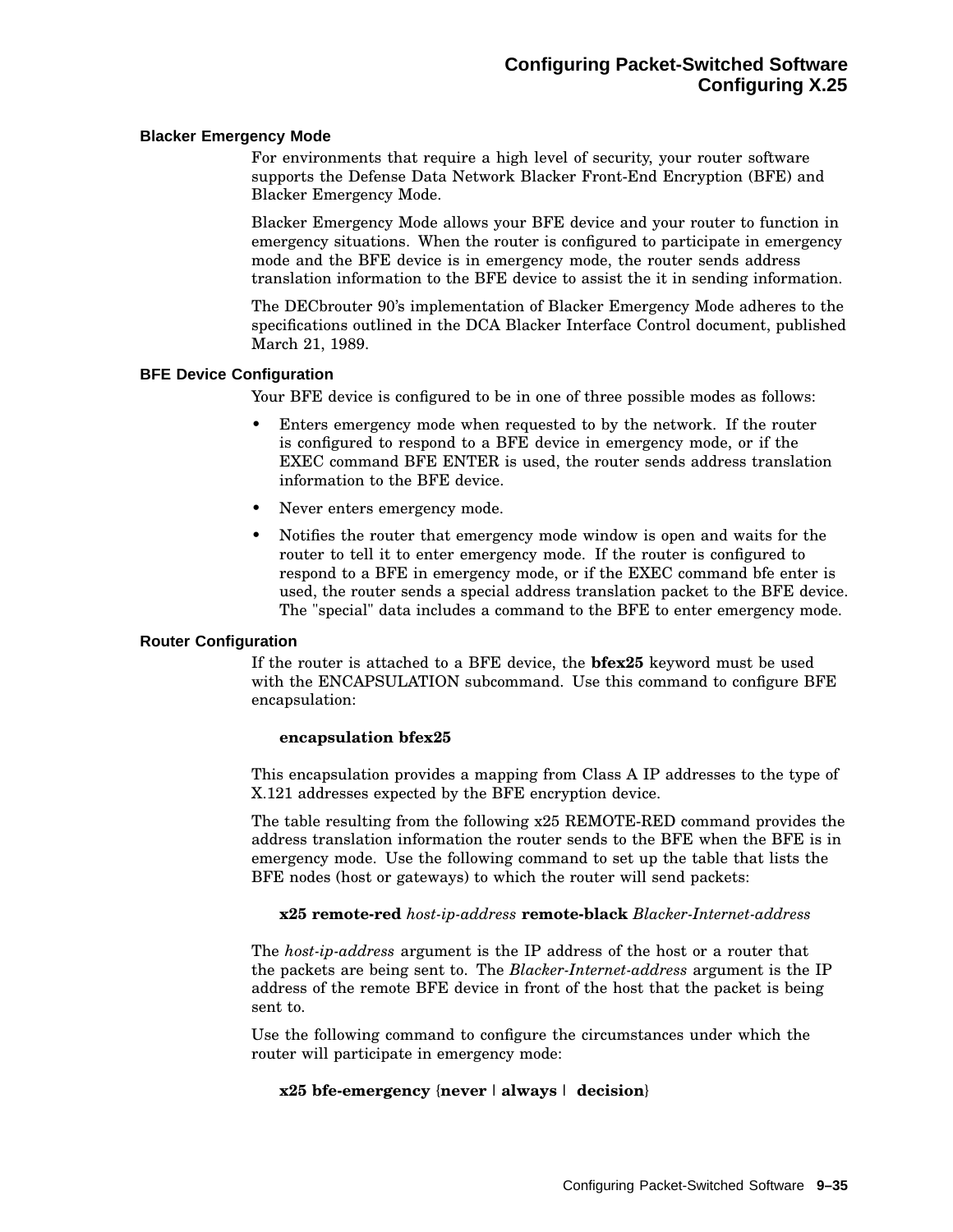# **Configuring Packet-Switched Software Configuring X.25**

The default keyword is **never**. When set to never, the router does not send address translation information to the BFE. When it does not receive address translation information, the BFE cannot open a new connection for which it does not know the address.

When the **always** keyword is used and the router has been configured to create an address translation table, the router passes address translations to the BFE when the BFE enters emergency mode.

When the **decision** keyword is used, the router waits until it receives a diagnostic packet from the BFE device indicating that the emergency mode window is open. (The window is only open when a condition exists that allows the BFE is to enter emergency mode.) When the diagnostic packet is received, the router's participation in emergency mode depends on how it is configured using the X25 BFE-DECISION command described next in this section.

Use the following command to configure how a router configured as X25 BFE-EMERGENCY DECISION will participate in emergency mode:

### **x25 bfe-decision** {**no** | **yes** | **ask**}

The default value is **no**. When set to no, the router will not participate in emergency mode and will not send address translation information to the BFE.

When set to **yes**, the router will participate in emergency mode, sending address translation information to the BFE when the BFE enters emergency mode. The router gets this information from the table setup by using the x25 remote-red command described earlier in this section.

When the **ask** keyword is used, the router will prompt the administrator to use the EXEC BFE {ENTER | LEAVE} command to send or not send address translation information to the BFE device.

Use the following interface EXEC command to set the router to participate in emergency mode or to end participation in emergency mode if your system is configured for x25 bfe-emergency decision and x25 bfe-decision ask.

**bfe** {**enter** | **leave**} *interface-type unit*

The keyword options are **enter** and **leave**. The keyword **enter** will cause the router to send a special address translation packet that includes an "enter emergency mode" command to the BFE if the emergency mode window is open. If the BFE is already in emergency mode, this command enables the sending of address translation information.

If the BFE is in emergency mode, the **leave** keyword disables the sending of address translation information from the router to the BFE device.

The *interface-type* argument is the interface name, and unit is the interface number.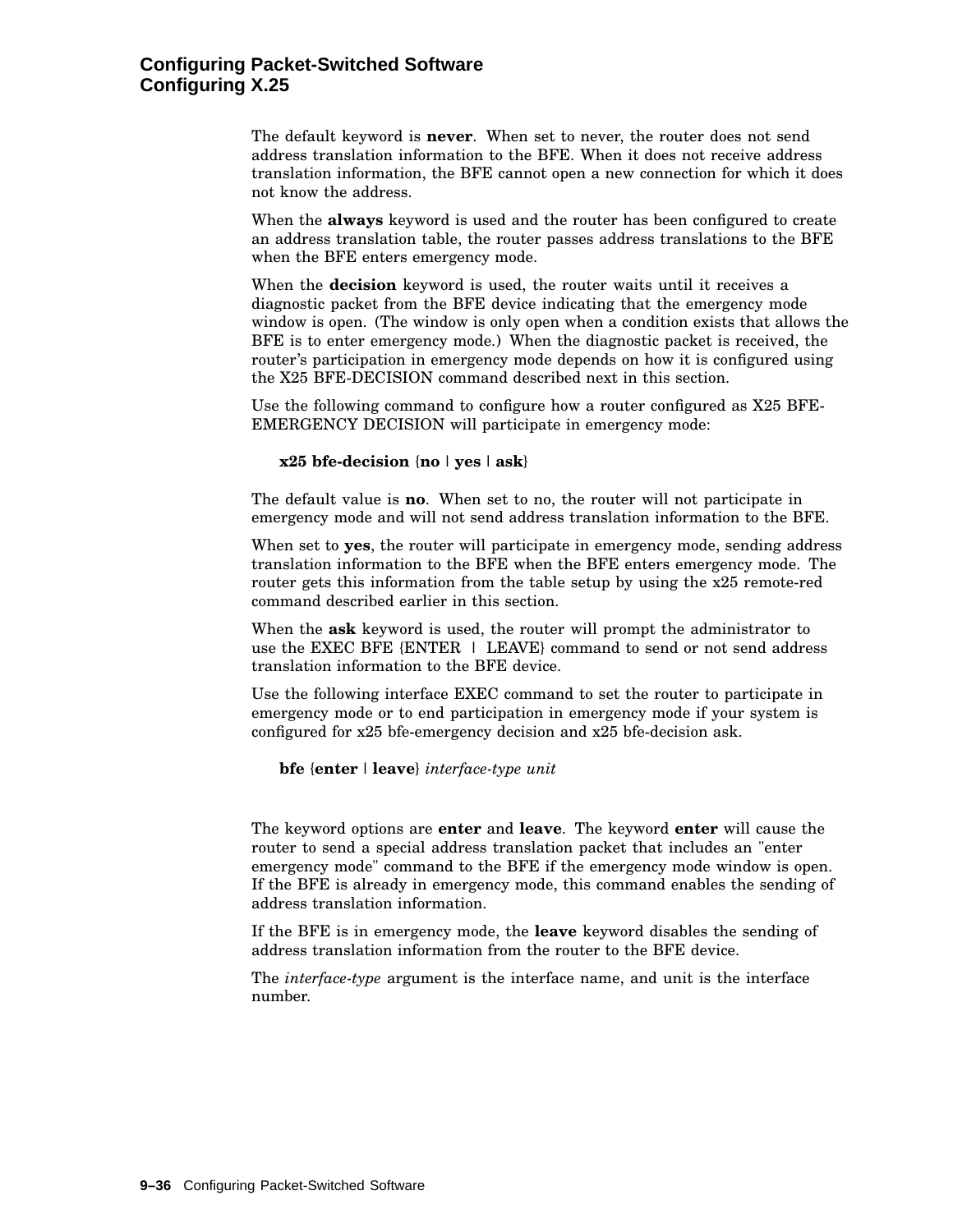### **Example**

In the example that follows, interface Serial 0 is configured to require an EXEC command from the administrator before it participates in emergency mode. The host IP address is 21.0.0.12, and the address of the remote BFE unit is 21.0.0.1. When the BFE enters emergency mode, the router will prompt the administrator for EXEC command BFE ENTER to direct the router to participate in emergency mode.

interface serial 0 x25 bfe-emergency decision x25 remote-red 21.0.0.12 remote-black 21.0.0.1 x25 bfe-decision ask

#### **Monitoring Blacker Emergency Mode**

Use the following command to display the one-to-one mapping of the host IP addresses and the remote BFE device's IP addresses:

#### **show x25 remote-red**

When all of the X.25 bfe nodes (host or gateways) are entered by using the X25 REMOTE-RED command, the SHOW command that follows can be used to display the table.

### **Example**

The following show display provides the IP addresses of the host unit (remote-red) and remote BFE units (bfe-remote) for each BFE entry:

router> **show x25 remote-red** Entry Remote-red bfe-remote Interface 1 21.0.0.3 21.0.0.7 serial3 2 21.0.0.10 21.0.0.6 serial1 3 21.0.0.24 21.0.0.8 serial3

# **DDN X.25 Dynamic Mapping**

The DDN X.25 standard implementation includes a scheme for dynamically mapping all classes of Internet addresses to X.121 addresses without a table. This scheme requires that the Internet addresses conform to the formats shown in Figure 9–7. These formats segment the Internet addresses into network (N), host (H), logical address (L), and IMP (I) portions. (The acronym IMP, which stands for interface message processor, is the predecessor of PSN, which stands for packet switch node.) For the BFE encapsulation, the Internet address is segmented into Port (P), Domain (D), and BFE ID number (B).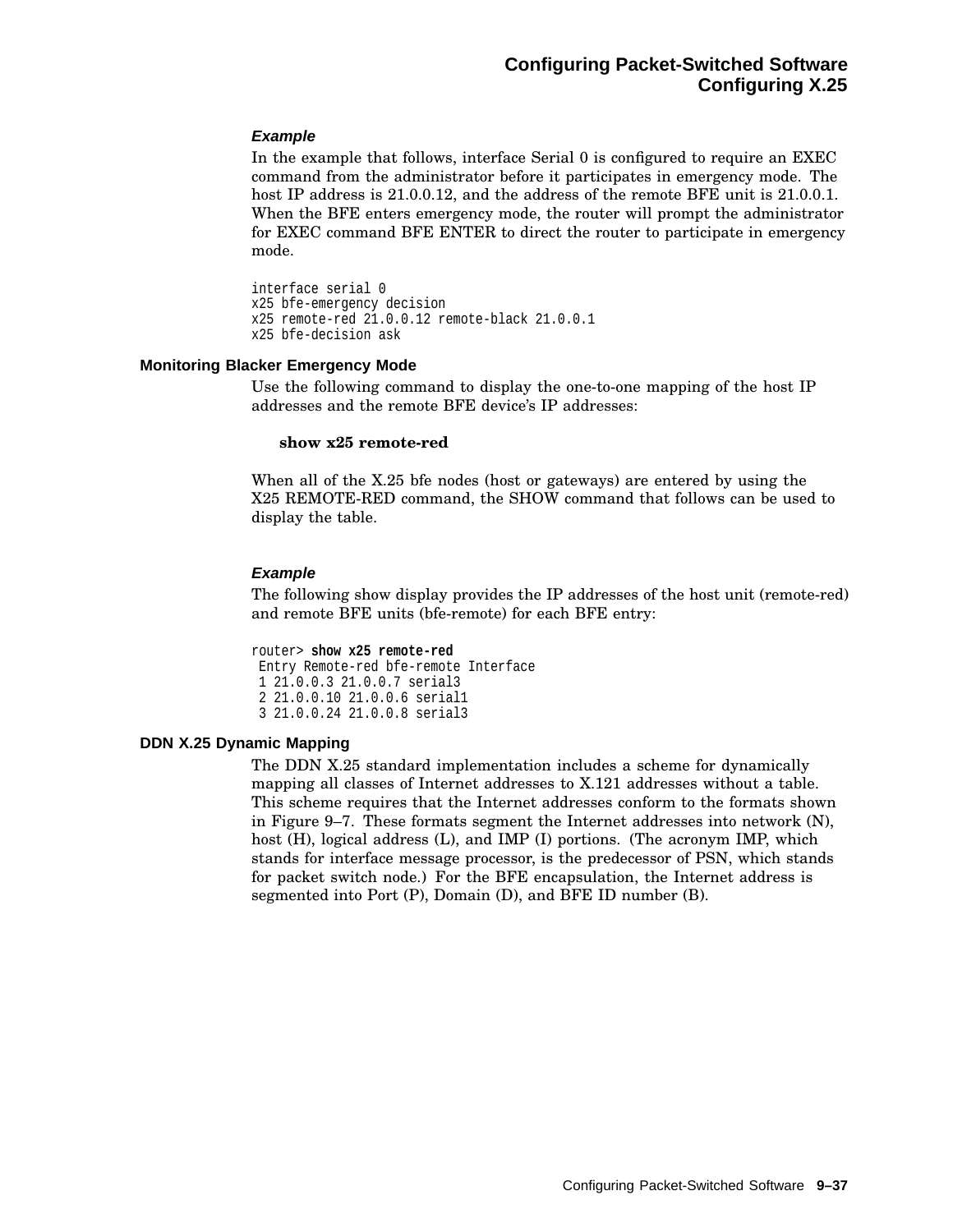| <b>Class A:</b>   | Net.Host.LH.PSN→0000 0 PPPHH00             |
|-------------------|--------------------------------------------|
| <b>Bits:</b>      | 8888                                       |
| Class B:          | Net.Net.Host.LH.PSN→0000 0 PPPHH00         |
| <b>Bits:</b>      | 8888                                       |
| <b>Class C:</b>   | Net.Net.Net.Host.PSN→0000 0 PPPHH00        |
| <b>Bits:</b>      | 88844                                      |
|                   |                                            |
| <b>Class BFE:</b> | Net.unused.Port.Domain.BFE →0000 0 PDDDBBB |

# **Figure 9–7 DDN Internet/X.121 Address Conventions**

The DDN conversion scheme uses the host and IMP portions of an Internet address to create the corresponding X.121 address. Strictly speaking, the DDN conversion mechanism is limited to Class A Internet addresses. However, the router can convert Class B and Class C addresses as well. As indicated in Table 8-8, this method uses the last two octets of a Class B address as the host and IMP identifiers, and the upper and lower four bits in the last octet of a Class C address as the host and IMP identifiers, respectively.

The DDN conversion scheme uses a physical address mapping if the host identifier is numerically less than 64. (This limit derives from the fact that a PSN cannot support more than 64 nodes.) If the host identifier is numerically larger than 64, the resulting X.121 address is called a logical address. The DDN does not use logical addresses.

The format of physical DDN X.25/X.121 addresses is ZZZZFIIIHHZZ(SS), where each character represents a digit. ZZZZ represents four zeros, F is zero to indicate a physical address, III represents the IMP (PSN) octet from the Internet address padded with leading zeros, HH is the host octet from the Internet address padded with leading zeros, and ZZ represents two zeros. (SS) represents the optional and unused subaddress.

The physical and logical mappings of the DDN conversion scheme always generate a 12-digit X.121 address. Subaddresses are optional; when added to this scheme, the result is a 14-digit X.121 address. The DDN does not use subaddressing.

Packets using routing and other protocols that require broadcast support can successfully traverse X.25 networks, including the DDN. This traversal requires the use of network protocol-to-X.121 maps because the router must know explicitly where to deliver broadcast datagrams. (X.25 does not support broadcasts.) You can mark network protocol-to-X.121 map entries to accept broadcast packets; the router then sends broadcast packets to hosts with marked entries. If you do not specify the address for an interface configured for DDN X.25, the router uses the DDN mapping technique to obtain the X.121 address of an interface.

To display the network protocol-to-X.121 address mapping, enter this command at the EXEC prompt:

# **show x25 map**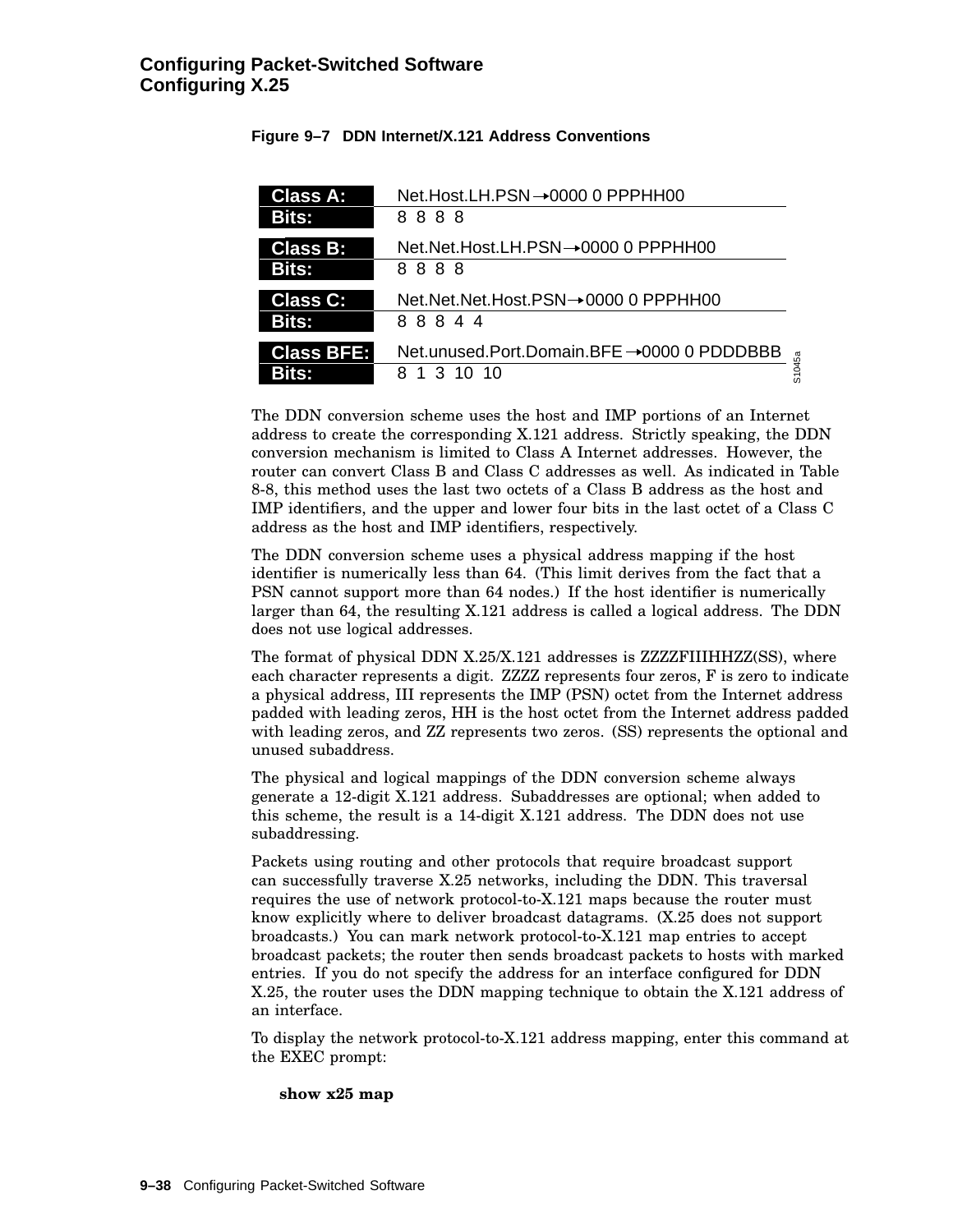### **DDN X.25 Configuration Subcommands**

Normally the X.25 parameters of a DDN connection are configured using the x25 and lapb interface subcommands described earlier in this chapter. There are a few DDN-specific subcommands, however.

This X.25 implementation allows you to enable or disable the ability to open a new virtual circuit based on the IP type of service (TOS) field.

To do this, use the X25 IP-PRECEDENCE interface subcommand. The full syntax of this command follows.

# **x25 ip-precedence no x25 ip-precedence**

By default, the router opens one virtual circuit for each TOS> There is a problem associated with this in that some hosts send nonstandard data in the TOS field, thus causing multiple, wasteful virtual circuits to be created. The command no x25 ip-precedence causes the TOS field to be ignored when opening virtual circuits.

# **Maintaining X.25**

To clear all virtual circuits at once, use the privileged EXEC command CLEAR X25-VC. This command takes an interface type keyword and a unit number as arguments to identify the interface with which the virtual circuits are associated.

To clear a particular virtual circuit, add the two arguments described above the CLEAR X25-VC command, and include a logical circuit number (LCN) value as a third argument. The command syntax is as follows:

**clear x25-vc** *interface unit [lcn]*

The CLEAR X25-VC command clears all X.25 virtual circuits at once. The argument *interface* is the interface type. The argument *unit* is the interface unit number. The optional argument *lcn* clears the specified virtual circuit.

# **Monitoring X.25 Level 3 Operations**

The router provides EXEC SHOW commands to provide information on interface and virtual circuit operation. Use the EXEC command SHOW INTERFACES to display interface parameters and statistics. Use the EXEC command SHOW X25 VC to display virtual circuit parameters and statistics.

#### **Displaying Interface Parameters and Statistics**

To display parameter information for a serial interface using the X.25 Level 3 protocol, use the EXEC command SHOW INTERFACES. To display X.25 Level 3 parameters for LAN interfaces (such as Ethernet), use the SHOW CMNS EXEC command described later in this chapter. For serial X.25 interfaces, the following is an example of output:

X25 address 000000010100, state R1, modulo 8, idle 0, timer 0, nvc 1 Window size: input 2, output 2, Packet size: input 128, output 128 Timers: T20 180 T21 200 T22 180 T23 180 TH 0 Channels: Incoming 1-1024 Two-way 1-1024 Outgoing 1-1024 RESTARTs 1/20 CALLs 1000+2/1294+190/0+0 DIAGs 0/0 Window is closed

On the first line, the address field indicates the calling address used in the Call Request packet. The state field indicates the state of the interface: R1 is the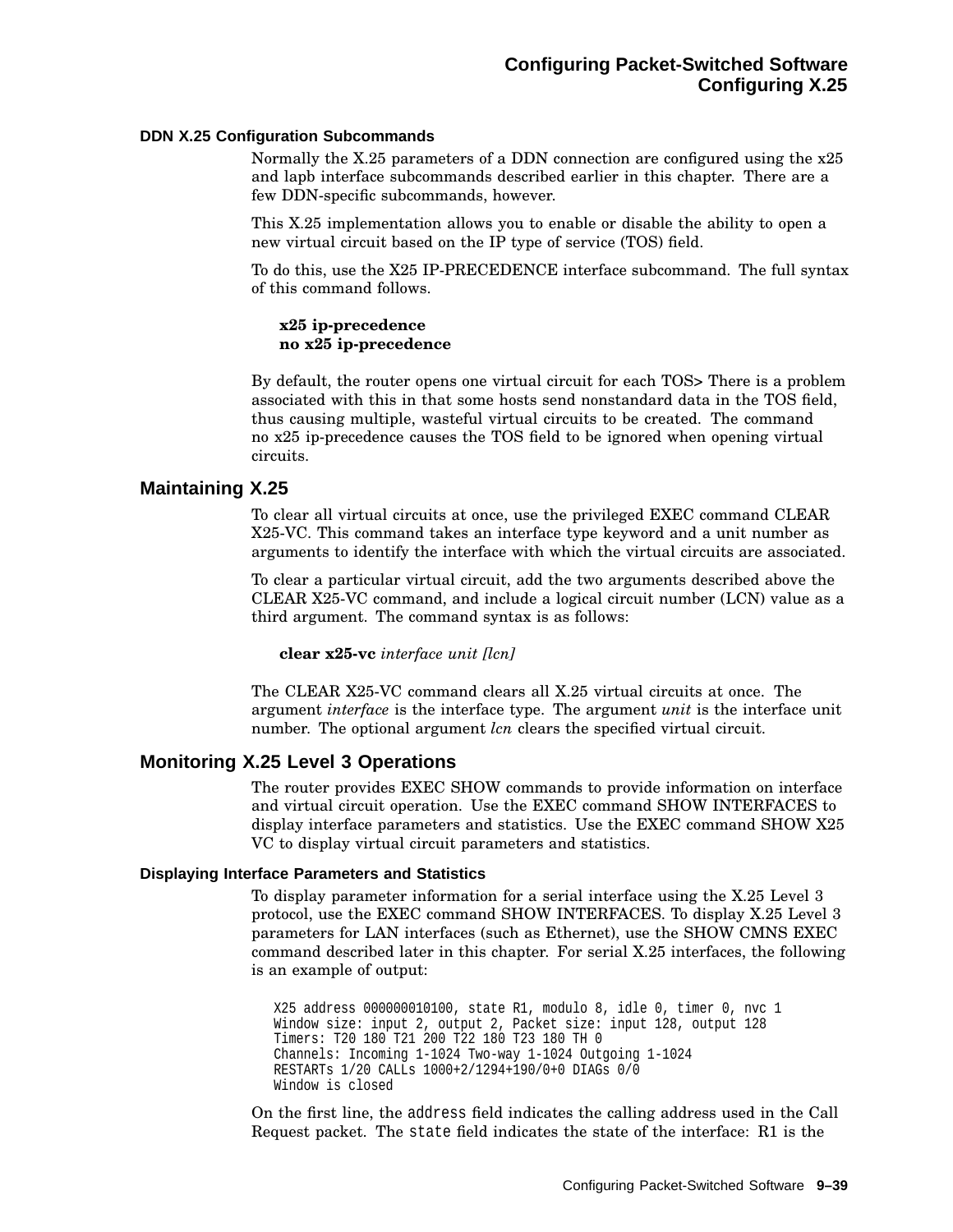normal-ready state, R2 indicates the DTE not-ready state, and R3 indicates the DCE not-ready state. If the state is  $R2$  or  $R3$ , the device is awaiting acknowledgment for a Restart Request packet. The modulo field displays the modulo value, which determines the sequence numbering scheme used. The idle field shows the number of minutes the router waits before closing idle virtual circuits. The timer field displays the value of the interface timer, which is zero unless the interface state is R2 or R3. The nvc field displays the maximum number of simultaneous virtual circuits permitted to and from a single host.

On the second line, the Window size and Packet size fields show the default window and packet sizes for the interface. Each virtual circuit can override these values using facilities specified with the X25 MAP or X25 FACILITY subcommands.

The third line shows the values of the Request packet timers (T10 through T13 for a DCE device, and T20 through T23 for a DTE device). The fourth line shows the channel sequence ranges. The last line shows packet statistics for the interface using these formats:

```
sent/received\ successful+failed\ callssent+callssentfailed/\
callsreceived+callsreceivedfailed/\
callsforwarded+callsforwardedfailed\
```
# **Displaying General Virtual Circuit Parameters and Statistics**

The EXEC command SHOW X25 VC displays the details of the active X.25 switched virtual circuits. To examine a particular virtual circuit, add an LCN argument to the SHOW X25 VC command. The following is example output:

LC1: 1, State: D1, Interface: Serial0 Started 0:55:03, last input 0:54:56, output 0:54:56 Connected to IP [10.4.0.32] <Ð>000000320400 Window size input: 7, output: 7 Packet size input: 1024, output: 1024 PS: 2 PR: 6 Remote PR: 2 RCNT: 1 RNR: FALSE Retransmits: 0 Timer (secs): 0 Reassembly (bytes): 0 Held Fragments/Packets: 0/0 Bytes 1111/588 Packets 18/22 Resets 0/0 RNRs 0/0 REJs 0/0 INTs 0/0

On the first line, the LCI field displays the virtual circuit number. The State field displays the state of the virtual circuit (which is independent of the states of other virtual circuits); D1 is the normal ready state. (See the CCITT X.25 recommendation for a description of virtual circuit states.) The Interface field shows the interface used for the virtual circuit.

On the second line, the Started field shows the time elapsed since the virtual circuit was created, the last input field shows time of last input, and the output field shows time of last output.

The third line describes the type of connection provided. This example shows a circuit that can be used to exchange IP traffic with the network-protocol address 10.4.0.32, and that the connection was made using the displayed X.121 address. This line will change depending on the type of connectivity. For example, a locally switched PVC would cause a display on this line similar to the following: Switched PVC to serial PVC 3 connected. Before a circuit is fully established (that is, the call has not yet been accepted) this line will report that the SVC is a half-baked connection.

The Precedent field, which appears only if you have specified DDN encapsulation, indicates IP precedence.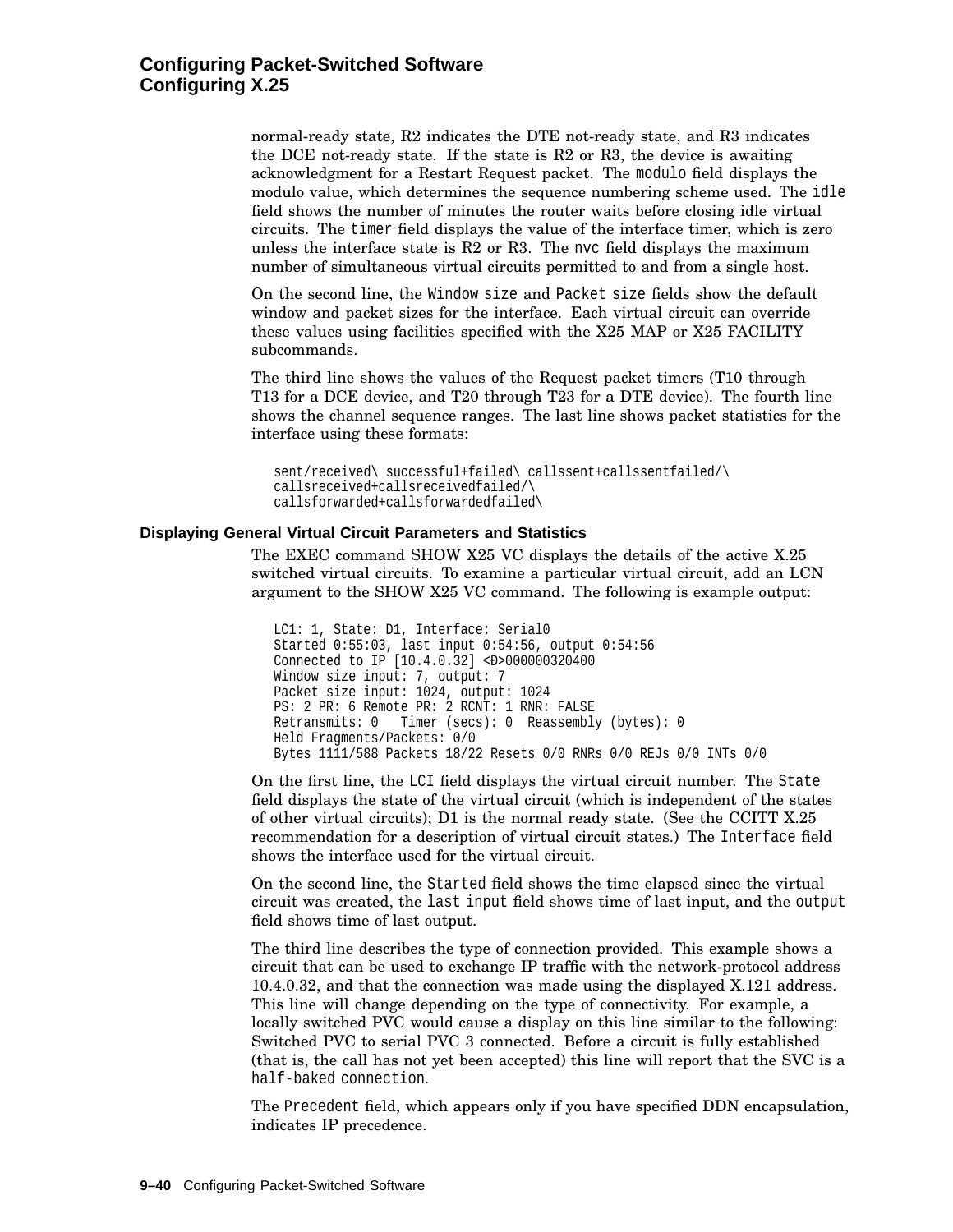The fourth and fifth lines show window and packet sizes. These sizes can differ from the interface default values if facilities were offered and accepted in the Call Request and Call Accepted packets.

On the sixth line, the PS and PR fields show the current send and receive sequence numbers, respectively. The Remote PR field shows the last PR number received from the other end of the circuit. The RCNT field shows the count of unacknowledged input packets. The RNR field shows the state of the Receiver Not Ready flag; this field is true of the network sends a receiver-not-ready packet.

On the seventh line, the Retransmits field shows the number of times a packet has been retransmitted. The Timer field shows a nonzero time value if a packet has not been acknowledged or if virtual circuits are being timed for inactivity. The Reassembly field shows the number of bytes received for a partial packet (a packet in which the more data bit is set).

On the eighth line, the Fragments part of the Held Fragments/Packets field shows the number of X.25 packets being held. (In this case, Fragments refers to the X.25 fragmentation of higher-level data packets.) The Packets part of the Held Fragments/Packets field shows the number of higher-level protocol packets currently being held pending the availability of resources, such as the establishment of the virtual circuit.

On the last line, the Bytes field shows the total numbers of bytes sent and received. The Packets, Resets, RNRs, REJs, and INTs fields show the total sent and received packet counts of the indicated types. (RNR is receiver not ready, REJ is reject, and INT is interrupt).

# **Debugging X.25**

When installing an X.25 link, you can use the EXEC commands DEBUG with different keywords as follows:

# **debug x25**

Enables the monitoring of all X.25 traffic.

# **debug x25-events**

Enables the monitoring of all X.25 traffic but does not display information about X.25 data or acknowledgment packets.

# **debug x25-vc** *number*

Allows you to watch the specified port number with a virtual circuit using the DEBUG X25 and DEBUG X25-EVENTS commands.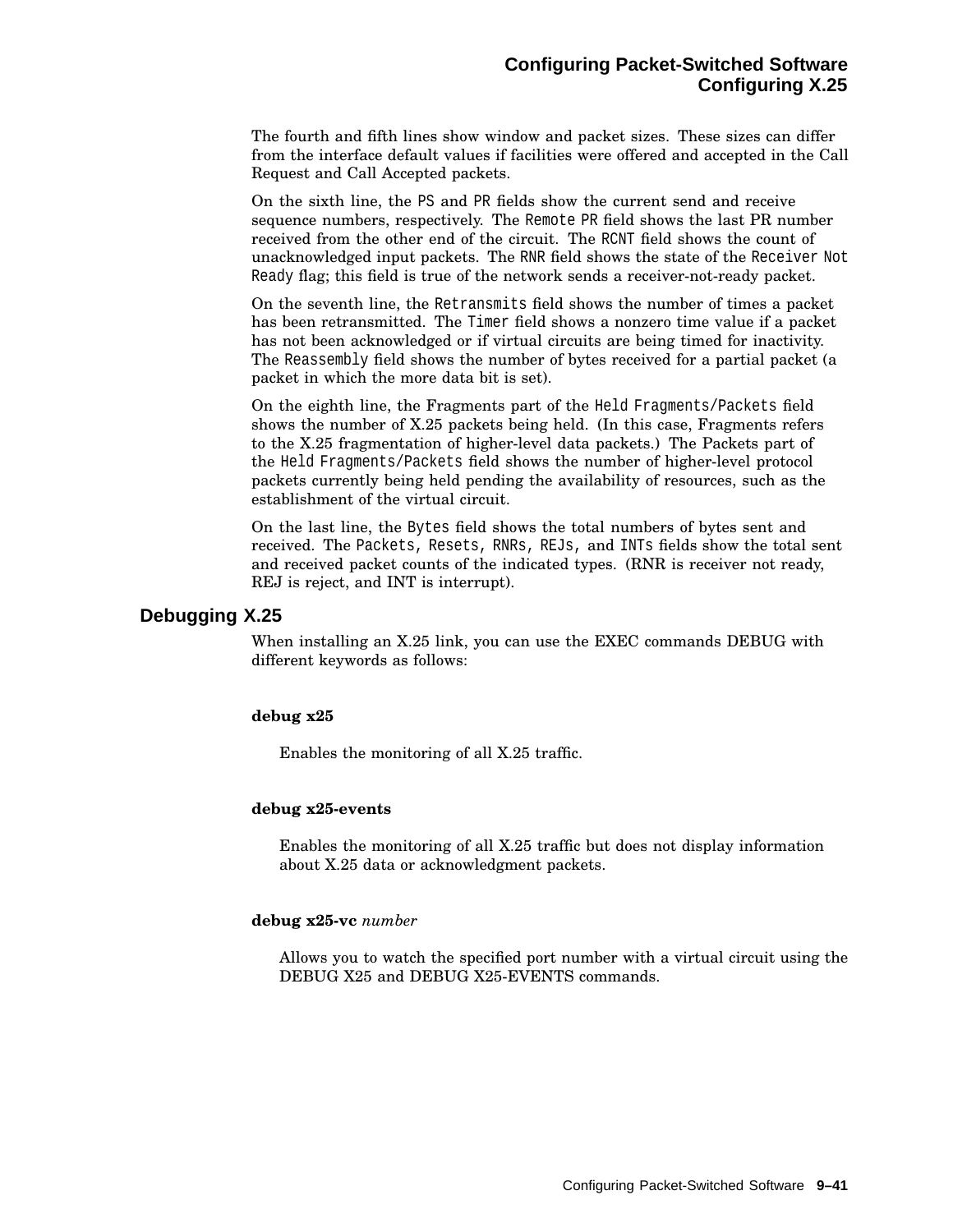# **Configuring Packet-Switched Software Configuring X.25**

The following is example output:

```
Serial0 (704760940): X25 O R2 RESTART (5) 8 lci 0 cause 0 diag 0
Serial0 (704760944): X25 I R2 RESTART (5) 8 lci 0 cause 7 diag 0
Serial0 (704762944): X25 O D2 RESET REQUEST (5) 8 lci 1 cause 0 diag 0
Serial0 (704762952): X25 I D2 RESET CONFIRMATION (3) 8 lci 1
Serial0 (704763372): X25 O P2 CALL REQUEST (19) 8 lci 10
From(14): 31250000000101 To(14): 31109090096101
Facilities: (0)
Cannot route call
Serial0 (704763372): X25 I P6 CLEAR REQUEST (5) 8 lci 10 cause 19 diag 67
Serial0 (704763839): X25 O P6 CLEAR CONFIRMATION (3) 8 lci 10
```
For each event, the first field identifies the interface on which the activity occurred, the second field indicates the time between packets (in milliseconds), and the third field indicates that it was an X.25 event. The fourth field indicates whether the X.25 packet was input (I) or output (O). The fifth field is the state of virtual circuit as defined in the X.25 standard.

The sixth field is the type of X.25 packet that triggered the event, and the seventh field (in parentheses) gives the total length of the X.25 packet in bytes. The eighth field is the window modulus. The ninth field (labeled lci) shows the virtual circuit number. The tenth field (labeled cause) gives any cause code, and the eleventh field (labeled diag) gives any diagnostic code. Cause and diagnostic codes are not present for all messages.

For Call Request and Call Connected packets, the router shows additional information on separate lines. The From field shows the calling X.121 address and the To field shows the called X.121 address. The number in parentheses after the field name—(14) for example—specifies the number of digits in the address. The Facilities field indicates the length (in bytes) of the requested facilities and the facilities contents.

# **Configuring CMNS Routing Support**

The DECbrouter 90 support of Connection-Mode Network Service (CMNS) provides a mechanism through which local X.25 switching can be extended to different media (for example, Ethernet) by using OSI-based NSAP addresses. This implementation essentially runs X.25 (packet level) over LLC2 (frame level) to facilitate the extension of X.25 to other media. Digital's CMNS implementation supports services defined in ISO Standards 8208 (packet level) and 8802-2 (frame level).

In addition, the DECbrouter 90 CMNS implementation allows LAN-based OSI resources, such as a DTE host and a Sun workstation, to be interconnected through the router's LAN interfaces and to a remote OSI-based DTE through a WAN interface (using, for example, an X.25 PSN).

**Note**

CMNS is implicitly enabled whenever an X.25 ENCAPSULATION interface subcommand is included with a serial-interface configuration.

All local mapping is performed by statically mapping MAC addresses to NSAP addresses and X.121 addresses to NSAP addresses.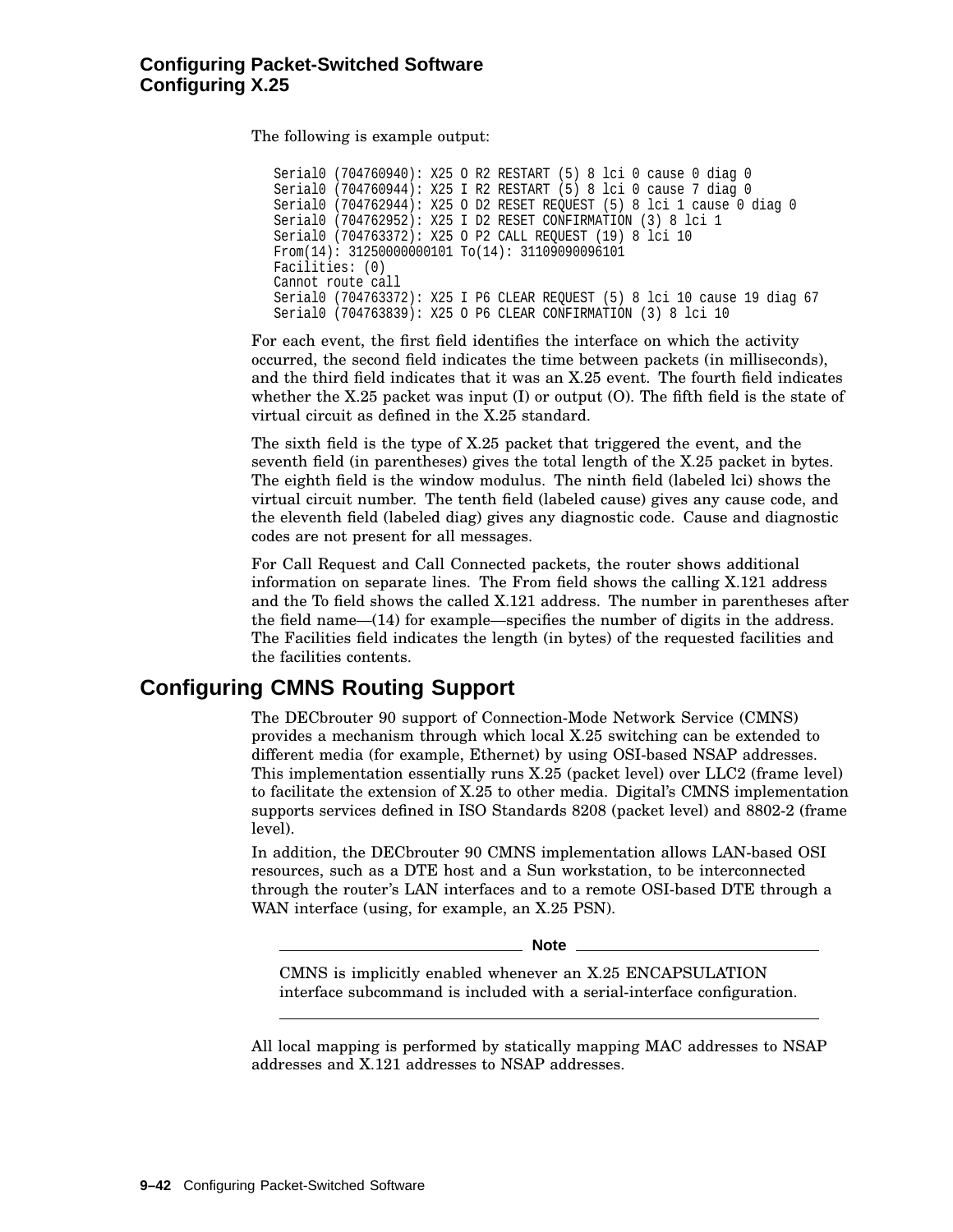# **Configuring Packet-Switched Software Configuring CMNS Routing Support**

Implementing CMNS routing on the DECbrouter 90 involves the following basic steps:

- 1. Enable CMNS on an interface.
- 2. Map NSAP addresses to a MAC-address or X.121 address.

The discussions that follow detail commands used to perform these steps and provide example configurations illustrating CMNS-based routing.

# **Enabling CMNS**

To enable CMNS on a nonserial interface, use the CMNS ENABLE interface subcommand. The command syntax is as follows:

**cmns enable no cmns enable**

After executing this command, all the X.25-related interface subcommands are made available on the LAN interfaces (Ethernet and others), as well as on serial interfaces. The **no** version disables this feature.

# **Specifying CMNS Address Mappings**

After enabling CMNS on a nonserial interface (or specifying X.25 encapsulation on a serial interface), you must use the X25 MAP CMNS interface subcommand to map NSAP addresses to either MAC-layer addresses or X.121 addresses, depending on the application. The syntax for this command is:

**x25 map cmns** *NSAP MAC-address* **no x25 map cmns** *NSAP MAC-address*

**x25 map cmns** *NSAP [X.121-address]* **no x25 map cmns** *NSAP [X.121-address]*

The *NSAP, MAC-address,* and *X.121-address* arguments specify the NSAP address-to-MAC address or NSAP address-to-X.121 address mappings. The argument *NSAP* can be either the actual DTE NSAP address or the NSAP prefix of the NSAP address. The NSAP prefix is sufficient for a best match to route a call.

#### **Note**

For CMNS support over dedicated serial links (such as leased lines), an X.121 address is not needed, but can be optionally included. You must specify the X.121 address for CMNS connections over a packet-switched network, and you must specify a MAC address for CMNS connections over an Ethernet.

To retract a mapping, use the NO X25 MAP CMNS interface subcommand with the appropriate address arguments.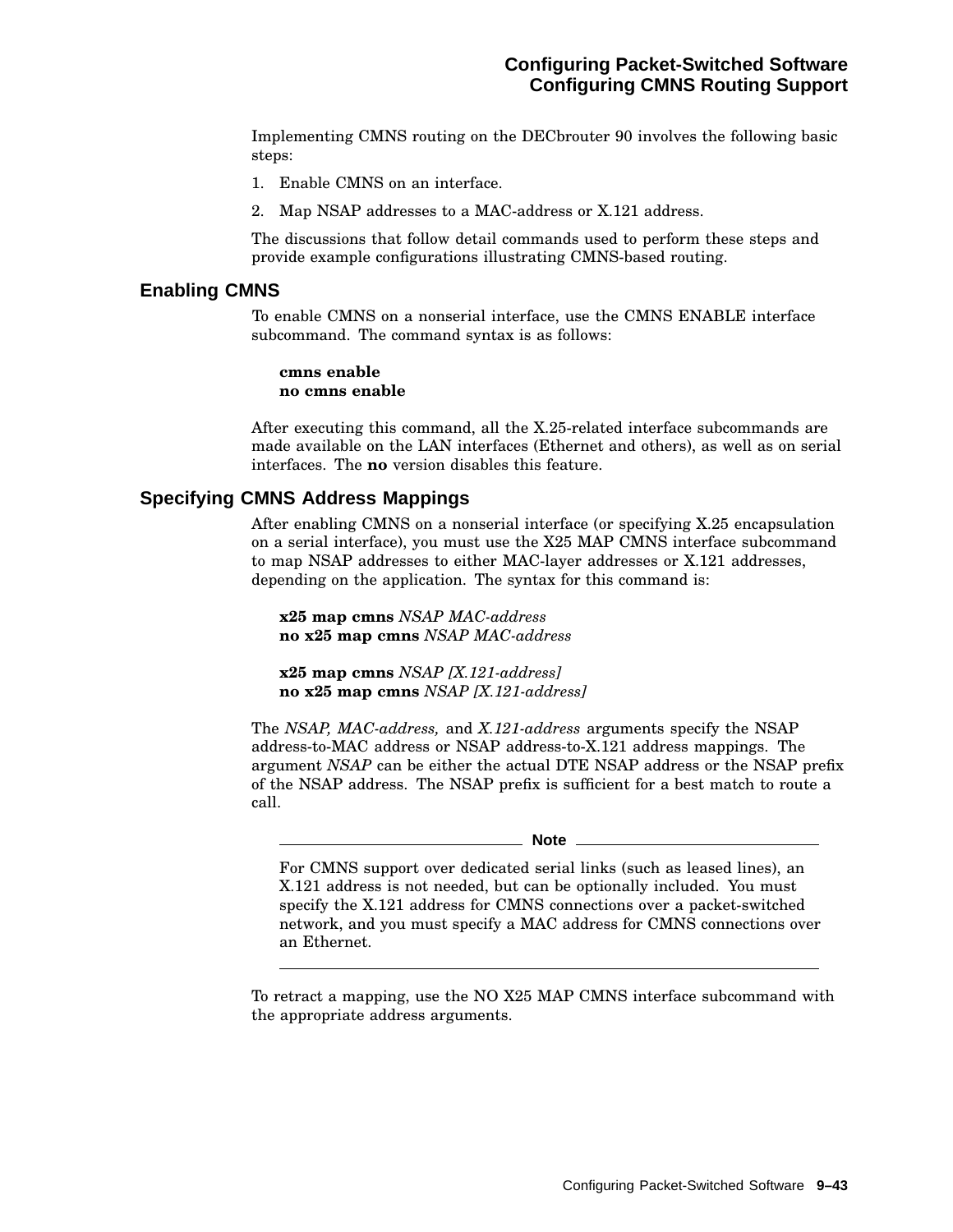# **Configuring Packet-Switched Software Configuring CMNS Routing Support**

# **Example Address Mappings**

The following examples illustrate enabling CMNS and configuring X.121 and MAC-address mappings:

```
interface ethernet 0
cmns enable
x25 map cmns 38.8261.1000.0150.1000.17 0000.0c00.ff89
! Above maps NSAP to MAC-address on Ethernet0
!
interface serial 0
encapsulation x25
x25 map cmns 38.8261.1000.0150.1000.18 3110451
! Above maps NSAP to X.121-address on Serial0
! assuming the link is over a PDN
!
interface serial 1
encapsulation x25
x25 map cmns 38.8261.1000.0150.1000.20
! Above specifies cmns support for Serial1
! assuming that the link is over a leased line
```
# **CMNS Configuration Examples**

The following two examples illustrate common CMNS implementations for switching traffic over different media. The first example depicts switching CMNS over a packet-switched public data network (PDN); the second example illustrates switching CMNS over a leased line. These applications are quite similar; there are subtle differences in the use of the X25 MAP CMNS command.

# **Example 1: Switching CMNS over a PDN**

Figure 9–8 illustrates the general network topology for a CMNS switching application where calls are being made between resources on opposite sides of a remote link to Host A and Host B, with a PDN providing the connection.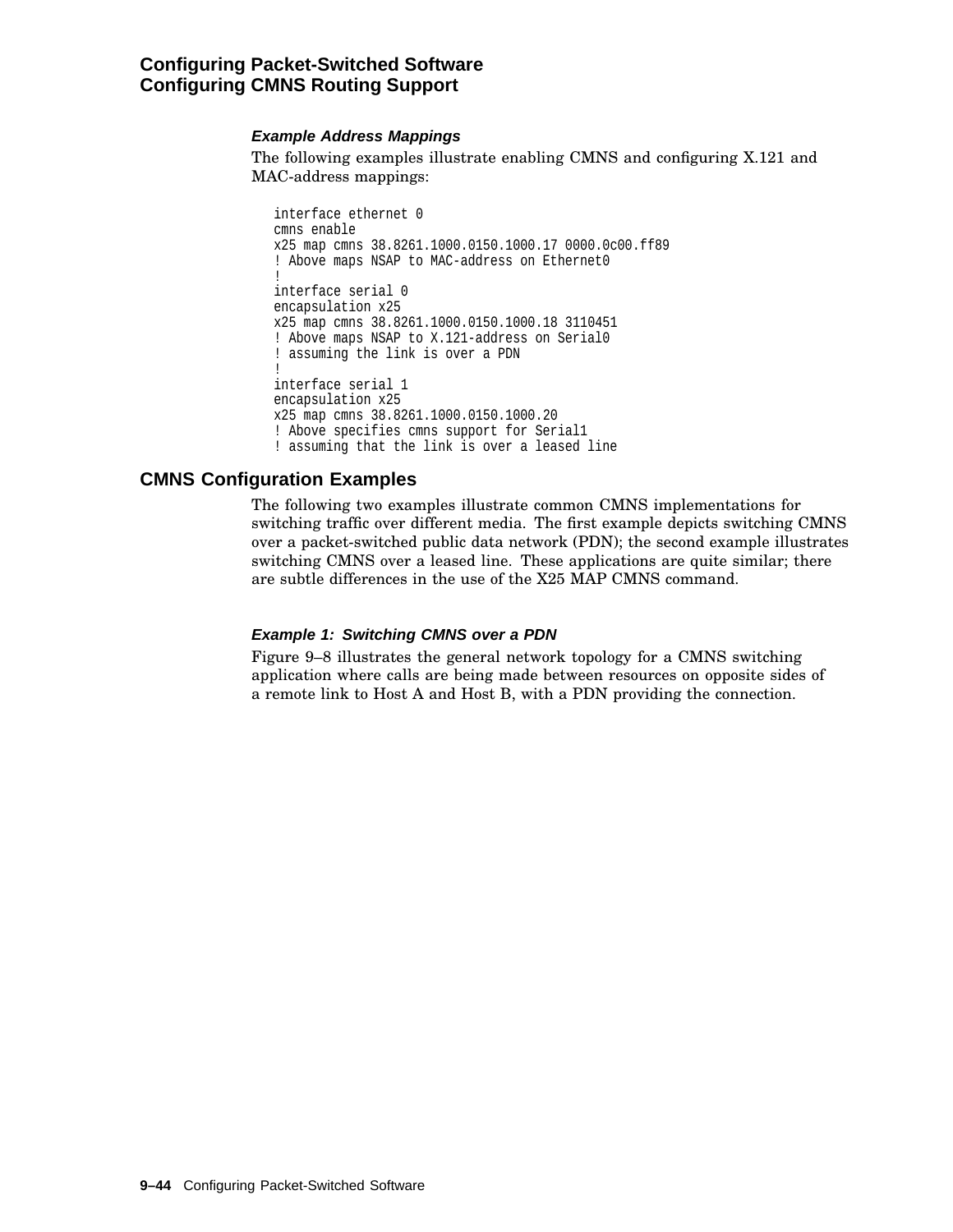

# **Figure 9–8 Example Network Topology for Switching CMNS over a PDN**

The following configuration listing allows resources on either side of the PDN to call Host A or Host B. This configuration allows traffic intended for the remote NSAP address specified in the X25 MAP CMNS commands (for the serial ports) to be switched through the serial interface for which CMNS is configured.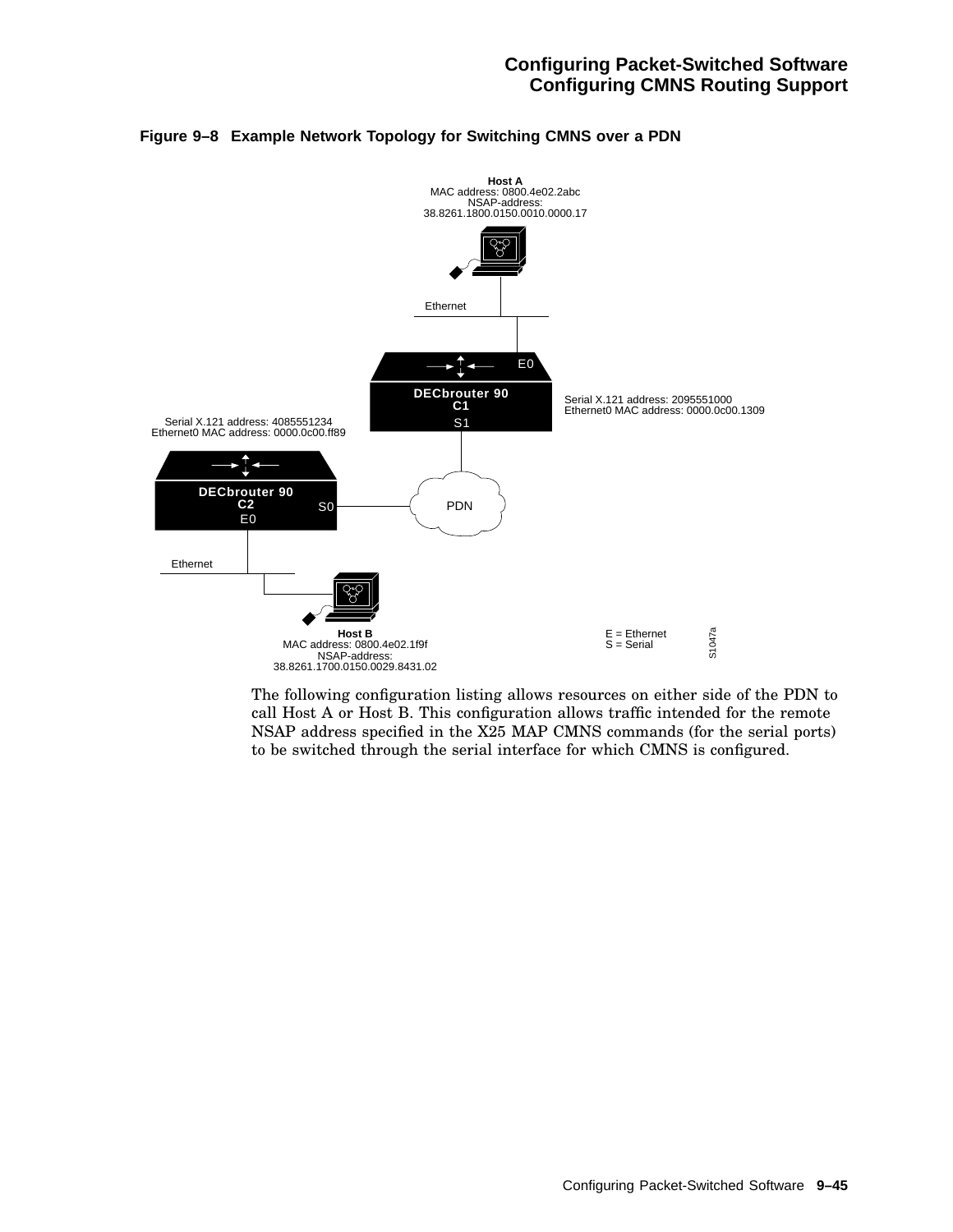The CMNS-related configuration for Router C2 in Figure 9–8 would be as follows:

```
! This configuration specifies that any traffic from any other
! interface intended for any NSAP address with NSAP prefix 38.8261.17
! will be switched to MAC address 0800.4e02.1f9f
! through Token Ring 0
!
interface ethernet 0
cmns enable
x25 map cmns 38.8261.17 0800.4e02.1f9f
!
! This configuration specifies that traffic from any other interface
! on DECbrouter 90 C2 that is intended for any NSAP address with
! NSAP-prefix 38.8261.18 will be switched to
! X.121 address 2095551000 through Serial 0
!
interface serial 0
encapsulation x25
x25 address 4085551234
x25 map cmns 38.8261.18 2095551000
```
The CMNS-related configuration for Router C1 in Figure 9–8 would be as follows:

```
! This configuration specifies that any traffic from any other
! interface intended for any NSAP address with NSAP 38.8261.18
! will be switched to MAC address 0800.4e02.2abc through Ethernet 0
!
interface ethernet 0
cmns enable
x25 map cmns 38.8261.18 0800.4e02.2abc
!
! This configuration specifies that traffic from any other interface
! on DECbrouter 90 C1 that is intended for any NSAP address with
! NSAP-prefix 38.8261.17 will be switched to X.121 address
! 4085551234 through Serial 1
!
interface serial 1
encapsulation x25
x25 address 2095551000
x25 map cmns 38.8261.17 4085551234
```
# **Example 2: Switching CMNS over Leased Lines**

Figure 9–9 illustrates the general network topology for a CMNS switching application where calls are being made by resources on opposite sides of a remote link to Host B and Host C with a dedicated leased line providing the connection.

The following configuration listing allows resources on either side of the leased line to call Host B or Host C. This configuration allows traffic intended for the remote NSAP address specified in the X25 MAP CMNS commands (for the serial ports) to be switched through the serial interface for which CMNS is configured.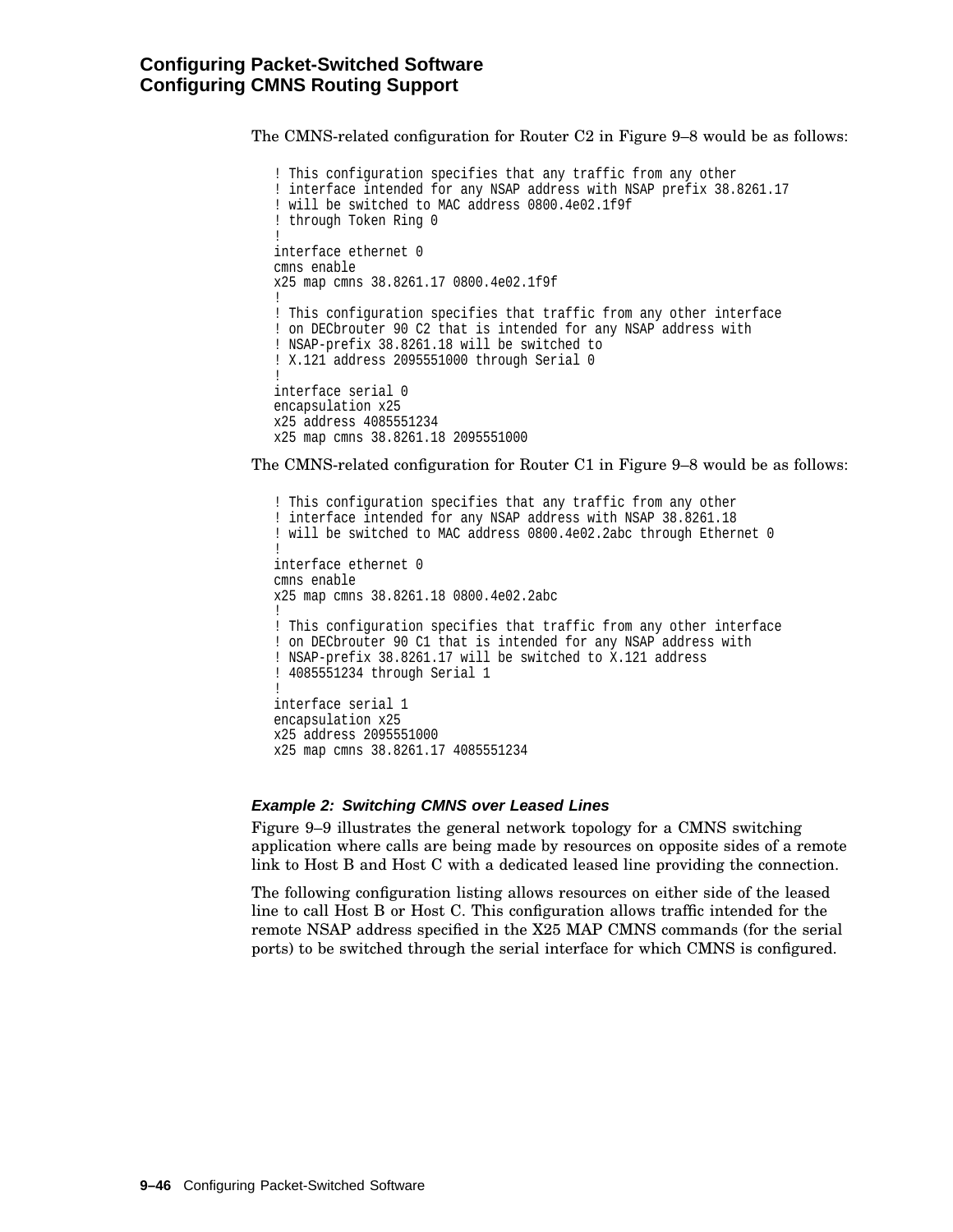

# **Figure 9–9 Example Network Topology for Switching CMNS over a Leased Line**

A key difference for this configuration in comparison with Example 1 is that with no PDN, the specification of an X.121 address in the X25 MAP CMNS command is not necessary. The specification of an X.25 address also is not needed, but is included for symmetry with Example 1.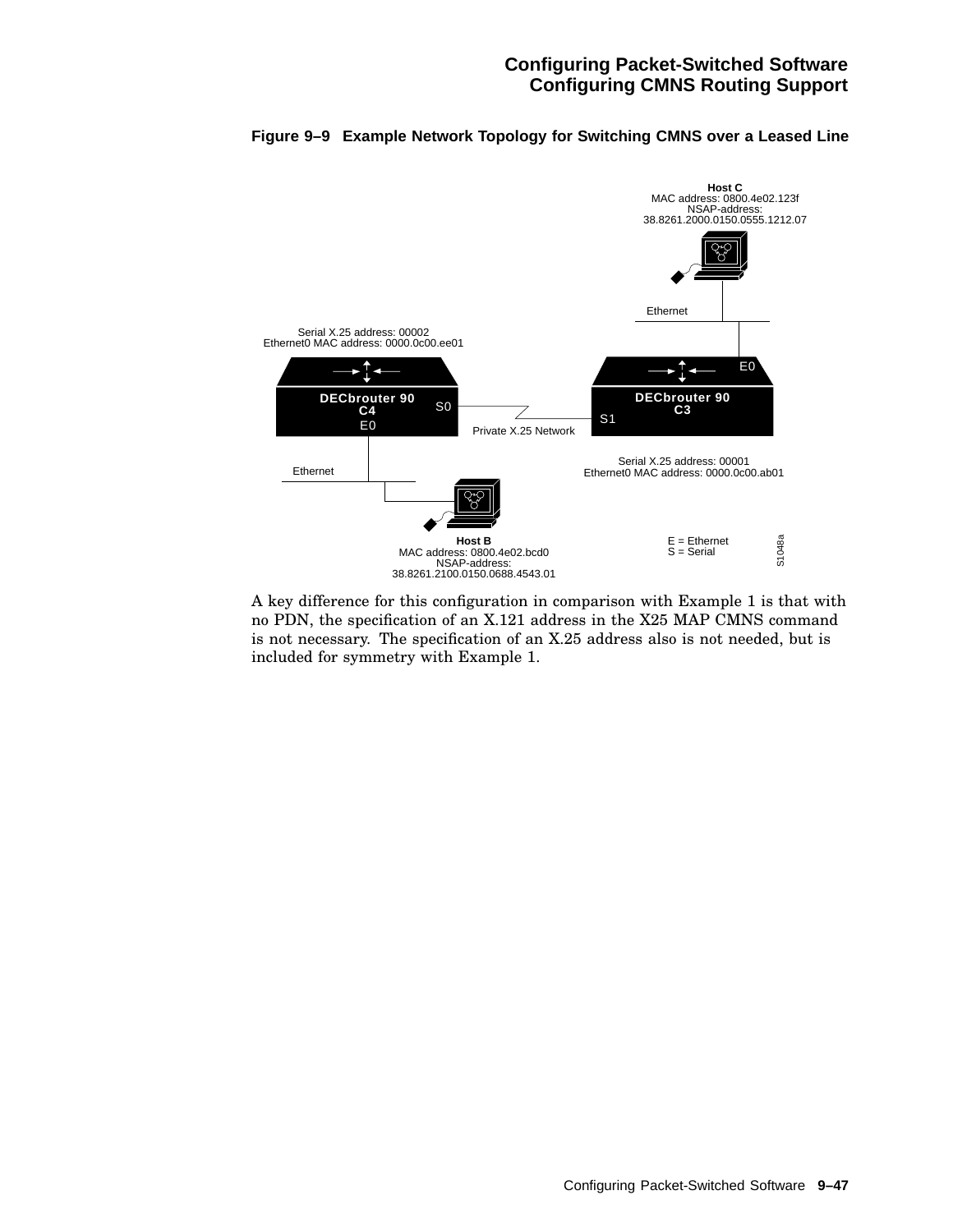The CMNS-related configuration for Router C4 in Figure 9–9 would be as follows:

```
! This configuration specifies that any traffic from any other
! interface intended for any NSAP address with NSAP 38.8261.21
! will be switched to MAC address 0800.4e02.bcd0 through Token Ring 0
!
interface ethernet 0
cmns enable
x25 map cmns 38.8261.21 0800.4e02.bcd0
!
! This configuration specifies that traffic from any other interface
! on DECbrouter 90 C4 that is intended for any NSAP address with
! NSAP-prefix 38.8261.20 will be switched through Serial 0
!
interface serial 0
encapsulation x25
x25 address 00002
x25 map cmns 38.8261.20
```
The CMNS-related configuration for Router C3 in Figure 9–9 would be as follows:

```
! This configuration specifies that any traffic from any other
! interface intended for any NSAP address with NSAP 38.8261.20
! will be switched to MAC address 0800.4e02.123f through Ethernet 0
!
interface ethernet 0
cmns enable
x25 map cmns 38.8261.20 0800.4e02.123f
!
! This configuration specifies that traffic from any other interface
! on DECbrouter 90 C3 that is intended for any NSAP address with
! NSAP-prefix 38.8261.21 will be switched through Serial 1
!
interface serial 1
encapsulation x25
x25 address 00001
x25 map cmns 38.8261.21
```
# **Monitoring CMNS Traffic Activity**

To display information pertaining to CMNS traffic activity, use the SHOW CMNS EXEC command. The command syntax is as follows:

**show cmns** *interface-name*

The following is an example of the output of SHOW CMNS INTERFACE:

Ethernet 0 is up, line protocol is up CMNS protocol processing disabled

This example indicates that CMNS is disabled on Ethernet 0.

The following display sample illustrates SHOW CMNS displays for a serial interface.

```
Serial 0 is down, line protocol is down
 X25 address 222222, state R1, modulo 8, idle 0, timer 0, nvc 1
     Window size: input 2, output 2, Packet size: input 1024, output 1024
     Timers: T10 60 T11 180 T12 60 T13 60 TH 0
     Channels: Incoming 1-1024 Two-way 1-1024 Outgoing 1-1024
     RESTARTs 0/0 CALLs 0+0/0+0/0+0 DIAGs 0/0
```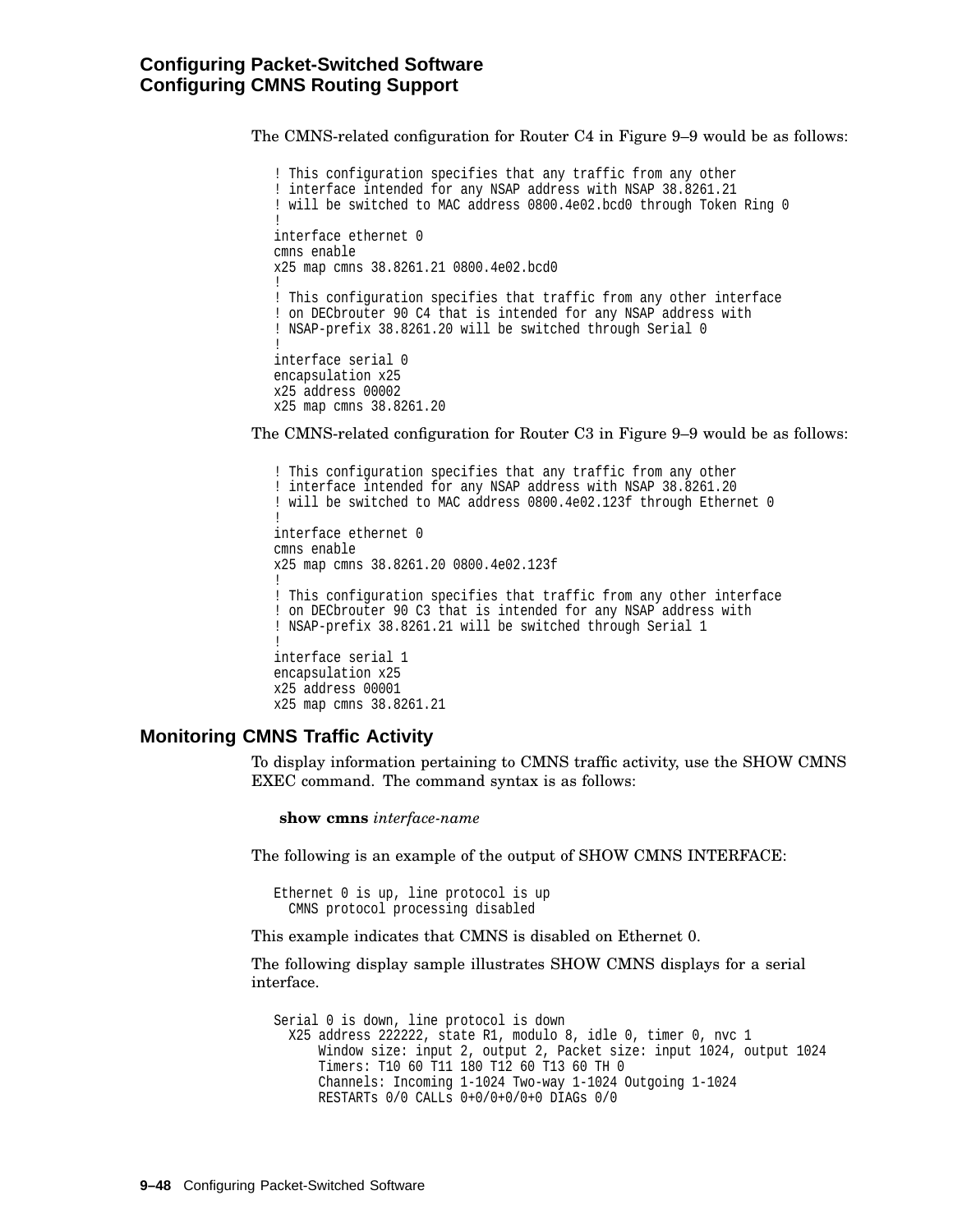Refer to "Monitoring X.25 Level 3 Operations" earlier in this provided in the preceding display.

The following display illustrates CMNS-related information presented on an Ethernet display for SHOW CMNS:

Ethernet 0 is up, line protocol is up Hardware address is 0000.0c01.1515 (bia 0000.0c01.1515), state R1 Modulo 8, idle 0, timer 0, nvc 1 Window size: input 2, output 2, Packet size: input 128, output 128 Timer: TH 0 Channels: Incoming 1-1024 Two-way 1-1024 Outgoing 1-1024 RESTARTs 0/0 CALLs 0+0/0+0/0+0 DIAGs 0/0\

- The address field indicates the Hardware address (DTE address of the interface).
- The state field indicates the state of the interface. R1 is the normal ready state (this should always be R1).
- The Modulo field displays the modulo value, which determines the sequence numbering scheme used.
- The idle field shows the number of minutes the router waits before closing idle virtual circuits.
- The timer field shows the value of the interface timer and should always be zero.
- The nvc field displays the maximum number of simultaneous virtual circuits permitted to the and from a single host.
- The Window size and Packet size fields show the default window and packet size for the interface. Each virtual circuit can override these values using facilities specified with the X25 FACILITY subcommand.
- The timer field indicates the value of timer TH is for the X.25 hold timer for delayed acknowledgment.
- The Channels field displays the channel sequence range for this interface per LLC2 connection.

On the last line, packet statistics for the interface are displayed which use the following format:

- RESTARTs—Restarts sent/received
- CALLS—Successful calls+failed calls/calls sent+calls failed/calls received+calls failed
- DIAGs—-Diagnostic messages sent+received.

### **Monitoring CMNS with LLC2 Parameters**

There is an addendum to the SHOW LLC command in the case of CMNS calls; for example, an LLC2 connection provides the following information:

LLC2 Connections to: Ethernet0 DTE=0800.4E02.1F9F,000000000000 SAP=7E/7E, State=NORMAL  $V(S)=2$ ,  $V(R)=3$ , Last  $N(R)=2$ , Local window=7, Remote Window=7 akmax=3, n2=8, Next timer in 5196 xid-retry timer 0/60000 ack timer 0/1000 p timer 0/1000 idle timer 5196/10000 rej timer 0/3200 busy timer 0/9600 akdelay timer 0/3200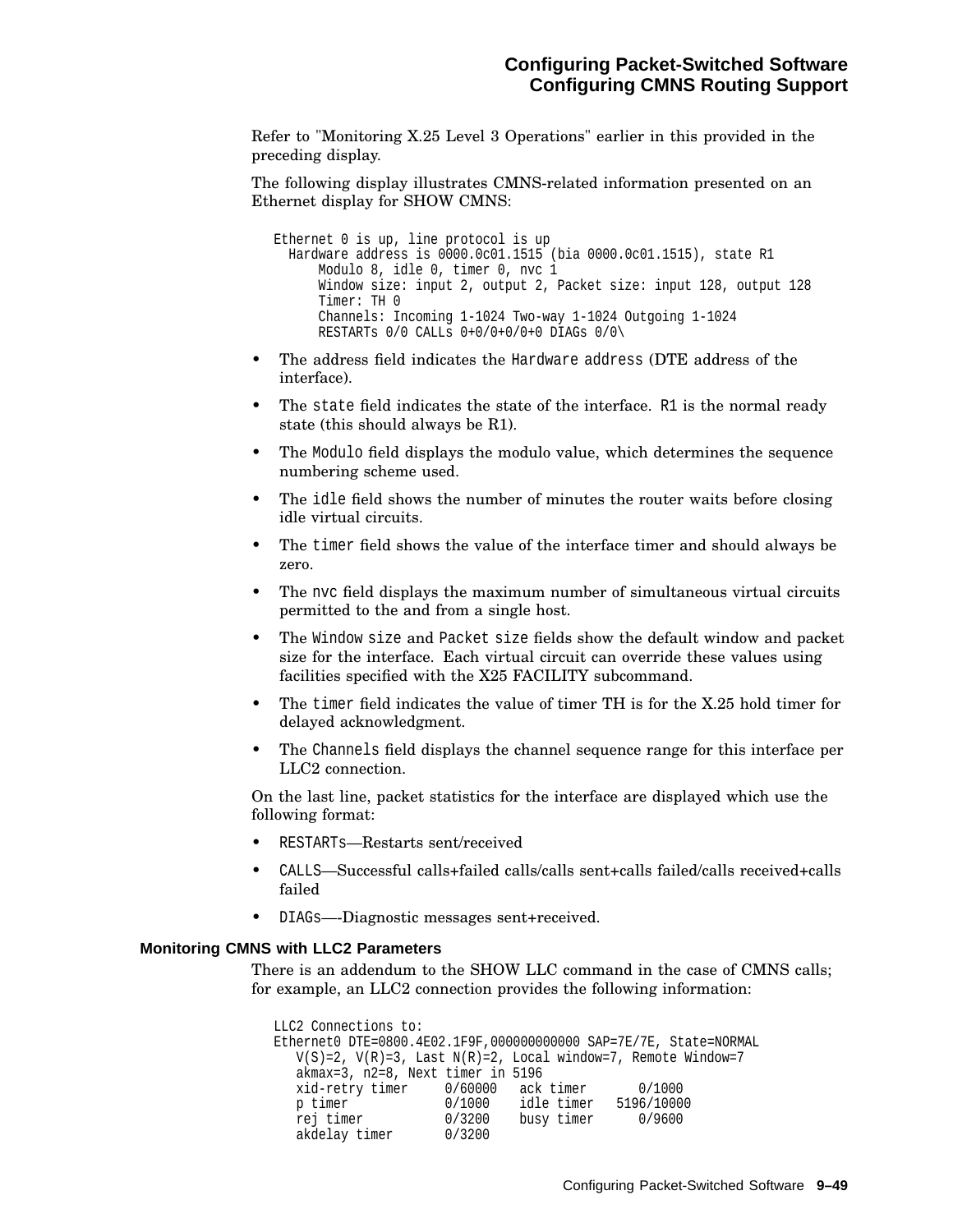CMNS Connections to: Address 0800.4E02.1F9F via Ethernet0 Protocol is up Interface Type X25-DCE RESTARTS 0/1 Timers: T10 60 T11 180 T12 60 T13 60

The general LLC2-related information in the preceding display is documented in the *DECbrouter 90 Configuration and Reference, Volume 3*. The following information defines fields in the CMNS Connections to: portion of the display.

On the first line, the Address field is the Remote DTE address that connected to via the LAN interface (in this example, Ethernet0).

On the second line, Protocol is up indicates that an existing LLC2 connection exists with the remote DTE and has passed X.25 initialization (Restart negotiation) of that LLC2 connection. Therefore, the link is ready for any incoming/outgoing call request on this LLC2 connection.

On the third line, the Interface Type field indicates the type of this LLC2 connection. Options are X25-DCE, X25-DTE or X25-DXE. The RESTARTS field represents the number of restarts sent/received on this LLC2 connection.

On the last line, Timers shows the value for the Request packet timers for this LLC2 connection (T10 through T13 for a DCE interface type; T20 through T23 for a DTE interface type).

# **Displaying CMNS Virtual Circuit Parameters and Statistics**

When the protocol type used for the connection is CMNS, the display generated with SHOW X25 VC differs slightly from the display outlined in the preceding description.

A sample display output follows that depicts two complementary interfaces, both running CMNS, providing transport of CMNS traffic to each other:

LCI: 1, State: P4, Interface: Serial1 Started 0:23:00, last input never, output never Connected to CMNS [37.1111] <--> 313131 via Ethernet0 LCN 4095 to 0000.0c01.487d Window size input: 6, output: 6 Packet size input: 1024, output: 1024 PS: 0 PR: 0 ACK: 0 Remote PR: 0 RCNT: 0 RNR: FALSE Retransmits: 0 Timer (secs): 0 Reassembly (bytes): 0 Held Fragments/Packets: 0/0 Bytes 0/0 Packets 0/0 Resets 0/0 RNRs 0/0 REJs 0/0 INTs 0/0 --More-- LCI: 4095, State: P4, Interface: Ethernet0 Started 0:23:01, last input never, output never Connected to CMNS [36.3030.3030.3030.30] <--> 0000.0c01.487d via Serial1 LCN 1to 313131 Window size input: 6, output: 6 Packet size input: 1024, output: 1024 PS: 0 PR: 0 ACK: 0 Remote PR: 0 RCNT: 0 RNR: FALSE Retransmits: 0 Timer (secs): 0 Reassembly (bytes): 0 Held Fragments/Packets: 0/0 Bytes 0/0 Packets 0/0 Resets 0/0 RNRs 0/0 REJs 0/0 INTs 0/0

The following display fields differ for CMNS virtual circuits:

• On the first line, the LCI field displays the virtual circuit number; range is 1 to 4095. The State field displays the state of the virtual circuit (which is independent of the states of other virtual circuits); P4 indicates the interface is in the data transfer state. (See the CCITT X.25 recommendation for a description of virtual circuit states.) The Interface field shows the interface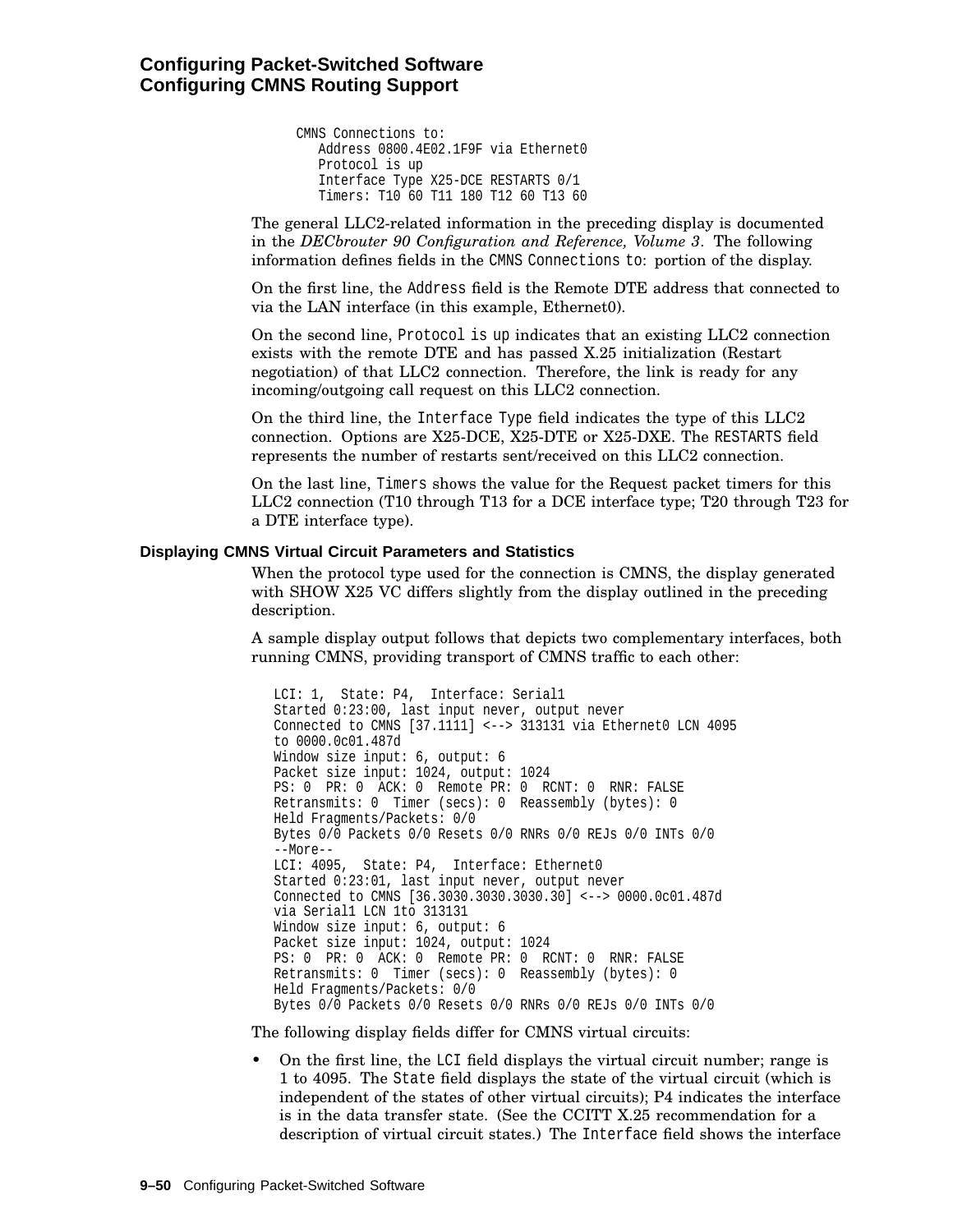used for the virtual circuit. With CMNS, this can indicate Ethernet as well as Serial.

• On the third line, the Connected to field shows in brackets the NSAP address for the device at the indicated X.121 address. For Serial1, it also indicates the logical channel number (LCN) used (1 to 4095) and the MAC address of the node to which the interface is connected.

# **Debugging CMNS**

When installing a link on which CMNS is to be used, you can use the EXEC command DEBUG with different keywords as follows:

### **debug x25**

Enables the monitoring of all X.25 traffic, including CMNS-based traffic.

#### **debug x25-events**

Enables the monitoring of all X.25 traffic, but does not display information about X.25 data or acknowledgment packets.

#### **debug x25-vc** *number*

Allows you to watch the specified port number with a virtual circuit using the DEBUG X25 and DEBUG X25-EVENTS commands.

# **Configuring Frame Relay**

This section describes frame relay configuration, the DECbrouter 90 implementation of frame relay, the protocols supported, and the hardware needed to operate with a frame relay network.

Frame relay is described as an encapsulation method and is directed mainly to users with large T1 network installations. The DECbrouter 90 supports the two generally implemented specifications for frame relay logical management interfaces (LMIs):

- The *Frame Relay Interface* specification produced by Northern Telecom, Digital Equipment Corporation, Stratacom, and Cisco Systems.
- The ANSI-adopted frame relay specification,T1.617 Annex D.

The DECbrouter 90 implementation also conforms to the link access procedure (LAP-D) defined by the CCITT under its I-series (ISDN) recommendation as I122, "Framework for Additional Packet Model Bearer Services," and IETF encapsulation in accordance with RFC 1294.

The DECbrouter 90 frame relay implementation currently supports routing on AppleTalk, DECnet, IP, ISO CLNS, Novell IPX, VINES, and transparent bridging.

The DECbrouter 90 supports the local management interface (LMI), as specified in the joint *Frame Relay Interface* specification. The LMI includes support for a keepalive mechanism, a multicast group, and a status message.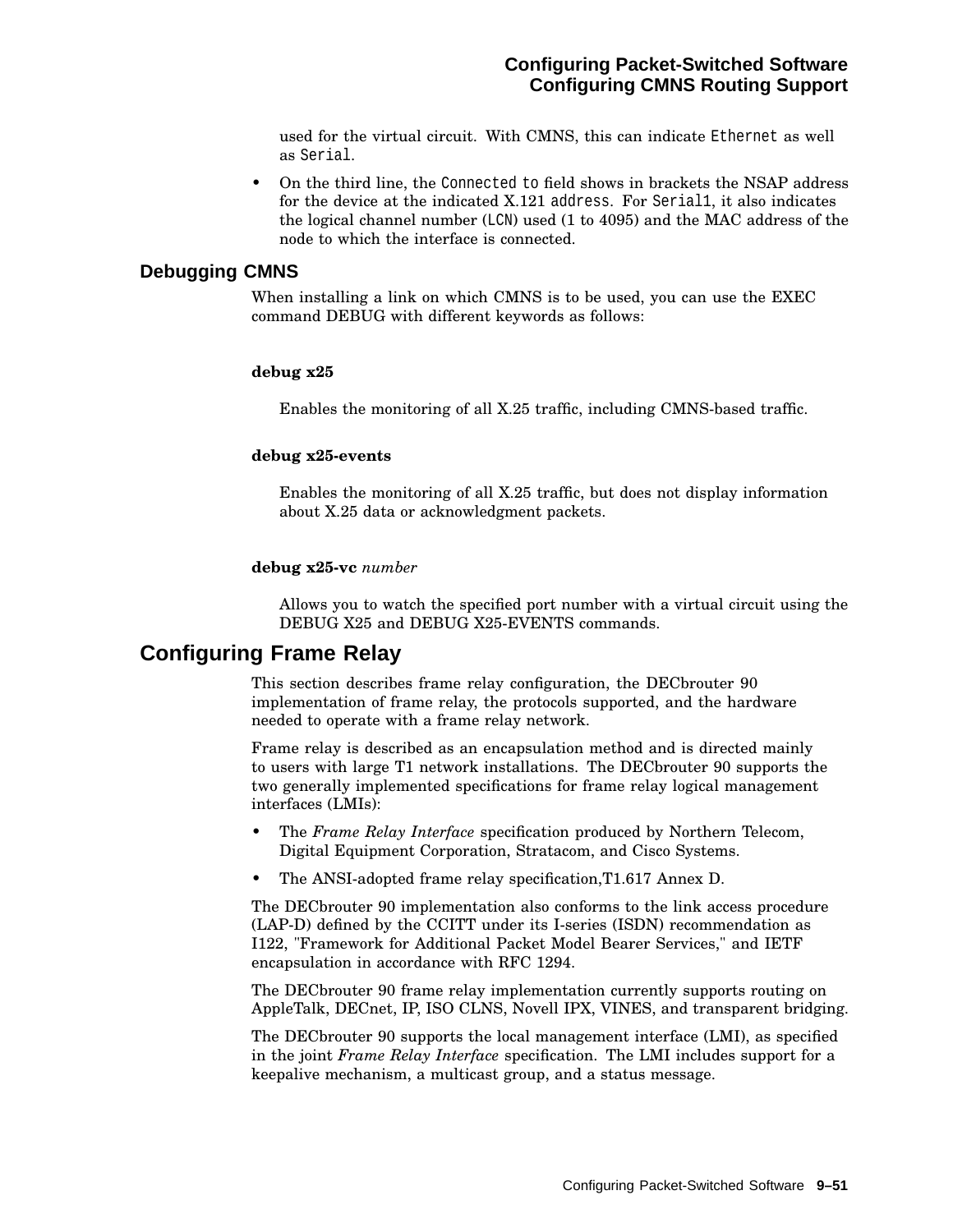# **Configuring Packet-Switched Software Configuring Frame Relay**

The keepalive mechanism provides an exchange of information between the router and the switch to verify data is flowing. The multicast mechanism provides the router with its local data link connection identifier (DLCI) and the multicast DLCI. The status mechanism provides an ongoing status report on the DLCIs known by the switch.

The DECbrouter 90 frame relay implementation sends congestion information from frame relay to DECnet Phase IV and CLNS. This mechanism promotes forward explicit congestion notification (FECN) and backward explicit congestion notification (BECN) bits from the frame relay layer to upper layer protocols after checking for the FECN or BECN bit on the incoming DLCI. Use this frame relay congestion information to adjust the sending rates of end hosts. FECN/BECN-bit promotion is enabled by default on any interface using frame relay encapsulation. No configuration is required.

#### **Note**

When configuring IP routing over frame relay, you may need to make adjustments to accommodate split-horizon effects. Refer to the *DECbrouter 90 Configuration and Reference, Volume 2* for details about how the router handles possible split horizon conflicts. By default, split horizon is *disabled* for frame relay networks.

# **Configuring the Hardware**

The following hardware configuration is required for frame relay connections:

- Each router connects directly to the frame relay switch.
- Each router connects directly to a channel service unit/digital service unit (CSU/DSU) first, and is connected to a remote frame relay switch.

The CSU/DSU converts V.35 or RS-449 signals to the properly coded T1 transmission signal for successful reception by the frame relay network. Figure 9–10 illustrates the connections between the different components.

**Figure 9–10 Frame Relay Physical Connection**



The frame relay interface actually consists of one physical connection between the router and the switch that provides the service. This single physical connection provides direct connectivity to each device on a network.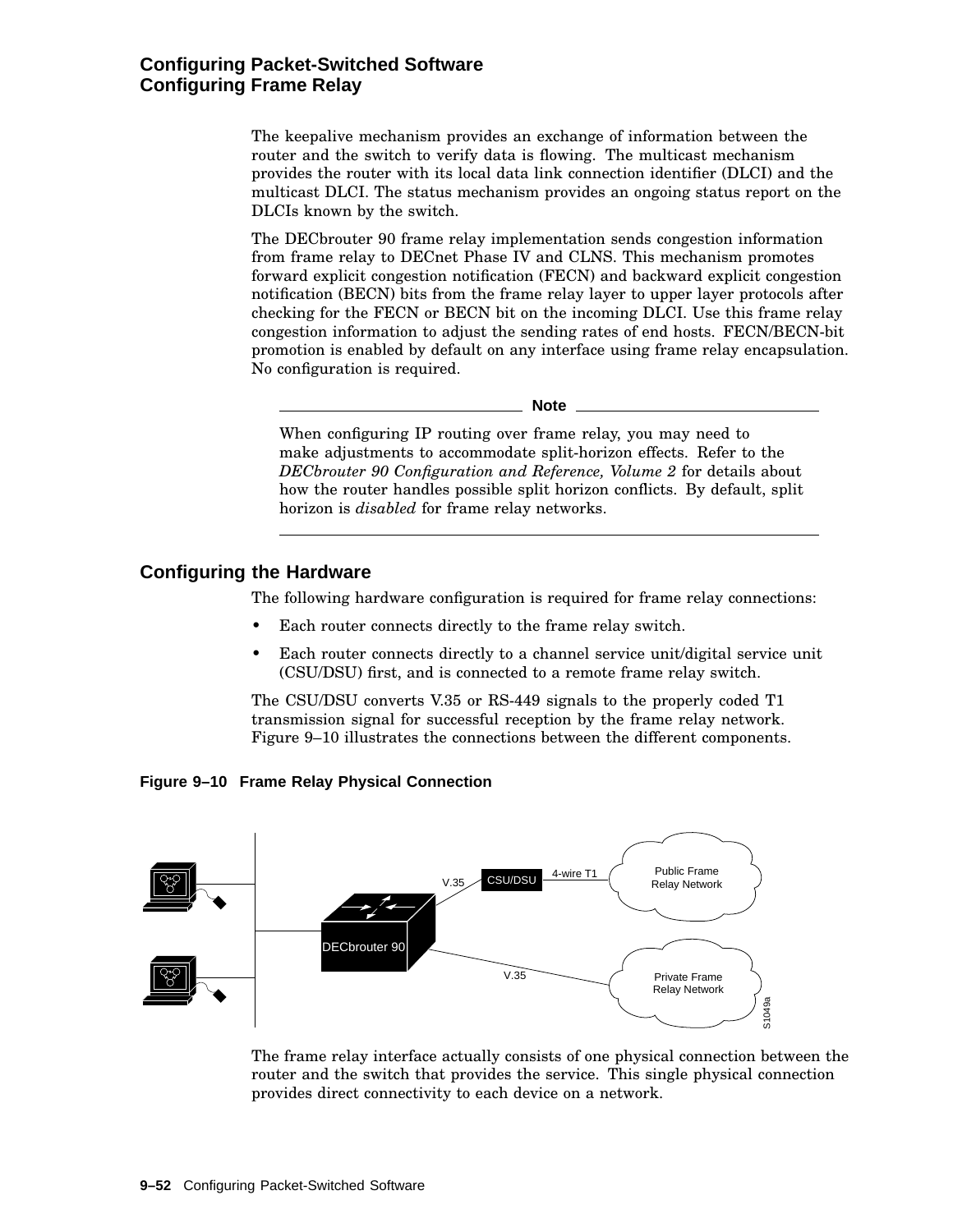# **Configuring Packet-Switched Software Configuring Frame Relay**

# **Specifying Frame Relay Encapsulation**

Use the ENCAPSULATION FRAME-RELAY interface subcommand to specify frame relay encapsulation on an interface. The DECbrouter 90 frame relay feature supports IP encapsulation in conformance with RFC 1294, allowing interoperability between multiple vendors. Use the IETF form of frame relay encapsulation if your router is connected to another vendor's equipment across a frame relay network.

**encapsulation frame-relay** [**ietf**] **no encapsulation frame-relay** [**ietf**]

# **Examples**

These commands configure frame relay encapsulation on interface serial 1:

interface serial 1 encapsulation frame-relay

These commands configure frame relay encapsulation in conformance with RFC 1294 on interface serial 1. Use the **ietf** keyword if your communication server is connected to another vendor's equipment across a frame relay network.

interface serial 1 encapsulation frame-relay ietf

# **Enabling ANSI Frame Relay LMI**

Use the FRAME-RELAY LMI-TYPE ANSI interface subcommand to specify use of the ANSI LMI. The command syntax is as follows:

**frame-relay lmi-type ANSI no frame-relay lmi-type ANSI**

This command specifies the exchange of LMI messages as defined by ANSI standard T1.617.

The NO FRAME-RELAY LMI-TYPE ANSI returns the LMI type to the default as defined by the Cisco/Stratacom/Northern Telecom/Digital specification. The LMI type is set on a per-interface basis and is shown in the output of the SHOW INTERFACE command.

# **Example**

The following commands configure frame relay encapsulation on serial 0 and specify use of the ANSI LMI:

interface serial 0 encapsulation frame-relay frame-relay lmi-type ANSI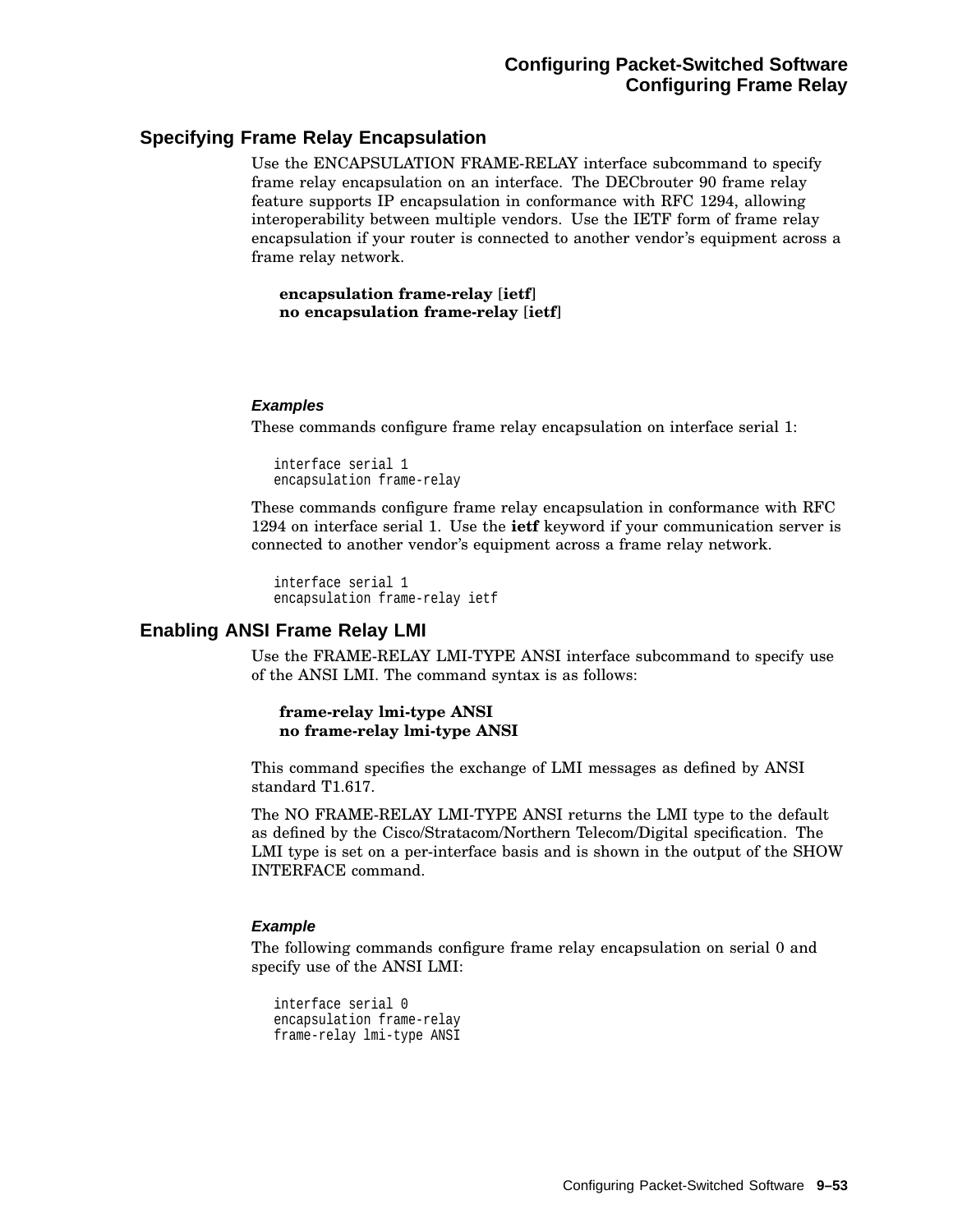# **Setting the Frame Relay Keepalive Timer**

The FRAME-RELAY KEEPALIVE interface subcommand enables and disables the LMI mechanism for serial lines using the frame relay encapsulation. The full syntax of this command follows.

# **frame-relay keepalive** *seconds* **no frame-relay keepalive**

The argument *seconds* defines the keepalive interval. The interval must be set and must match the interval set on the switch. The default keepalive interval is ten seconds.

**Note**

The FRAME-RELAY KEEPALIVE and KEEPALIVE commands perform the same function; both commands enable the keepalive sequence. The keepalive sequence is part of the LMI protocol, so these commands also control the enabling and disabling of the LMI.

# **Example**

This command sets the keepalive timer on the router for a period that is two or three seconds faster (shorter interval) than the interval set on the keepalive timer of the frame relay switch. The difference in keepalive intervals ensures proper synchronization between the router and the frame relay switch.

frame-relay keepalive 8

# **Mapping Between an Address and the DLCI**

The FRAME-RELAY MAP subcommand defines the mapping between an address and the DLCI used to connect to the address. There can be many DLCIs known by a router that can send data to many different places, but all this data will be multiplexed over the one physical link. The frame relay map tells the router how to get from a specific protocol and address pair to the correct DLCI. The full syntax of this command follows.

**frame-relay map** *protocol protocol-address DLCI* [**broadcast**] [**ietf**)] **no frame-relay map** *protocol protocol-address*

The argument *protocol* is one of these keywords: **ip, decnet, appletalk, xns, novell, vines,** or **clns**. The keyword is followed by the corresponding *protocol address* and the DLCI number. The optional keyword **broadcast** specifies that broadcasts should be forwarded to this address when multicast is not enabled. See the section Defining a DLCI for Multicast for more information about the multicast command.

The optional keyword *ietf* is used to select RFC 1294 encapsulation. If you are using the ietf option, the argument *protocol* will be ip. Use the IETF form of the map command if your router is connected to another vendor's equipment across a frame relay network.

The **no** version of the command deletes the entry.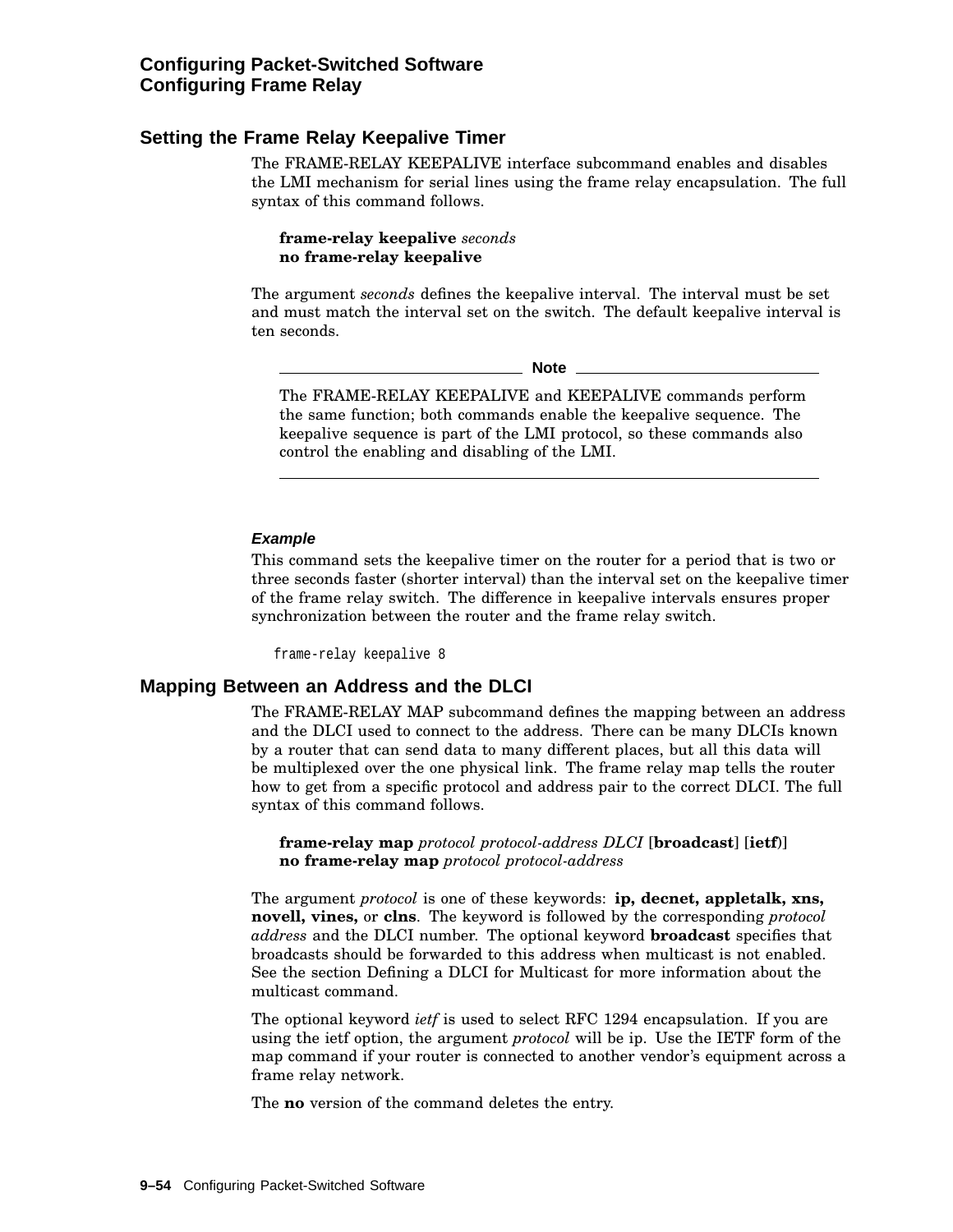# **Examples**

This command maps IP address 131.108.123.1 to DLCI 100.

frame-relay map IP 131.108.123.1 100

The commands in the following example, which set IETF encapsulation at the interface level, result in the same configuration as the commands used in the next example, which set IETF on a per-DLCI basis. In this example, the keyword **ietf** sets the default encapsulation method for all maps to IETF.

encapsulation frame-relay IETF

frame-relay map ip 131.108.123.2 48 broadcast frame-relay map ip 131.108.123.3 49 broadcast

In the following configuration, IETF encapsulation is configured on a per-DLCI basis. This configuration has the same result as the configuration in the previous example.

```
encapsulation frame-relay
frame-relay map ip 131.108.123.2 48 broadcast ietf
frame-relay map ip 131.108.123.3 49 broadcast ietf
```
The following configuration provides backward compatibility and interoperability. These functions are possible because of the flexibility provided by defining each map entry separately.

```
encapsulation frame-relay
frame-relay map ip 131.108.123.2 48 broadcast ietf
!interoperability is provided by ietf encapsulation
frame-relay map ip 131.108.123.3 49 broadcast ietf
frame-relay map ip 131.108.123.7 58 broadcast
! this line allows the router to connect with a device
running an older version of software
frame-relay map DECNET 21.7 49 broadcast
```
Configure IETF based on map entries and protocol for more flexibility. Use this method of configuration for backward compatibility and interoperability.

# **Configuring for ISO CLNS**

This variation of the FRAME-RELAY MAP command is used for the ISO CLNS protocol:

#### **frame-relay map clns** *DLCI* **broadcast**

This variation of the FRAME-RELAY MAP command is used for bridging:

# **frame-relay map bridge** *DLCI* **broadcast**

In both these variations, there is no need to specify a protocol address; however, the **broadcast** keyword is required for both.

The optional keyword **broadcast** specifies that broadcasts should be forwarded to this address when the multicast is not enabled. The default is not to forward broadcasts. The **broadcast** keyword is required for ISO CLNS and bridging applications.

The NO FRAME-RELAY MAP subcommand with the appropriate arguments deletes the entry.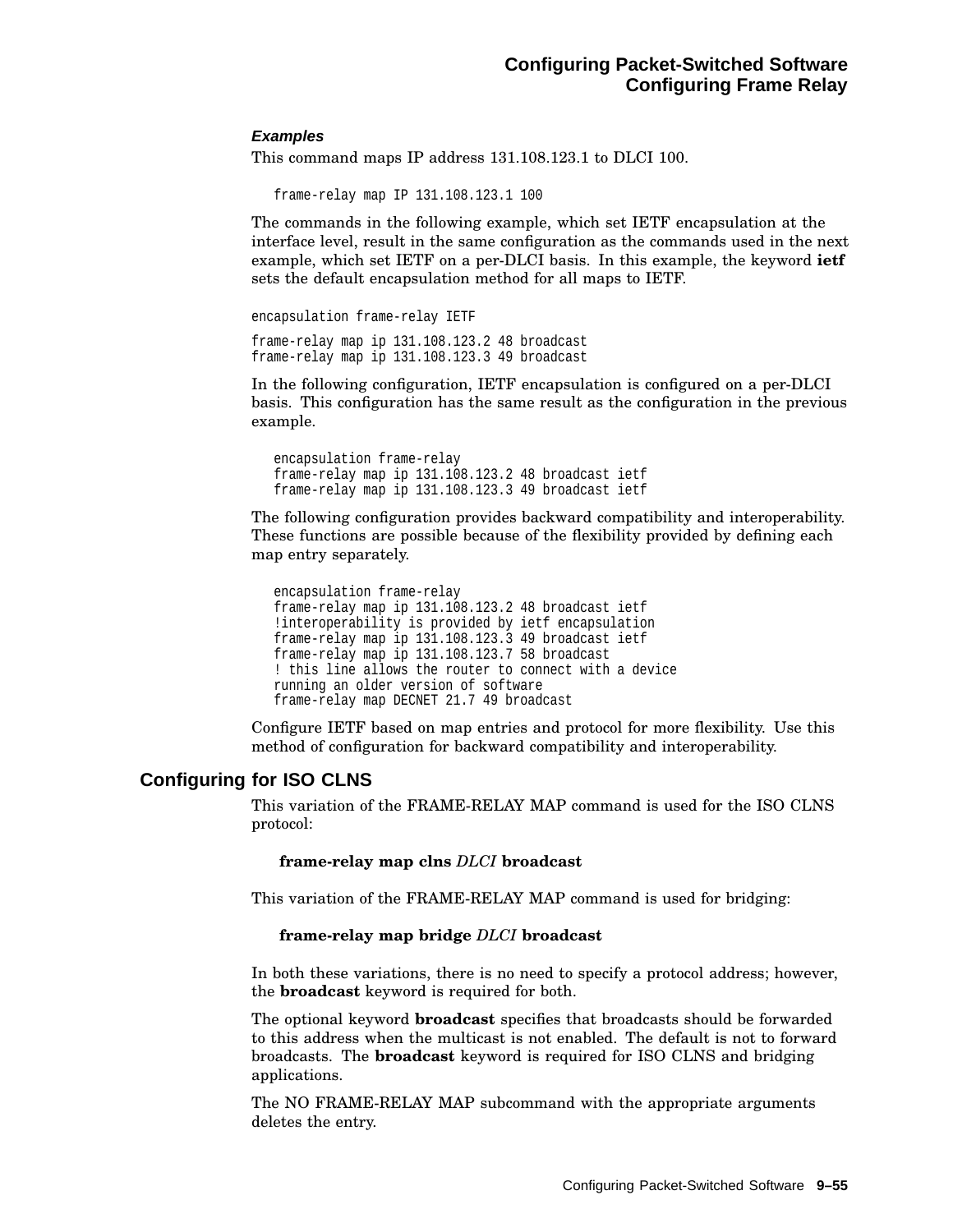# **Configuring Packet-Switched Software Configuring Frame Relay**

# **Examples**

This command maps IP address 131.108.123.1 to DLCI 100. Broadcasts are not forwarded.

frame-relay map IP 131.108.123.1 100

This command uses DLCI 144 for bridging.

frame-relay map bridge 144 broadcast

This command uses DLCI 125 for ISO CLNS routing.

frame-relay map clns 125 broadcast

# **Requesting Short Status Messages**

The FRAME-RELAY SHORT-STATUS interface subcommand instructs the router to request the short status message from the switch (see Version 2.3 of the joint *Frame Relay Interface* Specification from Stratacom, August 9, 1990). The full syntax of this command follows.

### **frame-relay short-status no frame-relay short-status**

The default is to request the full status message. Use the NO FRAME-RELAY SHORT-STATUS command to override the default.

# **Example**

This command returns the interface to the default state of requesting full status messages.

no frame-relay short-status

# **Setting a Local DLCI**

The FRAME-RELAY LOCAL-DLCI interface subcommand sets the source DLCI for use when the LMI is not supported. If LMI is supported and the multicast information element is present, the DECbrouter 90 sets its local DLCI based on information provided via the LMI. The full syntax of this command follows.

# **frame-relay local-dlci** *number* **no frame-relay local-dlci**

The argument *number* is the local, or source, DLCI number. The NO FRAME-RELAY LOCAL-DLCI command removes the DLCI number.

#### **Note**

The FRAME-RELAY LOCAL-DLCI command is provided mainly to allow testing of the frame relay encapsulation in a setting where two routers are connected back-to-back. This command is not required in a live frame relay network.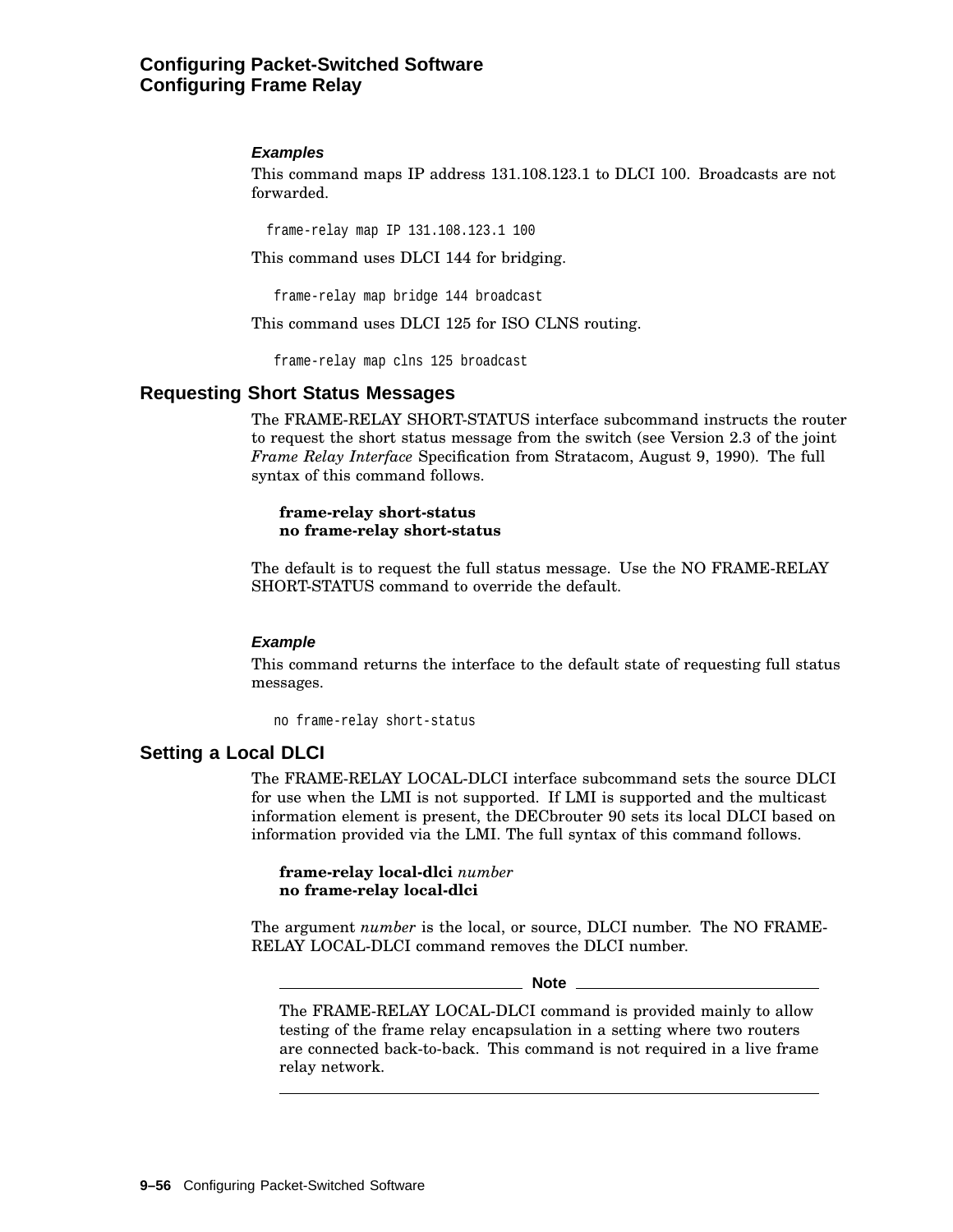# **Example**

This command specifies 100 as the local DLCI.

frame-relay local-dlci 100

# **Defining a DLCI for Multicast**

The FRAME-RELAY MULTICAST-DLCI interface subcommand defines a DLCI to be used for multicasts. The full syntax of this command follows.

### **frame-relay multicast-dlci** *number* **no frame-relay multicast-dlci**

This command should be used only when the multicast facility is not supported. Network transmissions (packets) sent to a multicast DLCI are delivered to all routers defined as members of the multicast group. The multicast DLCI is identified by the argument *number*. (Note that this is not the multicast group number, which is an entirely different value.) The NO FRAME-RELAY MULTICAST-DLCI command removes the multicast group.

**Note**

The FRAME-RELAY MULTICAST-DLCI command is provided mainly to allow testing of the frame relay encapsulation in a setting where two routers are connected back-to-back. This command is not required in a live frame relay network.

# **Example**

This command specifies 1022 as the multicast DLCI.

frame-relay multicast-dlci 1022

# **Frame Relay Configuration Examples**

The following examples illustrate how to configure a router to support frame relay connections.

# **Two Routers in Static Mode**

The following examples illustrate how to configure two routers for static mode.

### **Example 1—First Router**

```
interface serial 0
ip address 131.108.64.2 255.255.255.0
encapsulation frame-relay
frame-relay keepalive 10
frame-relay map ip 131.108.64.1 43
```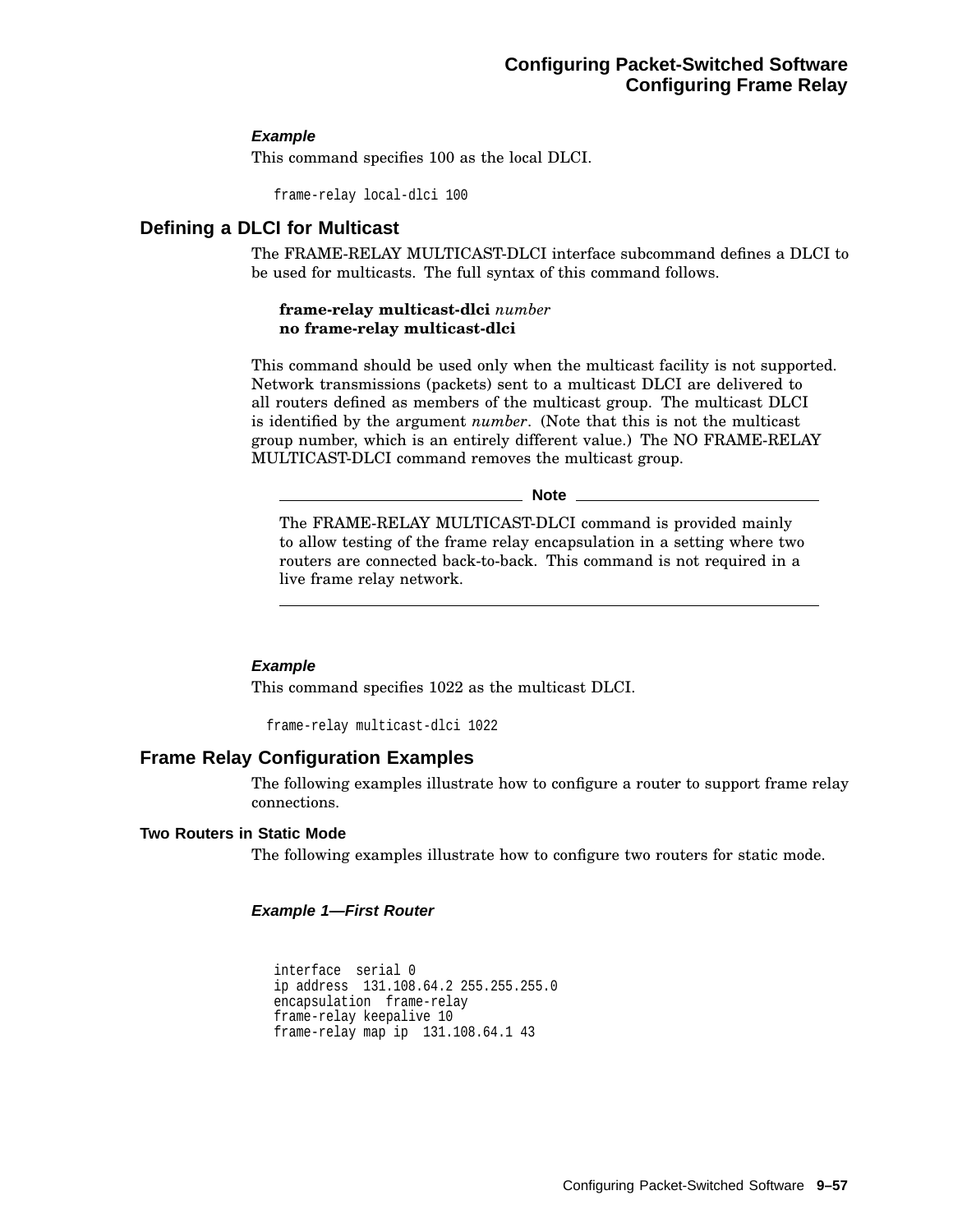# **Example 2—Second Router**

```
interface serial 0
ip address 131.108.64.1 255.255.255.0
encapsulation frame-relay
frame-relay keepalive 10
frame-relay map ip 131.108.64.2 44
```
# **Routing DECnet Packets**

The following example illustrates how to send all DECnet packets destined for address 56.4 out on DLCI 101. In addition, any DECnet broadcasts for interface serial 1 will be sent on the DLCI.

# **Example**

interface serial 1 decnet routing 32.6 encapsulation frame-relay frame-relay map decnet 56.4 101 broadcast

# **Routing Novell Packets**

The following example illustrates how to send packets destined for Novell address 200.0000.0c00.7b21 out on DLCI 102.

# **Example**

```
interface ethernet 0
novell network 2abc
!
interface serial 0
novell network 200
encapsulation frame-relay
frame-relay map novell 200.0000.0c00.7b21 102 broadcast
!
```
# **Monitoring Frame Relay**

Use the EXEC commands in this section to monitor frame relay connections.

# **Monitoring the Frame Relay Interface**

When using the frame relay encapsulation, the EXEC command SHOW INTERFACE includes information on the multicast DLCI, the DLCI of the interface, and the LMI DLCI used for the LMI.

The multicast DLCI and the local DLCI can be set using the FRAME-RELAY MULTICAST-DLCI and the FRAME-RELAY LOCAL-DLCI subcommands, or provided through the local management interface. The status information is taken from the LMI, when active.

Enter this command at the EXEC prompt:

**show interfaces** *[type unit]*

Following is sample output.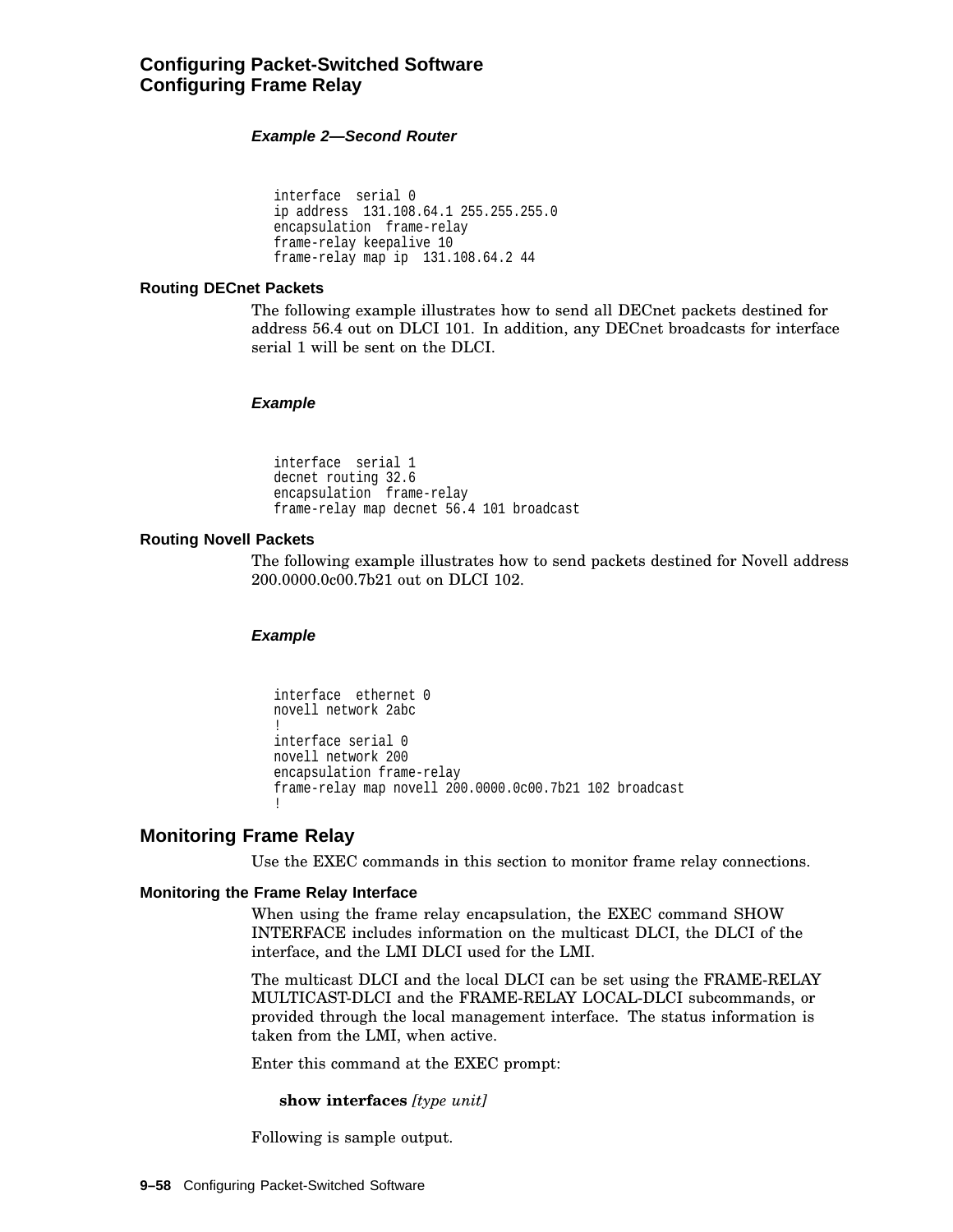router> **show interfaces serial 1**

Serial 1 is up, line protocol is up Hardware type is MK5025 Internet address is 131.108.122.1, subnet mask is 255.255.255.0 MTU 1500 bytes, BW 1544 Kbit, DLY 20000 usec, rely 255/255, load 1/255 Encapsulation FRAME-RELAY, loopback not set, keepalive set (10 sec) multicast DLCI 1022, status defined, active source DLCI 20, status defined, active LMI DLCI 1023, LMI sent 10, LMI stat recvd 10, LMI upd recvd 2 Last input 7:21:29, output 0:00:37, output hang never Output queue 0/100, 0 drops; input queue 0/75, 0 drops Five minute input rate 0 bits/sec, 0 packets/sec Five minute output rate 0 bits/sec, 0 packets/sec 47 packets input, 2656 bytes, 0 no buffer Received 5 broadcasts, 0 runts, 0 giants 5 input errors, 0 CRC, 0 frame, 0 overrun, 0 ignored, 57 abort 518 packets output, 391205 bytes 0 output errors, 0 collisions, 0 interface resets, 0 restarts 1 carrier transitions

In this display, the multicast DLCI has been changed to 1022 with the FRAME-RELAY MULTICAST-DLCI interface subcommand. The statistics for the LMI are the number of status inquiry messages sent (LMI sent), the number of status messages received (LMI recvd), and the number of status updates received (upd recvd). See the *Frame Relay Interface* specification for additional explanations of this output. Chapter 7 provides an explanation about the other fields seen in the SHOW INTERFACES command.

### **Monitoring ANSI Frame Relay**

Use the SHOW INTERFACE EXEC command to determine the LMI type implemented. The following sample display illustrates the resulting display from a SHOW INTERFACE command executed for a serial interface with the ANSI LMI enabled.

router> **show interface serial 1** Serial 1 is up, line protocol is up Hardware is MK5025 Internet address is 131.108.121.1, subnet mask is 255.255.255.0 MTU 1500 bytes, BW 1544 Kbit, DLY 20000 usec, rely 255/255, load 1/255 Encapsulation FRAME-RELAY, loopback not set, keepalive set LMI DLCI 0, LMI sent 10, LMI stat recvd 10 LMI type is ANSI Annex D Last input 0:00:00, output 0:00:00, output hang never Output queue 0/40, 0 drops; input queue 0/75, 0 drops Five minute input rate 0 bits/sec, 1 packets/sec Five minute output rate 1000 bits/sec, 1 packets/sec 261 packets input, 13212 bytes, 0 no buffer Received 33 broadcasts, 0 runts, 0 giants 0 input errors, 0 CRC, 0 frame, 0 overrun, 0 ignored, 0 abort 238 packets output, 14751 bytes, 0 underruns 0 output errors, 0 collisions, 0 interface resets, 0 restarts

Two fields distinguish the use of the ANSI LMI from the default LMI. In the sixth line of this display, the LMI DLCI field indicates a 0 value. If the LMI were set to the default, the value would be 1023. In addition, the next line is added to the display, stating that the LMI type is ANSI Annex D.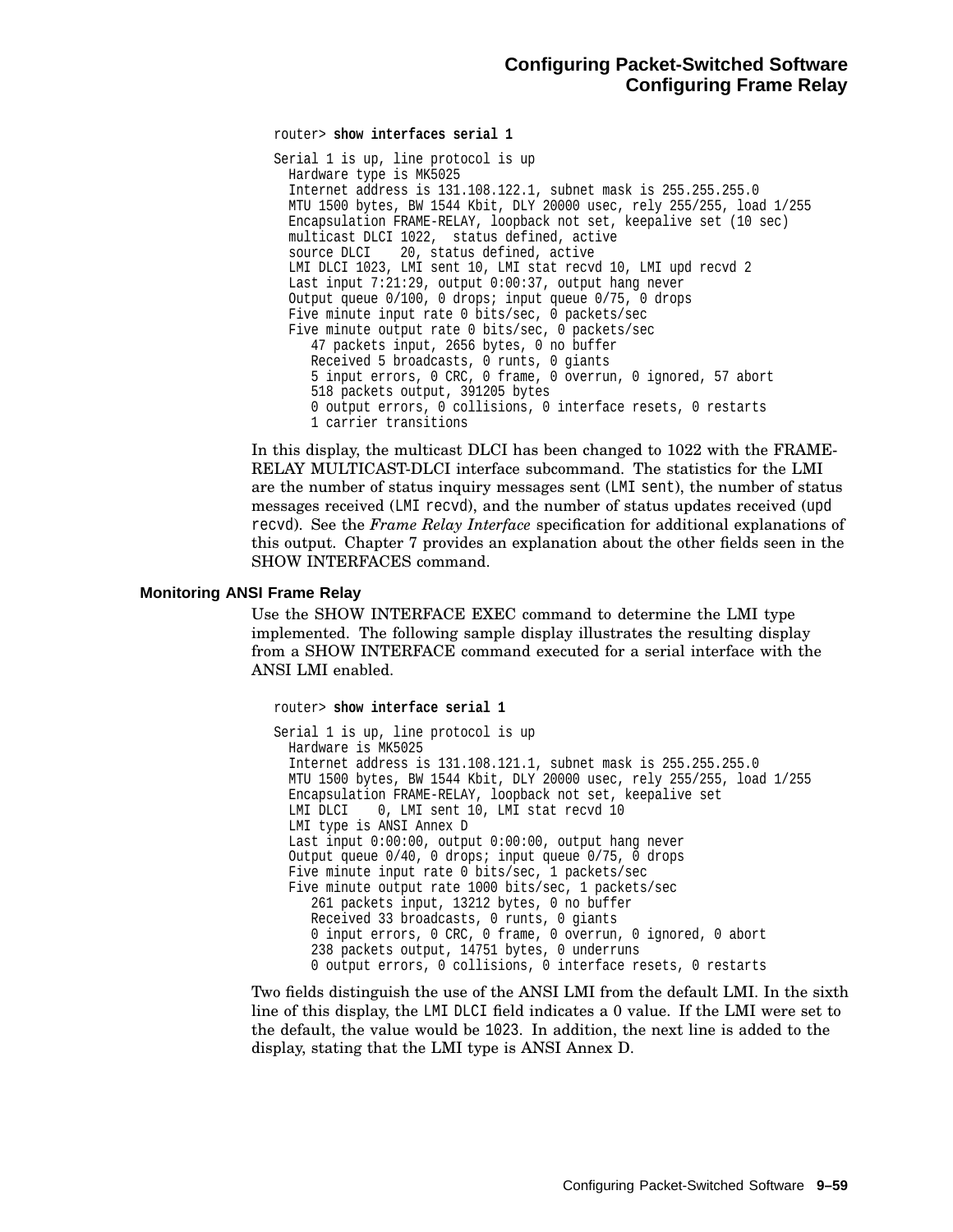# **Configuring Packet-Switched Software Configuring Frame Relay**

# **Displaying Frame Relay Map Entries**

Use this EXEC command to display the current frame relay map entries and information about these connections:

#### **show frame-relay map**

Sample output follows.

Serial1: IP 131.108.122.2 dlci 10(0XA,0xA0), dynamic status defined, active

The display lists the interface, the protocol, the protocol address, and the DLCI being used to reach this address. If the optional broadcast keyword was entered for a static map entry, this also will be shown.

The DLCI is displayed in three forms. For example, if the DLCI is 10, the representations would be  $10(0xA,0xA0)$ . The displays show the decimal value, the hexadecimal value, and the value of the DLCI as it would appear on the wire. In addition, the display indicates whether this is a static or dynamic entry. Status information for the DLCI is displayed if provided by the LMI.

For the CLNS protocol, the map has the following form:

```
Serial0: CLNS dlci 100(0X64,1840), static, broadcast, BW = 64000
        status defined, active
Serial0: CLNS dlci 102(0X66,1860), static, broadcast, BW = 64000
        status defined, active
```
### **Displaying Global Frame Relay Statistics**

Use the SHOW FRAME-RELAY TRAFFIC command to display global frame relay statistics. Enter this command at the EXEC prompt:

#### **show frame-relay traffic**

Sample output follows.

router> **show frame-relay traffic** Frame Relay statistics: ARP requests sent 14, ARP replies sent 0 ARP request recvd 0, ARP replies recvd 10 LMI sent 10, LMI stat recvd 10, LMI upd recvd 2, Multicast sent 48

Statistics for all frame relay interfaces in the router also are included in this display.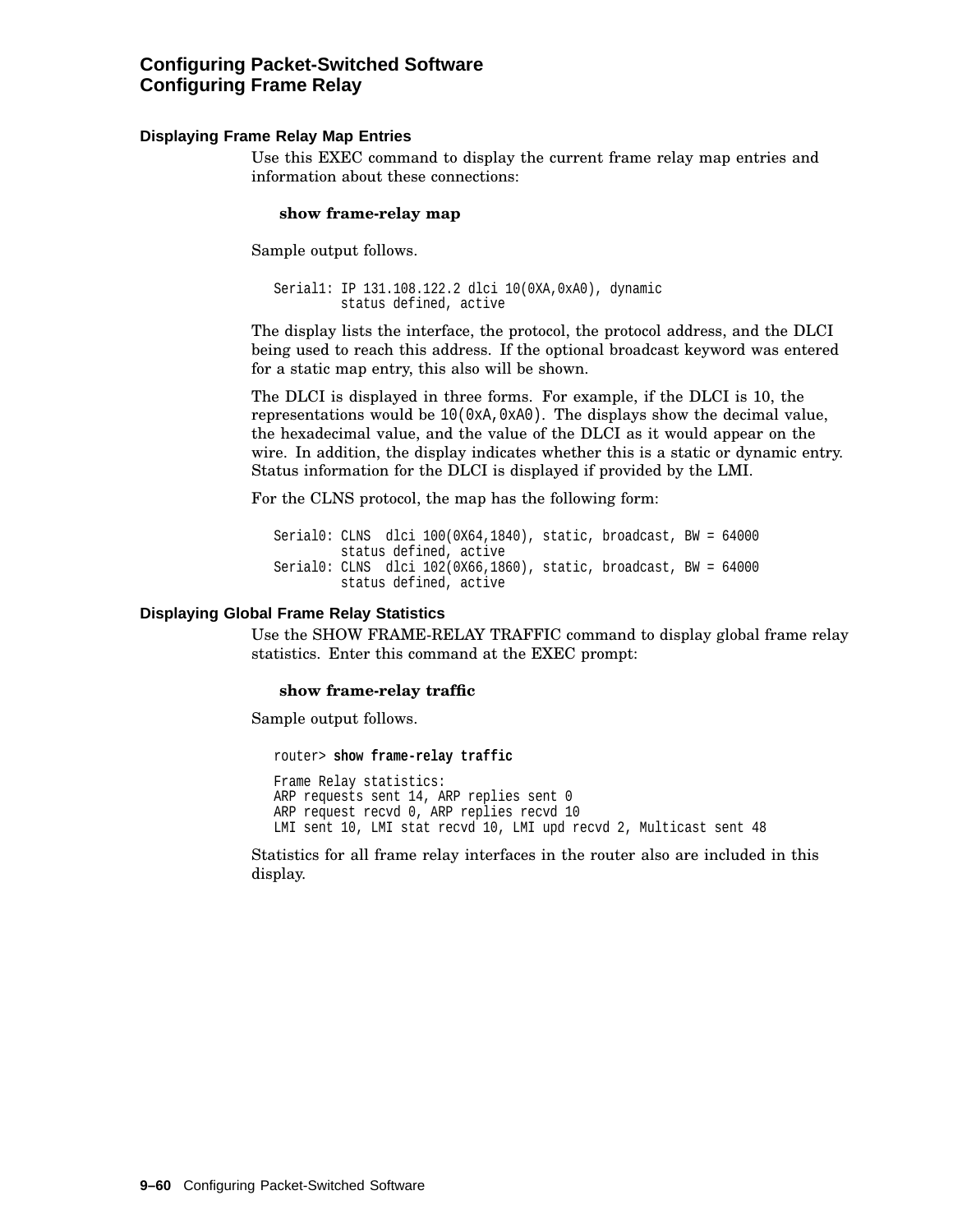# **Debugging Frame Relay**

Use the EXEC commands described in this section to troubleshoot and monitor activity on the interface configured for frame relay. For each DEBUG command, there is a corresponding UNDEBUG command that turns messaging off.

## **debug frame-relay-events**

Enables logging of key events in the transmission or receipt of packets encapsulated using frame relay.

## **debug frame-relay-lmi**

Enables logging of information on the local management interface packets exchanged between the router and the frame relay service provider.

## **debug frame-relay-packet**

Displays all packets being sent out on the frame relay network. The display identifies the output interface, the protocol identifier, and the size of the packet being sent.

# **Configuring Switched Multimegabit Data Services (SMDS)**

The switched multimegabit data service (SMDS) is a wide-area networking service offered by the regional bell operating companies (RBOCs) and other telephone service carriers such as AT&T and MCI/Sprint. The SMDS protocol is based on cell relay technology as defined in the Bellcore Technical advisories, which is in turn based on the IEEE 802.6 Standard (also called the distributed queue dual bus (DQDB) metropolitan area network media access control protocol). For technical references, please see the bibliography in the "References and Recommended Readings" list at the end of this publication.

The DECbrouter 90 provides an interface to an SMDS network using DS1 transmission facilities at the rate of 1.544 Mbps. Connection to the network is made through a device called an SDSU—an SMDS CSU/DSU (Channel Service Unit/Digital Service Unit) developed jointly by Cisco Systems and Kentrox. The SDSU attaches to the DECbrouter 90 through an RS-449 connection. On the other side, the SDSU terminates a DS1 line.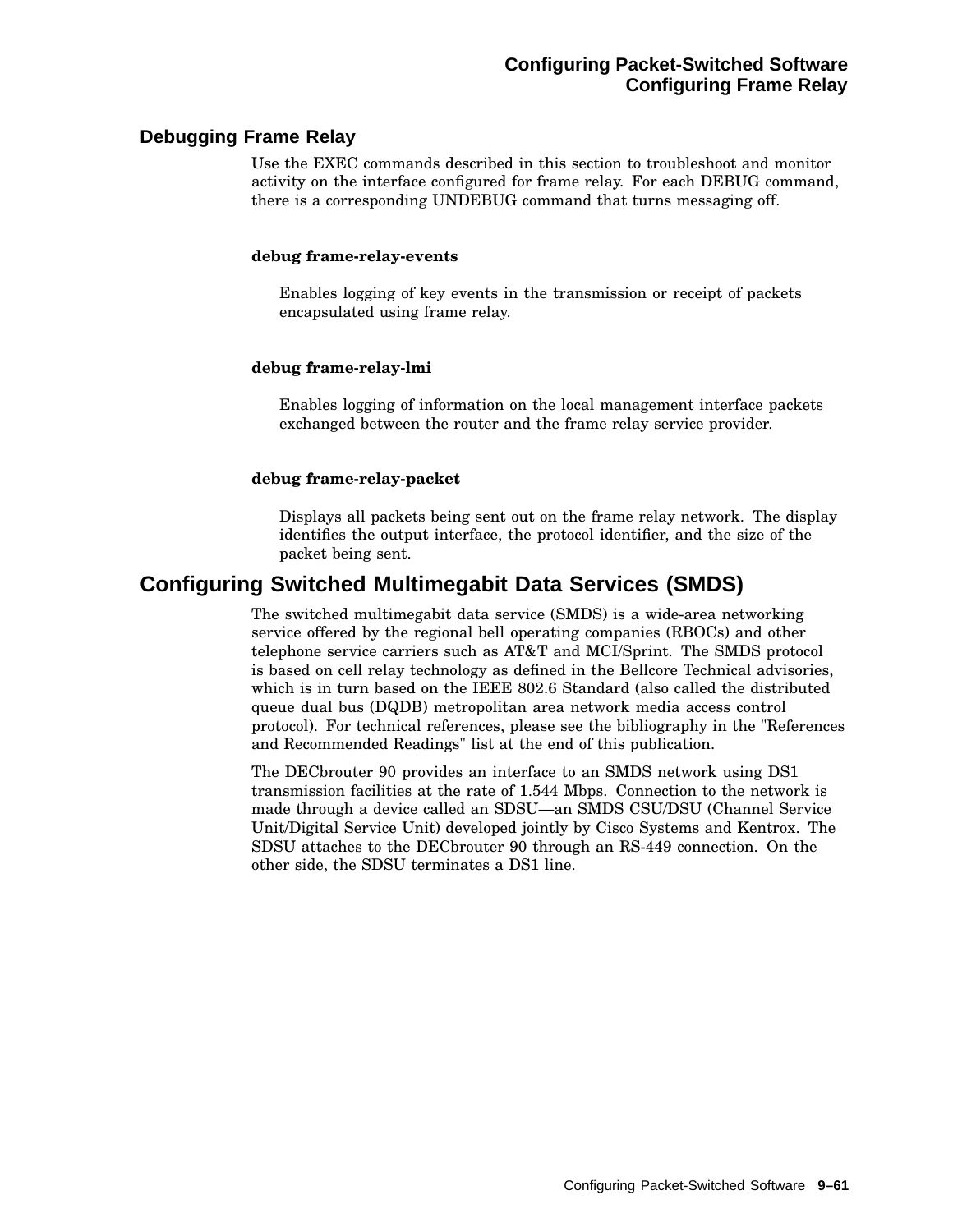# **Configuring Packet-Switched Software Configuring Switched Multimegabit Data Services (SMDS)**

The DECbrouter 90 implementation of SMDS supports the IP, DECnet, AppleTalk, XNS, Novell IPX, Ungermann-Bass Net/One, and OSI internetworking protocols. IP routing is fully dynamic; that is, the routing tables are determined and updated dynamically. Routing of the other supported protocols requires that you establish a static routing table of SMDS neighbors in a user group. Once this is set up, all interconnected routers provide dynamic routing.

This section describes the DECbrouter 90 implementation of SMDS and how to configure, maintain, and debug SMDS.

**Note**

When configuring IP routing over SMDS, you may need to make adjustments to accommodate split-horizon effects. Refer to the *DECbrouter 90 Configuration and Reference, Volume 2* for details about how the DECbrouter 90 handles possible split-horizon conflicts. By default, split horizon is *disabled* for SMDS networks.

## **Special SMDS Requirements**

You need the following hardware, equipment, and special software to configure the SMDS implementation serial port of the DECbrouter 90.

- RS-449 transition cable
- The SDSU device

## **Configuring SMDS**

Follow these steps to configure SMDS service on the router:

- 1. Determine the protocols you will be running over SMDS. Obtain from the service provider the group addresses that you will need to support those protocols.
- 2. Obtain the SMDS hardware (individual) address from the service provider for each router that will interface directly into the SMDS network (that is, customer premises equipment).



You also will need to know the addresses of the other routers with which you will be communicating to set up the static routing tables. Note that static mapping is needed only for protocols other than IP or CLNS. For IP and CLNS, the routing is fully dynamic. (For more details, see related routing chapters in this manual.)

- 3. Configure the desired serial interface with SMDS encapsulation.
- 4. Set up the static map for the desired protocols using the SMDS STATIC-MAP command.
- 5. Set up the multicast map for the desired protocols using the SMDS MULTICAST command.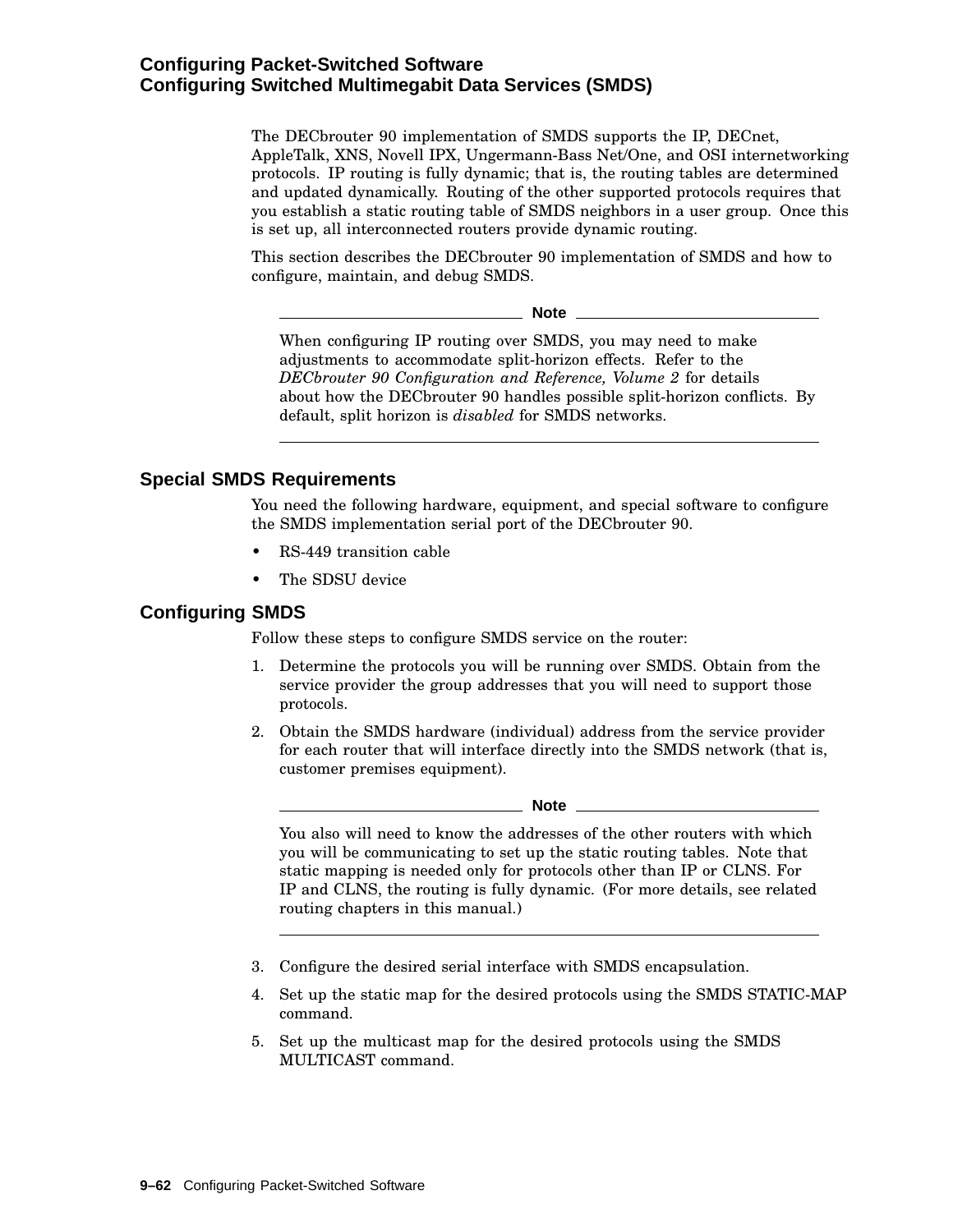## **Configuring Packet-Switched Software Configuring Switched Multimegabit Data Services (SMDS)**

## **Using SMDS Addresses**

All addresses for SMDS service are assigned by the service provider and can be assigned to individuals and groups.

A group address (also defined as a multicast address) is entered in the SMDS configuration software using an E1 prefix. A C1 prefix is used to specify individual addresses. The software expects the addresses to be entered in a slightly modified E.164 format. E.164 format is 64 bits. The first four bits are type code followed by 10 BCD digits padded to the full 60 bits with ones.

An example of an E.164 address follows.

C14155561313FFFF

**Note**

To simplify the addresses, the full E.164 address is not required. The trailing FFFFs are not needed. They are not displayed, and it is not necessary to type them when entering an address.

The addresses can be entered with periods similar to Ethernet-style notation, or simply as a string of digits.

An example of an individual address entered in Ethernet-style notation looks like this:

C141.5555.1212

An example of a group address looks like this:

E18009999999

#### **Enabling SMDS**

Enter the ENCAPSULATION SMDS interface subcommand to enable SMDS service on the desired interface:

#### **encapsulation smds**

The interface to which this command applies must be a serial interface. All subsequent SMDS configuration commands only apply to an interface with encapsulation SMDS.

#### **Example**

Following is an example of the commands you use to configure the SMDS service on interface serial 0:

```
!
interface serial 0
encapsulation smds
```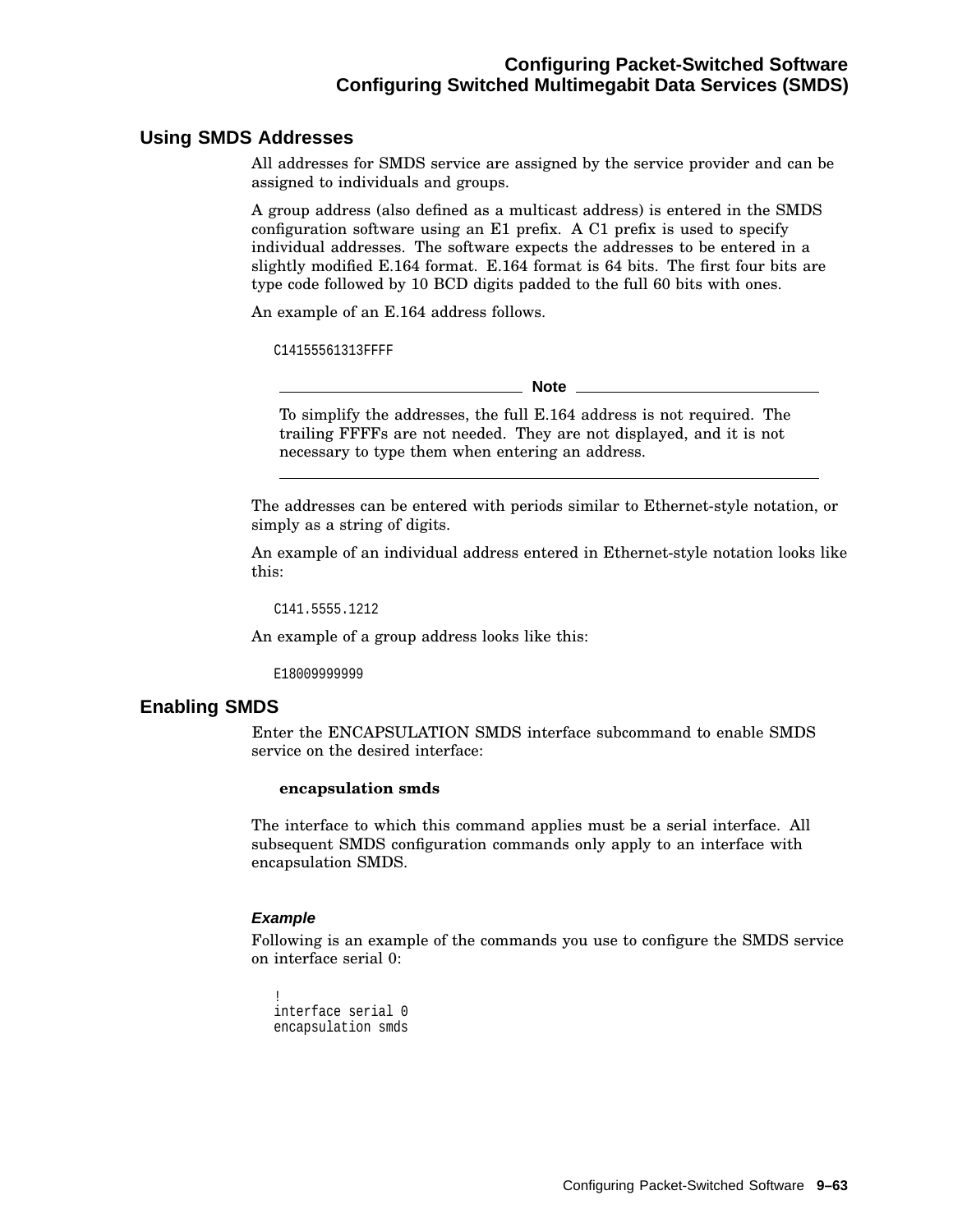**Note**

The maximum packet size allowed in the SMDS specifications (TA-772) is 9188. This is larger than what can be used by routers with most media. Therefore, the MTU defaults to 1500 bytes to be consistent with Ethernet. If a larger MTU is used, the MTU command must be used before the ENCAPSULATION SMDS command is used.

## **Specifying the SMDS Address**

Enter the SMDS ADDRESS interface subcommand to specify the SMDS individual address for a particular interface. The format of the command follows.

**smds address** *smds-address* **no smds address** *smds-address*

Enter an individual address provided by the SMDS service provider for the argument *smds-address*. Enter the address as described earlier in this chapter in the section Using SMDS Addresses. This address is protocol-independent.

Enter the NO SMDS ADDRESS command to remove the address from the configuration file.

There is no default for this command.

## **Example**

The following example shows how to specify an individual address.

```
!
interface serial 0
smds address C141.5797.1313
!
```
**Note**

If bridging is enabled on any interface, the SMDS address is erased and must be reentered.

## **Enabling the Address Resolution Protocol**

Enter the SMDS ENABLE-ARP interface subcommand to enable the address resolution protocol (ARP). The full syntax of this command follows.

**smds enable-arp no smds enable-arp**

The multicast address for ARP must be set before this command is issued.

By default, ARP is not enabled. Once ARP has been enabled, use the NO SMDS ENABLE-ARP command to return the line to the default state.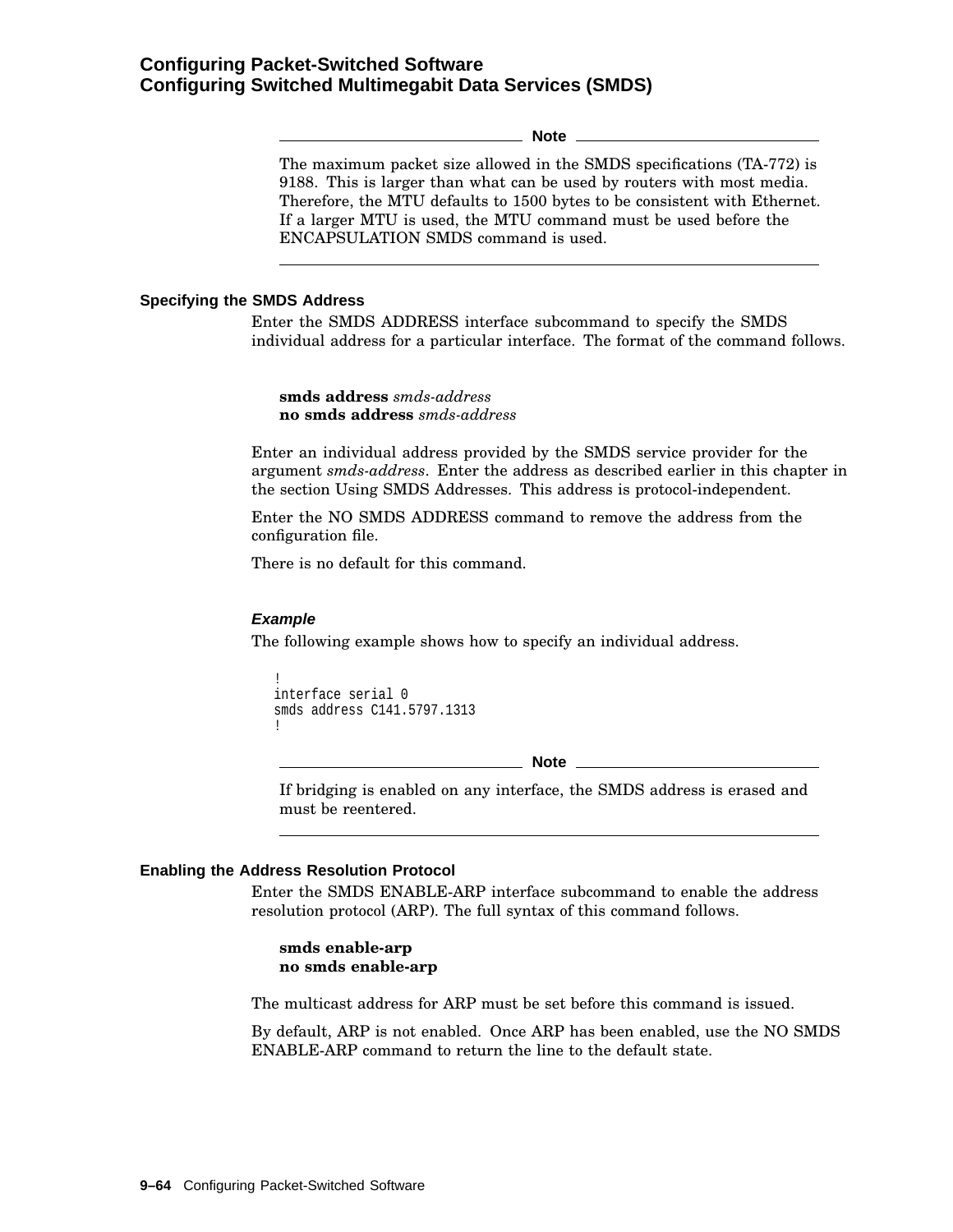# **Configuring Packet-Switched Software Configuring Switched Multimegabit Data Services (SMDS)**

## **Defining a Static Map for an Individual Address**

Enter the SMDS STATIC-MAP interface subcommand to configure a static mapping between an individual SMDS address and a higher-level protocol address. The full syntax of the command follows.

**smds static-map** *protocol-type protocol-address smds-address* **no smds static-map** *protocol-type protocol-address smds-address*

Do not enter this command for broadcast or multicast addresses. For those addresses, use the SMDS MULTICAST interface subcommand described in the section Mapping to a Multicast Address later in this chapter.

Enter the name of the protocol for the *protocol-type* argument, followed with the address (specified in the corresponding protocol address format) in place of the *protocol-address* argument. Provide the SMDS address for the *smds-address* argument to complete the mapping. You must use one of these keywords to define the protocol type: **ip, decnet, appletalk, xns, novell,** or **clns**.

Use the NO SMDS STATIC-MAP command with the appropriate arguments to remove the map.

## **Example**

Following is an example of the SMDS STATIC-MAP command:

```
!
smds static-map XNS 111.00C0.2711.0123 C141.5688.1212
!
```
The command will map XNS address 111.00C0.2711.0123 to the individual SMDS address C141.5688.1212.

## **Mapping to a Multicast Address**

Enter the SMDS MULTICAST interface subcommand to map an SMDS group address to a broadcast or multicast address used by higher-level protocols. The full syntax of the command follows.

**smds multicast** *protocol-type smds-address* **no smds multicast** *protocol-type smds-address*

Enter the name of the protocol for the *protocol-type* argument and follow with the SMDS address to answer the *smds-address* argument to complete the mapping. You can use these keywords to define the protocol type:

- **ip**—IP
- **arp**—ARP
- **decnet**—DECnet
- **decnet router**—DECnet multicast address for all routers
- **decnet\_node**—DECnet multicast address for all end systems
- **appletalk**—AppleTalk
- **aarp**—AppleTalk ARP address
- **xns**—XNS
- **novell**—Novell IPX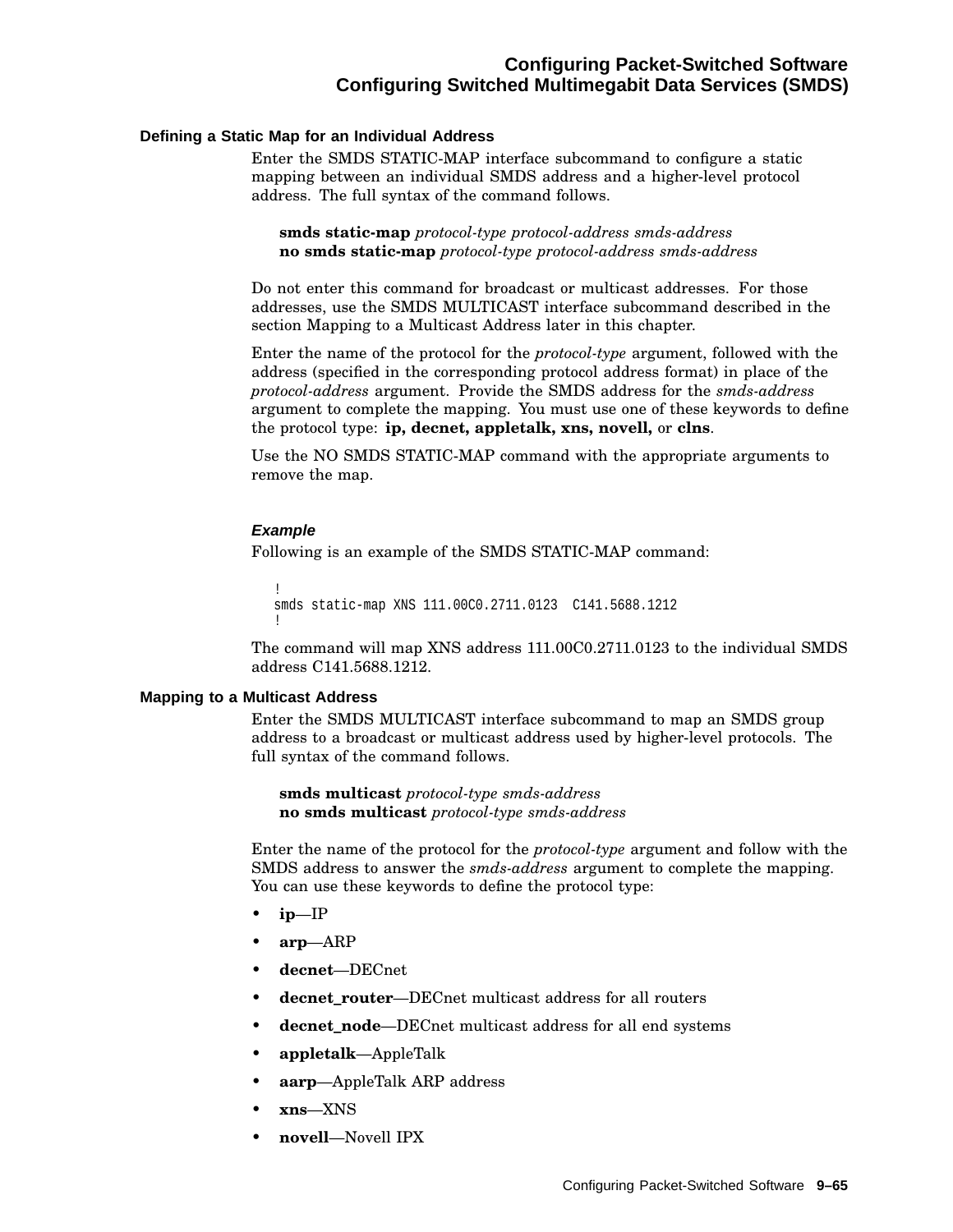- **clns**—ISO CLNS
- **clns\_is**—Multicast address for all CLNS Intermediate Systems
- **clns\_es**—Multicast address for all CLNS End Systems

Since SMDS does not incorporate broadcast addressing, a group address for a particular protocol must be defined to serve the broadcast function. There is no default for this command.

Use the NO SMDS MULTICAST command with the appropriate arguments to remove a multicast address.

## **Example**

Following is an example of the SMDS MULTICAST command:

```
!
smds multicast IP E180.0999.9999
!
```
The command maps the IP broadcast address to the SMDS group address E180.0999.9999.

#### **Enabling the AT&T SMDS Service**

The DECbrouter 90 implementation of SMDS includes a configuration option that allows you to enable or disable the router's ability to interface to an AT&T SMDS switch that implements AT&T's SMDS d15-mode. Please consult with your service provider to find out whether this command is needed.

Use the SMDS D15-MODE interface subcommand in order to operate with an AT&T SMDS switch that implements the AT&T d15-mode packet structure. The command syntax follows.

## **smds d15 mode no smds d15-mode**

When this switch is disabled using the NO SMDS D15-MODE specification, the router will use AT&T's d11 packet structure.

When this switch is enabled, the router will use AT&T d15 packet structure. It should be off for systems that have not been upgraded.

Use the NO SMDS D15-MODE command to turn this function off. By default, the function is on.

## **Configuring Specific Protocols**

An SMDS network can be thought of in much in the same way as an X25 cloud. The premises equipment, in this case a router, represents the edge of the cloud. The service provider enables communication across the cloud. However, proper configuration is needed for communication to occur. This configuration will differ between protocol families.

One major difference between protocol families is dynamic versus static routing among the routers (called remote peers) on the periphery of the cloud. For IP and CLNS, routing across the SMDS cloud is fully dynamic. No action on the user's part is needed for mapping of higher-level protocol addresses to SMDS addresses to occur. For the other supported protocols, you must make a static entry for each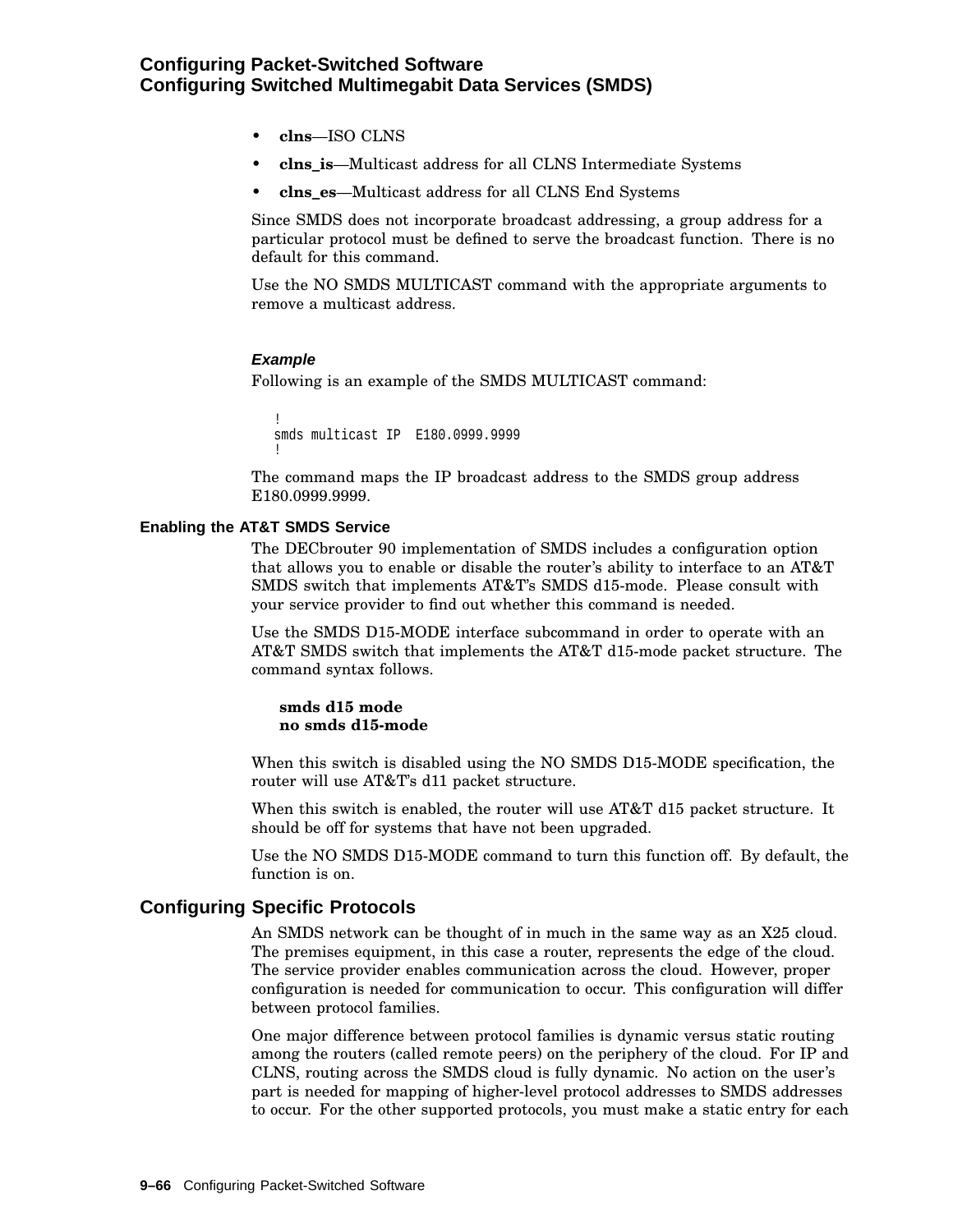of the other neighbors. This entry provides a router with the information that it needs to communicate with all other neighbor routers.

Up until now, this discussion has centered on the peer routers. What about all of the end nodes and routers behind the SMDS router? The static entries only need to be made for those routers that are SMDS remote peers. Nothing additional needs to be done in order to communicate with other nodes behind the peer routers.

Some protocol families need separate definitions for associated subprotocols. The next sections illustrates how to implement these kind of configurations. See Table 9–8 for a list of protocol families and the multicasts that are needed.

| <b>Protocol Family</b> | <b>Multicasts Needed</b>           |
|------------------------|------------------------------------|
| <b>TP</b>              | IP, ARP                            |
| <b>DEC</b> net         | DECNET, DECNET NODE, DECNET ROUTER |
| <b>CLNS</b>            | CLNS, CLNS ES, CLNS IS             |
| <b>Novell</b>          | <b>NOVELL</b>                      |
| <b>XNS</b>             | <b>XNS</b>                         |
| AppleTalk              | APPLETALK, AARP                    |

**Table 9–8 Protocol Families and Types of Multicasts Needed**

## **Configuring IP**

Both IP and ARP should be configured with the SMDS MULTICAST command. ARP should be enabled. The results of the ARP activity can be shown with the SHOW ARP command. If desired, static ARP entries can be made by using this command:

## **arp** *ip-address address* **smds**

The argument *ip-address* is the IP address. The argument *address* is the SMDS address. The keyword **smds** appended to the end of this command is required.

## **Configuring AppleTalk**

Currently, dynamic address assignment does not work. Therefore, an AppleTalk address must be assigned to the interface, and each remote router peer must be listed with an SMDS STATIC-MAP command. The AppleTalk ARP (AARP) multicast address must still be configured with the SMDS MULTICAST command. ARP should be enabled.

## **Configuring XNS and Novell**

For XNS and/or Novell, the multicast address must be configured.

For Novell, RIP Routing packets, SAP packets, NetBios Name Lookups, directed broadcasts, and traffic to the helper addresses (if that helper address is a broadcast address) will be sent to the SMDS Novell multicast address.

For XNS, only RIP, directed broadcasts, and helper traffic will be sent to the XNS multicast address.

For XNS and/or Novell configurations, a static map entry must be made for each remote peer.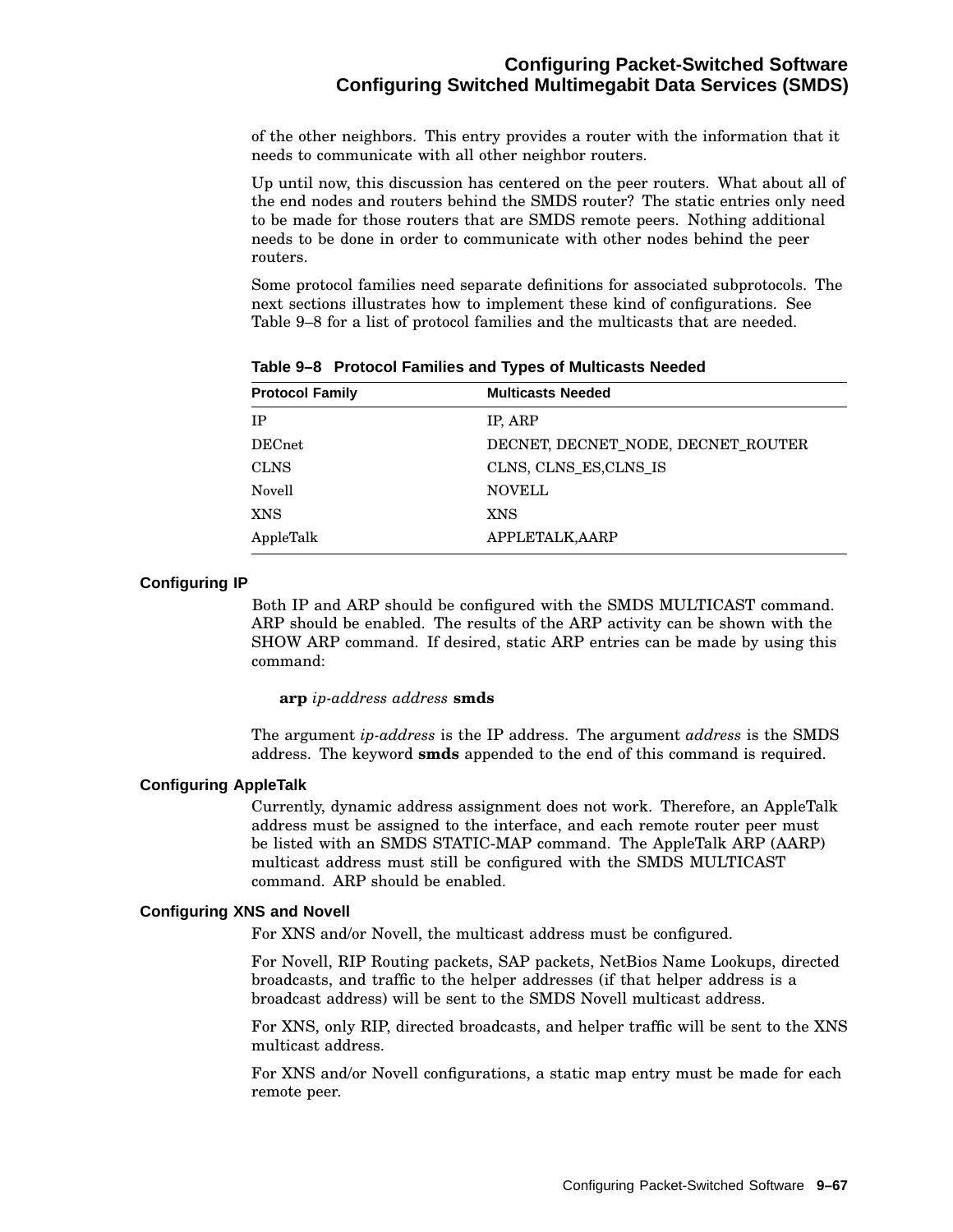## **Configuring Packet-Switched Software Configuring Switched Multimegabit Data Services (SMDS)**

## **Configuring CLNS**

Multicasts must be configured for CLNS\_ES and CLNS\_IS. No static maps are necessary. ESHs, ISHs, and Router Hellos are sent to the multicast address, and neighbor entries are created automatically.

## **IP Fast Switching**

SMDS fast switching of IP packets provides faster packet transfer on serial links with speeds above 56K. Use fast switching if you use high-speed, packetswitched, datagram-based WAN technology (such as X.25 or frame relay) offered by telephone companies.

#### **Configuring Fast Switching**

This section describes the commands to use to configure fast switching To configure the interface, use the following command:

#### **interface** type unit

The argument *type* is the type of interface, and unit is the number of the interface.

To configure the interface for SMDS encapsulation, use the following command:

#### **encapsulation smds**

Use the following command to configure the interface for fast switching:

**ip route-cache**

## **Example**

In the following example, serial interface number 5 is configured for SMDS encapsulation and fast switching of IP packets.

interface serial 5 encapsulation smds ip route-cache

#### **Debugging Fast Switching**

The debug serial-interface debugging command prints only condensed SMDS packet information. For more debugging information, use the serial-packet debugging command. See Debugging the Serial Interface section in Chapter 7 of this manual.

## **SMDS Configuration Examples**

This section provides some examples of configurations to use as models for your configuration files.

### **Typical Multiprotocol Configuration**

Following is a typical interface configured for IP, DECnet, ISO CLNS, Novell, XNS, and AppleTalk.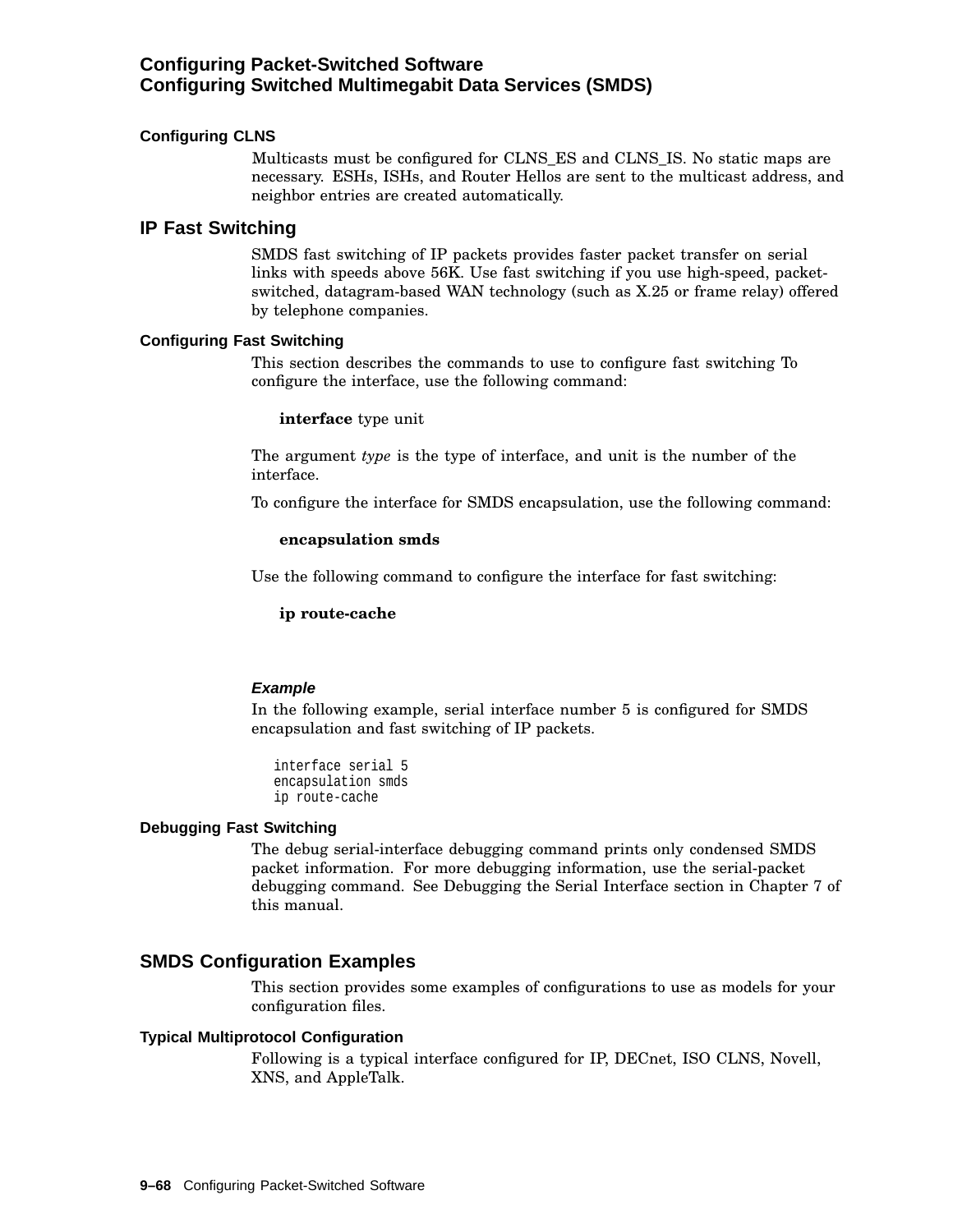#### **Example**

```
interface Serial 1
ip address 1.1.1.2 255.0.0.0
decnet cost 4
appletalk address 92.1
appletalk zone smds
clns router igrp FOO
novell net 1a
xns net 17
encapsulation SMDS
! smds configuration follows
smds address c120.1580.4721
no smds d15-mode
smds static-map APPLETALK 92.2 c120.1580.4592
smds static-map APPLETALK 92.3 c120.1580.4593
smds static-map APPLETALK 92.4 c120.1580.4594
smds static-map NOVELL 1a.0c00.0102.23ca c120.1580.4792
smds static-map XNS 17.0c00.0102.23ca c120.1580.4792
smds static-map NOVELL 1a.0c00.0102.23dd c120.1580.4728
smds static-map XNS 17.0c00.0102.23aa c120.1580.4727
smds multicast NOVELL e180.0999.9999
smds multicast XNS e180.0999.9999
smds multicast ARP e180.0999.9999
smds multicast IP e180.0999.9999
smds multicast APPLETALK e180.0999.9999
smds multicast AARP e180.0999.9999
smds multicast CLNS_IS e180.0999.9990
smds multicast CLNS_ES e180.0999.9990
smds multicast DECNET_ROUTER e180.0999.9992
smds multicast DECNET_NODE e180.0999.9992
smds enable-arp
```
#### **Configuration with a Remote Peer on the Same Network**

An example of a remote peer on the same SMDS network follows. Note that this router does not have DECnet routing enabled.

#### **Example**

```
interface Serial 0
ip address 1.1.1.1 255.0.0.0
appletalk address 92.2
appletalk zone smds
clns router igrp FOO
novell net 1a
xns net 17
encapsulation SMDS
! smds configuration follows
smds address c120.1580.4792
no smds d15-mode
smds static-map APPLETALK 92.1 c120.1580.4721
smds static-map APPLETALK 92.3 c120.1580.4593
smds static-map APPLETALK 92.4 c120.1580.4594
smds static-map NOVELL 1a.0c00.0102.23cb c120.1580.4721
smds static-map XNS 17.0c00.0102.23cb c120.1580.4721
smds static-map NOVELL 1a.0c00.0102.23dd c120.1580.4728
smds static-map XNS 17.0c00.0102.23aa c120.1580.4727
smds multicast NOVELL e180.0999.9999
smds multicast XNS e180.0999.9999
smds multicast ARP e180.0999.9999
smds multicast IP e180.0999.9999
smds multicast APPLETALK e180.0999.9999
smds multicast AARP e180.0999.9999
```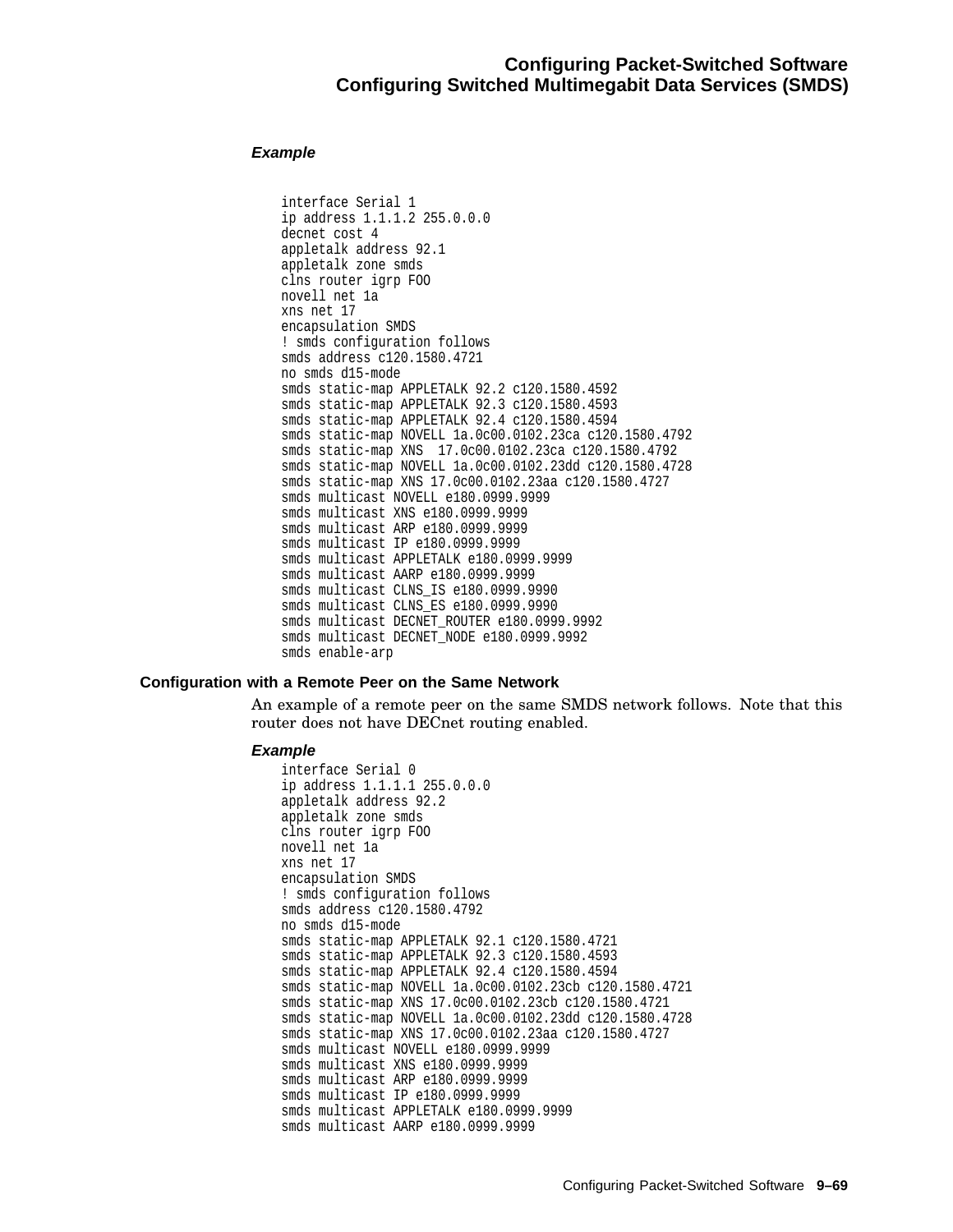smds multicast CLNS\_IS e180.0999.9990 smds multicast CLNS\_ES e180.0999.9990 smds enable-arp

## **Monitoring SMDS Service**

Use the following EXEC commands to monitor the SMDS service.

#### **Displaying SMDS Individual Addresses**

Use the SHOW SMDS ADDRESSES command to display the individual addresses and the interface that they are associated with. Enter this command at the EXEC prompt:

#### **show smds addresses**

A sample display of the command output follows.

SMDS address - Serial0 c141.5555.1212

## **Displaying Mapped SMDS Addresses**

Use the SHOW SMDS MAP command to display all SMDS addresses that are mapped to higher-level protocol addresses. Enter this command at the EXEC prompt:

#### **show smds map**

The display for this command includes all addresses entered with both the SMDS STATIC-MAP and SMDS MULTICAST command.

A sample display of the command output follows.

Serial0: ARP maps to e180.0999.9999 multicast Serial0: IP maps to e180.0999.9999 multicast Serial0: XNS 1006.AA00.0400.0C55 maps to c141.5688.1212 static

**Note**

Trailing Fs are implied in displays showing the SMDS addresses.

#### **Displaying SMDS Counters**

Use the SHOW SMDS TRAFFIC command to display all the SMDS counters. Enter this command at the EXEC prompt:

## **show smds traffic**

A sample display of the command output follows.

0 Bad BA size errors 0 Bad Header extension errors

- 0 Invalid address errors
- 

In the display:

The Bad BA size errors field lists the number of corrupted packets received based on the expected Level 3 PDU buffer allocation size.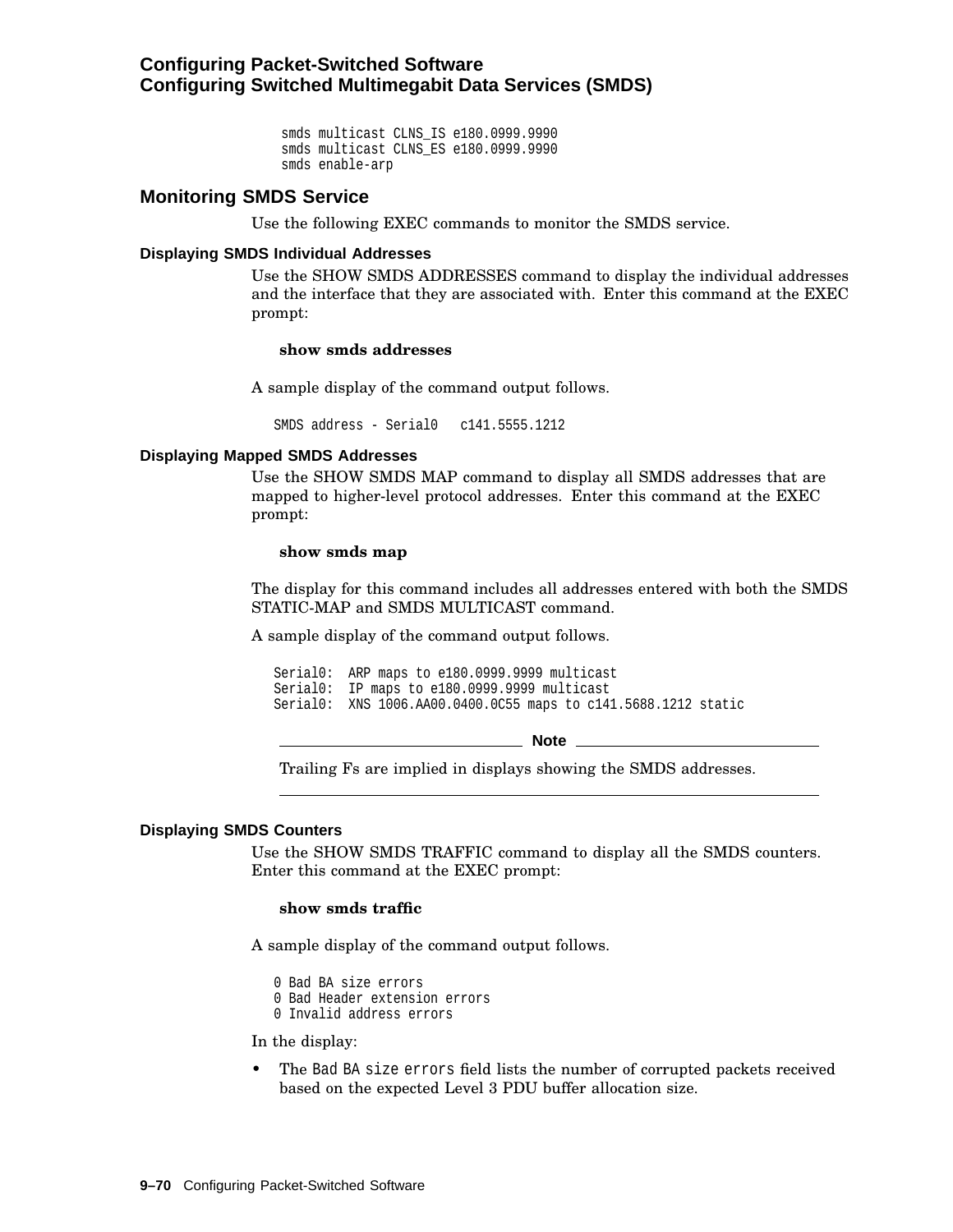## **Configuring Packet-Switched Software Configuring Switched Multimegabit Data Services (SMDS)**

- The Bad Header extension errors field lists the number of invalid packets received in which the header extension length did not match what was expected in the Level 3 PDU.
- The Invalid address errors field lists the number of packets passed that were incorrectly sent to router. Both individual and multicast address errors are included in this count.

## **Debugging SMDS**

Use the following EXEC commands to debug the SMDS service. For each DEBUG command, there is a corresponding UNDEBUG command that turns the messages off.

#### **debug arp**

Use this command to see whether ARPs are being sent or received. This command prints one line for each ARP sent or received.

#### **debug serial-interface**

Use this EXEC command to enable logging of SMDS events. This command prints a one-line message for each packet that is sent. The packet size, packet type, and SMDS source and destination addresses are printed. If a packet is received with an incorrect destination address, it will be noted and counted.

# **Packet-Switched Software Global Configuration Command Summary**

Summaries of the global configuration commands relevant to each of the packetswitching technologies described in this chapter are collected in the listing that follows. These commands are listed in alphabetical order, according to technology type.

## **X.25 Global Configuration Command Summary**

This section provides an alphabetically arranged summary of the X.25 global configuration commands.

#### **x25 bfe-decision** {**no** | **yes** | **ask**}

Configures how or if the router will participate in making the decision to enter emergency mode. When the router's mode is set to **decision** (this mode is set using the X25 BFE-EMERGENCY command described next), the type of decision must be indicated by using the X25 BFE-DECISION command. If the decision type is set to **no** (the default value), the router will not participate in the decision to enter or leave emergency mode. If the decision type is set to **yes**, the router will participate in entering emergency mode. If the decision type is set to **ask**, the router will prompt the administrator to use an EXEC command to place the router in and out of emergency mode.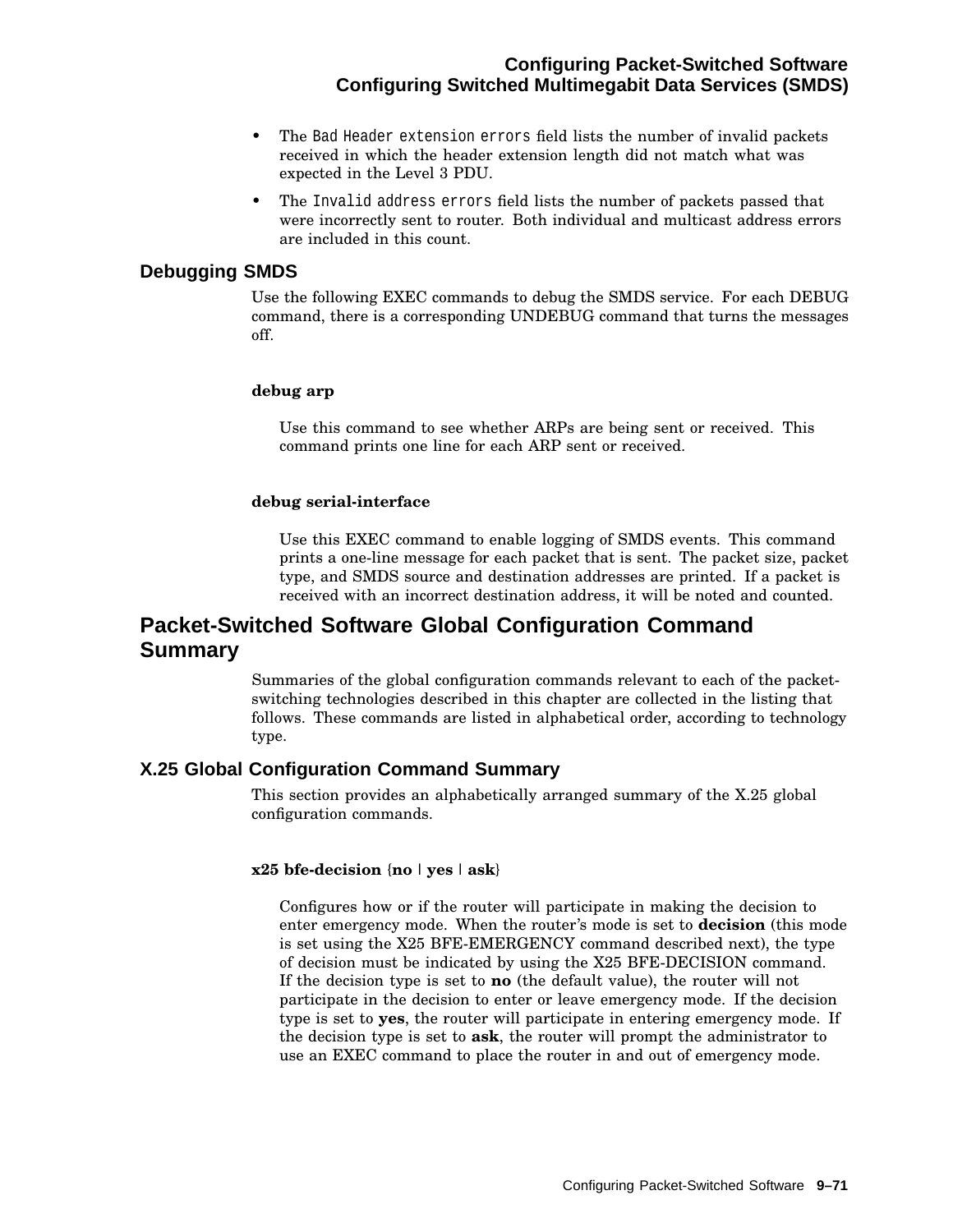## **x25 bfe-emergency** {**never** | **always** | **decision**}

Configures the circumstances under which the router will enter emergency mode. The default keyword value is **never**. When set to **never**, the router does not go into emergency mode. When set to **always**, the router enters emergency mode when directed by the BFE. When set to **decision** the router waits until it receives a diagnostic packet from the BFE device indicating that an emergency mode window is open before it enters emergency mode.

## **x25 remote-red** *host-ip-address* **remote-black** *Blacker-Internet-address*

Sets up the table that lists the BFE nodes to which the router will send packets. The host-ip-address argument is the IP address of the host or a router that the packets are being sent to. The Blacker-Internet-address argument is the IP address of the remote Blacker front-end unit in front of the host that the packet is being sent to.

**[no] x25 route** *[# position]x121-pattern* [**cud** *pattern*] **interface** *interface-name* **[no] x25 route** *[# position]x121-pattern* [**cud** *pattern*] **ip** *ip-address* **[no] x25 route** *[# position]x121-pattern* [**cud** *pattern*] **alias** *interface-name* **[no] x25 route** *[#position]x121-pattern* [**substitute-source** *rewrite-pattern*] **[substitute-dest** *rewrite-pattern]* [**cud** *pattern*] **interface** *destination-interface*

Inserts or removes an entry in the X.25 routing table. The *x121-pattern pattern* parameter is the X.121 address of the called destination and is required. The alias keyword permits a way for other X.121 addresses to be treated as local. The substitute-source keyword allows substitution of the calling address. The argument *rewrite-pattern* replaces the called or calling X.121 address in routed X.25 packets.

## [**no**] **x25 routing**

Enables or disables X.25 switching. X.25 calls will not be forwarded until this command is issued. The command NO X25 ROUTING disables the forwarding of X.25 calls.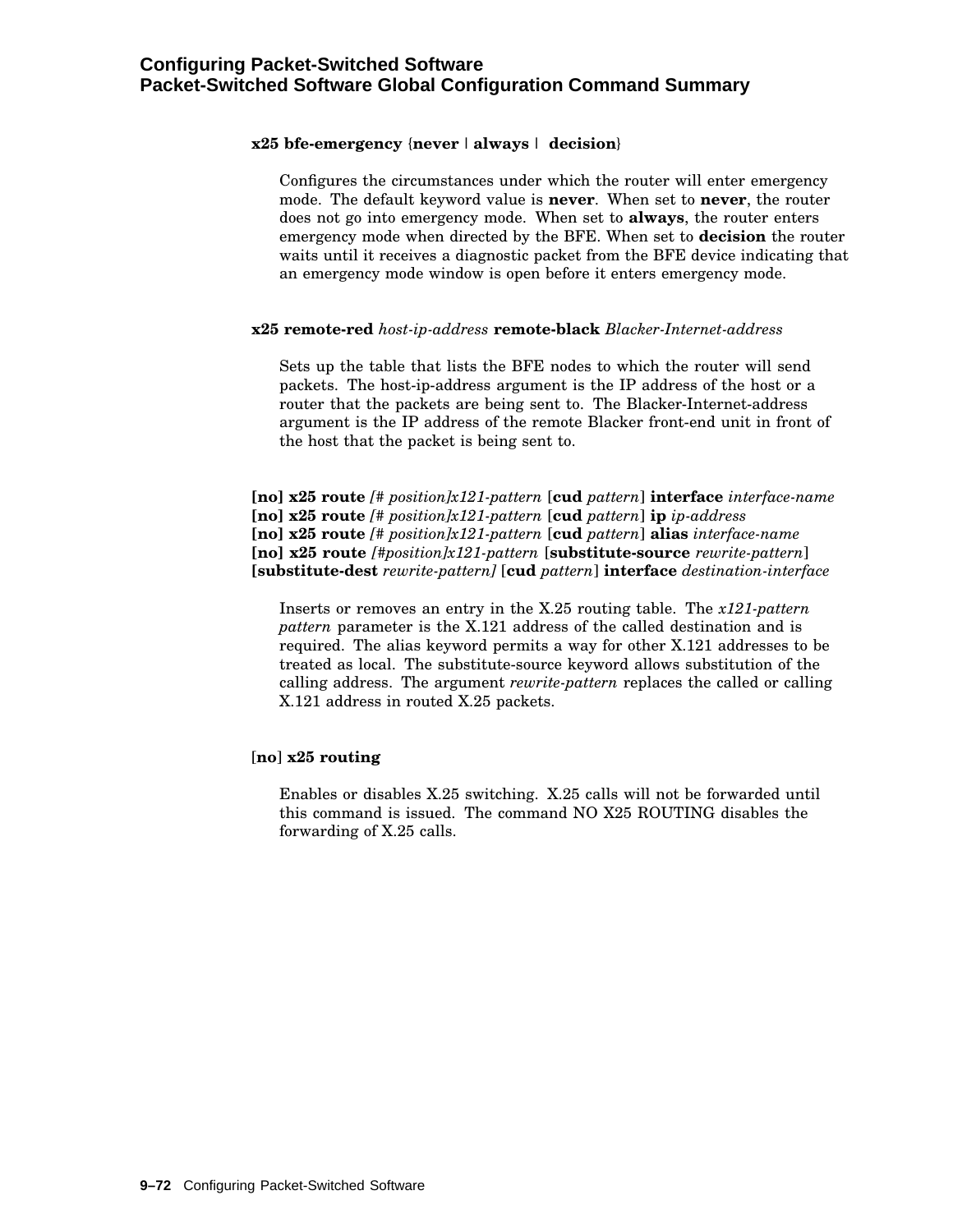# **Packet-Switched Software Interface Subcommand Summary**

Summaries of the interface subcommands relevant to each of the packet-switching technologies described in this chapter are collected in the listing that follows. These commands are listed in alphabetical order, according to technology type. Interface subcommands are summarized for the following:

- CMNS
- Frame Relay
- LAPB
- SMDS
- X.25

## **CMNS Interface Subcommand Summary**

This section provides an alphabetical list of all the interface subcommands used in the X.25 interface.

## [**no**] **cmns enable**

Enables CMNS on a nonserial interface. After executing this command, all the X.25-related interface subcommands are made available on the Ethernet interface as well as on serial interfaces. The NO CMNS ENABLE command disables CMNS for the interface.

## [**no**] **x25 map cmns** *NSAP MAC-address* [**no**] **x25 map cmns** *NSAP [X.121-address]*

After enabling CMNS on a nonserial interface (or specifying X.25 encapsulation on a serial interface), you must use the X25 MAP CMNS interface subcommand to map NSAP addresses to either MAC-layer addresses or X.121 addresses, depending on the application.

The *NSAP, MAC-address,* and *X.121-address* arguments specify the NSAP address-to-X.121 address or NSAP address-to-MAC address mappings.

To retract a mapping, use the NO X25 MAP CMNS interface subcommand with the appropriate address arguments.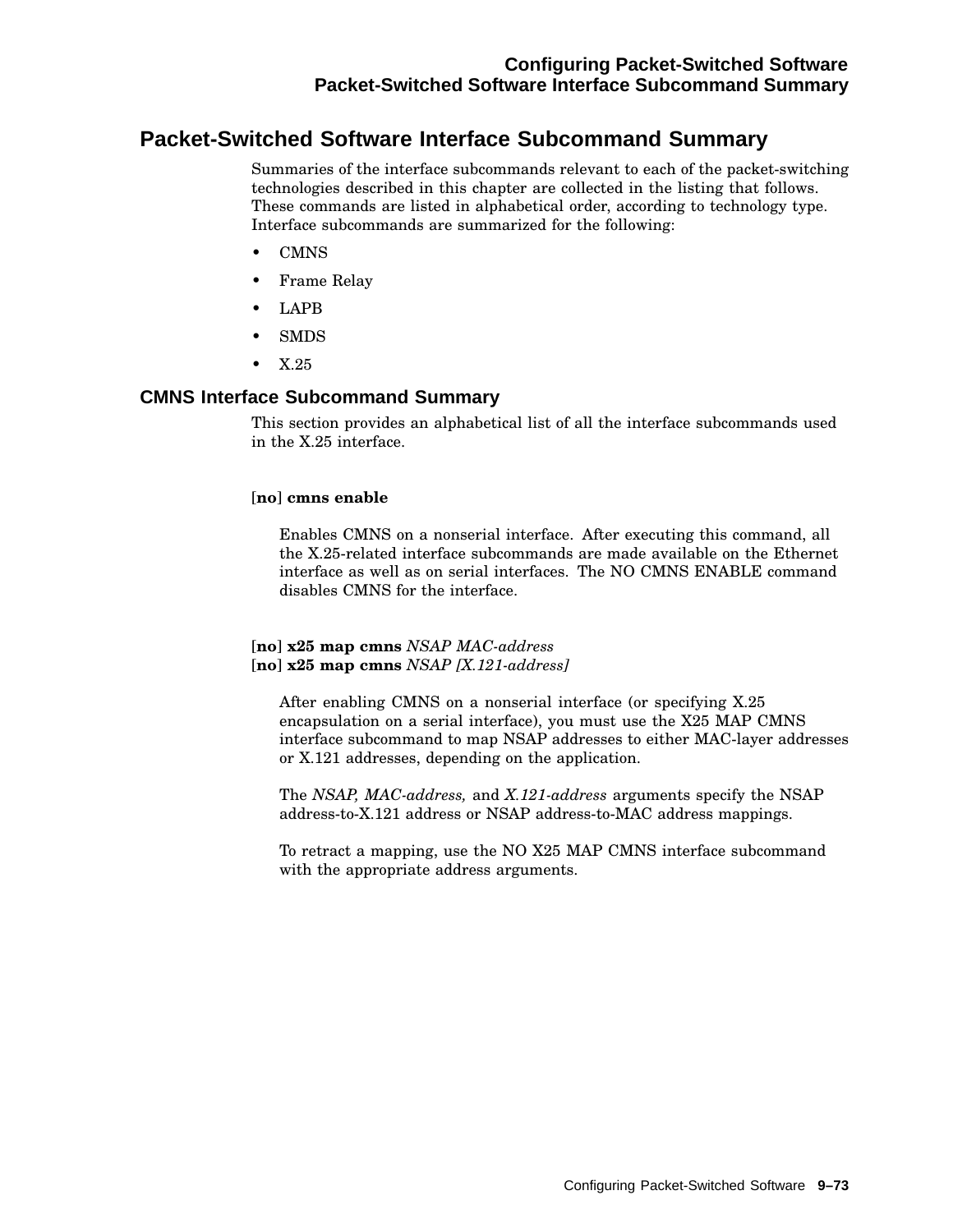# **Configuring Packet-Switched Software Packet-Switched Software Interface Subcommand Summary**

# **Frame Relay Interface Subcommand Summary**

Following is an alphabetically arranged summary of the frame relay interface subcommands.

## **encapsulation frame-relay**

Specifies frame relay encapsulation on a specific interface.

## [**no**] **frame-relay keepalive** *seconds*

Enables and disables the LMI mechanism for serial lines using the frame relay encapsulation.

## [**no**] **frame-relay local-dlci** *number*

Sets the source DLCI for use when the LMI is not supported. If LMI is supported and the multicast information element is present, the router sets its local DLCI based on information provided via the LMI. The argument *number* is the local, or source, DLCI number.

## [**no**] **frame-relay lmi-type ANSI**

Specifies the exchange of local management interface messages as defined by ANSI standard T1.617.

The **no frame-relay lmi-type ANSI** returns the LMI type to the default as defined by the Cisco/Stratacom/Northern Telecom/Digital specification.

## [**no**] **frame-relay map** *protocol protocol-address DLCI* [**broadcast**] [**ietf**]

Defines the mapping between an address and the DLCI used to connect to the address. The frame relay map tells the router how to get from a specific protocol and address pair to the correct DLCI. The argument *protocol* can be one of these keywords: **ip, decnet, appletalk, xns, novell, vines, clns**. The keyword is followed by the corresponding protocol address and the DLCI number. The optional **broadcast** flag specifies that broadcasts should be forwarded to this address when the multicast is not enabled. The default is not to forward broadcasts.

The optional keyword **ietf** is used to select RFC 1294 encapsulation. If you are using the **ietf** option, the argument *protocol* will be ip. Use the IETF form of the map command if your router is connected to another vendor's equipment across a frame relay network.

The **no** version of the command deletes the entry.

## [**no**] **frame-relay map bridge** *DLCI* **broadcast**

This variation of the FRAME-RELAY MAP command is used for bridging.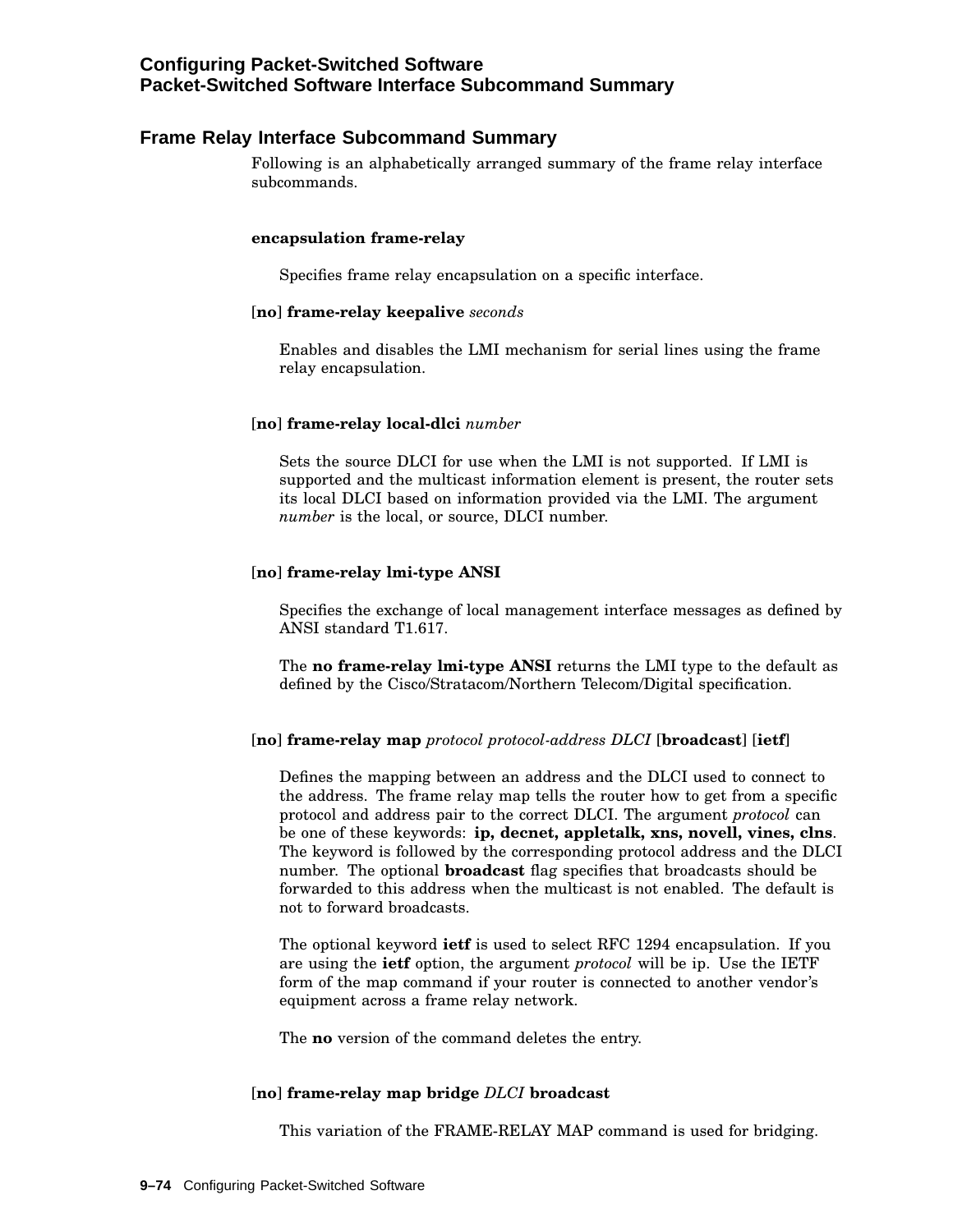## [**no**] **frame-relay map clns** *DLCI* **broadcast**

This variation of the FRAME-RELAY MAP command is used for the ISO CLNS protocol.

#### **no frame-relay map**

Deletes the frame relay map entry.

#### [**no**] **frame-relay multicast-dlci** *number*

Defines a DLCI to be used for multicasts and should only be used when the multicast facility is not supported. Network transmissions (packets) sent to a multicast DLCI are delivered to all routers defined as members of the multicast group. The argument *number* identifies the multicast group.

### [**no**] **frame-relay short-status**

Instructs the router to request the short status message from the switch (see Version 2.3 of the joint *Frame Relay Interface* specification). The default is to request the full status message.

## **LAPB Interface Subcommand Summary**

This section provides an alphabetical list of all the interface subcommands used in the LAPB interface.

## **encapsulation** {**lapb** | **lapb-dce**}

Enables running datagrams of a single protocol over a serial interface using the LAPB encapsulation. The keyword **lapb** sets DTE operation; the keyword **lapb-dce** sets DCE operation. One end of the link must be DTE, and the other must be DCE. By default, the single protocol is IP.

#### **encapsulation** {**multi-lapb** | **multi-lapb-dce**}

Enables use of multiple network protocols on the same line at the same time.

#### **lapb k** *window-size*

Specifies the maximum permissible number of outstanding frames, called the *window size*. The argument *window-size* is a packet count from one to seven. The default value is seven packets.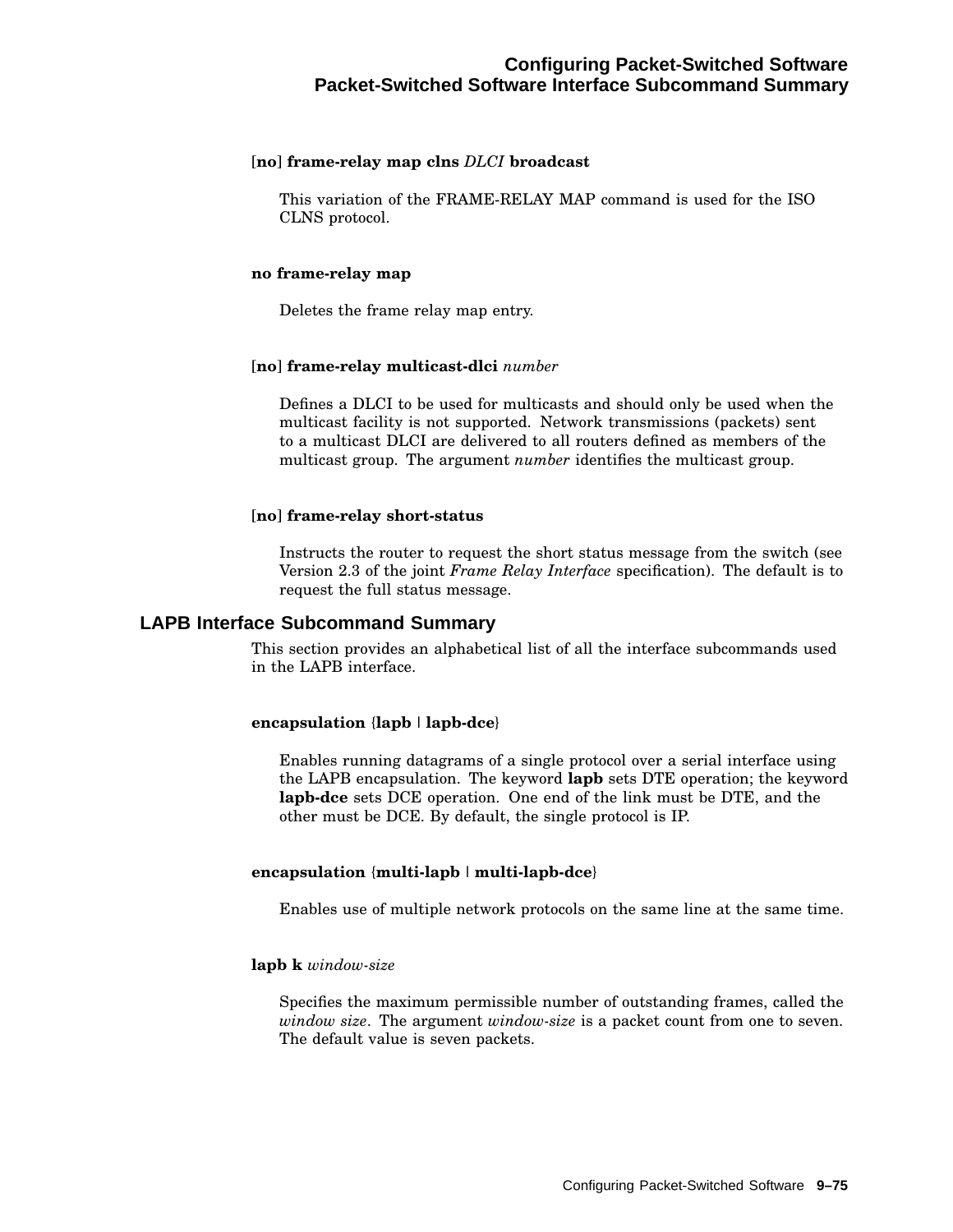### **lapb n1** *bits*

Specifies the maximum number of bits a frame can hold, as indicated by the **n1** keyword. The argument *bits* is the number of bits from 1 through 12,000 and must be a multiple of eight. The default value is 12,000 bits (1500 bytes).

#### **lapb n2** *retries*

Specifies the maximum number of times an acknowledgment frame can be retransmitted. The argument *retries* is the retransmission count from 1 through 255. The default value is 20 retransmissions.

#### **lapb protocol** *keyword*

Enables configuration of other protocols over a serial interface using LAPB encapsulation. Possible protocol keywords include **ip, xns, decnet, appletalk, vines, clns, novell,** and **apollo**.

#### **lapb t1** *milliseconds*

Sets the limit for the retransmission timer (the LAPB T1 parameter). The argument *milliseconds* is the number of milliseconds from 1 through 64000. The default value is 3,000 milliseconds.

## **SMDS Interface Subcommand Summary**

This section provides an alphabetically arranged summary of the SMDS interface subcommands. These commands must be preceded by an **interface** command.

#### **arp** *ip-address address* **smds**

Allows inclusion of static ARP entries. The argument *ip-address* is the IP address. The argument *address* is the SMDS address. The keyword **smds** appended to the end of this command is required.

#### **encapsulation smds**

Enables or disables SMDS on a particular interface. It should precede any SMDS command. This command has no default.

#### **ip route-cache**

Configures an SMDS interface for fast switching.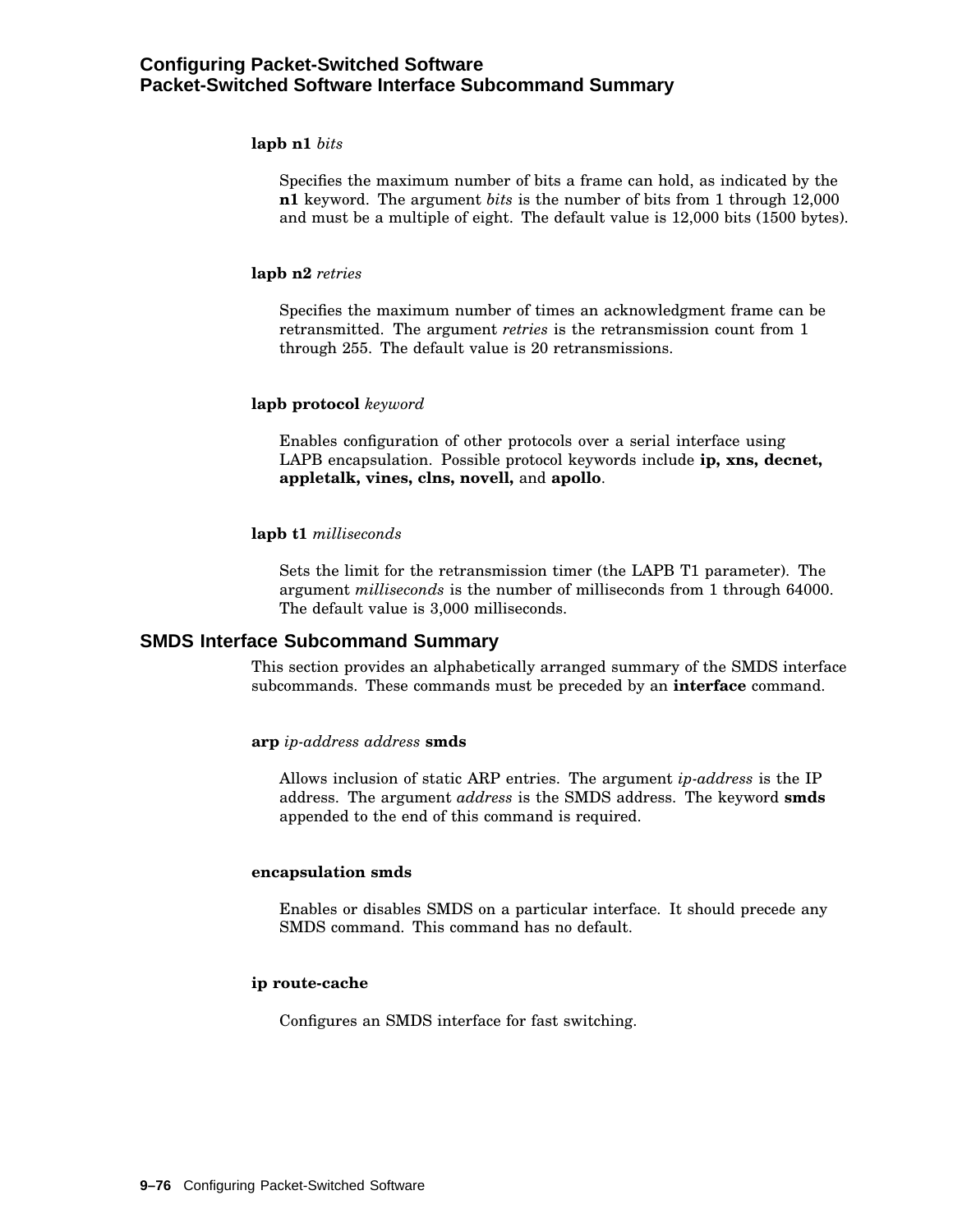## **Configuring Packet-Switched Software Packet-Switched Software Interface Subcommand Summary**

#### [**no**] **smds address** *smds-address*

Sets or removes the SMDS individual address for a particular interface. The argument *smds-address* is the individual address provided by the SMDS service provider and is protocol independent. This command has no default.

### [**no**] **smds d15-mode**

Allows for interoperation with an AT&T SMDS switch that implements the AT&T d15-mode packet structure. When this feature is disabled using the **no smds d15-mode** specification, the router will use AT&T's d11-mode implementation.

#### [**no**] **smds enable-arp**

Enables or disables ARP processing on a particular interface. The multicast address for ARP must be set before this command is issued. Default is **no smds enable-arp**.

#### [**no**] **smds multicast** *protocol-type smds-group-address*

Maps an SMDS group address to a broadcast or multicast address used by higher-level protocols. This command has no default.

#### [**no**] **smds static-map** *protocol-type protocol-address smds-address*

Sets up a static mapping between an SMDS address and a higher-level protocol address. This should not be used for broadcast addresses; for broadcast addresses, use the SMDS MULTICAST command. This command has no default.

## **X.25 Interface Subcommand Summary**

This section provides an alphabetical list of all the interface subcommands used in the X.25 interface.

#### **encapsulation bfex25**

This encapsulation provides a mapping from Class A IP addresses to the type of X.121 addresses expected by the BFE encryption device.

#### **encapsulation** {**ddnx25** |**ddnx25-dce**}

Causes the router to specify the standard service facility in the Call Request packet, which notifies the PSNs to use standard service.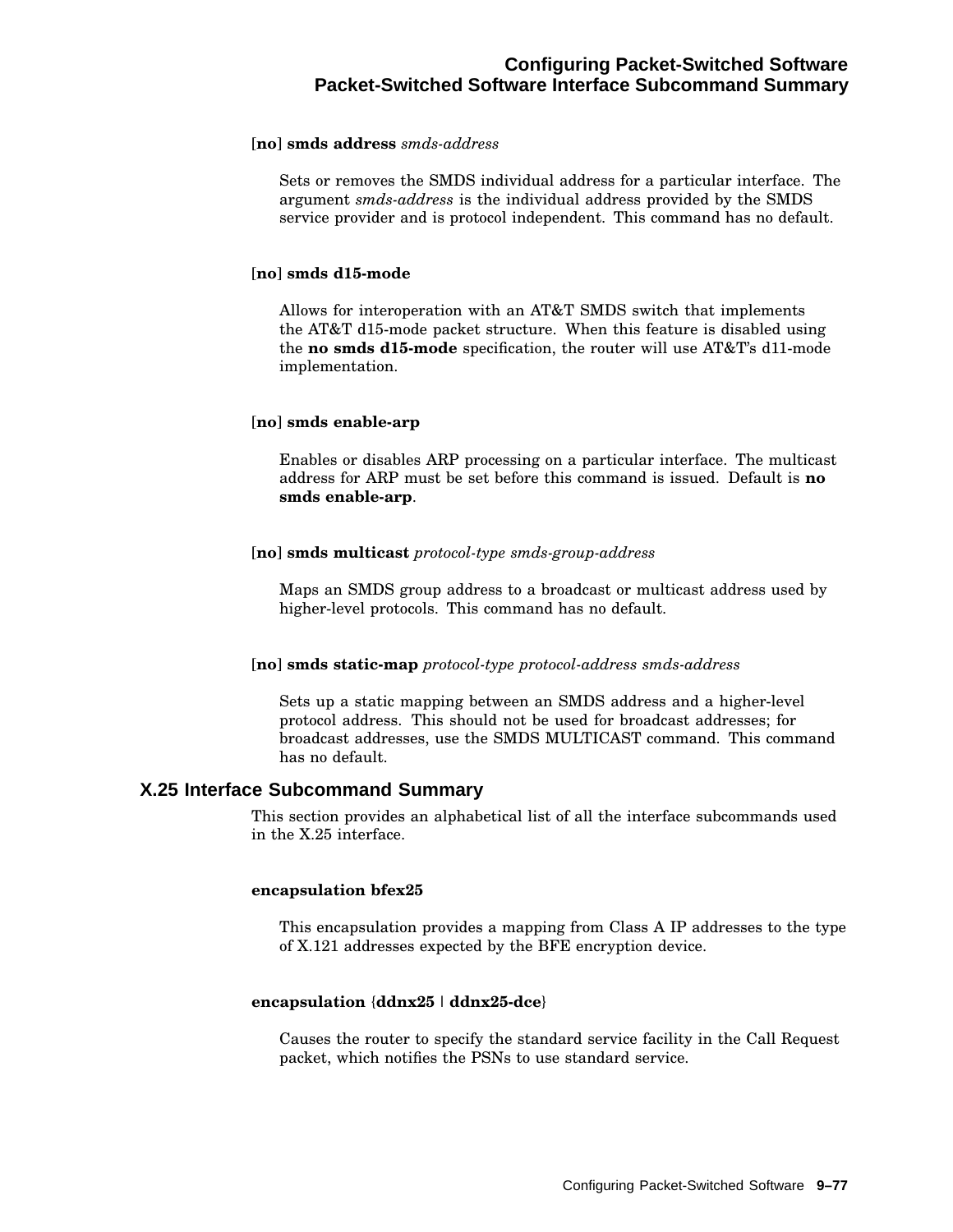# **Configuring Packet-Switched Software Packet-Switched Software Interface Subcommand Summary**

## **encapsulation hdh**

Enables the HDH protocol.

## **encapsulation x25**

Sets X.25 DTE operation.

## **encapsulation x25-dce**

Sets X.25 DCE operation.

## **hdh** {**packet** | **message**}

Enables router support for both the packet and message modes of HDH. The packet keyword specifies the packet mode; the message keyword specifies the message mode.

## [**no**] **x25 accept-reverse**

Instructs the router to accept all reverse-charged calls. This behavior can also be configured on a per-peer basis using the X25 MAP subcommand. The **no** form of the command resets the default state.

## **x25 address** *X.121-address*

Sets the X.121 address of a particular network interface. The address is assigned by the X.25 network. The argument *X.121-address* is a variablelength X.121 address.

## **[no] x25 default** *protocol*

Specifies or removes the protocol assumed by the CPT to interpret calls with unknown Call User Data. The argument protocol sets the default protocol and is either **ip** or **pad**.

## **x25 facility** *keyword argument* **no x25 facility** *keyword argument*

Overrides interface settings on a per-call basis.

The command enables X.25 facilities, which are sent between DTE and DCE devices to negotiate certain link parameters.

The argument *keyword* specifies one of the following keywords, followed by the required *argument*: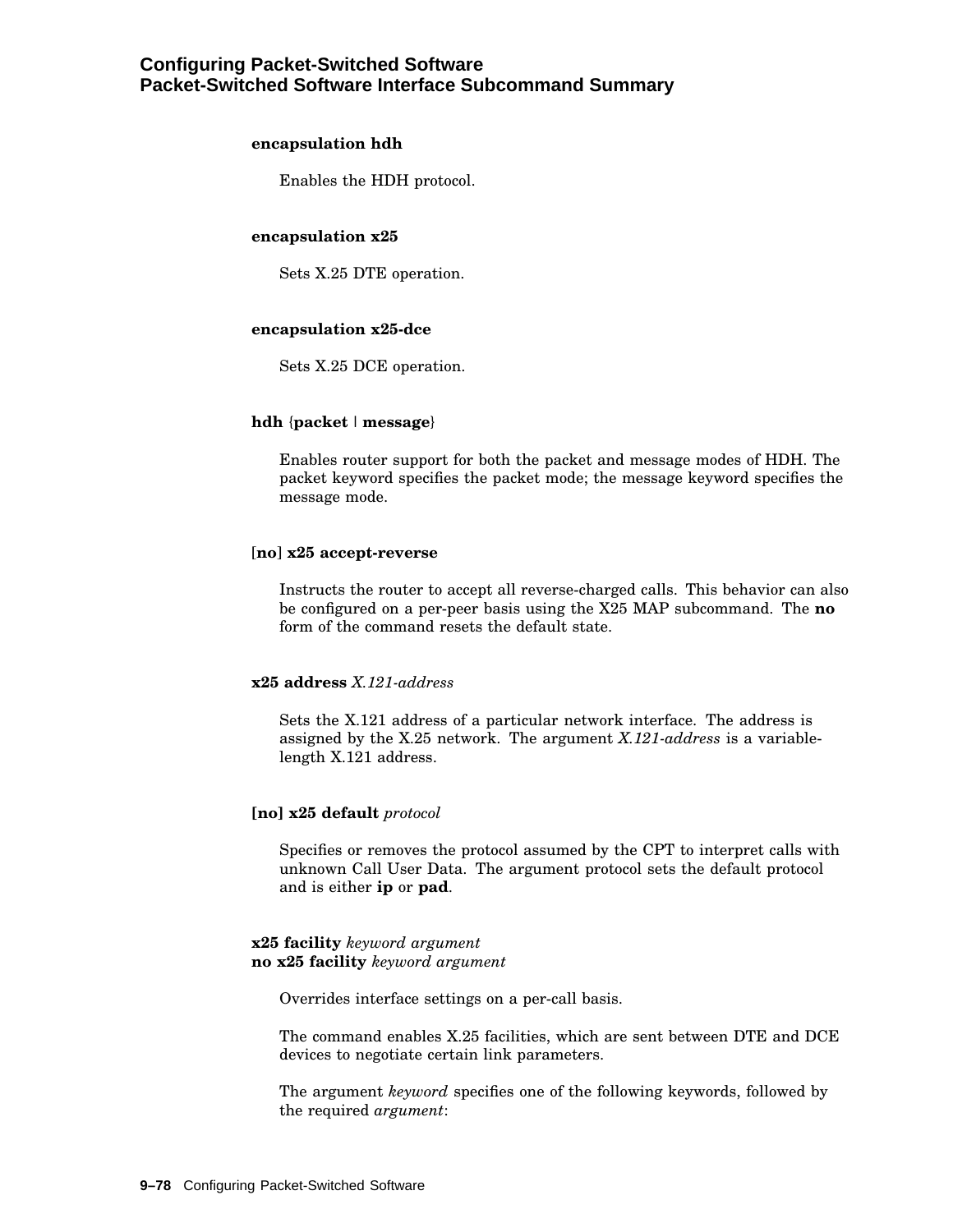- **cug** *number*—Specifies a closed user group number from 1 through 99 to provide an extra measure of network security.
- **packetsize** *in-size out-size*—Sets the size in bytes of input packets (*in-size*) and output packets (*out-size*). Both values should be the same.
- **reverse**—Reverses charges on all Call Request packets from the interface.
- **windowsize** *in-size out-size*—Sets the packet count for input windows (*in-size*) and output windows (*out-size*). Both values should be the same.
- **throughput** *in out*—Sets the requested throughput values for input and output throughput across the network.
- **rpoa** *name*—Specifies the list of transit Recognized Private Operating Agencies (RPOAs) to use in outgoing Call Request packets.
- **transit-delay** *number*—-Specifies the transit delay value in milliseconds (0 to 65334) for mapping in outgoing calls for networks that support transit delay.

The NO X25 FACILITY command with the appropriate keyword and argument removes the facility.

#### **x25 hic** *circuit-number*

Sets the highest incoming virtual circuit number. The argument *circuitnumber* is the circuit number from 1 through 4095. The default value is 0 (range disabled).

#### **x25 hoc** *circuit-number*

Sets the highest outgoing virtual circuit number. The argument *circuitnumber* is the circuit number from 1 through 4095. The default value is 0 (range disabled).

#### [**no**] **x25 hold-queue** *queue-size*

Defines the number of packets to be held until a virtual circuit is established. The argument *queue-size* defines the number of packets. By default, this number is zero. The **no** form without an argument removes this command from the configuration file; the command with a queue size value of zero returns the default.

#### [**no**] **x25 hold-vc-timer** *minutes*

Prevents overruns on X.25 switches for traffic through the VCs. The argument *minutes* is the number of minutes to prevent calls to a previously failed destination. Incoming calls still will be accepted.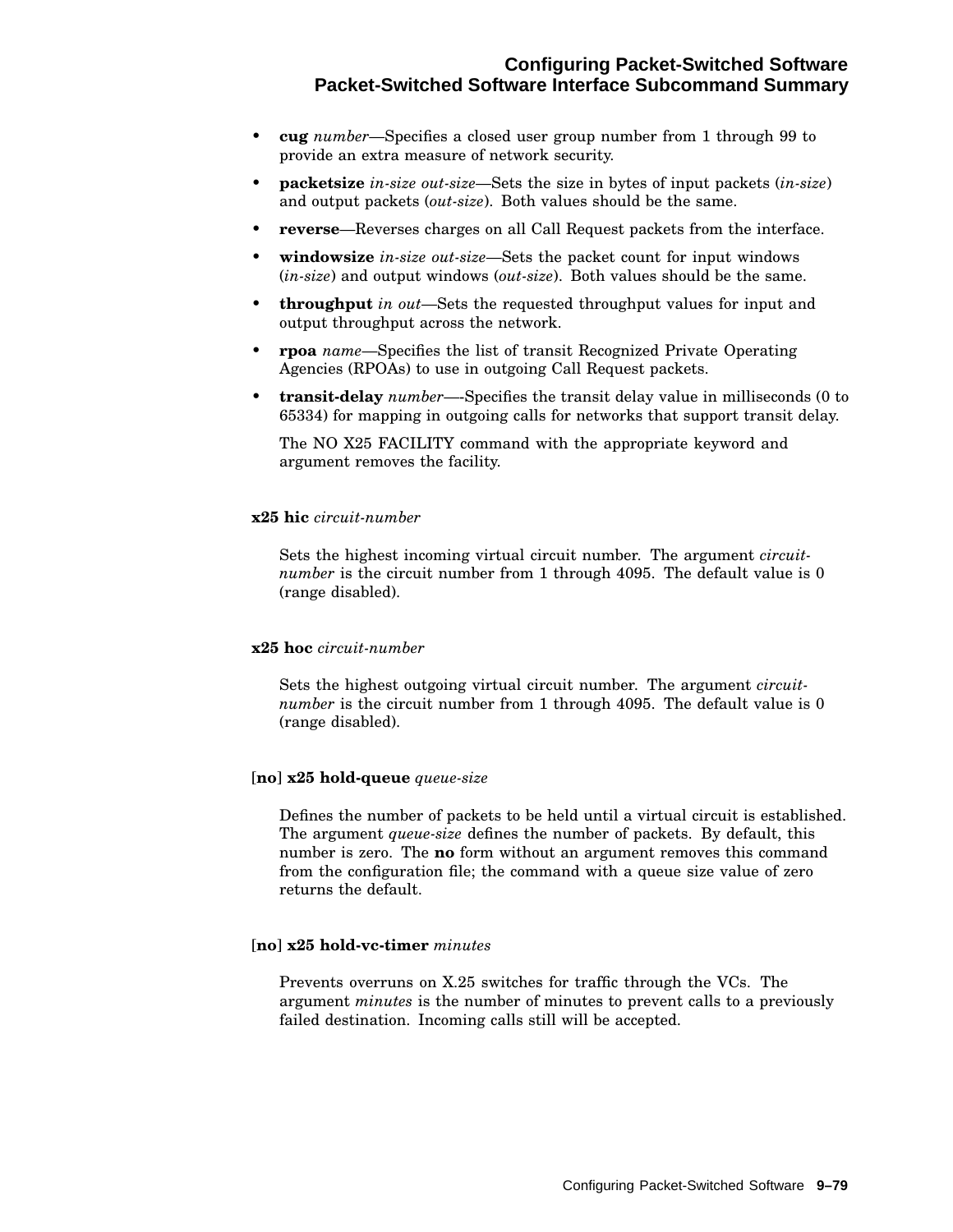### **x25 htc** *circuit-number*

Sets the highest two-way channel (HTC). The argument *circuit-number* is a circuit number from 1 through 4095. The default value is 1024.

### [**no**] **x25 idle** *minutes*

Sets the period of inactivity once an SVC has been cleared. The argument *minutes* is the number of minutes in the period. Calls both originated and terminated by the router are cleared. The default value is 0 (zero), which causes the router to keep the SVC open indefinitely. The **no** variation restores this default.

## [**no**] **x25 ip-precedence**

Enables or disables the ability to open a new virtual circuit based on the IP type of service (TOS) field. By default, the DECbrouter 90 opens one virtual circuit for each type of service.

**x25 ips** *bytes* **x25 ops** *bytes*

> Set the router packet size to match those of the network. The **ips** keyword specifies the router input packet size, while the keyword **ops** specifies the router output packet size. The argument *bytes* is a byte count in the range of 128 through 1024. The default value is 128 bytes. Larger packet sizes are better than smaller ones because smaller packets require more overhead processing.

> > **Note**

Set the **x25 ips** and **x25 ops** keywords to the same value unless your network supports asymmetry between input and output packets.

**x25 lic** *circuit-number*

Sets the lowest incoming virtual circuit number. The argument *circuitnumber* is a circuit number from 1 through 4095. The default value is 0 (range disabled).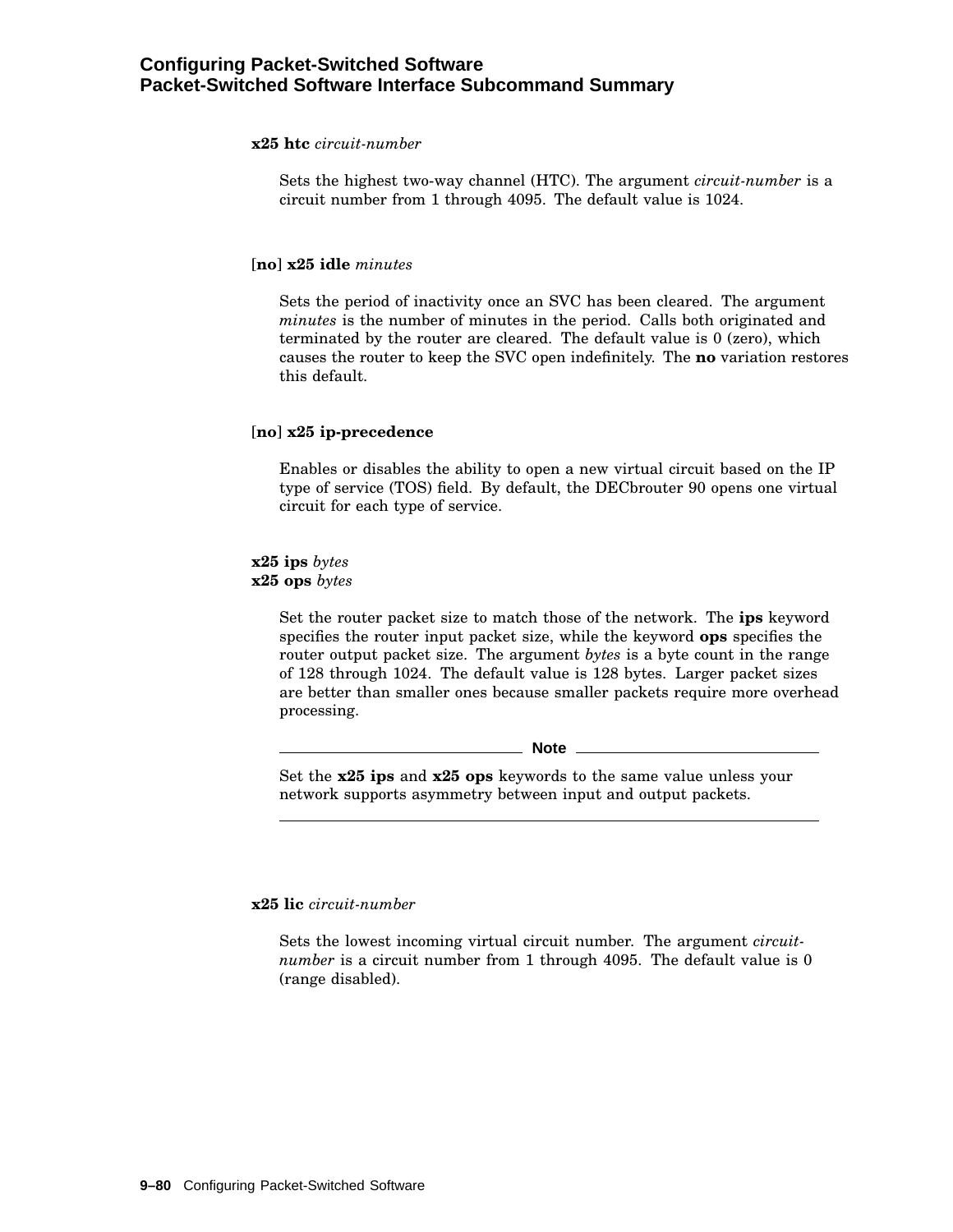## [**no**] **x25 linkrestart**

Forces a packet-level restart when the link level is restarted and restarts X.25 Level 2 (LAPB) when errors occur. This behavior is the default and is necessary for networks that expect this behavior. The **no** form of the command turns off the default.

### **x25 loc** *circuit-number*

Sets the lowest outgoing virtual circuit number. The argument *circuit-number* is the circuit number from 1 through 4095. The default value is 0 (range disabled).

## **x25 ltc** *circuit-number*

Sets the lowest two-way channel (LTC). The argument *circuit-number* is the circuit number from 1 through 4095. The default value is one.

#### **x25 map bridge** *X.121-address* **broadcast** [*options-keywords*]

Configures support for bridging of X.25 frames. The command specifies Internet-to-X.121 address mapping. The keyword **bridge** specifies bridging over X.25. The argument *X.121-address* is the X.121 address. The keyword **broadcast** is required for bridging X.25 frames. The argument *optionskeywords* represents services that can be added to this map.

## [**no**] **x25 map compressedtcp** *ip-address x.121-address [options]*

Specifies a network protocol-to-X.121 address mapping such as Internet-to-X.121 or DECnet-to-X.121. Refer to the description of the x25 map interface subcommand for supported protocols. This version is required to make the X.25 calls complete for compressed packets.

The argument *ip-address* is the IP address and x.121-address is the X.121 address. The *options* arguments are the same options as those for the x25 map command.

The Call User Data of compressed TCP calls is the single byte 0xd8.

The NO X25 MAP COMPRESSEDTCP disables TCP header compression for the link.

#### [**no**] **x25 map** *protocol-keyword protocol-address X.121-address [options]*

Specifies a network protocol-to-X.121 address mapping such as Internet-to-X.121 or DECnet-to-X.121. The argument *protocol-keyword* can be one of these protocol types: **ip, decnet, chaos, xns, novell, appletalk, vines, apollo, pup, clns, bridge, cmns,** and **compressedtcp**. The *address* arguments specify the network protocol-to-X.121 mapping. The *options*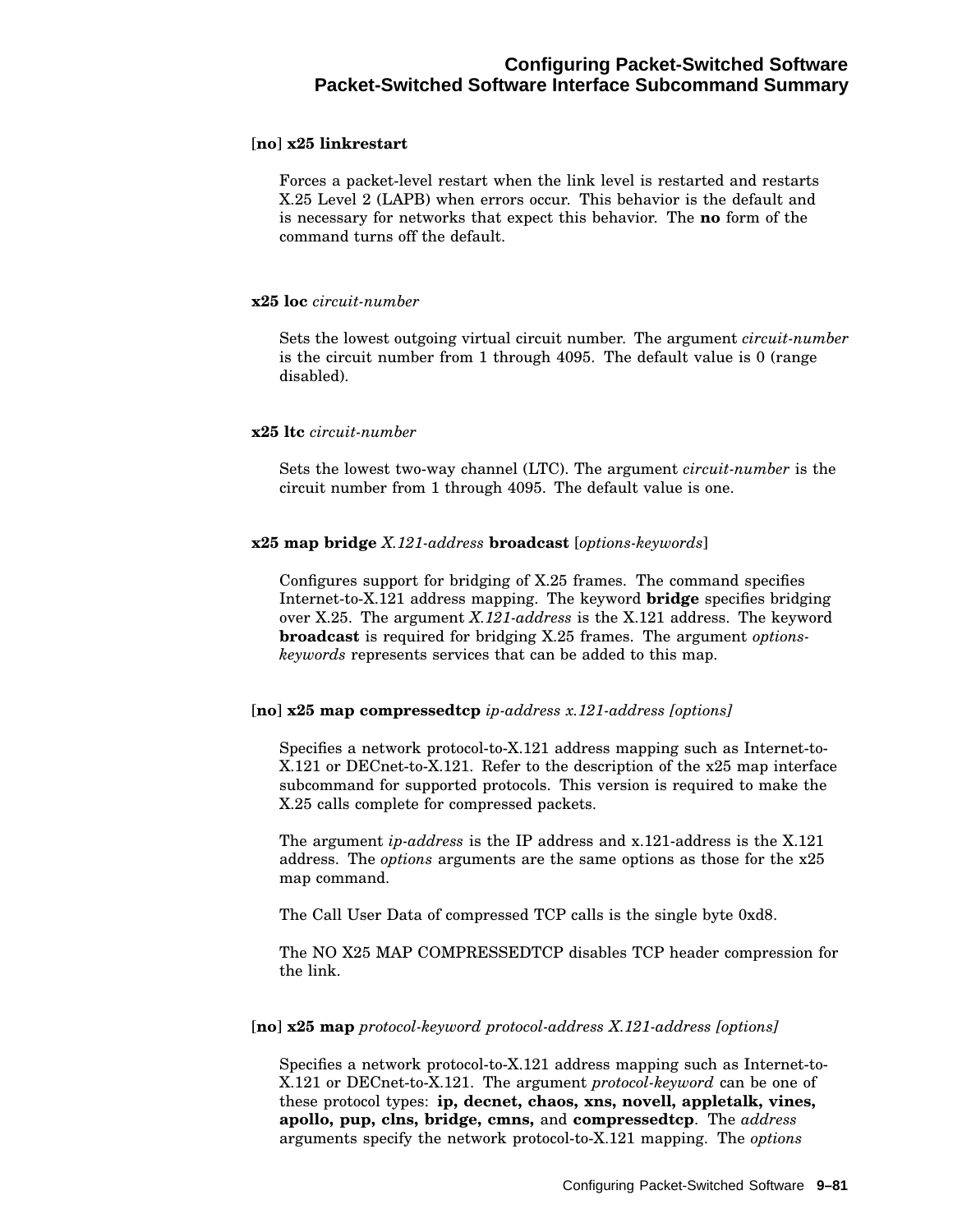arguments add certain features to the mapping specified and can be any of the following:

- **accept-reverse**—Causes the router to accept incoming reverse-charged calls. If this option is not present, the router clears reverse-charged calls.
- **broadcast**—Causes the router to direct any broadcasts sent through this interface to the specified X.121 address. This option is needed when dynamic routing protocols are being used to access the X.25 network, and is required for bridging X.25.
- **cug** *number*—Specifies a closed user group number (from 1 to 99) for the mapping in the outgoing call.
- **modulo** *size*—Specifies the maximum window size for this map. The argument *size* permits windows of 8 or 128 on the same interface.
- **nuid** *username password*—Specifies that a network ID facility be sent in the outgoing call with the specified user name and password.
- **nvc** *count*—Sets the number of virtual circuits (VCs) for this map/host. The default *count* is the **x25 nvc** setting of the interface. A maximum number of eight VCs can be configured for a single map/host.
- **packetsize** *in-size out-size*—Specifies input packet size (*in-size*) and output packet size (*out-size*) for the mapping in the outgoing call.
- **reverse**—Specifies reverse charging for outgoing calls.
- **rpoa** *name*—Specifies the list of transit Recognized Private Operating Agencies (RPOAs) to use in outgoing Call Request packets for this x25 map entry.
- **throughput** *in out*—Requests the amount of bandwidth through the X.25 network.
- **transit-delay** *number*—Specifies the transit delay value in milliseconds (0 to 65334) for mapping in outgoing calls for networks that support transit delay.
- **windowsize** *in-size out-size*—Specifies input window size (*in-size*) and output window size (*out-size*) for the mapping in the outgoing call.

## **x25 modulo** *modulus*

Sets the modulus. The argument *modulus* is either 8 or 128. The default value is eight. The value of the modulo parameter must agree with that of the device on the other end of the X.25 link.

#### **x25 nvc** *count*

Specifies the maximum number of switched virtual circuits that can be open simultaneously to one host. The argument *count* is a circuit count from 1 to 8; the default is 1.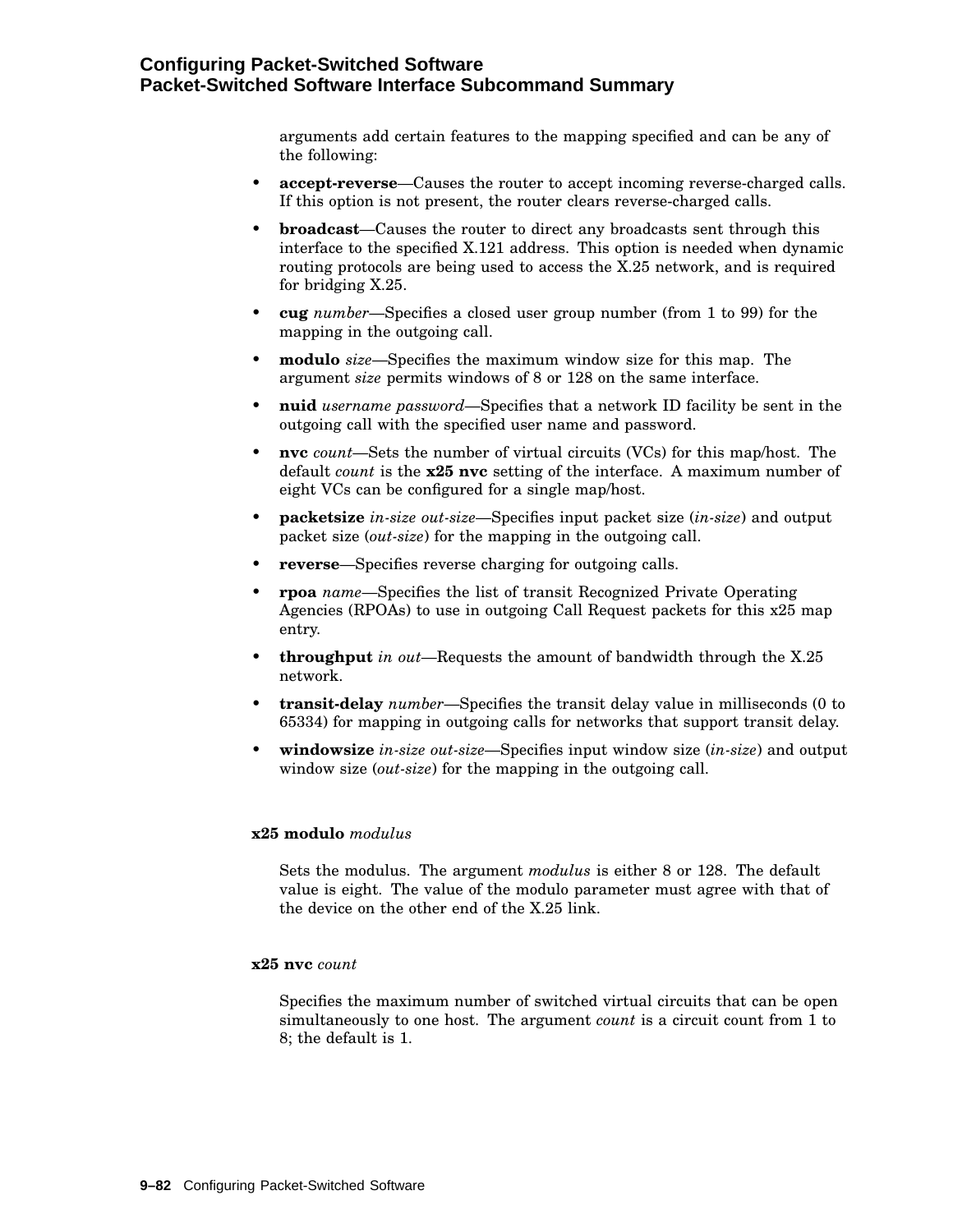# **Configuring Packet-Switched Software Packet-Switched Software Interface Subcommand Summary**

[**no**] **x25 pvc** *circuit protocol-keyword protocol-address [options]*

Establishes or deletes permanent virtual circuits (PVCs). The argument *circuit* is a virtual circuit channel number; it must be less than the lower limit of the incoming call range in the virtual circuit channel sequence (set using the **lic** keyword). The argument *protocol-keyword* can be one of the supported protocol types: **ip, decnet, chaos, xns, novell, appletalk, vines, apollo, pup,** and **bridge**. The argument *protocol-address* is that of the host at the other end of the PVC.

The optional argument *options* can be one of the following:

- **packetsize** in-size out-size—Specifies input packet size (in-size) and output packet size (out-size) for the mapping in the outgoing call.
- **windowsize** in-size out-size—Specifies input window size (in-size) and output window size (out-size) for the mapping in the outgoing call.

**Note**

You must specify the required network protocol-to-X.121 address mapping with an **x25 map** sub before you can set up a PVC.

**x25 pvc** *pvc-number* **interface** *interface-name pvc-number [options]*

Configures a PVC for a given interface. The argument *pvc-number* is the PVC number that will be used on the local interface (as defined by the primary interface command). The argument *interface-name* is the interface type and unit number (serial 0, for example), as specified by the **interface** keywords.

The optional argument *options* can be one of the following:

- **packetsize** *in-size out-size*—Specifies input packet size (*in-size*) and output packet size (*out-size*) for the mapping in the outgoing call.
- **windowsize** *in-size out-size*—Specifies input window size (*in-size*) and output window size (*out-size*) for the mapping in the outgoing call.

[**no**] **x25 rpoa** *name number*

Specifies a list of transit RPOAs to use, referenced by name. The argument *name* must be unique with respect to all other RPOA names. It is used in the X25 FACILITY and X25 MAP interface subcommands. The argument *number* is a number that is used to describe an RPOA.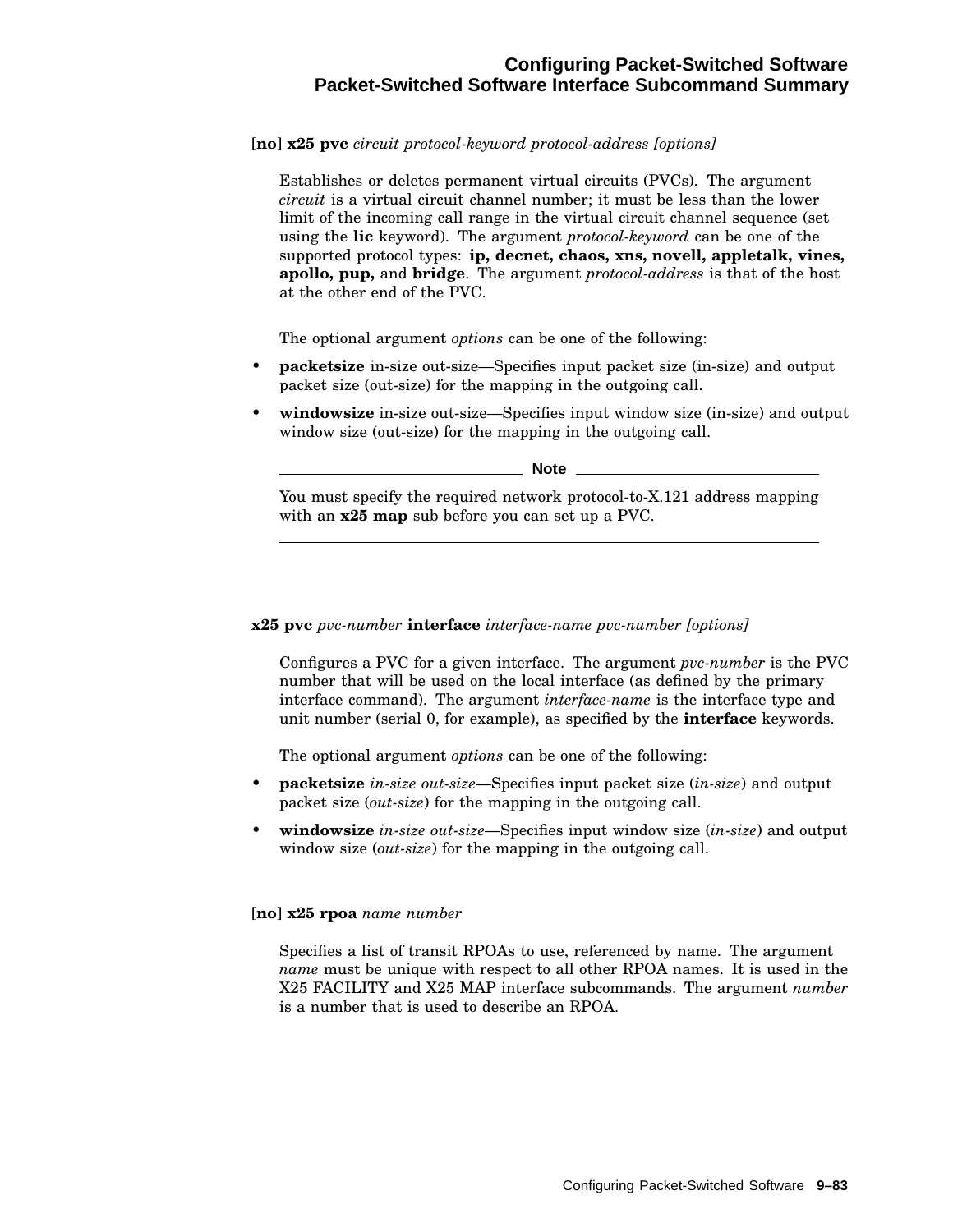### [**no**] **x25 suppress-called-address**

Omits the called address in outgoing calls The **suppress-called-address** keyword omits the called (destination) X.121 address in Call Request packets. This option is required for networks that expect only subaddresses in the called address field. The called address is sent by default. The **no** form resets this subcommand to the default state.

#### [**no**] **x25 suppress-calling-address**

Omits the calling (source) X.121 address in Call Request packets. This option is required for networks that expect only subaddresses in the calling address field. The calling address is sent by default. The **no** form of the command resets the default state.

#### **x25 t10** *seconds*

Sets the limit for the Restart Request retransmission timer (T10) on DCE devices. The argument *seconds* is a time value in seconds. The default value is 60 seconds.

#### **x25 t11** *seconds*

Sets the limit for the Call Request completion timer (T11) on DCE devices. The argument *seconds* is a time value in seconds. The default value is 180 seconds.

#### **x25 t12** *second*

Sets the limit for the Reset Request retransmission timer (T12) on DCE devices. The argument *seconds* is a time value in seconds. The default value is 60 seconds.

#### **x25 t13** *seconds*

Sets the limit for the Clear Request retransmission timer (T13) on DCE devices. The argument *seconds* is a time value in seconds. The default value is 60 seconds.

#### **x25 t20** *seconds*

Sets the limit for the Restart Request retransmission timer (T20) on DTE devices. The argument *seconds* is a time value in seconds. The default is 180 seconds.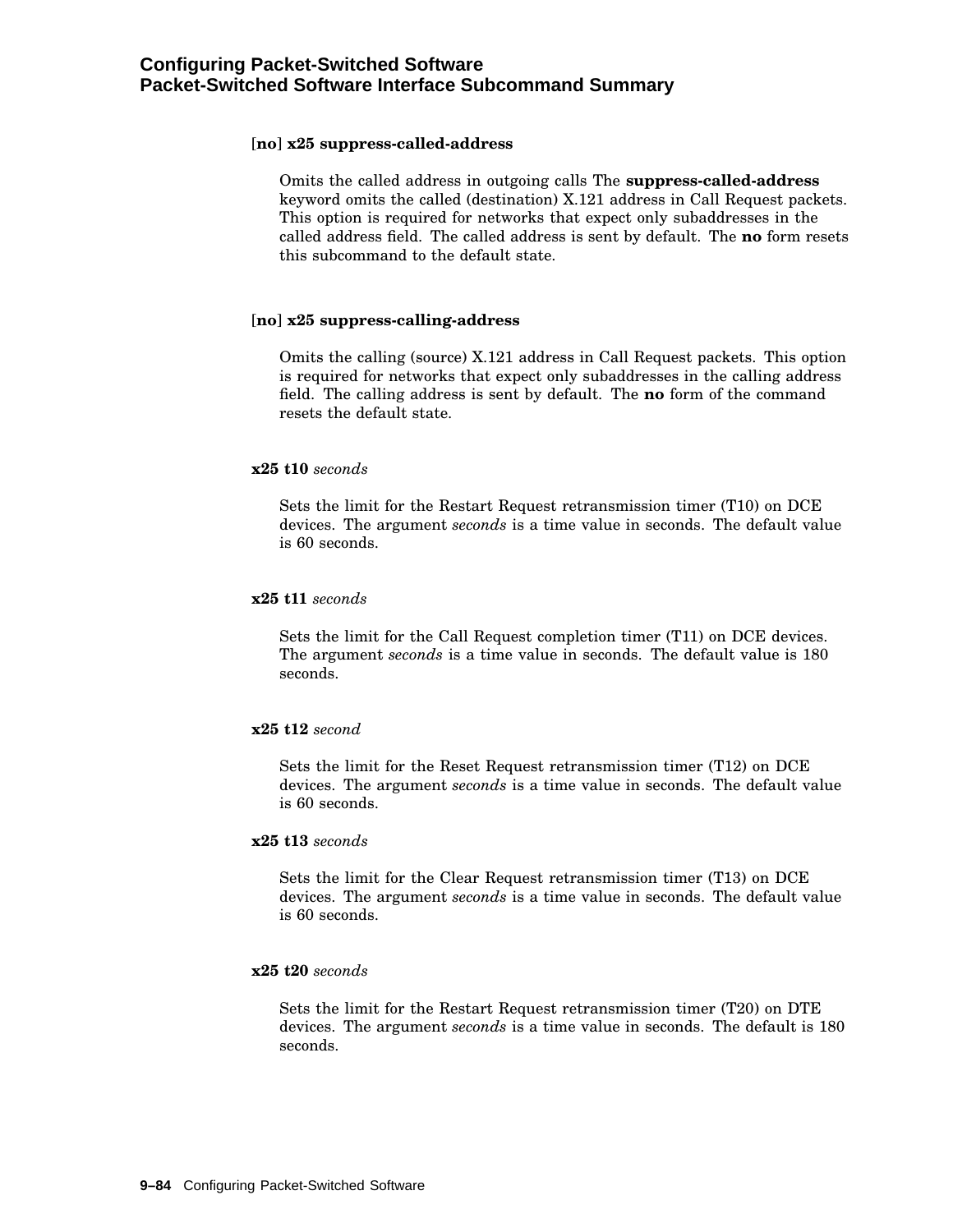#### **x25 t21** *seconds*

Sets the limit for the Call Request completion timer (T21) on DTE devices. The argument *seconds* is a time value in seconds. The default value is 200 seconds.

## **x25 t22** *seconds*

Sets the limit for the Reset Request retransmission timer (T22) on DTE devices. The argument *seconds* is a time value in seconds. The default value is 180 seconds.

#### **x25 t23** *seconds*

Sets the limit for the Clear Request retransmission timer (T23) on DTE devices. The argument *seconds* is a time value in seconds. The default value is 180 seconds.

#### **x25 th** *delay*

Instructs the router to send acknowledgment packets when it is not busy sending other packets, even if the number of input packets has not reached the **win** count, which improves line responsiveness at the expense of bandwidth. The argument *delay* must be between zero and the input window size. A value of one sends one Receiver Ready acknowledgment per packet at all times. The default value is zero, which disables the delayed acknowledgment strategy.

#### [**no**] **x25 use-source-address**

Updates the source address of outgoing calls forwarded over a specific interface. The **no** variation prevents the update.

#### **x25 win** *packets* **x25 wout** *packets*

Set the upper limits on the number of outstanding unacknowledged packets. The **win** keyword specifies the upper limits of the number of outstanding unacknowledged packets in the input window and determines how many packets the router can receive before sending an X.25 acknowledgment.

The **wout** keyword specifies the upper limits of the number of outstanding unacknowledged packets in the output window. The **wout** limit determines how many sent packets can remain unacknowledged before the router uses a hold queue.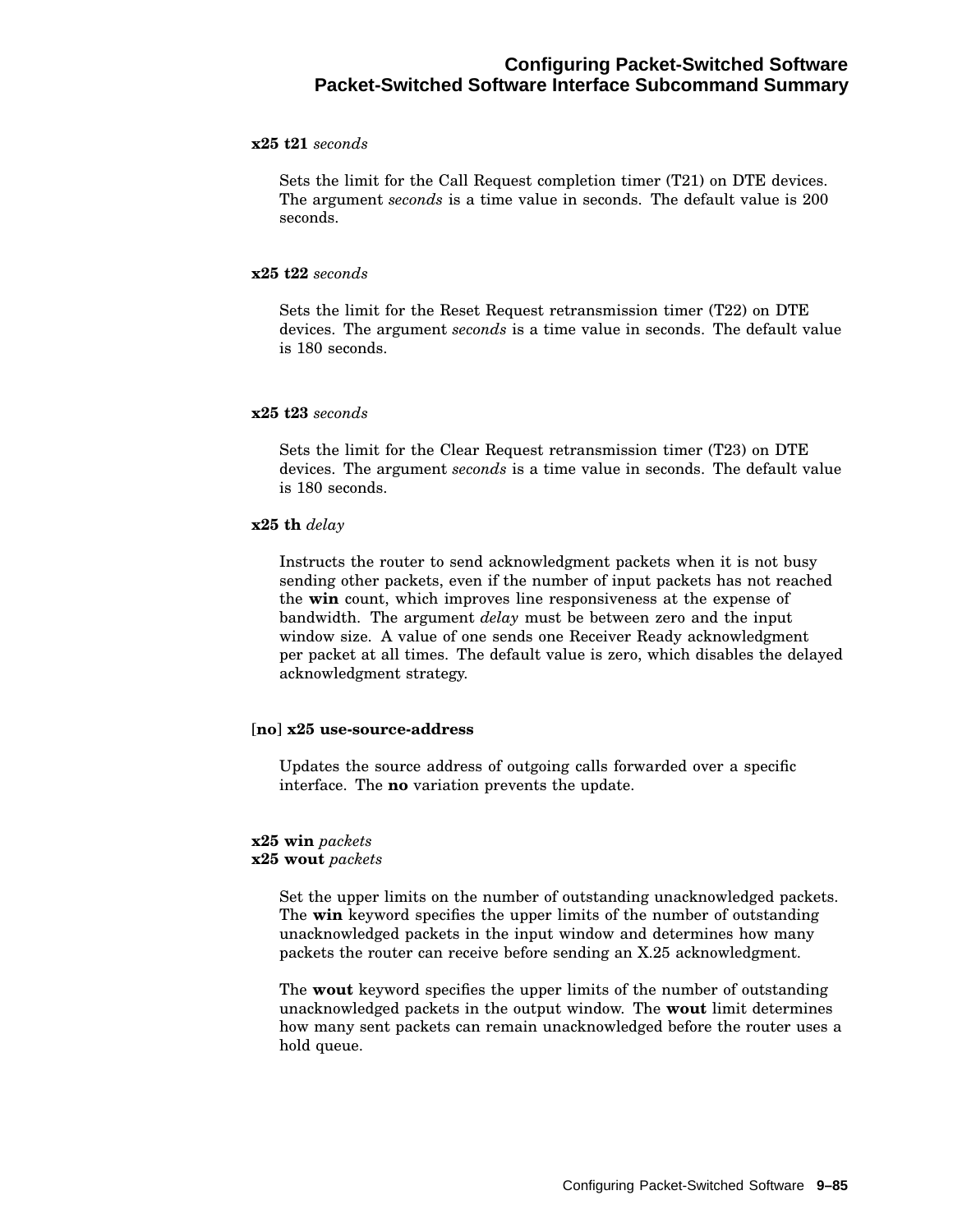To maintain high bandwidth utilization, assign these limits the largest number that the network allows. The argument *packets* is a packets count. The packet count for **win** and **wout** can range from one to the window modulus. The default value is two packets.

**Note** \_\_\_\_\_\_

Set **win** and **wout** to the same value unless your network supports asymmetry between input and output window sizes.

# **X.25 EXEC Command Summary**

This section provides an alphabetical list of X.25 EXEC commands.

**bfe** {**enter** | **leave**} *interface-type unit*

Implements Blacker emergency mode on an interface. The keyword options are **enter** and **leave**, indicating whether the interface will go in or out of emergency mode. The *interface-type* argument is the interface name, and *unit* is the interface number. Use this command to enter or leave the emergency mode of operation if your system is in emergency mode **decision** and decision type **ask**.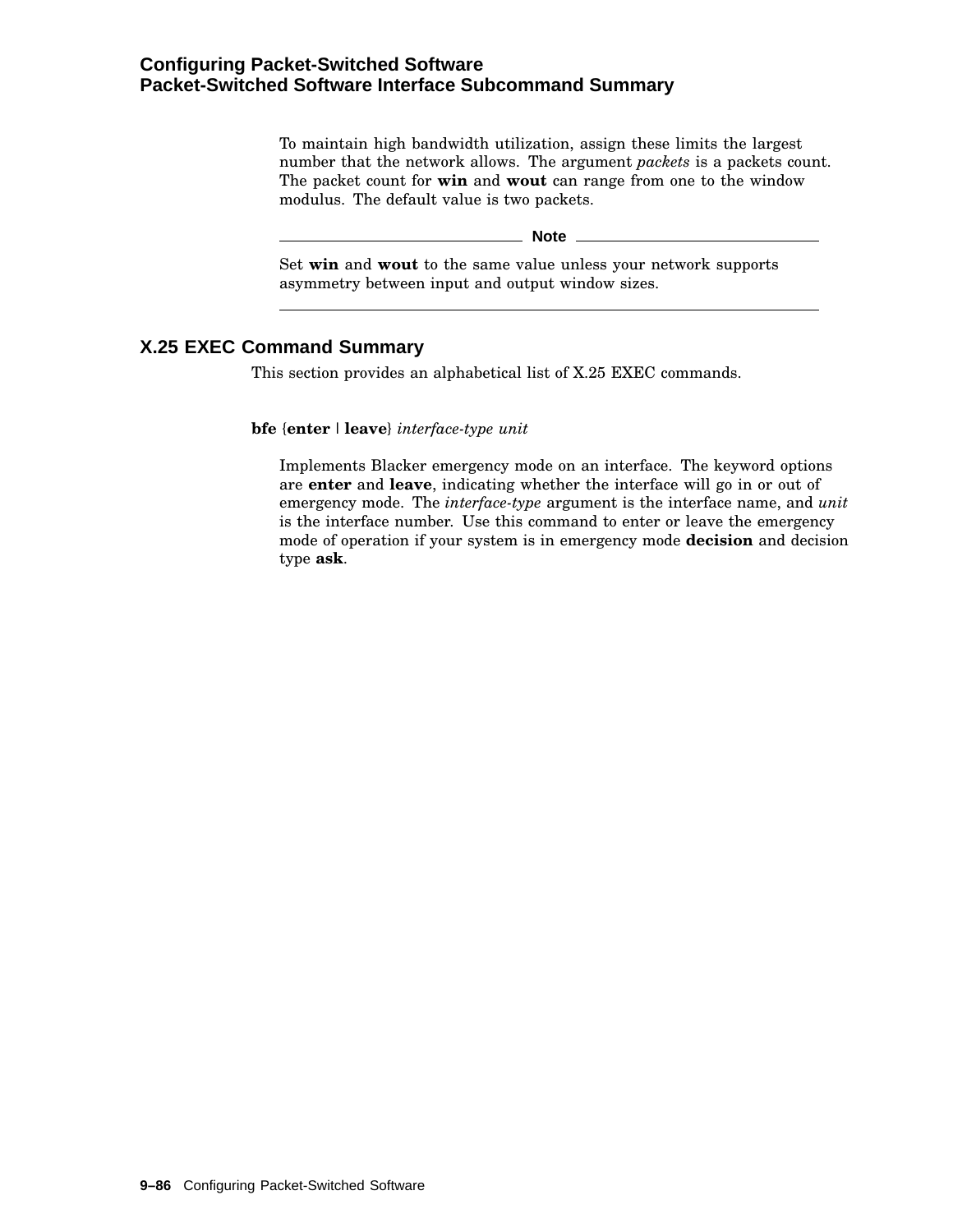# **Index**

# **A**

ACCESS-CLASS command, 4–39 Access control terminal, 4–22 Access lists assigning to DDR interfaces, 7–32 Accounting option, 7–6 Addresses mappings, 9–8, 9–14 mapping to multicast, 9–65 PVC protocol, 9–11 suppress called, 9–31 suppress calling, 9–31 Angle bracket (>) as system prompt, 2–7 ANSI frame relay enabling, 9–53 monitoring, 9–59 ARP command SMDS option, 9–68 AT&T SMDS service enabling, 9–66

# **B**

BACKUP DELAY command, 7–21 BACKUP INTERFACE command, 7–20 Backup line, 7–20 defining delay, 7–21 BACKUP LOAD command, 7–20 Bandwidth setting interface, 8–9 BANDWIDTH command, 8–9 Banner disabling, 4–40 enabling, 4–40 setting system, 4–2 suppressing display, 4–40 BANNER command, 4–2 Banner displays order, 4–3 BANNER EXEC command, 4–3 BANNER INCOMING command, 4–3 Banner message changeable banners, 4–2 displaying, 4–2

Banner message (cont'd) EXEC process, 4–3 incoming on specific terminal line, 4–3 message-of-the-day, 4–2 on incoming connections, 4–3 suppressing, 4–40 BANNER MOTD command, 4–2 BFE encryption, 9–35 BFE {enter | leave} command, 9–36, 9–86 BGP support in router, 1–2 Blacker Emergency Mode, 9–35 encapsulation, 9–35 monitoring, 9–37 BOOT BUFFERSIZE command, 4–7 BOOT command, 2–14, 4–6 Boot commands configuring multiple instances, 4–7 Boot file configuration, 4–6 specifying buffer size, 4–7 BOOT HOST command, 4–7 Booting from Flash Memory automatically, 4–16 manually, 4–17 Booting system software using the Flash Memory card, 4–8 BOOT NETWORK command, 4–6 BOOT SYSTEM FLASH command, 4–16 Break key function, 3–7 Bridging X.25 frames, 9–34 Buffers internal, message logging, 4–34 management parameters, 4–5 pool statistics, 6–2 setting, 4–5 setting size of, 4–6 setting system, 4–5 BUFFERS command, 4–5 BUFFERS HUGE SIZE command, 4–5 Buffer size use for netbooting, 4–7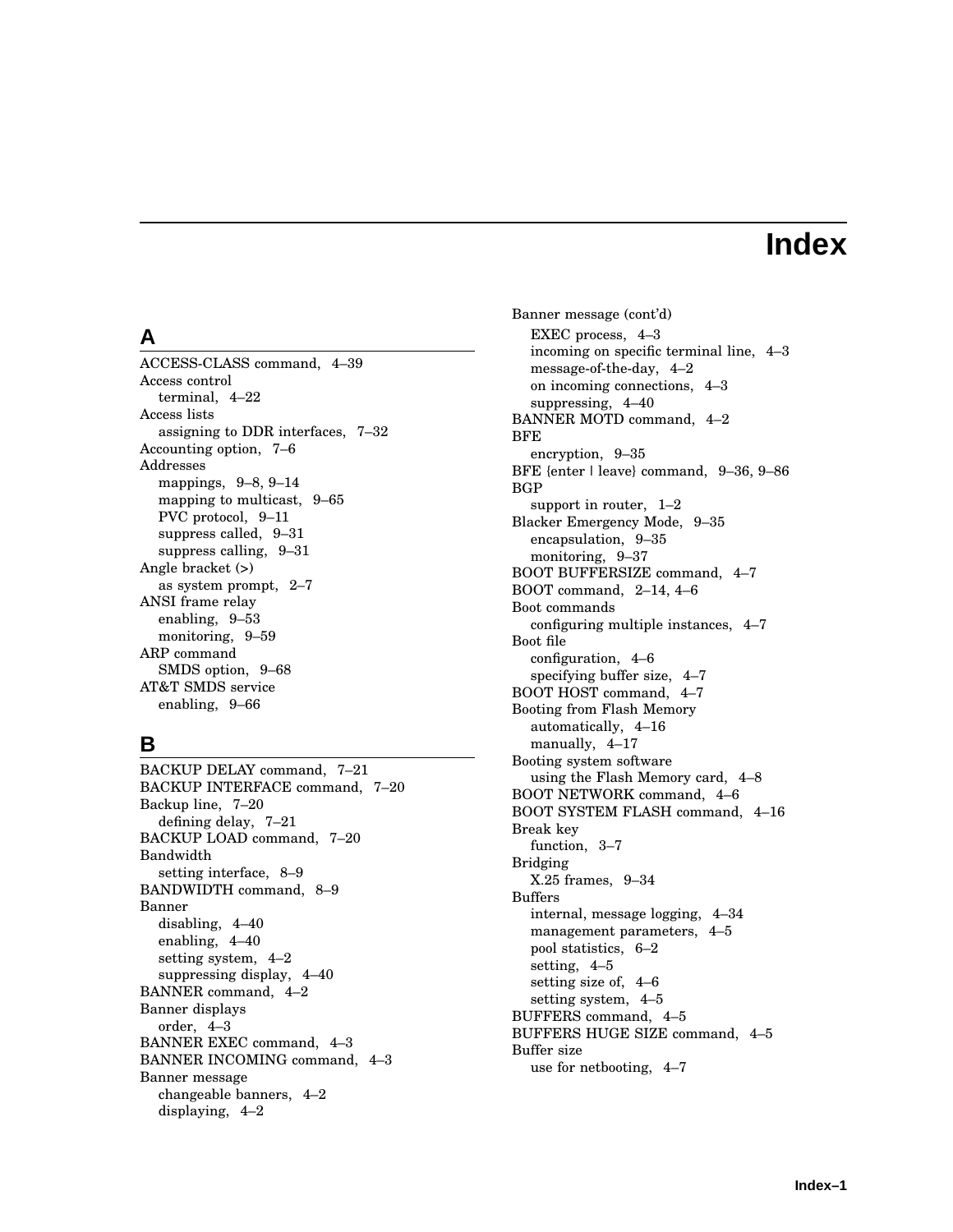Buffer sizing dynamic, 4–5 Bypass mode and FDDI optical bypass switch, 7–2

# **C**

Called addresses suppressing X.25, 9–31 translating X.25, 9–20 Calling address suppressing X.25, 9–31 Call request retransmission timer, 9–27 virtual circuit, 9–13 Call User Data compressed TCP, 9–33 defined, 9–13 protocols and initial bytes, 9–13 Call user data field virtual circuit, 9–13 CAP carrier wait time, specifying, 7–26 CHAP enabling on interface, 7–41 using, 7–41 CHAP AUTHENTICATION command, 7–41, 7–49 Character padding changing, 3–8 setting, 3–8, 4–43 Character width 8-bit support, 3–9, 4–4, 4–38 Character widths global configuration commands, 4–4 line commands, 4–38 setting for international character sets, 4–38 user commands, 3–9 CLEAR INTERFACE command, 7–9, 7–15 CLEAR LINE command, 3–4 Clear request retransmission timer, 9–28 CLEAR X25-VC command, 9–39 CLNS configuring for SMDS, 9–68 frame relay congestion, 9–52 Phase IV, frame relay congestion, 9–52 CMNS configuration examples, 9–44 configuration steps, routing, 9–43 debugging, 9–51 Digital support defined, 9–42 enabling, 9–43 interface subcommand summary, 9–73 monitoring LLC2 parameters, 9–49 monitoring traffic activity, 9–48 specifying address mappings, 9–43 virtual circuit, displaying active, 9–50

CMNS ENABLE command, 9–43 Command collection mode configuring, 4–37 Command interpreter, EXEC, 2–7 Commands abbreviating, 2–7 correcting entries, 2–7 levels, 2–7 listing, 2–7 negating, 2–9 upper- and lowercase, 2–7 Command summary CMNS subcommands, 9–73 EXEC system management, 6–12 EXEC terminal, 3–11 frame relay subcommands, 9–74 global configuration commands, interface, 7–44 interface configuration subcommands, adjusting, 8–13 interface support EXEC command, 7–49 interface support subcommands, 7–45 LAPB subcommands, 9–75 line configuration subcommands, 4–51 SMDS subcommands, 9–76 system configuration, 4–43 X.25 global commands, 9–71 X.25 interface subcommands, 9–77 Community string default access, 4–29 SNMP access, 4–29 Configuration erasing system information, 6–11 global system command summary, 4–43 line subcommand summary, 4–51 writing system information, 6–11 Configuration commands abbreviating, 2–9 correcting entries, 2–9 entering, 2–9 global, 2–9, 2–10 interface, 2–9, 2–10 line subcommands, 2–9, 2–10 negating, 2–9 router, 2–9, 2–11 Configuration file auto load, 2–13 autoloading, 4–33 automatic execution of, 2–12 changing filename, 4–6 changing host name, 4–7 changing network name, 4–6 creating, 2–11 examples, 2–10 failing to load, 2–14 loading, 2–14, 4–7 through TFTP, 2–14 network, 2–13 setting specifications, 4–6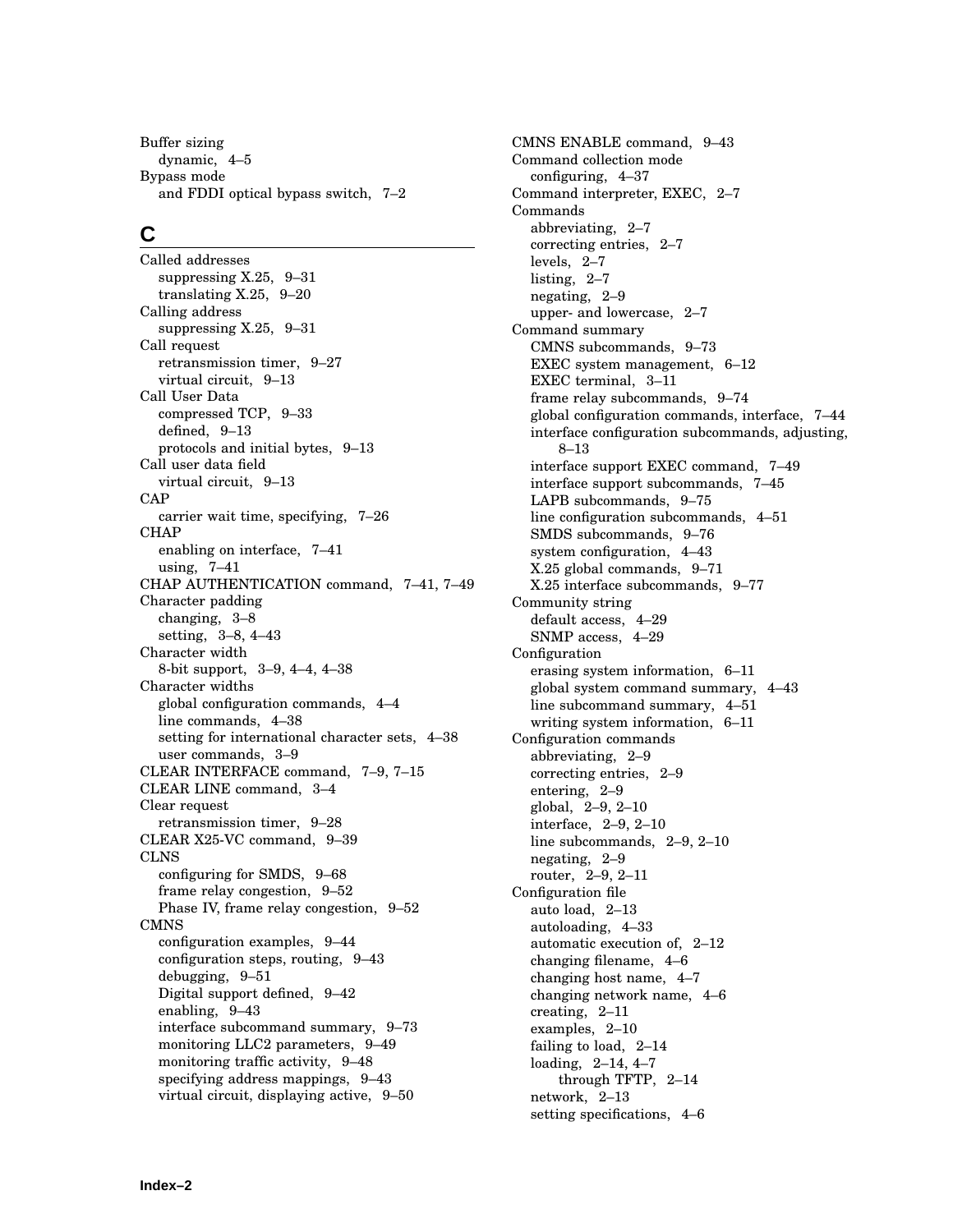Configuration methods auto load, 2–13 from console, 2–12 from nonvolatile memory, 2–12 from remote hosts, 2–13 Configuration mode entering, 2–8 Configuration script system startup, 2–3 CONFIGURE command, 2–9 Configuring datagram transport, 9–34 CONNECT command, 3–1 Connections aborting, 3–4 disconnecting, 3–4 displaying active, 3–2, 3–6 displaying TCP, 3–5 establishing restrictions, 4–39 Telnet, incoming, 3–5, 4–39 Telnet, outgoing, 4–39 Console configuring from, 2–12 displaying debug messages, 3–8 line, configuring, 4–37 logging messages to, 4–34 Controller status, displaying, 7–4 COPY FLASH TFTP command, 4–17 Copy MOP image to Flash memory, 4–15 Copy Process aborting, 5–8 COPY TFTP FLASH command, 4–13 Counters clearing, 7–3 CSC-1R, 7–4 CSC-2R, 7–4 CSC-ENVM See ENVM card CSC-R, 7–4 CSC-R16, 7–4 CSC-R16M, 7–4 CSU/DSU loopback, 8–11 CUG number, 9–9, 9–81

# **D**

Datagram transport configuring on DDN, 9–34 Data structures resetting, 3–4 DCE dial-on-demand routing, 7–23 use in LAPB, 9–2

DCE clear request retransmission timer setting, 9–28 DCE request retransmission timer setting, 9–27 DCE reset request retransmission timer setting, 9–28 DDN configuring  $X.25$ ,  $9-18$ conversion scheme, 9–38 encapsulation, 9–34 X.25 basic service, 9–34 X.25 configuration subcommands, 9–39 X.25 standard service, 9–34 DDR access list configuration examples, 7–35 assigning access lists, 7–32 carrier wait-time, 7–26 configuring, 7–23 debugging, 7–40 DECbrouter 90implementation, 7–23 dialer idle time, 7–25 dialer rotary groups, 7–31 monitoring routing, 7–38 multiple destinations, 7–28 setting interface idle time, 7–25 specifying dialer enable time, 7–26 specifying dialer type, 7–24 specifying multiple destinations, 7–29 specifying single DDR telephone number, 7–27 specifying strings passed to DCE, 7–27 specifying V.25bis dialing, 7–25 using access lists with, 7–33 V.25bis conformance, 7–23 DDR implementation, 7–23 DDR interface assigning access lists, 7–32, 7–33 DEBUG ? command, 6–8 DEBUG ALL command, 6–8 DEBUG ARP command, 9–71 DEBUG BROADCAST command, 7–19 DEBUG command, 6–8 DEBUG FRAME-RELAY-EVENTS command, 9–61 DEBUG FRAME-RELAY-LMI command, 9–61 DEBUG FRAME-RELAY-PACKET command, 9–61 Debugging diagnostics, 6–8 dial-on-demand routing (DDR), 7–40 Ethernet interface, 7–19 real-time support, 6–8 serial interface, 7–13 timestamping, 6–8 use of trace command, 6–11 DEBUG LAPB command, 9–4 Debug messages displaying on terminal or console, 3–8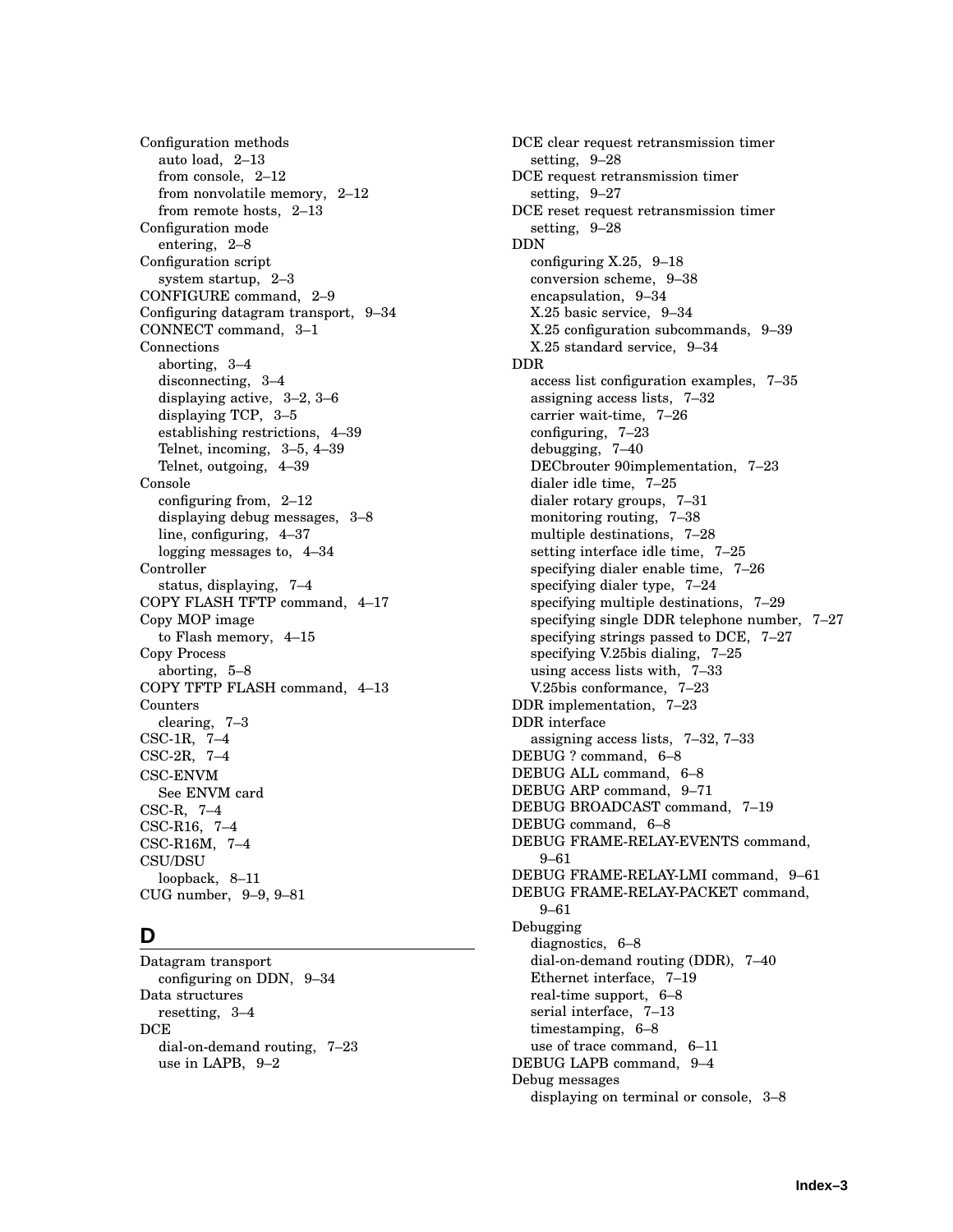DEBUG MOP command, 3–10 DEBUG PACKET command, 7–19 DEBUG SERIAL-INTERFACE command, 7–13, 7–40, 7–42, 9–71 DEBUG SERIAL-PACKET command, 7–13, 7–40 DEBUG X25 command, 9–41, 9–51 DEBUG X-25 EVENTS command, 9–41 DEBUG X25-EVENTS command, 9–51 DEBUG X25-VC command, 9–41, 9–51 DEC MOP server, 3–10 DECnet routing over frame relay, 9–58 DEFAULT command, 8–6 DEFAULT-VALUE EXEC-CHARACTER-BITS command, 4–4, 4–45 DEFINE MODULE CONFIGURATOR command, 3–10 Delay backup line, 7–21 setting on interface, 8–10 DELAY command, 8–10 Delimiting character in banner messages, 4–2 DESCRIPTION command, 7–2 Descriptive name adding to interface, 7–2 Diagnostics enabling output, 6–8 Dial backup configuration examples, 7–22 line, configuring, 7–20 service, configuring, 7–19 DIALER ENABLE-TIMEOUT command, 7–26 DIALER FAST-IDLE command, 7–25 DIALER-GROUP command, 7–32 DIALER IDLE-TIMEOUT command, 7–25 DIALER IN-BAND command, 7–24 DIALER-LIST command, 7–33 DIALER MAP command, 7–29, 7–47 DIALER MAP commands, 7–29 DIALER-ROTARY command, 7–47 DIALER ROTARY-GROUP command, 7–31 Dialer rotary groups, 7–31 DIALER STRING command, 7–27 Dialer type specifying, 7–24 DIALER WAIT-FOR-CARRIER-TIME command, 7–26 Dial-on-demand routing access-list examples, 7–35 configuring, 7–23 debugging, 7–40 DISCONNECT command, 3–4 Displaying incoming message banner, 4–3 message-of-day, 4–2

DLCI defining for multicast, 9–57 mapping, 9–54 setting local, 9–56 DNS using, 2–14 **DTE** use in LAPB, 9–2 DTR signal pulsing, 8–1 Dynamic buffer sizing, 4–5

# **E**

EGP support in router, 1–2 ENABLE command, 2–7, 2–8, 4–19 ENABLE LAST-RESORT command, 4–25 ENABLE PASSWORD command, 4–19 ENABLE-PASSWORD command, 2–7 ENABLE USE-TACACS command, 4–24 Encapsulation DDN X.25, 9–34 Ethernet interface, 7–14 serial interface, 7–8 ENCAPSULATION BFEX25 command, 9–35 ENCAPSULATION command, 7–8, 7–14, 9–2, 9–34 ENCAPSULATION FRAME-RELAY command, 9–53 ENCAPSULATION HDLC command, 7–9 ENCAPSULATION PPP command, 7–40 ENCAPSULATION SMDS command, 9–63 ENCAPSULATION X25 command, 9–7 ENCAPSULATION X25-DCE command, 9–8 Encrypting passwords, 4–21 Error logging conditions displaying syslog, 6–6 Error messages logging, 4–33 redirecting, 4–33 setting levels, 4–34 Escape character Break key, 4–41 setting system, 4–41 ESCAPE-CHARACTER command, 3–2, 4–41 Escape sequence Telnet connection, 3–2 Ethernet cards loopback on, 8–11 Ethernet interface cards, 7–14 clearing, 7–15 configuring, 7–14 debugging, 7–19 encapsulation methods, 7–14 maintaining, 7–15 monitoring, 7–15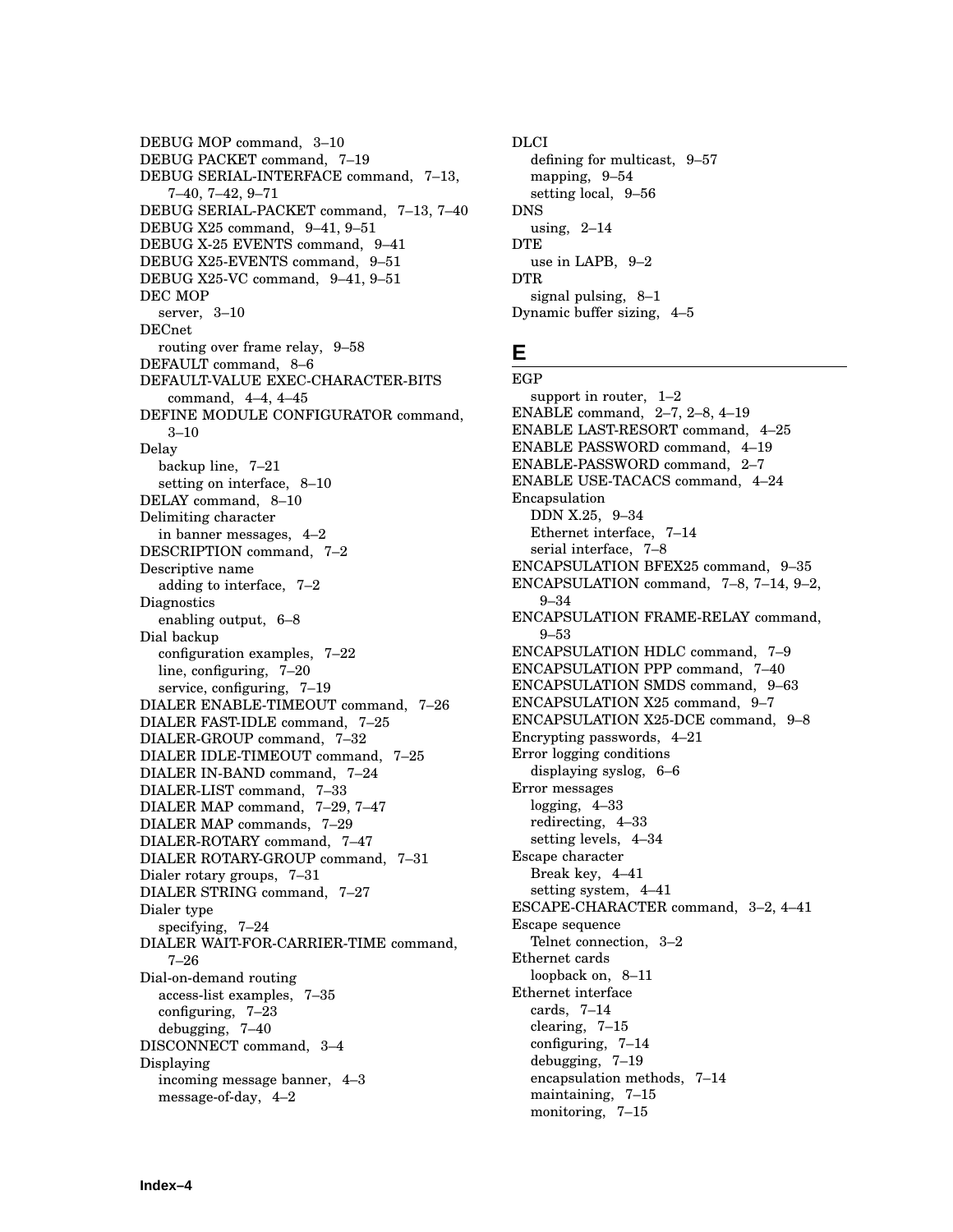Ethernet interface (cont'd) show interfaces field descriptions, 7–16 specifying, 7–14 support, 7–14 EXEC system management, command summary, 6–12 EXEC-BANNER command, 4–40 EXEC-CHARACTER-BITS command, 4–38, 4–52 EXEC commands displaying, 2–7 entering, 2–8 help, 2–7 multiple screen output, 2–7 syntax, 2–7 terminal command summary, 3–11 using command interpreter, 2–7 EXEC-TIMEOUT command, 4–42 EXIT command, 3–3 Extended TACACS mode enabling, 4–25

# **F**

FECN, 9–52 File loading configuration, 2–13, 4–7 Filenames changing default, 4–6 changing host configuration, 4–7 changing network configuration, 4–6 Finger protocol, 4–33 Flash Memory automatically booting from, 4–16 booting system software, 4–8 configuring, 4–8 copying image, 4–17 copying TFTP image, 4–13 displaying statistics, 4–9 erasing, 5–6 manually booting from, 4–17 saving configuration first, 4–8, 4–13 security precautions, 4–8 statistics, 4–9 storing system software, 4–8 using, 2–15 Flash Memory card also known as CSC-MC+, 4–8 verifying installation, 4–8 Flash Memory statistics verifying installation, 4–9 Flash ROM statistics displaying, 4–9 verifying installation, 4–9 Flow control modulus setting, 9–29 Frame setting parameters, 9–3

Frame relay configuring, 9–51 configuring for ISO CLNS, 9–55 congestion information, 9–52 debugging, 9–61 displaying global statistics, 9–60 displaying map entries, 9–60 enabling ANSI LMI, 9–53 encapsulation, specifying, 9–53 examples, 9–57 FECN, 9–52 hardware configuration, 9–52 IP split horizon, default, 9–52 keepalive timer, 9–54 local DLCI, 9–56 map entries, 9–60 monitoring, 9–58 multicast DLCI, 9–57 short status messages, 9–56 static routing example, 9–57 subcommand summary, 9–74 FRAME-RELAY KEEPALIVE command, 9–54 FRAME-RELAY LOCAL-DLCI command, 9–56 FRAME-RELAY MAP BRIDGE command, 9–55 FRAME-RELAY MAP CLNS command, 9–55 FRAME-RELAY MAP command, 9–54, 9–55 FRAME-RELAY MULTICAST-DLCI command, 9–57 FRAME-RELAY SHORT-STATUS command, 9–56 FRAM-RELAY LMI-TYPE ANSI command, 9–53

# **G**

Global configuration commands, 2–10 entering, 2–9 Global Configuration commands username name, 4–27 Global configuration command summary packet-switched software, 9–71 Global system configuration command summary, 4–43 Global system parameters configuring, 4–1

# **H**

HDLC serial encapsulation method, 7–9 HELP command, 2–7 Hold queue, 8–8 HOLD-QUEUE command, 8–8 Host writing configuration to, 6–11 Host configuration file, 4–7 changing name, 4–7 Host name assigning, 4–1 setting, 4–1, 4–22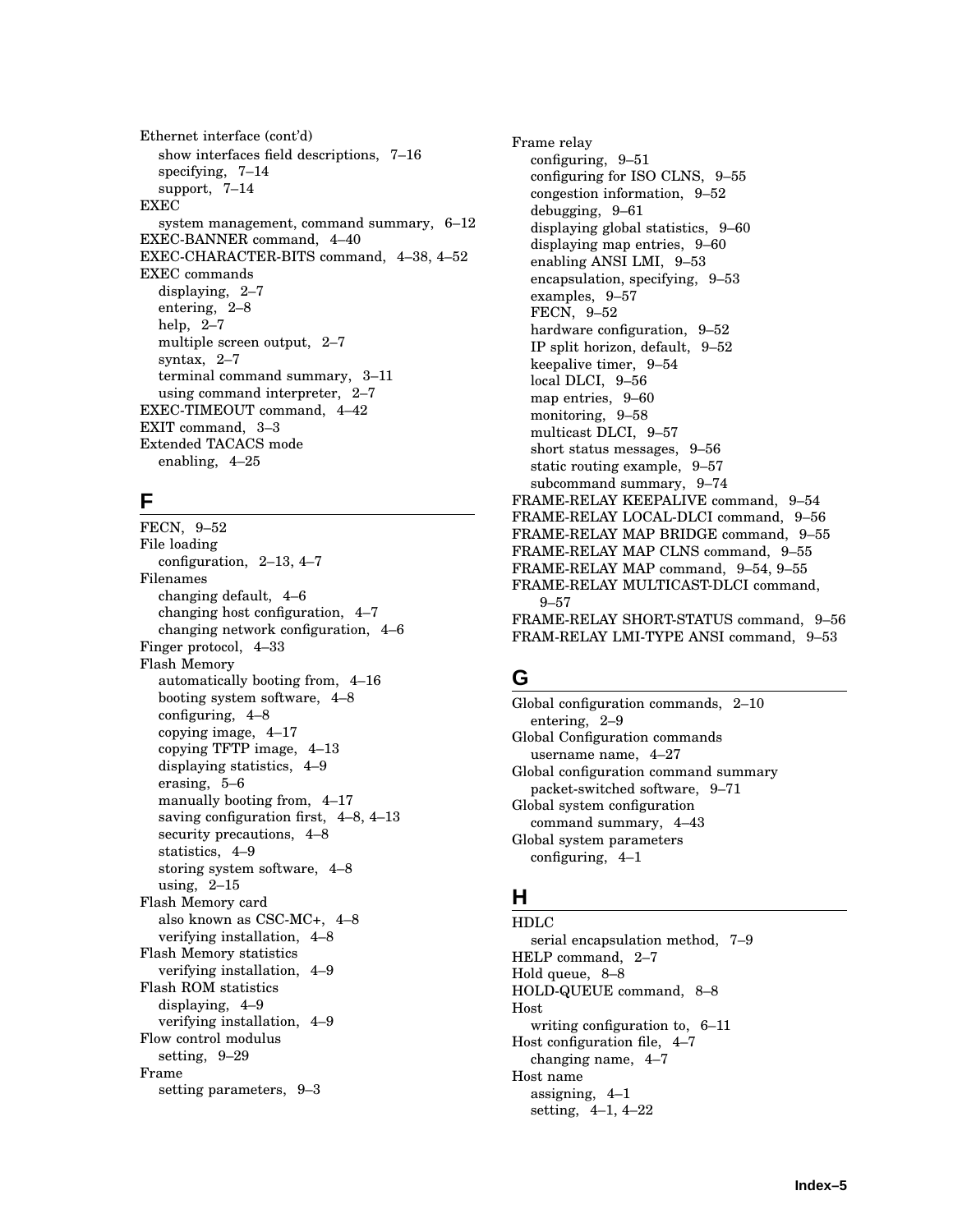HOSTNAME command, 2–7, 4–1

# **I**

Idle time setting, 7–25 IEEE 802.2 LLC encapsulation, 7–14 IEEE 802.3 encapsulation, 7–14 Ignore VC timer configuring, 9–27 IGRP support in router, 1–2 Interface adding descriptive name, 7–2 assigning priority group, 8–7 assigning queuing priority, 8–6 clearing counters, 7–3 configuration subcommand summary, 8–13 displaying controller status, 7–4 displaying information about, 7–3 displaying statistics, 7–6 displaying system configuration, 7–3 global command summary, interface support, 7–44 hold queues, 8–8 loopback on Ethernet, 8–11 monitoring, frame relay, 9–58 null, 7–44 parameters and statistics, displaying, 9–39 priority queuing, 8–2 restarting, 7–2 setting bandwidth on, 8–9 setting delay value, 8–10 settings, overriding, 9–32 shutting down, 7–2 specifying, 7–1 subcommand summary, interface support, 7–45 unit numbers, 7–1 Interface, global command summary interface characteristics, 8–12 Interface, subcommand summary frame relay, 9–74 interface characteristics, 8–13 LAPB, 9–75 packet-switched software, 9–73 SMDS, 9–76 X.25, 9–77 INTERFACE command, 7–1, 8–6 Interface configuration global command summary, 8–12 INTERFACE DIALER command, 7–31 INTERFACE ETHERNET command, 7–14 Interfaces adjusting characteristics, 8–2

INTERFACE SERIAL command, 7–7 Internal buffer message logging, 4–34 International characters setting default widths, 4–4 setting widths at EXEC level, 3–9 IP configuring for SMDS, 9–67 IP split horizon frame relay default, 9–52 SMDS default, 9–62 X.25 default, 9–6 IP UDP command, 8–4 ISDN dialer map, 7–29, 7–30 ISO-IGRP support in router, 1–2

# **K**

Keepalive timer frame relay, 9–54 Keywords retransmission timer, 9–27 SVC range limit, 9–24

## **L**

LAPB configuring, 9–1 debugging, 9–4 displaying statistics, 9–4 encapsulation, 9–2 encapsulation sample, 9–2 encapsulation with a single protocol, 9–2 encapsulation with multiple protocols, 9–2 interface subcommand summary, 9–75 monitoring, 9–4 setting Level 2 parameters, 9–2 setting retransmission timer, 9–3 troubleshooting, 9–4 using leased serial line, 9–1 LAPB K command, 9–4 LAPB N1 command, 9–3 LAPB N2 command, 9–4 LAPB PROTOCOL command, 9–2 LAPB T1 command, 9–3 Last resort login feature enabling privileged mode, 4–25 setting, 4–24, 4–25 LENGTH command, 4–42 Level 3 X.25, monitoring, 9–39 X.25, retransmission timer, 9–27 Line clearing, 3–4 configuration, starting, 4–37 configuration, subcommand summary, 4–51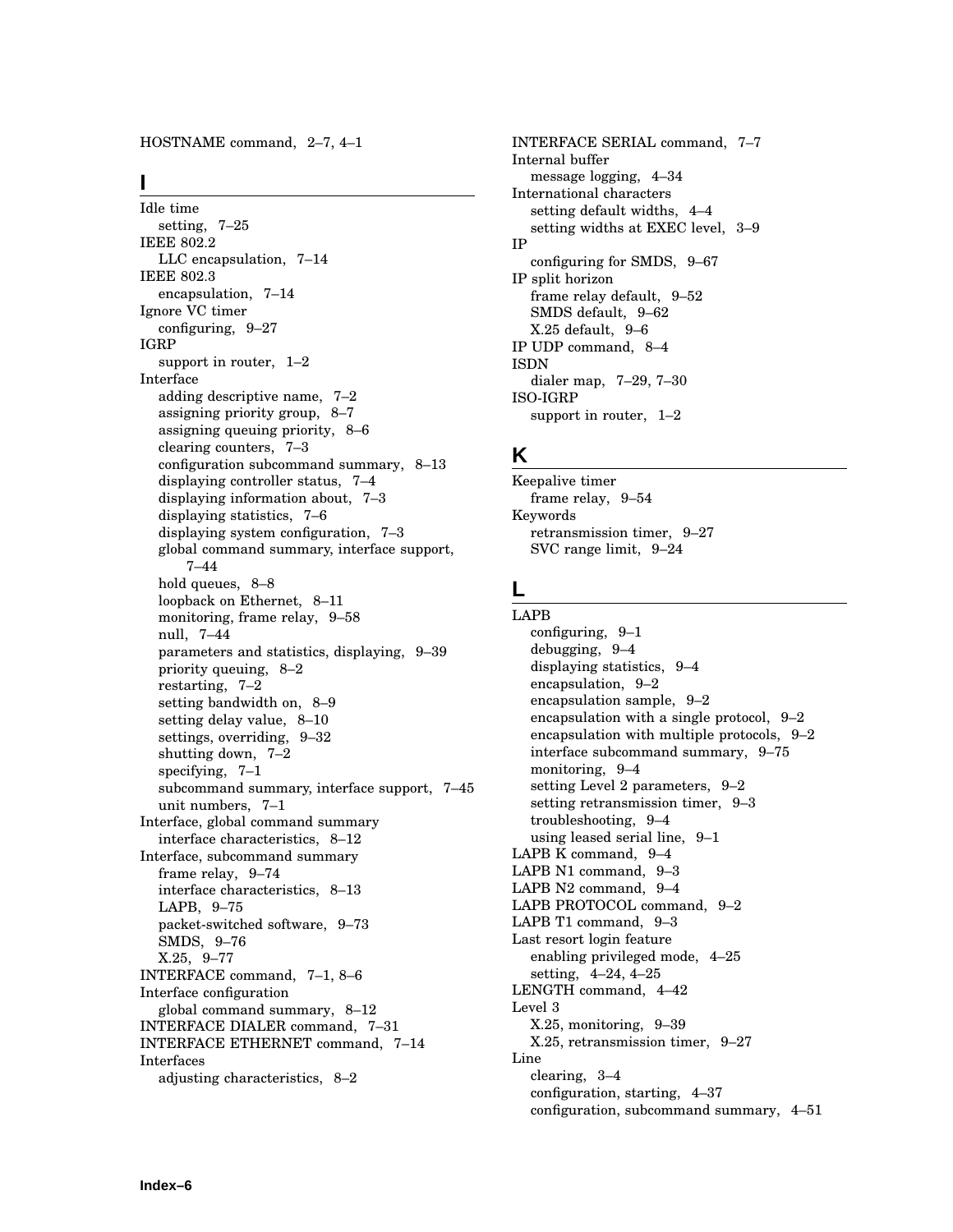Line (cont'd) displaying active, 3–6 numbers, decimal, 4–33 numbers, octal, 4–33 numbers, specifying terminal, 4–37 password, specifying, 4–20 LINE command, 2–11, 4–37 Link level restart, 9–32 Listing connections, 3–2 LOCATION command, 4–41 Logging displaying syslog, 6–6 LOGGING BUFFERED command, 4–34 LOGGING command, 4–36 LOGGING CONSOLE command, 4–34 LOGGING MONITOR command, 4–35 LOGGING ON command, 4–34 LOGGING TRAP command, 4–36 Login limiting attempts, 4–23 LOGIN command, 4–20 LOGIN TACACS command, 4–20 Loopback test, description of, 8–11 Lost password recovering from, 4–21

## **M**

Map displaying address, 9–14 dynamic Internet-to-X.121 address, 9–37 frame relay, 9–54, 9–60 network-protocol-to-X.121-address, 9–8, 9–14 protocol-to-virtual-circuit, 9–13 SMDS multicast address, 9–65 SMDS static, 9–65 Mapping between address and DLCI, 9–54 to multicast address, SMDS, 9–65 M-bit use in X.25, 9–29 Memory displaying system statistics, 6–3 testing, 6–12 Memory utilization displaying, 6–5 Message logging enabling, 4–34 keywords and levels, 4–35 to another monitor, 4–35 to a UNIX syslog server, 4–36 to internal buffer, 4–34 to the console, 4–34 Message-of-the-day banner displaying, 4–2

Message queue length SNMP server, 4–29 Messages displaying on terminal or console, 3–8 short status, frame relay, 9–56 MIB FDDI support, 4–28 RFCs, 4–28 source-route bridging support, 4–28 support, 4–28 Monitor logging messages to, 4–34 MOP configuring, 5–2 copying image to Flash Memory, 5–4 debugging, 5–9 enabling for an interface, 5–2 system ID messages, 5–2 using,  $5-1$ MOP, DEC server, 3–10 More bit use in X.25, 9–29 More data bit, 9–41 More prompt use in multiple screen output, 2–7 MTU command, 8–10 MTU size adjusting media MTU, 8–10 default media MTU table, 8–10 Multibus memory testing, 6–12 Multicast SMDS address mapping, 9–65

# **N**

NAME-CONNECTION command, 3–3 Netbooting specifying buffer size, 4–7 Network configuration file changing name, 4–6 copying to a remote host, 2–13 Network protocol X.25, 9–2 Network-protocol-to-X.121 display address mapping, 9–38 Network services tailoring use of, 4–33 NFS port number, 8–4 Nonvolatile memory checksum protection, 2–12 clearing contents of, 2–12 erasing configuration from, 6–11 executing commands automatically at startup, 2–12 password checking, 4–20 writing configuration file to, 2–12, 6–11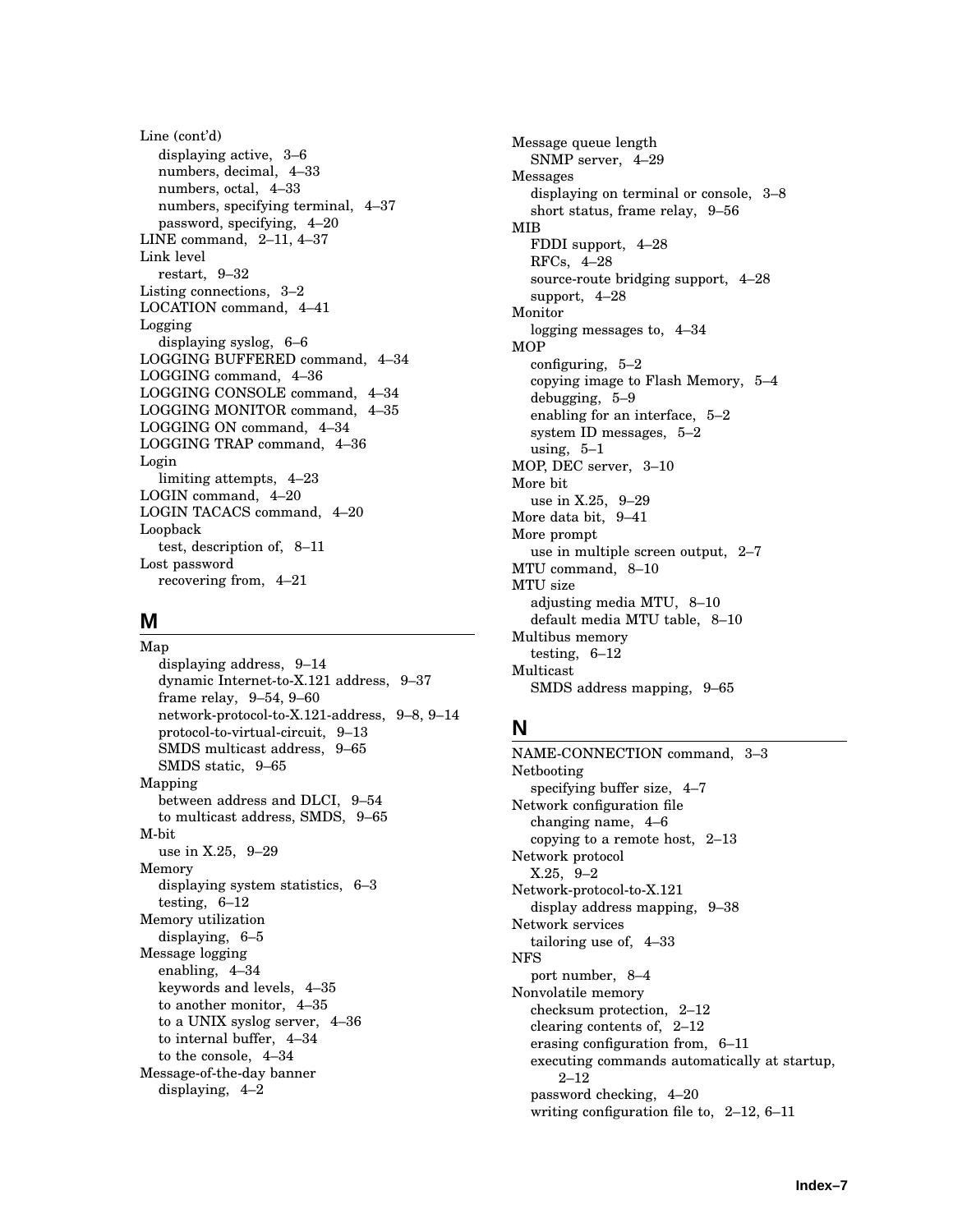NO SNMP-SERVER command, 4–28 Notification pending output, 4–43 setting, 4–43 NOTIFY command, 4–43 Novell IPX configuring for SMDS, 9–67 routing over frame relay, 9–58 Null interface configuring, 7–44

# **O**

Operating system reloading, 2–15 Optical bypass switch bypass mode, 7–2 Optional password verification, 4–26 Order of banner displays, 4–3 OSPF support in router, 1–2

# **P**

Packet filtering establishing size, 4–30 Packet hold queue defining X.25, 9–31 Packet-level restarts forcing X.25, 9–32 Packets network carrier, X.25, 9–32 Packet size setting maximum, 8–10 X.25, specifying output, 9–29 Padding character setting, 4–43 PADDING command, 4–43 Password assigning, 4–20 for privileged level access, 2–7 line, establishing, 4–38 optional, 4–26 privileged-level, 4–19 recovering from lost, 4–21 specifying, 4–20 PASSWORD command, 4–20, 4–38 Password encryption, 4–21 Pending output terminal notification of, 4–43 Permissions access list, 4–28 PING aborting session, 6–10 definition of, 6–10 testing connectivity, 6–10 X.25 support over multiple serial lines, 9–10

Port prioritizing, 8–4 PPP configuring, 7–40 PPP AUTHENTICATION CHAP command, 7–41, 7–49 PRIORITY-GROUP command, 8–7 Priority list definition, 8–3 PRIORITY-LIST command, 8–3, 8–6 Priority queuing assigning default, 8–6 assigning to an interface, 8–6, 8–7 assigning to a protocol, 8–3 by interface type, 8–3 by serial link address, 8–8 definition, 8–2 group, 8–7 interface, 8–2 maximum packets, 8–6 monitoring, 8–7 types of, 8–2 Privileged-level commands definition, 2–7 Privileged mode last resort login enabling, 4–25 Protocols counted per packet, 7–6 displaying configured, 6–7 Finger, 4–33 specific configuring, 9–66 supported by X.25, 9–6 Protocol-to-virtual-circuit mapping, 9–13 Protocol-to-X.121 address mapping, 9–38 PULSE-TIME command, 8–1 PVC serial interfaces, 9–21 TCP connection, 9–22 X.25 Network, 9–13 PVCs configuring switched, 9–21 highest incoming circuit number, 9–25 highest outgoing circuit number, 9–26 highest two-way circuit number, 9–25 lowest incoming circuit number, 9–25 lowest outgoing circuit number, 9–25 lowest two-way circuit number, 9–25 setting, 9–11

# **Q**

Question mark (?) command, 2–7 Queue controlling hold, 8–8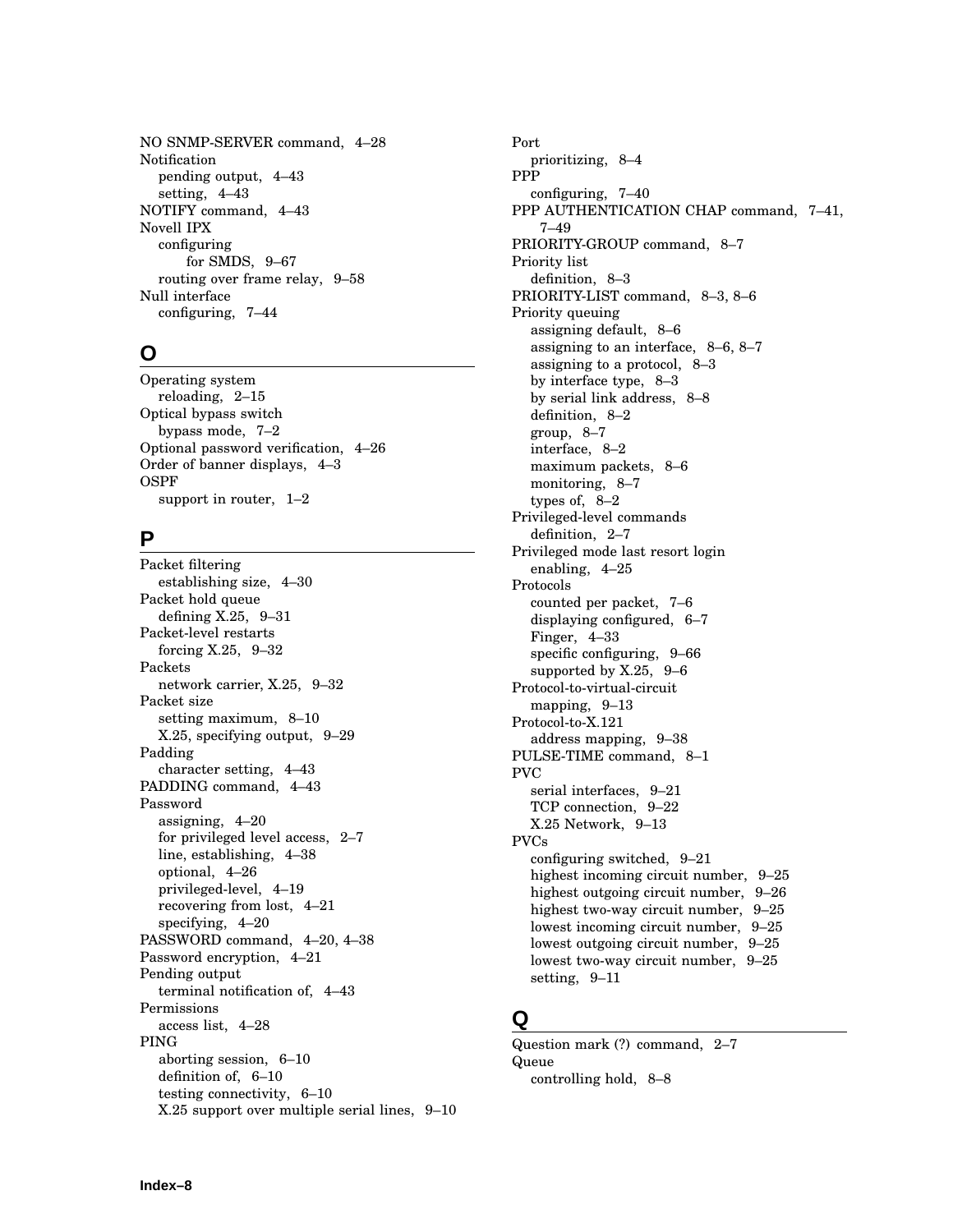Queue length SNMP server, 4–29 QUEUE-LIMIT command, 8–6 QUIT command, 3–3

# **R**

Range limit keywords for SVCs, 9–24 RELOAD command, 2–15 Remote Router Management, 5–8 Reset request retransmission timer, 9–28 Restart packet-level, 9–32 retransmission timer request, 9–27 RESUME command, 3–3 Retransmission timer call request, 9–28 clear request, 9–28 keywords and defaults, 9–27 reset request, 9–28 restart request, 9–27 setting for LAPB, 9–3 X.25 Level 3, 9–27 Retries controlling, 4–23 Reverse charge calls accepting X.25, 9–31 configuring X.25, 9–10 RIP support in router, 1–2 Router assigning host name, 4–1 capabilities, 1–1 changing host name, 4–1 communicating through X.25 network, 9–8 multiple protocol support, 1–1 priority queuing, 8–2 Routing protocols support for native, 1–2 RPC port number, 8–4

# **S**

SCHEDULER-INTERVAL command, 8–2 Screen setting length, 4–42 **SDSU** SMDS, 9–62 Security establishing, 4–19 password encryption, 4–21 Security precautions with Flash Memory card, 4–8 Serial interface adjusting characteristics, 8–1 clearing, 7–9

Serial interface (cont'd) configuring, 7–7 debugging, 7–13 DTR signal pulsing, 8–1 encapsulation methods, 7–8 leased serial line, using LAPB, 9–1 loopback test on, 8–11 maintaining, 7–9 monitoring, 7–9 show interfaces field descriptions, 7–11 specifying, 7–7 support, 7–7 transmit delay, 8–1 SERVICE command, 4–33 SERVICE CONFIG command, 2–14 SERVICE CONFIG MEMORY command, 2–13 SERVICE PASSWORD-ENCRYPTION command, 4–21 Services network, tailoring use of, 4–33 SERVICE TIMESTAMPS command, 6–8, 6–13 Sessions displaying active, 3–5, 3–6 exiting, 3–3 SETUP command, 2–1 SETUP command facility capabilities, 2–1 configuring protocols, 2–1 prompts displayed by, 2–3 using, 2–2 Short status messages frame relay, requesting, 9–56 SHOW ? command, 6–1 SHOW BUFFERS command, 4–5, 6–2 SHOW CMNS command, 9–48 SHOW command, 6–1 SHOW CONFIGURATION command, 2–12, 6–6 SHOW CONTROLLERS command, 7–4 SHOW CONTROLLER SERIAL command, 7–7 SHOW DEBUGGING command, 6–8 Show dialer, 7–38 SHOW DIALER INTERFACE command, 7–38 SHOW FLASH ALL command, 4–9 SHOW FLASH command, 4–9 SHOW FRAME-RELAY MAP command, 9–60 SHOW FRAME-RELAY TRAFFIC command, 9–60 SHOW INTERFACE command, 9–59 SHOW INTERFACES ACCOUNTING command, 7–6 SHOW INTERFACES command, 9–4, 9–39 SHOW LOGGING command, 4–34, 4–36, 6–6 SHOW MEMORY command, 6–3 SHOW PROCESSES command, 6–4 SHOW PROCESSES MEMORY command, 6–5 SHOW PROTOCOLS command, 6–7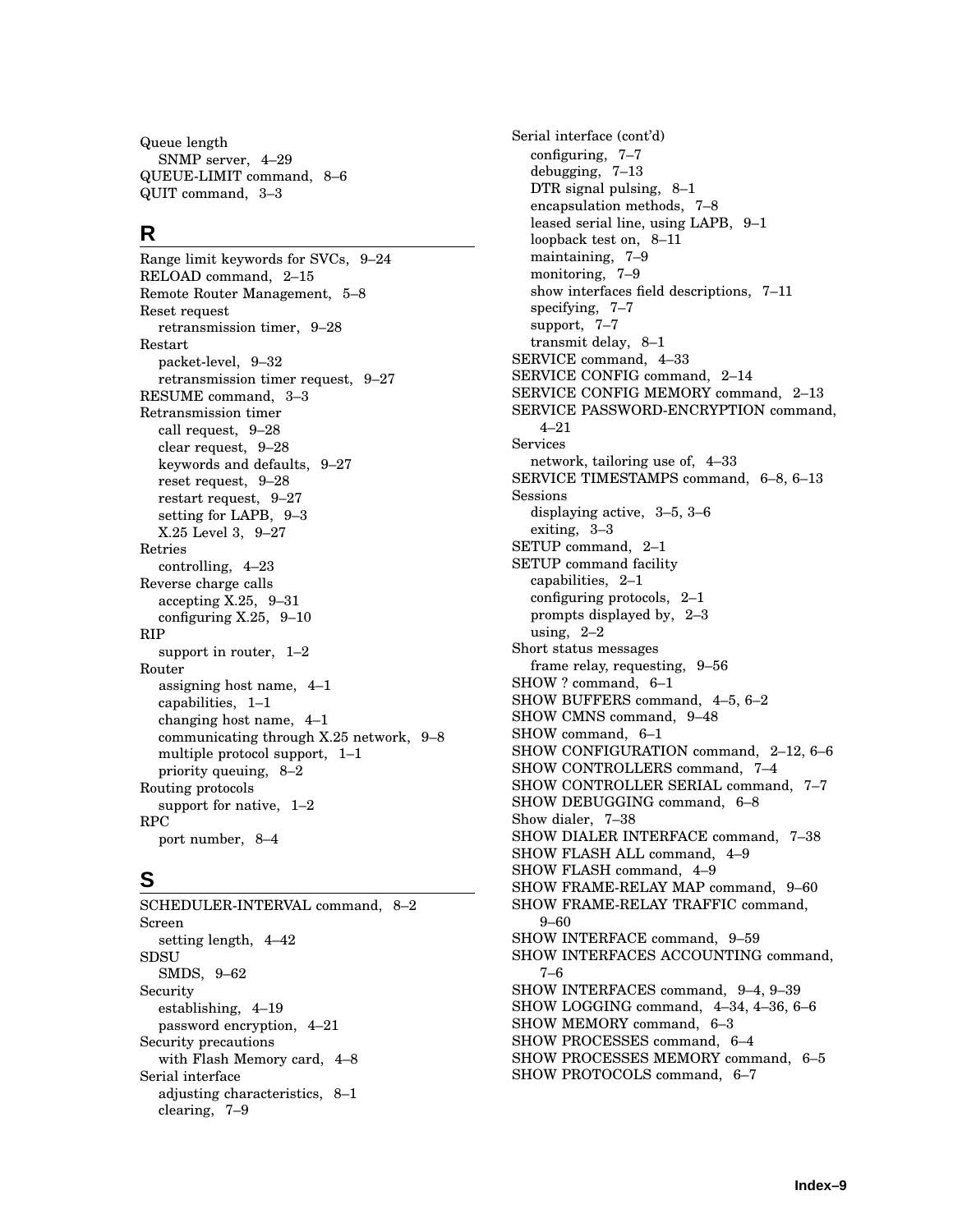SHOW SESSIONS command, 3–6 SHOW SMDS ADDRESSES command, 9–70 SHOW SMDS MAP command, 9–70 SHOW SMDS TRAFFIC command, 9–70 SHOW STACKS command, 6–6 SHOW TCP command, 3–5 SHOW TERMINAL command, 3–6, 3–9 SHOW USERS command, 3–6 SHOW VERSION command, 7–3 SHOW X25 MAP command, 9–8, 9–38 SHOW X25 REMOTE-RED command, 9–37 SHOW X25 ROUTE command, 9–19 SHOW X25 VC command, 9–39 Shutdown interface, 7–2 SNMP system, 4–32 SHUTDOWN command, 7–2 Signals pulsing DTR, 8–1 Single DDR telephone number specifying, 7–27 SMDS ARP, enabling, 9–64 arp command, 9–67 assigning addresses, 9–63 AT&T version, 9–66 configuration examples, 9–68 configuring, 9–61, 9–62, 9–68 counters, displaying, 9–70 debugging, 9–71 displaying addresses, 9–70 displaying counters, 9–70 DS1, 9–61 enabling, 9–63 encapsulation, 9–63 hardware requirements, 9-62 interface subcommand summary, 9–76 IP fast switching, 9–68 IP split horizon, default, 9–62 mapped addresses, displaying, 9–70 monitoring, 9–70 multiprotocol configuration, 9–68 protocol-specific configuration, 9–66 protocols supported, 9–67 remote peer configuration, 9–69 SDSU, 9–62 special SMDS, 9–62 specifying address, 9–64 static map, 9–65 static map for individual, SMDS, 9–65 subcommand summary, 9–76 using addresses, 9–63 SMDS ADDRESS command, 9–64 SMDS D15 MODE command, 9–66 SMDS ENABLE-ARP command, 9–64 SMDS MULTICAST command, 9–65

SMDS STATIC-MAP command, 9–65 SMTP port number, 8–4 SNMP configuring, 4–28 port number, 8–4 system shutdown, 4–32 SNMP server community string, 4–29 configuring, 4–29 defining access list, 4–28 message queue length, 4–29 packet filtering, 4–30 setting community access, 4–29 TRAP messages, 4–30 SNMP-SERVER ACCESS-LIST command, 4–28 SNMP-SERVER COMMUNITY command, 4–29 SNMP-SERVER HOST command, 4–30 SNMP-SERVER PACKETSIZE command, 4–30 SNMP-SERVER QUEUE-LENGTh command, 4–29 SNMP-SERVER SYSTEM-SHUTDOWN command, 4–32 SNMP-SERVER TRAP-AUTHENTICATION command, 4–31 SNMP-SERVER TRAP-TIMEOUT command, 4–31 Software displaying version level, 2–3 SPECIAL-CHARACTER-BITS command, 4–38, 4–53 Stack utilization displaying, 6–6 Statistics, 4–9 buffer pool, 6–2 displaying for network interfaces, 7–6 Storing system software using the Flash Memory card, 4–8 SVC clearing, 9–26, 9–39 displaying active, 9–40 displaying CMNS information, 9–50 range limits, 9–24 X.25, 9–26 Switched PVCs configuring, 9–21 Switching configuring  $X.25$ ,  $9-18$ PVC on X.25, 9–21 X.25 local, 9–6 X.25 remote, 9–6 Switching operations changing priorities, 8–2 system process scheduler, 8–2 Symbols > (angle bracket) as system prompt, 2–7 ? (question mark) command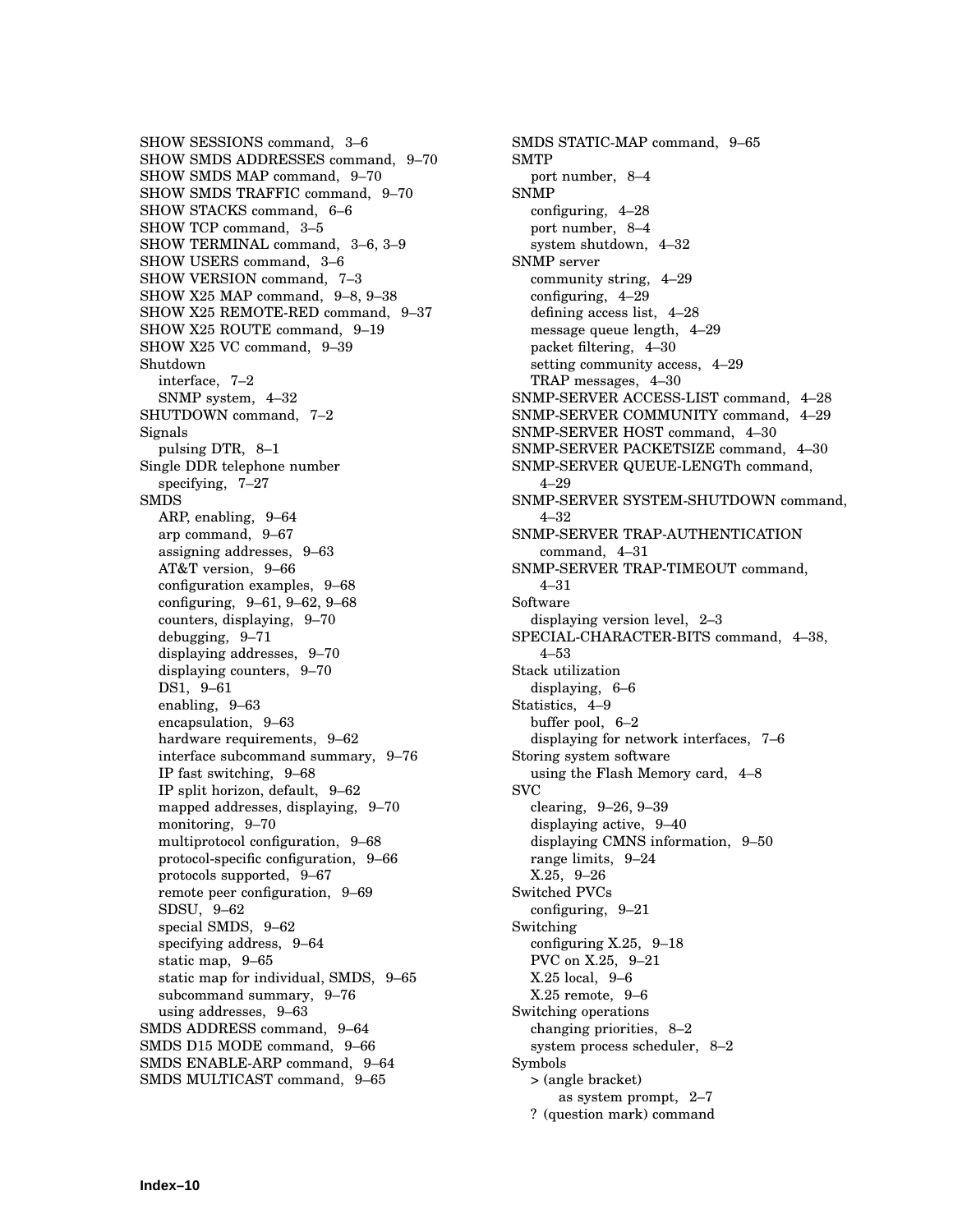Symbols ? (question mark) command (cont'd) use of, 2–7 Syslog daemon, 4–36 Syslog messages levels of, 4–36 Syslog server limiting messages to, 4–36 Syslog server, UNIX logging messages to, 4–36 SYSTAT command, 4–41 System monitoring processes, 6–1 testing, 6–12 writing configuration information, 6–11 System buffers changing size of, 4–6 setting, 4–5 System configuration copying to memory, 6–11 displaying, 6–6 displaying interface information, 7–3 erasing information, 6–11 writing information, 6–11 writing to a host, 6–11 writing to nonvolatile memory, 6–11 System configuration dialog first-time system startup, 2–3 System escape character setting, 4–41 System file names changing, 4–6 System host name assigning, 2–7 System images obtaining through TFTP, 2–14 System management command summary, 6–12 System memory displaying statistics, 6–3 testing, 6–12 System processes changing priorities, 8–2 displaying active, 6–4 monitoring, 6–1 System prompt EXEC, 2–7 privileged level, 2–7 user level, 2–7 using "More" with multiple screens, 2–7 System setup using the SETUP command facility, 2–1 System software booting with Flash Memory, 2–15 storing with Flash Memory, 2–15 System startup configuration script, 2–3 first-time, 2–3

## **T**

**TACACS** accounting configuring, 4–25 controlling retries, 4–23 definition, 4–19 establishing privileged-level, 4–24 extended mode, 4–25 last resort login, 4–24 limiting login attempts, 4–23 login authentication, 4–26 login notification, 4–26 optional password verification, 4–26 privileged mode, 4–24 server not responding, 4–24 setting server host name, 4–22 timeout interval, 4–23 TACACS-SERVER ATTEMPTS command, 4–23 TACACS-SERVER AUTHENTICATE command, 4–26 TACACS-SERVER EXTENDED command, 4–25 TACACS-SERVER HOST command, 4–22 TACACS-SERVER LAST-RESORT command, 4–24 TACACS-SERVER NOTIFY command, 4–26 TACACS-SERVER OPTIONAL-PASSWORDS command, 4–26 TACACS-SERVER RETRANSMIT command, 4–23 TACACS-SERVER TIMEOUT command, 4–23 TCP common services, 8–4 TCP connections displaying status, 3–5 TCP header compression, X.25, 9–33 TCP/IP running X.25 over, 9–18 Telnet port number, 8–4 table of special commands, 3–4 TELNET command, 3–1 Telnet connections creating, 3–1 disconnecting, 3–4 ending a session, 3–3 escape sequence, 3–2 incoming, 3–5, 4–39 leaving, 3–2 listing, 3–2 multiple, 3–2 naming, 3–3 options, 3–5 outgoing, 4–39 resuming, 3–3 switching between, 3–2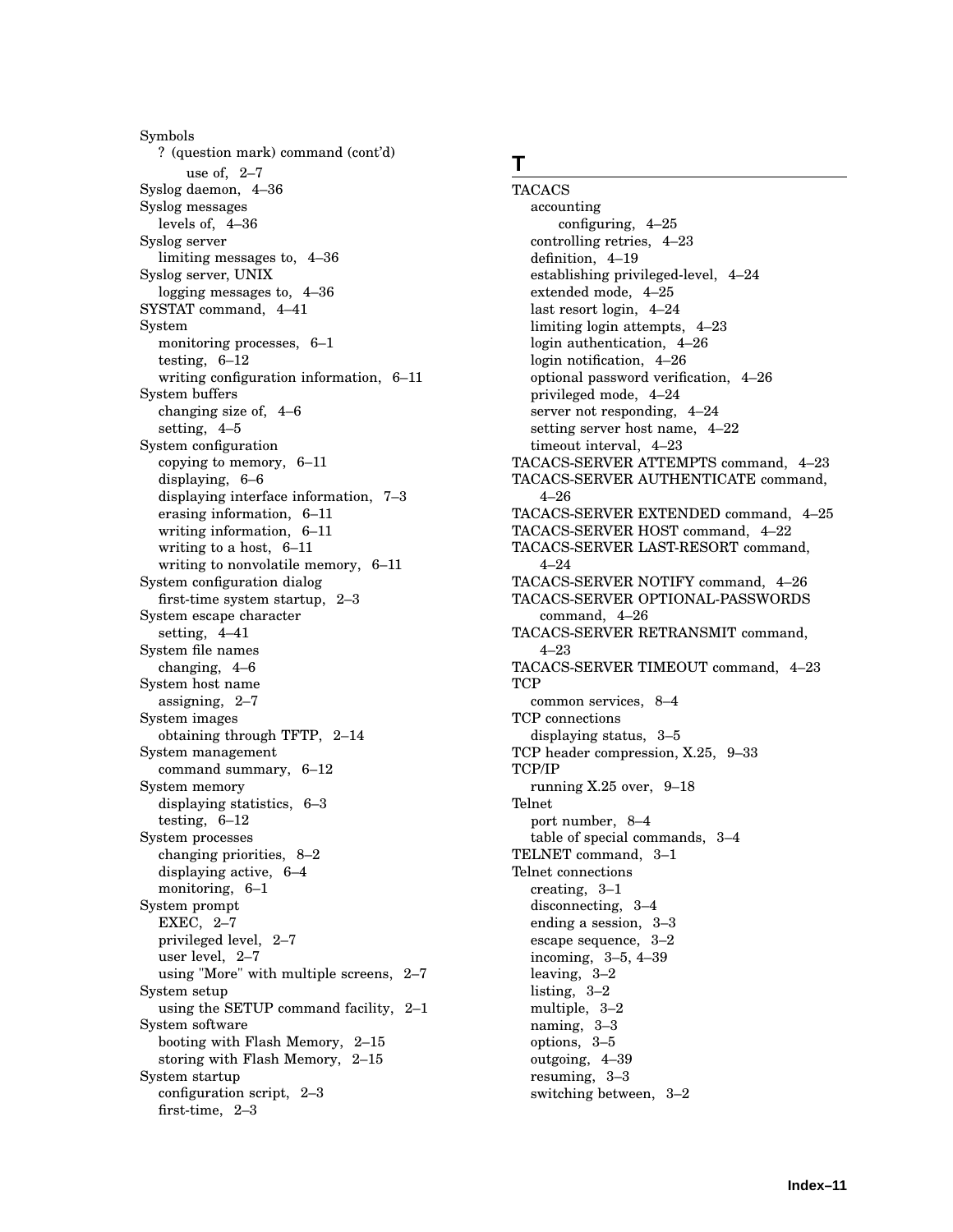Terminal changing the screen length, 3–7 changing the screen width, 3–7 changing the terminal escape character, 3–7 character padding, 3–8 configuring from, 2–12 displaying debug messages, 3–8 establishing input notification, 3–8 location setting, 4–41 parameters, changing, 3–6 parameters, display of active, 3–6 parameters, listing commands, 3–6 setting screen length, 4–42 writing configuration to, 6–12 Terminal ? command, 3–6 Terminal access control establishing, 4–22 TERMINAL command, 2–12 TERMINAL ESCAPE-CHARACTER command, 3–7 TERMINAL EXEC-CHARACTER-BITS command, 3–9, 3–12 TERMINAL LENGTH command, 3–7 Terminal location setting, 4–41 TERMINAL MONITOR command, 3–8, 4–35 TERMINAL NOTIFY command, 3–8 TERMINAL PADDING command, 3–8 Terminal special-character-bits, 3–9, 3–13 TERMINAL WIDTH command, 3–7 Terminating processes, 3–4 Testing the system, 6–12 TEST INTERFACES command, 6–12 **TFTP** autoloading configuration files, 4–33 copying image to Flash Memory, 4–13 port number, 8–4 server, configuring, 4–32 server, loading files from, 4–7 using to load configuration files, 2–14 using to load system images, 2–14 TFTP server configuring, 4–32 copying Flash Memory image, 4–17 TFTP-SERVER SYSTEM command, 4–32 Timeout interval setting EXEC, 4–42 system default, 4–42 system setting, 4–42 TACACS, 4–25 Timers ignore VC, 9–27 keepalive, 9–54 TRACE extended test, 6–11 terminating, 6–11 use in debugging, 6–11

TRACE command, 6–11 Traffic load threshold default, 7–20 defining, 7–20 Translating called addresses, X.25, 9–20 Transmit delay serial interface, 8–1 TRANSMITTER-DELAY command, 8–1 TRAP host message length queue, 4–29 TRAP message authentication, 4–31 resending, 4–31 specifying recipient, 4–30 timeout, 4–31 Troubleshooting network operations, 6–8 Tunneling enabling for X.25, 9–19 Type of Service (TOS) field, 9–39

# **U**

**UDP** common services, 8–4 port prioritizing, 8–4 Unit numbers, interface, 7–1 UNIX syslog server logging messages to, 4–36 User-level commands definition, 2–7 User name authentication, 4–27 USERNAME command, 4–27 Username name password secret command, 7–42

## **V**

V.25bis dialing DECbrouter 90 support, 7–23 support, 7–24 Vacant banner turning on/off, 4–40 VACANT-MESSAGE command, 4–40 VC ignore timer configuring, 9–27 Virtual circuit clearing, 9–26 clearing X.25, 9–39 displaying active, 9–40, 9–50 maintaining, 9–26 Virtual circuit channel sequence range limit keywords, 9–24 Virtual circuit ranges configuring, 9–24 Virtual terminal line configuring, 4–37 configuring group of, 4–37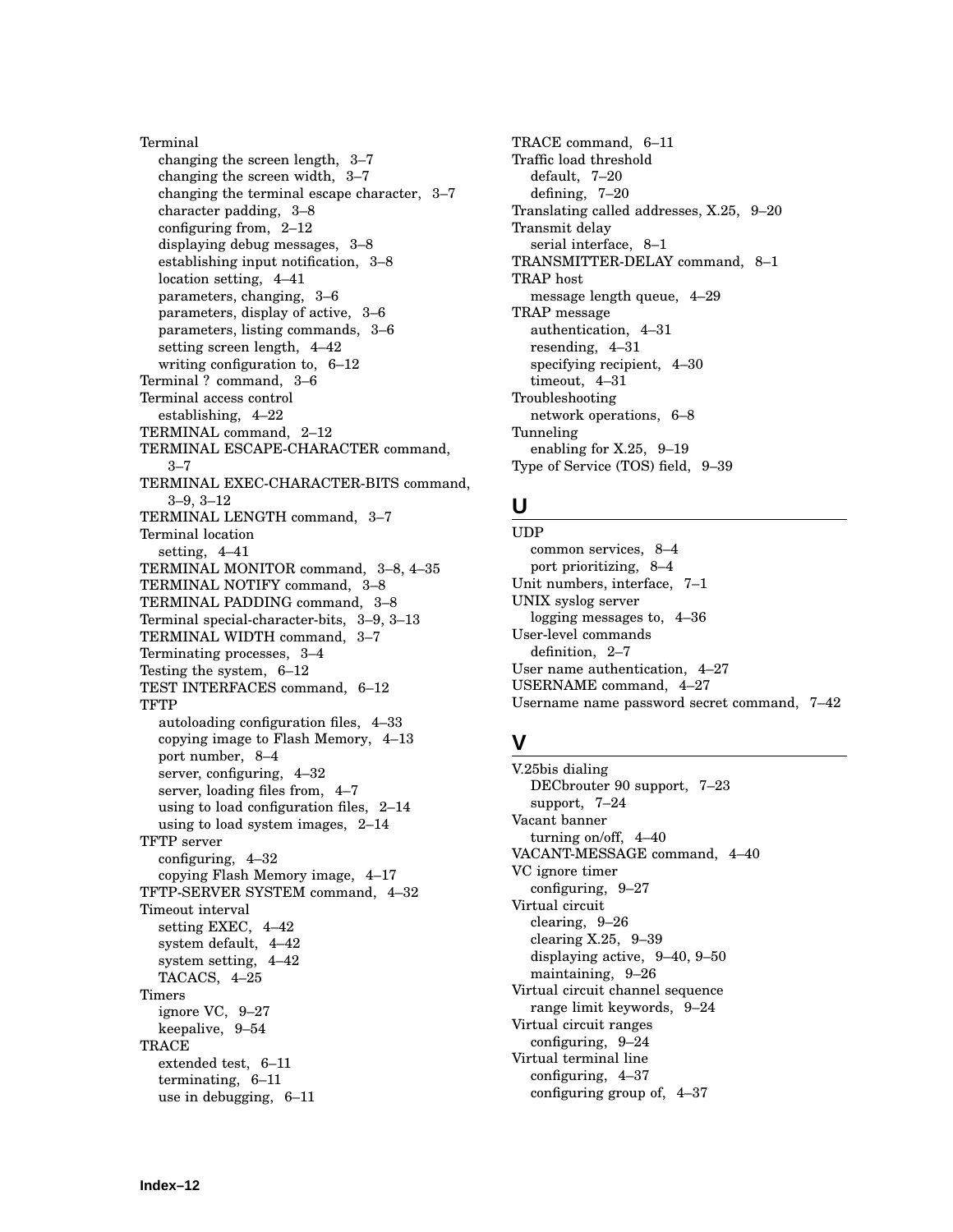#### **W**

WHERE command, 3–2 Window modulus, 9–29 Window sizes, 9–30 WRITE ERASE command, 2–11, 2–13, 6–11 WRITE MEMORY command, 2–11, 2–13, 6–11 WRITE NETWORK command, 2–12, 2–13, 4–7, 6–11 WRITE SERVICE command, 2–13 WRITE TERMINAL command, 2–11, 4–7, 6–12

### **X**

X.121 address, 9–19 DDN conversion table, 9–38 display address mapping, 9–14, 9–38 mapping, 9–8 setting, 9–23 updating, 9–29 X.25 address mapping displaying, 9–14 issues, 9–8 setting, 9–8 bridging on, 9–34 clearing virtual circuits, 9–39 command summary, 9–71 communicating via routers, 9–8 configuration example, 9–16 configuring,  $9-5$ ,  $9-10$ connecting networks via TCP/IP network, 9–6 constructing routing table, 9–19 datagram transport, 9–6 DDN configuration subcommands, 9–39 debugging, 9–41 displaying interface parameters, 9–39 displaying interface statistics, 9–39 enabling switching, 9–19 encapsulation methods, 9–7 forwarding calls, 9–19 frame parameters, 9–3 global command summary, 9–71 header compression, TCP, 9–33 interface subcommand summary, 9–75, 9–77 IP split horizon, default, 9–6 maintaining, 9–39 multiple network protocols, 9–2 remote switching, 9–6 routing through LAN, 9–18 running on TCP/IP, 9–18 setting interface address, 9–23 setting packet sizes, 9–29 single network protocol, 9–2 subcommand summary, 9–77 support, 9–6 supported protocols, 9–6

X.25 (cont'd) switch, 9–6 switching subsystem, 9–19 TCP header compression, 9–33 translating addresses, 9–20 X.25 configuration switching, 9–22 X.25 Level 2 configuring parameters, 9–2 restart, 9–32 X.25 Level 3 monitoring, 9–39 retransmission timer, 9–27 setting parameters, 9–23 X.25 parameters displaying interface, 9–39 Level 2, LAPB, 9–2 Level 3, 9–23 setting frame, 9–3 setting per-call, 9–23, 9–32 X25 ACCEPT-REVERSE command, 9–31 X25 ADDRESS command, 9–23 X25 BFE-DECISION command, 9–36, 9–71 x25 BFE-EMERGENCY command, 9–35 X25 BFE-EMERGENCY command, 9–72 X25 DEFAULT command, 9–14 X25 FACILITY command, 9–32 X25 HIC command, 9–25 X25 HOC command, 9–26 X25 HOLD-QUEUE command, 9–31 X25 HOLD-VC-TIMER command, 9–27 X25 HTC command, 9–25 X25 IDLE command, 9–26 X25 IP-PRECEDENCE command, 9–39 X25 IPS command, 9–29 X25 LIC command, 9–25 X25 LINKRESTART command, 9–32 X25 LOC command, 9–25 X25 LTC command, 9–25 X25 MAP BRIDGE command, 9–34, 9–81 X25 MAP CMNS command, 9–43 X25 MAP command, 9–8 X25 MAP COMPRESSEDTCP command, 9–33 X25 MODULO command, 9–29 X25 NVC command, 9–26 X25 OPS command, 9–29 X25 PVC command, 9–11, 9–21 X25 REMOTE-RED command, 9–35, 9–72 X25 ROUTE command, 9–19 X25 ROUTING command, 9–19 X25 RPOA command, 9–32 X25 SUPPRESS-CALLED-ADDRESS command, 9–31 X25 SUPPRESS-CALLING-ADDRESS command, 9–31 X25 T10 command, 9–27